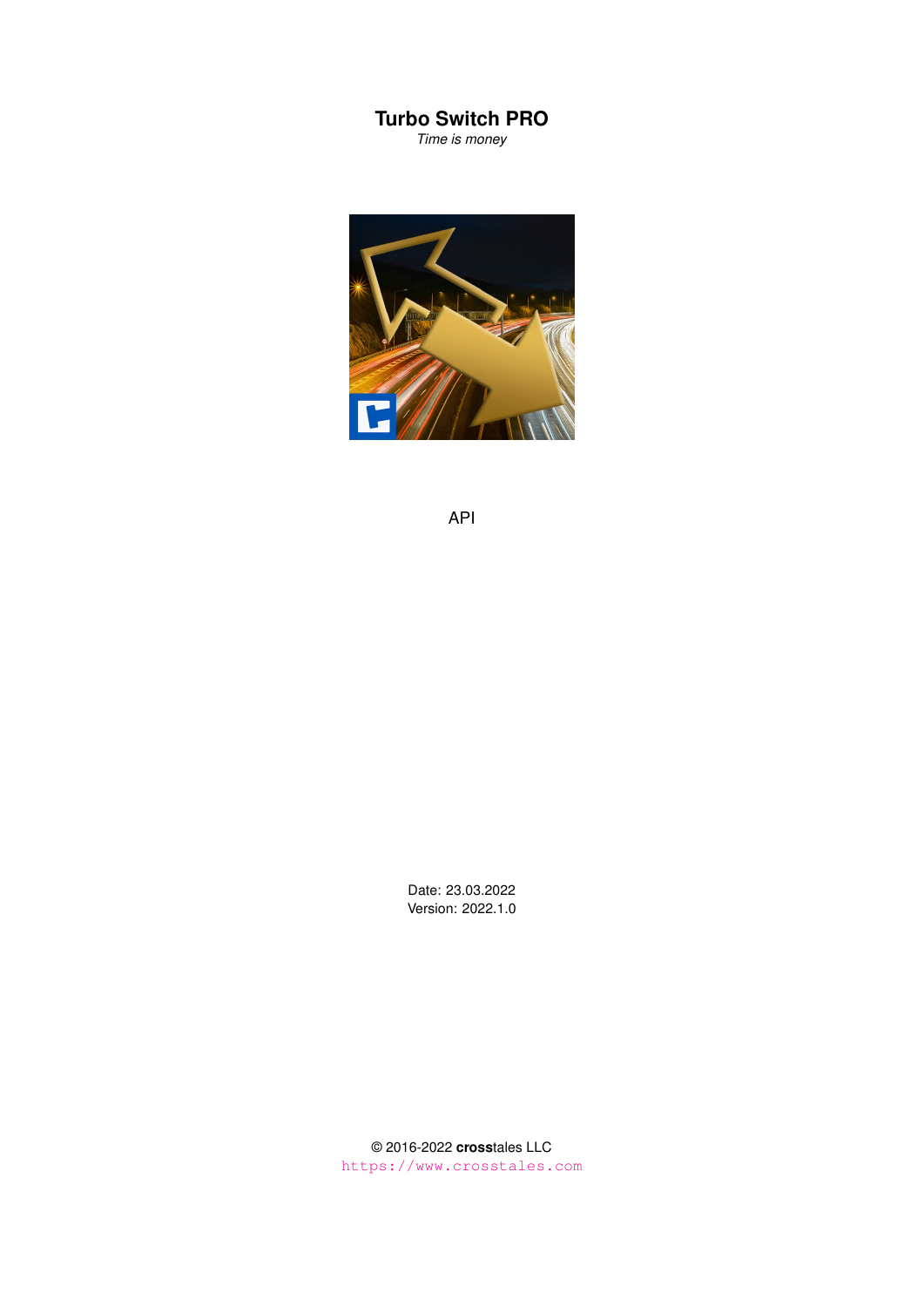| <b>1 Namespace Index</b>                                                                                                                     | 1  |
|----------------------------------------------------------------------------------------------------------------------------------------------|----|
|                                                                                                                                              | 1  |
| <b>2 Hierarchical Index</b>                                                                                                                  | 3  |
|                                                                                                                                              | 3  |
| <b>3 Class Index</b>                                                                                                                         | 5  |
|                                                                                                                                              | 5  |
| <b>4 Namespace Documentation</b>                                                                                                             | 7  |
|                                                                                                                                              | 7  |
|                                                                                                                                              | 7  |
|                                                                                                                                              | 7  |
|                                                                                                                                              | 7  |
| 4.5 Crosstales.Common.Model Namespace Reference entertainment of the crosstales.Common.Model Namespace Reference entertainment of the cross- | 8  |
|                                                                                                                                              | 8  |
|                                                                                                                                              | 8  |
|                                                                                                                                              | 8  |
|                                                                                                                                              | 8  |
|                                                                                                                                              | 8  |
|                                                                                                                                              | 9  |
|                                                                                                                                              | 9  |
|                                                                                                                                              | 9  |
|                                                                                                                                              | 9  |
|                                                                                                                                              | 9  |
|                                                                                                                                              | 10 |
|                                                                                                                                              | 10 |
|                                                                                                                                              | 10 |
|                                                                                                                                              |    |
| <b>5 Class Documentation</b>                                                                                                                 | 11 |
|                                                                                                                                              | 11 |
|                                                                                                                                              | 11 |
|                                                                                                                                              | 11 |
|                                                                                                                                              | 11 |
|                                                                                                                                              | 12 |
|                                                                                                                                              | 12 |
|                                                                                                                                              | 15 |
|                                                                                                                                              | 15 |
|                                                                                                                                              | 15 |
|                                                                                                                                              | 15 |
|                                                                                                                                              | 15 |
| 5.2.2.4 ASSET_3P_VOLUMETRIC_AUDIO                                                                                                            | 16 |
|                                                                                                                                              | 16 |
|                                                                                                                                              | 16 |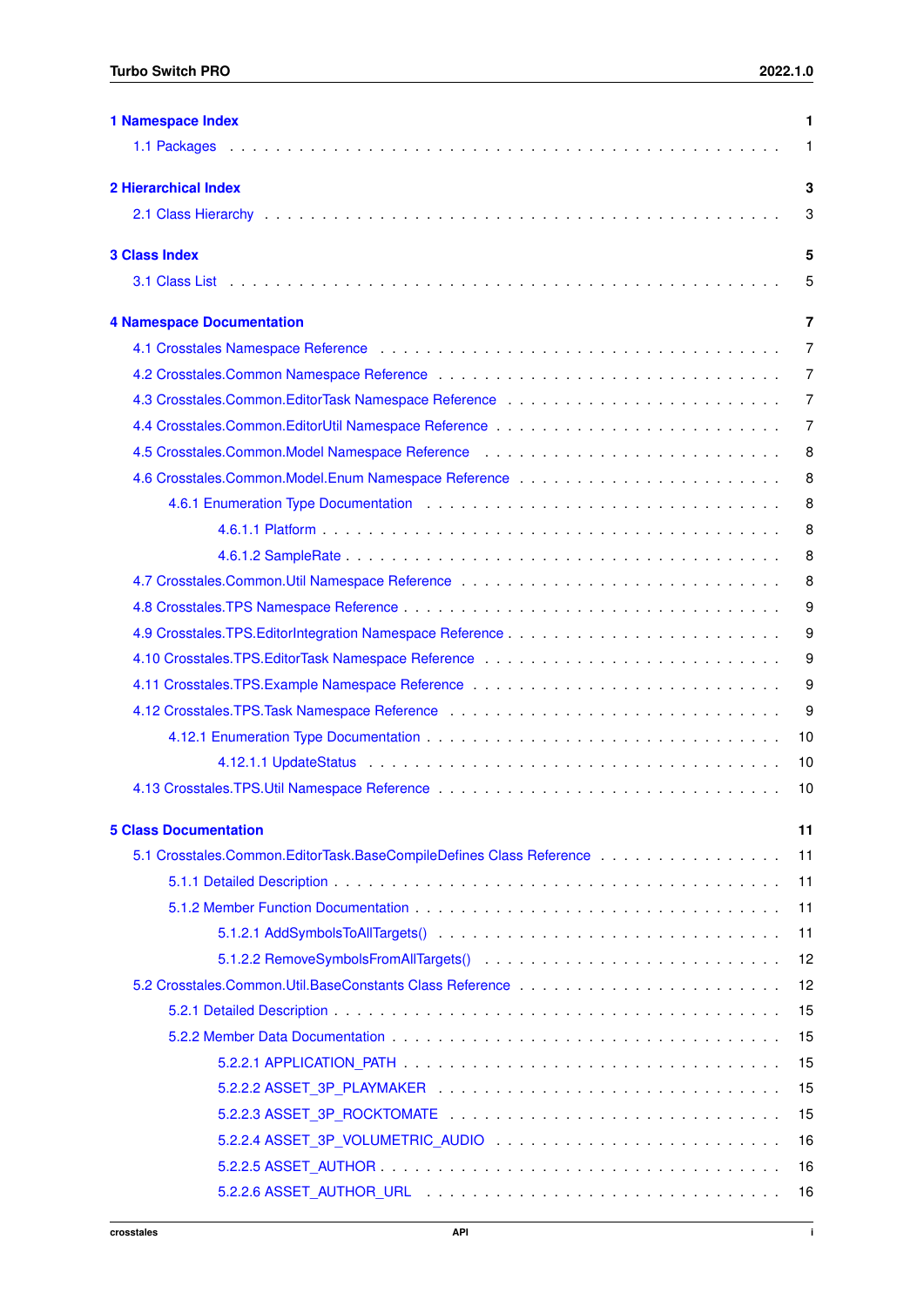|                                                                                                                                                                                                                                | 16  |
|--------------------------------------------------------------------------------------------------------------------------------------------------------------------------------------------------------------------------------|-----|
|                                                                                                                                                                                                                                | 16  |
|                                                                                                                                                                                                                                | 17  |
|                                                                                                                                                                                                                                | 17  |
|                                                                                                                                                                                                                                | 17  |
|                                                                                                                                                                                                                                | 17  |
|                                                                                                                                                                                                                                | 17  |
|                                                                                                                                                                                                                                | 17  |
|                                                                                                                                                                                                                                | 18  |
|                                                                                                                                                                                                                                | 18  |
|                                                                                                                                                                                                                                | 18  |
|                                                                                                                                                                                                                                | 18  |
|                                                                                                                                                                                                                                | 18  |
|                                                                                                                                                                                                                                | 18  |
|                                                                                                                                                                                                                                | 19  |
|                                                                                                                                                                                                                                | 19  |
|                                                                                                                                                                                                                                | 19  |
|                                                                                                                                                                                                                                | 19  |
|                                                                                                                                                                                                                                | 19  |
|                                                                                                                                                                                                                                | 19  |
|                                                                                                                                                                                                                                | 20  |
|                                                                                                                                                                                                                                | 20  |
|                                                                                                                                                                                                                                | 20  |
|                                                                                                                                                                                                                                | -20 |
|                                                                                                                                                                                                                                |     |
|                                                                                                                                                                                                                                | 20  |
|                                                                                                                                                                                                                                | 21  |
|                                                                                                                                                                                                                                | 21  |
|                                                                                                                                                                                                                                | 21  |
|                                                                                                                                                                                                                                | 21  |
|                                                                                                                                                                                                                                | 21  |
|                                                                                                                                                                                                                                | 21  |
|                                                                                                                                                                                                                                | 22  |
|                                                                                                                                                                                                                                | 22  |
|                                                                                                                                                                                                                                | 22  |
|                                                                                                                                                                                                                                | 22  |
|                                                                                                                                                                                                                                | 22  |
|                                                                                                                                                                                                                                | 22  |
| 5.2.3 Property Documentation (and all contact of the contact of the contact of the contact of the contact of the contact of the contact of the contact of the contact of the contact of the contact of the contact of the cont | 23  |
|                                                                                                                                                                                                                                | 23  |
|                                                                                                                                                                                                                                | 23  |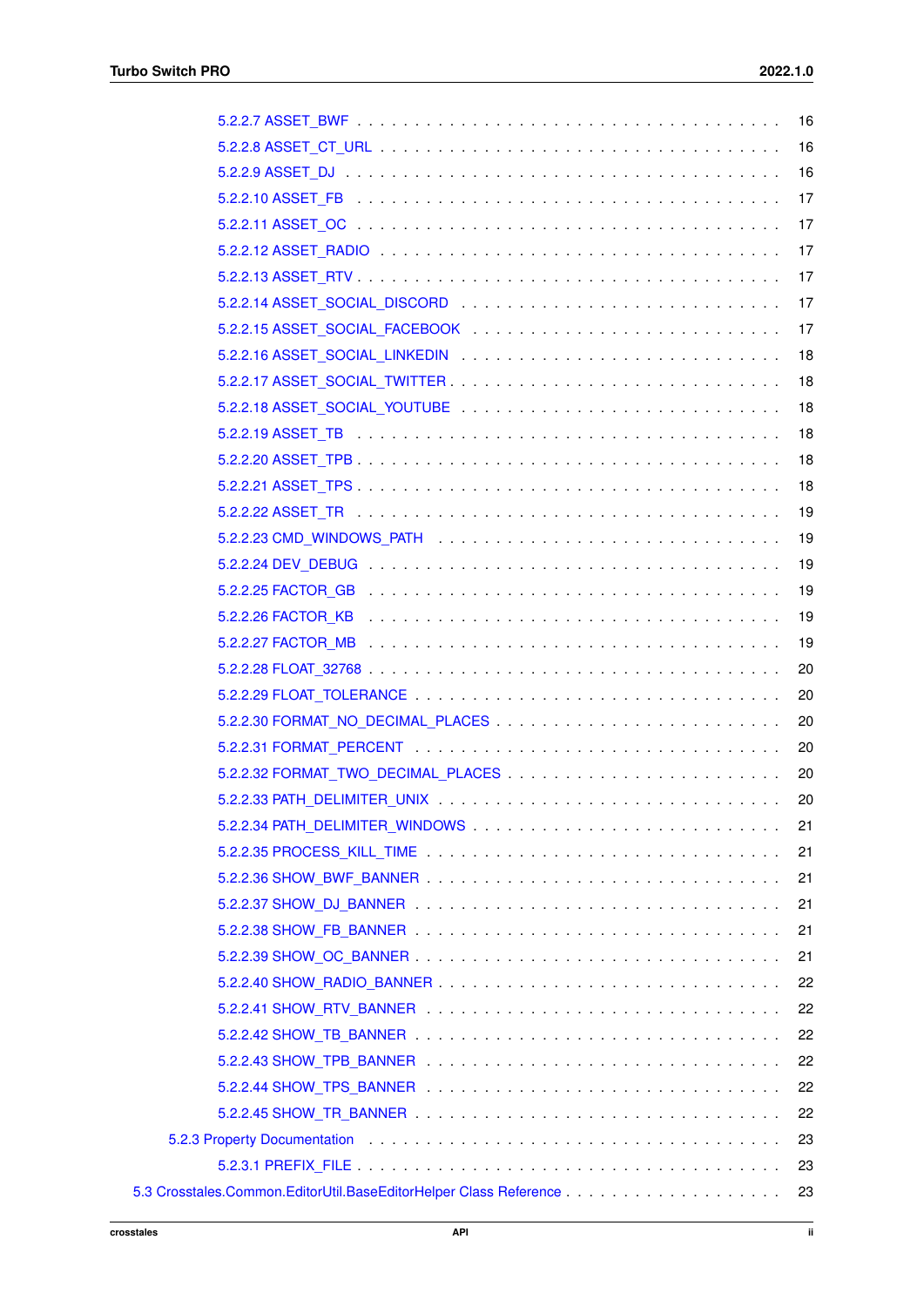|                                                                                                                                                                                                                               | 24 |
|-------------------------------------------------------------------------------------------------------------------------------------------------------------------------------------------------------------------------------|----|
|                                                                                                                                                                                                                               | 24 |
|                                                                                                                                                                                                                               | 24 |
|                                                                                                                                                                                                                               | 25 |
|                                                                                                                                                                                                                               | 25 |
|                                                                                                                                                                                                                               | 26 |
|                                                                                                                                                                                                                               | 26 |
|                                                                                                                                                                                                                               | 26 |
|                                                                                                                                                                                                                               | 27 |
|                                                                                                                                                                                                                               | 27 |
|                                                                                                                                                                                                                               | 27 |
|                                                                                                                                                                                                                               | 27 |
|                                                                                                                                                                                                                               | 28 |
|                                                                                                                                                                                                                               | 30 |
|                                                                                                                                                                                                                               | 30 |
|                                                                                                                                                                                                                               | 30 |
|                                                                                                                                                                                                                               | 30 |
|                                                                                                                                                                                                                               | 31 |
|                                                                                                                                                                                                                               | 31 |
|                                                                                                                                                                                                                               | 32 |
|                                                                                                                                                                                                                               | 32 |
|                                                                                                                                                                                                                               | 32 |
|                                                                                                                                                                                                                               | 33 |
|                                                                                                                                                                                                                               | 33 |
|                                                                                                                                                                                                                               | 33 |
| 5.4.2.11 Language To ISO 639 $($ $\ldots$ $\ldots$ $\ldots$ $\ldots$ $\ldots$ $\ldots$ $\ldots$ $\ldots$ $\ldots$ $\ldots$ $\ldots$                                                                                           | 34 |
|                                                                                                                                                                                                                               |    |
|                                                                                                                                                                                                                               | 35 |
|                                                                                                                                                                                                                               | 35 |
|                                                                                                                                                                                                                               | 35 |
|                                                                                                                                                                                                                               | 35 |
|                                                                                                                                                                                                                               | 35 |
|                                                                                                                                                                                                                               | 36 |
|                                                                                                                                                                                                                               | 36 |
|                                                                                                                                                                                                                               | 36 |
|                                                                                                                                                                                                                               | 36 |
|                                                                                                                                                                                                                               | 37 |
| 5.4.4 Property Documentation education of the contract of the contract of the contract of the contract of the contract of the contract of the contract of the contract of the contract of the contract of the contract of the | 37 |
|                                                                                                                                                                                                                               | 37 |
|                                                                                                                                                                                                                               | 37 |
|                                                                                                                                                                                                                               | 37 |
|                                                                                                                                                                                                                               | 38 |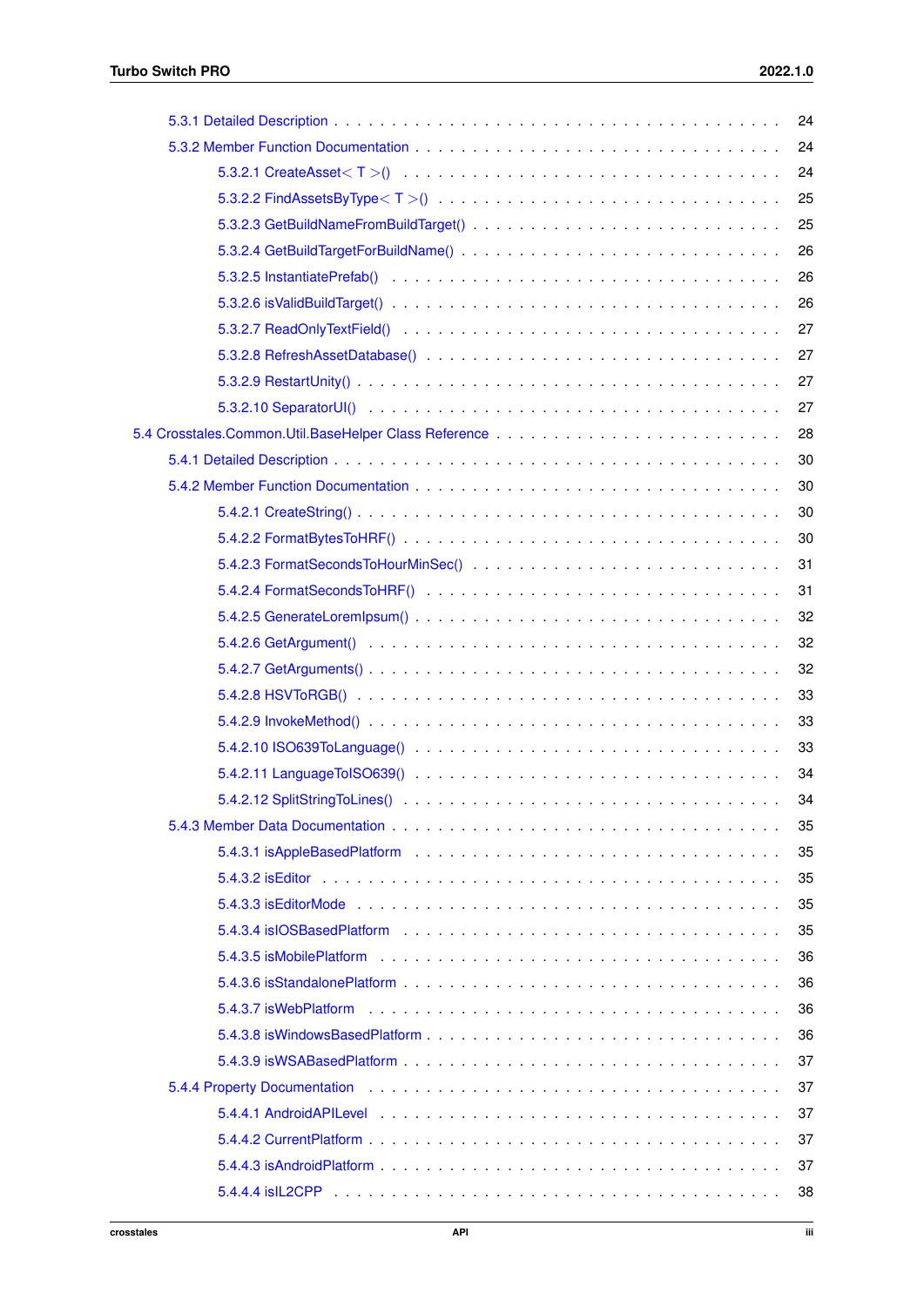| 38 |
|----|
| 38 |
| 38 |
| 39 |
| 39 |
| 39 |
| 39 |
| 40 |
| 40 |
| 40 |
| 40 |
| 41 |
| 41 |
| 41 |
| 42 |
| 42 |
| 42 |
| 44 |
| 44 |
| 45 |
| 45 |
| 45 |
| 45 |
| 45 |
| 45 |
| 45 |
| 46 |
| 46 |
| 46 |
| 46 |
| 46 |
| 46 |
| 47 |
| 47 |
| 47 |
| 47 |
| 47 |
| 47 |
| 48 |
| 48 |
| 48 |
| 48 |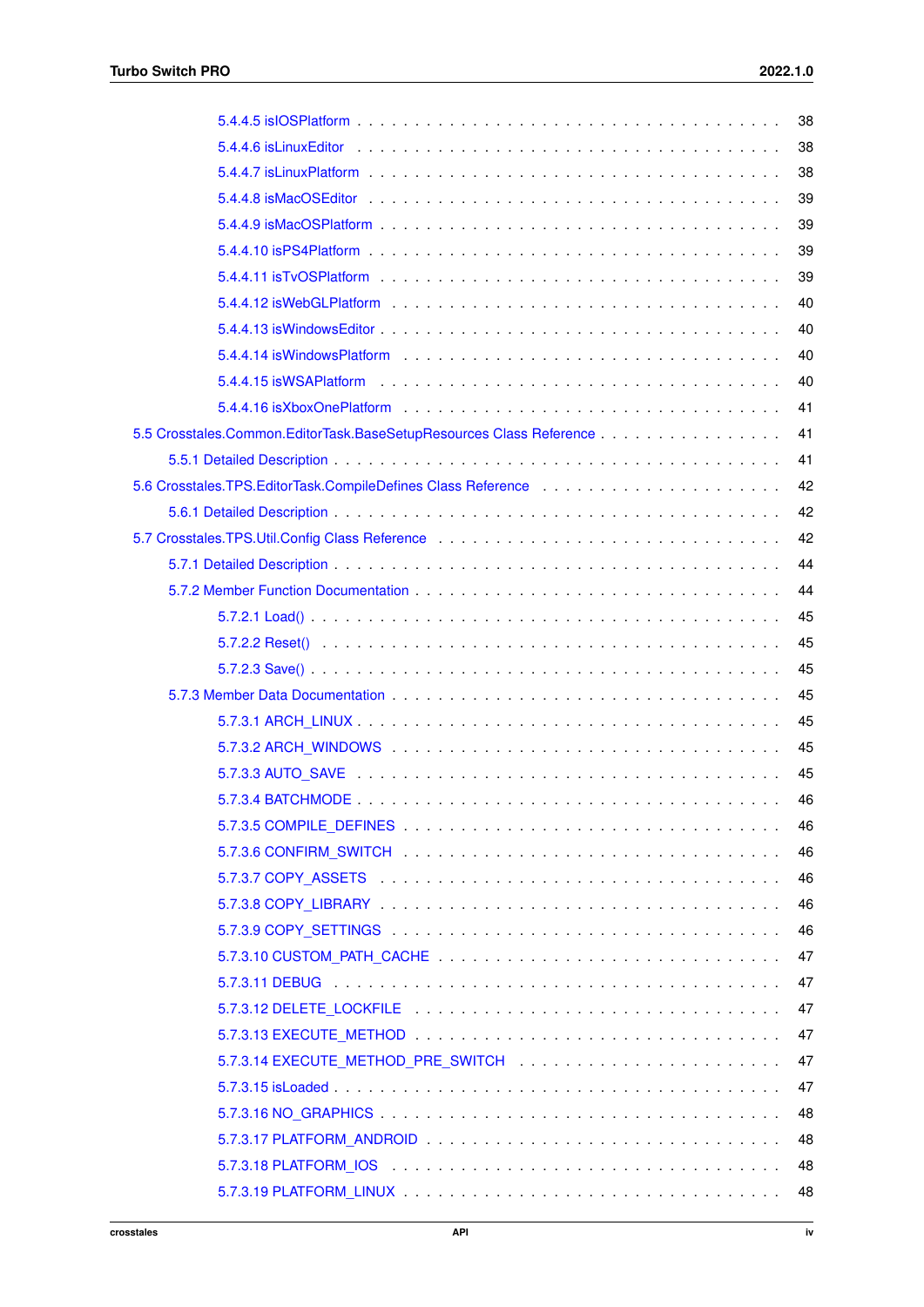|                                                                                                                                               | 48 |
|-----------------------------------------------------------------------------------------------------------------------------------------------|----|
|                                                                                                                                               | 48 |
|                                                                                                                                               | 49 |
|                                                                                                                                               | 49 |
|                                                                                                                                               | 49 |
|                                                                                                                                               | 49 |
|                                                                                                                                               | 49 |
|                                                                                                                                               | 49 |
|                                                                                                                                               | 50 |
|                                                                                                                                               | 50 |
|                                                                                                                                               | 50 |
|                                                                                                                                               | 50 |
|                                                                                                                                               | 50 |
|                                                                                                                                               | 50 |
|                                                                                                                                               | 51 |
|                                                                                                                                               | 51 |
|                                                                                                                                               | 51 |
|                                                                                                                                               | 51 |
|                                                                                                                                               | 51 |
|                                                                                                                                               | 51 |
|                                                                                                                                               | 52 |
| 5.7.4 Property Documentation enterstanding to the contract of the contract of the contract of the contract of                                 | 52 |
|                                                                                                                                               | 52 |
| 5.8 Crosstales.TPS.EditorIntegration.ConfigBase Class Reference <b>Communist Crosstales.TPS.EditorIntegration</b> .ConfigBase Class Reference | 52 |
|                                                                                                                                               | 53 |
|                                                                                                                                               | 53 |
|                                                                                                                                               |    |
| 5.10 Crosstales.TPS.EditorIntegration.ConfigWindow Class Reference <b>Container Activity Container</b> 5.10 Crosstales                        | 54 |
|                                                                                                                                               | 54 |
|                                                                                                                                               | 54 |
|                                                                                                                                               | 57 |
|                                                                                                                                               | 57 |
|                                                                                                                                               | 57 |
|                                                                                                                                               | 57 |
|                                                                                                                                               | 57 |
|                                                                                                                                               | 57 |
|                                                                                                                                               | 58 |
|                                                                                                                                               | 58 |
|                                                                                                                                               | 58 |
|                                                                                                                                               | 58 |
|                                                                                                                                               | 58 |
|                                                                                                                                               | 59 |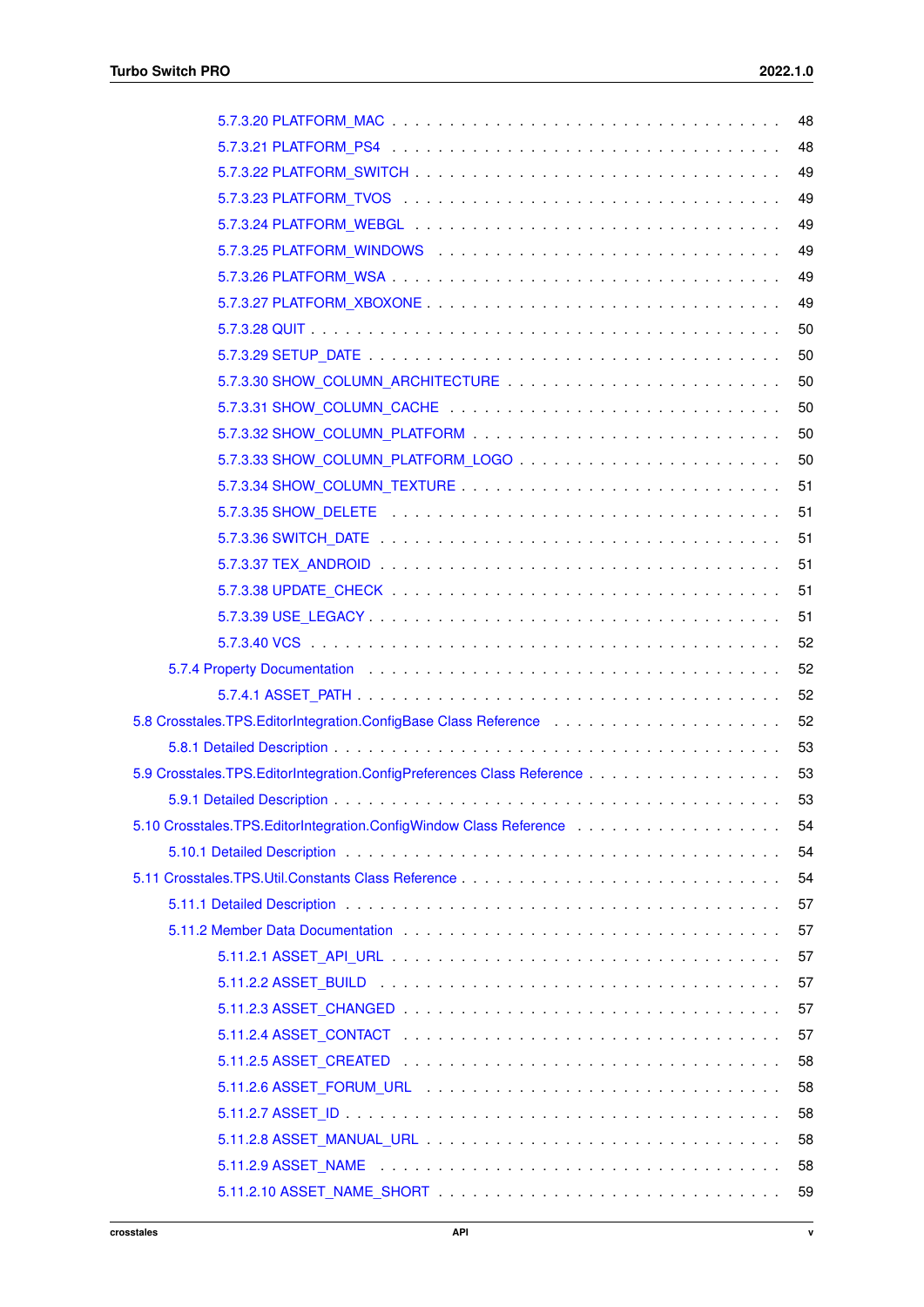| 59 |
|----|
| 59 |
| 59 |
| 59 |
| 60 |
| 60 |
| 60 |
| 60 |
| 60 |
| 61 |
| 61 |
| 62 |
| 62 |
| 62 |
| 62 |
| 63 |
| 63 |
| 63 |
| 64 |
| 64 |
| 64 |
| 65 |
| 65 |
| 65 |
| 67 |
| 67 |
| 67 |
| 69 |
| 69 |
| 69 |
| 70 |
| 70 |
| 70 |
| 70 |
| 71 |
| 71 |
| 71 |
| 72 |
| 72 |
| 72 |
| 73 |
| 73 |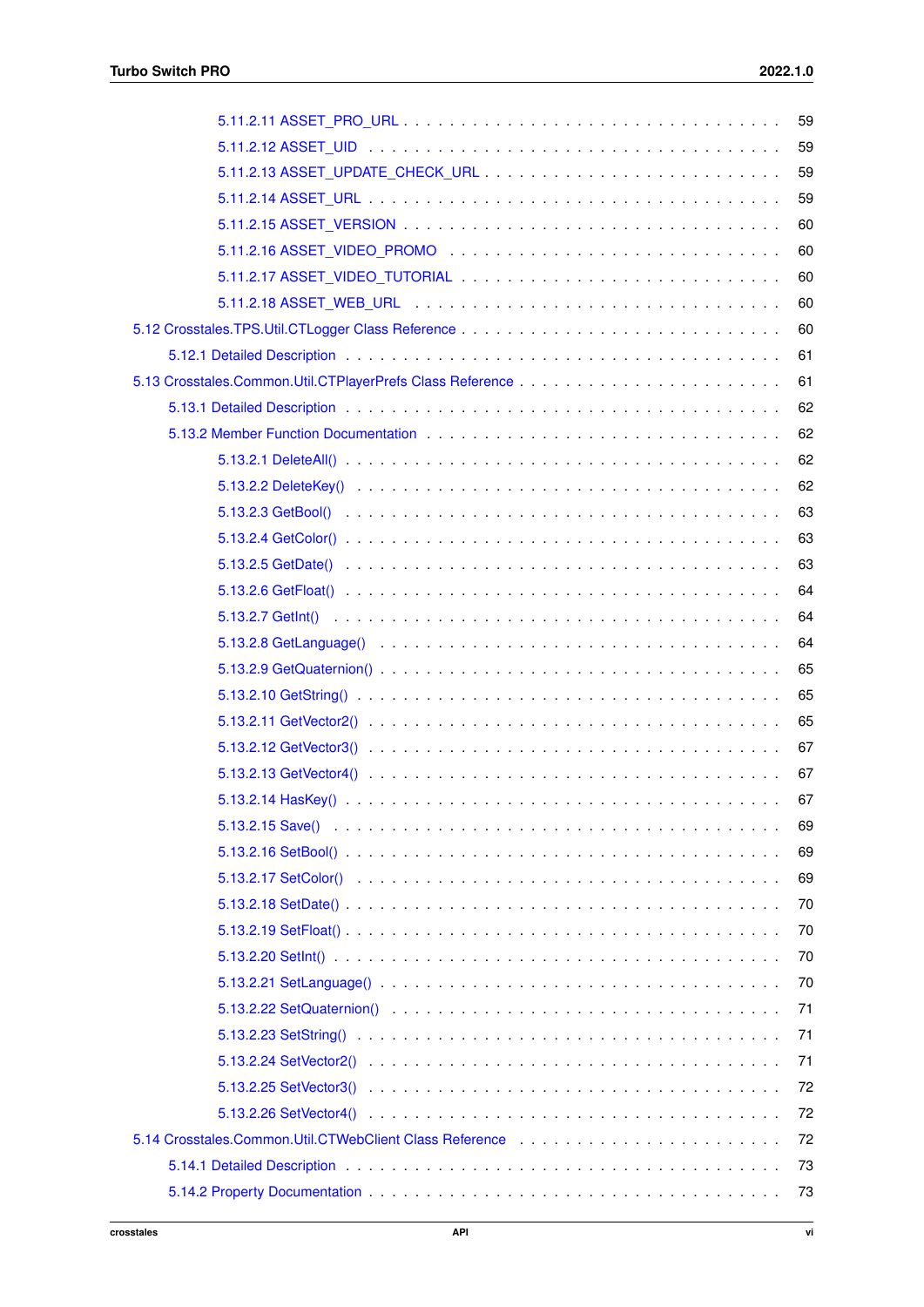| 73 |
|----|
| 73 |
| 74 |
| 74 |
| 74 |
| 74 |
| 74 |
| 79 |
| 80 |
| 80 |
| 80 |
| 80 |
| 81 |
| 81 |
| 81 |
| 82 |
| 82 |
| 83 |
| 83 |
| 83 |
| 84 |
| 84 |
| 84 |
| 86 |
| 86 |
| 86 |
| 88 |
| 88 |
| 88 |
| 89 |
| 89 |
| 90 |
| 90 |
| 91 |
| 91 |
| 92 |
| 92 |
| 92 |
| 93 |
| 93 |
| 94 |
| 94 |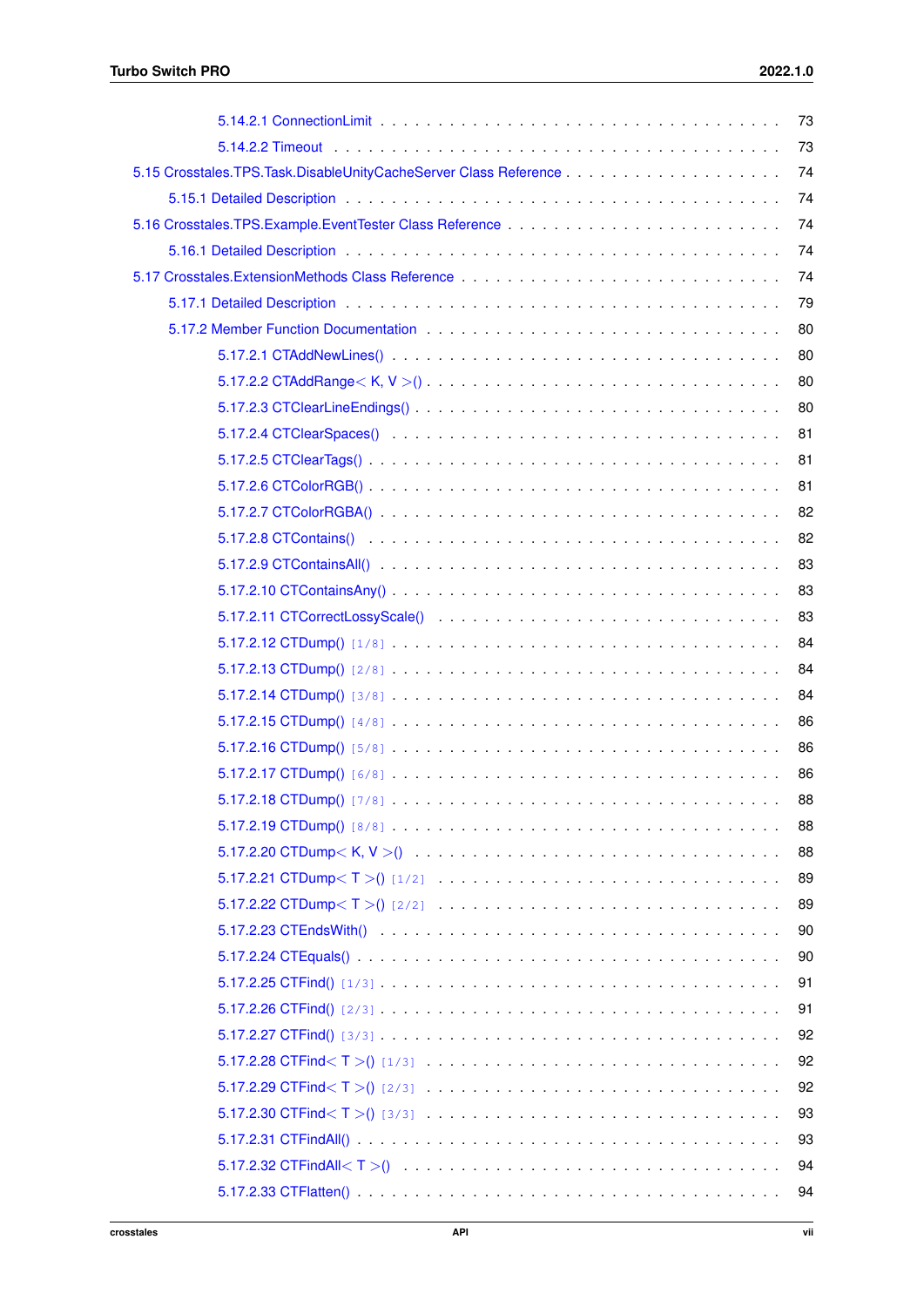| 94  |
|-----|
| 95  |
| 95  |
| 95  |
| 96  |
| 96  |
| 96  |
| 97  |
| 97  |
| 98  |
| 98  |
| 98  |
| 99  |
| 99  |
| 100 |
| 100 |
| 100 |
| 101 |
| 101 |
| 101 |
| 102 |
| 102 |
| 103 |
| 103 |
| 103 |
| 104 |
|     |
| 104 |
| 105 |
| 105 |
| 106 |
| 106 |
| 106 |
| 107 |
| 107 |
| 107 |
| 108 |
| 108 |
| 108 |
| 109 |
| 109 |
| 110 |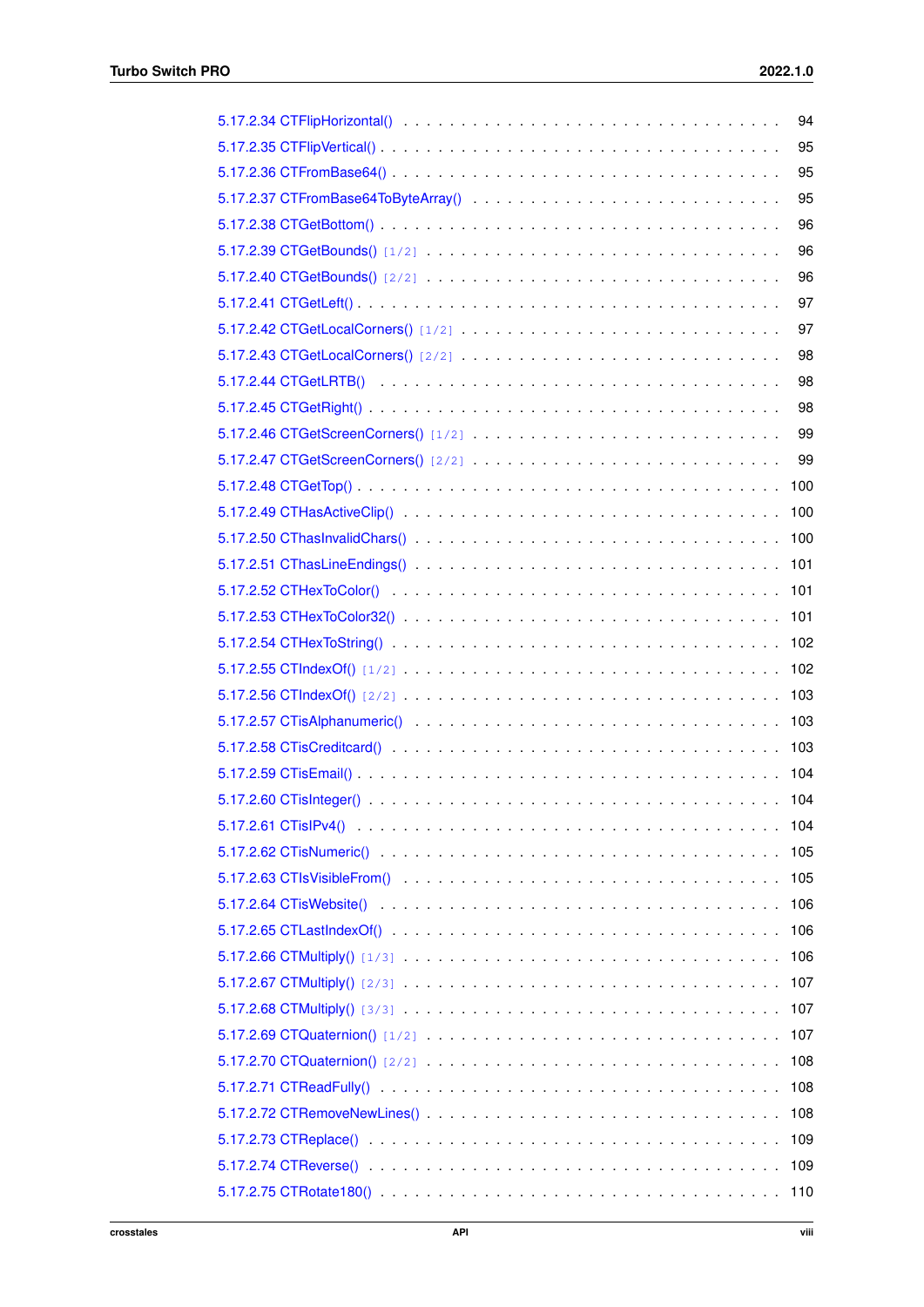| 5.17.2.83 CTShuffle $\langle T \rangle$ [1/2]<br>113 |
|------------------------------------------------------|
|                                                      |
|                                                      |
|                                                      |
|                                                      |
|                                                      |
|                                                      |
| 116                                                  |
| 116                                                  |
|                                                      |
| 117                                                  |
| 117                                                  |
| 118                                                  |
| 118                                                  |
| 118                                                  |
| 119                                                  |
| 119                                                  |
|                                                      |
|                                                      |
|                                                      |
|                                                      |
|                                                      |
| 122                                                  |
| 123                                                  |
| 123                                                  |
| 123                                                  |
|                                                      |
| 124                                                  |
| 124                                                  |
| 125                                                  |
| 125                                                  |
| 125                                                  |
| 126                                                  |
| 126                                                  |
|                                                      |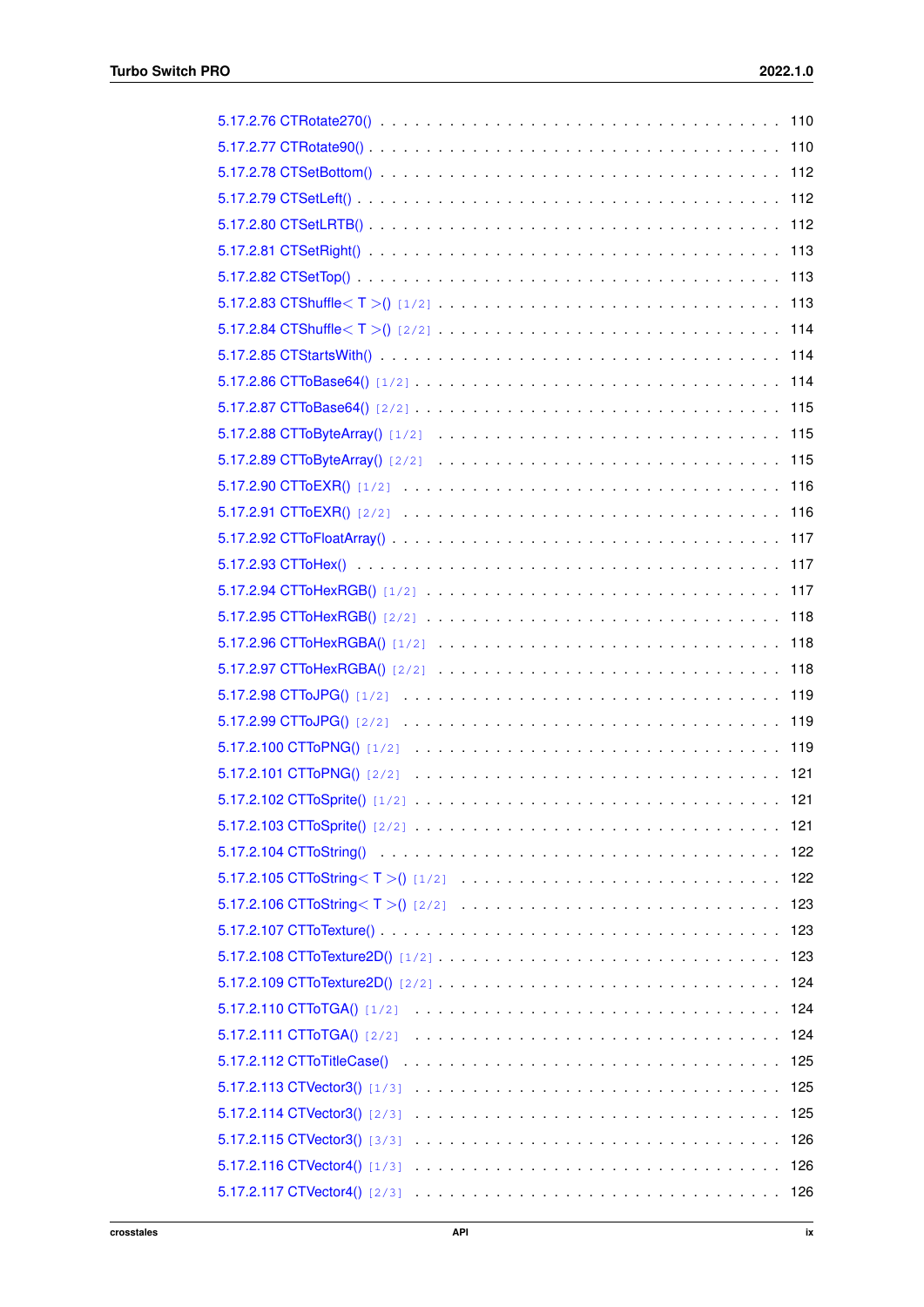| 5.19.3 Member Data Documentation enterstanding to the state of the state of the state of the state of the state of the state of the state of the state of the state of the state of the state of the state of the state of the |
|--------------------------------------------------------------------------------------------------------------------------------------------------------------------------------------------------------------------------------|
|                                                                                                                                                                                                                                |
|                                                                                                                                                                                                                                |
|                                                                                                                                                                                                                                |
|                                                                                                                                                                                                                                |
|                                                                                                                                                                                                                                |
|                                                                                                                                                                                                                                |
|                                                                                                                                                                                                                                |
|                                                                                                                                                                                                                                |
|                                                                                                                                                                                                                                |
|                                                                                                                                                                                                                                |
| 5.21 Crosstales.Common.Util.NetworkHelper Class Reference enterprised and contact the control of 139                                                                                                                           |
|                                                                                                                                                                                                                                |
|                                                                                                                                                                                                                                |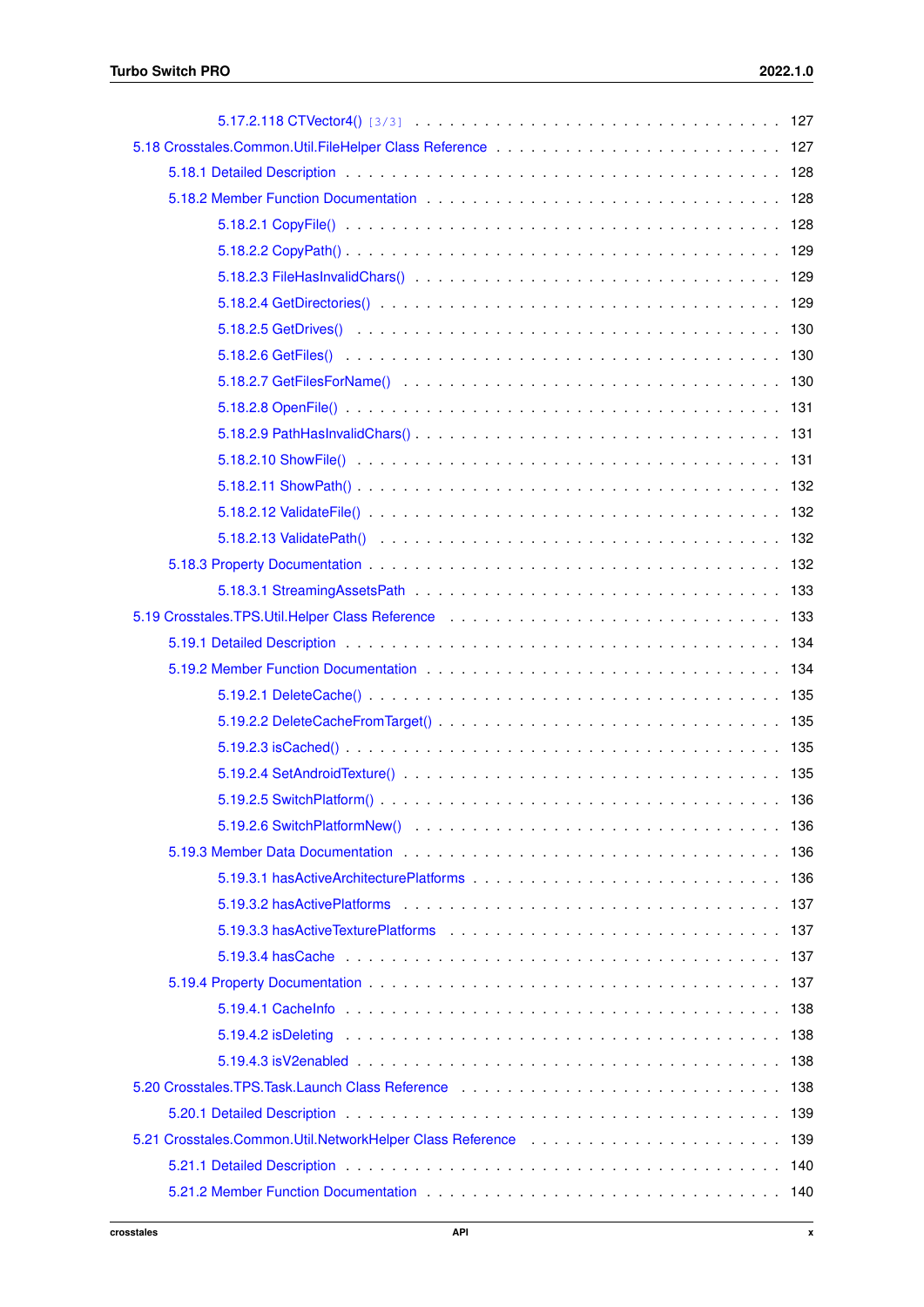| 5.23 Crosstales.Common.EditorTask.SetupResources Class Reference 143                                                                                                                                                          |
|-------------------------------------------------------------------------------------------------------------------------------------------------------------------------------------------------------------------------------|
|                                                                                                                                                                                                                               |
|                                                                                                                                                                                                                               |
|                                                                                                                                                                                                                               |
| 5.25 Crosstales.TPS.Task.SetupUnity Class Reference enterprise in the control of the 144                                                                                                                                      |
|                                                                                                                                                                                                                               |
| 5.26 Crosstales.TPS.Switcher Class Reference enterprise in the state of the cross and the state of the state o                                                                                                                |
|                                                                                                                                                                                                                               |
|                                                                                                                                                                                                                               |
|                                                                                                                                                                                                                               |
|                                                                                                                                                                                                                               |
|                                                                                                                                                                                                                               |
|                                                                                                                                                                                                                               |
|                                                                                                                                                                                                                               |
|                                                                                                                                                                                                                               |
|                                                                                                                                                                                                                               |
|                                                                                                                                                                                                                               |
|                                                                                                                                                                                                                               |
|                                                                                                                                                                                                                               |
|                                                                                                                                                                                                                               |
| 5.26.4 Event Documentation extension of the state of the state of the state of the state of the state of the state of the state of the state of the state of the state of the state of the state of the state of the state of |
|                                                                                                                                                                                                                               |
|                                                                                                                                                                                                                               |
|                                                                                                                                                                                                                               |
|                                                                                                                                                                                                                               |
|                                                                                                                                                                                                                               |
|                                                                                                                                                                                                                               |
|                                                                                                                                                                                                                               |
|                                                                                                                                                                                                                               |
|                                                                                                                                                                                                                               |
| 5.29.2.1 DeserializeFromFile $(T > 0, \ldots, \ldots, \ldots, \ldots, \ldots, \ldots, \ldots, \ldots, \ldots, 149)$                                                                                                           |
|                                                                                                                                                                                                                               |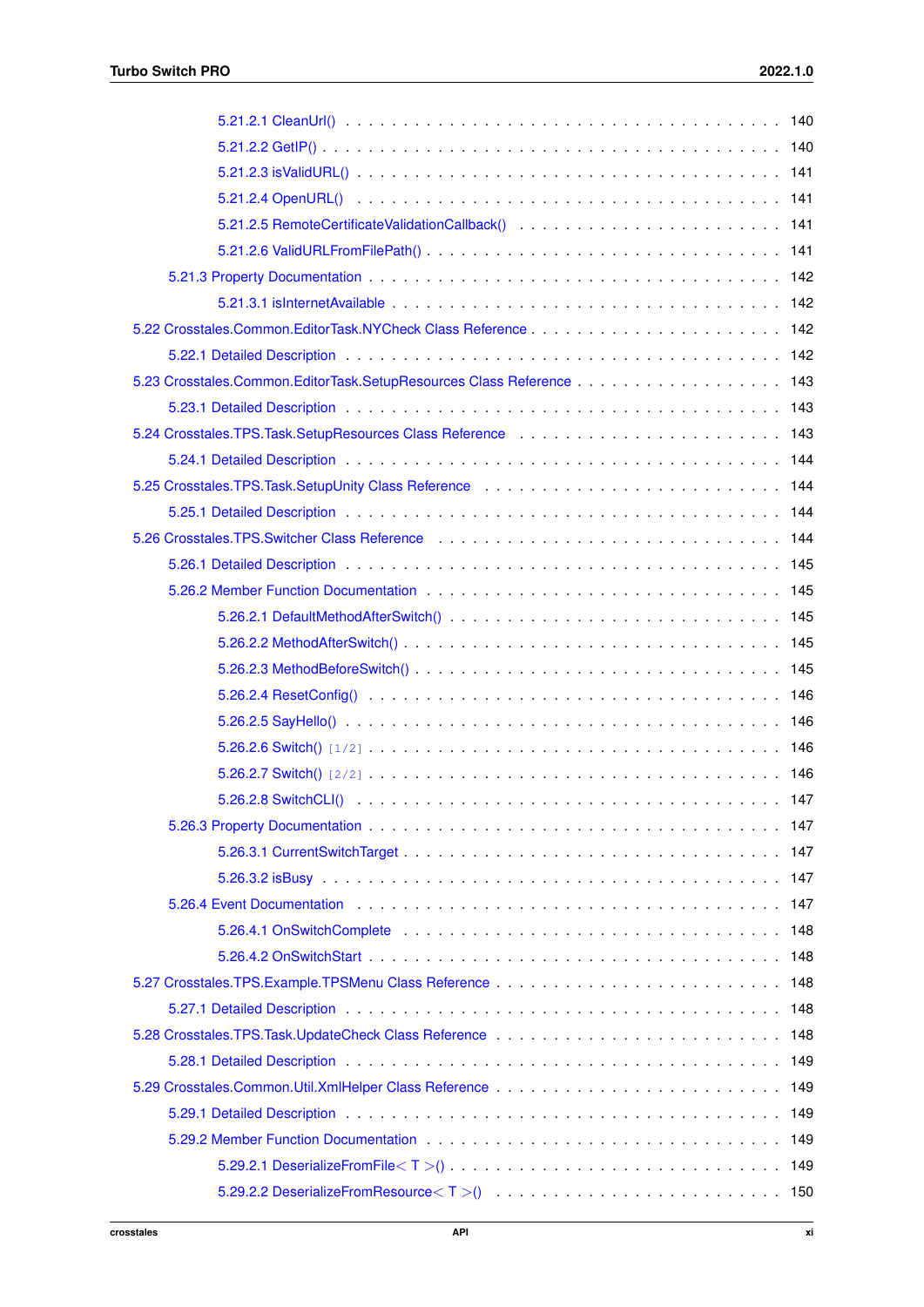| <b>6 More information</b> |  |  |  |  |  |  |  |  |  |  |  | 153 |
|---------------------------|--|--|--|--|--|--|--|--|--|--|--|-----|
|                           |  |  |  |  |  |  |  |  |  |  |  |     |
|                           |  |  |  |  |  |  |  |  |  |  |  |     |
|                           |  |  |  |  |  |  |  |  |  |  |  |     |
|                           |  |  |  |  |  |  |  |  |  |  |  |     |
|                           |  |  |  |  |  |  |  |  |  |  |  |     |
|                           |  |  |  |  |  |  |  |  |  |  |  |     |
|                           |  |  |  |  |  |  |  |  |  |  |  |     |
|                           |  |  |  |  |  |  |  |  |  |  |  |     |
| <b>Index</b>              |  |  |  |  |  |  |  |  |  |  |  | 155 |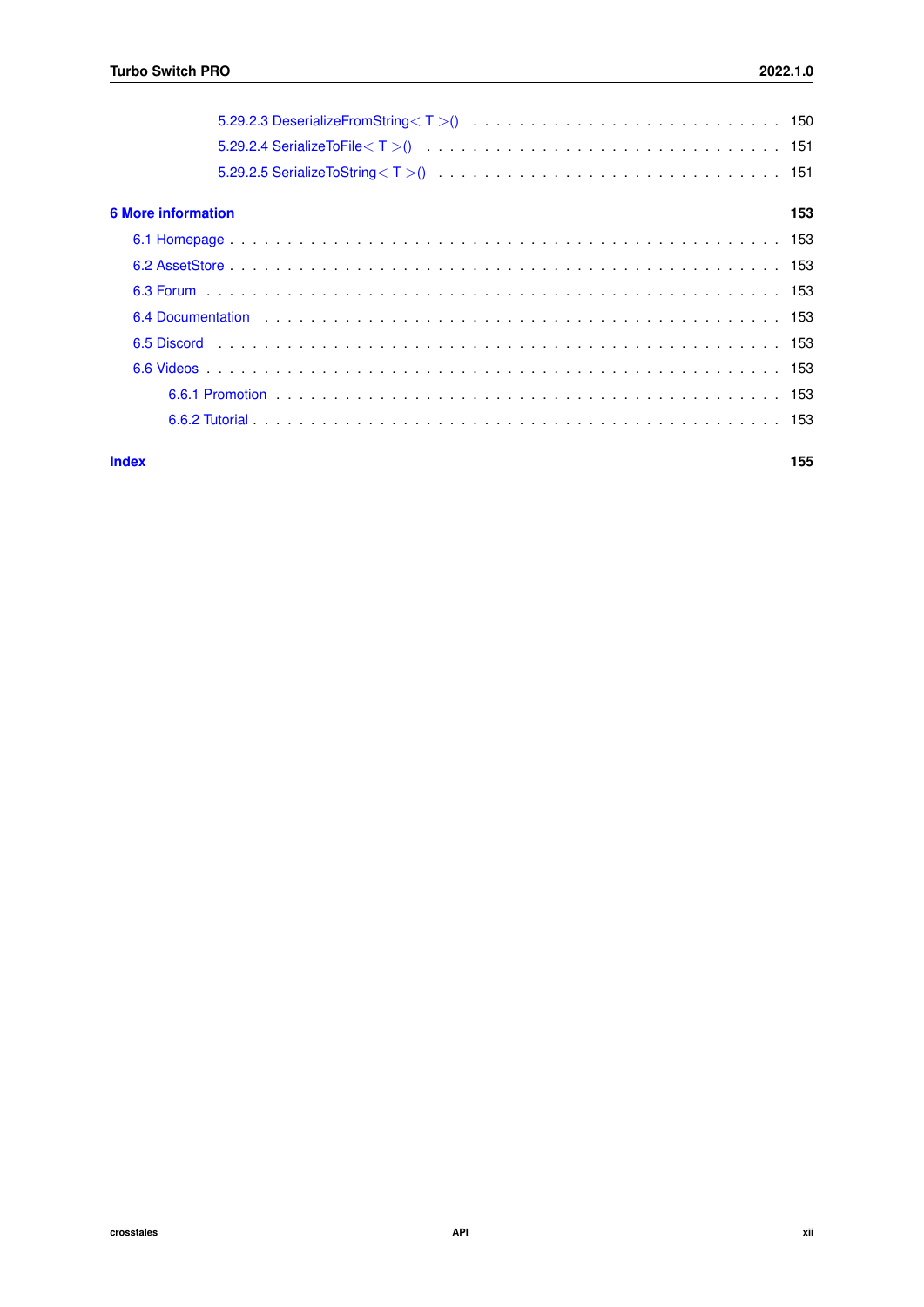# <span id="page-13-0"></span>**Namespace Index**

## <span id="page-13-1"></span>**1.1 Packages**

Here are the packages with brief descriptions (if available):

| Crosstales.Common.Util 8                                                                                                                                                                                                       |  |
|--------------------------------------------------------------------------------------------------------------------------------------------------------------------------------------------------------------------------------|--|
|                                                                                                                                                                                                                                |  |
|                                                                                                                                                                                                                                |  |
|                                                                                                                                                                                                                                |  |
| Crosstales.TPS.Example entertainment in the set of the set of the set of the set of the set of the set of the set of the set of the set of the set of the set of the set of the set of the set of the set of the set of the se |  |
|                                                                                                                                                                                                                                |  |
|                                                                                                                                                                                                                                |  |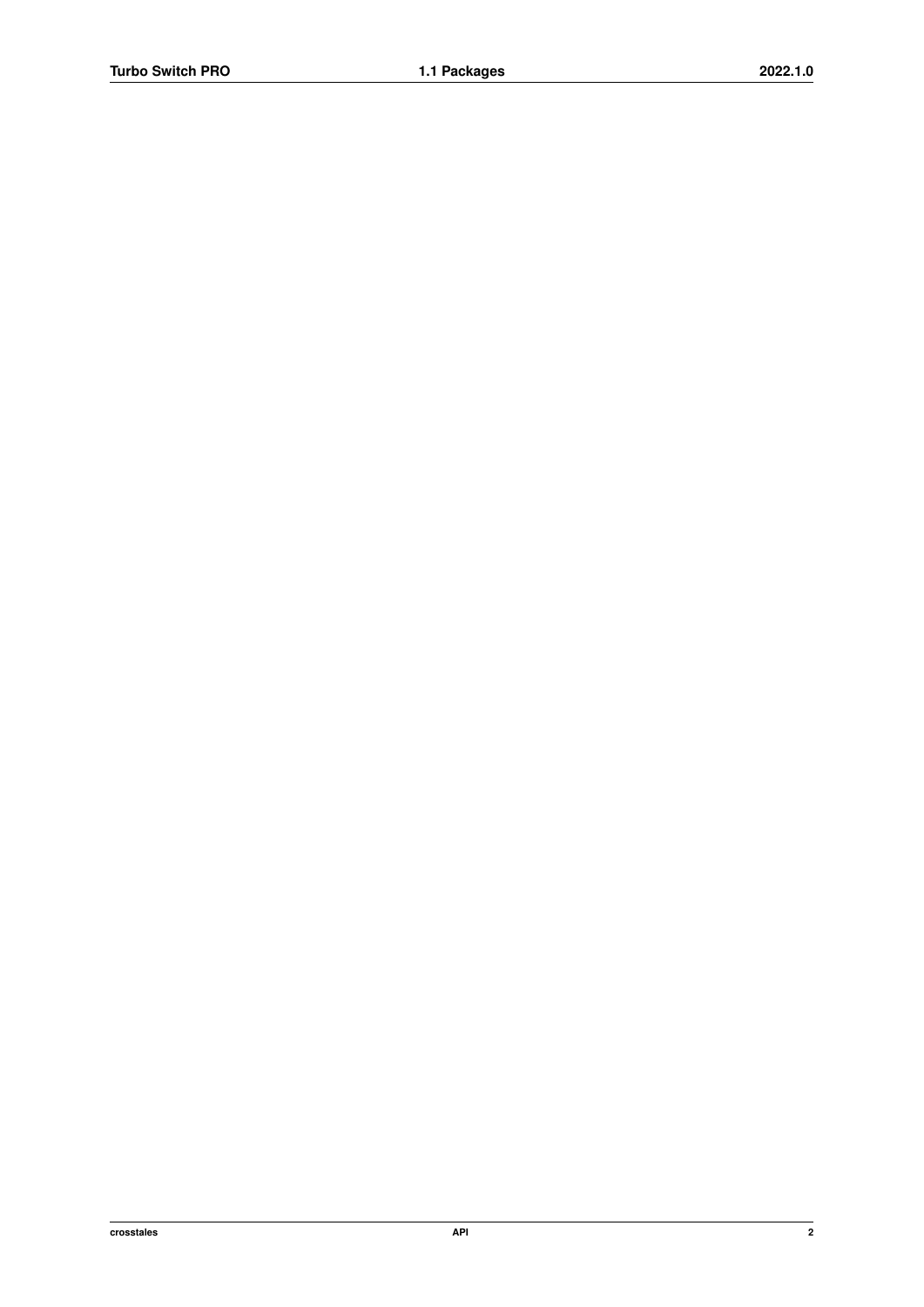# <span id="page-15-0"></span>**Hierarchical Index**

## <span id="page-15-1"></span>**2.1 Class Hierarchy**

This inheritance list is sorted roughly, but not completely, alphabetically:

| AssetPostprocessor  |
|---------------------|
|                     |
| 11                  |
| 42                  |
| 12                  |
|                     |
| 28                  |
|                     |
|                     |
| 41                  |
|                     |
|                     |
| 42                  |
| 60                  |
| 61                  |
| 74                  |
| <b>EditorWindow</b> |
|                     |
|                     |
| 54                  |
| 74                  |
| 74                  |
| 127                 |
| 139                 |
| 142                 |
| 144                 |
| 144                 |
| 148                 |
|                     |
| WebClient           |
|                     |
|                     |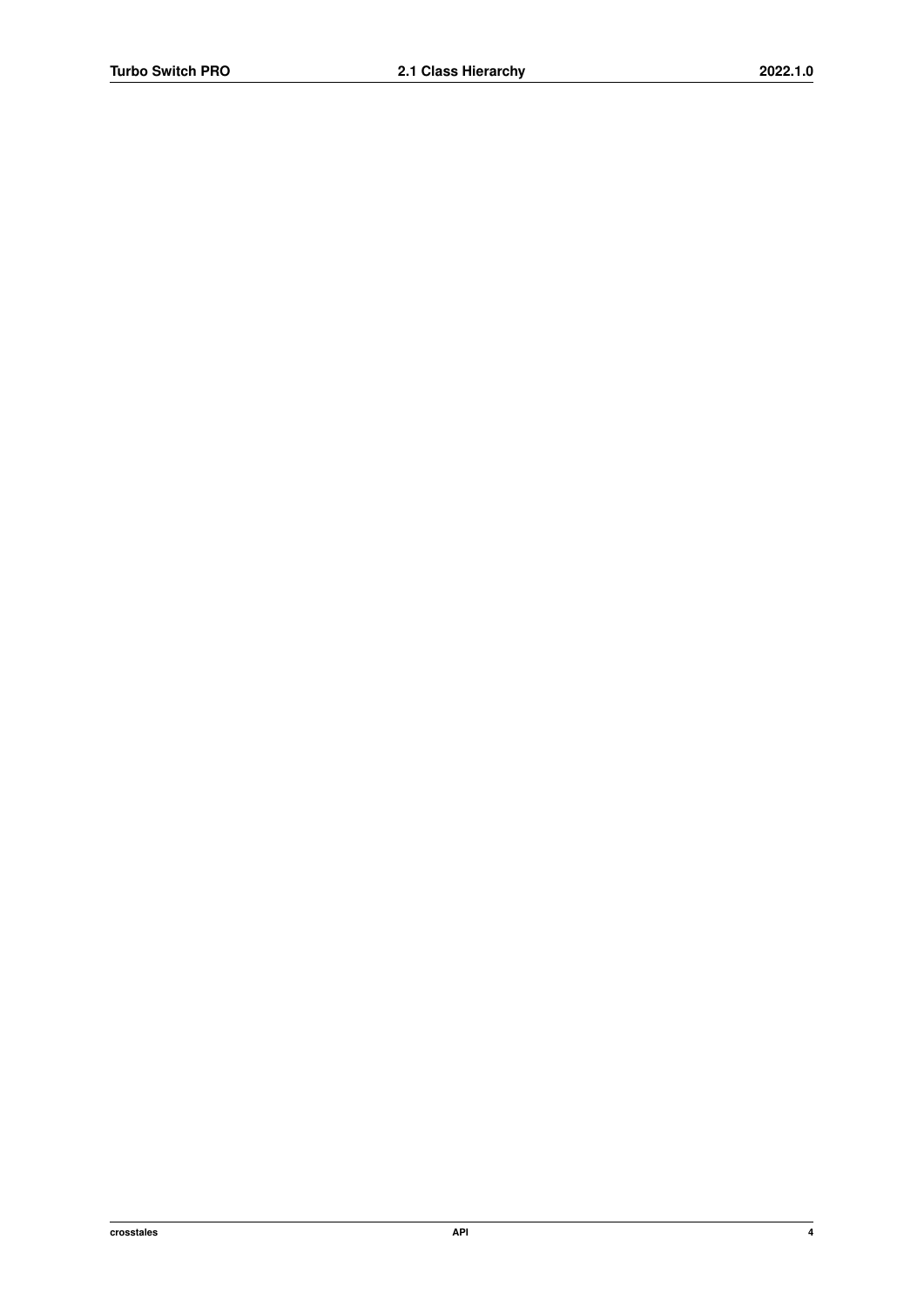# <span id="page-17-0"></span>**Class Index**

## <span id="page-17-1"></span>**3.1 Class List**

Here are the classes, structs, unions and interfaces with brief descriptions:

| Crosstales.Common.EditorTask.BaseCompileDefines                                                                                                                                                                                |     |
|--------------------------------------------------------------------------------------------------------------------------------------------------------------------------------------------------------------------------------|-----|
| Base for adding and removing the given symbols to PlayerSettings compiler define symbols                                                                                                                                       | 11  |
| Crosstales.Common.Util.BaseConstants                                                                                                                                                                                           |     |
|                                                                                                                                                                                                                                | 12  |
| Crosstales.Common.EditorUtil.BaseEditorHelper                                                                                                                                                                                  |     |
| Base for various Editor helper functions                                                                                                                                                                                       | 23  |
| Crosstales.Common.Util.BaseHelper                                                                                                                                                                                              |     |
|                                                                                                                                                                                                                                | 28  |
| Crosstales.Common.EditorTask.BaseSetupResources                                                                                                                                                                                |     |
| Base-class for moving all resources to 'Editor Default Resources'                                                                                                                                                              | 41  |
| Crosstales.TPS.EditorTask.CompileDefines                                                                                                                                                                                       |     |
| Adds the given define symbols to PlayerSettings define symbols                                                                                                                                                                 | 42  |
| Crosstales.TPS.Util.Config                                                                                                                                                                                                     |     |
|                                                                                                                                                                                                                                | 42  |
| Crosstales.TPS.EditorIntegration.ConfigBase                                                                                                                                                                                    |     |
| Base class for editor windows                                                                                                                                                                                                  | 52  |
| Crosstales.TPS.EditorIntegration.ConfigPreferences                                                                                                                                                                             |     |
| Unity "Preferences" extension enterpretational contact to contact the contact of the Unit of Termina contact t                                                                                                                 | 53  |
| Crosstales.TPS.EditorIntegration.ConfigWindow                                                                                                                                                                                  |     |
| Editor window extension education of the contract of the contract of the contract of the contract of the contract of the contract of the contract of the contract of the contract of the contract of the contract of the contr | 54  |
| Crosstales.TPS.Util.Constants                                                                                                                                                                                                  |     |
|                                                                                                                                                                                                                                | 54  |
| Crosstales.TPS.Util.CTLogger                                                                                                                                                                                                   |     |
| Logger for the asset                                                                                                                                                                                                           | 60  |
| Crosstales.Common.Util.CTPlayerPrefs                                                                                                                                                                                           |     |
| Wrapper for the PlayerPrefs                                                                                                                                                                                                    | 61  |
| Crosstales.Common.Util.CTWebClient                                                                                                                                                                                             |     |
|                                                                                                                                                                                                                                | 72  |
| Crosstales.TPS.Task.DisableUnityCacheServer                                                                                                                                                                                    |     |
|                                                                                                                                                                                                                                | 74  |
| Crosstales.TPS.Example.EventTester                                                                                                                                                                                             |     |
|                                                                                                                                                                                                                                | 74  |
| <b>Crosstales.ExtensionMethods</b>                                                                                                                                                                                             |     |
| Various extension methods enterpreteration of the contract of the contract of the contract of the contract of the contract of the contract of the contract of the contract of the contract of the contract of the contract of  | 74  |
| Crosstales.Common.Util.FileHelper                                                                                                                                                                                              |     |
|                                                                                                                                                                                                                                | 127 |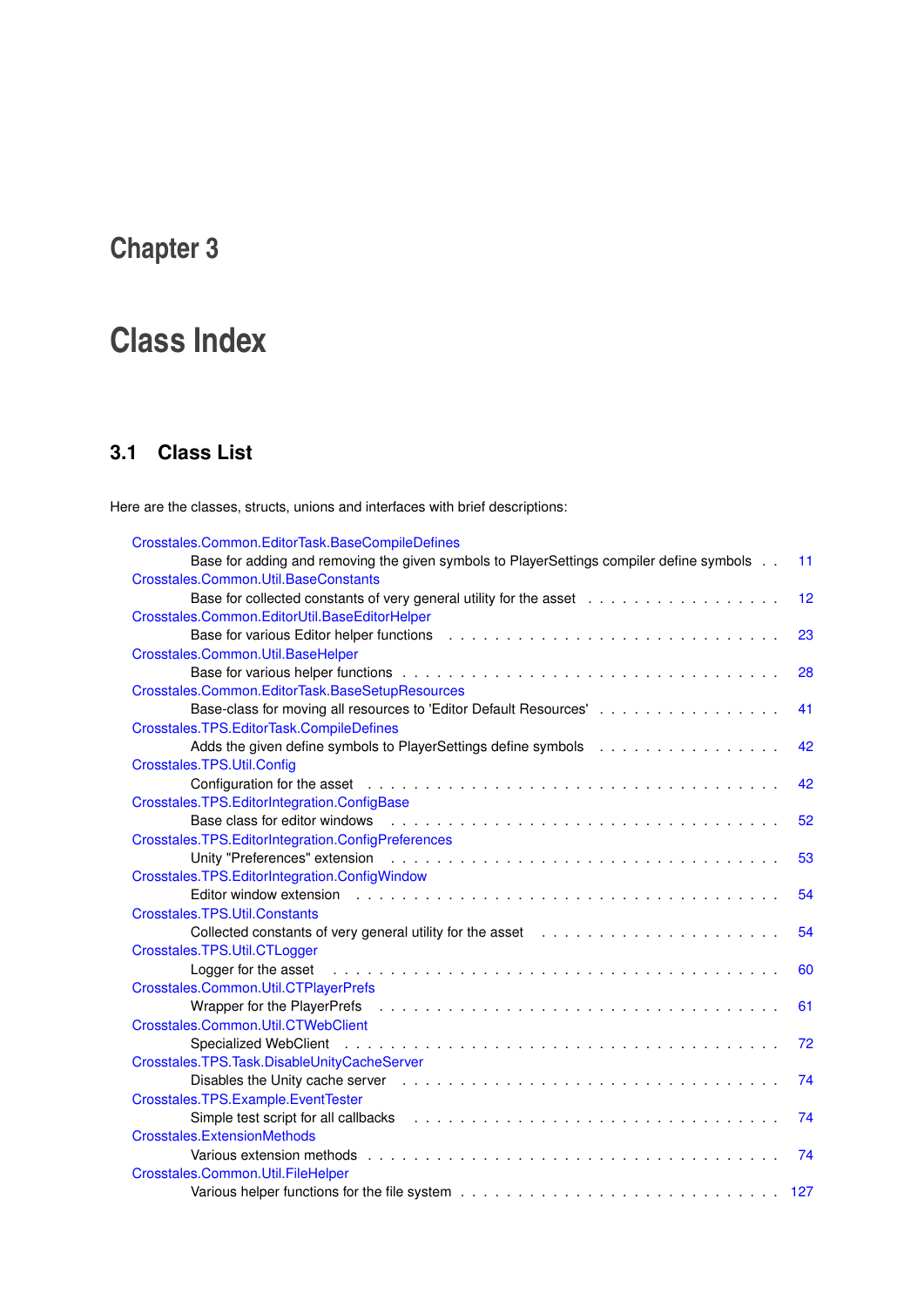| Crosstales.TPS.Util.Helper                                          |  |
|---------------------------------------------------------------------|--|
|                                                                     |  |
| Crosstales.TPS.Task.Launch                                          |  |
|                                                                     |  |
| Crosstales.Common.Util.NetworkHelper                                |  |
|                                                                     |  |
| Crosstales.Common.EditorTask.NYCheck                                |  |
|                                                                     |  |
| Crosstales.Common.EditorTask.SetupResources                         |  |
|                                                                     |  |
| Crosstales.TPS.Task.SetupResources                                  |  |
|                                                                     |  |
| Crosstales.TPS.Task.SetupUnity                                      |  |
|                                                                     |  |
| Crosstales.TPS.Switcher                                             |  |
|                                                                     |  |
| Crosstales.TPS.Example.TPSMenu                                      |  |
| Example editor integration of Turbo Switch for your own scripts 148 |  |
| Crosstales.TPS.Task.UpdateCheck                                     |  |
|                                                                     |  |
| Crosstales.Common.Util.XmlHelper                                    |  |
|                                                                     |  |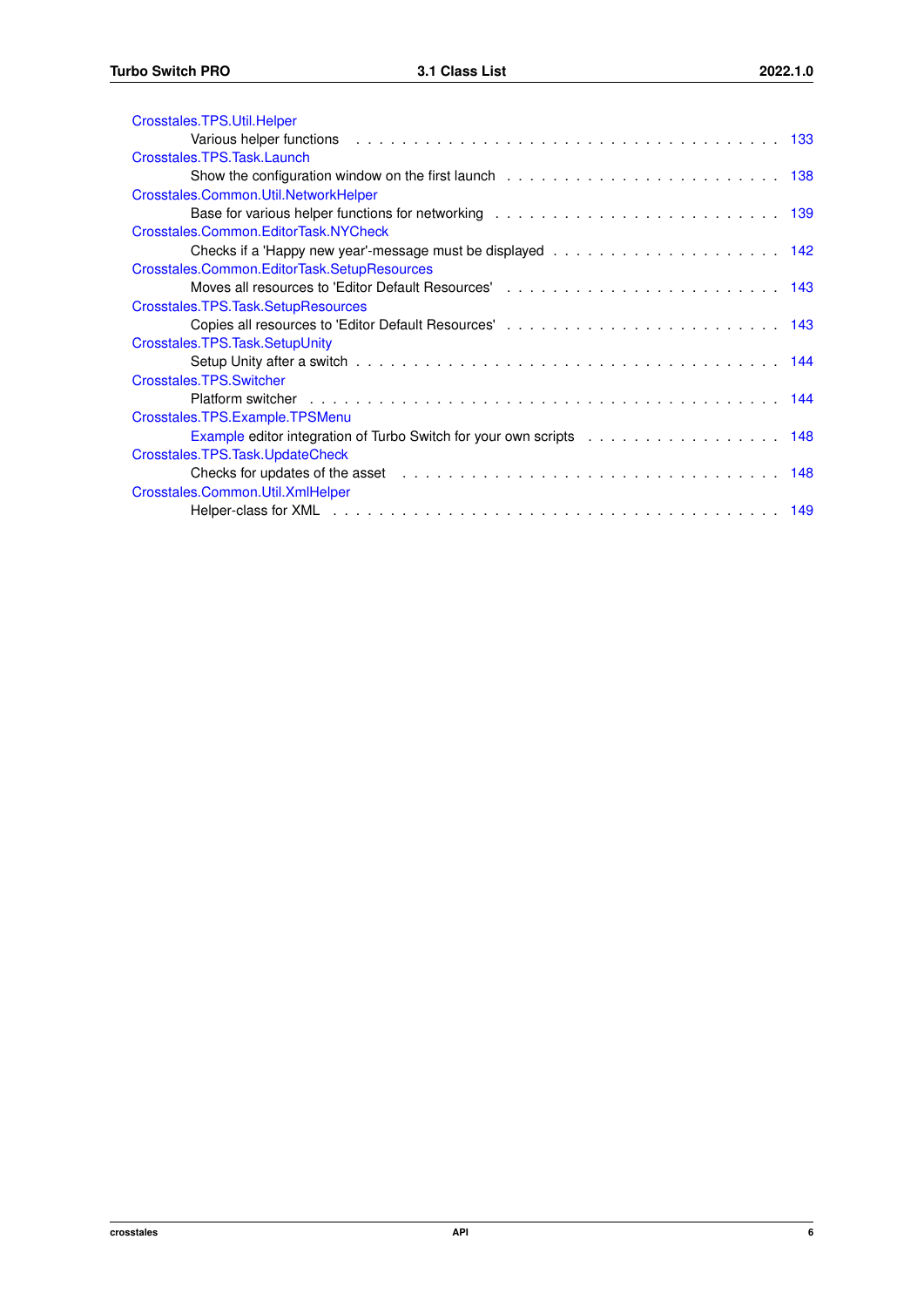## <span id="page-19-0"></span>**Namespace Documentation**

## <span id="page-19-1"></span>**4.1 Crosstales Namespace Reference**

#### **Classes**

• class [ExtensionMethods](#page-86-6) *Various extension methods.*

## <span id="page-19-5"></span><span id="page-19-2"></span>**4.2 Crosstales.Common Namespace Reference**

## <span id="page-19-3"></span>**4.3 Crosstales.Common.EditorTask Namespace Reference**

#### **Classes**

- class [BaseCompileDefines](#page-23-1)
	- *Base for adding and removing the given symbols to PlayerSettings compiler define symbols.*
- class [BaseSetupResources](#page-53-3)

*Base-class for moving all resources to 'Editor Default Resources'.*

- class [NYCheck](#page-154-4)
	- *Checks if a 'Happy new year'-message must be displayed.*
- class [SetupResources](#page-154-5)

*Moves all resources to 'Editor Default Resources'.*

## <span id="page-19-6"></span><span id="page-19-4"></span>**4.4 Crosstales.Common.EditorUtil Namespace Reference**

#### **Classes**

<span id="page-19-7"></span>• class [BaseEditorHelper](#page-35-3)

*Base for various Editor helper functions.*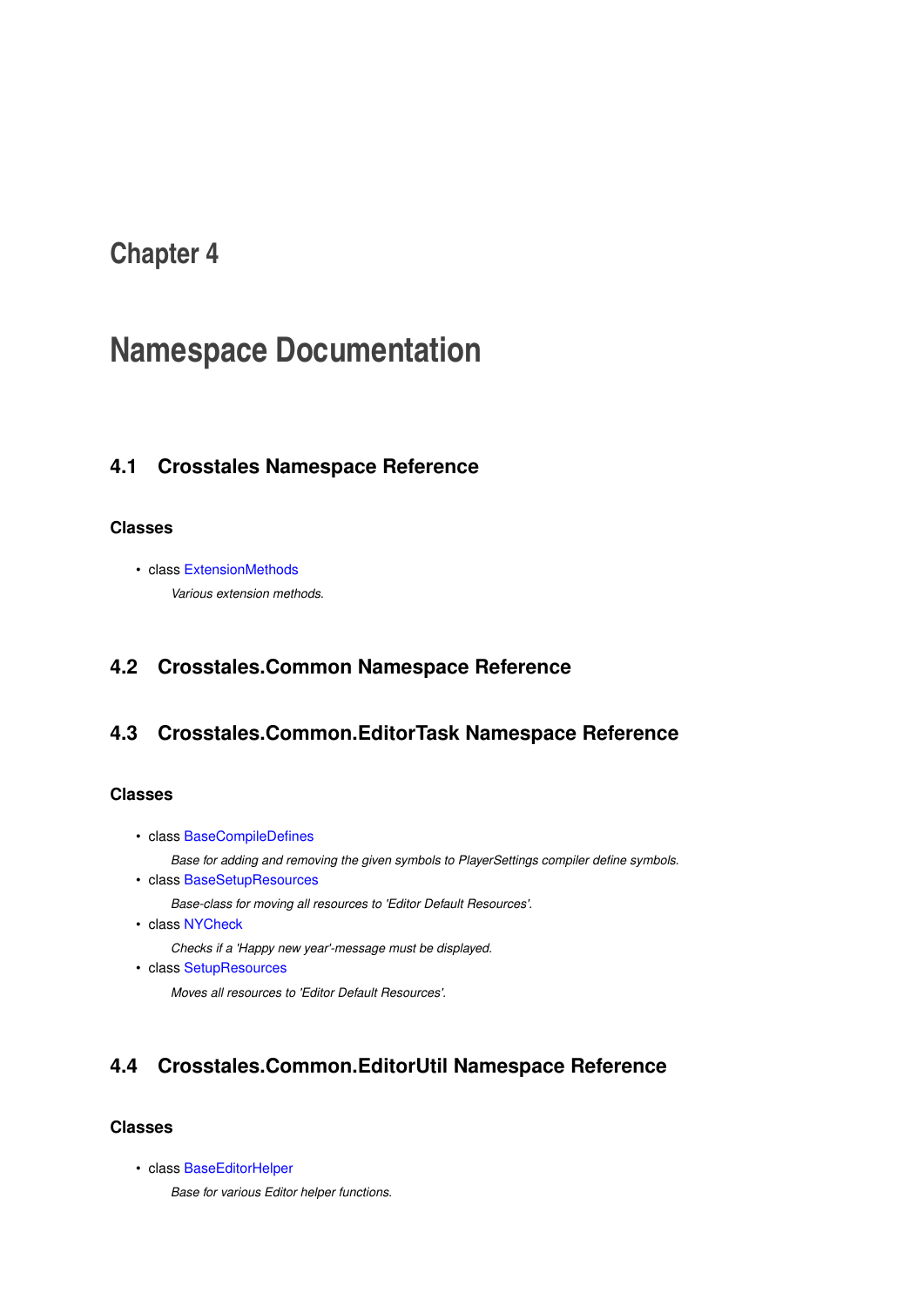### <span id="page-20-0"></span>**4.5 Crosstales.Common.Model Namespace Reference**

### <span id="page-20-1"></span>**4.6 Crosstales.Common.Model.Enum Namespace Reference**

#### **Enumerations**

• enum [Platform](#page-20-8) { **Windows**, **OSX**, **Linux**, **IOS**, **Android**, **WSA**, **Web**, **Unsupported** } *All available platforms.* • enum [SampleRate](#page-20-9) { **\_8000Hz** = 8000, **\_11025Hz** = 11025, **\_22050Hz** = 22050, **\_44100Hz** = 44100, **48000Hz** = 48000 } *Typical audio sample rates.*

#### <span id="page-20-8"></span><span id="page-20-2"></span>**4.6.1 Enumeration Type Documentation**

#### <span id="page-20-3"></span>**4.6.1.1 Platform**

```
Crosstales.Common.Model.Enum.Platform [strong]
```
<span id="page-20-9"></span>All available platforms.

#### <span id="page-20-4"></span>**4.6.1.2 SampleRate**

enum [Crosstales.Common.Model.Enum.SampleRate](#page-20-9) [strong]

<span id="page-20-6"></span>Typical audio sample rates.

## <span id="page-20-5"></span>**4.7 Crosstales.Common.Util Namespace Reference**

#### **Classes**

- class [BaseConstants](#page-24-2)
	- *Base for collected constants of very general utility for the asset.*
- class [BaseHelper](#page-40-1)

*Base for various helper functions.*

• class [CTPlayerPrefs](#page-73-2)

*Wrapper for the PlayerPrefs.*

• class [CTWebClient](#page-84-3)

*Specialized WebClient.*

• class [FileHelper](#page-139-2)

*Various helper functions for the file system.*

• class [NetworkHelper](#page-151-2)

*Base for various helper functions for networking.*

<span id="page-20-7"></span>• class [XmlHelper](#page-161-5)

*Helper-class for XML.*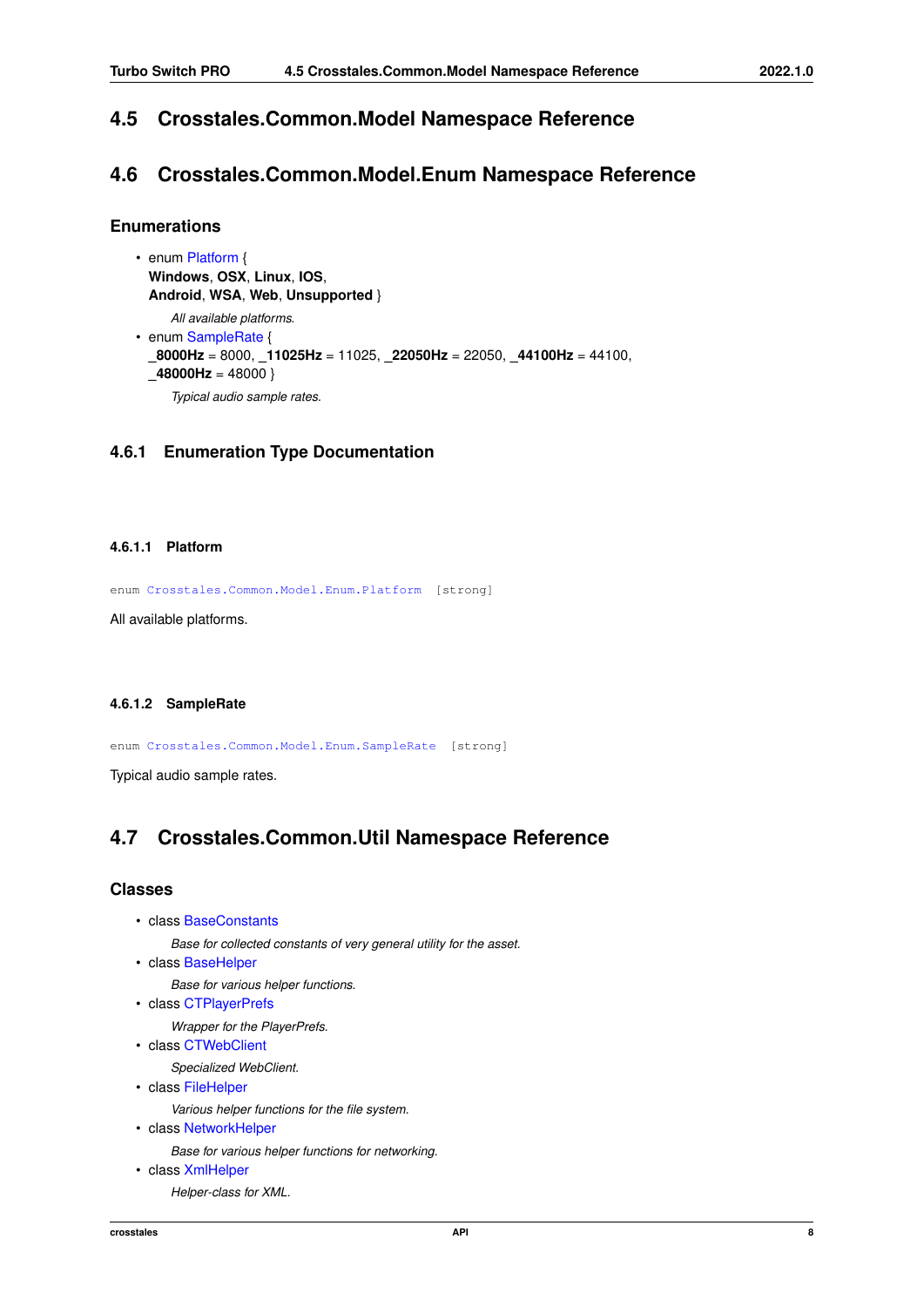### <span id="page-21-0"></span>**4.8 Crosstales.TPS Namespace Reference**

#### **Classes**

• class [Switcher](#page-156-5) *Platform switcher.*

## <span id="page-21-5"></span><span id="page-21-1"></span>**4.9 Crosstales.TPS.EditorIntegration Namespace Reference**

#### **Classes**

• class [ConfigBase](#page-64-4)

*Base class for editor windows.*

- class [ConfigPreferences](#page-65-3) *Unity "Preferences" extension.*
- class [ConfigWindow](#page-65-4)

*Editor window extension.*

## <span id="page-21-6"></span><span id="page-21-2"></span>**4.10 Crosstales.TPS.EditorTask Namespace Reference**

#### **Classes**

- class [CompileDefines](#page-53-4)
	- *Adds the given define symbols to PlayerSettings define symbols.*

## <span id="page-21-7"></span><span id="page-21-3"></span>**4.11 Crosstales.TPS.Example Namespace Reference**

#### **Classes**

- class [EventTester](#page-86-5)
	- *Simple test script for all callbacks.*
- class [TPSMenu](#page-160-5)

*[Example](#page-21-7) editor integration of Turbo Switch for your own scripts.*

## <span id="page-21-8"></span><span id="page-21-4"></span>**4.12 Crosstales.TPS.Task Namespace Reference**

#### **Classes**

• class [DisableUnityCacheServer](#page-85-4)

*Disables the Unity cache server.*

• class [Launch](#page-150-4)

*Show the configuration window on the first launch.*

• class [SetupResources](#page-155-3)

```
Copies all resources to 'Editor Default Resources'.
```
• class [SetupUnity](#page-156-4)

*Setup Unity after a switch.*

• class [UpdateCheck](#page-160-6) *Checks for updates of the asset.*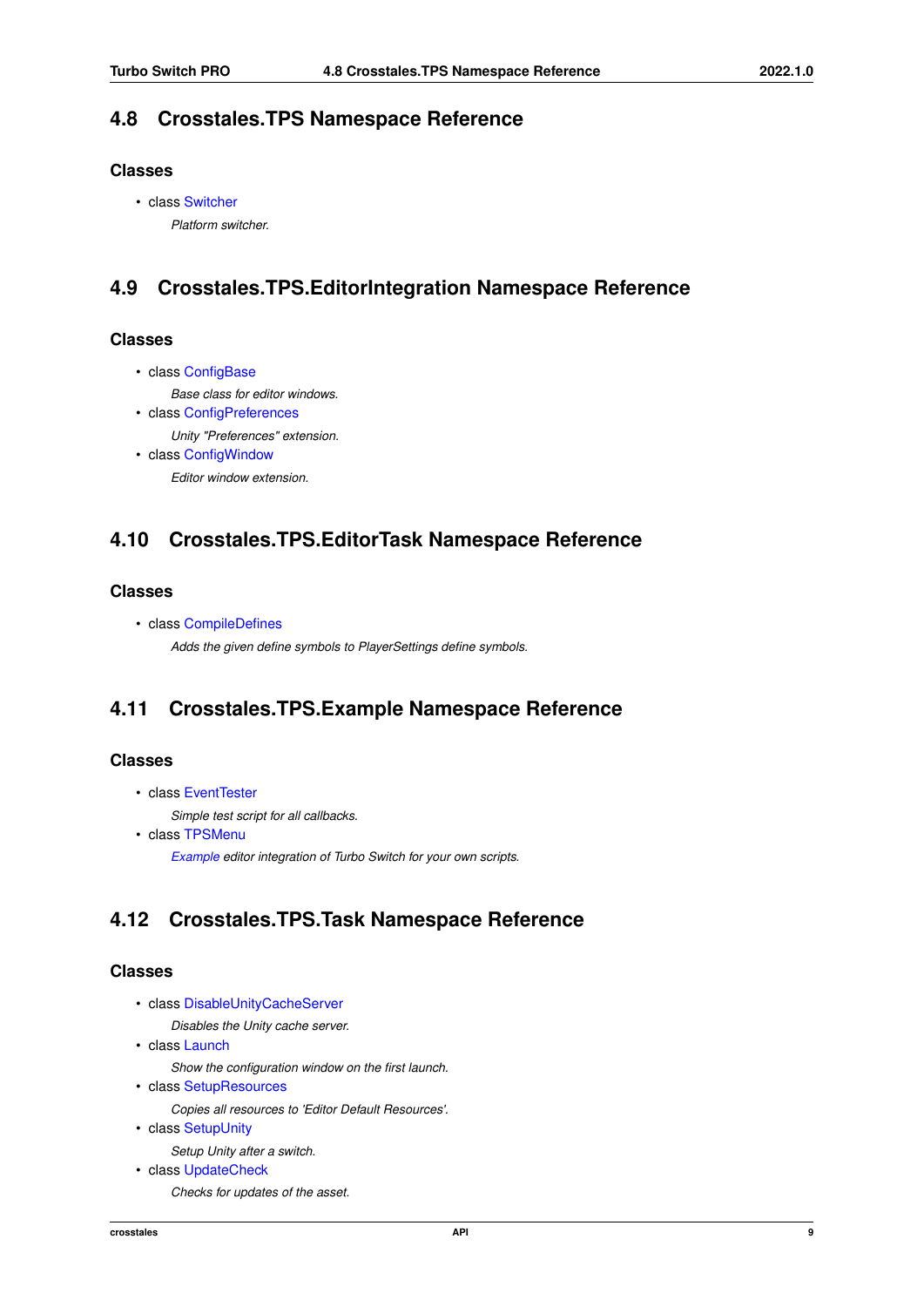#### **Enumerations**

• enum [UpdateStatus](#page-22-4) { **NOT\_CHECKED**, **NO\_UPDATE**, **UPDATE**, **UPDATE\_VERSION**, **DEPRECATED** }

*All possible update stati.*

#### <span id="page-22-4"></span><span id="page-22-0"></span>**4.12.1 Enumeration Type Documentation**

#### <span id="page-22-1"></span>**4.12.1.1 UpdateStatus**

enum [Crosstales.TPS.Task.UpdateStatus](#page-22-4) [strong]

<span id="page-22-3"></span>All possible update stati.

## <span id="page-22-2"></span>**4.13 Crosstales.TPS.Util Namespace Reference**

#### **Classes**

- class [Config](#page-54-3)
	- *Configuration for the asset.*
- class [Constants](#page-66-3)

*Collected constants of very general utility for the asset.*

• class [CTLogger](#page-72-5)

*Logger for the asset.*

• class [Helper](#page-145-2)

*Various helper functions.*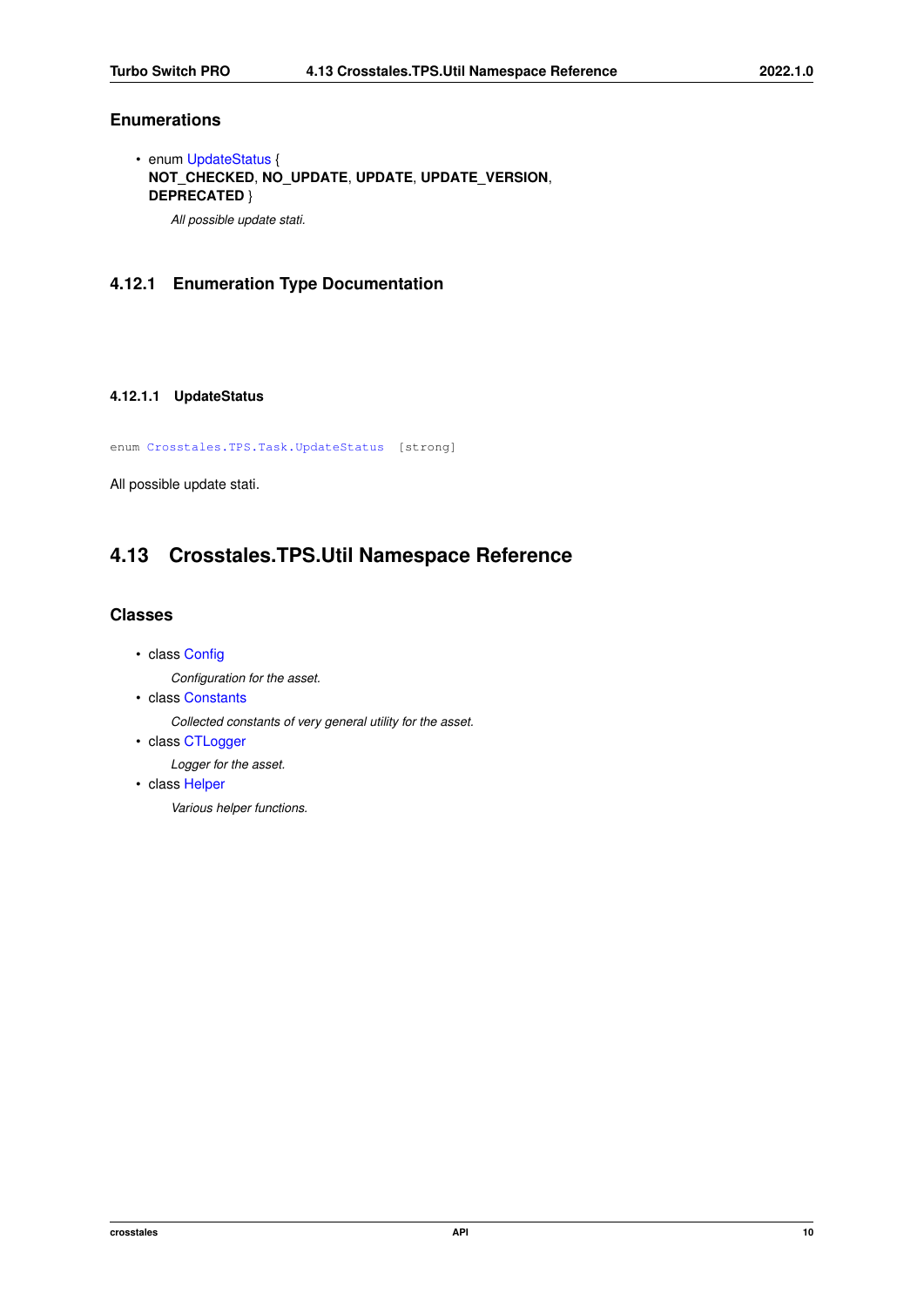## <span id="page-23-0"></span>**Class Documentation**

## <span id="page-23-1"></span>**5.1 Crosstales.Common.EditorTask.BaseCompileDefines Class Reference**

Base for adding and removing the given symbols to PlayerSettings compiler define symbols. Inheritance diagram for Crosstales.Common.EditorTask.BaseCompileDefines:



#### **Static Public Member Functions**

- static void [AddSymbolsToAllTargets](#page-23-5) (params string[] symbols) *Adds the given symbols to the compiler defines.*
- static void [RemoveSymbolsFromAllTargets](#page-24-3) (params string[] symbols) *Removes the given symbols from the compiler defines.*

#### **Static Protected Member Functions**

- static void **addSymbolsToAllTargets** (params string[ ] symbols)
- static void **removeSymbolsFromAllTargets** (params string[ ] symbols)

#### <span id="page-23-2"></span>**5.1.1 Detailed Description**

Base for adding and removing the given symbols to PlayerSettings compiler define symbols.

#### <span id="page-23-5"></span><span id="page-23-3"></span>**5.1.2 Member Function Documentation**

#### <span id="page-23-4"></span>**5.1.2.1 AddSymbolsToAllTargets()**

static void Crosstales.Common.EditorTask.BaseCompileDefines.AddSymbolsToAllTargets ( params string[ ] symbols ) [static]

Adds the given symbols to the compiler defines.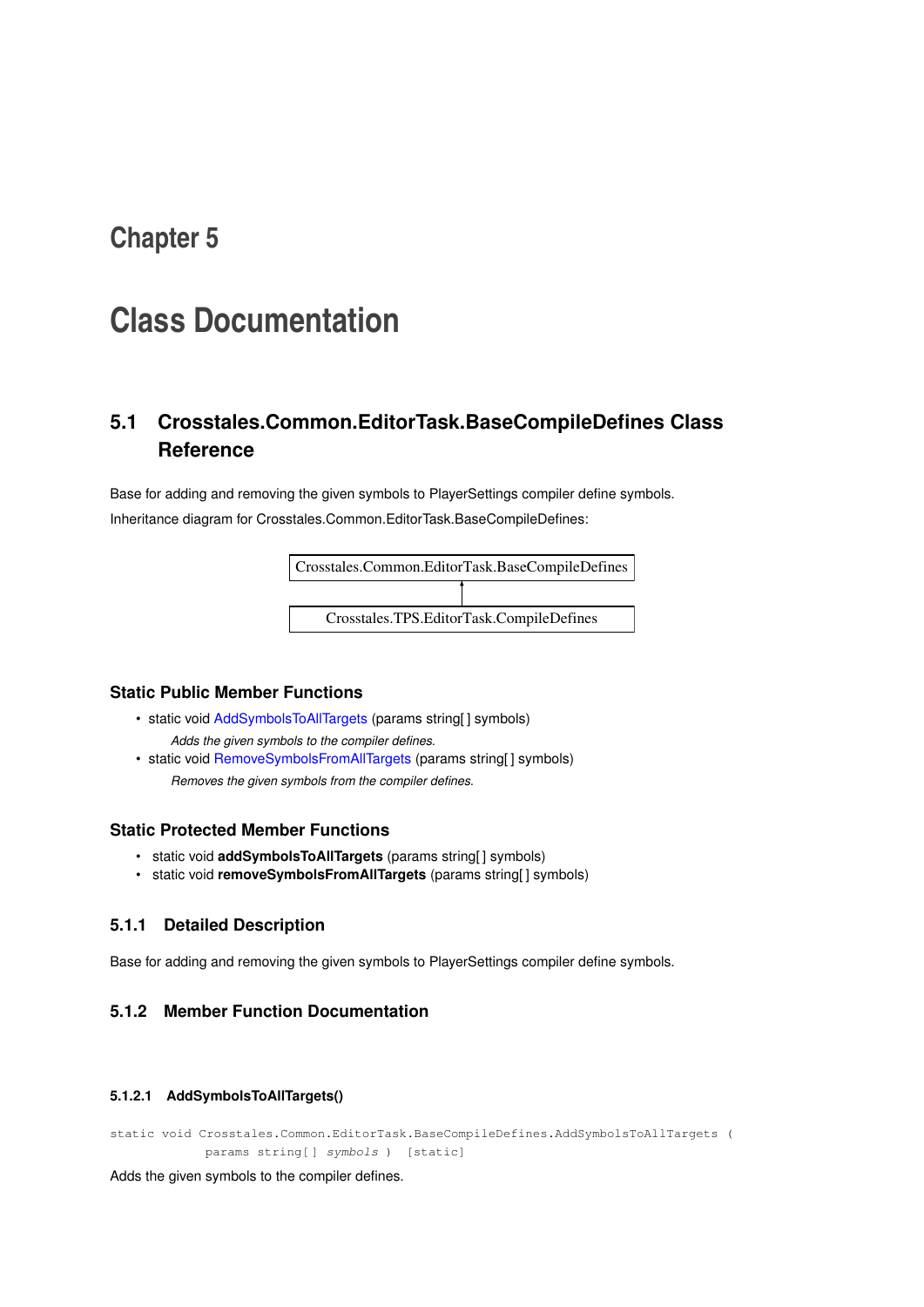#### **Parameters**

<span id="page-24-3"></span>symbols Symbols to add to the compiler defines

#### <span id="page-24-0"></span>**5.1.2.2 RemoveSymbolsFromAllTargets()**

```
static void Crosstales.Common.EditorTask.BaseCompileDefines.RemoveSymbolsFromAllTargets (
            params string[] symbols ) [static]
```
Removes the given symbols from the compiler defines.

| <b>Parameters</b> |                                                     |
|-------------------|-----------------------------------------------------|
|                   | symbols Symbols to remove from the compiler defines |
|                   |                                                     |

The documentation for this class was generated from the following file:

• C:/Users/slaub/Unity/assets/TurboSwitch/TurboSwitch/Assets/Plugins/crosstales/Common/Editor/Task/Base←- CompileDefines.cs

### <span id="page-24-2"></span><span id="page-24-1"></span>**5.2 Crosstales.Common.Util.BaseConstants Class Reference**

Base for collected constants of very general utility for the asset.

Inheritance diagram for Crosstales.Common.Util.BaseConstants:



#### **Static Public Attributes**

- const string [ASSET\\_AUTHOR](#page-28-6) = "crosstales LLC"
	- *Author of the asset.*
- const string [ASSET\\_AUTHOR\\_URL](#page-28-7) = "https://www.crosstales.com"
	- *URL of the asset author.*
- const string [ASSET\\_CT\\_URL](#page-28-8) = "https://assetstore.unity.com/lists/crosstales-42213?aid=1011lNGT" *URL of the crosstales assets in UAS.*
- const string [ASSET\\_SOCIAL\\_DISCORD](#page-29-6) = "https://discord.gg/ZbZ2sh4"
	- *URL of the crosstales Discord-channel.*
- const string [ASSET\\_SOCIAL\\_FACEBOOK](#page-29-7) = "https://www.facebook.com/crosstales/" *URL of the crosstales Facebook-profile.*
- const string [ASSET\\_SOCIAL\\_TWITTER](#page-30-6) = "https://twitter.com/crosstales"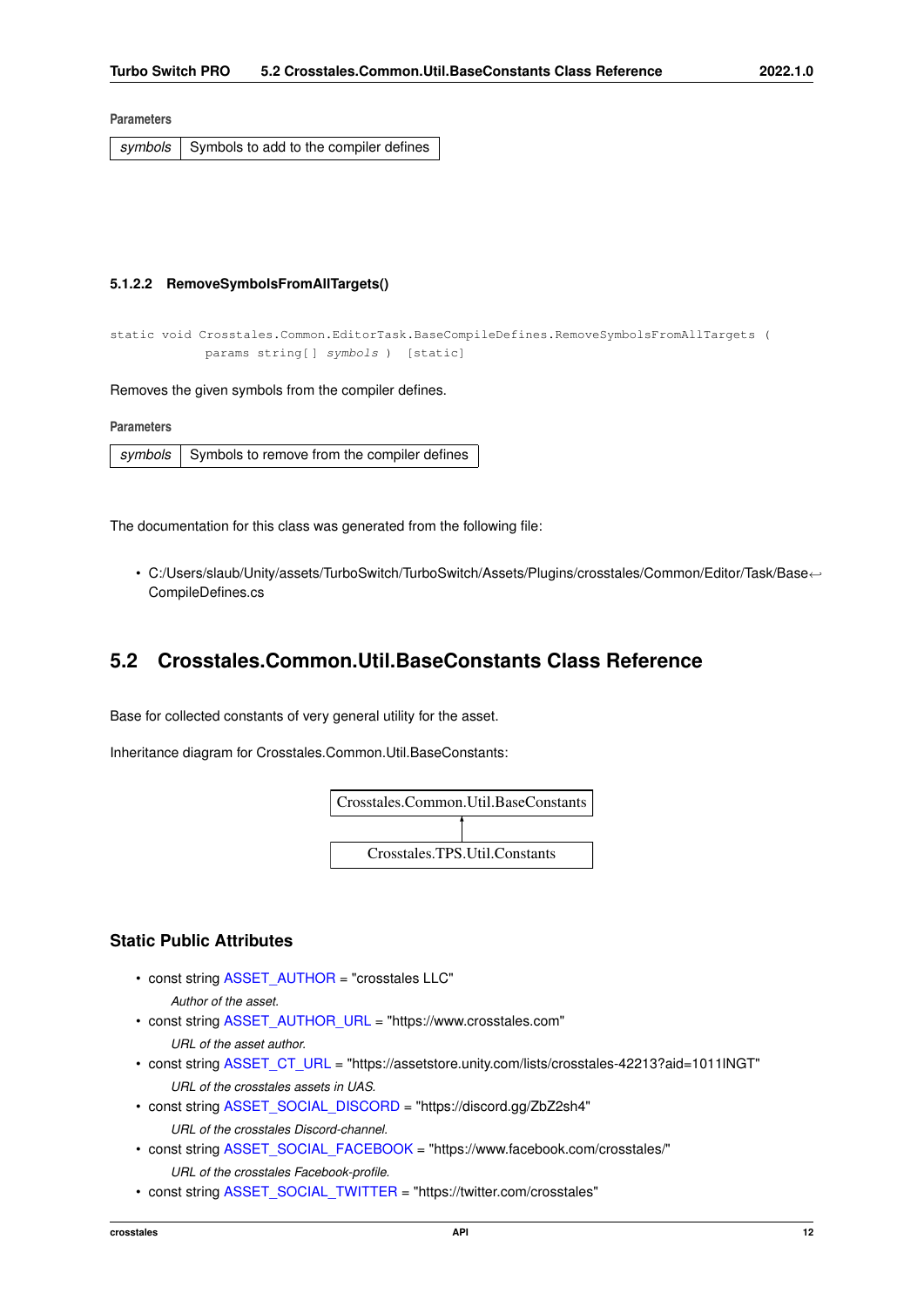*URL of the crosstales Twitter-profile.*

```
ASSET_SOCIAL_YOUTUBE = "https://www.youtube.com/c/Crosstales"
     URL of the crosstales Youtube-profile.
ASSET_SOCIAL_LINKEDIN = "https://www.linkedin.com/company/crosstales"
     URL of the crosstales LinkedIn-profile.
ASSET_3P_PLAYMAKER = "https://assetstore.unity.com/packages/slug/368?aid=1011lNGT"
     URL of the 3rd party asset "PlayMaker".
ASSET_3P_VOLUMETRIC_AUDIO = "https://assetstore.unity.com/packages/slug/17125?aid=1011l←-
 NGT"
     URL of the 3rd party asset "Volumetric Audio".
• const string ASSET_3P_ROCKTOMATE = "https://assetstore.unity.com/packages/slug/156311?aid=1011l←-
 NGT"
     URL of the 3rd party asset "RockTomate".
• const string ASSET_BWF = "https://assetstore.unity.com/packages/slug/26255?aid=1011lNGT"
     URL of the "Badword Filter" asset.
• const string ASSET_DJ = "https://assetstore.unity.com/packages/slug/41993?aid=1011lNGT"
     URL of the "DJ" asset.
• const string ASSET_FB = "https://assetstore.unity.com/packages/slug/98713?aid=1011lNGT"
     URL of the "File Browser" asset.
ASSET_OC = "https://assetstore.unity.com/packages/slug/74688?aid=1011lNGT"
     URL of the "Online Check" asset.
ASSET_RADIO = "https://assetstore.unity.com/packages/slug/32034?aid=1011lNGT"
     URL of the "Radio" asset.
ASSET_RTV = "https://assetstore.unity.com/packages/slug/41068?aid=1011lNGT"
     URL of the "RT-Voice" asset.
ASSET_TB = "https://assetstore.unity.com/packages/slug/98711?aid=1011lNGT"
     URL of the "Turbo Backup" asset.
ASSET_TPB = "https://assetstore.unity.com/packages/slug/98714?aid=1011lNGT"
     URL of the "Turbo Builder" asset.
ASSET_TPS = "https://assetstore.unity.com/packages/slug/60040?aid=1011lNGT"
     URL of the "Turbo Switch" asset.
• const string ASSET_TR = "https://assetstore.unity.com/packages/slug/61617?aid=1011lNGT"
     URL of the "True Random" asset.
• const int FACTOR KB = 1024
     Factor for kilo bytes.
• const int FACTOR_MB = FACTOR_KB ∗ 1024
     Factor for mega bytes.
FACTOR_GBFACTOR_MB * 1024
     Factor for giga bytes.
• const float FLOAT_32768 = 32768f
     Float value of 32768.
FLOAT_TOLERANCE = 0.0001f
     Float tolerance.
• const string FORMAT_TWO_DECIMAL_PLACES = "0.00"
     ToString for two decimal places.
• const string FORMAT_NO_DECIMAL_PLACES = "0"
     ToString for no decimal places.
• const string FORMAT_PERCENT = "0%"
     ToString for percent.
• const bool DEFAULT DEBUG = false
```

```
PATH_DELIMITER_WINDOWS = @"\"
```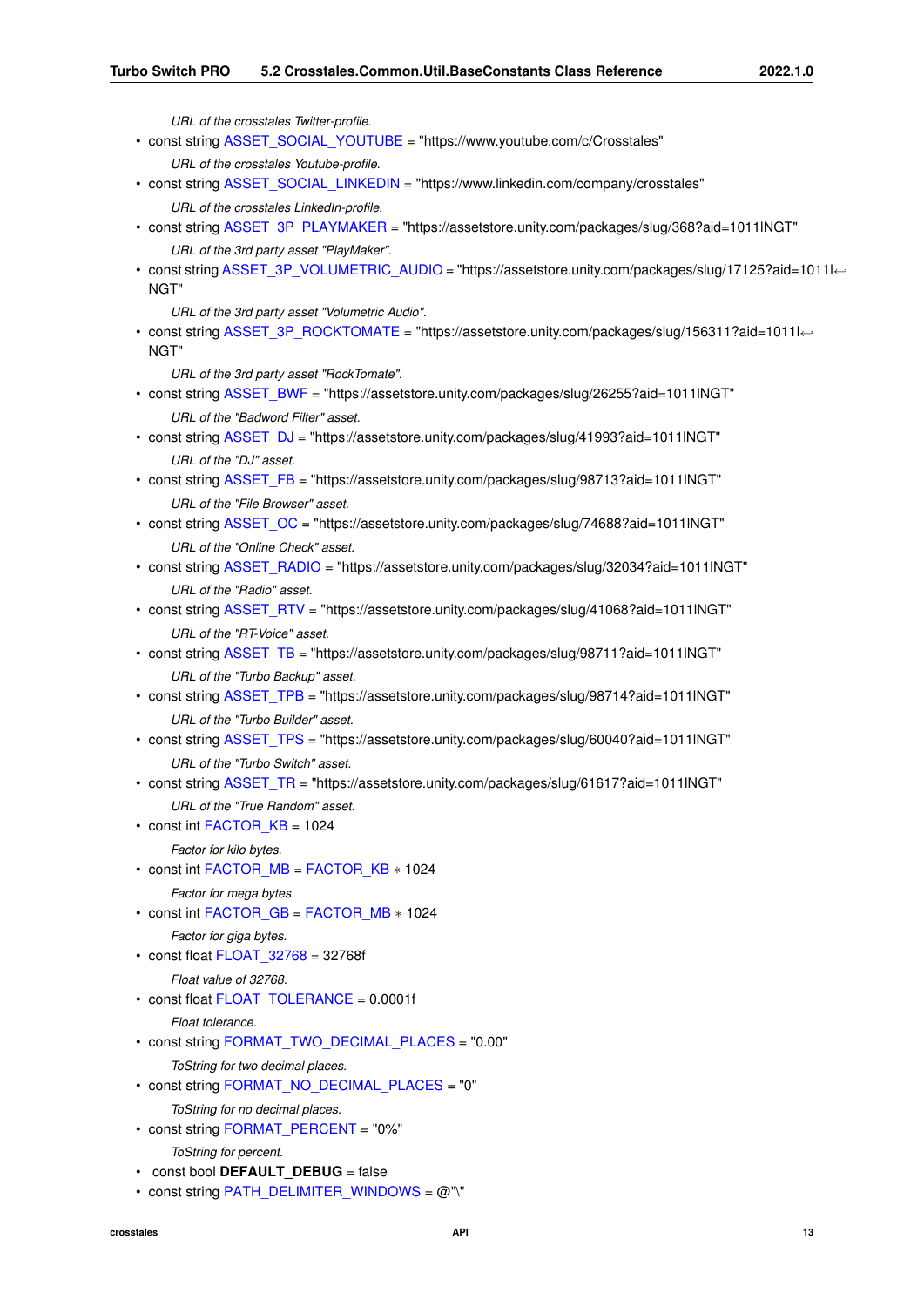*Path delimiter for Windows.*

• const string [PATH\\_DELIMITER\\_UNIX](#page-32-11) = "/"

```
Path delimiter for Unix.
```
- static readonly System.Text.RegularExpressions.Regex **REGEX\_LINEENDINGS** = new System.Text.←- RegularExpressions.Regex(@"\r\n|\r|\n")
- static readonly System.Text.RegularExpressions.Regex **REGEX\_EMAIL** = new System.Text.Regular←- Expressions.Regex(@"∧(?("")("".+?""@)|(([0-9a-zA-Z]((\.(?!\.))|[-!#\\$%&'\∗\+/=\?\∧`\{\}\|∼\w])∗)(?<=[0-9azA-Z])@))(?(\[)(\[(\d{1,3}\.){3}\d{1,3}\])|(([0-9a-zA-Z][-\w]∗[0-9a-zA-Z]\.)+[a-zA-Z]{2,6}))\$")
- static readonly System.Text.RegularExpressions.Regex REGEX CREDITCARD = new System.Text.← RegularExpressions.Regex( $@^{\prime\prime}$ ((\d{4}[- ]?){3}\d{4})\$")
- static readonly System.Text.RegularExpressions.Regex **REGEX\_URL\_WEB** = new System.Text.←- RegularExpressions.Regex(@"∧(ht|f)tp(s?)\:\/\/[0-9a-zA-Z]([-.\w]∗[0-9a-zA-Z])∗(:(0-9)∗)∗(\/?)([a-zA-Z0-9\- \.\?\,\'\/\\\+&%\\$#\_]∗)?\$")
- static readonly System.Text.RegularExpressions.Regex **REGEX\_IP\_ADDRESS** = new System.Text.←- RegularExpressions.Regex(@"∧([0-9]{1,3}\.){3}[0-9]{1,3}\$")
- static readonly System.Text.RegularExpressions.Regex REGEX INVALID CHARS = new System.Text.← RegularExpressions.Regex(@" $\lceil^{\wedge} \mathsf{w} \rceil$ .@-]")
- static readonly System.Text.RegularExpressions.Regex REGEX ALPHANUMERIC = new System.Text.← RegularExpressions.Regex(@"([A-Za-z0-9\_]+)")
- static readonly System.Text.RegularExpressions.Regex **REGEX\_CLEAN\_SPACES** = new System.Text.←- RegularExpressions.Regex(@"\s+")
- static readonly System.Text.RegularExpressions.Regex **REGEX\_CLEAN\_TAGS** = new System.Text.←- RegularExpressions.Regex(@"<.∗?>")
- const string **ALPHABET\_LATIN\_UPPERCASE** = "ABCDEFGHIJKLMNOPQRSTUVWXYZ"
- const string **ALPHABET\_LATIN\_LOWERCASE** = "abcdefghijklmnopgrstuvwxyz"
- const string **ALPHABET\_FRENCH\_UPPERCASE** = "ÀÂÄÆÇÈÉÊËÎÏÔŒÙÛÜ"
- const string **ALPHABET\_FRENCH\_LOWERCASE** = "àâäæçèéêëîïôœùûü"
- const string **NUMBERS** = "0123456789"
- static bool [DEV\\_DEBUG](#page-31-10) = false

*Development debug logging for the asset.*

- static string **TEXT\_TOSTRING\_START** = " {"
- static string **TEXT\_TOSTRING\_END** = "}"
- static string **TEXT\_TOSTRING\_DELIMITER** = "', "
- static string **TEXT\_TOSTRING\_DELIMITER\_END** = "'"
- const string **PREFIX\_HTTP** = "http://"
- const string **PREFIX\_HTTPS** = "https://"
- static int [PROCESS\\_KILL\\_TIME](#page-33-6) = 5000

*Kill processes after 5000 milliseconds.*

• static string [CMD\\_WINDOWS\\_PATH](#page-31-11) =  $@"C:\Windown\s$  stem32\cmd.exe"

#### *Path to the cmd under Windows.*

• static bool [SHOW\\_BWF\\_BANNER](#page-33-7) = true

```
Show the BWF banner.
```
• static bool [SHOW\\_DJ\\_BANNER](#page-33-8) = true

*Show the DJ banner.*

• static bool [SHOW\\_FB\\_BANNER](#page-33-9) = true

*Show the FB banner.*

• static bool [SHOW\\_OC\\_BANNER](#page-33-10) = true

*Show the OC banner.*

• static bool [SHOW\\_RADIO\\_BANNER](#page-33-11) = true

*Show the Radio banner.*

- static bool [SHOW\\_RTV\\_BANNER](#page-34-6) = true *Show the RTV banner.*
- static bool [SHOW\\_TB\\_BANNER](#page-34-7) = true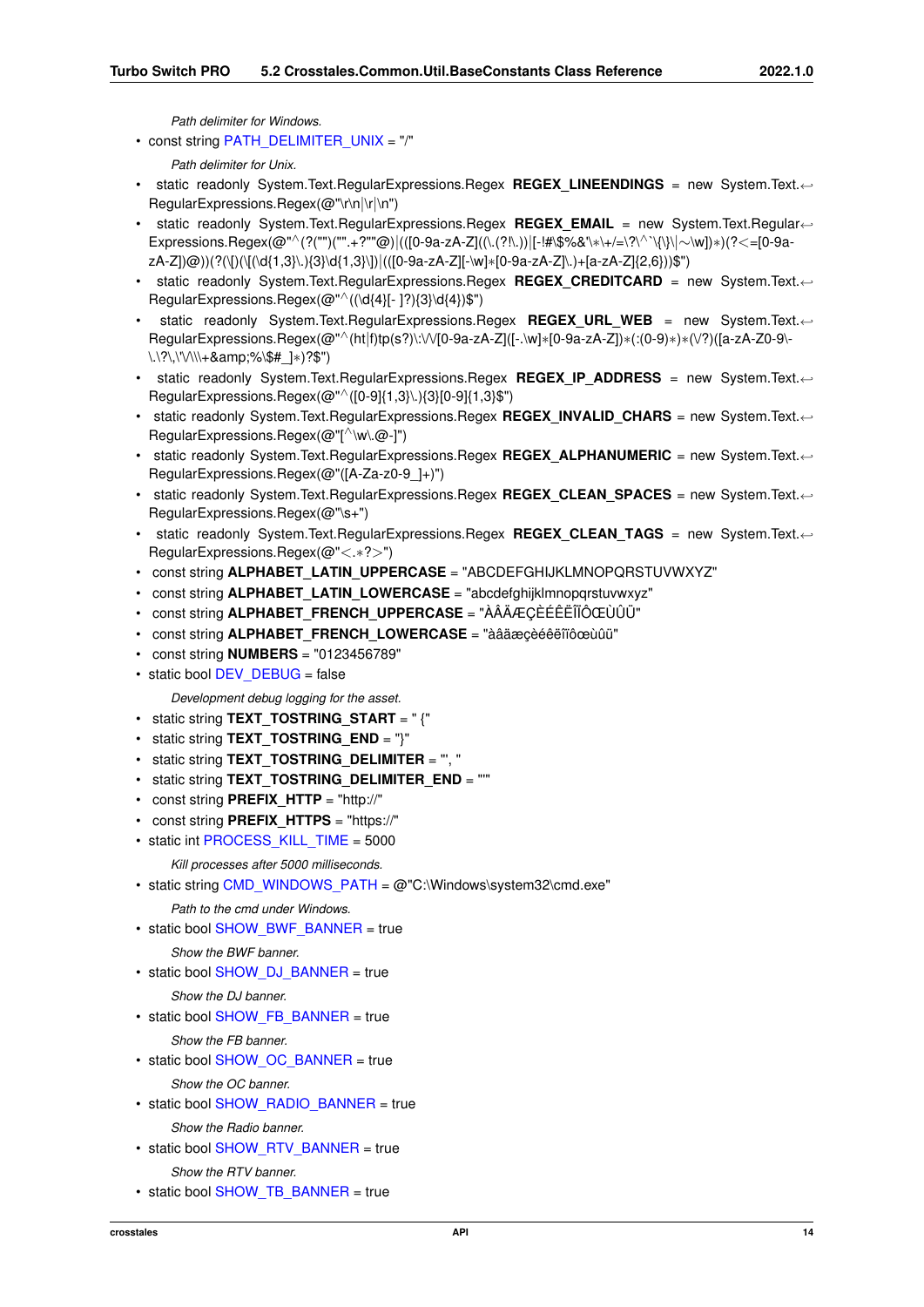*Show the TB banner.*

- static bool [SHOW\\_TPB\\_BANNER](#page-34-8) = true
	- *Show the TPB banner.*
- static bool [SHOW\\_TPS\\_BANNER](#page-34-9) = true

*Show the [TPS](#page-20-7) banner.*

- static bool [SHOW\\_TR\\_BANNER](#page-34-10) = true *Show the TR banner.*
- static string [APPLICATION\\_PATH](#page-27-8) => [Crosstales.Common.Util.FileHelper.ValidatePath\(](#page-144-4)Application.data← Path.Substring(0, Application.dataPath.LastIndexOf('/') + 1)) *Application path.*

#### **Properties**

• static string [PREFIX\\_FILE](#page-35-4) [get] *URL prefix for files.*

#### <span id="page-27-0"></span>**5.2.1 Detailed Description**

Base for collected constants of very general utility for the asset.

#### <span id="page-27-8"></span><span id="page-27-1"></span>**5.2.2 Member Data Documentation**

#### <span id="page-27-2"></span>**5.2.2.1 APPLICATION\_PATH**

string Crosstales.Common.Util.BaseConstants.APPLICATION\_PATH => Crosstales.Common.Util.FileHelper.ValidatePat dataPath.Substring(0, Application.dataPath.LastIndexOf('/') + 1)) [static]

<span id="page-27-5"></span>Application path.

#### <span id="page-27-3"></span>**5.2.2.2 ASSET\_3P\_PLAYMAKER**

const string Crosstales.Common.Util.BaseConstants.ASSET\_3P\_PLAYMAKER = "https://assetstore.← unity.com/packages/slug/368?aid=1011lNGT" [static]

<span id="page-27-7"></span>URL of the 3rd party asset "PlayMaker".

#### <span id="page-27-4"></span>**5.2.2.3 ASSET\_3P\_ROCKTOMATE**

const string Crosstales.Common.Util.BaseConstants.ASSET\_3P\_ROCKTOMATE = "https://assetstore.← unity.com/packages/slug/156311?aid=1011lNGT" [static]

<span id="page-27-6"></span>URL of the 3rd party asset "RockTomate".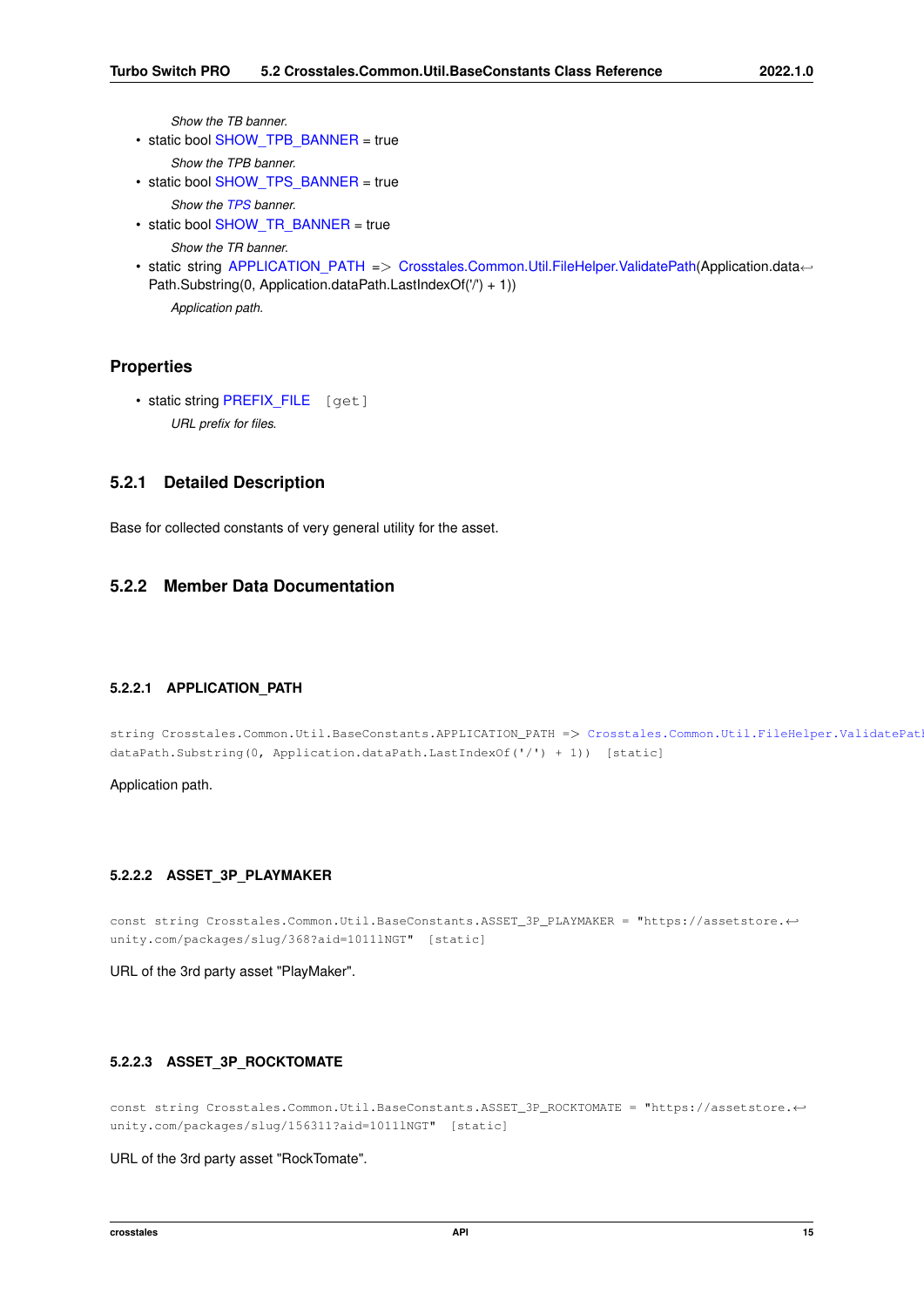#### <span id="page-28-0"></span>**5.2.2.4 ASSET\_3P\_VOLUMETRIC\_AUDIO**

const string Crosstales.Common.Util.BaseConstants.ASSET\_3P\_VOLUMETRIC\_AUDIO = "https://assetstore.← unity.com/packages/slug/17125?aid=1011lNGT" [static]

<span id="page-28-6"></span>URL of the 3rd party asset "Volumetric Audio".

#### <span id="page-28-1"></span>**5.2.2.5 ASSET\_AUTHOR**

const string Crosstales.Common.Util.BaseConstants.ASSET\_AUTHOR = "crosstales LLC" [static]

<span id="page-28-7"></span>Author of the asset.

#### <span id="page-28-2"></span>**5.2.2.6 ASSET\_AUTHOR\_URL**

const string Crosstales.Common.Util.BaseConstants.ASSET\_AUTHOR\_URL = "https://www.crosstales.← com" [static]

<span id="page-28-9"></span>URL of the asset author.

#### <span id="page-28-3"></span>**5.2.2.7 ASSET\_BWF**

const string Crosstales.Common.Util.BaseConstants.ASSET\_BWF = "https://assetstore.unity.← com/packages/slug/26255?aid=1011lNGT" [static]

<span id="page-28-8"></span>URL of the "Badword Filter" asset.

#### <span id="page-28-4"></span>**5.2.2.8 ASSET\_CT\_URL**

const string Crosstales.Common.Util.BaseConstants.ASSET\_CT\_URL = "https://assetstore.unity.← com/lists/crosstales-42213?aid=1011lNGT" [static]

<span id="page-28-10"></span>URL of the crosstales assets in UAS.

#### <span id="page-28-5"></span>**5.2.2.9 ASSET\_DJ**

const string Crosstales.Common.Util.BaseConstants.ASSET\_DJ = "https://assetstore.unity.← com/packages/slug/41993?aid=1011lNGT" [static]

<span id="page-28-11"></span>URL of the "DJ" asset.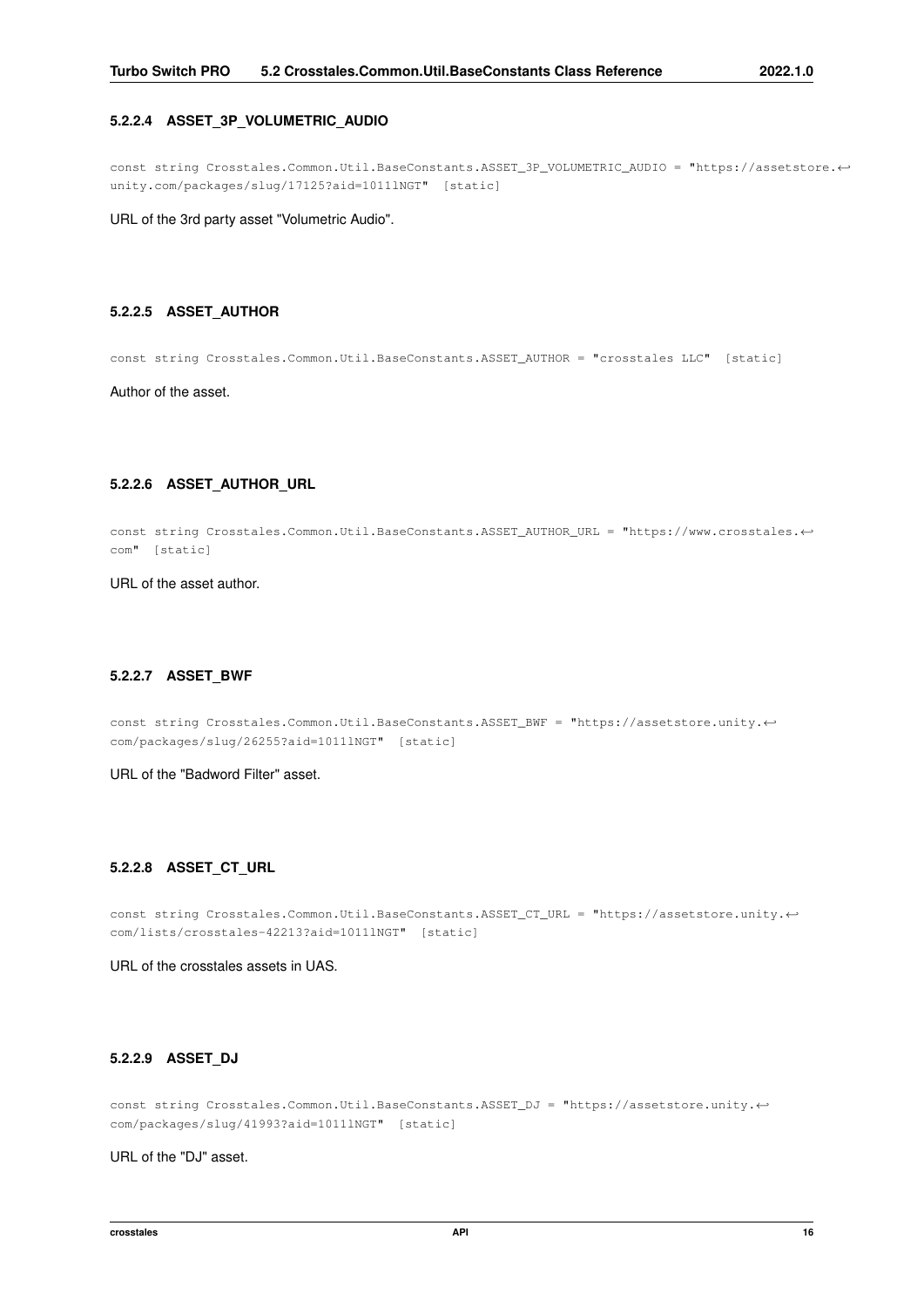#### <span id="page-29-0"></span>**5.2.2.10 ASSET\_FB**

const string Crosstales.Common.Util.BaseConstants.ASSET\_FB = "https://assetstore.unity.← com/packages/slug/98713?aid=1011lNGT" [static]

<span id="page-29-9"></span>URL of the "File Browser" asset.

#### <span id="page-29-1"></span>**5.2.2.11 ASSET\_OC**

const string Crosstales.Common.Util.BaseConstants.ASSET\_OC = "https://assetstore.unity.← com/packages/slug/74688?aid=1011lNGT" [static]

<span id="page-29-10"></span>URL of the "Online Check" asset.

#### <span id="page-29-2"></span>**5.2.2.12 ASSET\_RADIO**

const string Crosstales.Common.Util.BaseConstants.ASSET\_RADIO = "https://assetstore.unity.← com/packages/slug/32034?aid=1011lNGT" [static]

<span id="page-29-11"></span>URL of the "Radio" asset.

#### <span id="page-29-3"></span>**5.2.2.13 ASSET\_RTV**

const string Crosstales.Common.Util.BaseConstants.ASSET\_RTV = "https://assetstore.unity.← com/packages/slug/41068?aid=1011lNGT" [static]

<span id="page-29-6"></span>URL of the "RT-Voice" asset.

#### <span id="page-29-4"></span>**5.2.2.14 ASSET\_SOCIAL\_DISCORD**

const string Crosstales.Common.Util.BaseConstants.ASSET\_SOCIAL\_DISCORD = "https://discord.← gg/ZbZ2sh4" [static]

<span id="page-29-7"></span>URL of the crosstales Discord-channel.

#### <span id="page-29-5"></span>**5.2.2.15 ASSET\_SOCIAL\_FACEBOOK**

const string Crosstales.Common.Util.BaseConstants.ASSET\_SOCIAL\_FACEBOOK = "https://www.← facebook.com/crosstales/" [static]

<span id="page-29-8"></span>URL of the crosstales Facebook-profile.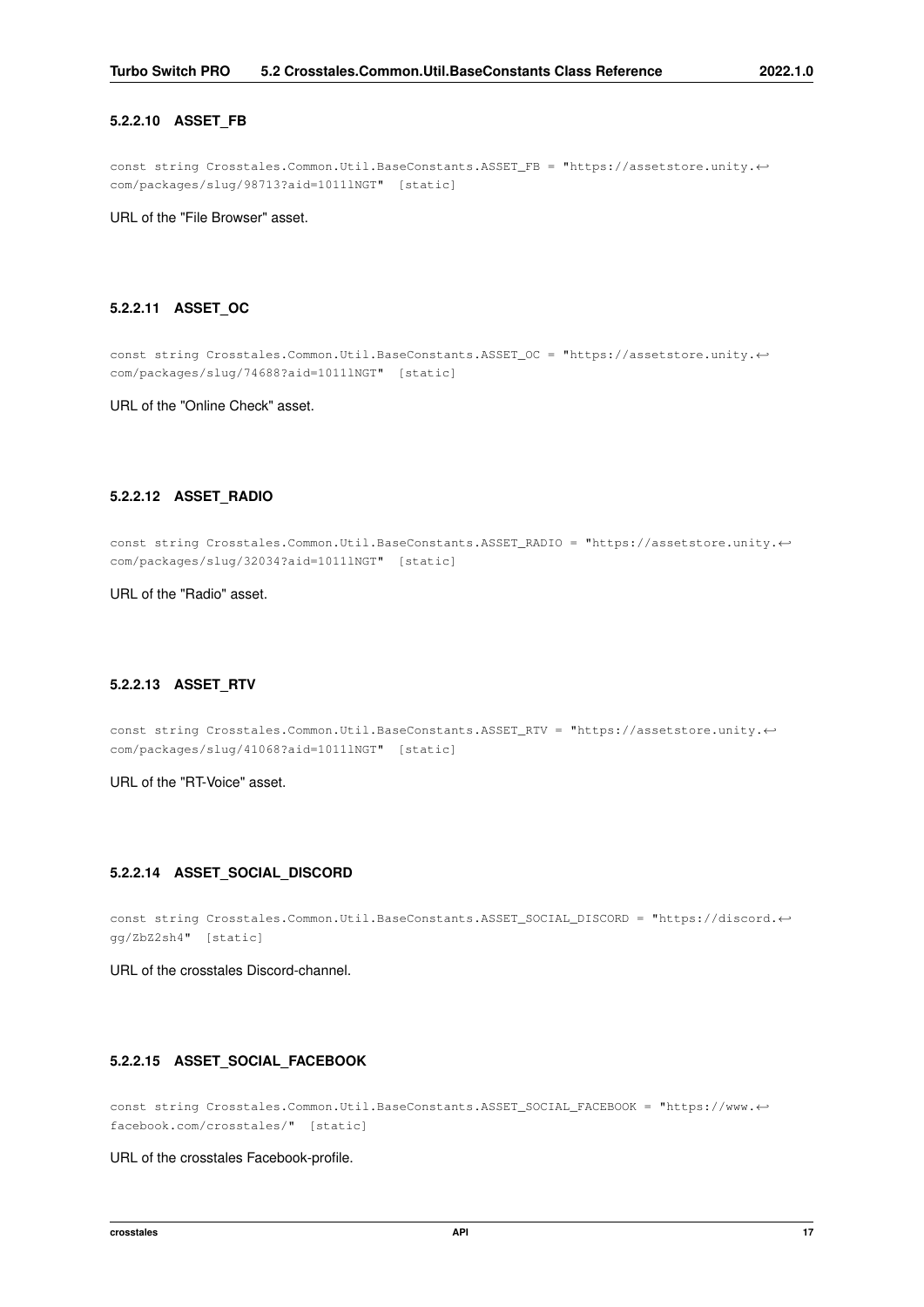#### <span id="page-30-0"></span>**5.2.2.16 ASSET\_SOCIAL\_LINKEDIN**

const string Crosstales.Common.Util.BaseConstants.ASSET\_SOCIAL\_LINKEDIN = "https://www.← linkedin.com/company/crosstales" [static]

<span id="page-30-6"></span>URL of the crosstales LinkedIn-profile.

#### <span id="page-30-1"></span>**5.2.2.17 ASSET\_SOCIAL\_TWITTER**

const string Crosstales.Common.Util.BaseConstants.ASSET\_SOCIAL\_TWITTER = "https://twitter.← com/crosstales" [static]

<span id="page-30-7"></span>URL of the crosstales Twitter-profile.

#### <span id="page-30-2"></span>**5.2.2.18 ASSET\_SOCIAL\_YOUTUBE**

const string Crosstales.Common.Util.BaseConstants.ASSET\_SOCIAL\_YOUTUBE = "https://www.youtube.← com/c/Crosstales" [static]

<span id="page-30-8"></span>URL of the crosstales Youtube-profile.

#### <span id="page-30-3"></span>**5.2.2.19 ASSET\_TB**

const string Crosstales.Common.Util.BaseConstants.ASSET\_TB = "https://assetstore.unity.← com/packages/slug/98711?aid=1011lNGT" [static]

<span id="page-30-9"></span>URL of the "Turbo Backup" asset.

#### <span id="page-30-4"></span>**5.2.2.20 ASSET\_TPB**

const string Crosstales.Common.Util.BaseConstants.ASSET\_TPB = "https://assetstore.unity.← com/packages/slug/98714?aid=1011lNGT" [static]

<span id="page-30-10"></span>URL of the "Turbo Builder" asset.

#### <span id="page-30-5"></span>**5.2.2.21 ASSET\_TPS**

const string Crosstales.Common.Util.BaseConstants.ASSET\_TPS = "https://assetstore.unity.← com/packages/slug/60040?aid=1011lNGT" [static]

<span id="page-30-11"></span>URL of the "Turbo Switch" asset.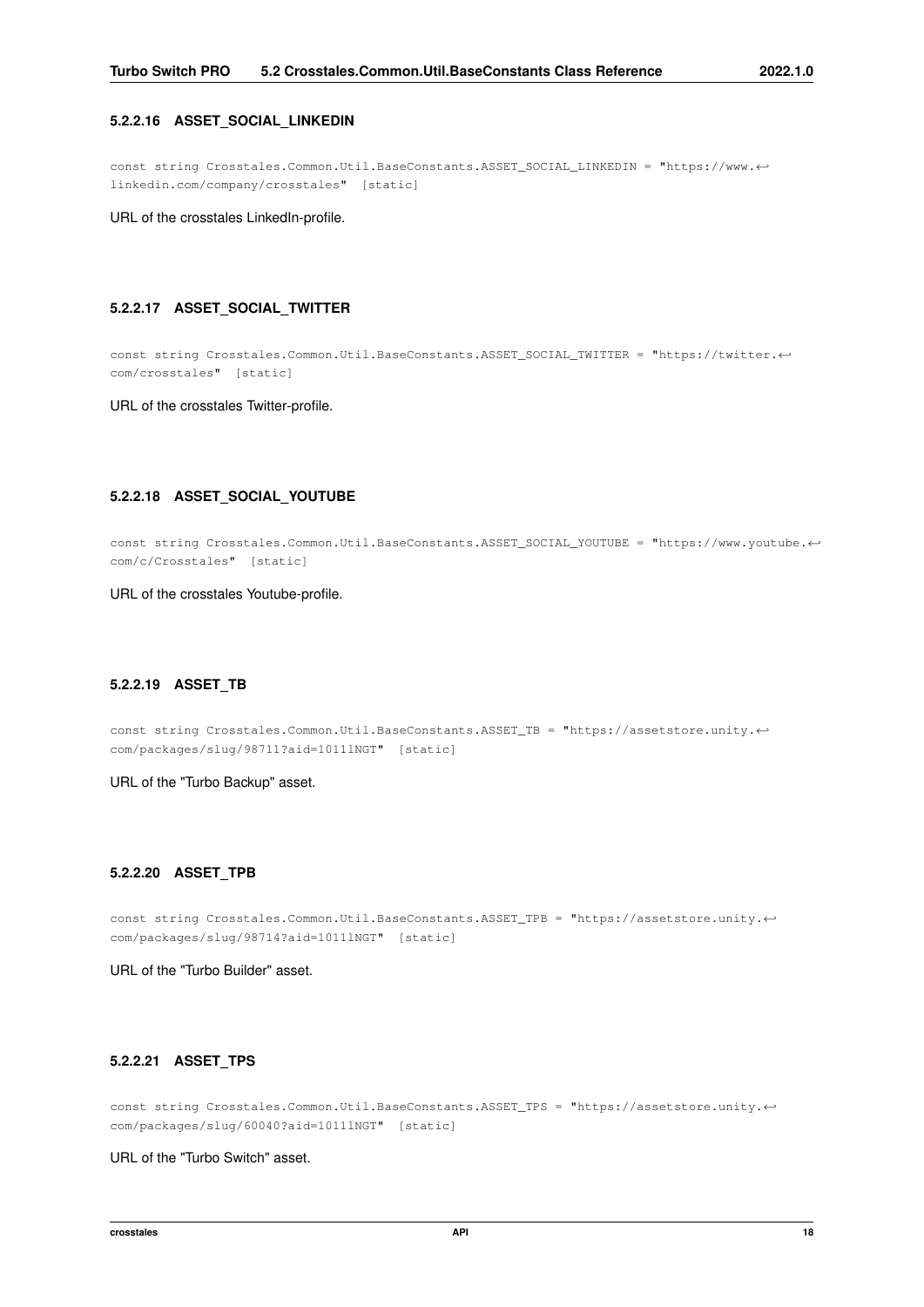#### <span id="page-31-0"></span>**5.2.2.22 ASSET\_TR**

const string Crosstales.Common.Util.BaseConstants.ASSET\_TR = "https://assetstore.unity.← com/packages/slug/61617?aid=1011lNGT" [static]

<span id="page-31-11"></span>URL of the "True Random" asset.

#### <span id="page-31-1"></span>**5.2.2.23 CMD\_WINDOWS\_PATH**

string Crosstales.Common.Util.BaseConstants.CMD\_WINDOWS\_PATH = @"C:\Windows\system32\cmd.exe" [static]

<span id="page-31-10"></span>Path to the cmd under Windows.

#### <span id="page-31-2"></span>**5.2.2.24 DEV\_DEBUG**

bool Crosstales.Common.Util.BaseConstants.DEV\_DEBUG = false [static]

<span id="page-31-8"></span>Development debug logging for the asset.

#### <span id="page-31-3"></span>**5.2.2.25 FACTOR\_GB**

const int Crosstales.Common.Util.BaseConstants.FACTOR\_GB = [FACTOR\\_MB](#page-31-7) ∗ 1024 [static]

<span id="page-31-6"></span>Factor for giga bytes.

#### <span id="page-31-4"></span>**5.2.2.26 FACTOR\_KB**

const int Crosstales.Common.Util.BaseConstants.FACTOR\_KB = 1024 [static]

<span id="page-31-7"></span>Factor for kilo bytes.

#### <span id="page-31-5"></span>**5.2.2.27 FACTOR\_MB**

const int Crosstales.Common.Util.BaseConstants.FACTOR\_MB = [FACTOR\\_KB](#page-31-6) ∗ 1024 [static]

<span id="page-31-9"></span>Factor for mega bytes.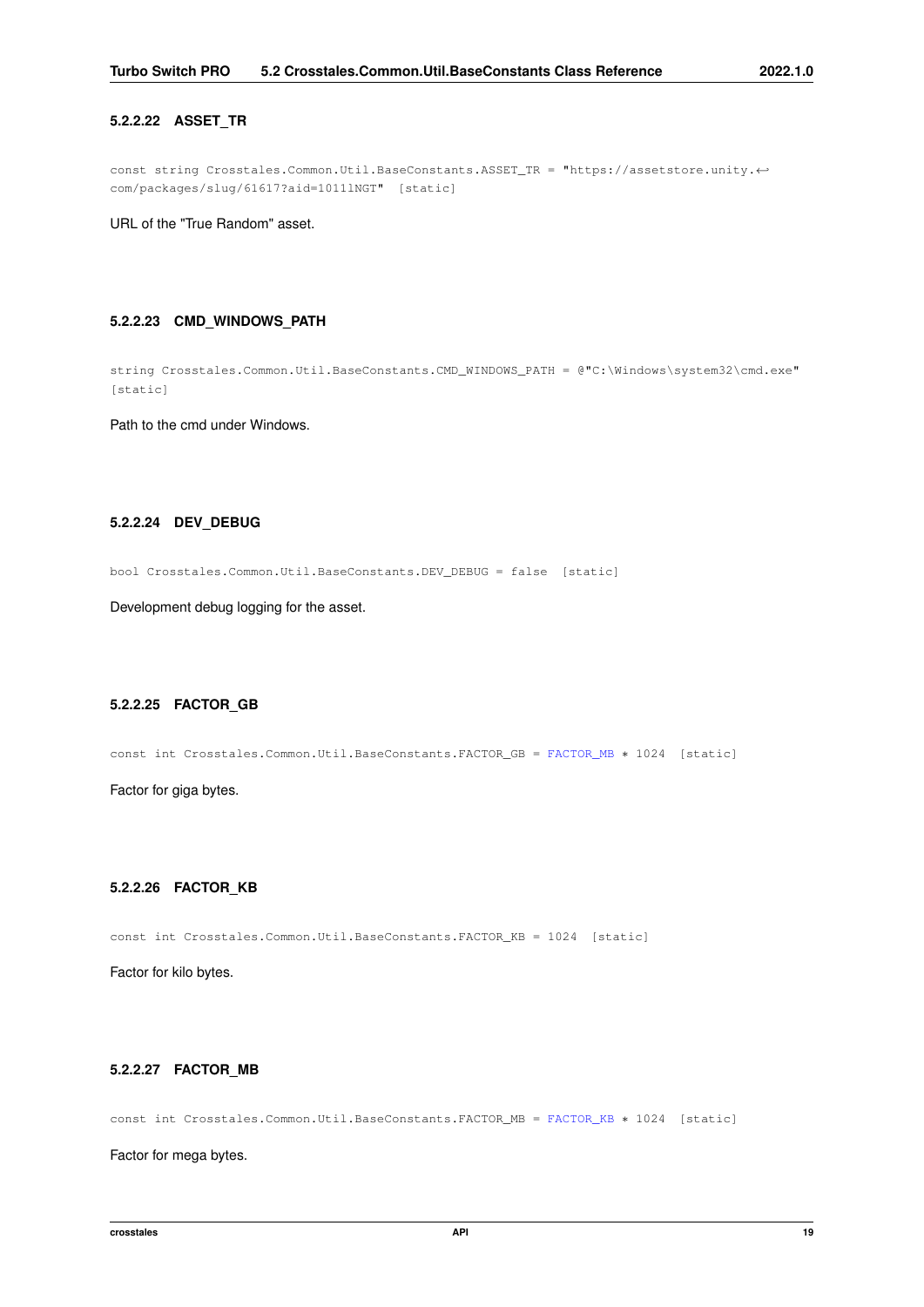#### <span id="page-32-0"></span>**5.2.2.28 FLOAT\_32768**

const float Crosstales.Common.Util.BaseConstants.FLOAT\_32768 = 32768f [static]

<span id="page-32-6"></span>Float value of 32768.

#### <span id="page-32-1"></span>**5.2.2.29 FLOAT\_TOLERANCE**

const float Crosstales.Common.Util.BaseConstants.FLOAT\_TOLERANCE = 0.0001f [static]

<span id="page-32-8"></span>Float tolerance.

#### <span id="page-32-2"></span>**5.2.2.30 FORMAT\_NO\_DECIMAL\_PLACES**

const string Crosstales.Common.Util.BaseConstants.FORMAT\_NO\_DECIMAL\_PLACES = "0" [static]

<span id="page-32-9"></span>ToString for no decimal places.

#### <span id="page-32-3"></span>**5.2.2.31 FORMAT\_PERCENT**

const string Crosstales.Common.Util.BaseConstants.FORMAT\_PERCENT = "0%" [static]

<span id="page-32-7"></span>ToString for percent.

#### <span id="page-32-4"></span>**5.2.2.32 FORMAT\_TWO\_DECIMAL\_PLACES**

const string Crosstales.Common.Util.BaseConstants.FORMAT\_TWO\_DECIMAL\_PLACES = "0.00" [static]

<span id="page-32-11"></span>ToString for two decimal places.

#### <span id="page-32-5"></span>**5.2.2.33 PATH\_DELIMITER\_UNIX**

const string Crosstales.Common.Util.BaseConstants.PATH\_DELIMITER\_UNIX = "/" [static]

<span id="page-32-10"></span>Path delimiter for Unix.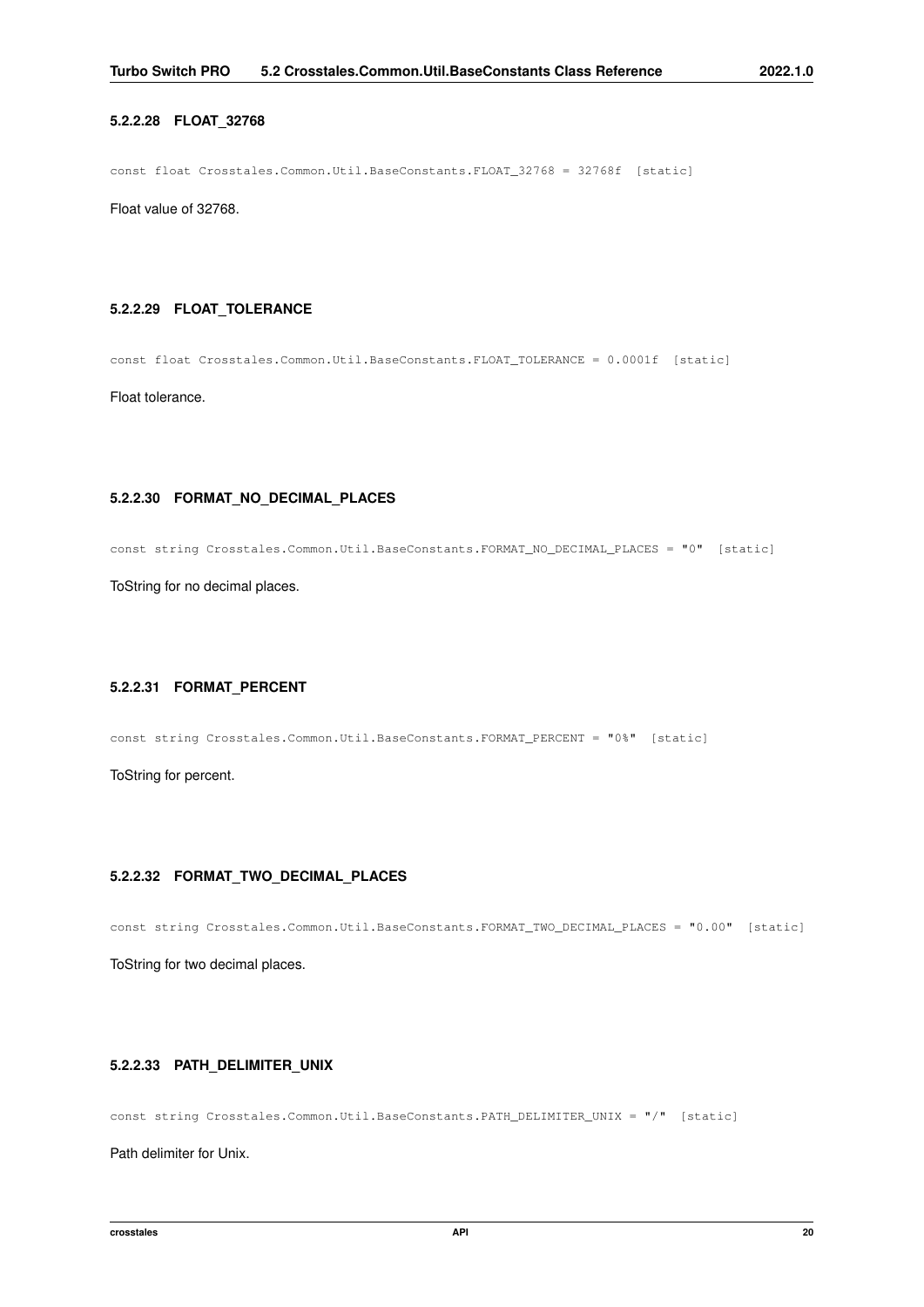#### <span id="page-33-0"></span>**5.2.2.34 PATH\_DELIMITER\_WINDOWS**

const string Crosstales.Common.Util.BaseConstants.PATH\_DELIMITER\_WINDOWS = @"\" [static]

<span id="page-33-6"></span>Path delimiter for Windows.

#### <span id="page-33-1"></span>**5.2.2.35 PROCESS\_KILL\_TIME**

int Crosstales.Common.Util.BaseConstants.PROCESS\_KILL\_TIME = 5000 [static]

<span id="page-33-7"></span>Kill processes after 5000 milliseconds.

#### <span id="page-33-2"></span>**5.2.2.36 SHOW\_BWF\_BANNER**

bool Crosstales.Common.Util.BaseConstants.SHOW\_BWF\_BANNER = true [static]

<span id="page-33-8"></span>Show the BWF banner.

#### <span id="page-33-3"></span>**5.2.2.37 SHOW\_DJ\_BANNER**

bool Crosstales.Common.Util.BaseConstants.SHOW\_DJ\_BANNER = true [static]

<span id="page-33-9"></span>Show the DJ banner.

#### <span id="page-33-4"></span>**5.2.2.38 SHOW\_FB\_BANNER**

bool Crosstales.Common.Util.BaseConstants.SHOW\_FB\_BANNER = true [static]

<span id="page-33-10"></span>Show the FB banner.

#### <span id="page-33-5"></span>**5.2.2.39 SHOW\_OC\_BANNER**

bool Crosstales.Common.Util.BaseConstants.SHOW\_OC\_BANNER = true [static]

<span id="page-33-11"></span>Show the OC banner.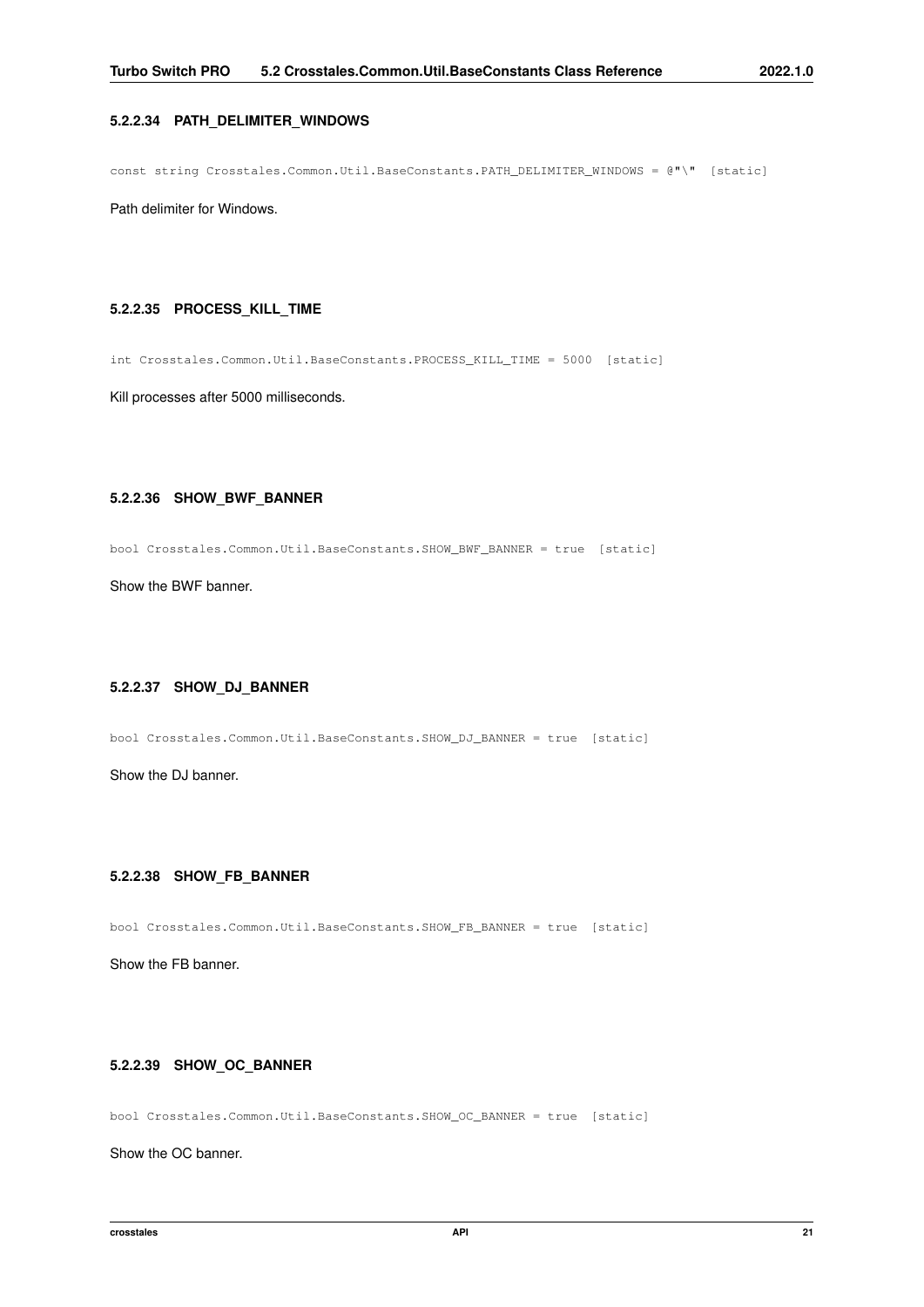#### <span id="page-34-0"></span>**5.2.2.40 SHOW\_RADIO\_BANNER**

bool Crosstales.Common.Util.BaseConstants.SHOW\_RADIO\_BANNER = true [static]

<span id="page-34-6"></span>Show the Radio banner.

#### <span id="page-34-1"></span>**5.2.2.41 SHOW\_RTV\_BANNER**

bool Crosstales.Common.Util.BaseConstants.SHOW\_RTV\_BANNER = true [static]

<span id="page-34-7"></span>Show the RTV banner.

#### <span id="page-34-2"></span>**5.2.2.42 SHOW\_TB\_BANNER**

bool Crosstales.Common.Util.BaseConstants.SHOW\_TB\_BANNER = true [static]

<span id="page-34-8"></span>Show the TB banner.

#### <span id="page-34-3"></span>**5.2.2.43 SHOW\_TPB\_BANNER**

bool Crosstales.Common.Util.BaseConstants.SHOW\_TPB\_BANNER = true [static]

<span id="page-34-9"></span>Show the TPB banner.

#### <span id="page-34-4"></span>**5.2.2.44 SHOW\_TPS\_BANNER**

bool Crosstales.Common.Util.BaseConstants.SHOW\_TPS\_BANNER = true [static]

<span id="page-34-10"></span>Show the [TPS](#page-20-7) banner.

#### <span id="page-34-5"></span>**5.2.2.45 SHOW\_TR\_BANNER**

bool Crosstales.Common.Util.BaseConstants.SHOW\_TR\_BANNER = true [static]

Show the TR banner.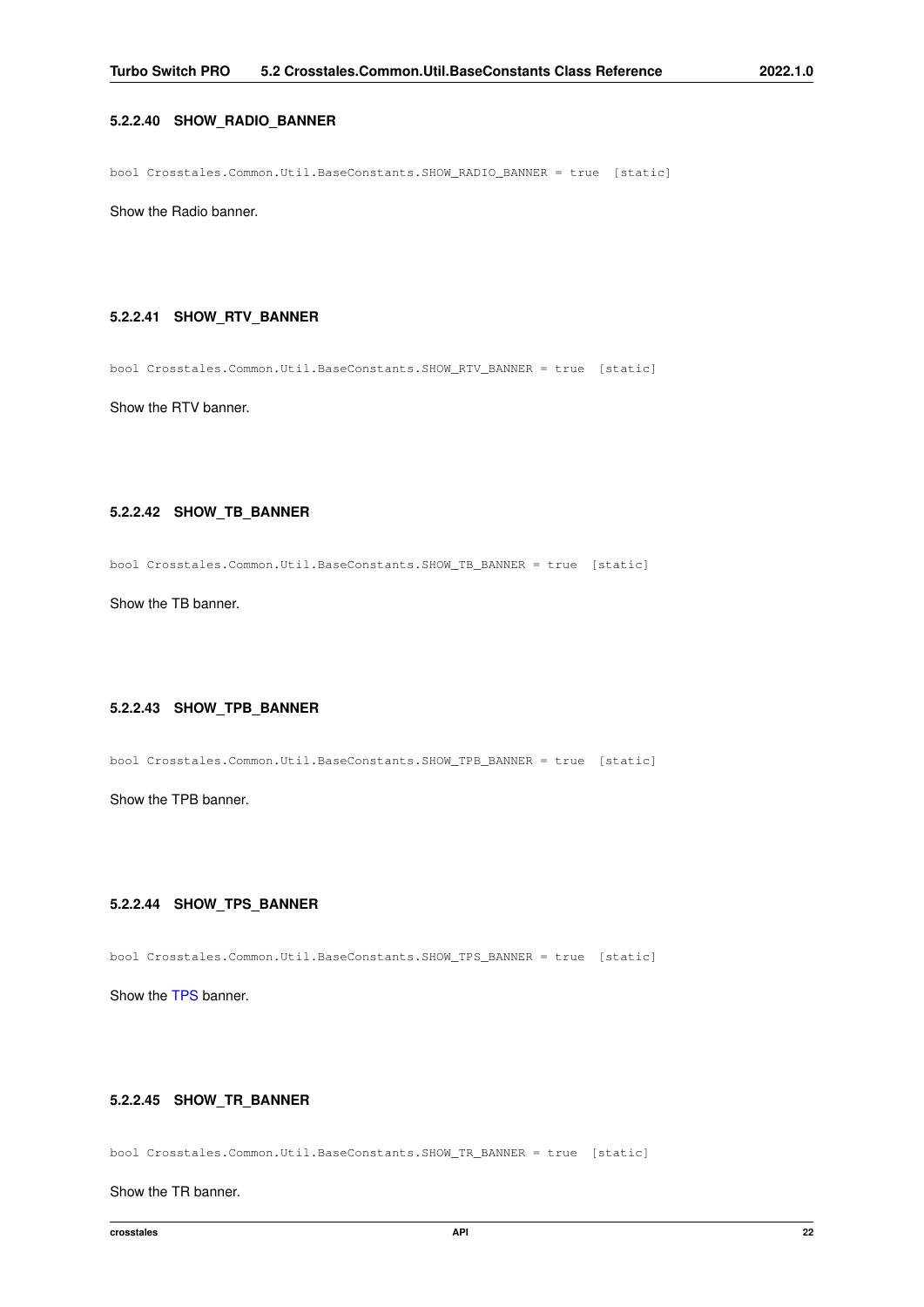#### <span id="page-35-4"></span><span id="page-35-0"></span>**5.2.3 Property Documentation**

#### <span id="page-35-1"></span>**5.2.3.1 PREFIX\_FILE**

string Crosstales.Common.Util.BaseConstants.PREFIX\_FILE [static], [get]

URL prefix for files.

The documentation for this class was generated from the following file:

• C:/Users/slaub/Unity/assets/TurboSwitch/TurboSwitch/Assets/Plugins/crosstales/Common/Scripts/Util/Base←- Constants.cs

### <span id="page-35-3"></span><span id="page-35-2"></span>**5.3 Crosstales.Common.EditorUtil.BaseEditorHelper Class Reference**

Base for various Editor helper functions.

Inheritance diagram for Crosstales.Common.EditorUtil.BaseEditorHelper:



#### **Static Public Member Functions**

- static void [RestartUnity](#page-39-4) (string executeMethod="") *Restart Unity.*
- static void [SeparatorUI](#page-39-5) (int space=12)
	- *Shows a separator-UI.*
- static void [ReadOnlyTextField](#page-38-3) (string label, string text) *Generates a read-only text field with a label.*
- static void [RefreshAssetDatabase](#page-39-6) (ImportAssetOptions options=ImportAssetOptions.Default) *Refreshes the asset database.*
- static bool [isValidBuildTarget](#page-38-4) (BuildTarget target)

*Returns the true if the BuildTarget is installed in Unity.*

• static BuildTarget [GetBuildTargetForBuildName](#page-37-2) (string build)

*Returns the BuildTarget for a build name, like 'win64'.*

• static string [GetBuildNameFromBuildTarget](#page-37-3) (BuildTarget build)

*Returns the build name for a BuildTarget.*

- static System.Collections.Generic.List $< T >$  [FindAssetsByType](#page-37-4) $< T > ()$ *Returns assets for a certain type.*
- static T [CreateAsset](#page-36-3) $<$  T  $>$  (string name, bool showSaveFileBrowser=true)

*Create and return a new asset in a smart location based on the current selection and then select it.*

• static void [InstantiatePrefab](#page-38-5) (string prefabName, string path)

*Instantiates a prefab.*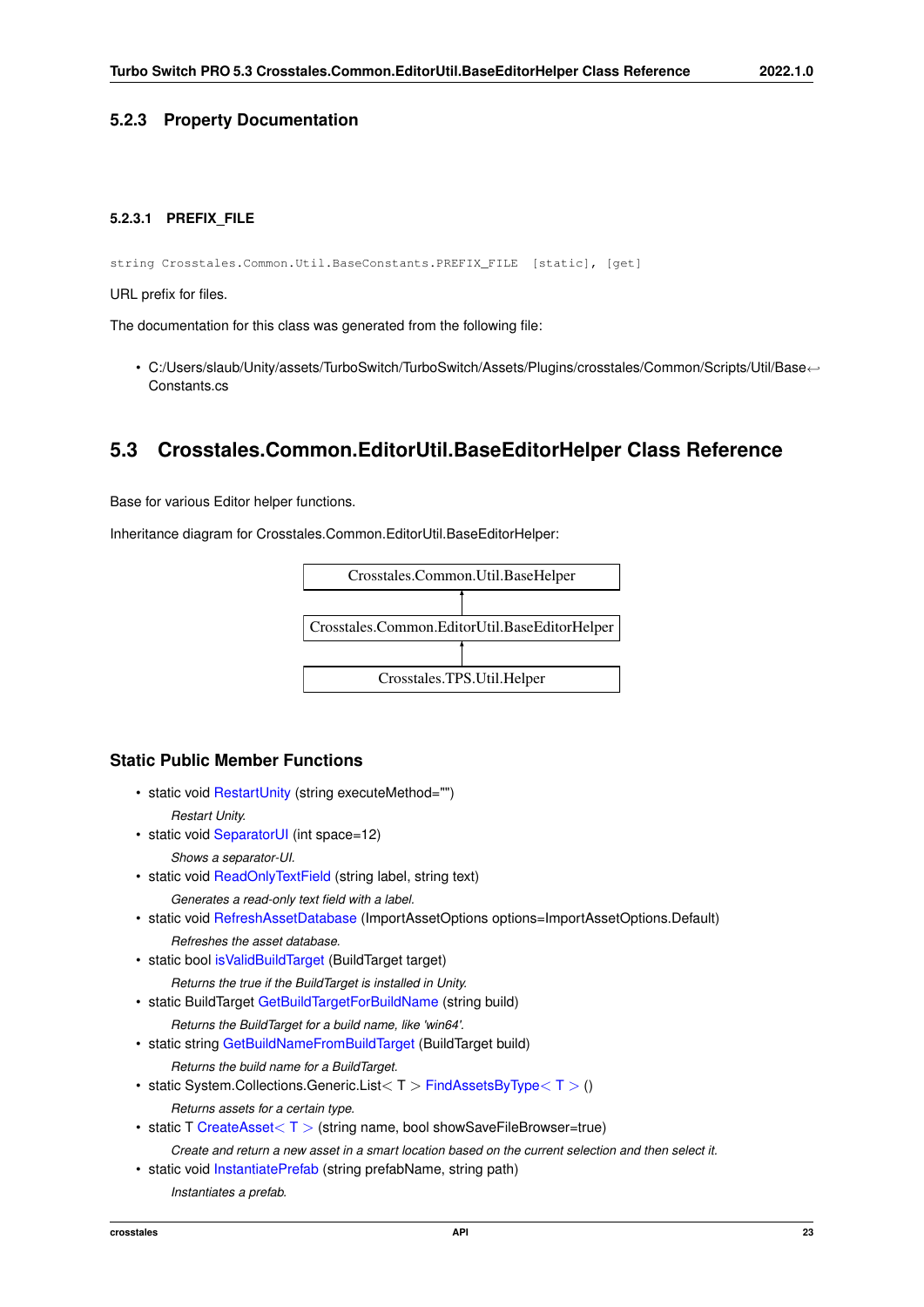## **Static Public Attributes**

- static Texture2D **Logo Asset BWF** => loadImage(ref logo asset bwf, "logo asset bwf.png")
- static Texture2D **Logo Asset DJ** => loadImage(ref logo asset di, "logo asset di.png")
- static Texture2D **Logo Asset FB** => loadImage(ref logo asset fb, "logo asset fb.png")
- static Texture2D **Logo\_Asset\_OC** => loadImage(ref logo\_asset\_oc, "logo\_asset\_oc.png")
- static Texture2D **Logo\_Asset\_Radio** => loadImage(ref logo\_asset\_radio, "logo\_asset\_radio.png")
- static Texture2D **Logo Asset RTV** => loadImage(ref logo asset rtv, "logo asset rtv.png")
- static Texture2D **Logo\_Asset\_TB** => loadImage(ref logo\_asset\_tb, "logo\_asset\_tb.png")
- static Texture2D **Logo\_Asset\_TPB** => loadImage(ref logo\_asset\_tpb, "logo\_asset\_tpb.png")
- static Texture2D **Logo\_Asset\_TPS** => loadImage(ref logo\_asset\_tps, "logo\_asset\_tps.png")
- static Texture2D **Logo\_Asset\_TR** => loadImage(ref logo\_asset\_tr, "logo\_asset\_tr.png")
- static Texture2D **Logo CT** => loadImage(ref logo ct, "logo ct.png")
- static Texture2D **Logo Unity** => loadImage(ref logo unity, "logo unity.png")
- static Texture2D **Icon Save** => loadImage(ref icon save, "icon save.png")
- static Texture2D **Icon Reset** => loadImage(ref icon reset, "icon reset.png")
- static Texture2D **Icon\_Refresh** => loadImage(ref icon\_refresh, "icon\_refresh.png")
- static Texture2D **Icon\_Delete** => loadImage(ref icon\_delete, "icon\_delete.png")
- static Texture2D **Icon Folder** => loadImage(ref icon folder, "icon folder.png")
- static Texture2D **Icon\_Plus** => loadImage(ref icon\_plus, "icon\_plus.png")
- static Texture2D **Icon\_Minus** => loadImage(ref icon\_minus, "icon\_minus.png")
- static Texture2D **Icon\_Manual** => loadImage(ref icon\_manual, "icon\_manual.png")
- static Texture2D **Icon\_API** => loadImage(ref icon\_api, "icon\_api.png")
- static Texture2D **Icon\_Forum** => loadImage(ref icon\_forum, "icon\_forum.png")
- static Texture2D **Icon Product** => loadImage(ref icon product, "icon product.png")
- static Texture2D **Icon Check** => loadImage(ref icon check, "icon check.png")
- static Texture2D **Social Discord** => loadImage(ref social Discord, "social Discord.png")
- static Texture2D **Social\_Facebook** => loadImage(ref social\_Facebook, "social\_Facebook.png")
- static Texture2D **Social Twitter** => loadImage(ref social Twitter, "social Twitter.png")
- static Texture2D **Social Youtube** => loadImage(ref social Youtube, "social Youtube.png")
- static Texture2D **Social\_Linkedin** => loadImage(ref social\_Linkedin, "social\_Linkedin.png")
- static Texture2D **Video\_Promo** => loadImage(ref video\_promo, "video\_promo.png")
- static Texture2D Video\_Tutorial => loadImage(ref video tutorial, "video tutorial.png")
- static Texture2D **Icon Videos** => loadImage(ref icon videos, "icon videos.png")
- static Texture2D **Icon\_3p\_Assets** => loadImage(ref icon\_3p\_assets, "icon\_3p\_assets.png")
- static Texture2D **Asset PlayMaker** => loadImage(ref asset PlayMaker, "asset PlayMaker.png")
- static Texture2D Asset VolumetricAudio => loadImage(ref asset VolumetricAudio, "asset Volumetric← Audio.png")
- static Texture2D **Asset RockTomate** => loadImage(ref asset rocktomate, "asset rocktomate.png")

### **Additional Inherited Members**

# **5.3.1 Detailed Description**

Base for various Editor helper functions.

# **5.3.2 Member Function Documentation**

### **5.3.2.1 CreateAsset**< **T** >**()**

```
static T Crosstales.Common.EditorUtil.BaseEditorHelper.CreateAsset< T > (
            string name,
```
 $bool$  showSaveFileBrowser = true  $)$  [static]

Create and return a new asset in a smart location based on the current selection and then select it.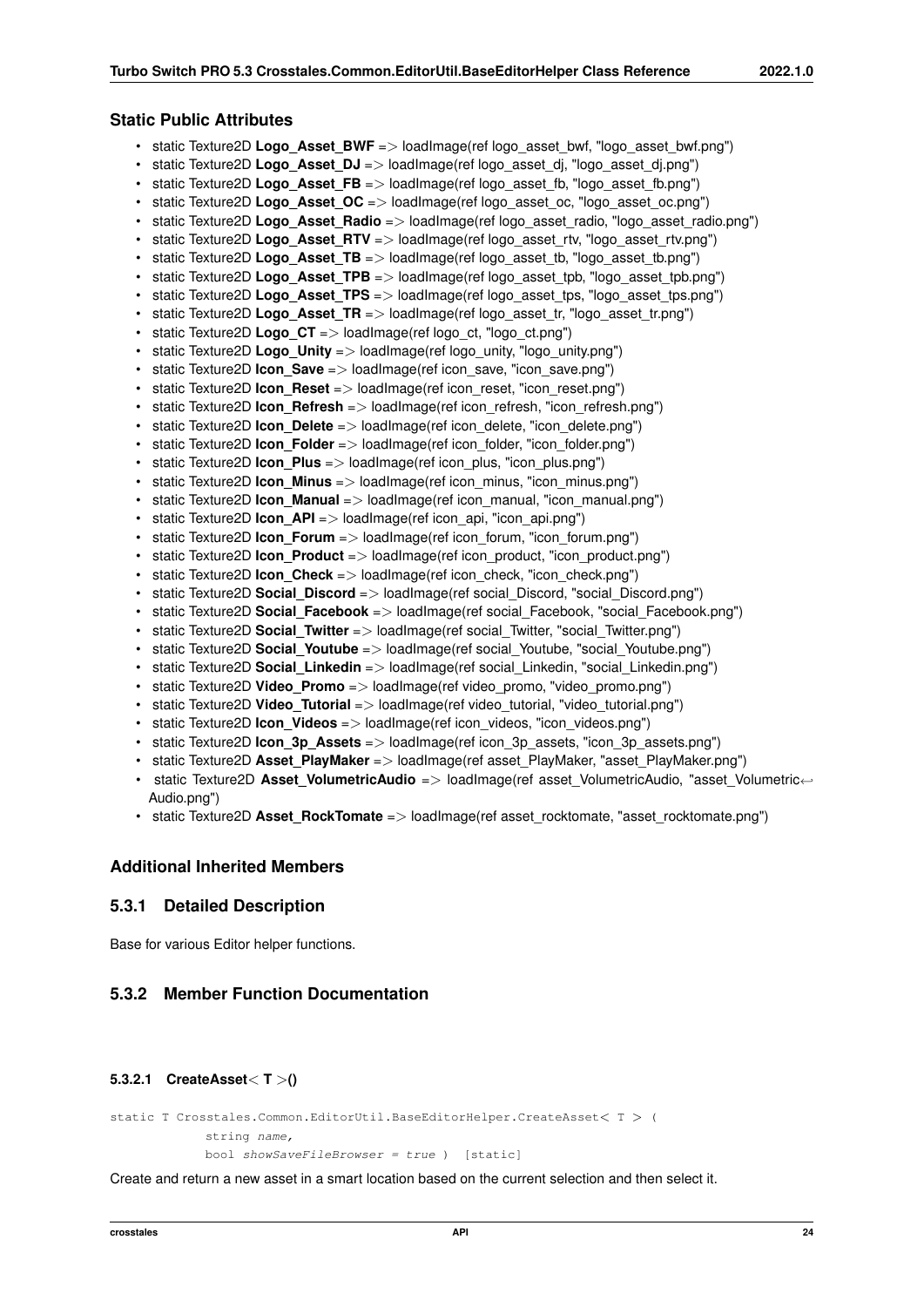### **Parameters**

| name | Name of the new asset. Do not include the asset extension.                                                         |
|------|--------------------------------------------------------------------------------------------------------------------|
|      | showSaveFileBrowser   Shows the save file browser to select a destination for the asset (default: true, optional). |

**Returns**

The new asset.

### **Type Constraints**

*T* **:** *ScriptableObject*

# **5.3.2.2 FindAssetsByType**< **T** >**()**

static System.Collections.Generic.List<T> Crosstales.Common.EditorUtil.BaseEditorHelper.Find←- AssetsByType< T > ( ) [static]

Returns assets for a certain type.

**Returns**

List of assets for a certain type.

**Type Constraints**

*T* **:** *Object*

## **5.3.2.3 GetBuildNameFromBuildTarget()**

static string Crosstales.Common.EditorUtil.BaseEditorHelper.GetBuildNameFromBuildTarget ( BuildTarget build ) [static]

Returns the build name for a BuildTarget.

**Parameters**

**build** BuildTarget for a build name

**Returns**

The build name for a BuildTarget.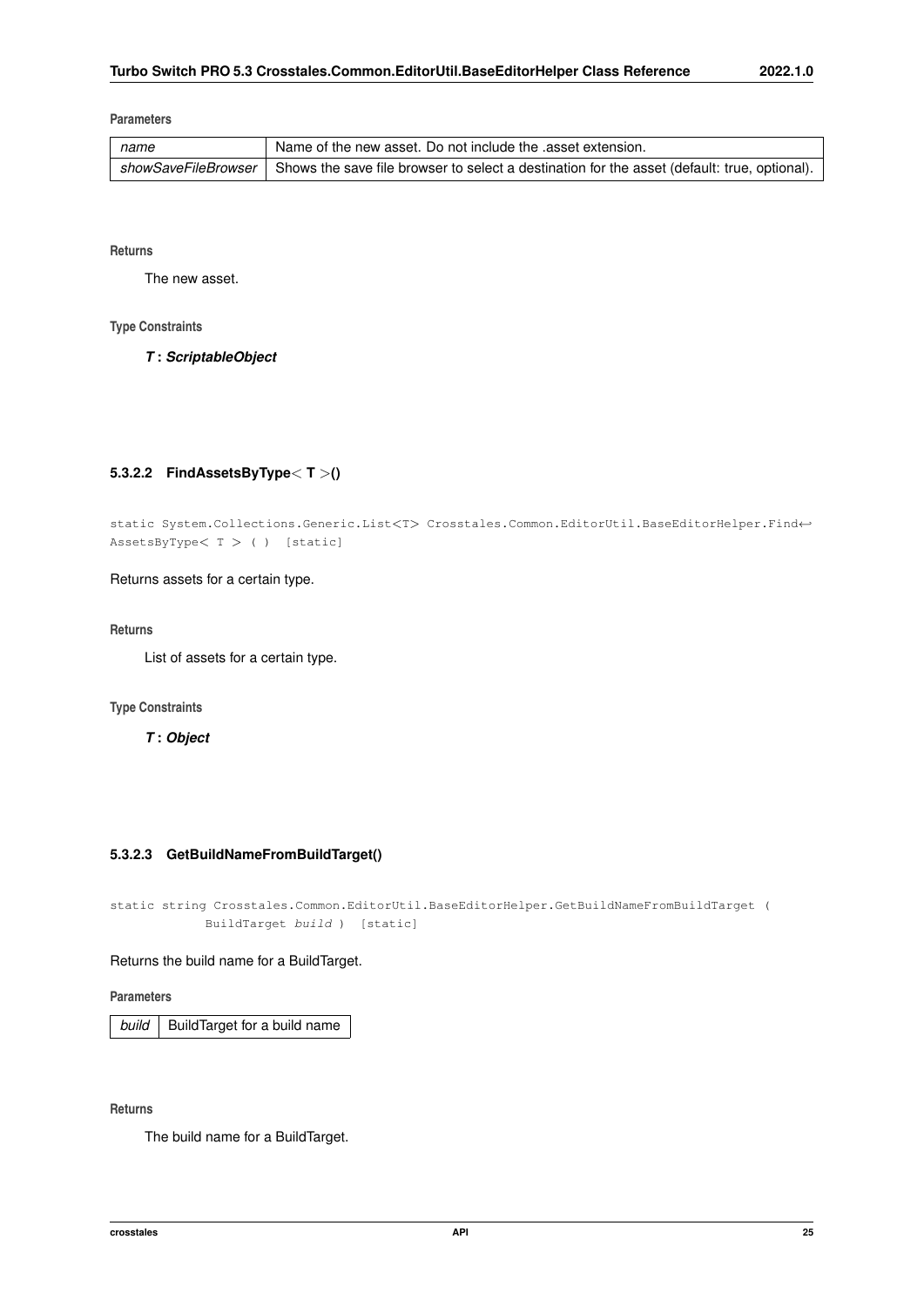## **5.3.2.4 GetBuildTargetForBuildName()**

static BuildTarget Crosstales.Common.EditorUtil.BaseEditorHelper.GetBuildTargetForBuildName ( string build ) [static]

Returns the BuildTarget for a build name, like 'win64'.

### **Parameters**

*build* | Build name, like 'win64'

**Returns**

The BuildTarget for a build name.

## **5.3.2.5 InstantiatePrefab()**

```
static void Crosstales.Common.EditorUtil.BaseEditorHelper.InstantiatePrefab (
            string prefabName,
            string path ) [static]
```
Instantiates a prefab.

### **Parameters**

| prefabName | Name of the prefab. |
|------------|---------------------|
| path       | Path to the prefab. |

## **5.3.2.6 isValidBuildTarget()**

static bool Crosstales.Common.EditorUtil.BaseEditorHelper.isValidBuildTarget ( BuildTarget target ) [static]

### Returns the true if the BuildTarget is installed in Unity.

**Parameters**

*target* | BuildTarget to test

**Returns**

True if the BuildTarget is installed in Unity.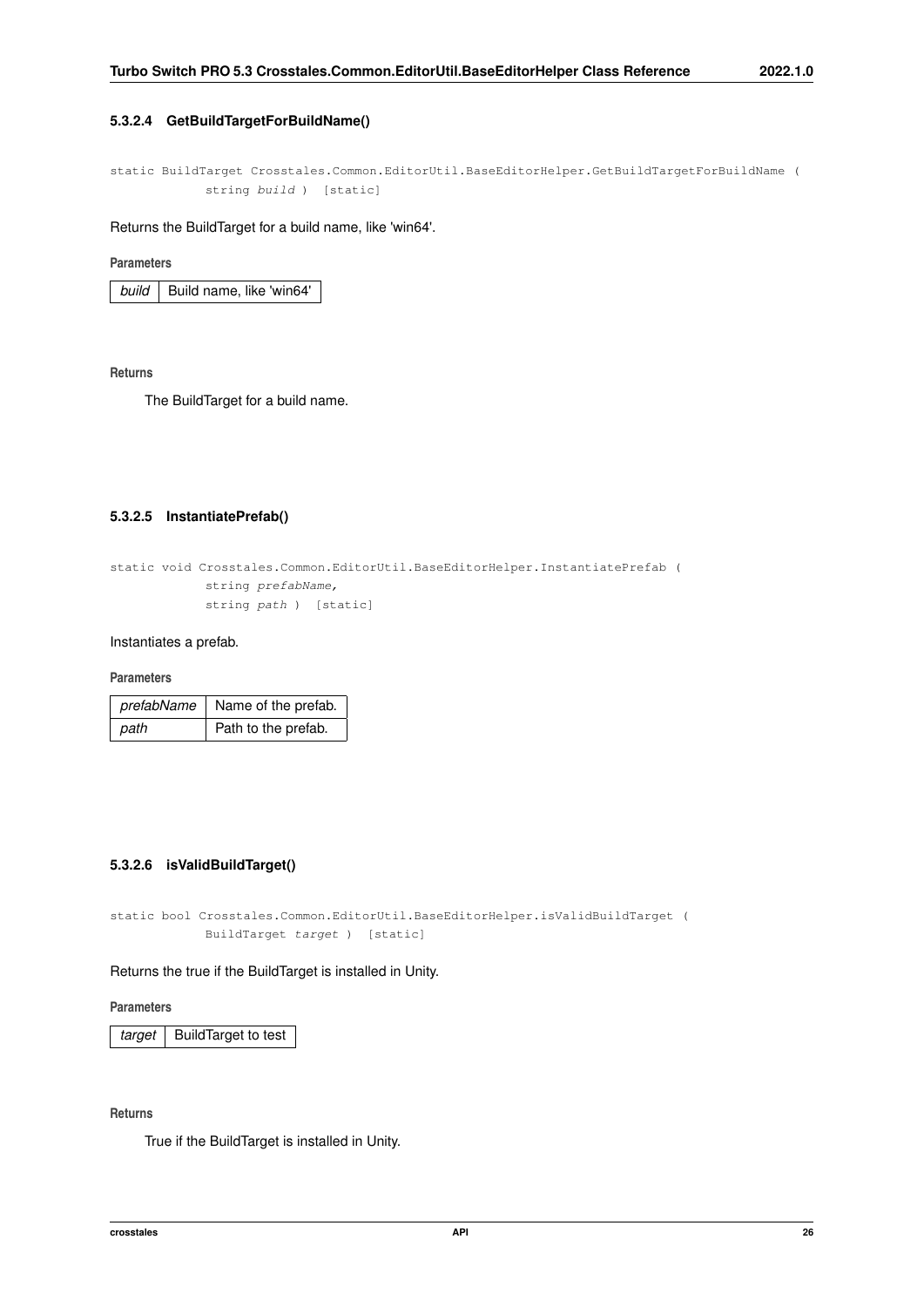### **5.3.2.7 ReadOnlyTextField()**

```
static void Crosstales.Common.EditorUtil.BaseEditorHelper.ReadOnlyTextField (
            string label,
            string text ) [static]
```
Generates a read-only text field with a label.

## **5.3.2.8 RefreshAssetDatabase()**

```
static void Crosstales.Common.EditorUtil.BaseEditorHelper.RefreshAssetDatabase (
            ImportAssetOptions options = ImportAssetOptions.Default ) [static]
```
#### Refreshes the asset database.

**Parameters**

*options* | Asset import options (default: ImportAssetOptions.Default, optional).

### **5.3.2.9 RestartUnity()**

```
static void Crosstales.Common.EditorUtil.BaseEditorHelper.RestartUnity (
            string executeMethod = '''' ) [static]
```
### Restart Unity.

**Parameters**

executeMethod | Executed method after the restart (optional)

## **5.3.2.10 SeparatorUI()**

```
static void Crosstales.Common.EditorUtil.BaseEditorHelper.SeparatorUI (
            int space = 12 ) [static]
```
Shows a separator-UI.

### **Parameters**

|  |  | space   Space in pixels between the component and the separator line (default: 12, optional). |  |  |
|--|--|-----------------------------------------------------------------------------------------------|--|--|
|  |  |                                                                                               |  |  |

The documentation for this class was generated from the following file: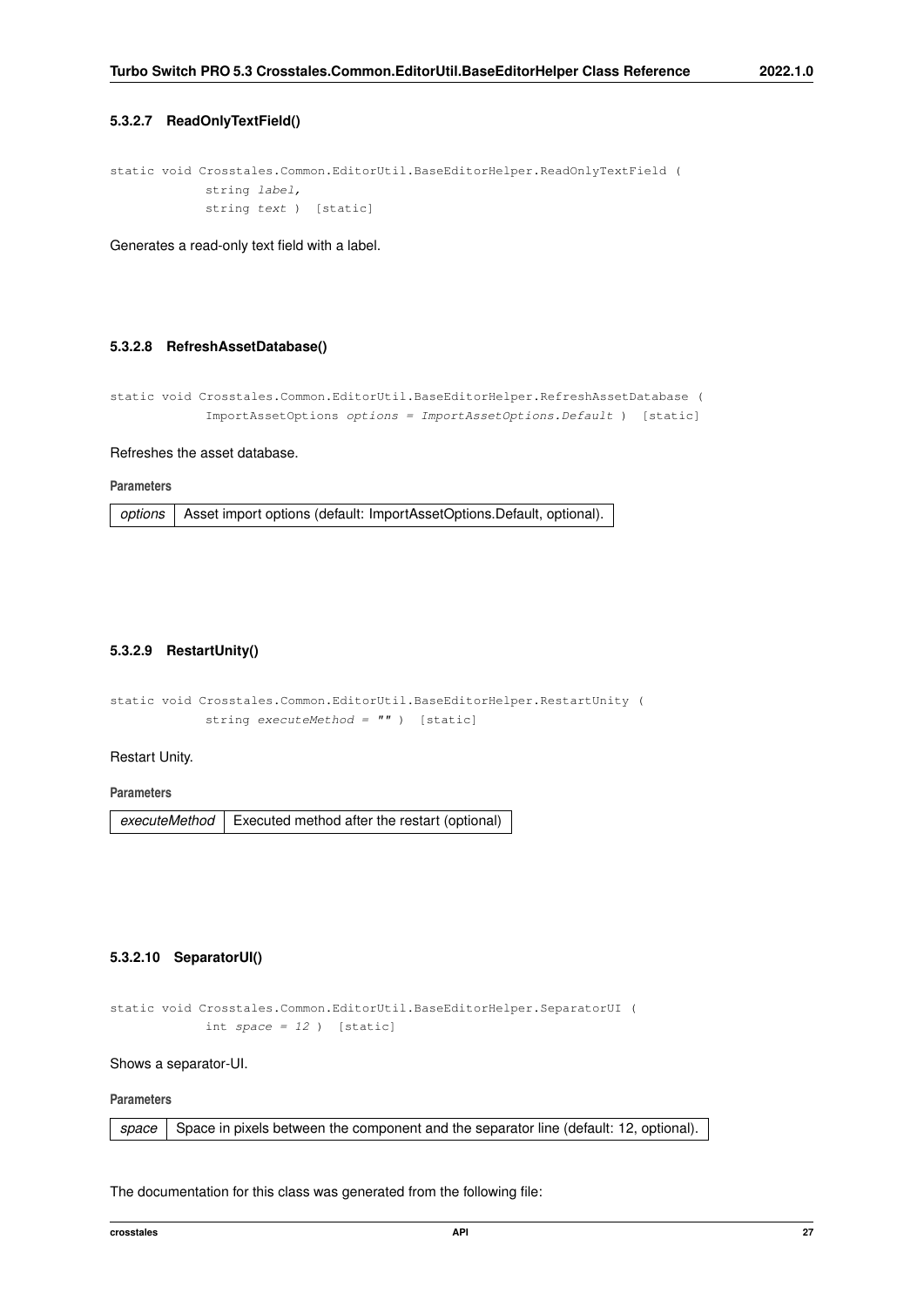• C:/Users/slaub/Unity/assets/TurboSwitch/TurboSwitch/Assets/Plugins/crosstales/Common/Editor/Util/Base←- EditorHelper.cs

# **5.4 Crosstales.Common.Util.BaseHelper Class Reference**

Base for various helper functions.

Inheritance diagram for Crosstales.Common.Util.BaseHelper:



# **Static Public Member Functions**

• static string [CreateString](#page-42-0) (string replaceChars, int stringLength)

*Creates a string of characters with a given length.*

• static System.Collections.Generic.List< string > [SplitStringToLines](#page-46-0) (string text, bool ignoreCommented← Lines=true, int skipHeaderLines=0, int skipFooterLines=0)

*Split the given text to lines and return it as list.*

• static string [FormatBytesToHRF](#page-42-1) (long bytes, bool useSI=false)

*Format byte-value to Human-Readable-Form.*

• static string [FormatSecondsToHourMinSec](#page-43-0) (double seconds)

*Format seconds to Human-Readable-Form.*

• static string [FormatSecondsToHRF](#page-43-1) (double seconds)

*Format seconds to Human-Readable-Form.*

• static Color [HSVToRGB](#page-44-0) (float h, float s, float v, float a=1f)

*Generate nice HSV colors. Based on* <https://gist.github.com/rje/6206099>

• static string [GenerateLoremIpsum](#page-43-2) (int length, int minSentences=1, int maxSentences=int.MaxValue, int min← Words=1, int maxWords=15)

*Generates a "Lorem Ipsum" based on various parameters.*

• static string [LanguageToISO639](#page-46-1) (SystemLanguage language)

*Converts a SystemLanguage to an ISO639-1 code. Returns "en" if the SystemLanguage could not be converted.*

• static SystemLanguage [ISO639ToLanguage](#page-45-0) (string isoCode)

*Converts an ISO639-1 code to a SystemLanguage. Returns SystemLanguage.English if the code could not be converted.*

- static object [InvokeMethod](#page-45-1) (string className, string methodName, params object[] parameters) *Invokes a public static method on a full qualified class.*
- static string [GetArgument](#page-44-1) (string name)

*Returns an argument for a name from the url or command line.*

• static string[] [GetArguments](#page-44-2) () *Returns all arguments from the url or command line.*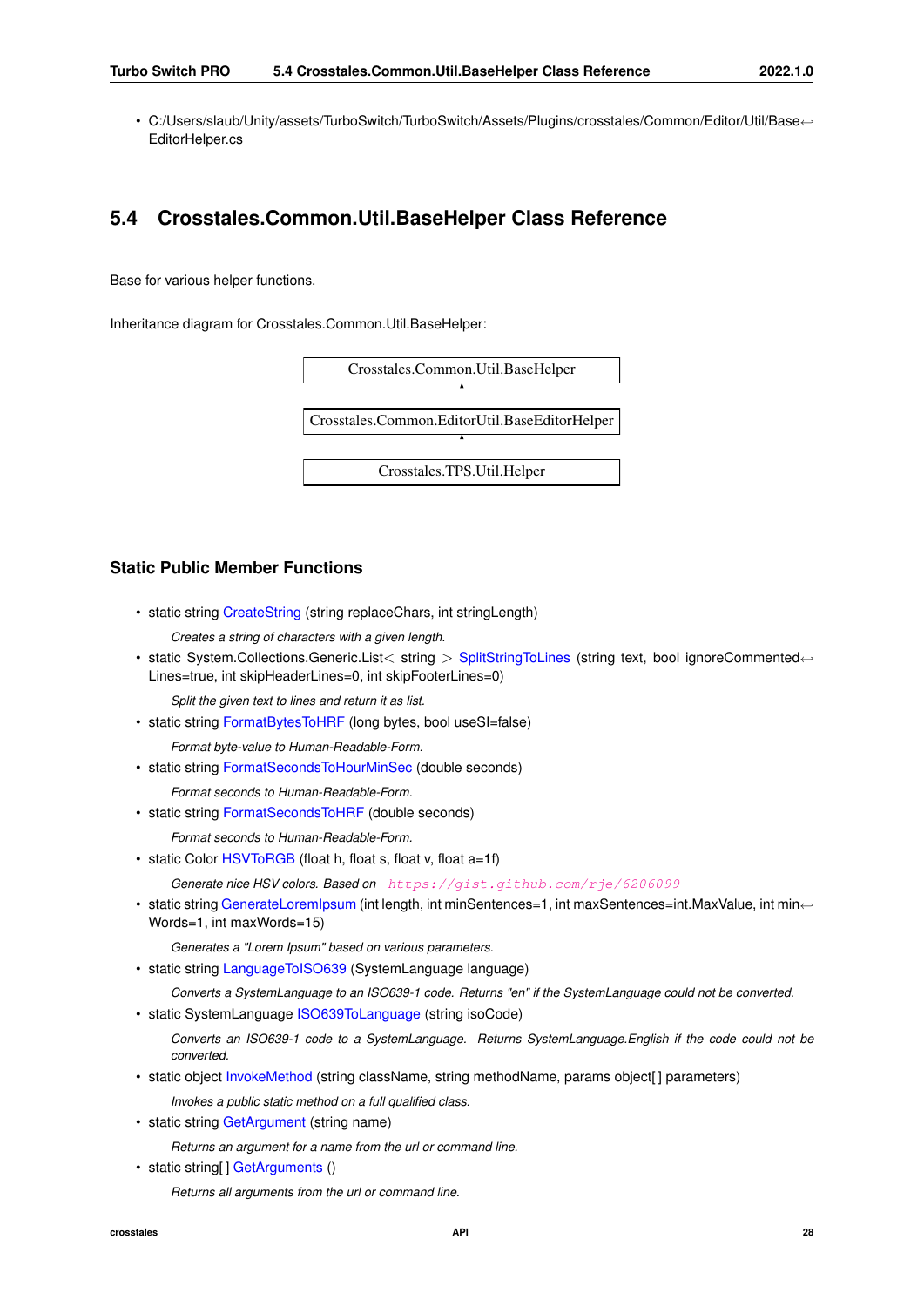- static readonly System.Globalization.CultureInfo **BaseCulture** = new System.Globalization.CultureInfo("en-US")
- static bool **ApplicationIsPlaying** = Application.isPlaying
- static bool [isStandalonePlatform](#page-48-0) => [isWindowsPlatform](#page-52-0) || [isMacOSPlatform](#page-51-0) || [isLinuxPlatform](#page-50-0)
- *Checks if the current platform is standalone (Windows, macOS or Linux).* • static bool [isWebPlatform](#page-48-1) => [isWebGLPlatform](#page-51-1)
	- *Checks if the current platform is Web (WebPlayer or WebGL).*
- static bool [isWindowsBasedPlatform](#page-48-2) => [isWindowsPlatform](#page-52-0) || [isWSAPlatform](#page-52-1) || [isXboxOnePlatform](#page-52-2)
- *Checks if the current platform is Windows-based (Windows standalone, WSA or XboxOne).*
- static bool [isWSABasedPlatform](#page-48-3) => [isWSAPlatform](#page-52-1) || [isXboxOnePlatform](#page-52-2)
	- *Checks if the current platform is WSA-based (WSA or XboxOne).*
- static bool [isAppleBasedPlatform](#page-47-0) => [isMacOSPlatform](#page-51-0) || [isIOSPlatform](#page-50-1) || [isTvOSPlatform](#page-51-2)
- *Checks if the current platform is Apple-based (macOS standalone, iOS or tvOS).*
- static bool is IOSBased Platform => is IOSPlatform || is TvOSPlatform *Checks if the current platform is iOS-based (iOS or tvOS).*
- static bool [isMobilePlatform](#page-47-2) => [isAndroidPlatform](#page-49-0) || [isIOSBasedPlatform](#page-47-1) *Checks if the current platform is mobile (Android and iOS).*
- static bool [isEditor](#page-47-3) => [isWindowsEditor](#page-52-3) || [isMacOSEditor](#page-50-2) || [isLinuxEditor](#page-50-3) *Checks if we are inside the Editor.*
- static bool [isEditorMode](#page-47-4) => [isEditor](#page-47-3) && !ApplicationIsPlaying *Checks if we are in Editor mode.*

# **Static Protected Attributes**

• static readonly System.Random **rnd** = new System.Random()

# **Properties**

- static bool [isWindowsPlatform](#page-52-0) [get]
	- *Checks if the current platform is Windows.*
- static bool [isMacOSPlatform](#page-51-0) [get]
	- *Checks if the current platform is OSX.*
- static bool [isLinuxPlatform](#page-50-0) [get] *Checks if the current platform is Linux.*
- static bool [isAndroidPlatform](#page-49-0) [get]
	- *Checks if the current platform is Android.*
- static bool [isIOSPlatform](#page-50-1) [get]
- *Checks if the current platform is iOS.*
- static bool [isTvOSPlatform](#page-51-2) [get]
	- *Checks if the current platform is tvOS.*
- static bool [isWSAPlatform](#page-52-1) [get]
	- *Checks if the current platform is WSA.*
- static bool [isXboxOnePlatform](#page-52-2) [get]
	- *Checks if the current platform is XboxOne.*
- static bool [isPS4Platform](#page-51-3) [get] *Checks if the current platform is PS4.*
- static bool [isWebGLPlatform](#page-51-1) [get] *Checks if the current platform is WebGL.*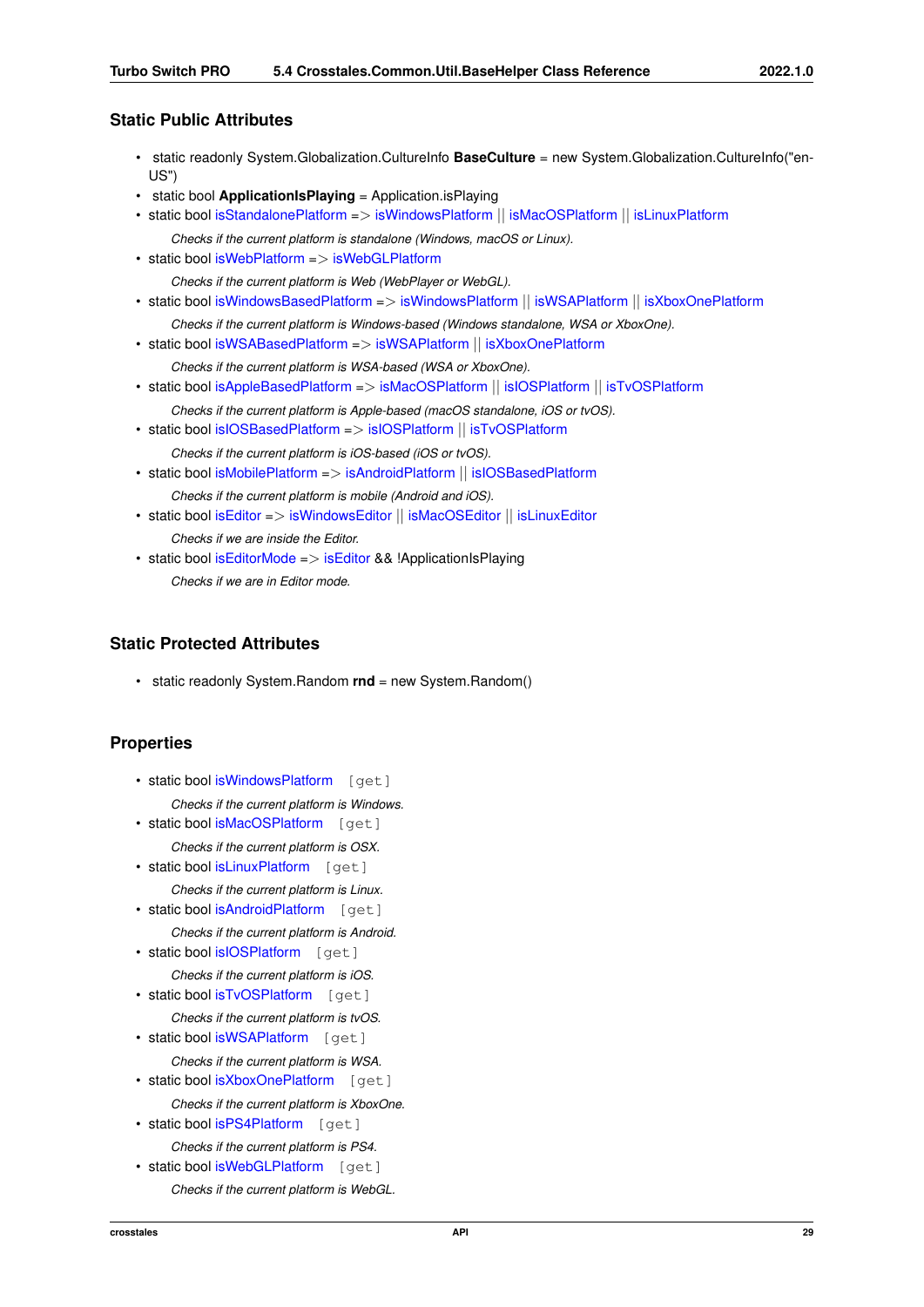- static bool [isWindowsEditor](#page-52-3) [get]
	- *Checks if we are inside the Windows Editor.*
- static bool [isMacOSEditor](#page-50-2) [get]
	- *Checks if we are inside the macOS Editor.*
- static bool [isLinuxEditor](#page-50-3) [get]

*Checks if we are inside the Linux Editor.*

- static bool [isIL2CPP](#page-49-1) [get] *Checks if the current build target uses IL2CPP.*
- static [Crosstales.Common.Model.Enum.Platform?](#page-20-0) [CurrentPlatform](#page-49-2) [get]

*Returns the current platform.*

• static int [AndroidAPILevel](#page-49-3) [get] *Returns the Android API level of the current device (Android only)".*

# **5.4.1 Detailed Description**

Base for various helper functions.

# <span id="page-42-0"></span>**5.4.2 Member Function Documentation**

## **5.4.2.1 CreateString()**

```
static string Crosstales.Common.Util.BaseHelper.CreateString (
            string replaceChars,
            int stringLength ) [static]
```
Creates a string of characters with a given length.

**Parameters**

| replaceChars | Characters to generate the string (if more than one character is used, the generated string will |  |  |
|--------------|--------------------------------------------------------------------------------------------------|--|--|
|              | be a randomized result of all characters)                                                        |  |  |
| stringLength | Length of the generated string                                                                   |  |  |

**Returns**

<span id="page-42-1"></span>Generated string

## **5.4.2.2 FormatBytesToHRF()**

```
static string Crosstales.Common.Util.BaseHelper.FormatBytesToHRF (
            long bytes,
            bool useSI = false ) [static]
```
Format byte-value to Human-Readable-Form.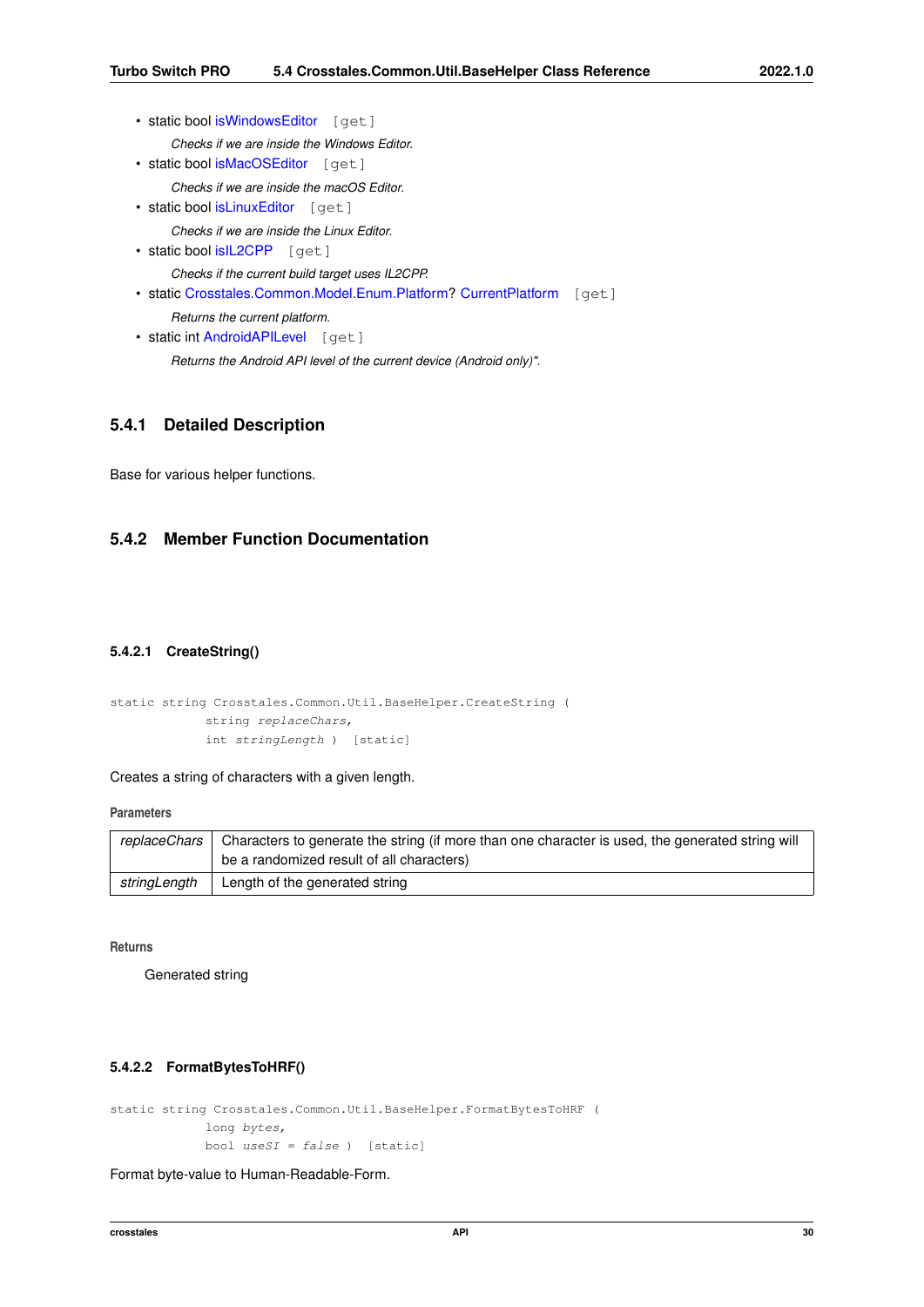### **Parameters**

| bytes $\vert$ Value in bytes                              |
|-----------------------------------------------------------|
| $use \leftarrow$ Use SI-system (default: false, optional) |

## **Returns**

<span id="page-43-0"></span>Formatted byte-value in Human-Readable-Form.

### **5.4.2.3 FormatSecondsToHourMinSec()**

static string Crosstales.Common.Util.BaseHelper.FormatSecondsToHourMinSec ( double seconds ) [static]

### Format seconds to Human-Readable-Form.

**Parameters**

*seconds* Value in seconds

**Returns**

<span id="page-43-1"></span>Formatted seconds in Human-Readable-Form.

## **5.4.2.4 FormatSecondsToHRF()**

static string Crosstales.Common.Util.BaseHelper.FormatSecondsToHRF ( double seconds ) [static]

### Format seconds to Human-Readable-Form.

**Parameters**

*seconds* Value in seconds

## **Returns**

<span id="page-43-2"></span>Formatted seconds in Human-Readable-Form.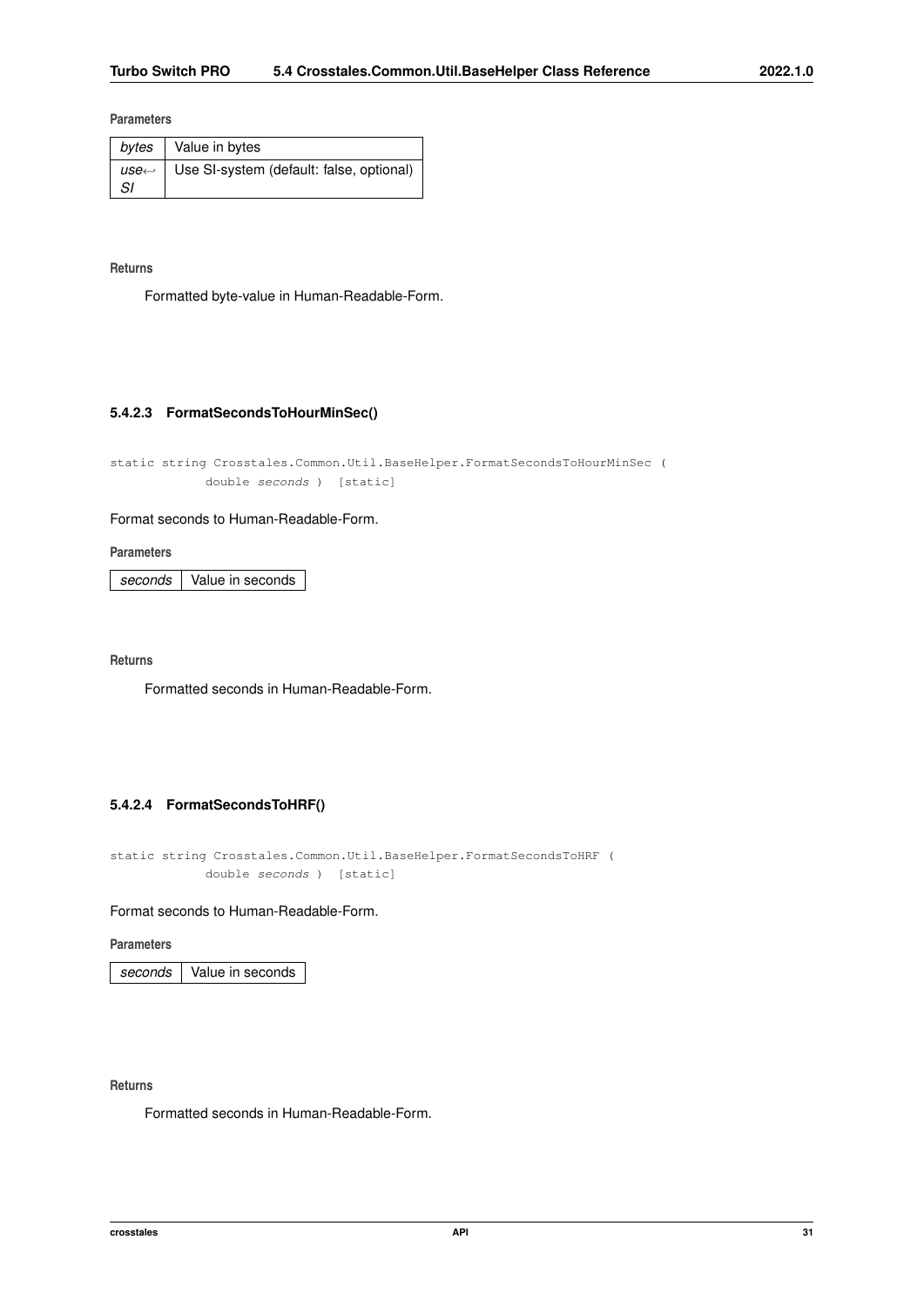### **5.4.2.5 GenerateLoremIpsum()**

```
static string Crosstales.Common.Util.BaseHelper.GenerateLoremIpsum (
            int length,
             int minSentences = 1,
             int maxSentences = int.MaxValue,
             int minWords = 1,
             int maxWords = 15 ) [static]
```
Generates a "Lorem Ipsum" based on various parameters.

### **Parameters**

| length       | Length of the text                                                         |
|--------------|----------------------------------------------------------------------------|
| minSentences | Minimum number of sentences for the text (default: 1, optional)            |
| maxSentences | Maximal number of sentences for the text (default: int.MaxValue, optional) |
| minWords     | Minimum number of words per sentence (default: 1, optional)                |
| maxWords     | Maximal number of words per sentence (default: 15, optional)               |

### **Returns**

<span id="page-44-1"></span>"Lorem Ipsum" based on the given parameters.

### **5.4.2.6 GetArgument()**

```
static string Crosstales.Common.Util.BaseHelper.GetArgument (
            string name ) [static]
```
Returns an argument for a name from the url or command line.

### **Parameters**

*name* | Name for the argument

**Returns**

<span id="page-44-2"></span>Argument for a name from the url or command line.

## **5.4.2.7 GetArguments()**

static string [ ] Crosstales. Common. Util. BaseHelper. GetArguments ( ) [static]

Returns all arguments from the url or command line.

## **Returns**

<span id="page-44-0"></span>Arguments from the url or command line.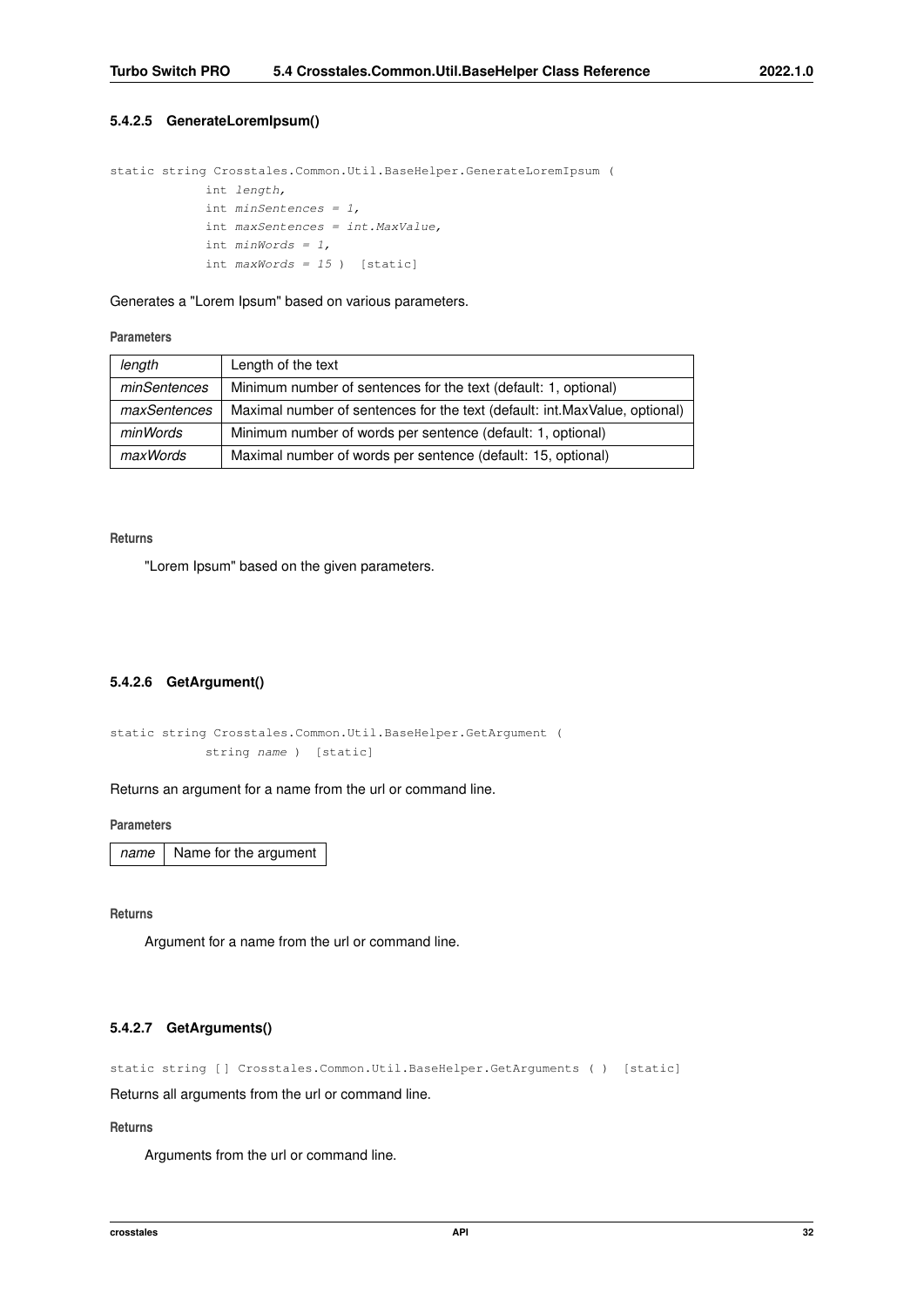### **5.4.2.8 HSVToRGB()**

```
static Color Crosstales.Common.Util.BaseHelper.HSVToRGB (
            float h,
             float s,
             float v,
             float a = 1f ) [static]
```
Generate nice HSV colors. Based on <https://gist.github.com/rje/6206099>

### **Parameters**

| h | Hue              |
|---|------------------|
| S | Saturation       |
| v | Value            |
| a | Alpha (optional) |

### **Returns**

<span id="page-45-1"></span>True if the current platform is supported.

### **5.4.2.9 InvokeMethod()**

```
static object Crosstales.Common.Util.BaseHelper.InvokeMethod (
             string className,
             string methodName,
             params object[ ] parameters ) [static]
```
Invokes a public static method on a full qualified class.

#### **Parameters**

| className  | Full qualified name of the class                          |
|------------|-----------------------------------------------------------|
|            | methodName   Public static method of the class to execute |
| parameters | Parameters for the method (optional)                      |

### <span id="page-45-0"></span>**5.4.2.10 ISO639ToLanguage()**

static SystemLanguage Crosstales.Common.Util.BaseHelper.ISO639ToLanguage ( string isoCode ) [static]

Converts an ISO639-1 code to a SystemLanguage. Returns SystemLanguage.English if the code could not be converted.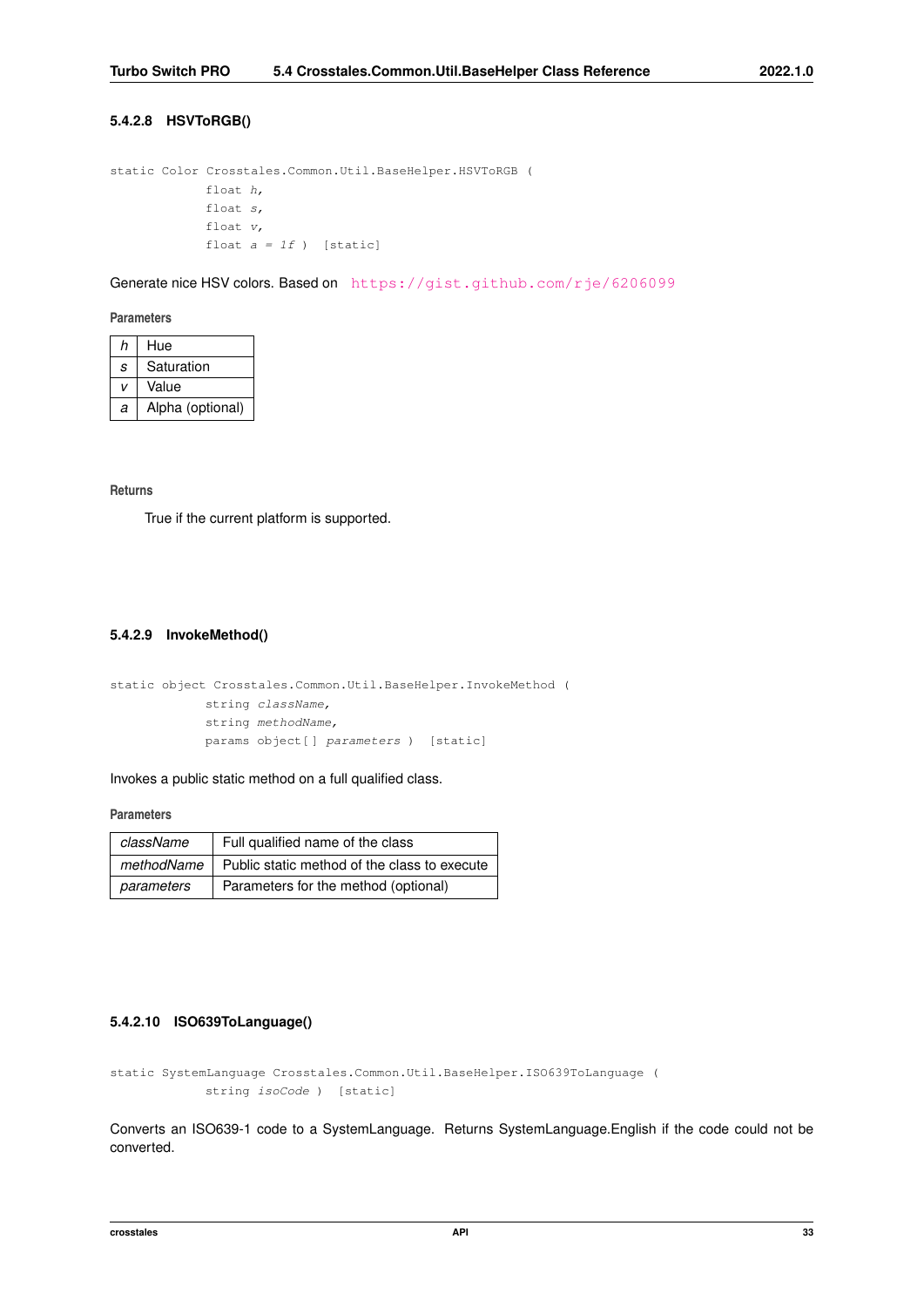**Parameters**

*isoCode* | ISO639-1 code to convert.

**Returns**

<span id="page-46-1"></span>"SystemLanguage for the given ISO639-1 code.

## **5.4.2.11 LanguageToISO639()**

```
static string Crosstales.Common.Util.BaseHelper.LanguageToISO639 (
            SystemLanguage language ) [static]
```
Converts a SystemLanguage to an ISO639-1 code. Returns "en" if the SystemLanguage could not be converted.

**Parameters**

*language* | SystemLanguage to convert.

**Returns**

<span id="page-46-0"></span>"ISO639-1 code for the given SystemLanguage.

## **5.4.2.12 SplitStringToLines()**

```
static System.Collections.Generic.List<string> Crosstales.Common.Util.BaseHelper.SplitString←
ToLines (
```

```
string text,
bool ignoreCommentedLines = true,
int skipHeaderLines = 0,
int skipFor the same <math>0</math> is given by:\n<math>\begin{bmatrix}\n 0 &amp; 1 \\
 0 &amp; 1\n \end{bmatrix}\n \begin{bmatrix}\n 0 &amp; 1 \\
 1 &amp; 0\n \end{bmatrix}\n \begin{bmatrix}\n 0 &amp; 0 \\
 1 &amp; 0\n \end{bmatrix}\n \begin{bmatrix}\n 0 &amp; 0 \\
 0 &amp; 1\n \end{bmatrix}\n \begin{bmatrix}\n 0 &amp; 0 \\
 0 &amp; 0\n \end{bmatrix}\n \begin{bmatrix}\n 0 &amp; 0 \\
 0 &amp; 0 \\
 0 &amp; 0\n \end{bmatrix}\n \begin{bmatrix}\n 0 &
```
Split the given text to lines and return it as list.

**Parameters**

| text                        | Complete text fragment                                |
|-----------------------------|-------------------------------------------------------|
| <i>ignoreCommentedLines</i> | Ignore commente lines (default: true, optional)       |
| skipHeaderLines             | Number of skipped header lines (default: 0, optional) |
| skipFooterLines             | Number of skipped footer lines (default: 0, optional) |

**Returns**

Splitted lines as array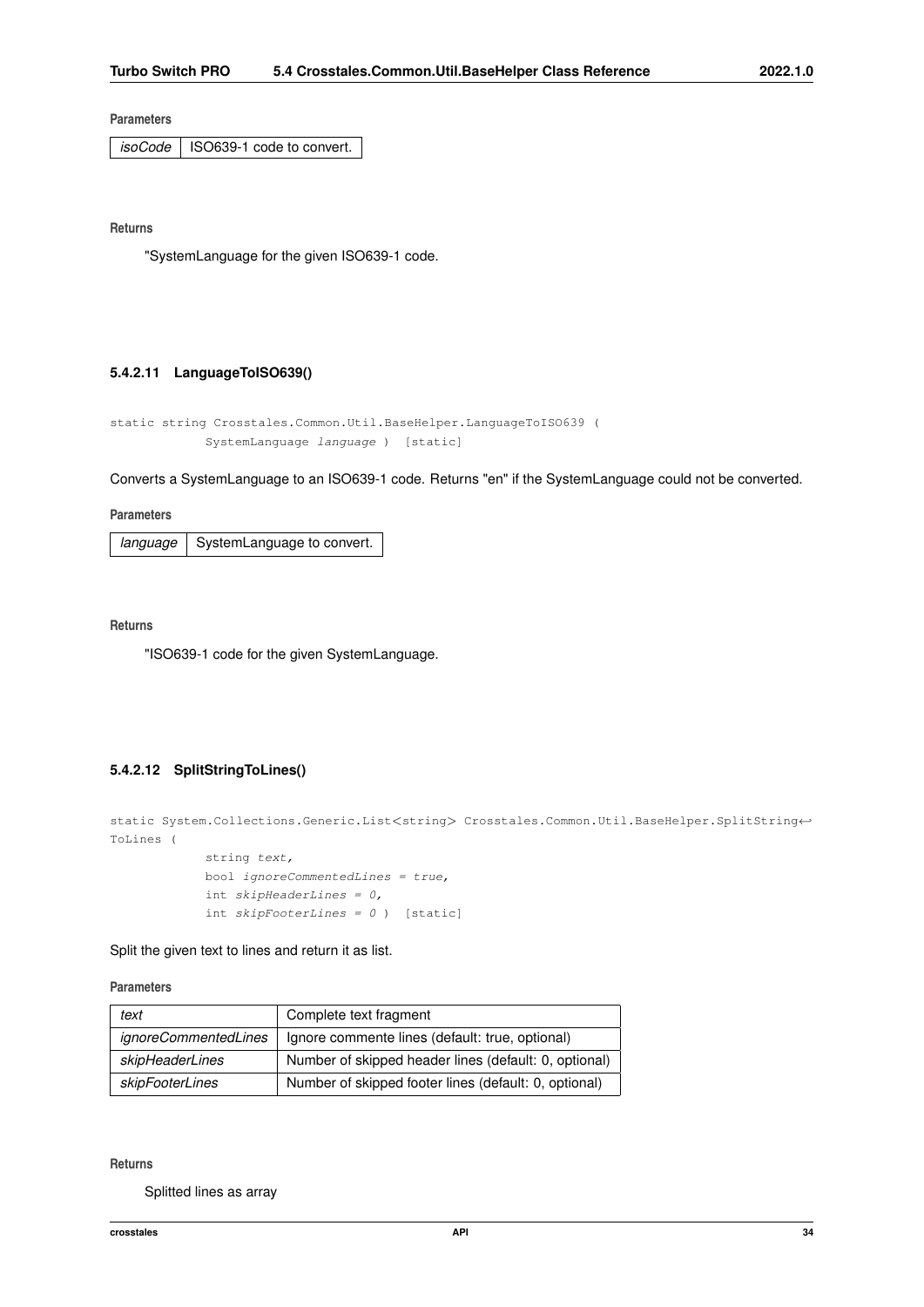# <span id="page-47-0"></span>**5.4.3 Member Data Documentation**

## **5.4.3.1 isAppleBasedPlatform**

```
bool Crosstales.Common.Util.BaseHelper.isAppleBasedPlatform => isMacOSPlatform || isIOSPlatform
|| isTvOSPlatform [static]
```
Checks if the current platform is Apple-based (macOS standalone, iOS or tvOS).

### **Returns**

<span id="page-47-3"></span>True if the current platform is Apple-based (macOS standalone, iOS or tvOS).

## **5.4.3.2 isEditor**

```
bool Crosstales.Common.Util.BaseHelper.isEditor => isWindowsEditor || isMacOSEditor || isLinuxEditor
[static]
```
Checks if we are inside the Editor.

#### **Returns**

<span id="page-47-4"></span>True if we are inside the Editor.

# **5.4.3.3 isEditorMode**

bool Crosstales.Common.Util.BaseHelper.isEditorMode => [isEditor](#page-47-3) && !ApplicationIsPlaying [static]

Checks if we are in Editor mode.

## **Returns**

<span id="page-47-1"></span>True if in Editor mode.

# **5.4.3.4 isIOSBasedPlatform**

bool Crosstales.Common.Util.BaseHelper.isIOSBasedPlatform => [isIOSPlatform](#page-50-1) || [isTvOSPlatform](#page-51-2) [static]

Checks if the current platform is iOS-based (iOS or tvOS).

### **Returns**

True if the current platform is iOS-based (iOS or tvOS).

<span id="page-47-2"></span>**crosstales API 35**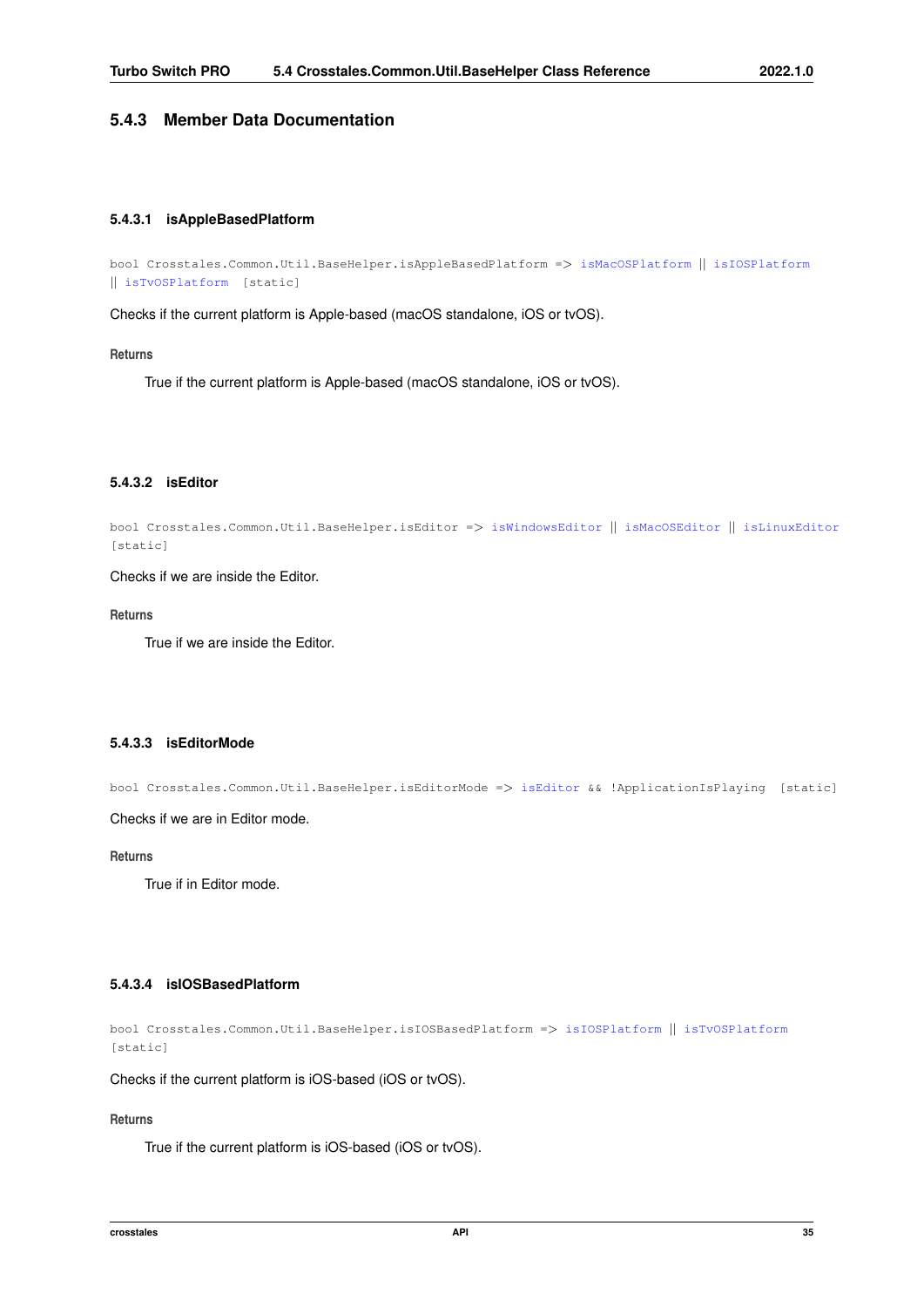### **5.4.3.5 isMobilePlatform**

bool Crosstales.Common.Util.BaseHelper.isMobilePlatform => [isAndroidPlatform](#page-49-0) || [isIOSBasedPlatform](#page-47-1) [static]

Checks if the current platform is mobile (Android and iOS).

#### **Returns**

<span id="page-48-0"></span>True if the current platform is mobile (Android and iOS).

## **5.4.3.6 isStandalonePlatform**

```
bool Crosstales.Common.Util.BaseHelper.isStandalonePlatform => isWindowsPlatform || isMacOSPlatform
|| isLinuxPlatform [static]
```
Checks if the current platform is standalone (Windows, macOS or Linux).

### **Returns**

<span id="page-48-1"></span>True if the current platform is standalone (Windows, macOS or Linux).

## **5.4.3.7 isWebPlatform**

bool Crosstales.Common.Util.BaseHelper.isWebPlatform => [isWebGLPlatform](#page-51-1) [static]

Checks if the current platform is Web (WebPlayer or WebGL).

### **Returns**

<span id="page-48-2"></span>True if the current platform is Web (WebPlayer or WebGL).

### **5.4.3.8 isWindowsBasedPlatform**

```
bool Crosstales.Common.Util.BaseHelper.isWindowsBasedPlatform => isWindowsPlatform || isWSAPlatform
|| isXboxOnePlatform [static]
```
Checks if the current platform is Windows-based (Windows standalone, WSA or XboxOne).

### **Returns**

<span id="page-48-3"></span>True if the current platform is Windows-based (Windows standalone, WSA or XboxOne).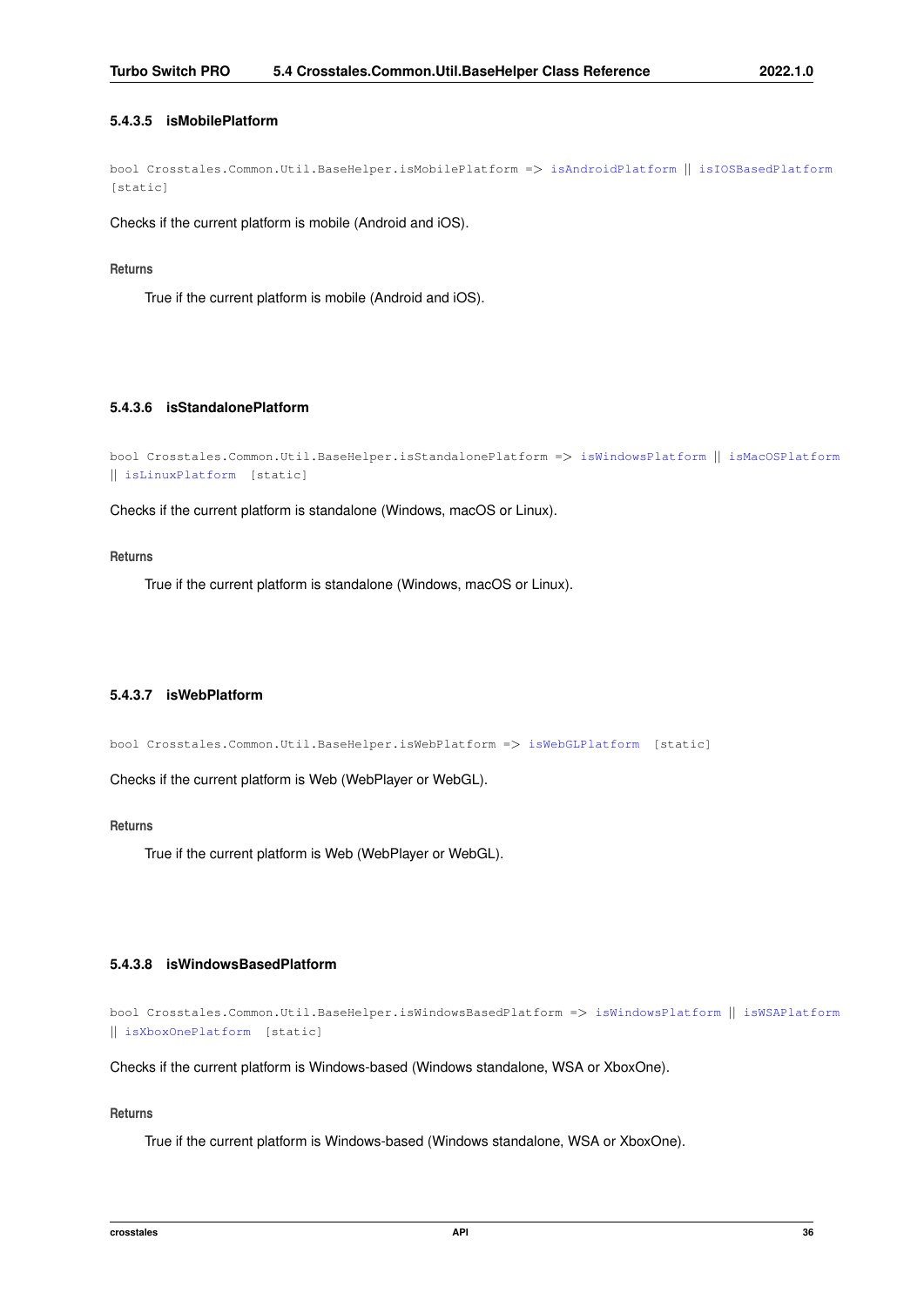## **5.4.3.9 isWSABasedPlatform**

bool Crosstales.Common.Util.BaseHelper.isWSABasedPlatform => [isWSAPlatform](#page-52-1) || [isXboxOnePlatform](#page-52-2) [static]

Checks if the current platform is WSA-based (WSA or XboxOne).

## **Returns**

True if the current platform is WSA-based (WSA or XboxOne).

# <span id="page-49-3"></span>**5.4.4 Property Documentation**

# **5.4.4.1 AndroidAPILevel**

int Crosstales.Common.Util.BaseHelper.AndroidAPILevel [static], [get]

Returns the Android API level of the current device (Android only)".

### **Returns**

<span id="page-49-2"></span>The Android API level of the current device.

### **5.4.4.2 CurrentPlatform**

[Crosstales.Common.Model.Enum.Platform?](#page-20-0) Crosstales.Common.Util.BaseHelper.CurrentPlatform [static], [get]

Returns the current platform.

**Returns**

<span id="page-49-0"></span>The current platform.

## **5.4.4.3 isAndroidPlatform**

bool Crosstales.Common.Util.BaseHelper.isAndroidPlatform [static], [get]

Checks if the current platform is Android.

### **Returns**

<span id="page-49-1"></span>True if the current platform is Android.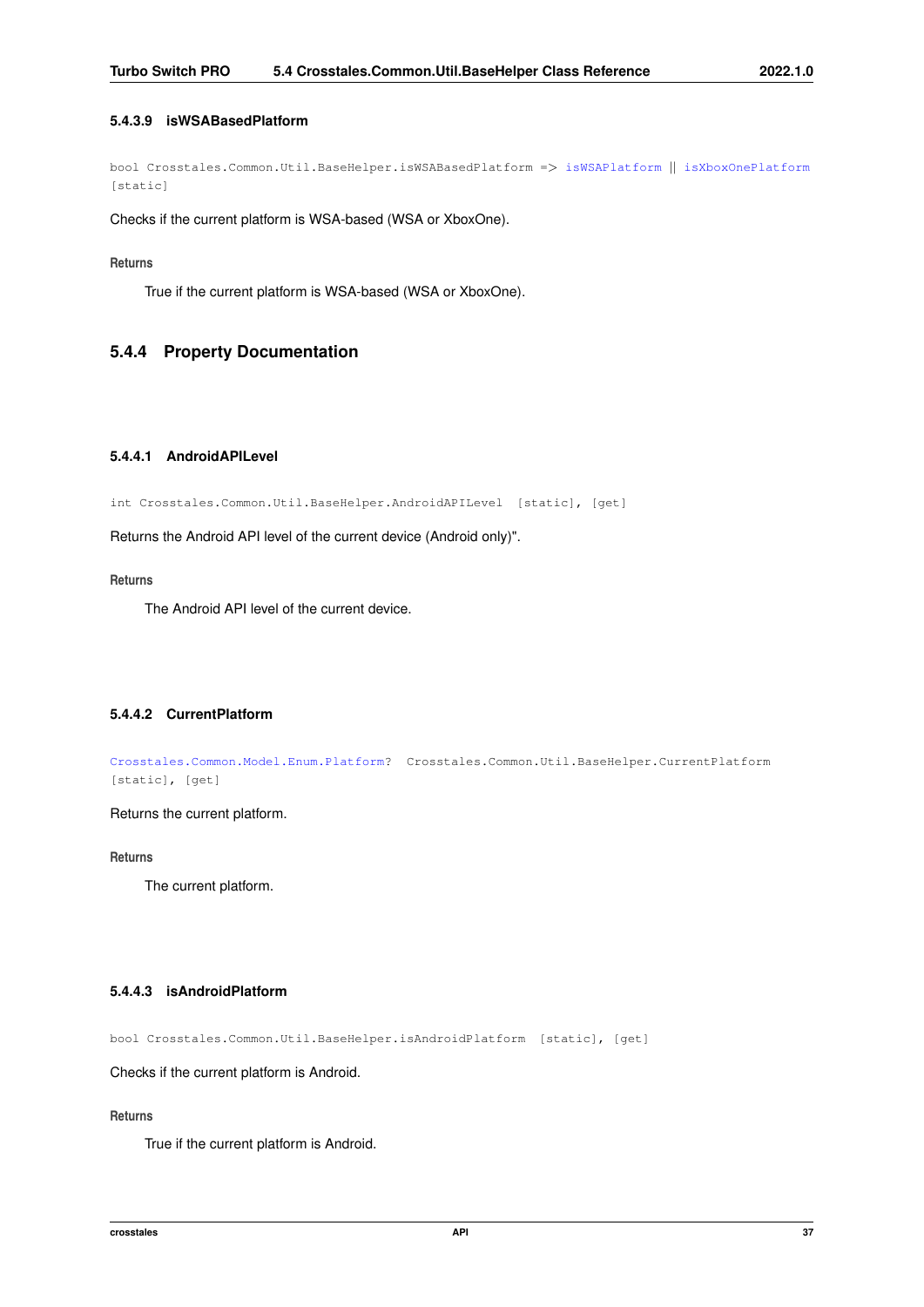## **5.4.4.4 isIL2CPP**

bool Crosstales.Common.Util.BaseHelper.isIL2CPP [static], [get]

Checks if the current build target uses IL2CPP.

### **Returns**

<span id="page-50-1"></span>True if the current build target uses IL2CPP.

## **5.4.4.5 isIOSPlatform**

bool Crosstales.Common.Util.BaseHelper.isIOSPlatform [static], [get]

Checks if the current platform is iOS.

#### **Returns**

<span id="page-50-3"></span>True if the current platform is iOS.

## **5.4.4.6 isLinuxEditor**

bool Crosstales.Common.Util.BaseHelper.isLinuxEditor [static], [get]

Checks if we are inside the Linux Editor.

**Returns**

<span id="page-50-0"></span>True if we are inside the Linux Editor.

### **5.4.4.7 isLinuxPlatform**

bool Crosstales.Common.Util.BaseHelper.isLinuxPlatform [static], [get]

Checks if the current platform is Linux.

### **Returns**

<span id="page-50-2"></span>True if the current platform is Linux.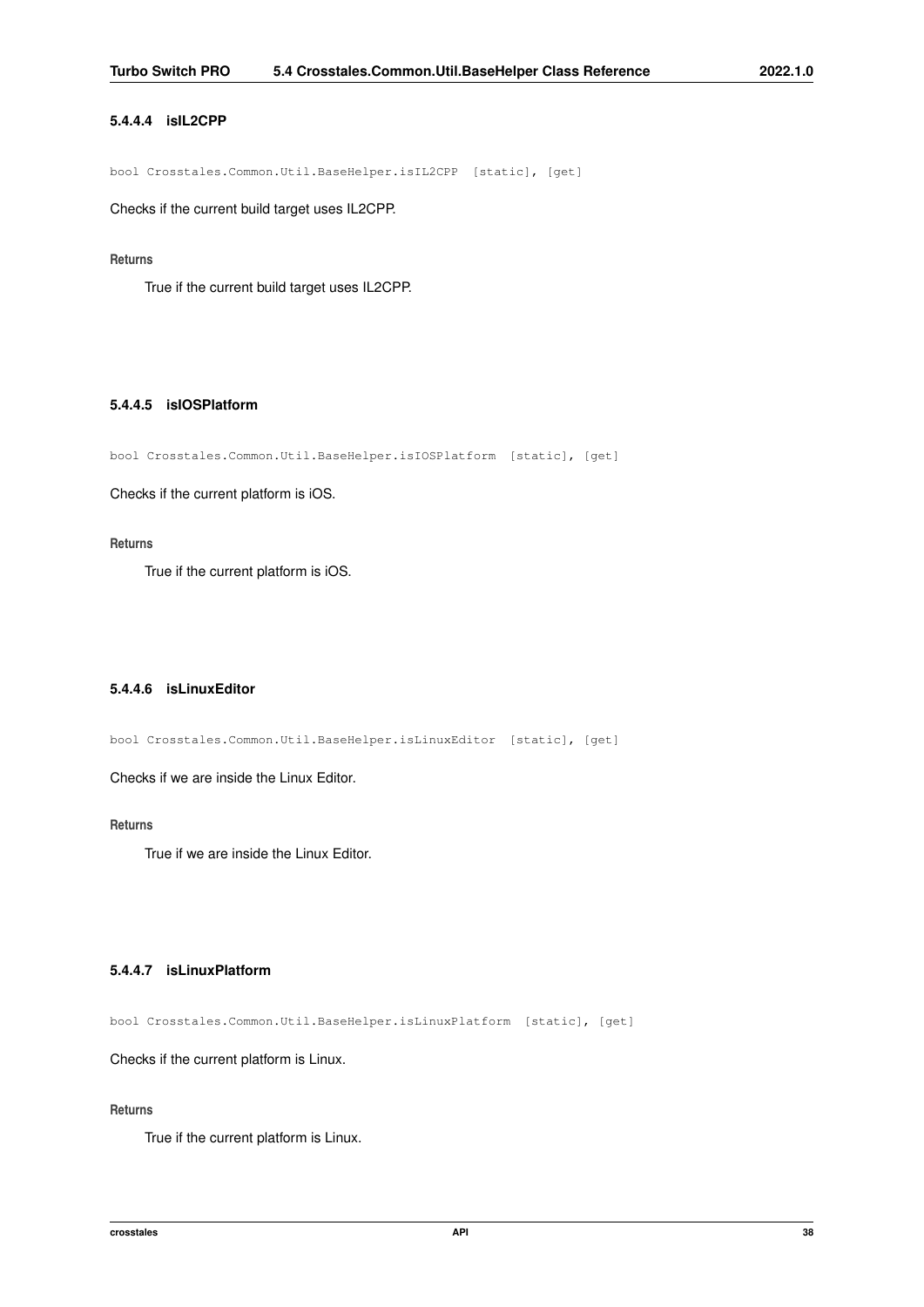## **5.4.4.8 isMacOSEditor**

bool Crosstales.Common.Util.BaseHelper.isMacOSEditor [static], [get]

Checks if we are inside the macOS Editor.

#### **Returns**

<span id="page-51-0"></span>True if we are inside the macOS Editor.

## **5.4.4.9 isMacOSPlatform**

bool Crosstales.Common.Util.BaseHelper.isMacOSPlatform [static], [get]

Checks if the current platform is OSX.

### **Returns**

<span id="page-51-3"></span>True if the current platform is OSX.

## **5.4.4.10 isPS4Platform**

bool Crosstales.Common.Util.BaseHelper.isPS4Platform [static], [get]

Checks if the current platform is PS4.

**Returns**

<span id="page-51-2"></span>True if the current platform is PS4.

### **5.4.4.11 isTvOSPlatform**

bool Crosstales.Common.Util.BaseHelper.isTvOSPlatform [static], [get]

Checks if the current platform is tvOS.

### **Returns**

<span id="page-51-1"></span>True if the current platform is tvOS.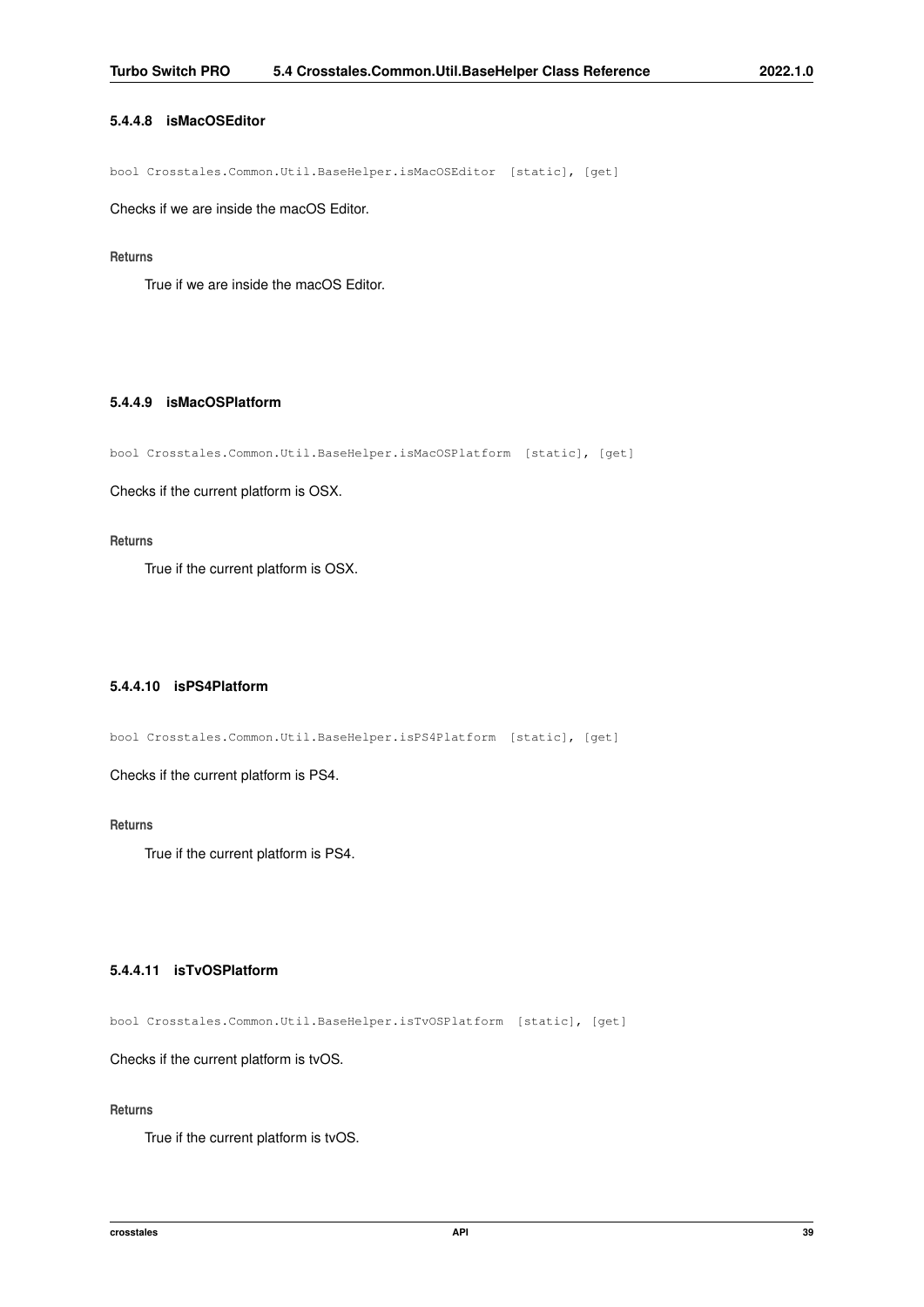## **5.4.4.12 isWebGLPlatform**

bool Crosstales.Common.Util.BaseHelper.isWebGLPlatform [static], [get]

Checks if the current platform is WebGL.

### **Returns**

<span id="page-52-3"></span>True if the current platform is WebGL.

## **5.4.4.13 isWindowsEditor**

bool Crosstales.Common.Util.BaseHelper.isWindowsEditor [static], [get]

Checks if we are inside the Windows Editor.

### **Returns**

<span id="page-52-0"></span>True if we are inside the Windows Editor.

### **5.4.4.14 isWindowsPlatform**

bool Crosstales.Common.Util.BaseHelper.isWindowsPlatform [static], [get]

Checks if the current platform is Windows.

**Returns**

<span id="page-52-1"></span>True if the current platform is Windows.

### **5.4.4.15 isWSAPlatform**

bool Crosstales.Common.Util.BaseHelper.isWSAPlatform [static], [get]

Checks if the current platform is WSA.

### **Returns**

<span id="page-52-2"></span>True if the current platform is WSA.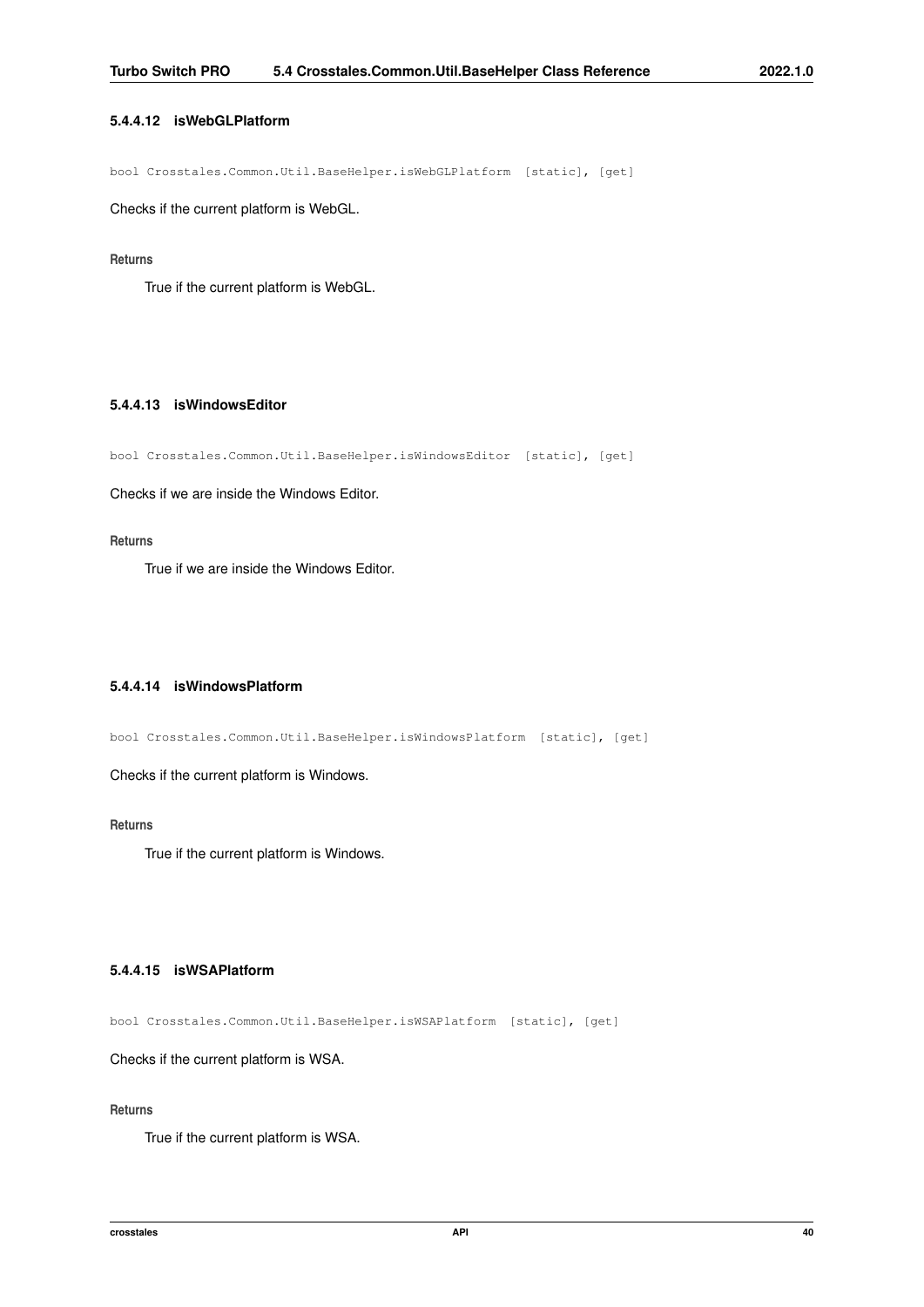## **5.4.4.16 isXboxOnePlatform**

bool Crosstales.Common.Util.BaseHelper.isXboxOnePlatform [static], [get]

Checks if the current platform is XboxOne.

**Returns**

True if the current platform is XboxOne.

The documentation for this class was generated from the following file:

• C:/Users/slaub/Unity/assets/TurboSwitch/TurboSwitch/Assets/Plugins/crosstales/Common/Scripts/Util/Base←- Helper.cs

# **5.5 Crosstales.Common.EditorTask.BaseSetupResources Class Reference**

Base-class for moving all resources to 'Editor Default Resources'.

Inheritance diagram for Crosstales.Common.EditorTask.BaseSetupResources:



# **Static Protected Member Functions**

• static void **setupResources** (string source, string sourceFolder, string target, string targetFolder, string metafile)

# **5.5.1 Detailed Description**

Base-class for moving all resources to 'Editor Default Resources'.

The documentation for this class was generated from the following file:

• C:/Users/slaub/Unity/assets/TurboSwitch/TurboSwitch/Assets/Plugins/crosstales/Common/Editor/Task/Base←- SetupResources.cs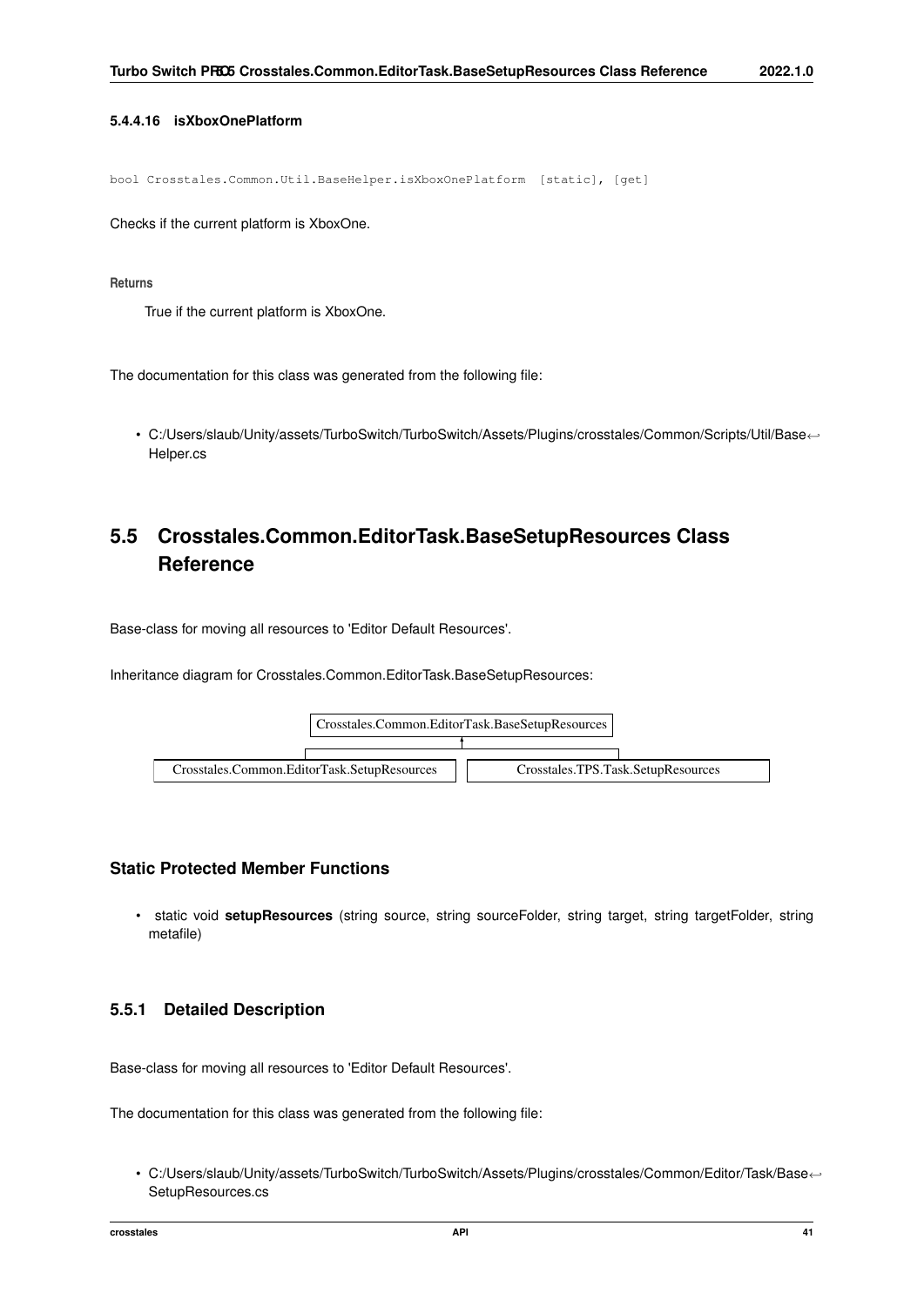# **5.6 Crosstales.TPS.EditorTask.CompileDefines Class Reference**

Adds the given define symbols to PlayerSettings define symbols.

Inheritance diagram for Crosstales.TPS.EditorTask.CompileDefines:



# **Additional Inherited Members**

# **5.6.1 Detailed Description**

Adds the given define symbols to PlayerSettings define symbols.

The documentation for this class was generated from the following file:

• C:/Users/slaub/Unity/assets/TurboSwitch/TurboSwitch/Assets/Plugins/crosstales/TurboSwitch/Editor/←- Task/CompileDefines.cs

# **5.7 Crosstales.TPS.Util.Config Class Reference**

Configuration for the asset.

# **Static Public Member Functions**

• static void [Reset](#page-57-0) ()

*Resets all changeable variables to their default value.*

• static void [Load](#page-56-0) ()

*Loads the all changeable variables.*

• static void [Save](#page-57-1) ()

*Saves the all changeable variables.*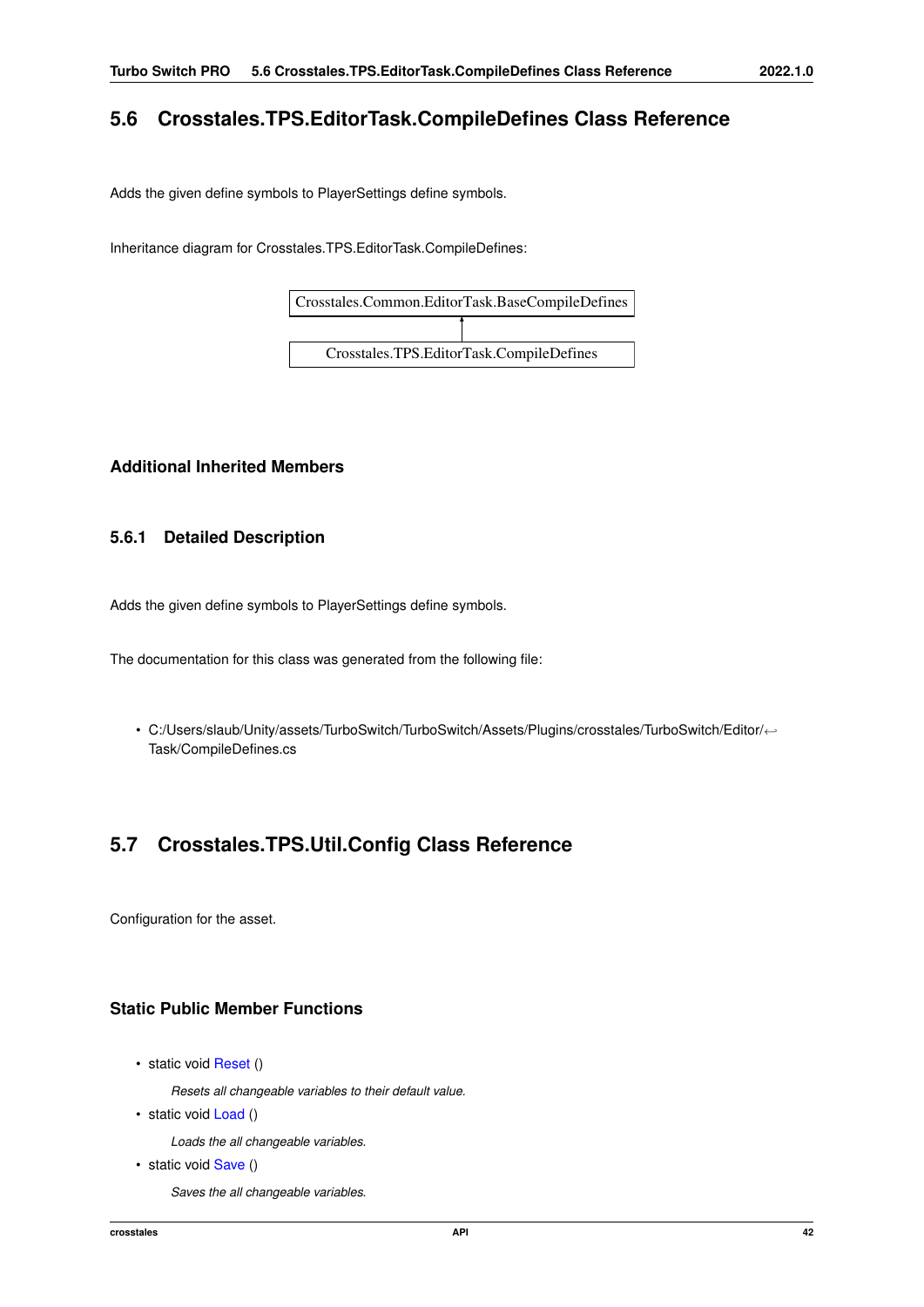# **Static Public Attributes**

| • static bool CUSTOM PATH CACHE = Constants.DEFAULT CUSTOM PATH CACHE                                                   |
|-------------------------------------------------------------------------------------------------------------------------|
| Enable or disable custom location for the cache.<br>• static int VCS = Constants.DEFAULT VCS                            |
| Selected VCS-system (default: 0, 0 = none, 1 = git, 2 = SVN, 3 Mercurial, 4 = Collab, 5 = PlasticSCM).                  |
| • static bool USE_LEGACY = Constants.DEFAULT_USE_LEGACY                                                                 |
| Uses the legacy switch function.                                                                                        |
| • static bool BATCHMODE = Constants.DEFAULT BATCHMODE                                                                   |
| Enable or disable batch mode for CLI operations.<br>• static bool QUIT = Constants.DEFAULT QUIT                         |
| Enable or disable quit Unity Editor for CLI operations.<br>• static bool NO_GRAPHICS = Constants.DEFAULT_NO_GRAPHICS    |
| Enable or disable graphics device in Unity Editor for CLI operations.                                                   |
| • static string EXECUTE_METHOD_PRE_SWITCH = string.Empty                                                                |
| Execute static method 'ClassName.MethodName' in Unity before a switch.<br>• static string EXECUTE METHOD = string.Empty |
| Execute static method 'ClassName.MethodName' in Unity after a switch.                                                   |
| • static bool COPY_ASSETS = Constants.DEFAULT_COPY_ASSETS                                                               |
| Enable or disable copying the 'Assets'-folder.<br>• static bool COPY_LIBRARY = Constants.DEFAULT_COPY_LIBRARY           |
| Enable or disable copying the 'Library'-folder.                                                                         |
| • static bool COPY_SETTINGS = Constants.DEFAULT_COPY_SETTINGS                                                           |
| Enable or disable copying the 'ProjectSettings'-folder.                                                                 |
| • static bool DELETE_LOCKFILE = Constants.DEFAULT_DELETE_LOCKFILE                                                       |
| Enable or disable deleting the 'UnityLockfile'.                                                                         |
| • static bool CONFIRM_SWITCH = Constants.DEFAULT_CONFIRM_SWITCH                                                         |
| Enable or disable the switch confirmation dialog.<br>• static bool DEBUG = Constants.DEFAULT DEBUG                      |
| Enable or disable debug logging for the asset.                                                                          |
| • static bool UPDATE_CHECK = Constants.DEFAULT_UPDATE_CHECK                                                             |
| Enable or disable update-checks for the asset.                                                                          |
| • static bool COMPILE DEFINES = Constants.DEFAULT COMPILE DEFINES                                                       |
| Enable or disable adding compile define "CT_TPS" for the asset.                                                         |
| static bool PLATFORM WINDOWS                                                                                            |
| Enable or disable the Windows platform.<br>• static bool PLATFORM MAC                                                   |
| Enable or disable the macOS platform.                                                                                   |
| • static bool PLATFORM LINUX                                                                                            |
| Enable or disable the Linux platform.                                                                                   |
| • static bool PLATFORM ANDROID                                                                                          |
| Enable or disable the Android platform.                                                                                 |
| • static bool PLATFORM IOS                                                                                              |
| Enable or disable the iOS platform.                                                                                     |
| • static bool PLATFORM WSA                                                                                              |
| Enable or disable the WSA platform.<br>• static bool PLATFORM WEBGL                                                     |
| Enable or disable the WebGL platform.                                                                                   |
| • static bool PLATFORM TVOS                                                                                             |
|                                                                                                                         |

• static bool [PLATFORM\\_PS4](#page-60-4)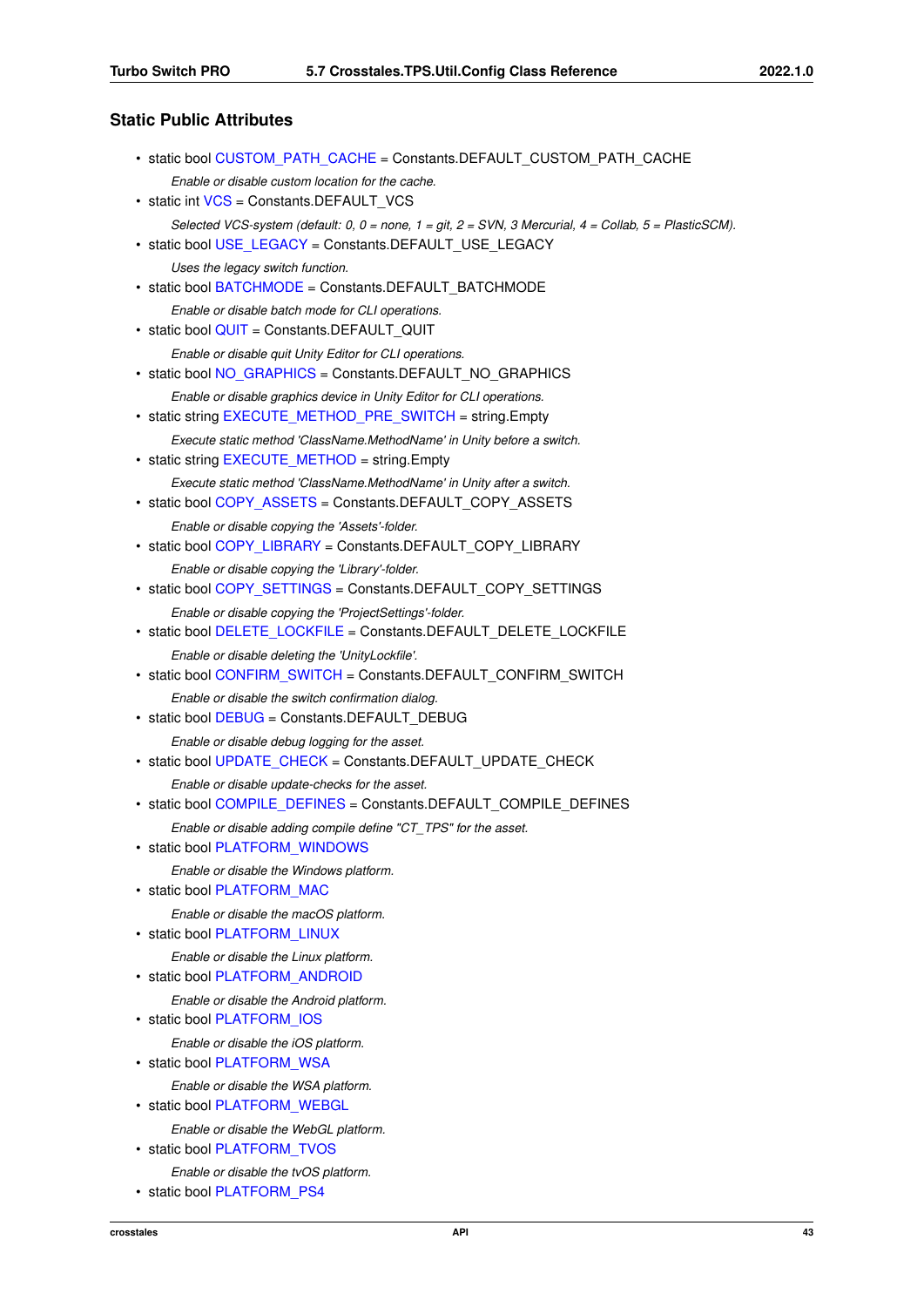```
Enable or disable the PS4 platform.
PLATFORM_XBOXONE
    Enable or disable the XBoxOne platform.
• static bool PLATFORM_SWITCH
    Enable or disable the Nintendo Switch platform.
ARCH_WINDOWS = Constants.DEFAULT_ARCH_WINDOWS
    Architecture of the Windows platform.
ARCH_LINUX = Constants.DEFAULT_ARCH_LINUX
    Architecture of the Linux platform.
TEX_ANDROID = Constants.DEFAULT_TEX_ANDROID
    Texture format of the Android platform.
SHOW_DELETE = false
    Shows or hides the delete button for the cache.
SHOW_COLUMN_PLATFORM = Constants.DEFAULT_SHOW_COLUMN_PLATFORM
    Shows or hides the column for the platform.
SHOW_COLUMN_PLATFORM_LOGO = Constants.DEFAULT_SHOW_COLUMN_PLATFOR←
 M_LOGO
    Shows or hides the column for the platform.
• static bool SHOW_COLUMN_ARCHITECTURE = Constants.DEFAULT_SHOW_COLUMN_ARCHITECT←-
 URE
    Shows or hides the column for the architecture.
SHOW_COLUMN_TEXTURE = Constants.DEFAULT_SHOW_COLUMN_TEXTURE
    Shows or hides the column for the texture format.
SHOW_COLUMN_CACHE = Constants.DEFAULT_SHOW_COLUMN_CACHE
    Shows or hides the column for the cache.
SWITCH_DATE
    Last switch date.
SETUP_DATE
    Last setup date.
AUTO_SAVE = Constants.DEFAULT_AUTO_SAVE
    Enable or disable automatic saving of all scenes.
• static bool isLoaded
```
*Is the configuration loaded?*

# **Properties**

- static string? PATH CACHE [get, set]
- static string [ASSET\\_PATH](#page-64-0) [get]

```
Returns the path to the asset inside the Unity project.
```
# **5.7.1 Detailed Description**

Configuration for the asset.

# <span id="page-56-0"></span>**5.7.2 Member Function Documentation**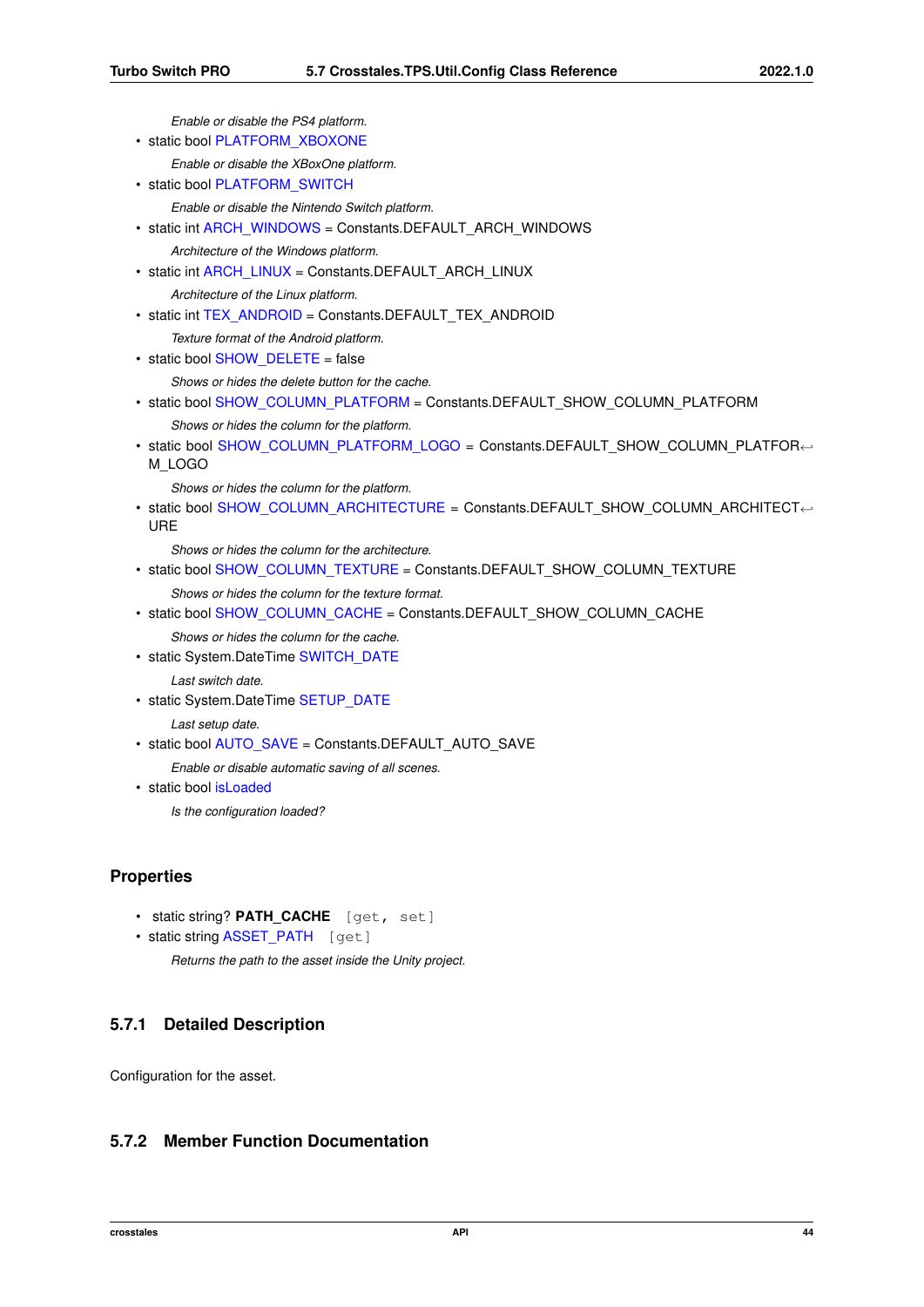### **5.7.2.1 Load()**

static void Crosstales.TPS.Util.Config.Load ( ) [static]

<span id="page-57-0"></span>Loads the all changeable variables.

### **5.7.2.2 Reset()**

static void Crosstales.TPS.Util.Config.Reset ( ) [static]

<span id="page-57-1"></span>Resets all changeable variables to their default value.

### **5.7.2.3 Save()**

static void Crosstales.TPS.Util.Config.Save ( ) [static]

Saves the all changeable variables.

# <span id="page-57-4"></span>**5.7.3 Member Data Documentation**

### **5.7.3.1 ARCH\_LINUX**

int Crosstales.TPS.Util.Config.ARCH\_LINUX = Constants.DEFAULT\_ARCH\_LINUX [static]

<span id="page-57-3"></span>Architecture of the Linux platform.

### **5.7.3.2 ARCH\_WINDOWS**

<span id="page-57-5"></span>int Crosstales.TPS.Util.Config.ARCH\_WINDOWS = Constants.DEFAULT\_ARCH\_WINDOWS [static] Architecture of the Windows platform.

### **5.7.3.3 AUTO\_SAVE**

bool Crosstales.TPS.Util.Config.AUTO\_SAVE = Constants.DEFAULT\_AUTO\_SAVE [static]

<span id="page-57-2"></span>Enable or disable automatic saving of all scenes.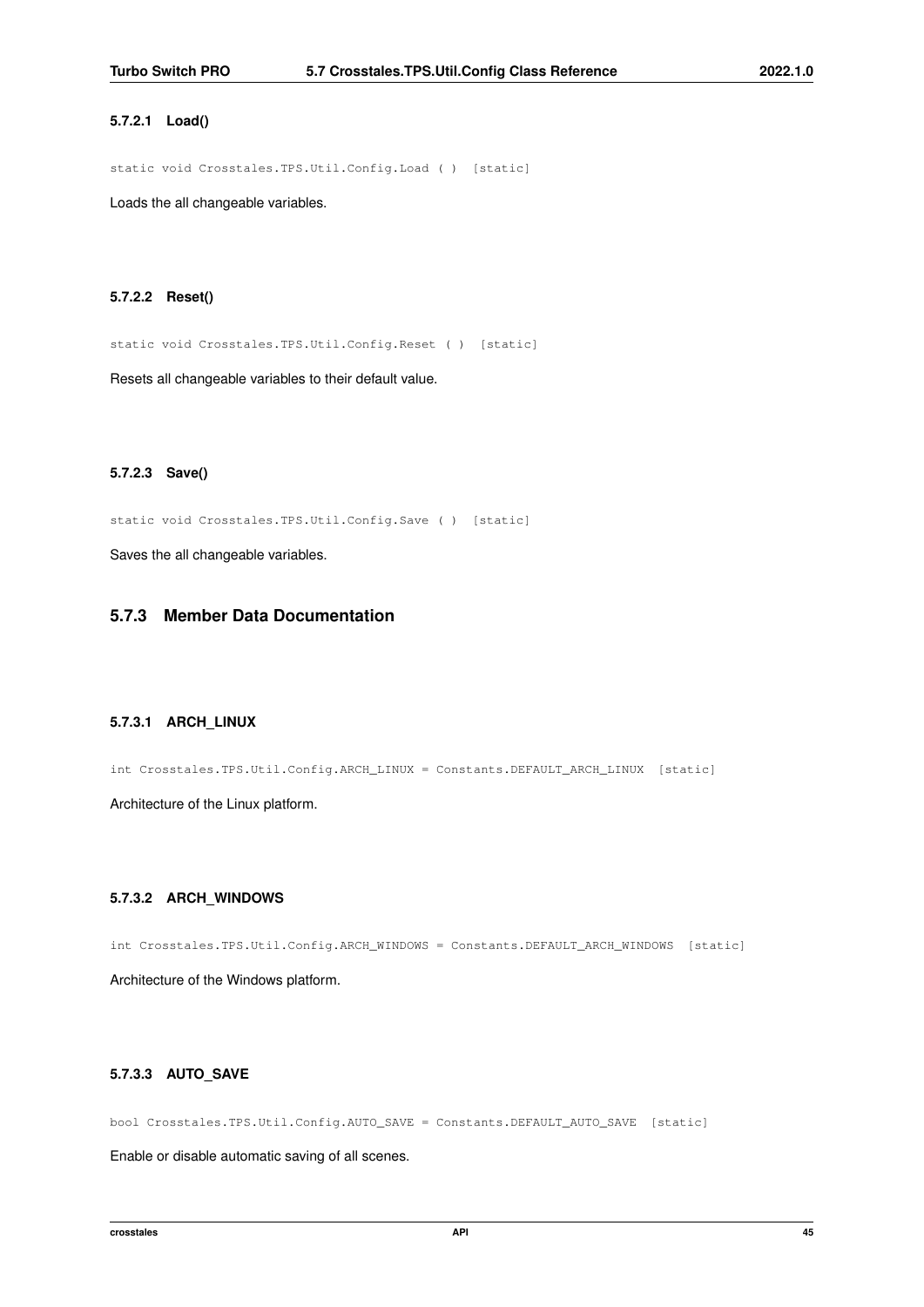### **5.7.3.4 BATCHMODE**

bool Crosstales.TPS.Util.Config.BATCHMODE = Constants.DEFAULT\_BATCHMODE [static]

<span id="page-58-5"></span>Enable or disable batch mode for CLI operations.

### **5.7.3.5 COMPILE\_DEFINES**

<span id="page-58-4"></span>bool Crosstales.TPS.Util.Config.COMPILE\_DEFINES = Constants.DEFAULT\_COMPILE\_DEFINES [static] Enable or disable adding compile define "CT\_TPS" for the asset.

### **5.7.3.6 CONFIRM\_SWITCH**

bool Crosstales.TPS.Util.Config.CONFIRM\_SWITCH = Constants.DEFAULT\_CONFIRM\_SWITCH [static]

<span id="page-58-1"></span>Enable or disable the switch confirmation dialog.

# **5.7.3.7 COPY\_ASSETS**

bool Crosstales.TPS.Util.Config.COPY\_ASSETS = Constants.DEFAULT\_COPY\_ASSETS [static]

<span id="page-58-2"></span>Enable or disable copying the 'Assets'-folder.

### **5.7.3.8 COPY\_LIBRARY**

bool Crosstales.TPS.Util.Config.COPY\_LIBRARY = Constants.DEFAULT\_COPY\_LIBRARY [static]

<span id="page-58-3"></span>Enable or disable copying the 'Library'-folder.

## **5.7.3.9 COPY\_SETTINGS**

bool Crosstales.TPS.Util.Config.COPY\_SETTINGS = Constants.DEFAULT\_COPY\_SETTINGS [static]

<span id="page-58-0"></span>Enable or disable copying the 'ProjectSettings'-folder.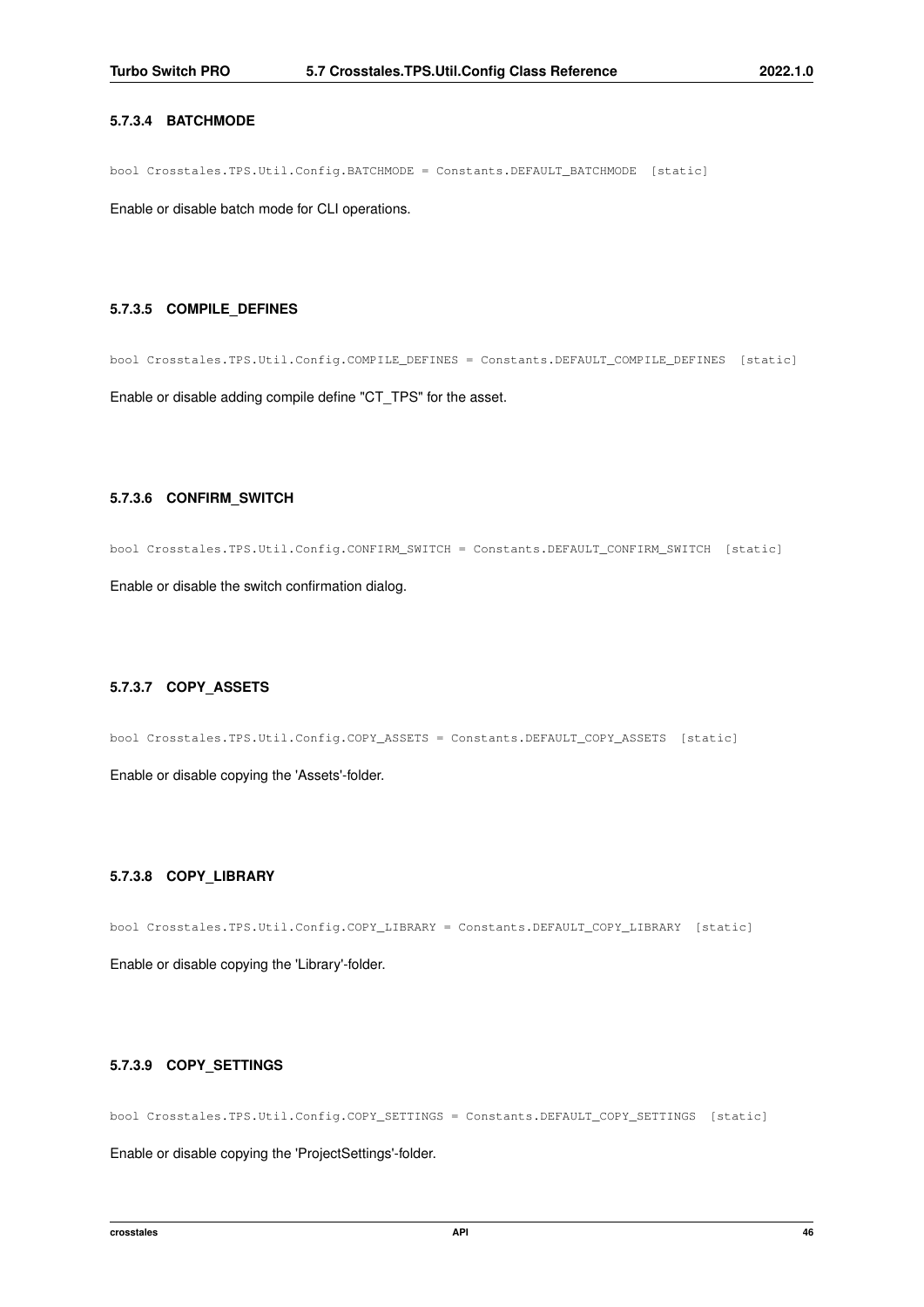## **5.7.3.10 CUSTOM\_PATH\_CACHE**

bool Crosstales.TPS.Util.Config.CUSTOM\_PATH\_CACHE = Constants.DEFAULT\_CUSTOM\_PATH\_CACHE [static]

<span id="page-59-4"></span>Enable or disable custom location for the cache.

### **5.7.3.11 DEBUG**

bool Crosstales.TPS.Util.Config.DEBUG = Constants.DEFAULT\_DEBUG [static]

<span id="page-59-3"></span>Enable or disable debug logging for the asset.

## **5.7.3.12 DELETE\_LOCKFILE**

bool Crosstales.TPS.Util.Config.DELETE\_LOCKFILE = Constants.DEFAULT\_DELETE\_LOCKFILE [static]

<span id="page-59-2"></span>Enable or disable deleting the 'UnityLockfile'.

## **5.7.3.13 EXECUTE\_METHOD**

string Crosstales.TPS.Util.Config.EXECUTE\_METHOD = string.Empty [static]

<span id="page-59-1"></span>Execute static method 'ClassName.MethodName' in Unity after a switch.

## **5.7.3.14 EXECUTE\_METHOD\_PRE\_SWITCH**

string Crosstales.TPS.Util.Config.EXECUTE\_METHOD\_PRE\_SWITCH = string.Empty [static]

<span id="page-59-5"></span>Execute static method 'ClassName.MethodName' in Unity before a switch.

# **5.7.3.15 isLoaded**

bool Crosstales.TPS.Util.Config.isLoaded [static]

<span id="page-59-0"></span>Is the configuration loaded?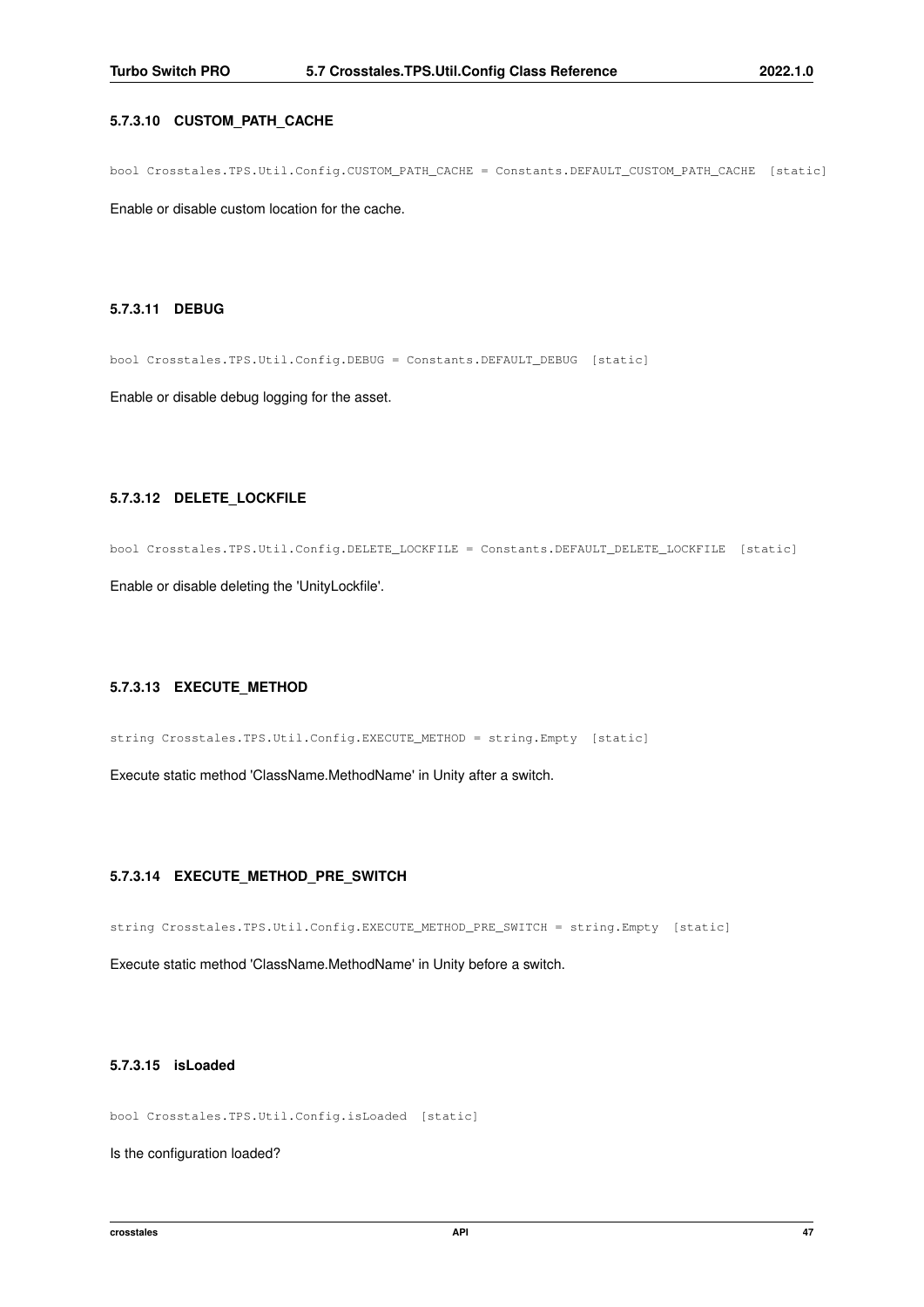## **5.7.3.16 NO\_GRAPHICS**

bool Crosstales.TPS.Util.Config.NO\_GRAPHICS = Constants.DEFAULT\_NO\_GRAPHICS [static]

<span id="page-60-2"></span>Enable or disable graphics device in Unity Editor for CLI operations.

### **5.7.3.17 PLATFORM\_ANDROID**

bool Crosstales.TPS.Util.Config.PLATFORM\_ANDROID [static]

<span id="page-60-3"></span>Enable or disable the Android platform.

## **5.7.3.18 PLATFORM\_IOS**

bool Crosstales.TPS.Util.Config.PLATFORM\_IOS [static]

<span id="page-60-1"></span>Enable or disable the iOS platform.

## **5.7.3.19 PLATFORM\_LINUX**

bool Crosstales.TPS.Util.Config.PLATFORM\_LINUX [static]

<span id="page-60-0"></span>Enable or disable the Linux platform.

### **5.7.3.20 PLATFORM\_MAC**

bool Crosstales.TPS.Util.Config.PLATFORM\_MAC [static]

<span id="page-60-4"></span>Enable or disable the macOS platform.

## **5.7.3.21 PLATFORM\_PS4**

bool Crosstales.TPS.Util.Config.PLATFORM\_PS4 [static]

<span id="page-60-5"></span>Enable or disable the PS4 platform.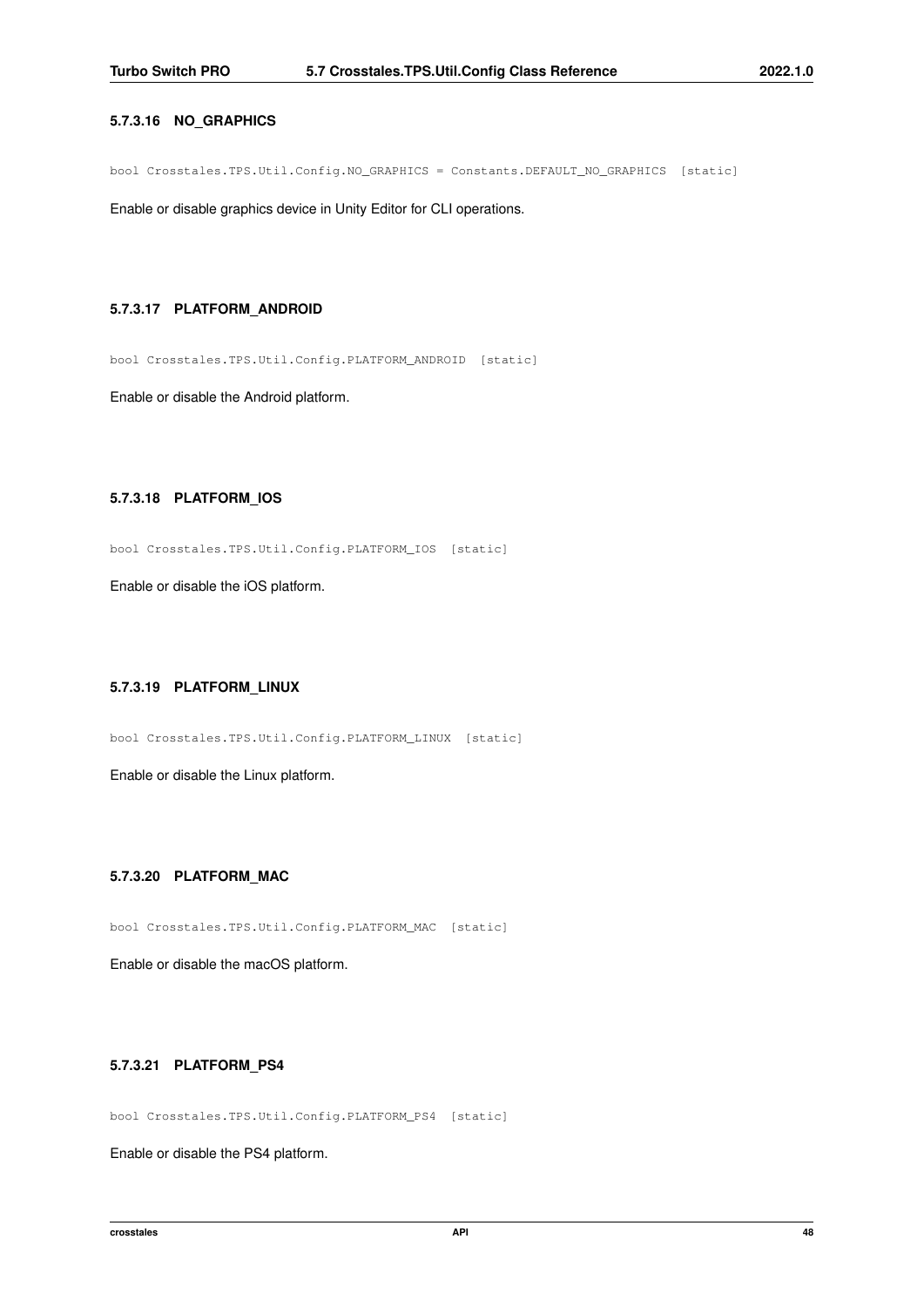## **5.7.3.22 PLATFORM\_SWITCH**

bool Crosstales.TPS.Util.Config.PLATFORM\_SWITCH [static]

<span id="page-61-4"></span>Enable or disable the Nintendo Switch platform.

### **5.7.3.23 PLATFORM\_TVOS**

bool Crosstales.TPS.Util.Config.PLATFORM\_TVOS [static]

<span id="page-61-3"></span>Enable or disable the tvOS platform.

## **5.7.3.24 PLATFORM\_WEBGL**

bool Crosstales.TPS.Util.Config.PLATFORM\_WEBGL [static]

<span id="page-61-1"></span>Enable or disable the WebGL platform.

## **5.7.3.25 PLATFORM\_WINDOWS**

bool Crosstales.TPS.Util.Config.PLATFORM\_WINDOWS [static]

<span id="page-61-2"></span>Enable or disable the Windows platform.

### **5.7.3.26 PLATFORM\_WSA**

bool Crosstales.TPS.Util.Config.PLATFORM\_WSA [static]

<span id="page-61-5"></span>Enable or disable the WSA platform.

## **5.7.3.27 PLATFORM\_XBOXONE**

bool Crosstales.TPS.Util.Config.PLATFORM\_XBOXONE [static]

<span id="page-61-0"></span>Enable or disable the XBoxOne platform.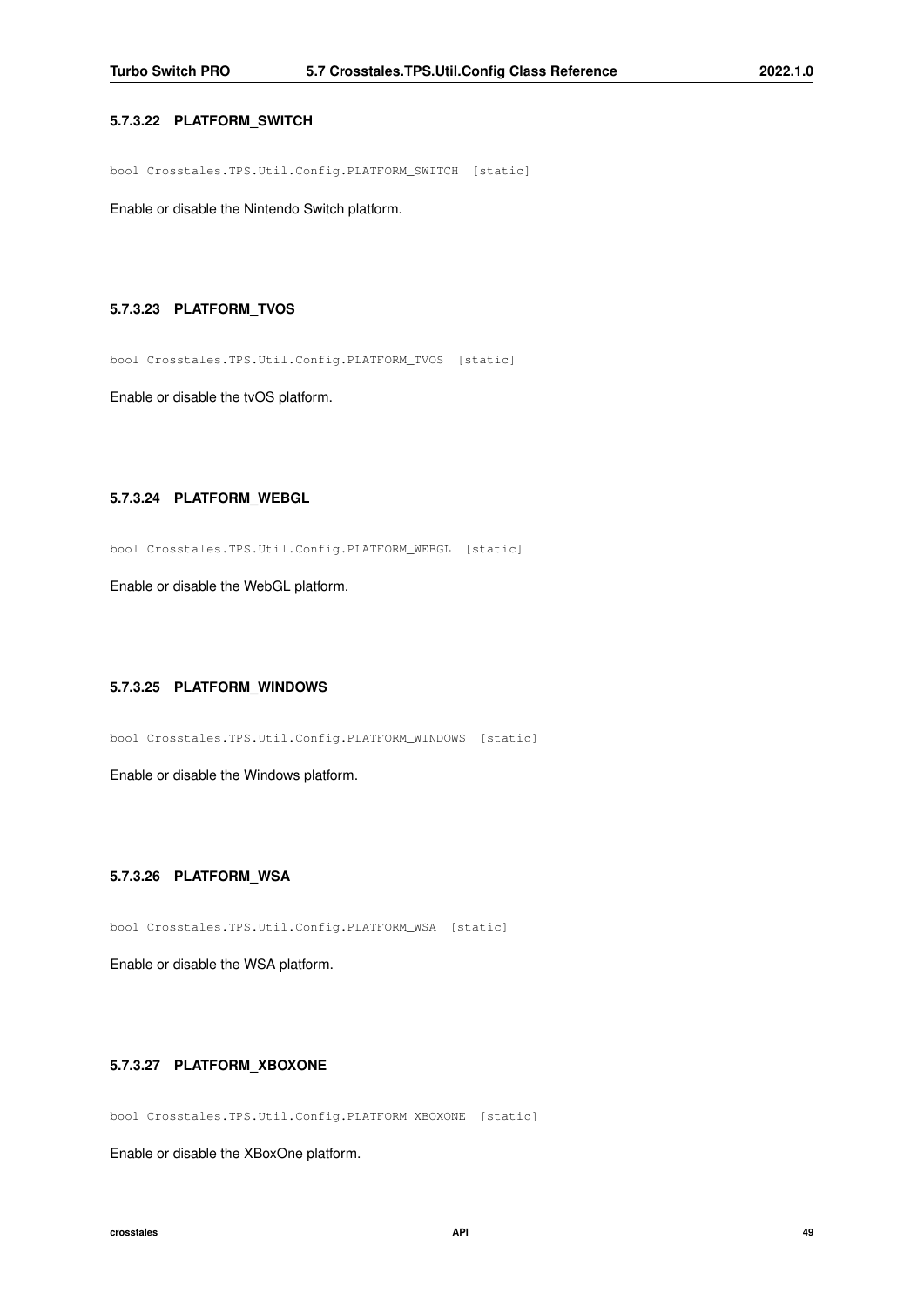## **5.7.3.28 QUIT**

bool Crosstales.TPS.Util.Config.QUIT = Constants.DEFAULT\_QUIT [static]

<span id="page-62-5"></span>Enable or disable quit Unity Editor for CLI operations.

## **5.7.3.29 SETUP\_DATE**

System.DateTime Crosstales.TPS.Util.Config.SETUP\_DATE [static]

<span id="page-62-2"></span>Last setup date.

### **5.7.3.30 SHOW\_COLUMN\_ARCHITECTURE**

bool Crosstales.TPS.Util.Config.SHOW\_COLUMN\_ARCHITECTURE = Constants.DEFAULT\_SHOW\_COLUMN\_ARC←- HITECTURE [static]

<span id="page-62-4"></span>Shows or hides the column for the architecture.

## **5.7.3.31 SHOW\_COLUMN\_CACHE**

bool Crosstales.TPS.Util.Config.SHOW\_COLUMN\_CACHE = Constants.DEFAULT\_SHOW\_COLUMN\_CACHE [static]

<span id="page-62-0"></span>Shows or hides the column for the cache.

## **5.7.3.32 SHOW\_COLUMN\_PLATFORM**

```
bool Crosstales.TPS.Util.Config.SHOW_COLUMN_PLATFORM = Constants.DEFAULT_SHOW_COLUMN_PLATFORM
[static]
```
<span id="page-62-1"></span>Shows or hides the column for the platform.

### **5.7.3.33 SHOW\_COLUMN\_PLATFORM\_LOGO**

bool Crosstales.TPS.Util.Config.SHOW\_COLUMN\_PLATFORM\_LOGO = Constants.DEFAULT\_SHOW\_COLUMN\_PL←- ATFORM\_LOGO [static]

<span id="page-62-3"></span>Shows or hides the column for the platform.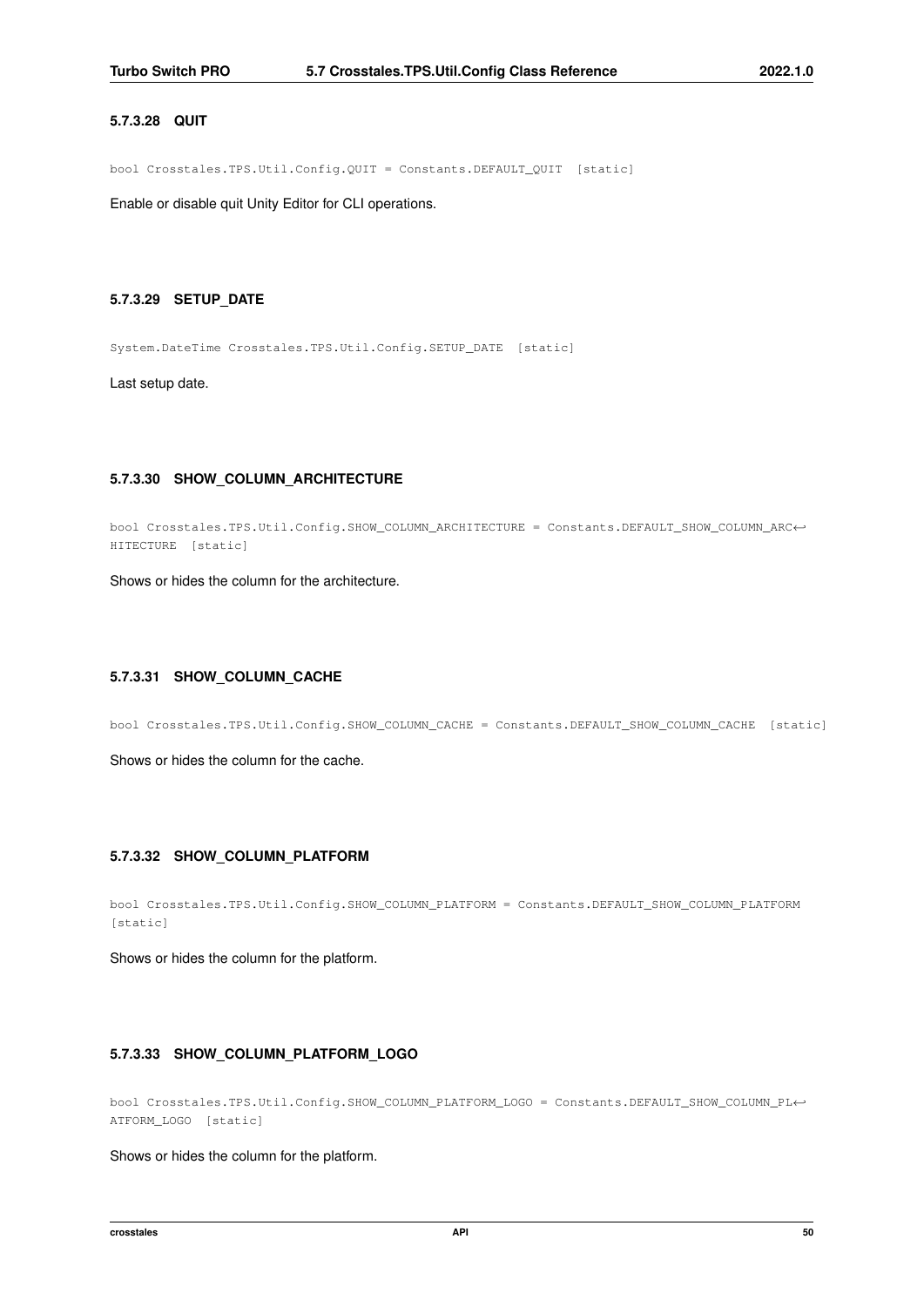## **5.7.3.34 SHOW\_COLUMN\_TEXTURE**

bool Crosstales.TPS.Util.Config.SHOW\_COLUMN\_TEXTURE = Constants.DEFAULT\_SHOW\_COLUMN\_TEXTURE [static]

<span id="page-63-4"></span>Shows or hides the column for the texture format.

## **5.7.3.35 SHOW\_DELETE**

bool Crosstales.TPS.Util.Config.SHOW\_DELETE = false [static]

<span id="page-63-5"></span>Shows or hides the delete button for the cache.

## **5.7.3.36 SWITCH\_DATE**

System.DateTime Crosstales.TPS.Util.Config.SWITCH\_DATE [static]

<span id="page-63-3"></span>Last switch date.

# **5.7.3.37 TEX\_ANDROID**

int Crosstales.TPS.Util.Config.TEX\_ANDROID = Constants.DEFAULT\_TEX\_ANDROID [static]

<span id="page-63-2"></span>Texture format of the Android platform.

### **5.7.3.38 UPDATE\_CHECK**

bool Crosstales.TPS.Util.Config.UPDATE\_CHECK = Constants.DEFAULT\_UPDATE\_CHECK [static]

<span id="page-63-1"></span>Enable or disable update-checks for the asset.

## **5.7.3.39 USE\_LEGACY**

bool Crosstales.TPS.Util.Config.USE\_LEGACY = Constants.DEFAULT\_USE\_LEGACY [static]

<span id="page-63-0"></span>Uses the legacy switch function.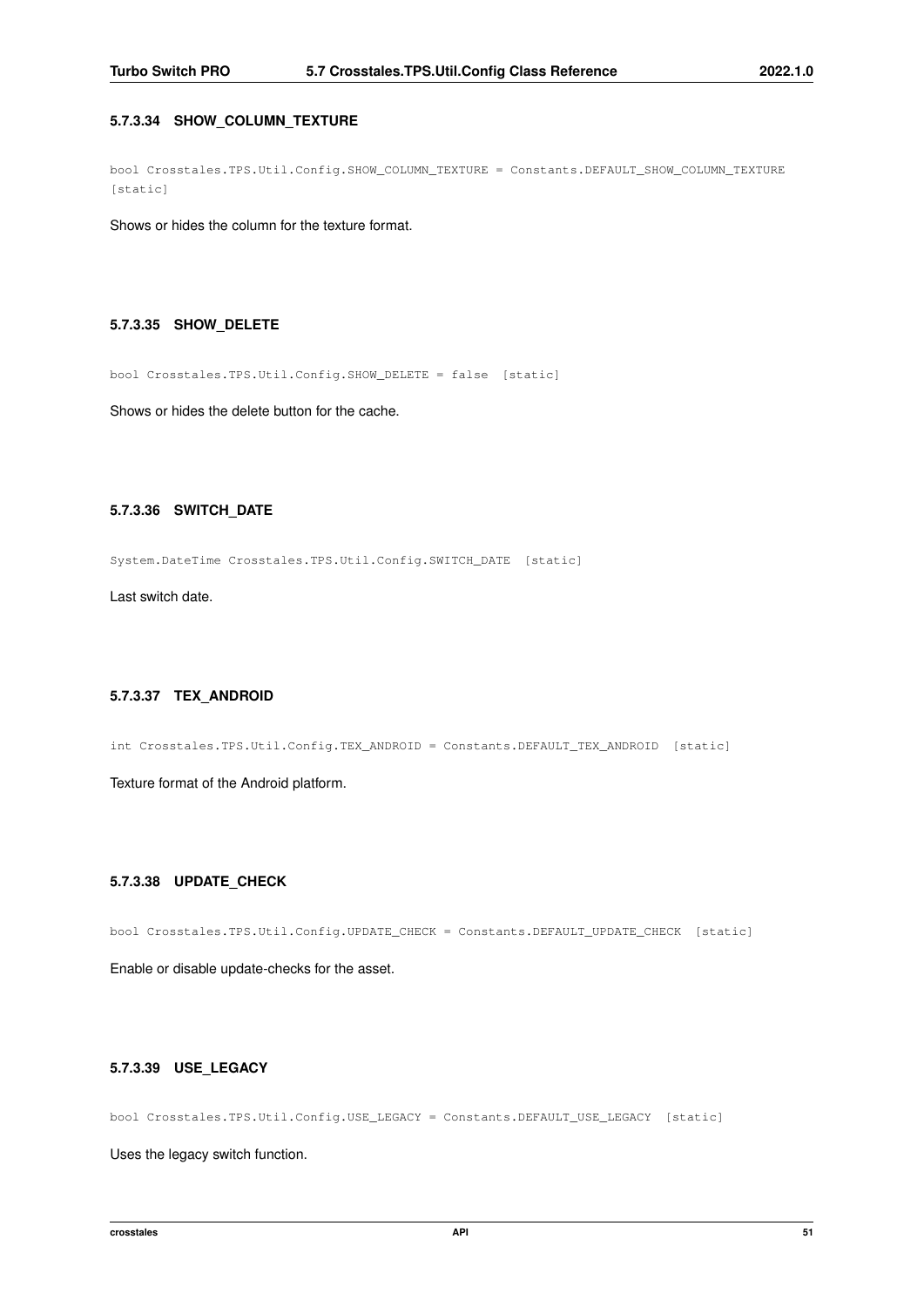### **5.7.3.40 VCS**

int Crosstales.TPS.Util.Config.VCS = Constants.DEFAULT\_VCS [static]

Selected VCS-system (default: 0, 0 = none, 1 = git, 2 = SVN, 3 Mercurial, 4 = Collab, 5 = PlasticSCM).

# <span id="page-64-0"></span>**5.7.4 Property Documentation**

# **5.7.4.1 ASSET\_PATH**

string Crosstales.TPS.Util.Config.ASSET\_PATH [static], [get]

Returns the path to the asset inside the Unity project.

### **Returns**

The path to the asset inside the Unity project.

The documentation for this class was generated from the following file:

• C:/Users/slaub/Unity/assets/TurboSwitch/TurboSwitch/Assets/Plugins/crosstales/TurboSwitch/Editor/←- Util/Config.cs

# **5.8 Crosstales.TPS.EditorIntegration.ConfigBase Class Reference**

Base class for editor windows.

Inheritance diagram for Crosstales.TPS.EditorIntegration.ConfigBase:



# **Protected Member Functions**

- void **showSwitch** ()
- void **showConfiguration** ()
- void **showHelp** ()
- void **showAbout** ()
- void **v2Banner** ()
- void **tpbBanner** ()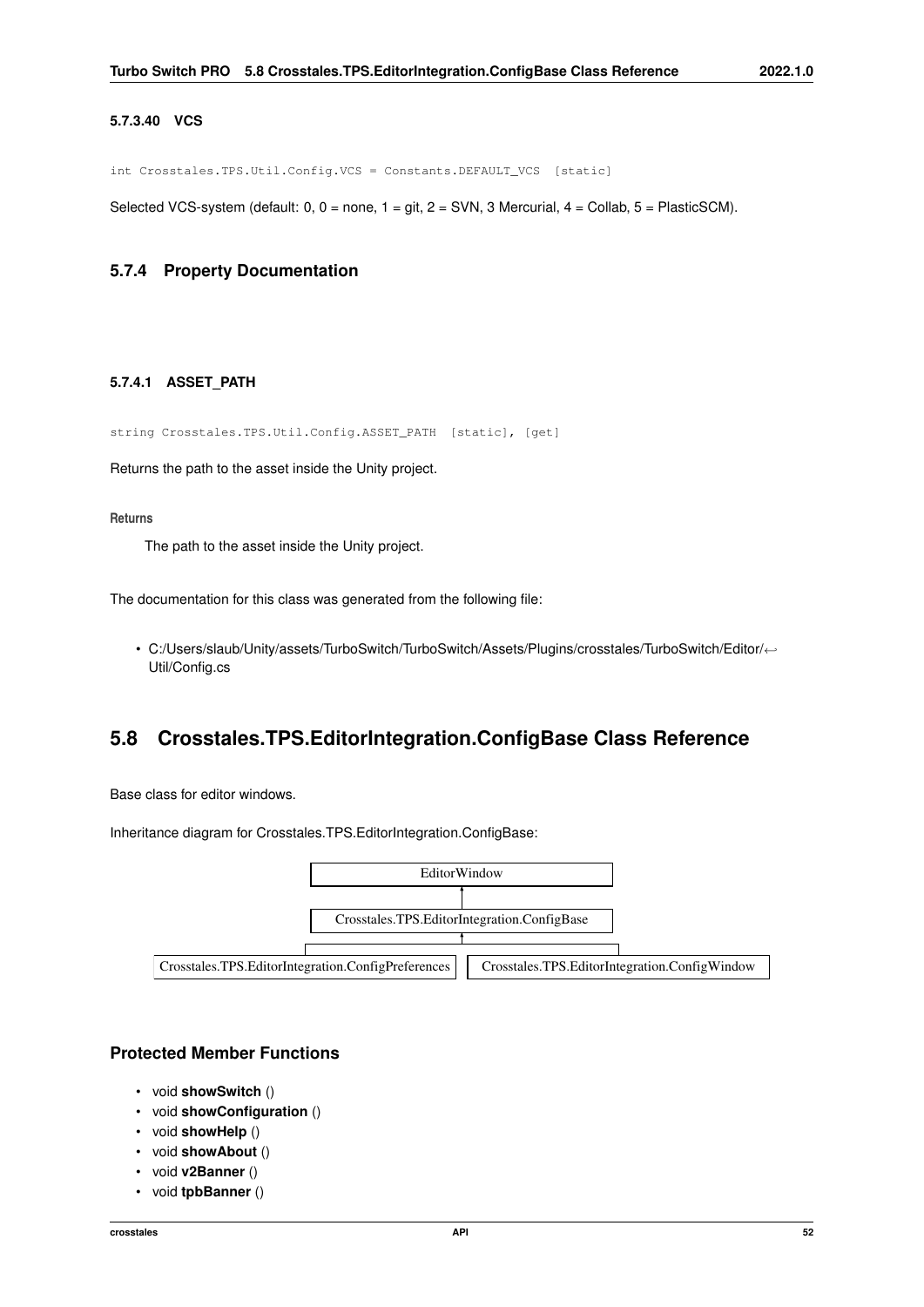# **Static Protected Member Functions**

- static void **init** ()
- static void **save** ()

# **5.8.1 Detailed Description**

Base class for editor windows.

The documentation for this class was generated from the following file:

• C:/Users/slaub/Unity/assets/TurboSwitch/TurboSwitch/Assets/Plugins/crosstales/TurboSwitch/Editor/←- Integration/ConfigBase.cs

# **5.9 Crosstales.TPS.EditorIntegration.ConfigPreferences Class Reference**

Unity "Preferences" extension.

Inheritance diagram for Crosstales.TPS.EditorIntegration.ConfigPreferences:



# **Additional Inherited Members**

# **5.9.1 Detailed Description**

Unity "Preferences" extension.

The documentation for this class was generated from the following file:

• C:/Users/slaub/Unity/assets/TurboSwitch/TurboSwitch/Assets/Plugins/crosstales/TurboSwitch/Editor/←- Integration/ConfigPreferences.cs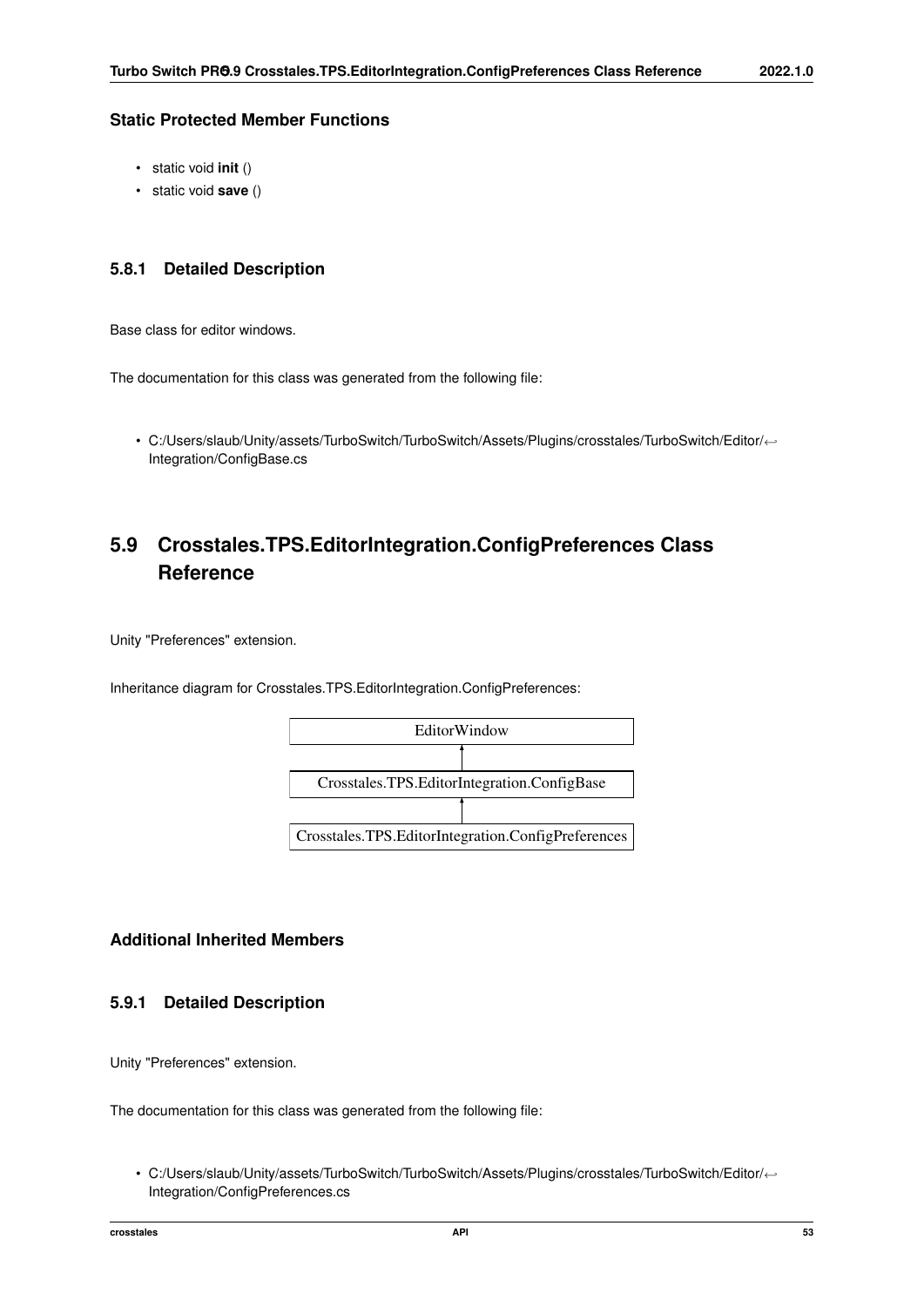# **5.10 Crosstales.TPS.EditorIntegration.ConfigWindow Class Reference**

Editor window extension.

Inheritance diagram for Crosstales.TPS.EditorIntegration.ConfigWindow:



# **Static Public Member Functions**

- static void **ShowWindow** ()
- static void **ShowWindow** (int tab)

# **Additional Inherited Members**

# **5.10.1 Detailed Description**

Editor window extension.

The documentation for this class was generated from the following file:

• C:/Users/slaub/Unity/assets/TurboSwitch/TurboSwitch/Assets/Plugins/crosstales/TurboSwitch/Editor/←- Integration/ConfigWindow.cs

# **5.11 Crosstales.TPS.Util.Constants Class Reference**

Collected constants of very general utility for the asset.

Inheritance diagram for Crosstales.TPS.Util.Constants:

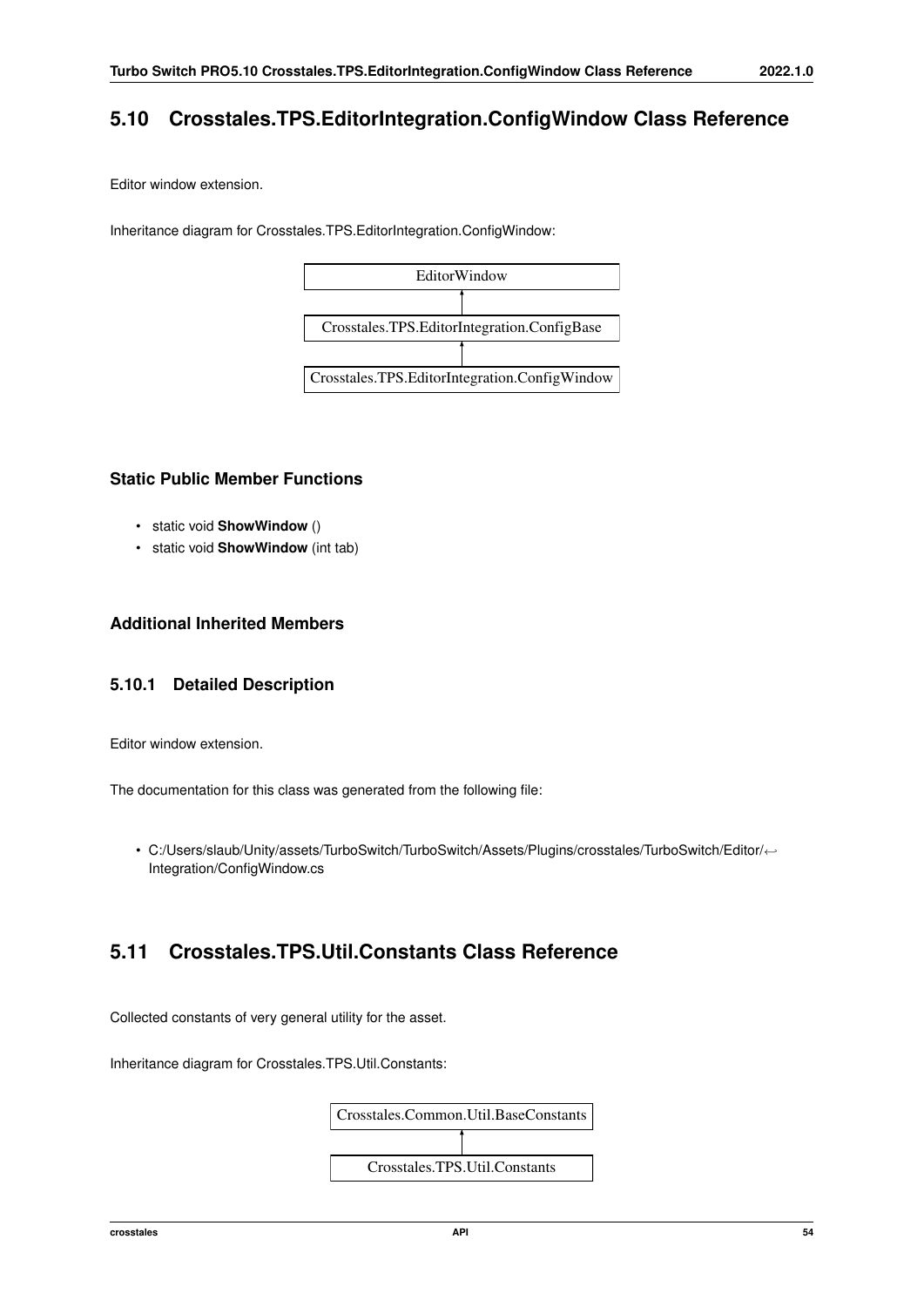# **Static Public Attributes**

- const string [ASSET\\_NAME](#page-70-0) = "Turbo Switch PRO"
	- *Name of the asset.*
- const string [ASSET\\_NAME\\_SHORT](#page-70-1) = "TPS PRO" *Short name of the asset.*
- const string [ASSET\\_VERSION](#page-71-0) = "2022.1.0"

*Version of the asset.*

 $\cdot$  const int [ASSET\\_BUILD](#page-69-0) = 20220323

*Build number of the asset.*

- static readonly System.DateTime [ASSET\\_CREATED](#page-69-1) = new System.DateTime(2016, 9, 22) *Create date of the asset (YYYY, MM, DD).*
- static readonly System.DateTime [ASSET\\_CHANGED](#page-69-2) = new System.DateTime(2022, 3, 23) *Change date of the asset (YYYY, MM, DD).*
- const string [ASSET\\_PRO\\_URL](#page-71-1) = "https://assetstore.unity.com/packages/slug/60040?aid=1011lNGT" *URL of the PRO asset in UAS.*
- const string [ASSET\\_UPDATE\\_CHECK\\_URL](#page-71-2) = "https://www.crosstales.com/media/assets/tps\_versions.txt" *URL for update-checks of the asset*
- const string [ASSET\\_CONTACT](#page-69-3) = "tps@crosstales.com"

*Contact to the owner of the asset.*

• const string ASSET MANUAL URL = "https://www.crosstales.com/media/data/assets/tps/TurboSwitchdoc.pdf"

*URL of the asset manual.*

• const string [ASSET\\_API\\_URL](#page-69-4) = "https://www.crosstales.com/en/assets/tps/api/"

*URL of the asset API.*

• const string ASSET FORUM\_URL = "https://forum.unity.com/threads/turbo-switch-fast-and-save-platformswitches.434860/"

*URL of the asset forum.*

• const string [ASSET\\_WEB\\_URL](#page-72-0) = "https://www.crosstales.com/en/portfolio/tps/"

*URL of the asset in crosstales.*

• const string [ASSET\\_VIDEO\\_PROMO](#page-72-1) = "https://youtu.be/rb1cqypznEg?list=PLgtonIOr6Tb41XTMeeZ836tj← HlKgOO84S"

*URL of the promotion video of the asset (Youtube).*

• const string [ASSET\\_VIDEO\\_TUTORIAL](#page-72-2) = "https://youtu.be/J2zh0EjmrjQ?list=PLgtonIOr6Tb41XTMee←- Z836tjHlKgOO84S"

*URL of the tutorial video of the asset (Youtube).*

- const string **KEY\_VCS** = "CT\_CFG\_VCS"
- const string **KEY\_CUSTOM\_PATH\_CACHE** = KEY\_PREFIX + "CUSTOM\_PATH\_CACHE"
- const string **KEY\_PATH\_CACHE** = KEY\_PREFIX + "PATH\_CACHE"
- const string **KEY\_USE\_LEGACY** = KEY\_PREFIX + "USE\_LEGACY"
- const string **KEY\_BATCHMODE** = KEY\_PREFIX + "BATCHMODE"
- const string **KEY\_QUIT** = KEY\_PREFIX + "QUIT"
- const string **KEY\_NO\_GRAPHICS** = KEY\_PREFIX + "NO\_GRAPHICS"
- const string KEY\_EXECUTE\_METHOD\_PRE\_SWITCH = KEY\_PREFIX + "EXECUTE\_METHOD\_PRE SWITCH"
- const string **KEY\_EXECUTE\_METHOD** = KEY\_PREFIX + "EXECUTE\_METHOD"
- const string **KEY\_COPY\_ASSETS** = KEY\_PREFIX + "COPY\_ASSETS"
- const string **KEY\_COPY\_LIBRARY** = KEY\_PREFIX + "COPY\_LIBRARY"
- const string KEY\_COPY\_SETTINGS = KEY\_PREFIX + "COPY\_SETTINGS"
- const string **KEY\_DELETE\_LOCKFILE** = KEY\_PREFIX + "DELETE\_LOCKFILE"
- const string **KEY\_CONFIRM\_SWITCH** = KEY\_PREFIX + "CONFIRM\_SWITCH"
- const string **KEY\_DEBUG** = KEY\_PREFIX + "DEBUG"
- const string **KEY\_UPDATE\_CHECK** = KEY\_PREFIX + "UPDATE\_CHECK"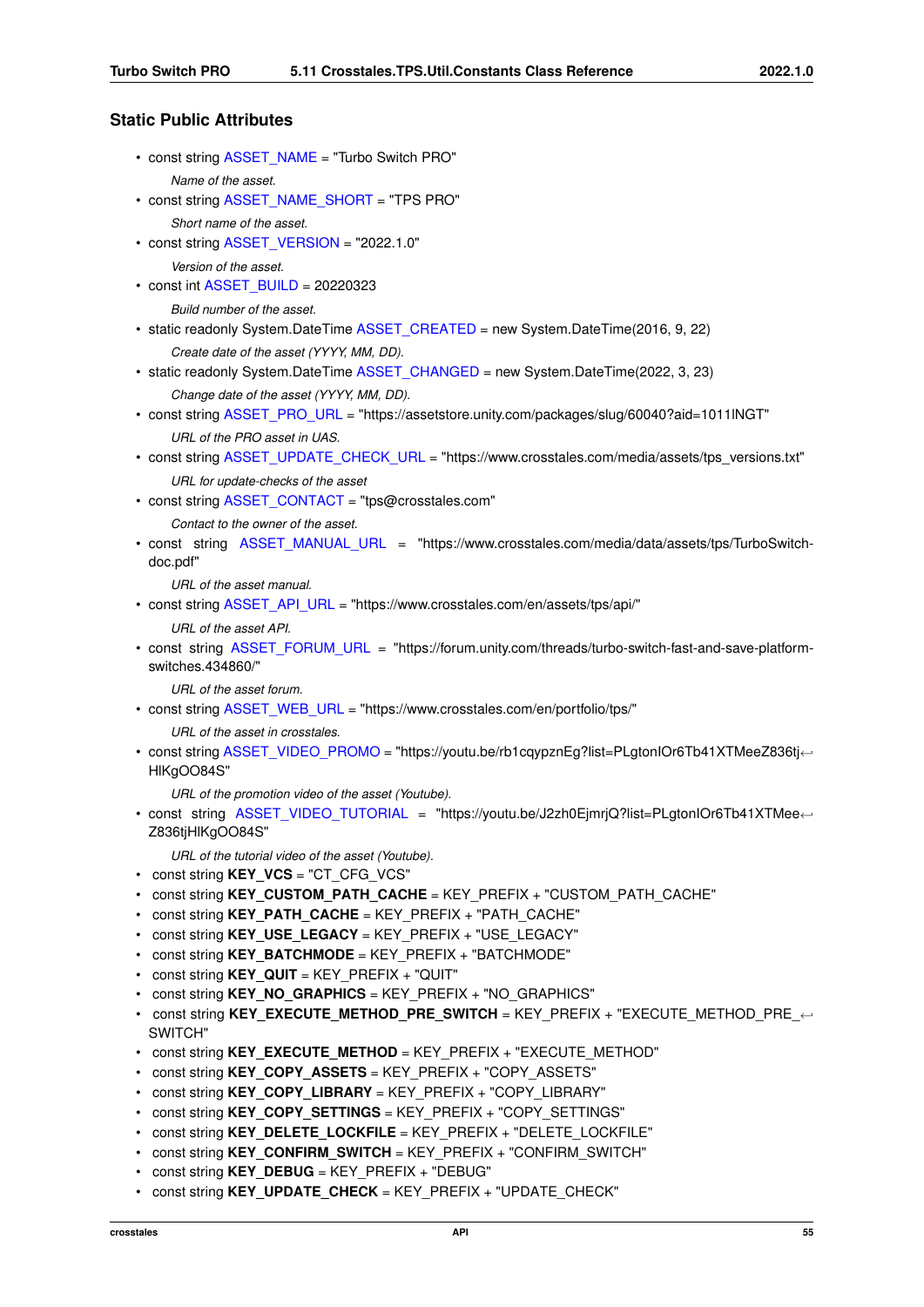- const string **KEY\_COMPILE\_DEFINES** = KEY\_PREFIX + "COMPILE\_DEFINES"
- const string **KEY\_PLATFORM\_WINDOWS** = KEY\_PREFIX + "PLATFORM\_WINDOWS"
- const string **KEY\_PLATFORM\_MAC** = KEY\_PREFIX + "PLATFORM\_MAC"
- const string **KEY\_PLATFORM\_LINUX** = KEY\_PREFIX + "PLATFORM\_LINUX"
- const string **KEY\_PLATFORM\_ANDROID** = KEY\_PREFIX + "PLATFORM\_ANDROID"
- const string **KEY\_PLATFORM\_IOS** = KEY\_PREFIX + "PLATFORM\_IOS"
- const string KEY\_PLATFORM\_WSA = KEY\_PREFIX + "PLATFORM\_WSA"
- const string **KEY\_PLATFORM\_WEBGL** = KEY\_PREFIX + "PLATFORM\_WEBGL"
- const string **KEY\_PLATFORM\_TVOS** = KEY\_PREFIX + "PLATFORM\_TVOS"
- const string **KEY\_PLATFORM\_PS4** = KEY\_PREFIX + "PLATFORM\_PS4"
- const string **KEY\_PLATFORM\_XBOXONE** = KEY\_PREFIX + "PLATFORM\_XBOXONE"
- const string KEY\_PLATFORM\_SWITCH = KEY\_PREFIX + "PLATFORM\_SWITCH"
- const string **KEY\_ARCH\_WINDOWS** = KEY\_PREFIX + "ARCH\_WINDOWS"
- const string **KEY\_ARCH\_LINUX** = KEY\_PREFIX + "ARCH\_LINUX"
- const string **KEY\_TEX\_ANDROID** = KEY\_PREFIX + "TEX\_ANDROID"
- const string **KEY\_SHOW\_COLUMN\_PLATFORM** = KEY\_PREFIX + "SHOW\_COLUMN\_PLATFORM"
- const string **KEY\_SHOW\_COLUMN\_ARCHITECTURE** = KEY\_PREFIX + "SHOW\_COLUMN\_ARCHITE←- CTURE"
- const string **KEY\_SHOW\_COLUMN\_TEXTURE** = KEY\_PREFIX + "SHOW\_COLUMN\_TEXTURE"
- const string **KEY\_SHOW\_COLUMN\_CACHE** = KEY\_PREFIX + "SHOW\_COLUMN\_CACHE"
- const string **KEY\_SWITCH\_DATE** = KEY\_PREFIX + "SWITCH\_DATE"
- const string **KEY\_SETUP\_DATE** = KEY\_PREFIX + "SETUP\_DATE"
- const string **KEY\_UPDATE\_DATE** = KEY\_PREFIX + "UPDATE\_DATE"
- const string **KEY\_AUTO\_SAVE** = KEY\_PREFIX + "AUTO\_SAVE"
- const string **CACHE\_DIRNAME** = "TPS\_cache"
- const string **DEFAULT\_ASSET\_PATH** = "/Plugins/crosstales/TurboSwitch/"
- static readonly string **DEFAULT\_PATH\_CACHE** = [Crosstales.Common.Util.FileHelper.ValidatePath\(](#page-144-0)[APPLICATION\\_PATH](#page-27-0) + CACHE\_DIRNAME)
- const bool **DEFAULT CUSTOM PATH CACHE** = false
- const int **DEFAULT** VCS = 1
- const bool **DEFAULT\_USE\_LEGACY** = false
- const bool **DEFAULT BATCHMODE** = false
- const bool **DEFAULT** QUIT = true
- const bool **DEFAULT NO GRAPHICS** = false
- const bool **DEFAULT DELETE LOCKFILE** = true
- const bool **DEFAULT COPY ASSETS** = false
- const bool **DEFAULT COPY LIBRARY** = true
- const bool **DEFAULT COPY SETTINGS** = false
- const bool **DEFAULT CONFIRM SWITCH** = true
- const bool **DEFAULT\_UPDATE\_CHECK** = false
- const bool **DEFAULT COMPILE DEFINES** = true
- const int **DEFAULT\_ARCH\_WINDOWS** = 1
- const int **DEFAULT** ARCH LINUX = 1
- const int **DEFAULT TEX ANDROID** = 0
- const bool DEFAULT SHOW COLUMN PLATFORM = true
- const bool **DEFAULT SHOW COLUMN PLATFORM LOGO** = false
- const bool **DEFAULT\_SHOW\_COLUMN\_ARCHITECTURE** = true
- const bool **DEFAULT SHOW COLUMN TEXTURE** = false
- const bool **DEFAULT\_SHOW\_COLUMN\_CACHE** = true
- const bool **DEFAULT AUTO SAVE** = false
- static string [ASSET\\_URL](#page-71-3) => [ASSET\\_PRO\\_URL](#page-71-1)
	- *Returns the URL of the asset in UAS.*
- static string  $ASSET$   $ID =$   $>$  "60040"
	- *Returns the ID of the asset in UAS.*
- static System.Guid [ASSET\\_UID](#page-71-4) => new System.Guid("2d03d693-219a-4fa4-a9b0-83e5a59ebe01") *Returns the UID of the asset.*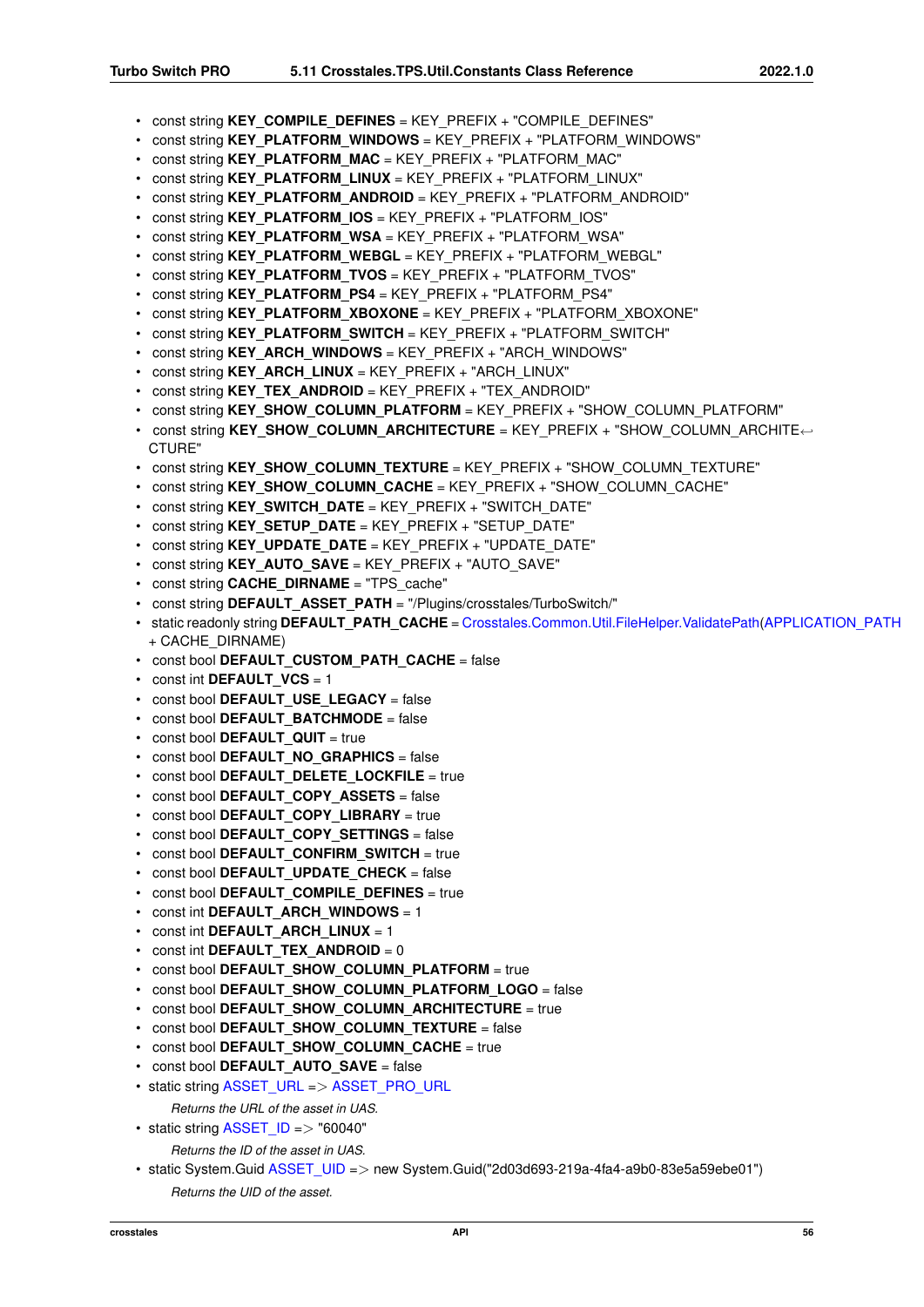# **Additional Inherited Members**

## **5.11.1 Detailed Description**

Collected constants of very general utility for the asset.

# <span id="page-69-4"></span>**5.11.2 Member Data Documentation**

# **5.11.2.1 ASSET\_API\_URL**

```
const string Crosstales.TPS.Util.Constants.ASSET_API_URL = "https://www.crosstales.com/en/assets/tps/api/"
[static]
```
<span id="page-69-0"></span>URL of the asset API.

## **5.11.2.2 ASSET\_BUILD**

const int Crosstales.TPS.Util.Constants.ASSET\_BUILD = 20220323 [static]

<span id="page-69-2"></span>Build number of the asset.

## **5.11.2.3 ASSET\_CHANGED**

```
readonly System.DateTime Crosstales.TPS.Util.Constants.ASSET_CHANGED = new System.DateTime(2022,
3, 23) [static]
```
<span id="page-69-3"></span>Change date of the asset (YYYY, MM, DD).

## **5.11.2.4 ASSET\_CONTACT**

const string Crosstales.TPS.Util.Constants.ASSET\_CONTACT = "tps@crosstales.com" [static]

<span id="page-69-1"></span>Contact to the owner of the asset.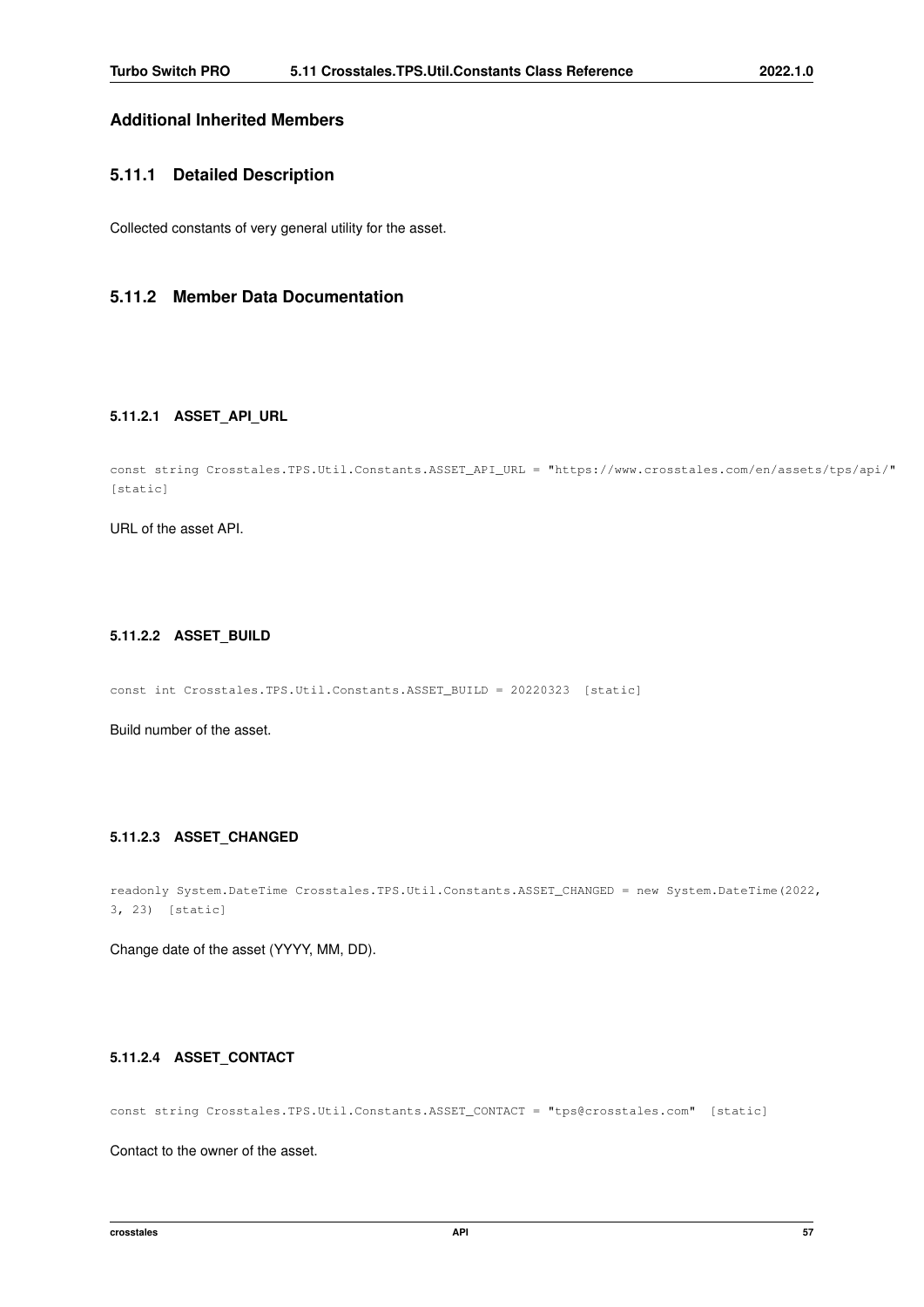## **5.11.2.5 ASSET\_CREATED**

readonly System.DateTime Crosstales.TPS.Util.Constants.ASSET\_CREATED = new System.DateTime(2016, 9, 22) [static]

<span id="page-70-3"></span>Create date of the asset (YYYY, MM, DD).

## **5.11.2.6 ASSET\_FORUM\_URL**

const string Crosstales.TPS.Util.Constants.ASSET\_FORUM\_URL = "https://forum.unity.com/threads/turbo-switch-fas 434860/" [static]

<span id="page-70-4"></span>URL of the asset forum.

## **5.11.2.7 ASSET\_ID**

string Crosstales.TPS.Util.Constants.ASSET\_ID => "60040" [static]

Returns the ID of the asset in UAS.

### **Returns**

<span id="page-70-2"></span>The ID of the asset in UAS.

# **5.11.2.8 ASSET\_MANUAL\_URL**

const string Crosstales.TPS.Util.Constants.ASSET\_MANUAL\_URL = "https://www.crosstales.com/media/data/assets/tp Switch-doc.pdf" [static]

<span id="page-70-0"></span>URL of the asset manual.

# **5.11.2.9 ASSET\_NAME**

const string Crosstales.TPS.Util.Constants.ASSET\_NAME = "Turbo Switch PRO" [static]

<span id="page-70-1"></span>Name of the asset.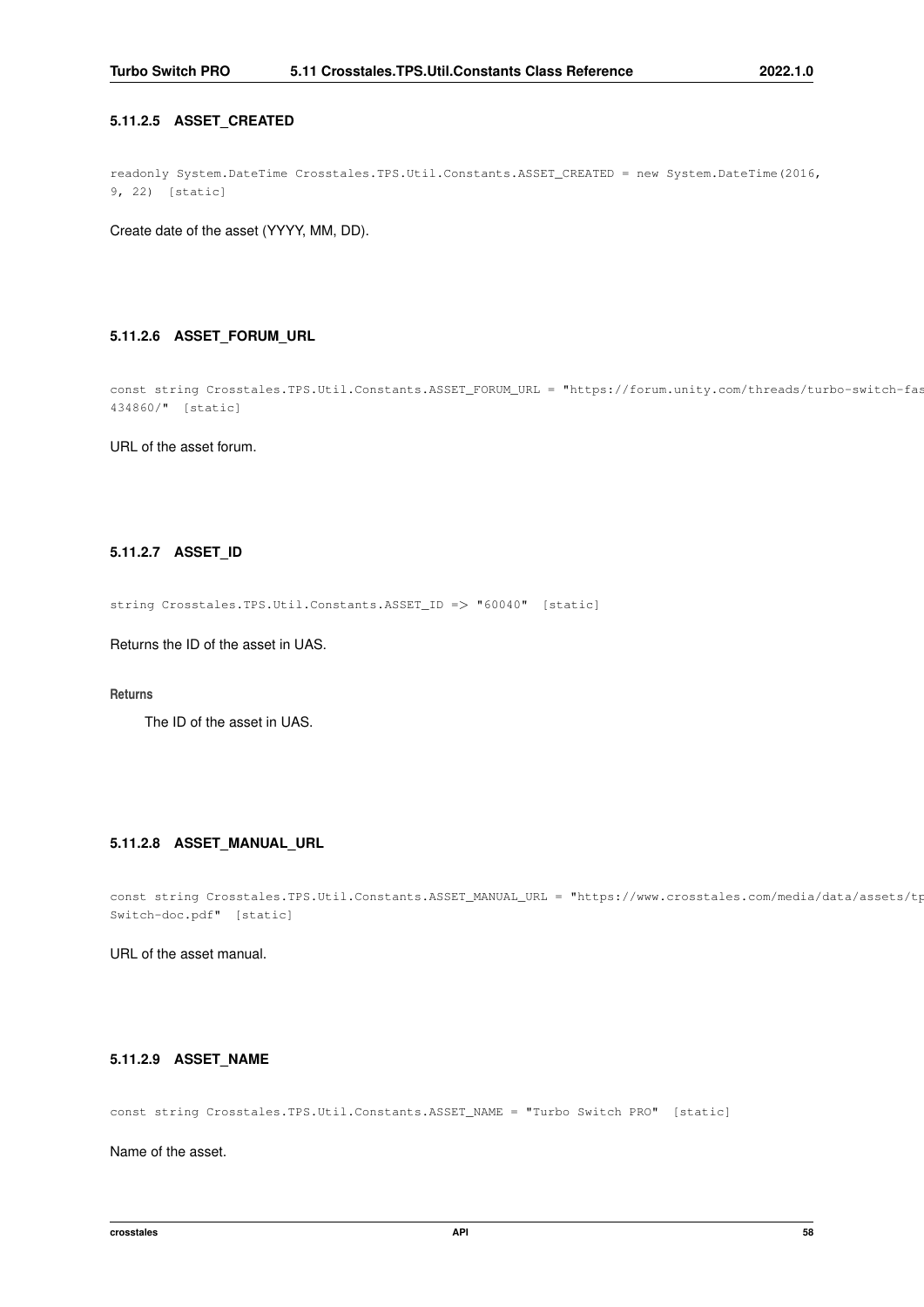## **5.11.2.10 ASSET\_NAME\_SHORT**

const string Crosstales.TPS.Util.Constants.ASSET\_NAME\_SHORT = "TPS PRO" [static]

<span id="page-71-1"></span>Short name of the asset.

## **5.11.2.11 ASSET\_PRO\_URL**

const string Crosstales.TPS.Util.Constants.ASSET\_PRO\_URL = "https://assetstore.unity.com/packages/slug/60040?a NGT" [static]

<span id="page-71-4"></span>URL of the PRO asset in UAS.

# **5.11.2.12 ASSET\_UID**

System.Guid Crosstales.TPS.Util.Constants.ASSET\_UID => new System.Guid("2d03d693-219a-4fa4-a9b0-83e5a59ebe01") [static]

# Returns the UID of the asset.

### **Returns**

<span id="page-71-2"></span>The UID of the asset.

## **5.11.2.13 ASSET\_UPDATE\_CHECK\_URL**

```
const string Crosstales.TPS.Util.Constants.ASSET_UPDATE_CHECK_URL = "https://www.crosstales.←-
com/media/assets/tps_versions.txt" [static]
```
<span id="page-71-3"></span>URL for update-checks of the asset

### **5.11.2.14 ASSET\_URL**

string Crosstales.TPS.Util.Constants.ASSET\_URL => [ASSET\\_PRO\\_URL](#page-71-1) [static]

Returns the URL of the asset in UAS.

### **Returns**

<span id="page-71-0"></span>The URL of the asset in UAS.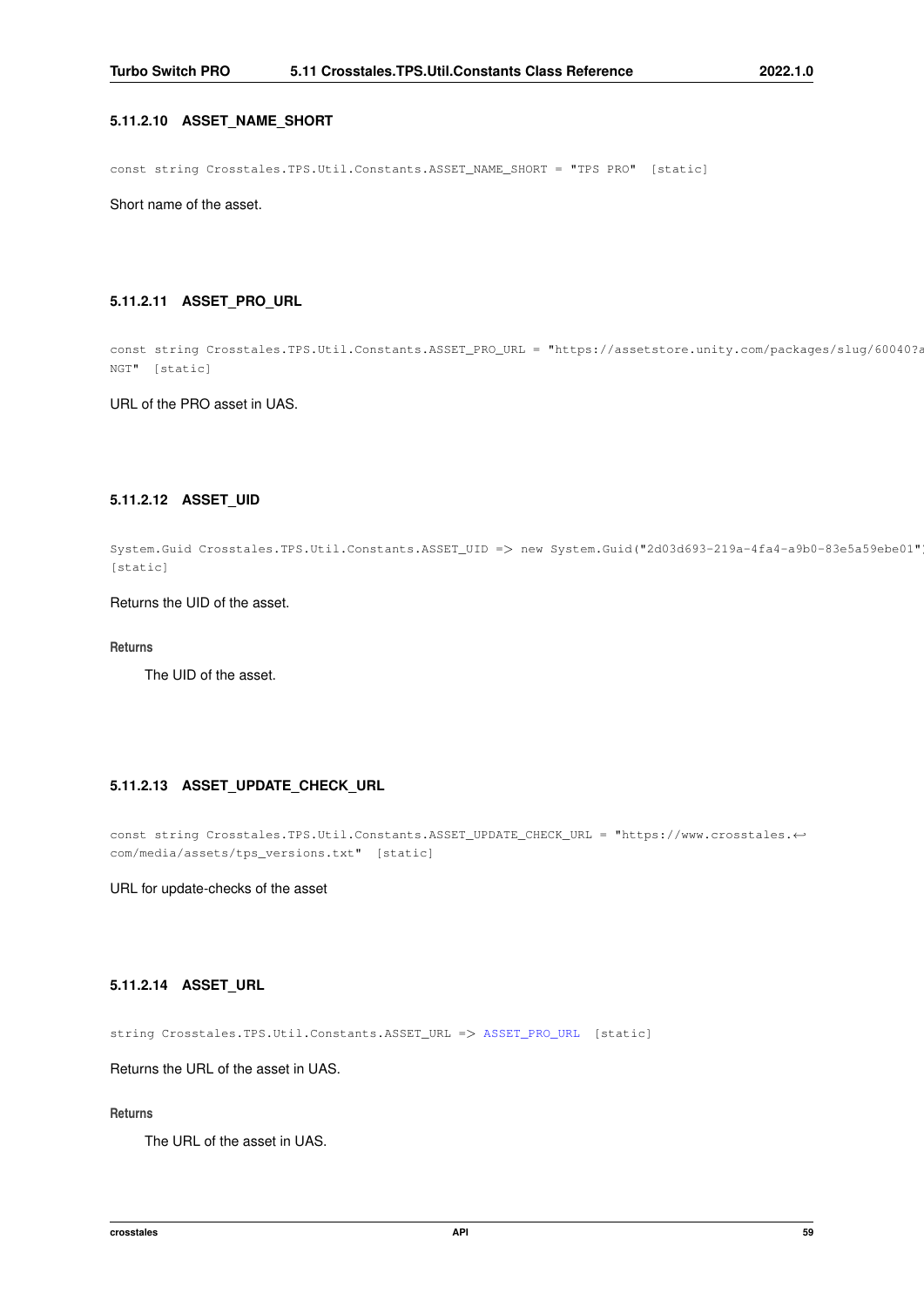### **5.11.2.15 ASSET\_VERSION**

const string Crosstales.TPS.Util.Constants.ASSET\_VERSION = "2022.1.0" [static]

Version of the asset.

# **5.11.2.16 ASSET\_VIDEO\_PROMO**

const string Crosstales.TPS.Util.Constants.ASSET\_VIDEO\_PROMO = "https://youtu.be/rb1cqypzn←- Eg?list=PLgtonIOr6Tb41XTMeeZ836tjHlKgOO84S" [static]

URL of the promotion video of the asset (Youtube).

#### **5.11.2.17 ASSET\_VIDEO\_TUTORIAL**

const string Crosstales.TPS.Util.Constants.ASSET\_VIDEO\_TUTORIAL = "https://youtu.be/J2zh0←- EjmrjQ?list=PLgtonIOr6Tb41XTMeeZ836tjHlKgOO84S" [static]

URL of the tutorial video of the asset (Youtube).

# **5.11.2.18 ASSET\_WEB\_URL**

```
const string Crosstales.TPS.Util.Constants.ASSET_WEB_URL = "https://www.crosstales.com/en/portfolio/tps/"
[static]
```
URL of the asset in crosstales.

The documentation for this class was generated from the following file:

• C:/Users/slaub/Unity/assets/TurboSwitch/TurboSwitch/Assets/Plugins/crosstales/TurboSwitch/Editor/←- Util/Constants.cs

# **5.12 Crosstales.TPS.Util.CTLogger Class Reference**

Logger for the asset.

# **Static Public Member Functions**

- static void **Log** (string log)
- static void **BeforeSwitch** ()
- static void **AfterSwitch** ()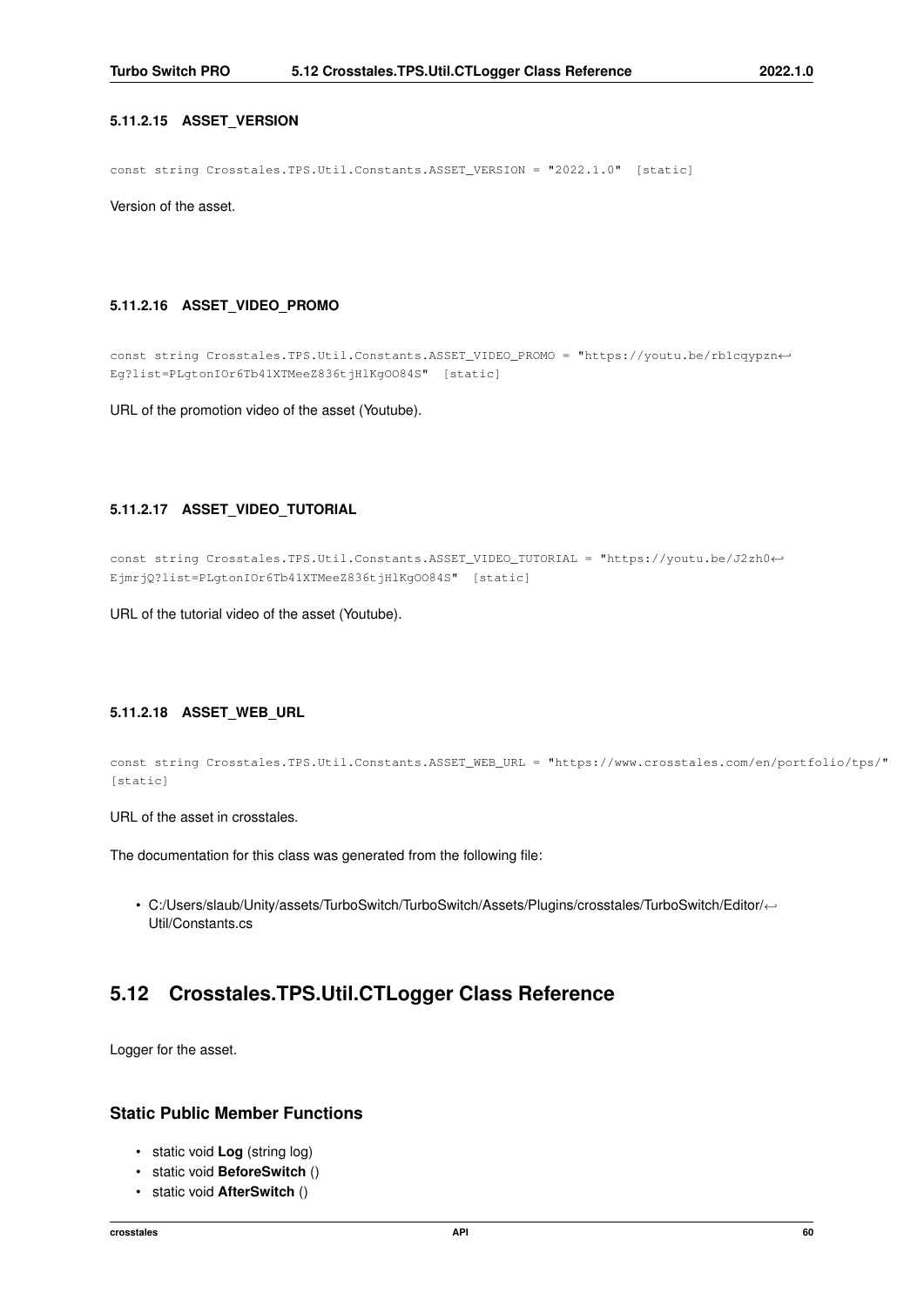# **5.12.1 Detailed Description**

Logger for the asset.

The documentation for this class was generated from the following file:

• C:/Users/slaub/Unity/assets/TurboSwitch/TurboSwitch/Assets/Plugins/crosstales/TurboSwitch/Editor/Util/C←- TLogger.cs

# **5.13 Crosstales.Common.Util.CTPlayerPrefs Class Reference**

Wrapper for the PlayerPrefs.

# **Static Public Member Functions**

• static bool [HasKey](#page-79-0) (string key)

*Exists the key?*

• static void [DeleteAll](#page-74-0) ()

*Deletes all keys.*

- static void [DeleteKey](#page-74-1) (string key) *Delete the key.*
- static void [Save](#page-81-0) ()
	- *Saves all modifications.*
- static string [GetString](#page-77-0) (string key)
- *Allows to get a string from a key.*
- static float [GetFloat](#page-76-0) (string key)
	- *Allows to get a float from a key.*
- static int [GetInt](#page-76-1) (string key)
- *Allows to get an int from a key.*
- static bool [GetBool](#page-75-0) (string key)
	- *Allows to get a bool from a key.*
- static System.DateTime [GetDate](#page-75-1) (string key)
	- *Allows to get a DateTime from a key.*
- static Vector2 [GetVector2](#page-77-1) (string key) *Allows to get a Vector2 from a key.*
- static Vector3 [GetVector3](#page-79-1) (string key) *Allows to get a Vector3 from a key.*
- static Vector4 [GetVector4](#page-79-2) (string key)

*Allows to get a Vector4 from a key.*

- static Quaternion [GetQuaternion](#page-77-2) (string key)
- *Allows to get a Quaternion from a key.*
- static Color [GetColor](#page-75-2) (string key)
	- *Allows to get a Color from a key.*
- static SystemLanguage [GetLanguage](#page-76-2) (string key) *Allows to get a SystemLanguage from a key.*
- static void [SetString](#page-83-0) (string key, string value) *Allows to set a string for a key.*
- static void [SetFloat](#page-82-0) (string key, float value)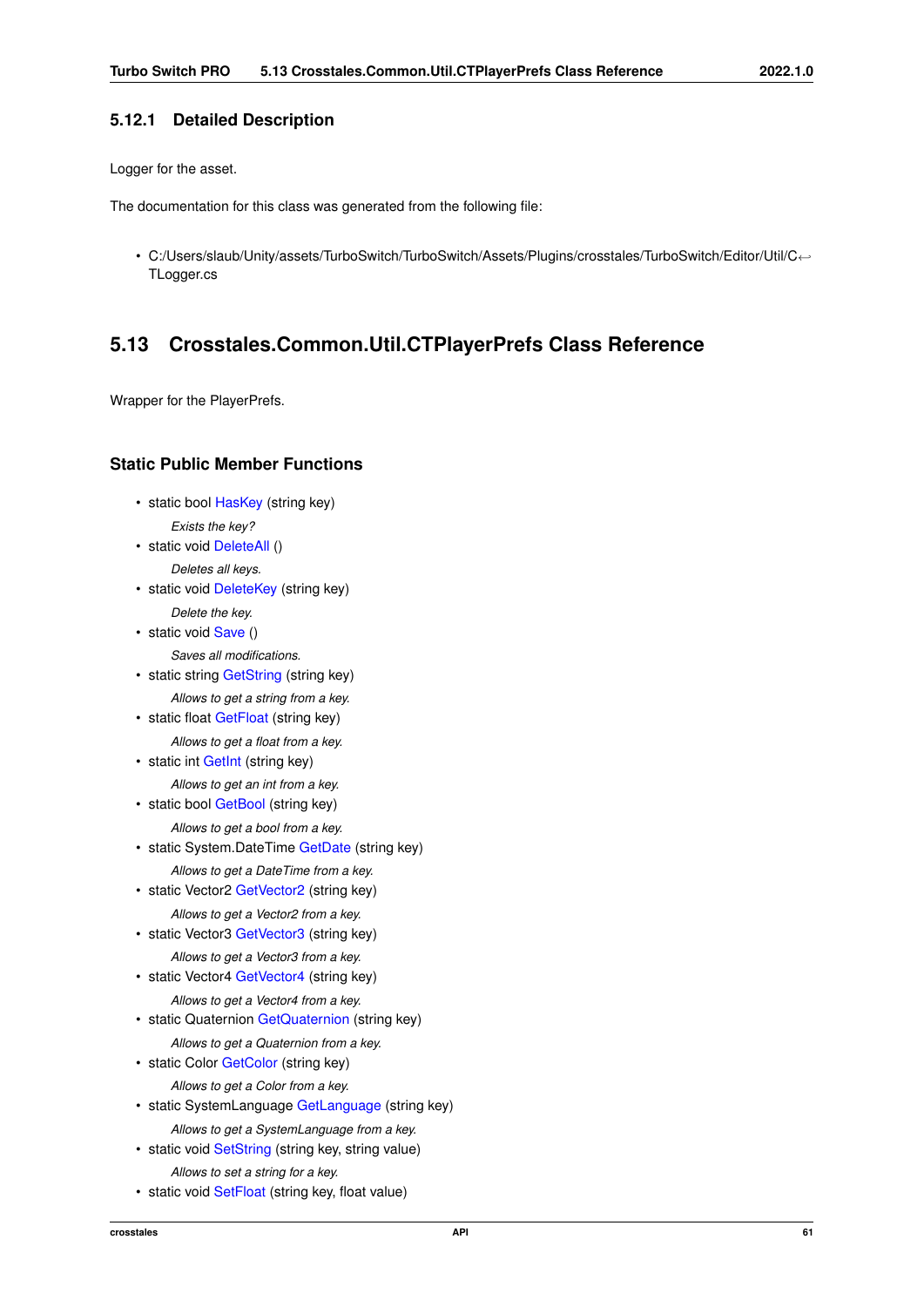*Allows to set a float for a key.*

• static void [SetInt](#page-82-1) (string key, int value)

*Allows to set an int for a key.*

• static void [SetBool](#page-81-1) (string key, bool value)

*Allows to set a bool for a key.*

- static void [SetDate](#page-81-2) (string key, System.DateTime value) *Allows to set a DateTime for a key.*
- static void SetVector<sub>2</sub> (string key, Vector<sub>2</sub> value)

*Allows to set a Vector2 for a key.*

- static void [SetVector3](#page-84-0) (string key, Vector3 value) *Allows to set a Vector3 for a key.*
- static void [SetVector4](#page-84-1) (string key, Vector4 value)

*Allows to set a Vector4 for a key.*

- static void [SetQuaternion](#page-83-2) (string key, Quaternion value) *Allows to set a Quaternion for a key.*
- static void [SetColor](#page-81-3) (string key, Color value) *Allows to set a Color for a key.*
- static void [SetLanguage](#page-82-2) (string key, SystemLanguage language) *Allows to set a SystemLanguage for a key.*

# **5.13.1 Detailed Description**

Wrapper for the PlayerPrefs.

# <span id="page-74-0"></span>**5.13.2 Member Function Documentation**

### **5.13.2.1 DeleteAll()**

static void Crosstales.Common.Util.CTPlayerPrefs.DeleteAll ( ) [static]

<span id="page-74-1"></span>Deletes all keys.

### **5.13.2.2 DeleteKey()**

```
static void Crosstales.Common.Util.CTPlayerPrefs.DeleteKey (
            string key ) [static]
```
Delete the key.

#### **Parameters**

 $key \mid$  Key to delete in the PlayerPrefs.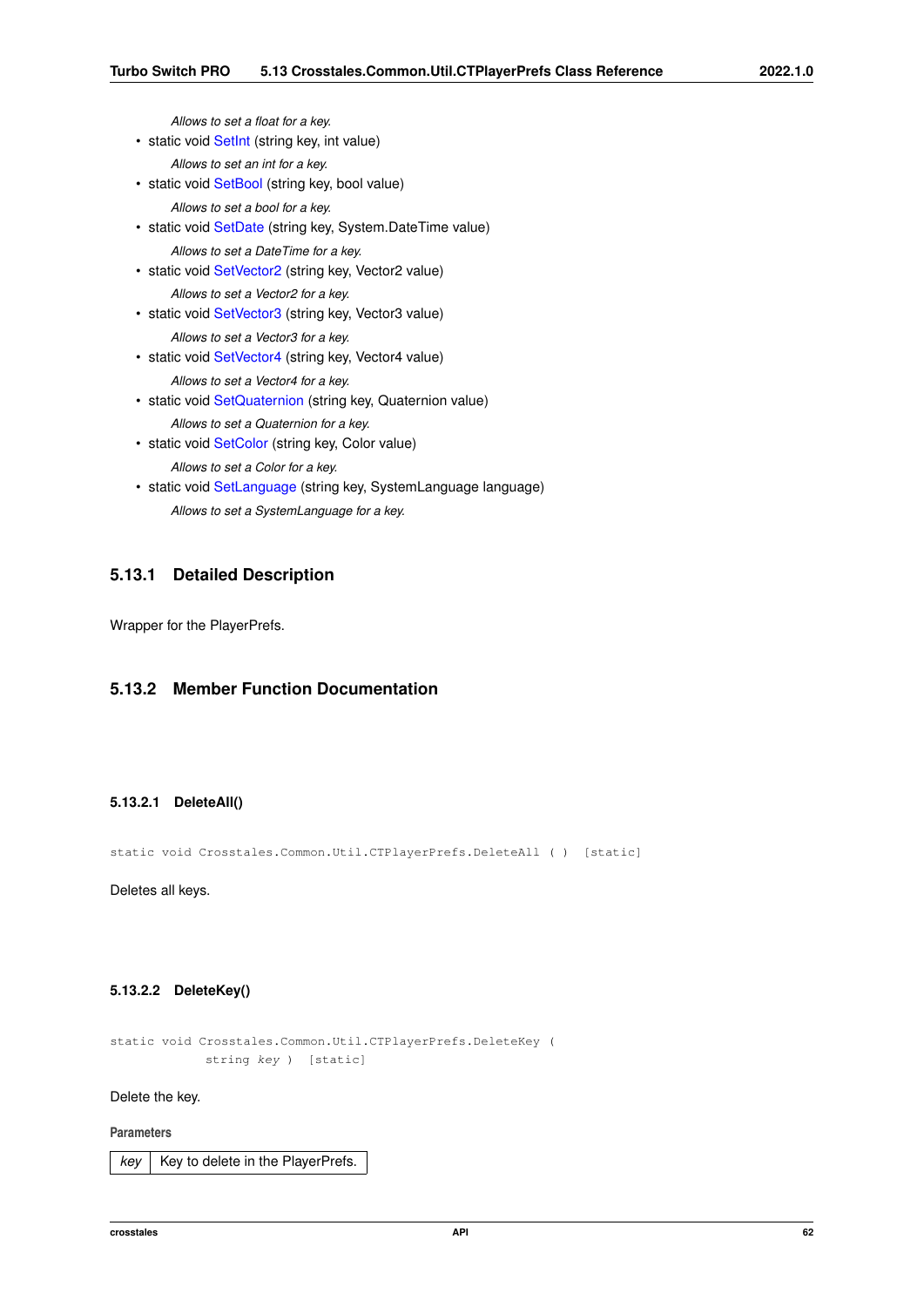### <span id="page-75-0"></span>**5.13.2.3 GetBool()**

static bool Crosstales.Common.Util.CTPlayerPrefs.GetBool ( string key ) [static]

# Allows to get a bool from a key.

**Parameters**

 $key$  Key for the PlayerPrefs.

**Returns**

<span id="page-75-2"></span>Value for the key.

# **5.13.2.4 GetColor()**

static Color Crosstales.Common.Util.CTPlayerPrefs.GetColor ( string key ) [static]

Allows to get a Color from a key.

**Parameters**

 $key$  Key for the PlayerPrefs.

**Returns**

<span id="page-75-1"></span>Value for the key.

# **5.13.2.5 GetDate()**

```
static System.DateTime Crosstales.Common.Util.CTPlayerPrefs.GetDate (
            string key ) [static]
```
Allows to get a DateTime from a key.

### **Parameters**

 $key$  Key for the PlayerPrefs.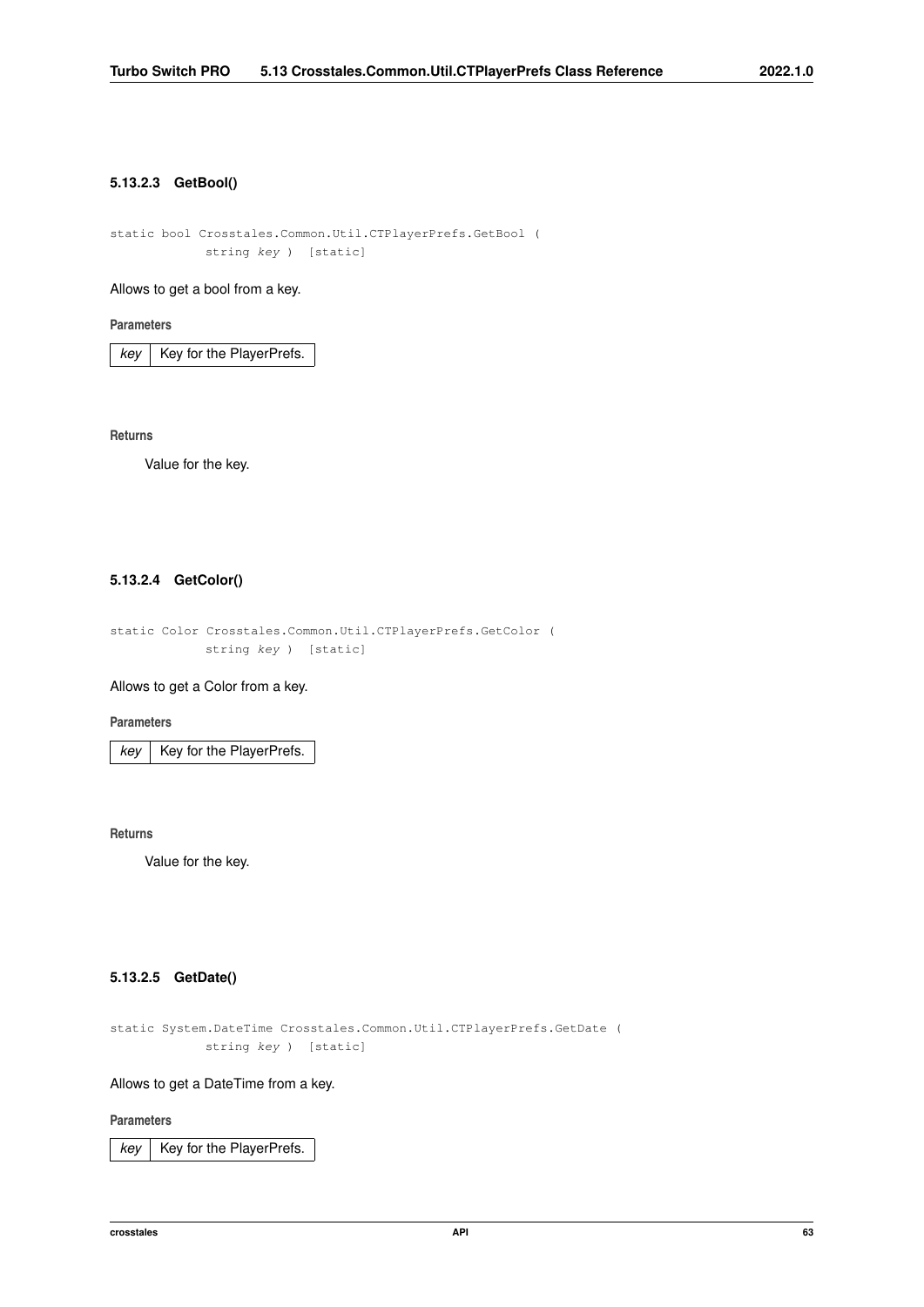### **Returns**

<span id="page-76-0"></span>Value for the key.

# **5.13.2.6 GetFloat()**

static float Crosstales.Common.Util.CTPlayerPrefs.GetFloat ( string key ) [static]

#### Allows to get a float from a key.

**Parameters**

 $key$  Key for the PlayerPrefs.

**Returns**

<span id="page-76-1"></span>Value for the key.

# **5.13.2.7 GetInt()**

static int Crosstales.Common.Util.CTPlayerPrefs.GetInt ( string key ) [static]

# Allows to get an int from a key.

**Parameters**

 $key$  Key for the PlayerPrefs.

**Returns**

<span id="page-76-2"></span>Value for the key.

# **5.13.2.8 GetLanguage()**

static SystemLanguage Crosstales.Common.Util.CTPlayerPrefs.GetLanguage ( string key ) [static]

Allows to get a SystemLanguage from a key.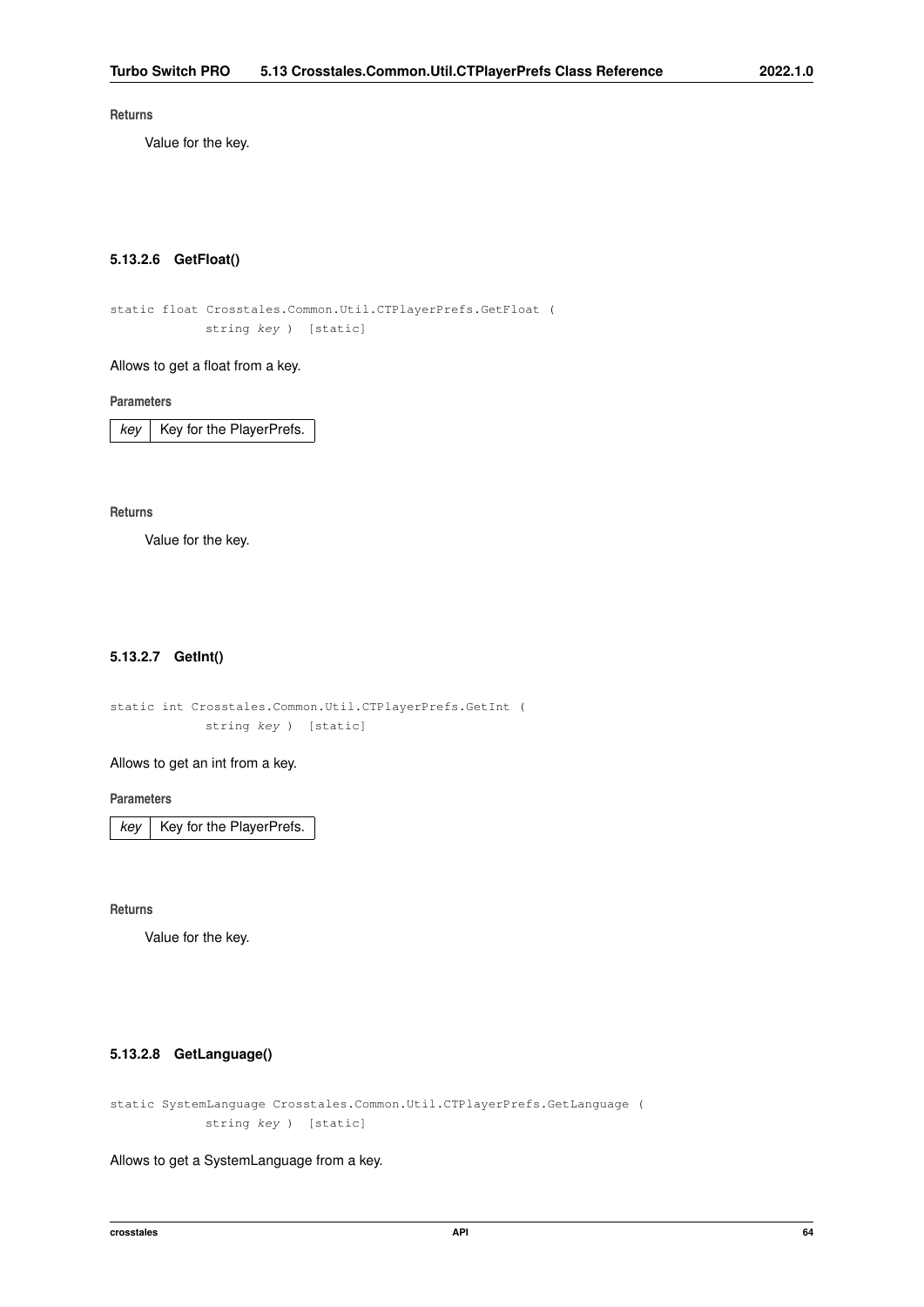$key$  Key for the PlayerPrefs.

**Returns**

<span id="page-77-2"></span>Value for the key.

# **5.13.2.9 GetQuaternion()**

static Quaternion Crosstales.Common.Util.CTPlayerPrefs.GetQuaternion ( string key ) [static]

# Allows to get a Quaternion from a key.

**Parameters**

 $key$  | Key for the PlayerPrefs.

**Returns**

<span id="page-77-0"></span>Value for the key.

# **5.13.2.10 GetString()**

```
static string Crosstales.Common.Util.CTPlayerPrefs.GetString (
            string key ) [static]
```
#### Allows to get a string from a key.

**Parameters**

 $key$  Key for the PlayerPrefs.

**Returns**

<span id="page-77-1"></span>Value for the key.

### **5.13.2.11 GetVector2()**

```
static Vector2 Crosstales.Common.Util.CTPlayerPrefs.GetVector2 (
            string key ) [static]
```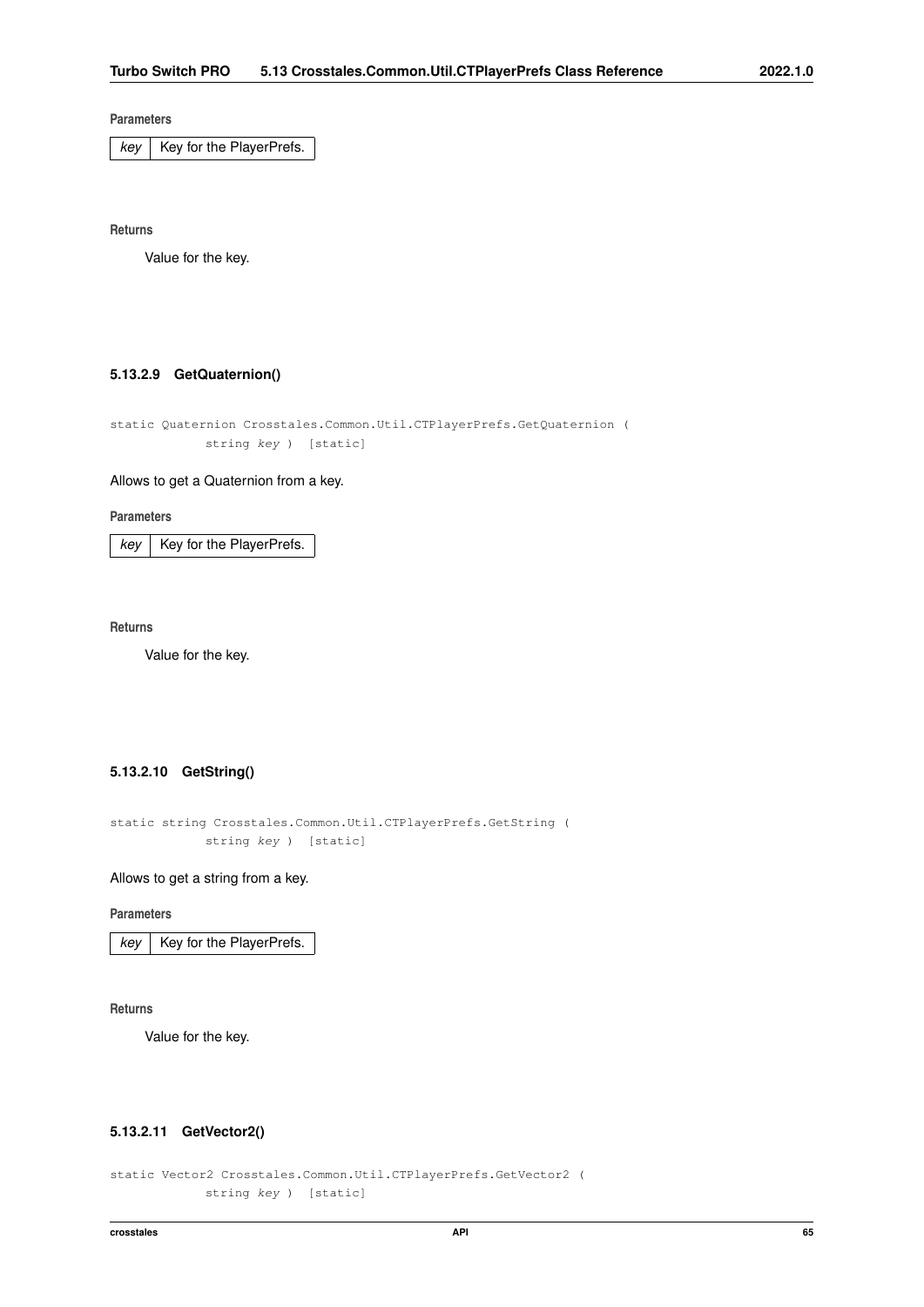Allows to get a Vector2 from a key.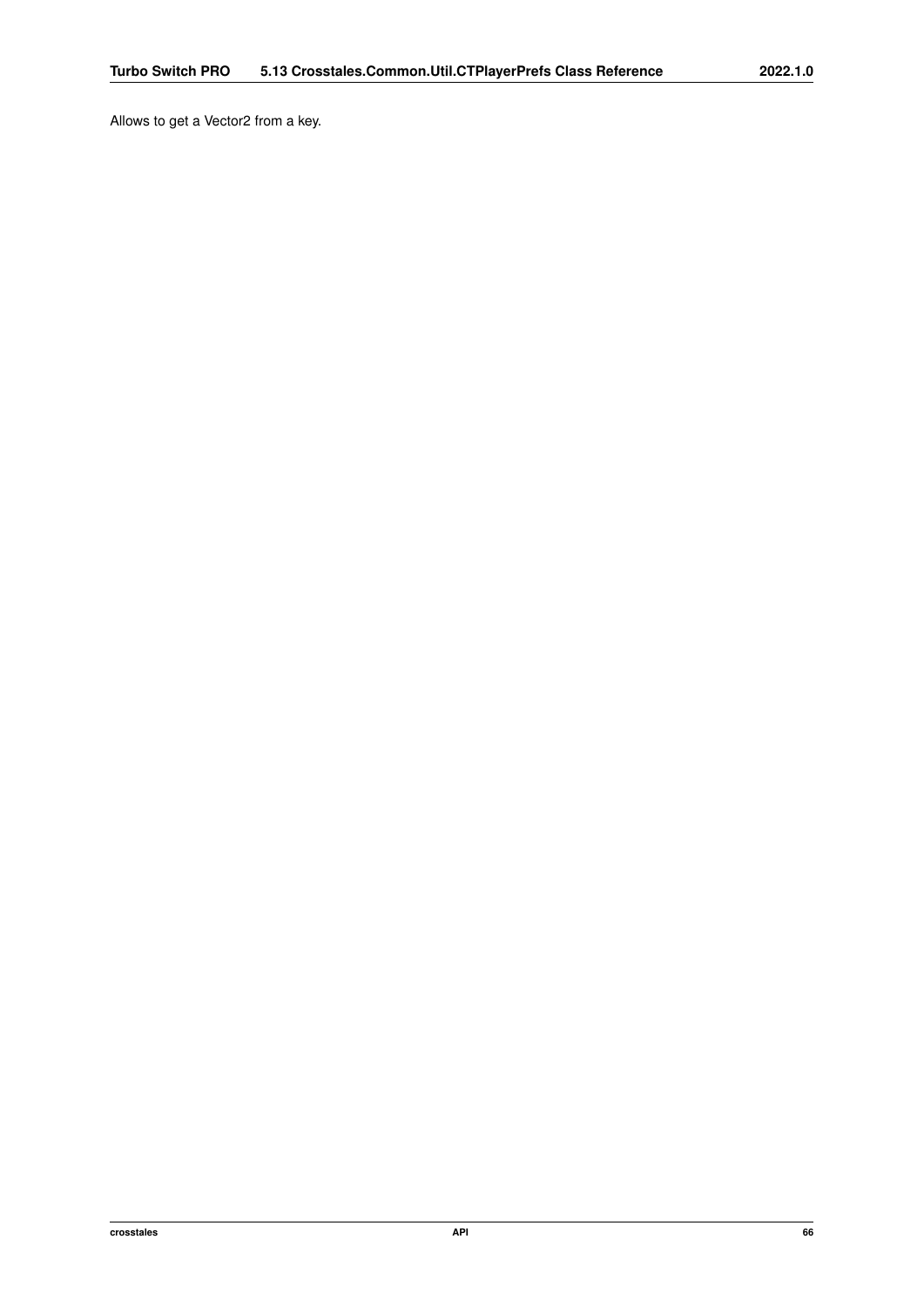$key$  Key for the PlayerPrefs.

**Returns**

<span id="page-79-1"></span>Value for the key.

# **5.13.2.12 GetVector3()**

```
static Vector3 Crosstales.Common.Util.CTPlayerPrefs.GetVector3 (
            string key ) [static]
```
# Allows to get a Vector3 from a key.

#### **Parameters**

 $key$  | Key for the PlayerPrefs.

**Returns**

<span id="page-79-2"></span>Value for the key.

# **5.13.2.13 GetVector4()**

```
static Vector4 Crosstales.Common.Util.CTPlayerPrefs.GetVector4 (
            string key ) [static]
```
#### Allows to get a Vector4 from a key.

**Parameters**

 $key$  Key for the PlayerPrefs.

**Returns**

<span id="page-79-0"></span>Value for the key.

### **5.13.2.14 HasKey()**

static bool Crosstales.Common.Util.CTPlayerPrefs.HasKey ( string key ) [static]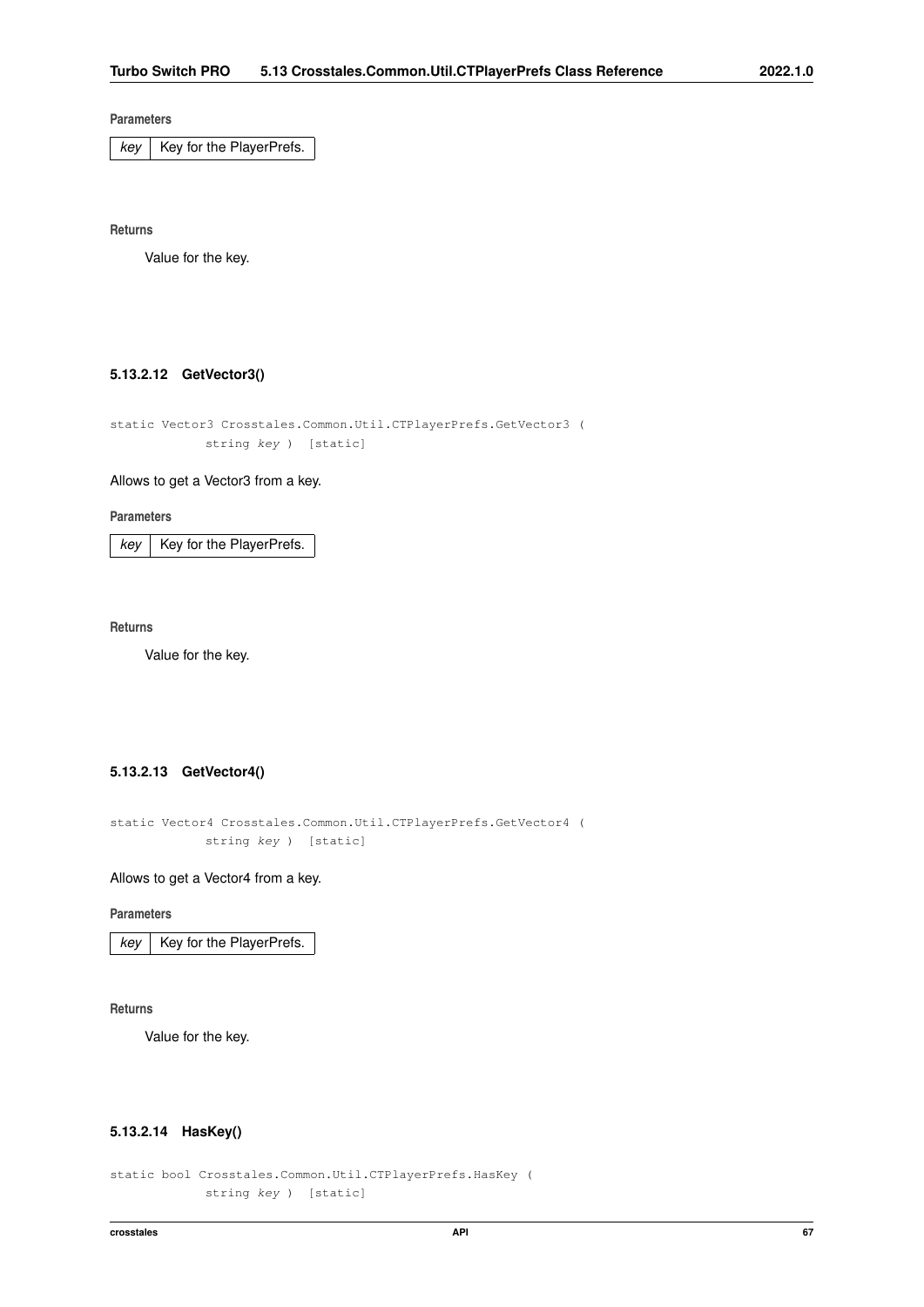Exists the key?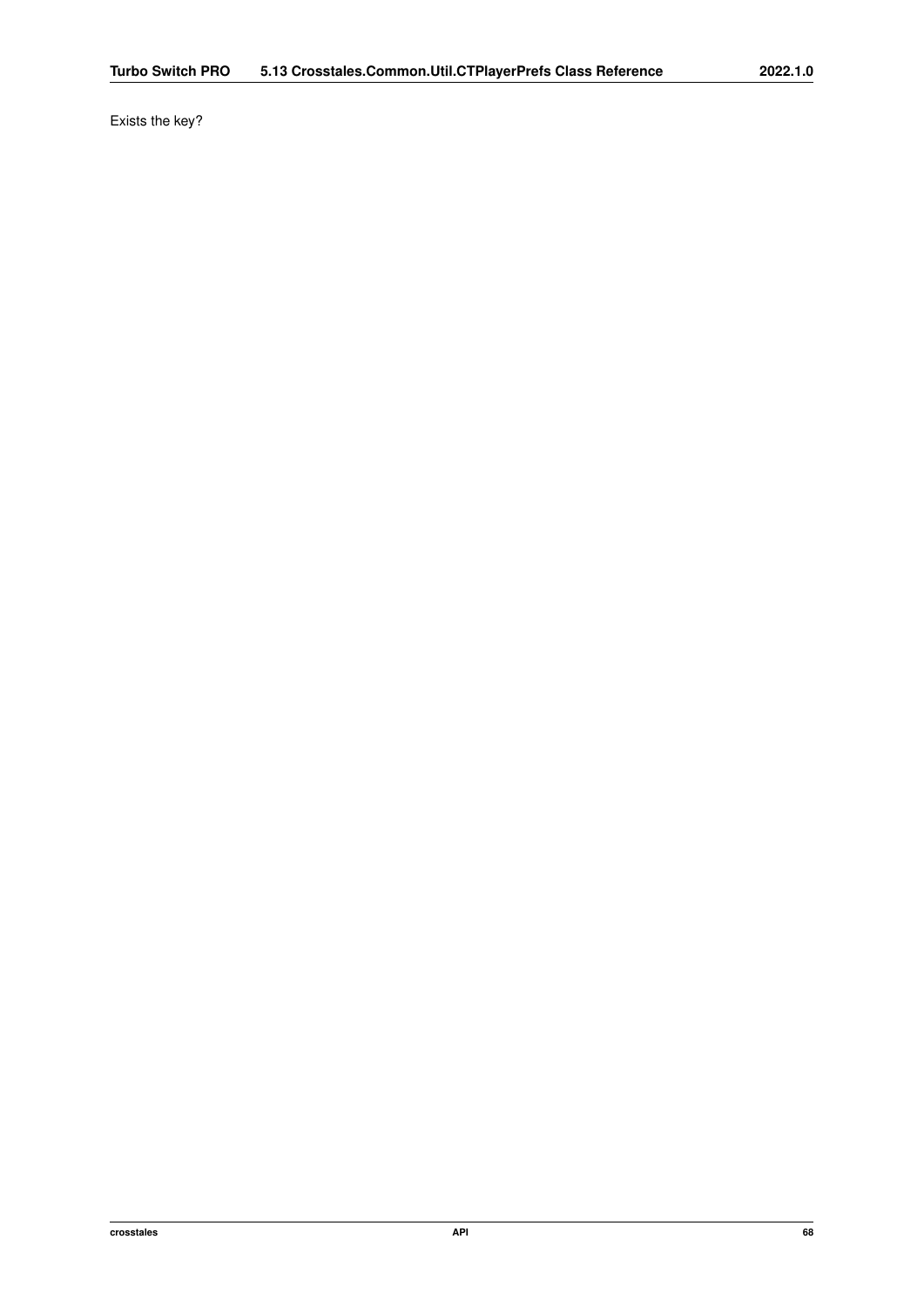$key$  Key for the PlayerPrefs.

**Returns**

<span id="page-81-0"></span>Value for the key.

# **5.13.2.15 Save()**

static void Crosstales.Common.Util.CTPlayerPrefs.Save ( ) [static]

<span id="page-81-1"></span>Saves all modifications.

# **5.13.2.16 SetBool()**

```
static void Crosstales.Common.Util.CTPlayerPrefs.SetBool (
           string key,
            bool value ) [static]
```
# Allows to set a bool for a key.

#### **Parameters**

| kev | Key for the PlayerPrefs.           |
|-----|------------------------------------|
|     | value   Value for the PlayerPrefs. |

### <span id="page-81-3"></span>**5.13.2.17 SetColor()**

static void Crosstales.Common.Util.CTPlayerPrefs.SetColor ( string key, Color value ) [static]

#### Allows to set a Color for a key.

#### **Parameters**

<span id="page-81-2"></span>

| key | Key for the PlayerPrefs.                 |
|-----|------------------------------------------|
|     | value $\vert$ Value for the PlayerPrefs. |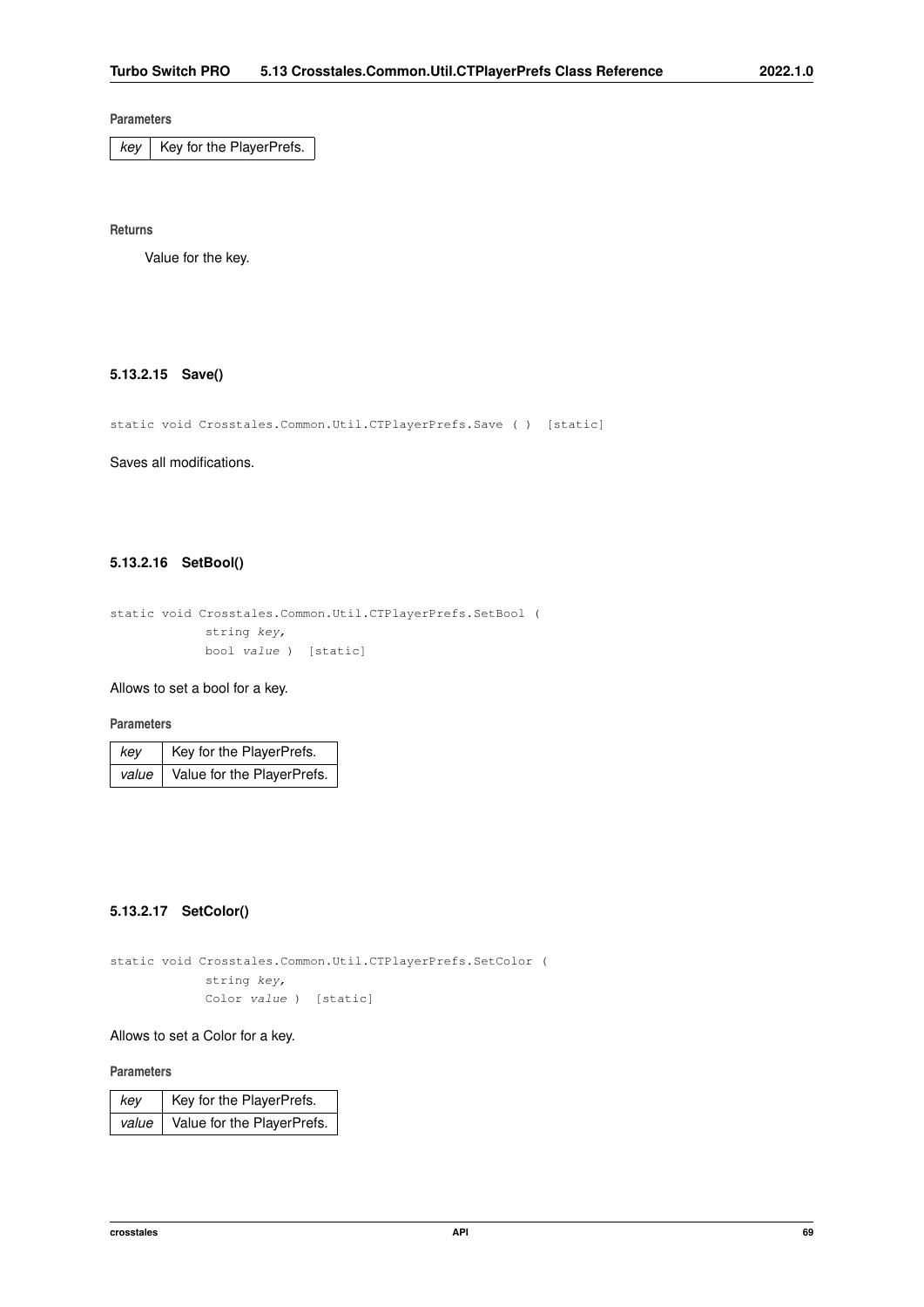# **5.13.2.18 SetDate()**

```
static void Crosstales.Common.Util.CTPlayerPrefs.SetDate (
            string key,
            System.DateTime value ) [static]
```
# Allows to set a DateTime for a key.

# **Parameters**

| kev | Key for the PlayerPrefs.           |
|-----|------------------------------------|
|     | value   Value for the PlayerPrefs. |

# <span id="page-82-0"></span>**5.13.2.19 SetFloat()**

```
static void Crosstales.Common.Util.CTPlayerPrefs.SetFloat (
            string key,
            float value ) [static]
```
# Allows to set a float for a key.

#### **Parameters**

| key | Key for the PlayerPrefs.                 |
|-----|------------------------------------------|
|     | value $\vert$ Value for the PlayerPrefs. |

### <span id="page-82-1"></span>**5.13.2.20 SetInt()**

static void Crosstales.Common.Util.CTPlayerPrefs.SetInt ( string key, int value ) [static]

# Allows to set an int for a key.

**Parameters**

| key | Key for the PlayerPrefs.           |
|-----|------------------------------------|
|     | value   Value for the PlayerPrefs. |

# <span id="page-82-2"></span>**5.13.2.21 SetLanguage()**

static void Crosstales.Common.Util.CTPlayerPrefs.SetLanguage (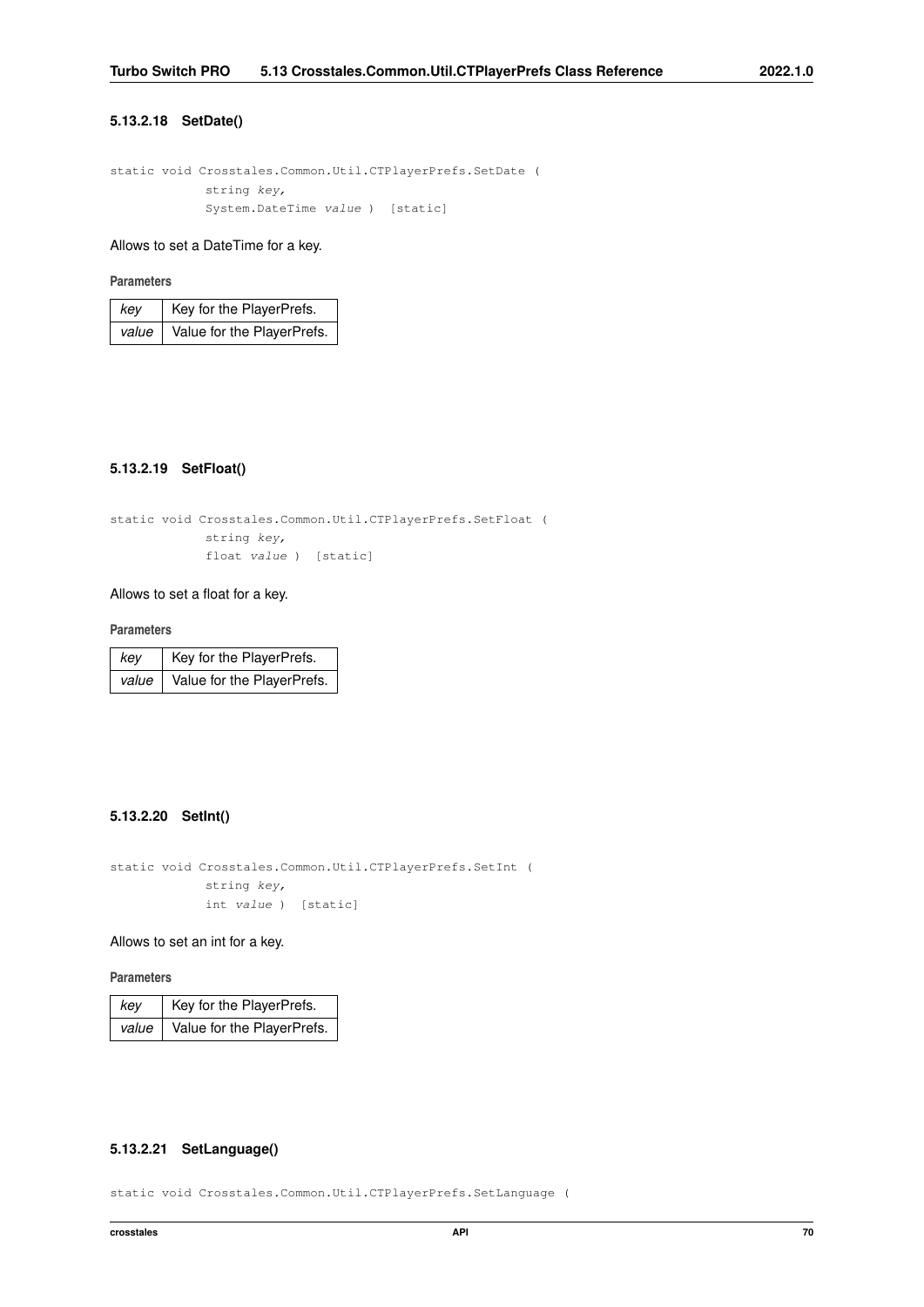string key, SystemLanguage language ) [static]

Allows to set a SystemLanguage for a key.

**Parameters**

| kev      | Key for the PlayerPrefs.   |
|----------|----------------------------|
| language | Value for the PlayerPrefs. |

# <span id="page-83-2"></span>**5.13.2.22 SetQuaternion()**

static void Crosstales.Common.Util.CTPlayerPrefs.SetQuaternion ( string key, Quaternion value ) [static]

#### Allows to set a Quaternion for a key.

**Parameters**

| key   | Key for the PlayerPrefs.   |
|-------|----------------------------|
| value | Value for the PlayerPrefs. |

#### <span id="page-83-0"></span>**5.13.2.23 SetString()**

```
static void Crosstales.Common.Util.CTPlayerPrefs.SetString (
            string key,
            string value ) [static]
```
Allows to set a string for a key.

**Parameters**

| kev | Key for the PlayerPrefs.           |
|-----|------------------------------------|
|     | value   Value for the PlayerPrefs. |

# <span id="page-83-1"></span>**5.13.2.24 SetVector2()**

```
static void Crosstales.Common.Util.CTPlayerPrefs.SetVector2 (
            string key,
            Vector2 value ) [static]
```
Allows to set a Vector2 for a key.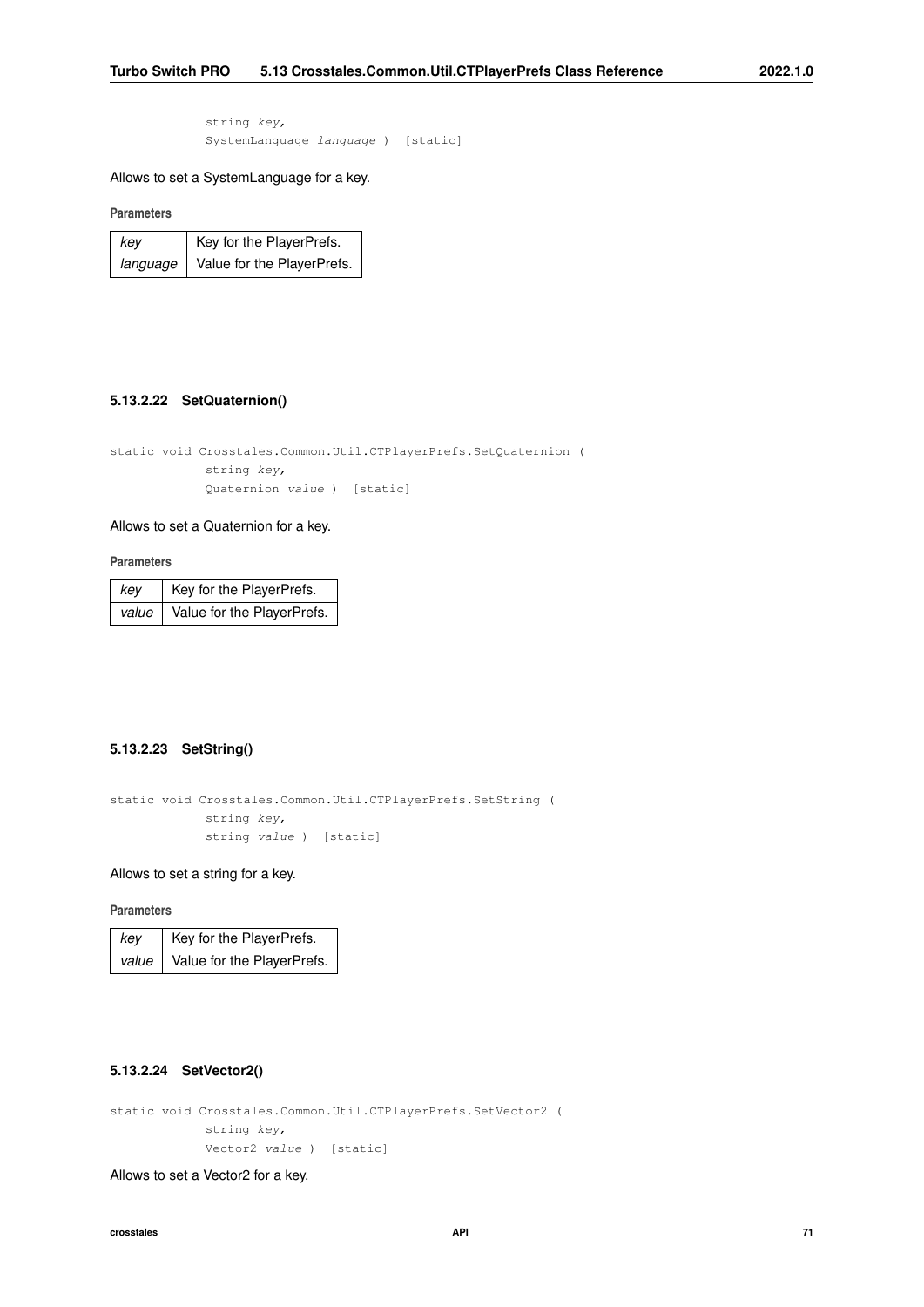| kev | Key for the PlayerPrefs.                 |
|-----|------------------------------------------|
|     | value $\vert$ Value for the PlayerPrefs. |

# <span id="page-84-0"></span>**5.13.2.25 SetVector3()**

```
static void Crosstales.Common.Util.CTPlayerPrefs.SetVector3 (
            string key,
            Vector3 value ) [static]
```
# Allows to set a Vector3 for a key.

**Parameters**

| kev   | Key for the PlayerPrefs.   |
|-------|----------------------------|
| value | Value for the PlayerPrefs. |

### <span id="page-84-1"></span>**5.13.2.26 SetVector4()**

```
static void Crosstales.Common.Util.CTPlayerPrefs.SetVector4 (
            string key,
            Vector4 value ) [static]
```
Allows to set a Vector4 for a key.

**Parameters**

| key | Key for the PlayerPrefs.                 |
|-----|------------------------------------------|
|     | value $\vert$ Value for the PlayerPrefs. |

The documentation for this class was generated from the following file:

• C:/Users/slaub/Unity/assets/TurboSwitch/TurboSwitch/Assets/Plugins/crosstales/Common/Scripts/Util/CT←- PlayerPrefs.cs

# **5.14 Crosstales.Common.Util.CTWebClient Class Reference**

Specialized WebClient.

Inheritance diagram for Crosstales.Common.Util.CTWebClient: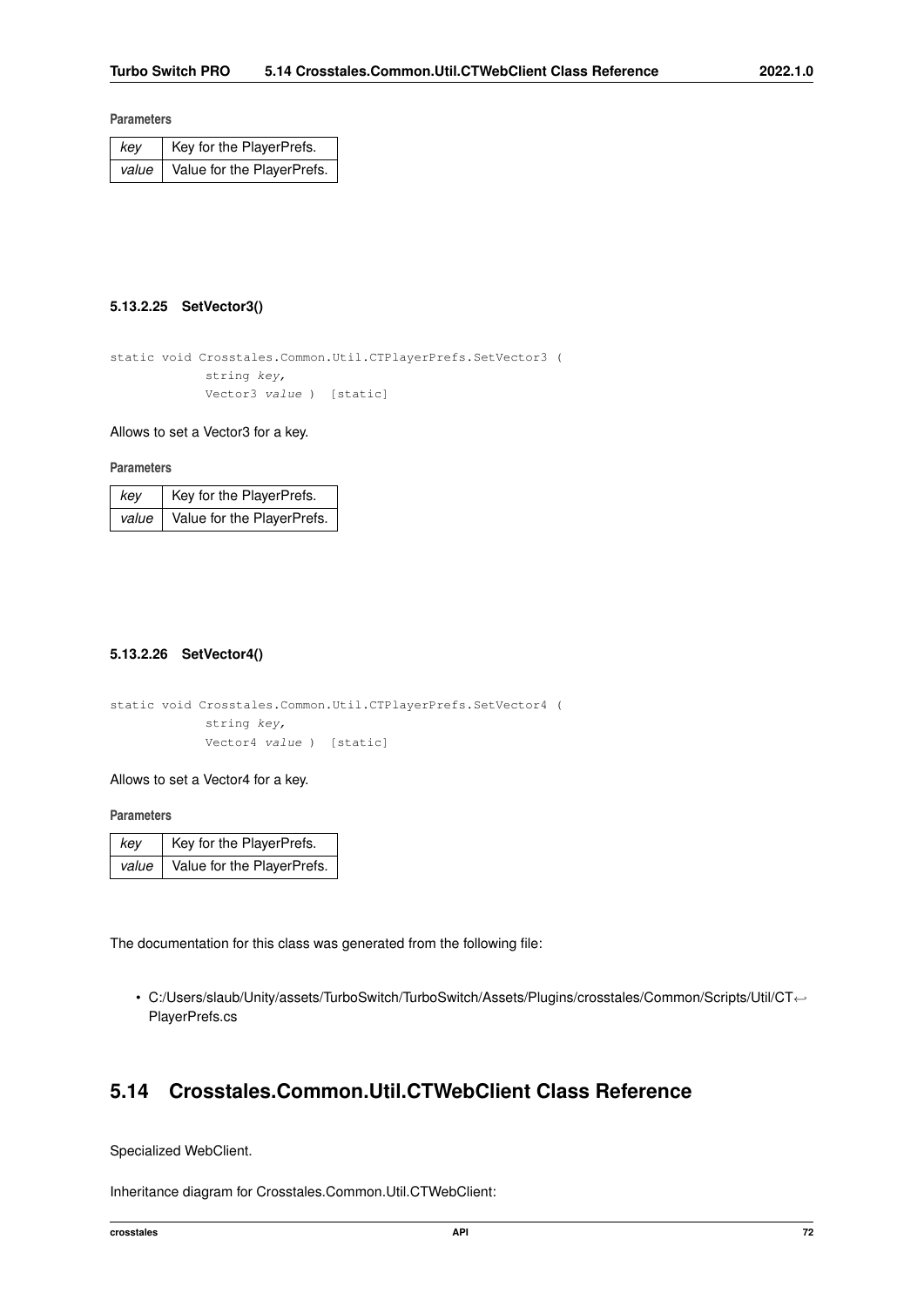

# **Public Member Functions**

- **CTWebClient** (int timeout, int connectionLimit=20)
- System.Net.WebRequest **CTGetWebRequest** (string uri)

# **Protected Member Functions**

• override System.Net.WebRequest **GetWebRequest** (System.Uri uri)

# **Properties**

- int [Timeout](#page-85-0) [get, set] *Timeout in milliseconds*
- int [ConnectionLimit](#page-85-1) [get, set] *Connection limit for all WebClients*

# **5.14.1 Detailed Description**

Specialized WebClient.

# <span id="page-85-1"></span>**5.14.2 Property Documentation**

### **5.14.2.1 ConnectionLimit**

int Crosstales.Common.Util.CTWebClient.ConnectionLimit [get], [set]

<span id="page-85-0"></span>Connection limit for all WebClients

# **5.14.2.2 Timeout**

int Crosstales.Common.Util.CTWebClient.Timeout [get], [set]

# Timeout in milliseconds

The documentation for this class was generated from the following file:

• C:/Users/slaub/Unity/assets/TurboSwitch/TurboSwitch/Assets/Plugins/crosstales/Common/Scripts/Util/CT←- WebClient.cs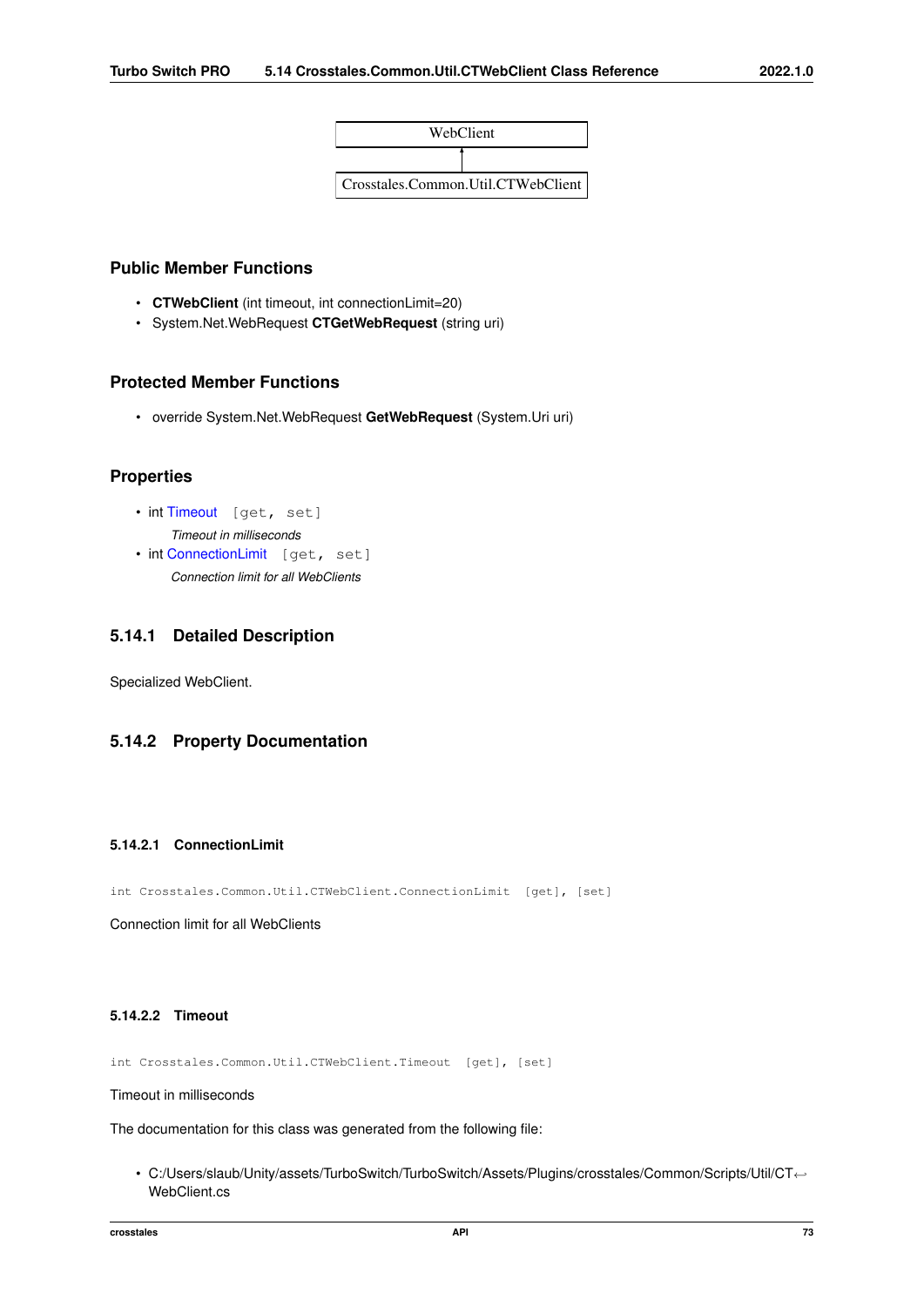# **5.15 Crosstales.TPS.Task.DisableUnityCacheServer Class Reference**

Disables the Unity cache server.

# **5.15.1 Detailed Description**

Disables the Unity cache server.

The documentation for this class was generated from the following file:

• C:/Users/slaub/Unity/assets/TurboSwitch/TurboSwitch/Assets/Plugins/crosstales/TurboSwitch/Editor/←- Task/DisableUnityCacheServer.cs

# **5.16 Crosstales.TPS.Example.EventTester Class Reference**

Simple test script for all callbacks.

# **5.16.1 Detailed Description**

Simple test script for all callbacks.

The documentation for this class was generated from the following file:

• C:/Users/slaub/Unity/assets/TurboSwitch/TurboSwitch/Assets/Plugins/crosstales/TurboSwitch/Example Integration/Editor/EventTester.cs

# **5.17 Crosstales.ExtensionMethods Class Reference**

Various extension methods.

# **Static Public Member Functions**

- static string [CTToTitleCase](#page-137-0) (this string str) *Extension method for strings. Converts a string to title case (first letter uppercase).*
- static string [CTReverse](#page-121-0) (this string str)
	- *Extension method for strings. Reverses a string.*
- static string [CTReplace](#page-121-1) (this string str, string oldString, string newString, System.StringComparison comp=System.StringComparison.OrdinalIgnoreCase)
	- *Extension method for strings. Case insensitive 'Replace'.*
- static bool [CTEquals](#page-102-0) (this string str, string toCheck, System.StringComparison comp=System.String←- Comparison.OrdinalIgnoreCase)

*Extension method for strings. Case insensitive 'Equals'.*

• static bool [CTContains](#page-94-0) (this string str, string toCheck, System.StringComparison comp=System.String←- Comparison.OrdinalIgnoreCase)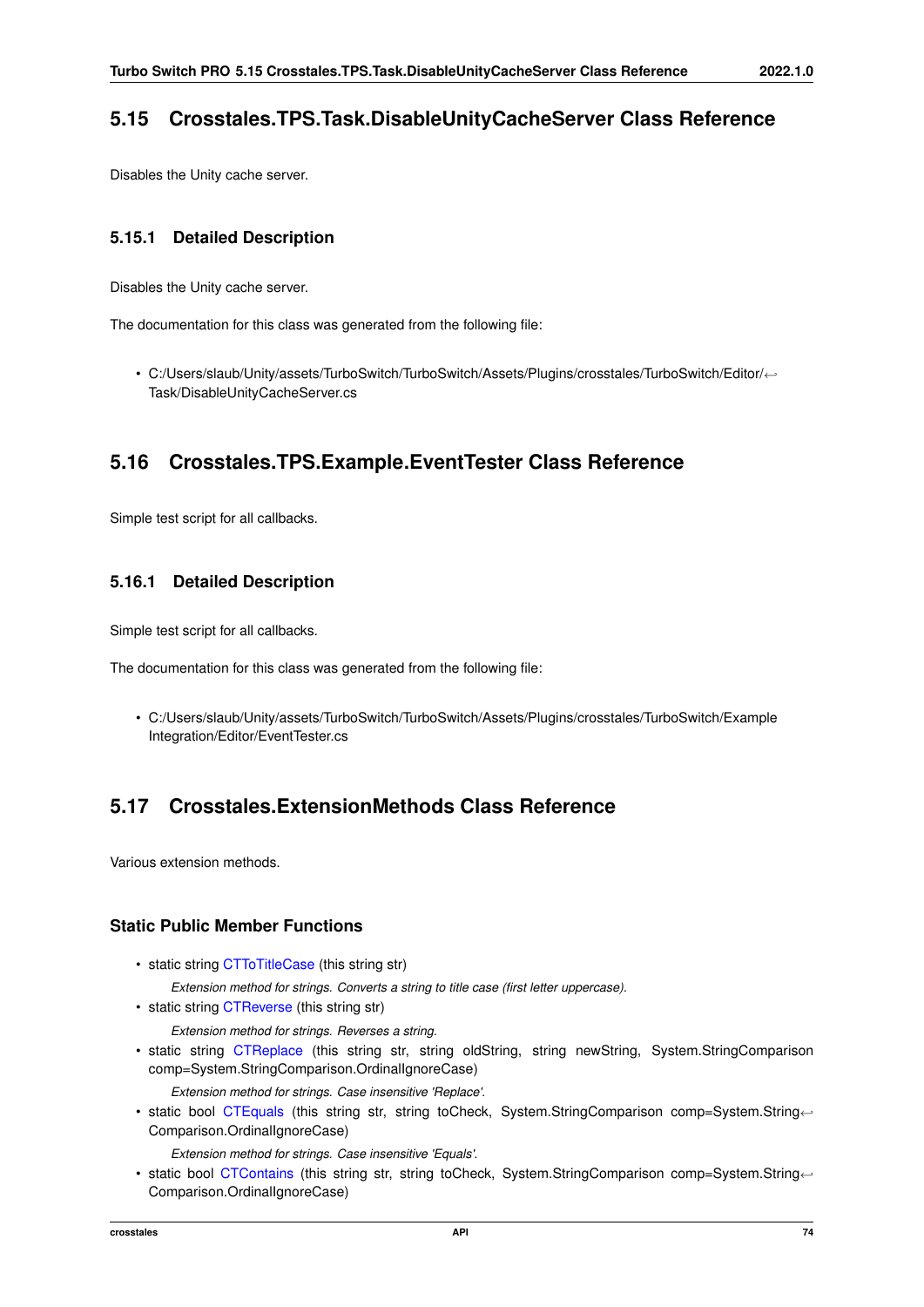*Extension method for strings. Case insensitive 'Contains'.*

- static bool [CTContainsAny](#page-95-0) (this string str, string searchTerms, char splitChar='') *Extension method for strings. Contains any given string.*
- static bool [CTContainsAll](#page-95-1) (this string str, string searchTerms, char splitChar='') *Extension method for strings. Contains all given strings.*
- static string [CTRemoveNewLines](#page-120-0) (this string str, string replacement="#nl#", string newLine=null) *Extension method for strings. Replaces new lines with a replacement string pattern.*
- static string [CTAddNewLines](#page-92-0) (this string str, string replacement="#nl#", string newLine=null)
- *Extension method for strings. Replaces a given string pattern with new lines in a string.*
- static bool [CTisNumeric](#page-117-0) (this string str)

*Extension method for strings. Checks if the string is numeric.*

• static bool [CTisInteger](#page-116-0) (this string str)

*Extension method for strings. Checks if the string is integer.*

• static bool [CTisEmail](#page-116-1) (this string str)

*Extension method for strings. Checks if the string is an email address.*

• static bool [CTisWebsite](#page-117-1) (this string str)

*Extension method for strings. Checks if the string is a website address.*

- static bool [CTisCreditcard](#page-115-0) (this string str)
	- *Extension method for strings. Checks if the string is a creditcard.*
- static bool [CTisIPv4](#page-116-2) (this string str)

*Extension method for strings. Checks if the string is an IPv4 address.*

• static bool [CTisAlphanumeric](#page-115-1) (this string str)

*Extension method for strings. Checks if the string is alphanumeric.*

- static bool [CThasLineEndings](#page-113-0) (this string str)
	- *Extension method for strings. Checks if the string has line endings.*
- static bool [CThasInvalidChars](#page-112-0) (this string str)

*Extension method for strings. Checks if the string has invalid characters.*

• static bool [CTStartsWith](#page-126-0) (this string str, string toCheck, System.StringComparison comp=System.String← Comparison.OrdinalIgnoreCase)

*Extension method for strings. Checks if the string starts with another string.*

• static bool [CTEndsWith](#page-102-1) (this string str, string toCheck, System.StringComparison comp=System.String← Comparison.OrdinalIgnoreCase)

*Extension method for strings. Checks if the string ends with another string.*

• static int [CTLastIndexOf](#page-118-0) (this string str, string toCheck, System.StringComparison comp=System.String← Comparison.OrdinalIgnoreCase)

*Extension method for strings. Returns the index of the last occurence of a given string.*

• static int [CTIndexOf](#page-114-0) (this string str, string toCheck, System.StringComparison comp=System.String← Comparison.OrdinalIgnoreCase)

*Extension method for strings. Returns the index of the first occurence of a given string.*

• static int [CTIndexOf](#page-114-1) (this string str, string toCheck, int startIndex, System.StringComparison comp=System.←- StringComparison.OrdinalIgnoreCase)

*Extension method for strings. Returns the index of the first occurence of a given string.*

• static string [CTToBase64](#page-127-0) (this string str, System. Text. Encoding encoding=null)

*Extension method for strings. Converts the value of a string to a Base64-string.*

• static string [CTFromBase64](#page-107-0) (this string str, System. Text. Encoding encoding=null)

*Extension method for strings. Converts the value of a Base64-string to a string.*

• static byte[] [CTFromBase64ToByteArray](#page-107-1) (this string str)

*Extension method for strings. Converts the value of a Base64-string to a byte-array.*

- static string [CTToHex](#page-129-0) (this string str, bool addPrefix=false)
- *Extension method for strings. Converts the value of a string to a Hex-string (with Unicode support).*
- static string [CTHexToString](#page-114-2) (this string hexString)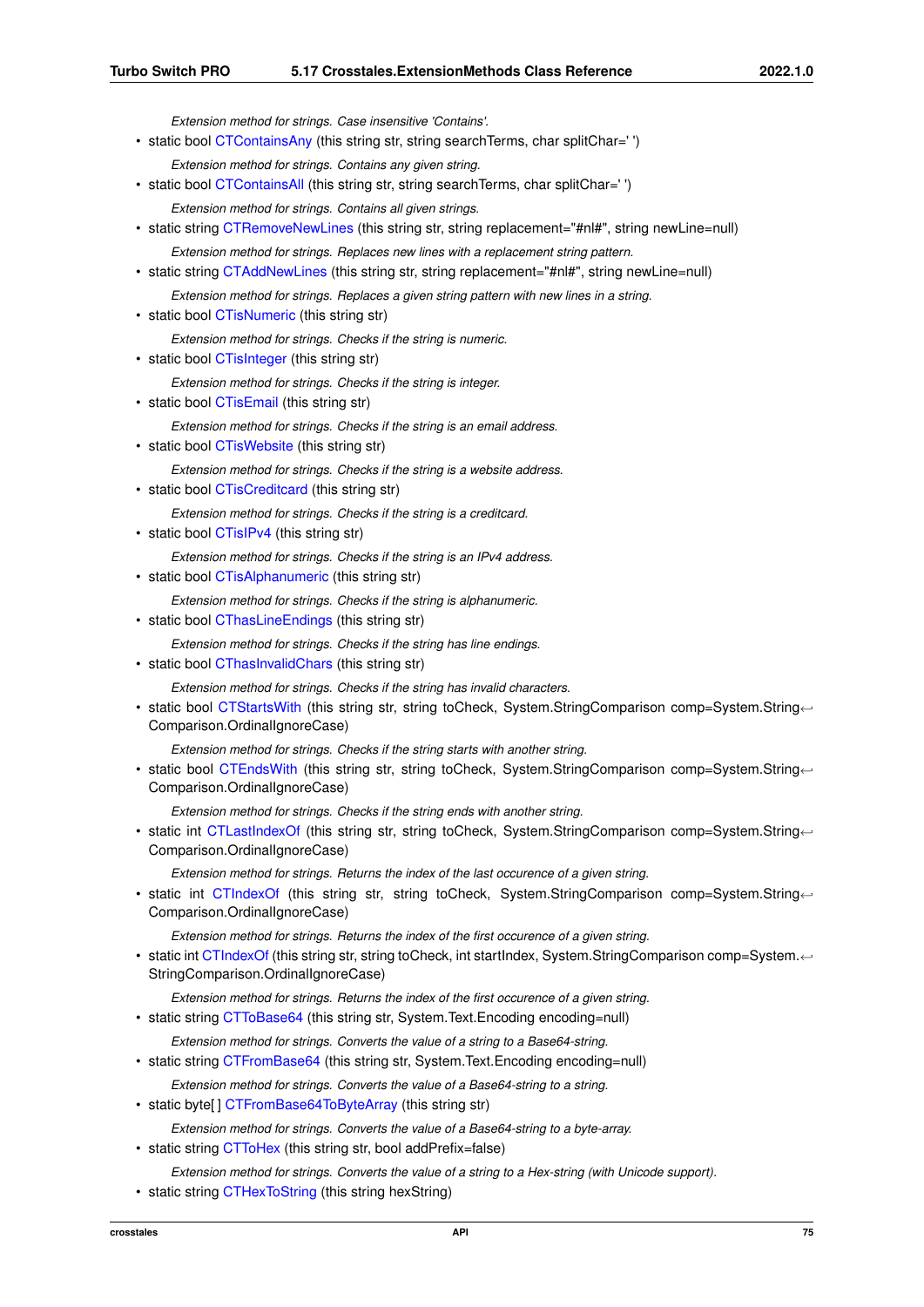*Extension method for strings. Converts the Hex-value of a string to a string (with Unicode support).* • static Color32 [CTHexToColor32](#page-113-1) (this string hexString) *Extension method for strings. Converts the Hex-value of a string to a Color32.* • static Color [CTHexToColor](#page-113-2) (this string hexString) *Extension method for strings. Converts the Hex-value of a string to a Color.* • static byte[] [CTToByteArray](#page-127-1) (this string str, System. Text. Encoding encoding=null) *Extension method for strings. Converts the value of a string to a byte-array.* • static string [CTClearTags](#page-93-0) (this string str) *Extension method for strings. Cleans a given text from tags.* • static string [CTClearSpaces](#page-93-1) (this string str) *Extension method for strings. Cleans a given text from multiple spaces.* • static string [CTClearLineEndings](#page-92-1) (this string str) *Extension method for strings. Cleans a given text from line endings.* • static void [CTShuffle](#page-126-1) $<$  T  $>$  (this T[] array, int seed=0) *Extension method for arrays. Shuffles an array.* • static string [CTDump](#page-101-0) $<$  T  $>$  (this T[] array, string prefix="", string postfix="", bool appendNewLine=true, string delimiter="; ") *Extension method for arrays. Dumps an array to a string.* • static string [CTDump](#page-96-0) (this Quaternion[] array) *Extension method for Quaternion-arrays. Dumps an array to a string.* • static string [CTDump](#page-98-0) (this Vector2[] array) *Extension method for Vector2-arrays. Dumps an array to a string.* • static string [CTDump](#page-100-0) (this Vector3[] array) *Extension method for Vector3-arrays. Dumps an array to a string.* • static string [CTDump](#page-100-1) (this Vector4[] array) *Extension method for Vector4-arrays. Dumps an array to a string.* • static string  $|$  [CTToString](#page-134-0)  $\lt T$   $>$  (this T[ ] array) *Extension method for arrays. Generates a string array with all entries (via ToString).* • static float[] [CTToFloatArray](#page-128-0) (this byte[] array, int count=0) *Extension method for byte-arrays. Converts a byte-array to a float-array.* • static byte[] [CTToByteArray](#page-127-2) (this float[] array, int count=0) *Extension method for float-arrays. Converts a float-array to a byte-array.* • static Texture2D [CTToTexture](#page-135-0) (this byte[] data) *Extension method for byte-arrays. Converts a byte-array to a Texture.* • static Sprite [CTToSprite](#page-133-0) (this byte[] data) *Extension method for byte-arrays. Converts a byte-array to Sprite.* • static string [CTToString](#page-134-1) (this byte[] data, System. Text. Encoding encoding=null) *Extension method for byte-arrays. Converts a byte-array to a string.* • static string [CTToBase64](#page-126-2) (this byte[] data) *Extension method for byte-arrays. Converts a byte-array to a Base64-string.* • static void [CTShuffle](#page-125-0) $<$  T  $>$  (this System.Collections.Generic.IList $<$  T  $>$  list, int seed=0) *Extension method for IList. Shuffles a List.* • static string [CTDump](#page-101-1) $<$ T  $>$  (this System. Collections. Generic. IList $<$ T  $>$  list, string prefix="", string postfix="", bool appendNewLine=true, string delimiter="; ") *Extension method for IList. Dumps a list to a string.* • static string [CTDump](#page-96-1) (this System.Collections.Generic.IList< Quaternion > list) *Extension method for Quaternion-IList. Dumps a list to a string.* • static string [CTDump](#page-96-2) (this System.Collections.Generic.IList< Vector2 > list) *Extension method for Vector2-IList. Dumps a list to a string.* • static string [CTDump](#page-98-1) (this System.Collections.Generic.IList< Vector3 > list) *Extension method for Vector3-IList. Dumps a list to a string.*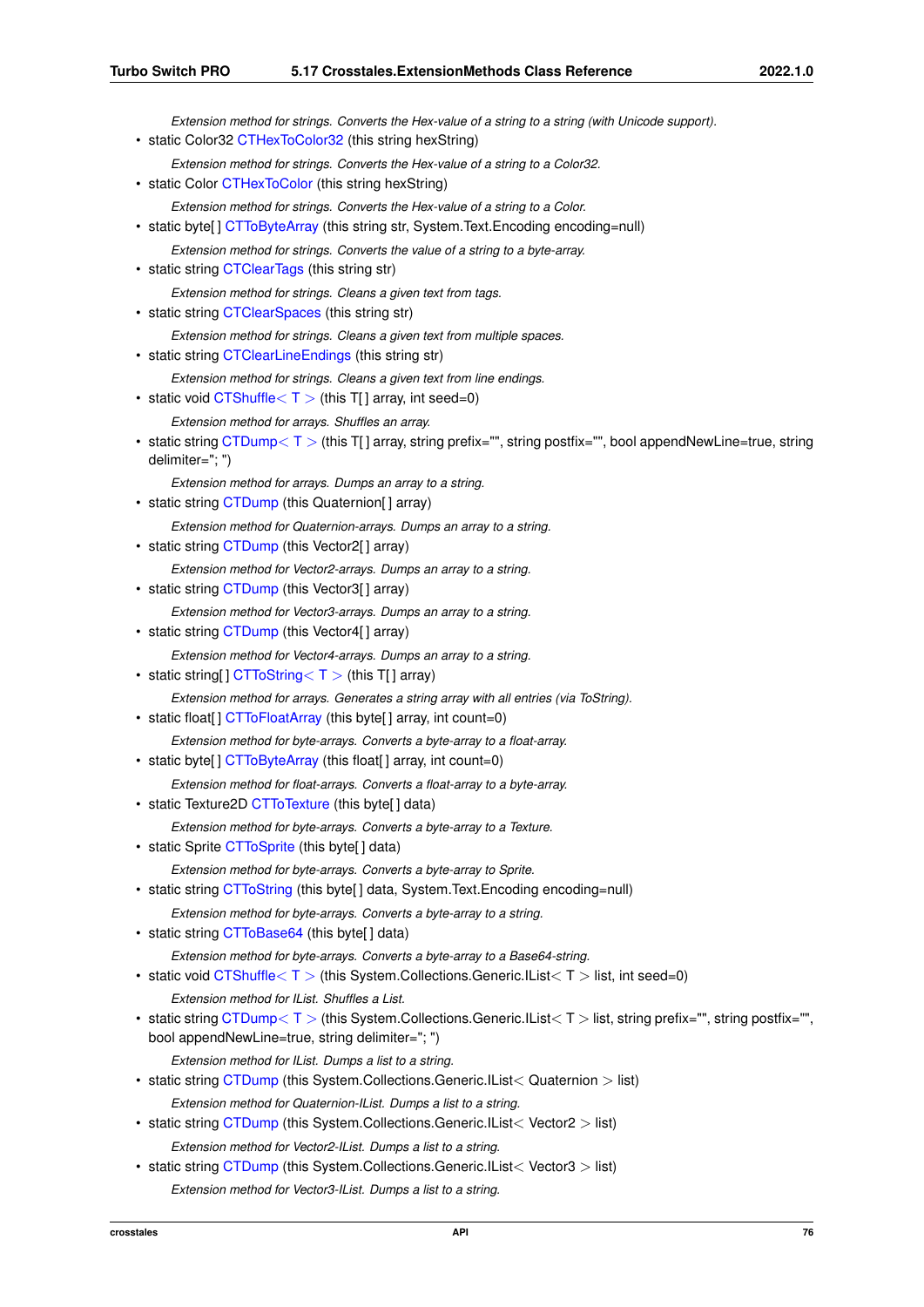- static string [CTDump](#page-98-2) (this System.Collections.Generic.IList< Vector4 > list)
	- *Extension method for Vector4-IList. Dumps a list to a string.*
- static System.Collections.Generic.List< string > [CTToString](#page-134-2)< T > (this System.Collections.Generic.IList<  $T >$  list)

*Extension method for IList. Generates a string list with all entries (via ToString).*

• static string [CTDump](#page-100-2)< K, V > (this System.Collections.Generic.IDictionary< K, V > dict, string prefix="", string postfix="", bool appendNewLine=true, string delimiter="; ")

*Extension method for IDictionary. Dumps a dictionary to a string.*

- static void [CTAddRange](#page-92-2)< K, V > (this System.Collections.Generic.IDictionary< K, V > dict, System.← Collections.Generic.IDictionary< K, V > collection)
- *Extension method for IDictionary. Adds a dictionary to an existing one.*
- static byte[] [CTReadFully](#page-120-1) (this System.IO.Stream input)

*Extension method for Stream. Reads the full content of a Stream.*

• static string [CTToHexRGB](#page-130-0) (this Color32 input)

*Extension method for Color32. Converts the value of a color to a RGB Hex-string.*

• static string [CTToHexRGB](#page-129-1) (this Color input)

*Extension method for Color. Converts the value of a color to a RGB Hex-string.*

• static string [CTToHexRGBA](#page-130-1) (this Color32 input)

*Extension method for Color32. Converts the value of a color to a RGBA Hex-string.*

- static string [CTToHexRGBA](#page-130-2) (this Color input)
	- *Extension method for Color. Converts the value of a color to a RGBA Hex-string.*
- static Vector3 [CTVector3](#page-137-1) (this Color32 color)

*Extension method for Color32. Convert it to a Vector3.*

• static Vector3 [CTVector3](#page-137-2) (this Color color)

*Extension method for Color. Convert it to a Vector3.*

• static Vector4 [CTVector4](#page-138-0) (this Color32 color)

*Extension method for Color32. Convert it to a Vector4.*

• static Vector4 [CTVector4](#page-138-1) (this Color color)

*Extension method for Color. Convert it to a Vector4.*

- static Vector2 [CTMultiply](#page-118-1) (this Vector2 a, Vector2 b)
	- *Allows you to multiply two Vector2s together, something Unity sorely lacks by default.*
- static Vector3 [CTMultiply](#page-119-0) (this Vector3 a, Vector3 b)

*Allows you to multiply two Vector3s together, something Unity sorely lacks by default.*

• static Vector3 [CTFlatten](#page-106-0) (this Vector3 a)

*Returns a Vector3 with a 0 y-axis. This is useful for keeping entities oriented perpendicular to the ground.*

• static Quaternion [CTQuaternion](#page-119-1) (this Vector3 eulerAngle)

*Extension method for Vector3. Convert it to a Quaternion.*

• static Color [CTColorRGB](#page-93-2) (this Vector3 rgb, float alpha=1f)

*Extension method for Vector3. Convert it to a Color.*

- static Vector4 [CTMultiply](#page-119-2) (this Vector4 a, Vector4 b)
- *Allows you to multiply two Vector4s together, something Unity sorely lacks by default.*
- static Quaternion [CTQuaternion](#page-120-2) (this Vector4 angle)
	- *Extension method for Vector4. Convert it to a Quaternion.*
- static Color [CTColorRGBA](#page-94-1) (this Vector4 rgba)
	- *Extension method for Vector4. Convert it to a Color.*
- static Vector3 [CTVector3](#page-138-2) (this Quaternion angle) *Extension method for Quaternion. Convert it to a Vector3.*
- static Vector4 [CTVector4](#page-139-0) (this Quaternion angle)
- *Extension method for Quaternion. Convert it to a Vector4.*
- static Vector3 [CTCorrectLossyScale](#page-95-2) (this Canvas canvas)
	- *Extension method for Canvas. Convert current resolution scale.*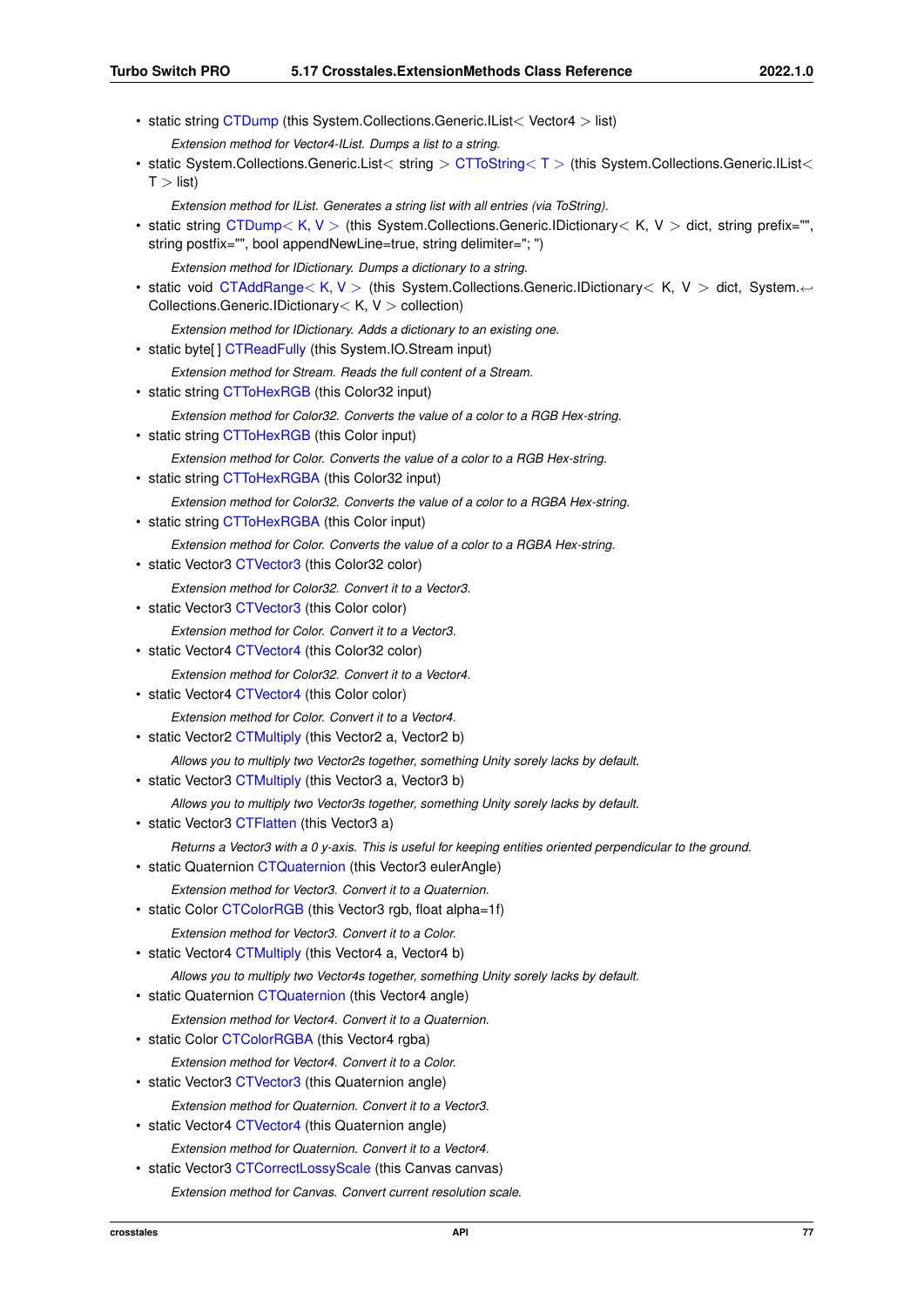• static void [CTGetLocalCorners](#page-110-0) (this RectTransform transform, Vector3[] fourCornersArray, Canvas canvas, float inset=0, bool corrected=false) *Extension method for RectTransform. Sets the local corners of a RectTransform to a given array.* • static Vector3[1 [CTGetLocalCorners](#page-109-0) (this RectTransform transform, Canvas canvas, float inset=0, bool corrected=false) *Extension method for RectTransform. Returns the local corners of a RectTransform.* • static void [CTGetScreenCorners](#page-111-0) (this RectTransform transform, Vector3[ ] fourCornersArray, Canvas canvas, float inset=0, bool corrected=false) *Extension method for RectTransform. Sets the world corners of a RectTransform to a given array.* • static Vector3[] [CTGetScreenCorners](#page-111-1) (this RectTransform transform, Canvas canvas, float inset=0, bool corrected=false) *Extension method for RectTransform. Returns the screen (world) corners of a RectTransform.* • static Bounds [CTGetBounds](#page-108-0) (this RectTransform transform, float uiScaleFactor=1f) *Extension method for RectTransform. Returns the bounds of a RectTransform including the children.* • static void [CTSetLeft](#page-124-0) (this RectTransform transform, float value) *Extension method for RectTransform. Sets the Left-property of a RectTransform.* • static void [CTSetRight](#page-125-1) (this RectTransform transform, float value) *Extension method for RectTransform. Sets the Right-property of a RectTransform.* • static void [CTSetTop](#page-125-2) (this RectTransform transform, float value) *Extension method for RectTransform. Sets the Top-property of a RectTransform.* • static void [CTSetBottom](#page-124-1) (this RectTransform transform, float value) *Extension method for RectTransform. Sets the Bottom-property of a RectTransform.* • static float [CTGetLeft](#page-109-1) (this RectTransform transform) *Extension method for RectTransform. Gets the Left-property of a RectTransform.* • static float [CTGetRight](#page-110-1) (this RectTransform transform) *Extension method for RectTransform. Gets the Right-property of a RectTransform.* • static float [CTGetTop](#page-112-1) (this RectTransform transform) *Extension method for RectTransform. Gets the Top-property of a RectTransform.* • static float [CTGetBottom](#page-108-1) (this RectTransform transform) *Extension method for RectTransform. Gets the Bottom-property of a RectTransform.* • static Vector4 [CTGetLRTB](#page-110-2) (this RectTransform transform) *Extension method for RectTransform. Gets the Left/Right/Top/Bottom-properties of a RectTransform.* • static void [CTSetLRTB](#page-124-2) (this RectTransform transform, Vector4 lrtb) *Extension method for RectTransform. Sets the Left/Right/Top/Bottom-properties of a RectTransform.* • static System.Collections.Generic.List< GameObject > [CTFindAll](#page-105-0) (this Component component, string name, int maxDepth=0) *Extension method for Component. Recursively searches all children of a parent Component for specific named GameObjects* • static System.Collections.Generic.List $< I > CTFindAll < I >$  $< I > CTFindAll < I >$  $< I > CTFindAll < I >$  (this Component component, string name) *Extension method for Component. Recursively searches all children of a parent Component for specific named GameObjects* • static GameObject [CTFind](#page-103-0) (this MonoBehaviour mb, string name) *Extension method for MonoBehaviour. Recursively searches all children of a parent MonoBehaviour for specific named GameObject* • static T [CTFind](#page-104-0) $<$  T  $>$  (this MonoBehaviour mb, string name) *Extension method for MonoBehaviour. Recursively searches all children of a parent MonoBehaviour for specific named GameObject and returns a component.* • static GameObject [CTFind](#page-103-1) (this GameObject go, string name) *Extension method for GameObject. Recursively searches all children of a parent GameObject for specific named GameObject* • static T [CTFind](#page-104-1) $< I$  > (this GameObject go, string name) *Extension method for GameObject. Recursively searches all children of a parent GameObject for specific named GameObject and returns a component.*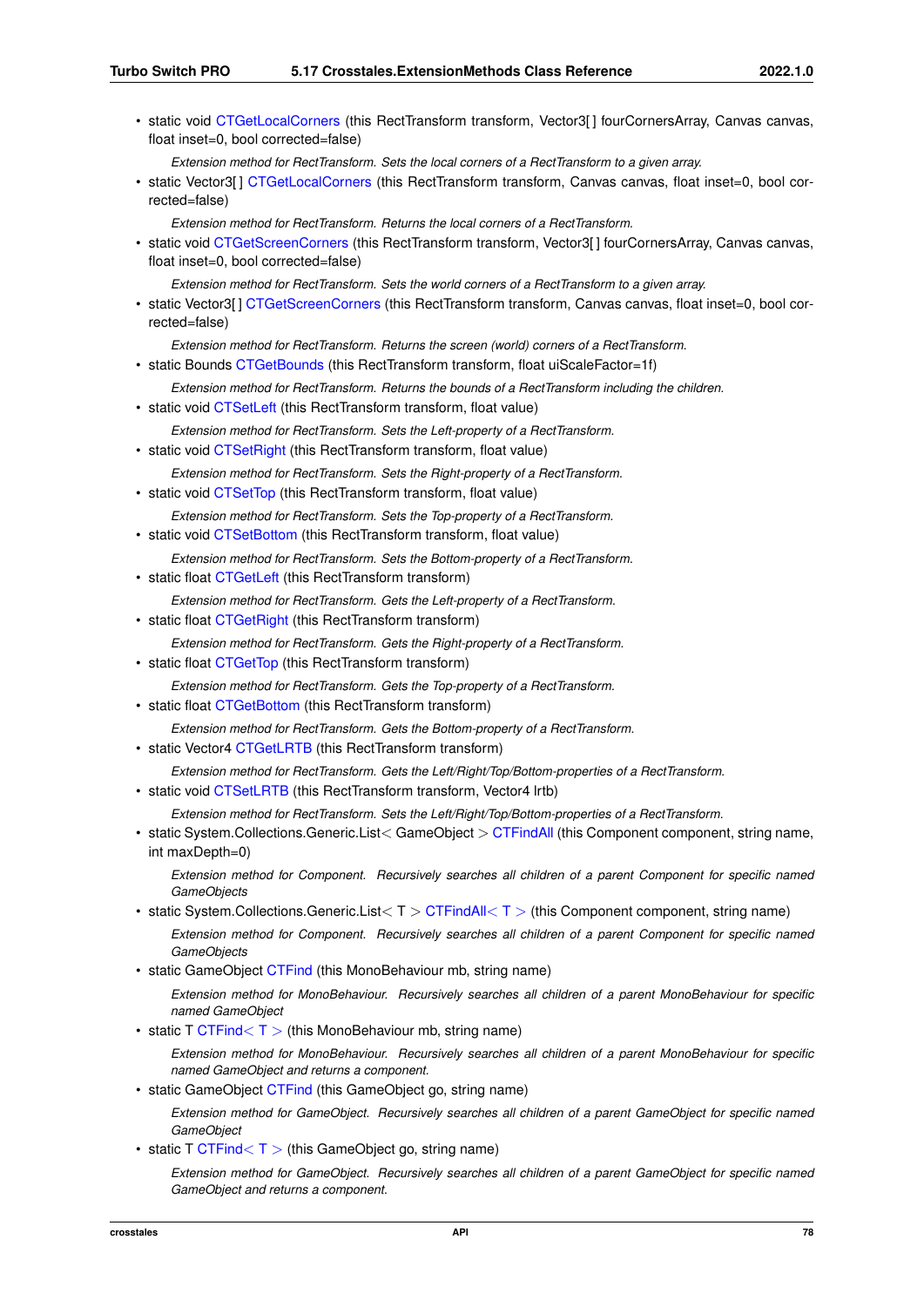• static Bounds [CTGetBounds](#page-108-2) (this GameObject go)

*Extension method for GameObject. Returns the bounds of a GameObject including the children.*

- static Transform [CTFind](#page-104-2) (this Transform transform, string name)
- *Extension method for Transform. Recursively searches all children of a parent transform for specific named transform*
- static T [CTFind](#page-105-1) $<$  T  $>$  (this Transform transform, string name) *Extension method for Transform. Recursively searches all children of a parent transform for specific named transform and returns a component.*
- static byte[] [CTToPNG](#page-131-0) (this Sprite sprite)
- *Extension method for Sprite. Converts a Sprite to a PNG byte-array.*
- static byte[] [CTToJPG](#page-131-1) (this Sprite sprite) *Extension method for Sprite. Converts a Sprite to a JPG byte-array.*
- static byte[] [CTToTGA](#page-136-0) (this Sprite sprite)

*Extension method for Sprite. Converts a Sprite to a TGA byte-array.*

- static byte[] [CTToEXR](#page-128-1) (this Sprite sprite)
- *Extension method for Sprite. Converts a Sprite to a EXR byte-array.*
- static byte[] [CTToPNG](#page-133-1) (this Texture2D texture)

*Extension method for Texture. Converts a Texture to a PNG byte-array.*

• static byte[] [CTToJPG](#page-131-2) (this Texture2D texture)

*Extension method for Texture. Converts a Texture to a JPG byte-array.*

- static byte[] [CTToTGA](#page-136-1) (this Texture2D texture)
- *Extension method for Texture. Converts a Texture to a TGA byte-array.*
- static byte[] [CTToEXR](#page-128-2) (this Texture2D texture)

*Extension method for Texture. Converts a Texture to a EXR byte-array.*

• static Sprite [CTToSprite](#page-133-2) (this Texture2D texture, float pixelsPerUnit=100f)

*Extension method for Texture. Converts a Texture to a Sprite.*

• static Texture2D [CTRotate90](#page-122-0) (this Texture2D texture)

*Extension method for Texture. Rotates a Texture by 90 degrees.*

- static Texture2D [CTRotate180](#page-122-1) (this Texture2D texture)
	- *Extension method for Texture. Rotates a Texture by 180 degrees.*
- static Texture2D [CTRotate270](#page-122-2) (this Texture2D texture)

*Extension method for Texture. Rotates a Texture by 270 degrees.*

- static Texture2D [CTToTexture2D](#page-135-1) (this Texture texture)
- *Extension method for Texture. Convert a Texture to a Texture2D*
- static Texture2D [CTToTexture2D](#page-136-2) (this WebCamTexture texture)
	- *Extension method for WebCamTexture. Convert a WebCamTexture to a Texture2D*
- static Texture2D [CTFlipHorizontal](#page-106-2) (this Texture2D texture)
	- *Extension method for Texture. Flips a Texture2D horizontally*
- static Texture2D [CTFlipVertical](#page-107-2) (this Texture2D texture)

*Extension method for Texture. Flips a Texture2D vertically*

• static bool [CTHasActiveClip](#page-112-2) (this AudioSource source)

*Extension method for AudioSource. Determines if an AudioSource has an active clip.*

• static bool [CTIsVisibleFrom](#page-117-2) (this Renderer renderer, Camera camera)

*Extension method for Renderer. Determines if the renderer is visible from a certain camera.*

# **5.17.1 Detailed Description**

Various extension methods.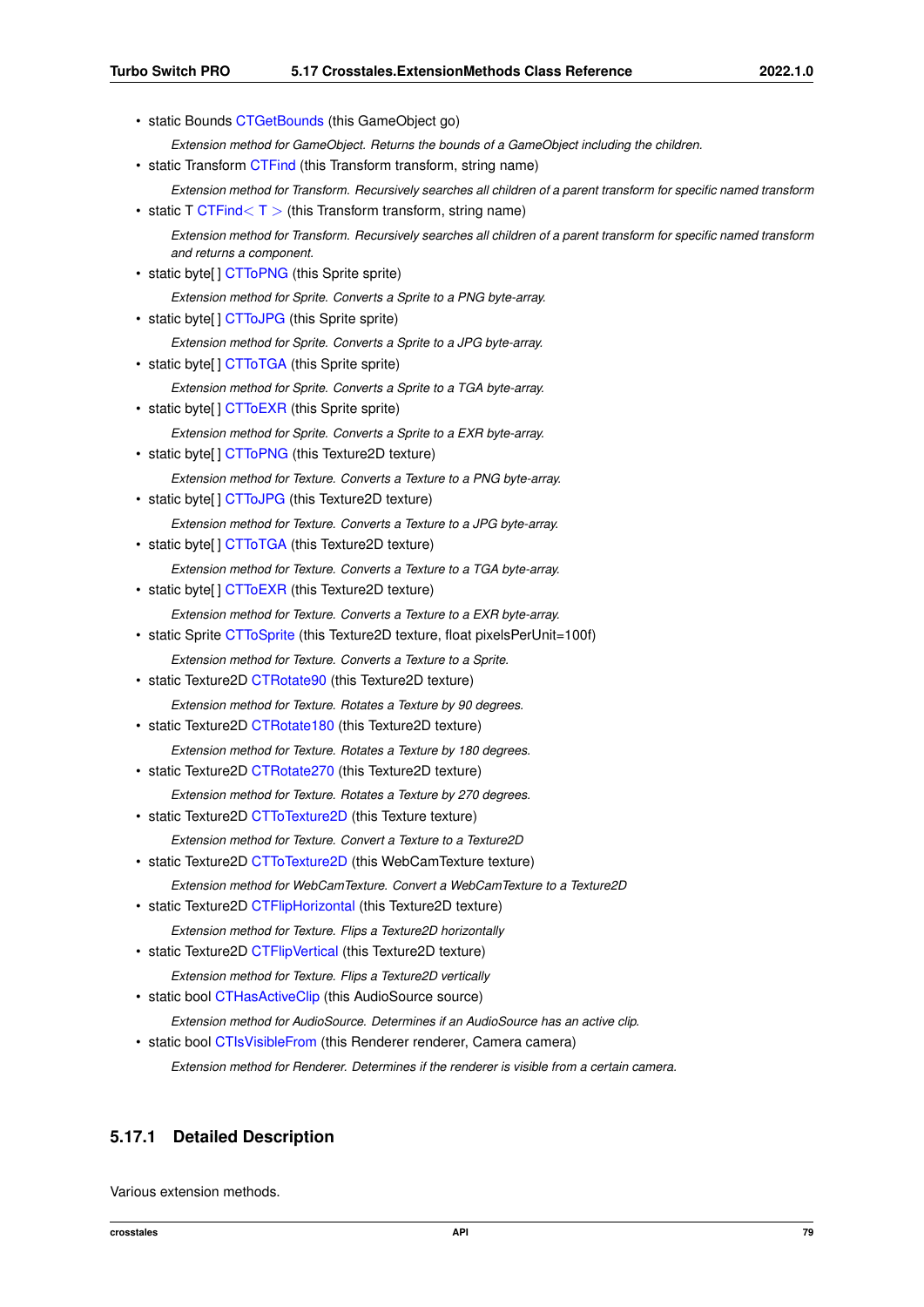# <span id="page-92-0"></span>**5.17.2 Member Function Documentation**

## **5.17.2.1 CTAddNewLines()**

```
static string Crosstales.ExtensionMethods.CTAddNewLines (
            this string str,
            string replacement = "#nl#",
            string newLine = null ) [static]
```
Extension method for strings. Replaces a given string pattern with new lines in a string.

**Parameters**

| str         | String-instance.                                                 |
|-------------|------------------------------------------------------------------|
| replacement | Replacement string pattern (default: "#nl#", optional).          |
| newLine     | New line string (default: System.Environment.NewLine, optional). |

**Returns**

<span id="page-92-2"></span>Replaced string with new lines.

# **5.17.2.2 CTAddRange**< **K, V** >**()**

```
static void Crosstales.ExtensionMethods.CTAddRange< K, V > (this System.Collections.Generic.IDictionary< K, V > dict,
            System.Collections.Generic.IDictionary< K, V > collection ) [static]
```
Extension method for IDictionary. Adds a dictionary to an existing one.

**Parameters**

| dict       | IDictionary-instance. |
|------------|-----------------------|
| collection | Dictionary to add.    |

# <span id="page-92-1"></span>**5.17.2.3 CTClearLineEndings()**

```
static string Crosstales.ExtensionMethods.CTClearLineEndings (
            this string str ) [static]
```
Extension method for strings. Cleans a given text from line endings.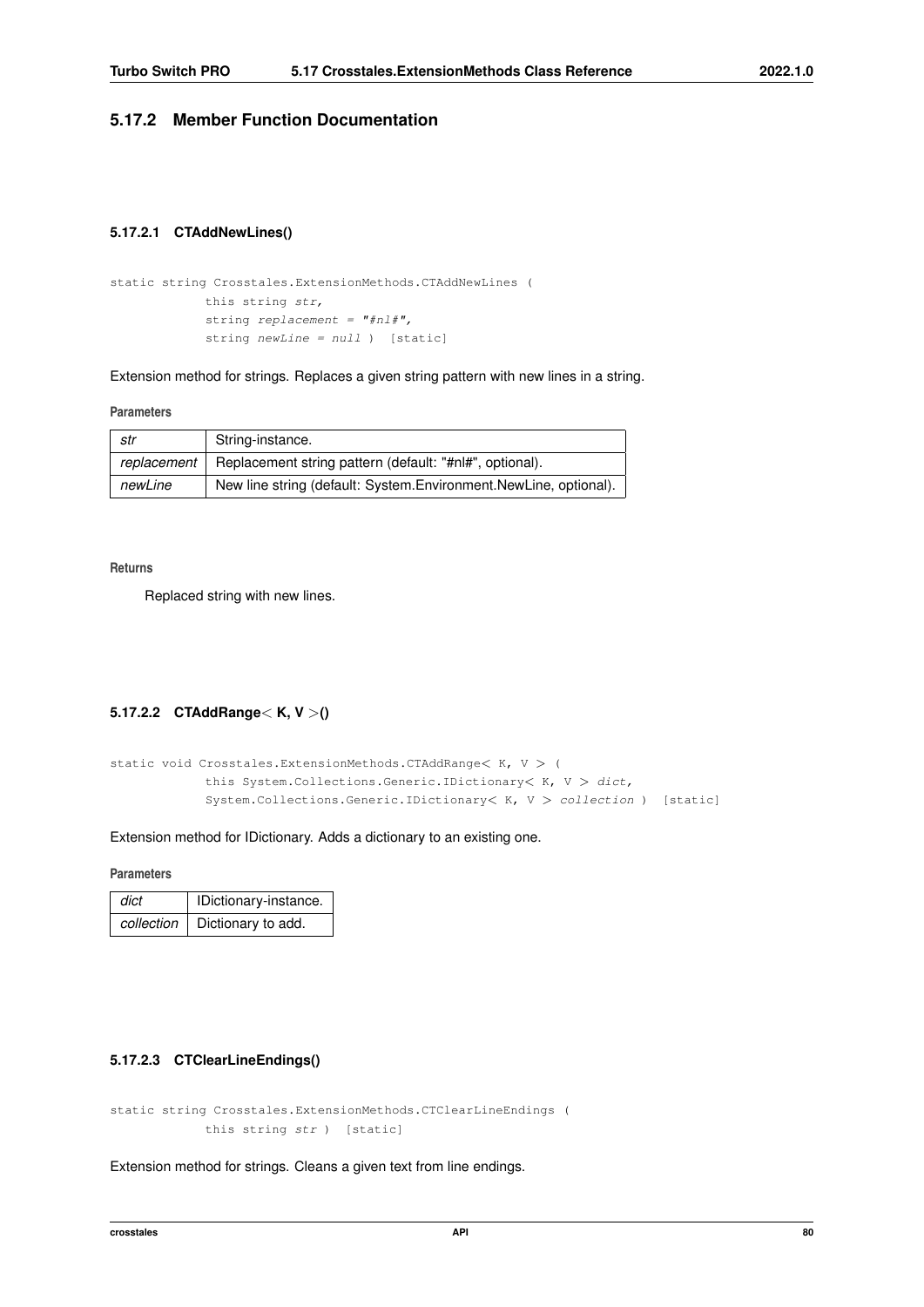*str* | Input to clean.

**Returns**

<span id="page-93-1"></span>Clean text without line endings.

# **5.17.2.4 CTClearSpaces()**

```
static string Crosstales.ExtensionMethods.CTClearSpaces (
            this string str ) [static]
```
#### Extension method for strings. Cleans a given text from multiple spaces.

#### **Parameters**

*str* | Input to clean.

### **Returns**

<span id="page-93-0"></span>Clean text without multiple spaces.

# **5.17.2.5 CTClearTags()**

```
static string Crosstales.ExtensionMethods.CTClearTags (
            this string str ) [static]
```
Extension method for strings. Cleans a given text from tags.

#### **Parameters**

*str* | Input to clean.

#### **Returns**

<span id="page-93-2"></span>Clean text without tags.

# **5.17.2.6 CTColorRGB()**

```
static Color Crosstales.ExtensionMethods.CTColorRGB (
            this Vector3 rgb,
            float alpha = 1f ) [static]
```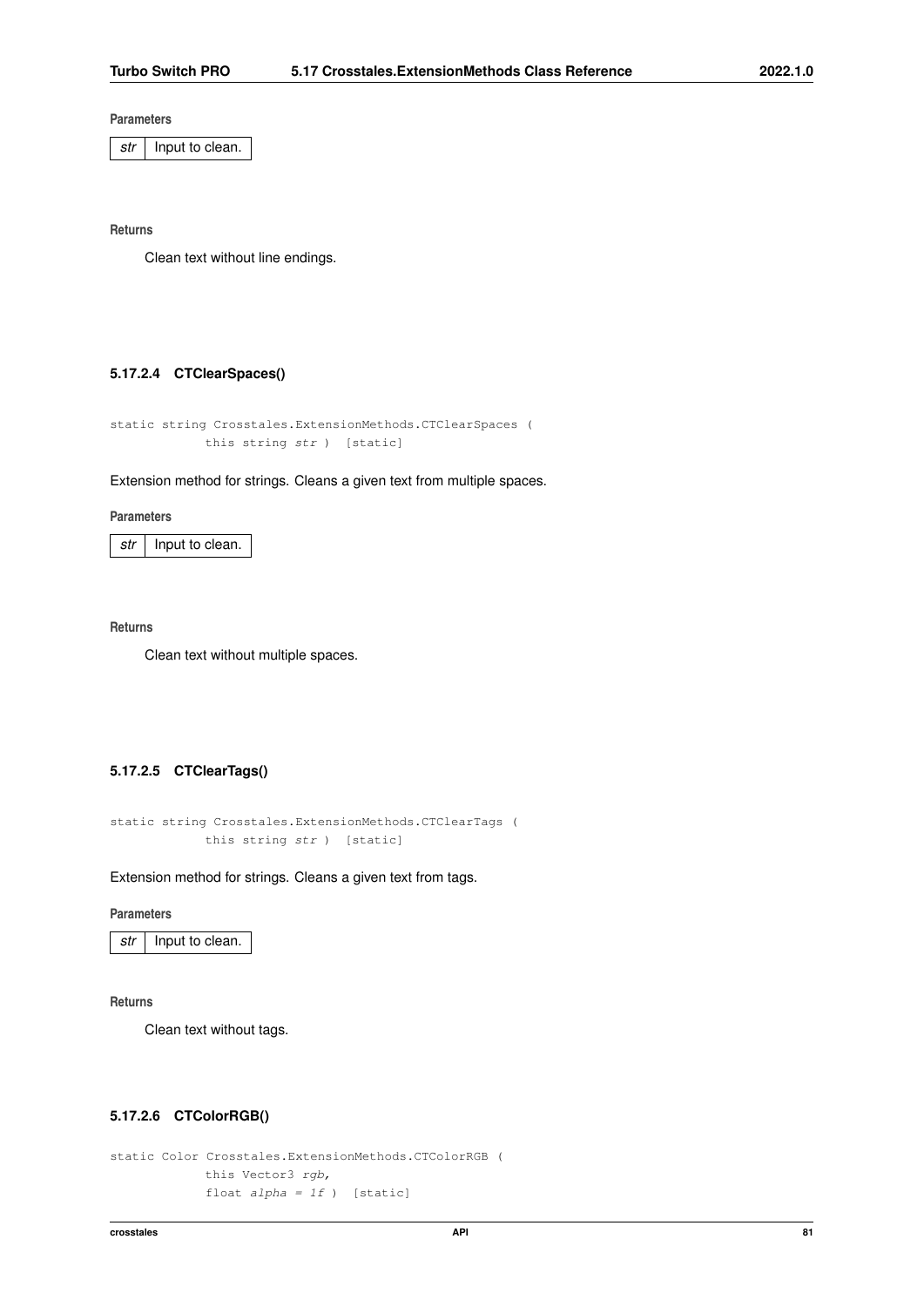Extension method for Vector3. Convert it to a Color.

## **Parameters**

| rgb | Vector3-instance to convert (RGB = xyz).                       |
|-----|----------------------------------------------------------------|
|     | $ $ alpha $ $ Alpha-value of the color (default: 1, optional). |

#### **Returns**

<span id="page-94-1"></span>Color from RGB.

# **5.17.2.7 CTColorRGBA()**

```
static Color Crosstales.ExtensionMethods.CTColorRGBA (
           this Vector4 rgba ) [static]
```
# Extension method for Vector4. Convert it to a Color.

**Parameters**

 $rgba$  Vector4-instance to convert (RGBA = xyzw).

**Returns**

<span id="page-94-0"></span>Color from RGBA.

# **5.17.2.8 CTContains()**

```
static bool Crosstales.ExtensionMethods.CTContains (
            this string str,
            string toCheck,
            System.StringComparison comp = System.StringComparison.OrdinalIgnoreCase ) [static]
```
Extension method for strings. Case insensitive 'Contains'.

#### **Parameters**

| str  | String-instance.                                                                |
|------|---------------------------------------------------------------------------------|
|      | toCheck   String to check.                                                      |
| comp | StringComparison-method (default: StringComparison.OrdinallgnoreCase, optional) |

#### **Returns**

True if the string contains the given string.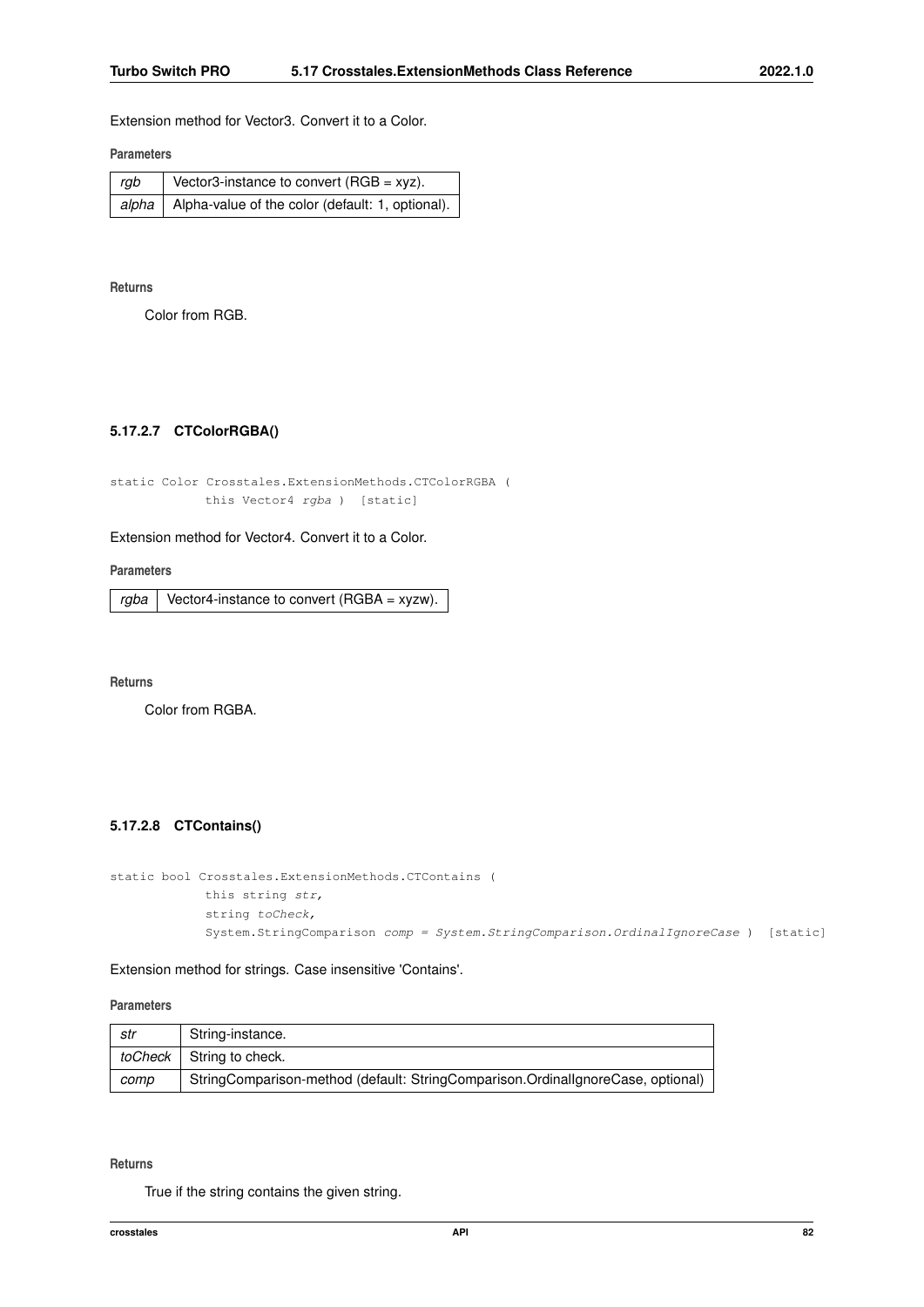### <span id="page-95-1"></span>**5.17.2.9 CTContainsAll()**

```
static bool Crosstales.ExtensionMethods.CTContainsAll (
            this string str,
            string searchTerms,
            char splitChar = ' ' ) [static]
```
Extension method for strings. Contains all given strings.

### **Parameters**

| str       | String-instance.                                                    |
|-----------|---------------------------------------------------------------------|
|           | search Terms   Search terms separated by the given split-character. |
| splitChar | Split-character (default: ' ', optional)                            |

#### **Returns**

<span id="page-95-0"></span>True if the string contains all parts of the given string.

# **5.17.2.10 CTContainsAny()**

```
static bool Crosstales.ExtensionMethods.CTContainsAny (
            this string str,
            string searchTerms,
            char splitChar = ' ' ) [static]
```
Extension method for strings. Contains any given string.

# **Parameters**

| str         | String-instance.                                     |
|-------------|------------------------------------------------------|
| searchTerms | Search terms separated by the given split-character. |
| splitChar   | Split-character (default: ', optional)               |

**Returns**

<span id="page-95-2"></span>True if the string contains any parts of the given string.

# **5.17.2.11 CTCorrectLossyScale()**

```
static Vector3 Crosstales.ExtensionMethods.CTCorrectLossyScale (
            this Canvas canvas ) [static]
```
Extension method for Canvas. Convert current resolution scale.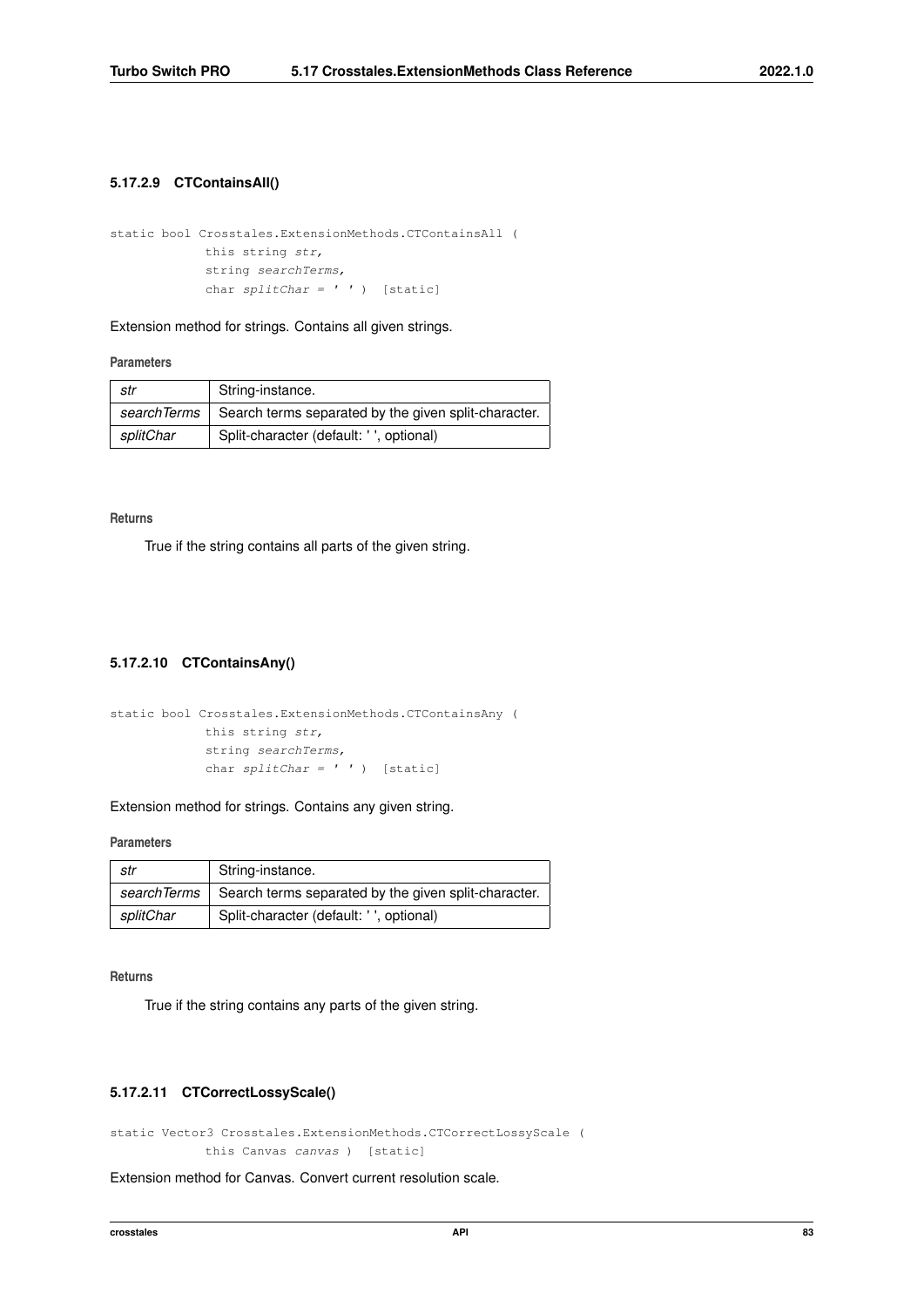*canvas* | Canvas to convert.

**Returns**

<span id="page-96-0"></span>Vector3 with the correct scale.

# **5.17.2.12 CTDump() [1/8]**

```
static string Crosstales.ExtensionMethods.CTDump (
            this Quaternion[] array ) [static]
```
#### Extension method for Quaternion-arrays. Dumps an array to a string.

**Parameters**

*array* | Quaternion-array-instance to dump.

**Returns**

<span id="page-96-1"></span>String with lines for all array entries.

# **5.17.2.13 CTDump() [2/8]**

```
static string Crosstales.ExtensionMethods.CTDump (
            this System.Collections.Generic.IList< Quaternion > list ) [static]
```
Extension method for Quaternion-IList. Dumps a list to a string.

### **Parameters**

|  | <i>list</i>   Quaternion-IList-instance to dump. |
|--|--------------------------------------------------|
|--|--------------------------------------------------|

#### **Returns**

<span id="page-96-2"></span>String with lines for all list entries.

# **5.17.2.14 CTDump() [3/8]**

```
static string Crosstales.ExtensionMethods.CTDump (
            this System.Collections.Generic.IList< Vector2 > list ) [static]
```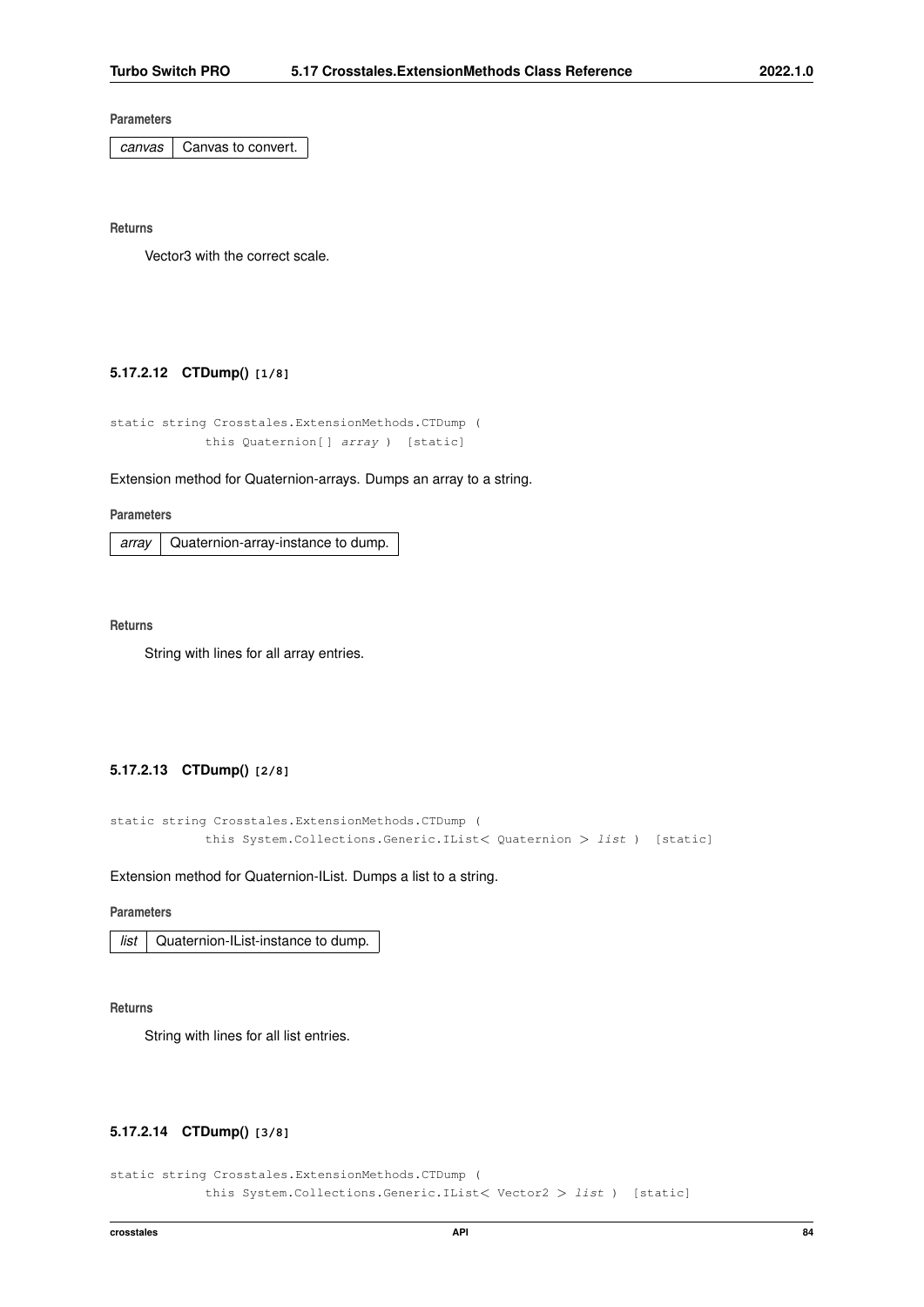Extension method for Vector2-IList. Dumps a list to a string.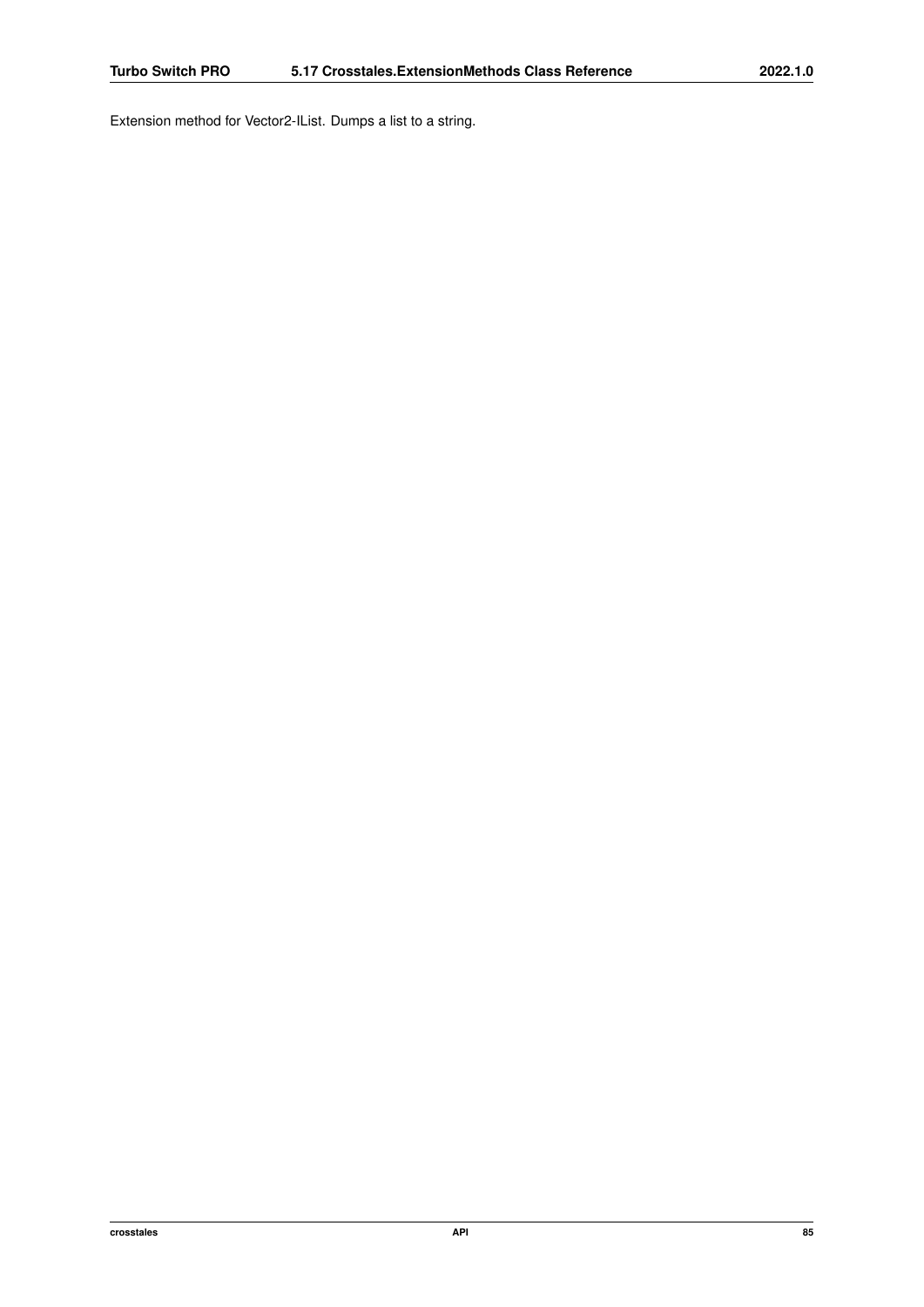*list* Vector2-IList-instance to dump.

**Returns**

<span id="page-98-1"></span>String with lines for all list entries.

#### **5.17.2.15 CTDump() [4/8]**

```
static string Crosstales.ExtensionMethods.CTDump (
            this System.Collections.Generic.IList< Vector3 > list ) [static]
```
#### Extension method for Vector3-IList. Dumps a list to a string.

**Parameters**

*list* Vector3-IList-instance to dump.

**Returns**

<span id="page-98-2"></span>String with lines for all list entries.

# **5.17.2.16 CTDump() [5/8]**

```
static string Crosstales.ExtensionMethods.CTDump (
            this System.Collections.Generic.IList< Vector4 > list ) [static]
```
Extension method for Vector4-IList. Dumps a list to a string.

#### **Parameters**

*list* Vector4-IList-instance to dump.

**Returns**

<span id="page-98-0"></span>String with lines for all list entries.

### **5.17.2.17 CTDump() [6/8]**

```
static string Crosstales.ExtensionMethods.CTDump (
            this Vector2[ ] array ) [static]
```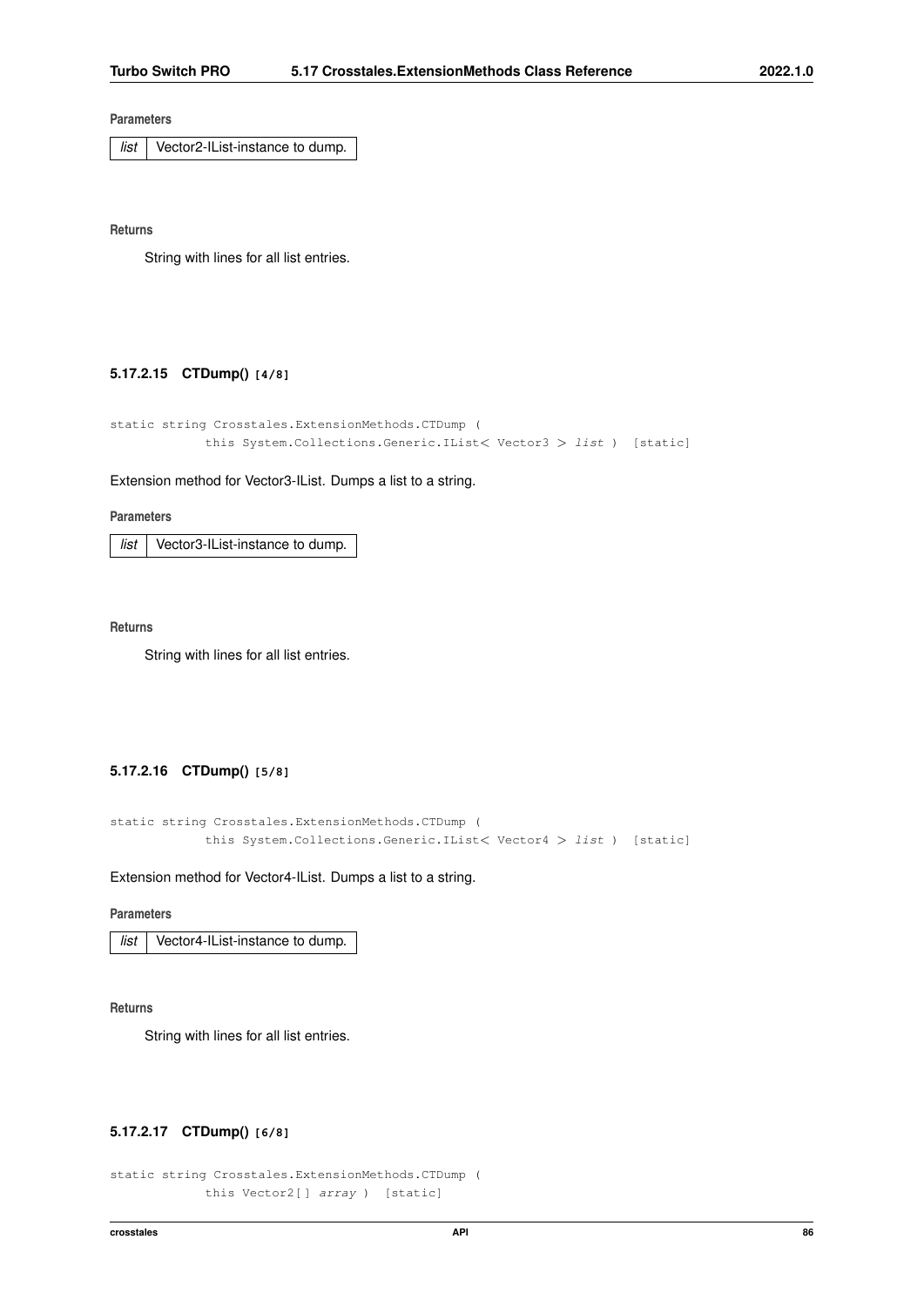Extension method for Vector2-arrays. Dumps an array to a string.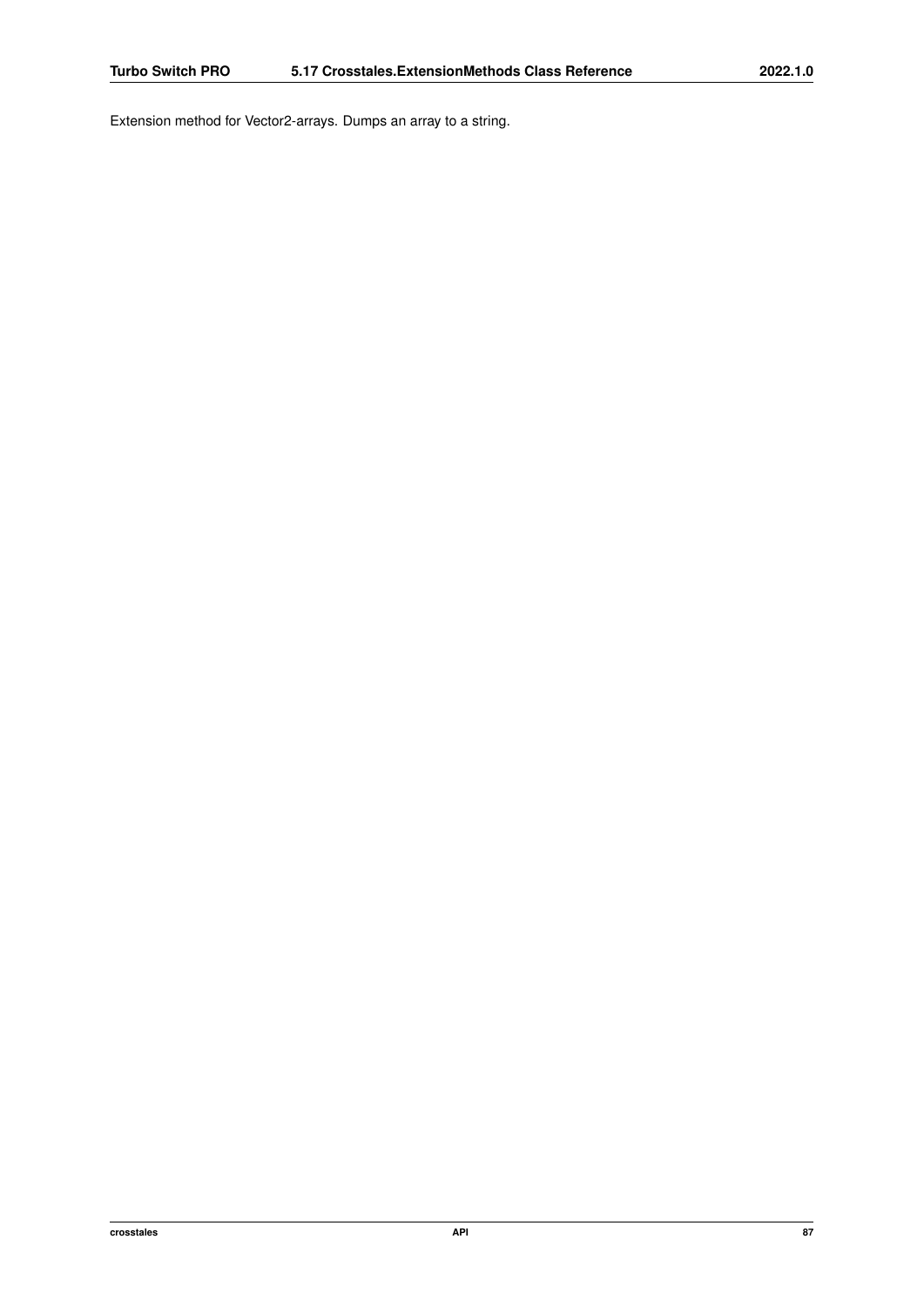*array* Vector2-array-instance to dump.

**Returns**

<span id="page-100-0"></span>String with lines for all array entries.

#### **5.17.2.18 CTDump() [7/8]**

```
static string Crosstales.ExtensionMethods.CTDump (
            this Vector3[ ] array ) [static]
```
#### Extension method for Vector3-arrays. Dumps an array to a string.

**Parameters**

*array* Vector3-array-instance to dump.

**Returns**

<span id="page-100-1"></span>String with lines for all array entries.

# **5.17.2.19 CTDump() [8/8]**

```
static string Crosstales.ExtensionMethods.CTDump (
            this Vector4[ ] array ) [static]
```
Extension method for Vector4-arrays. Dumps an array to a string.

**Parameters**

*array* Vector4-array-instance to dump.

**Returns**

<span id="page-100-2"></span>String with lines for all array entries.

# **5.17.2.20 CTDump**< **K, V** >**()**

```
static string Crosstales.ExtensionMethods.CTDump< K, V > (
            this System.Collections.Generic.IDictionary< K, V > dict,
```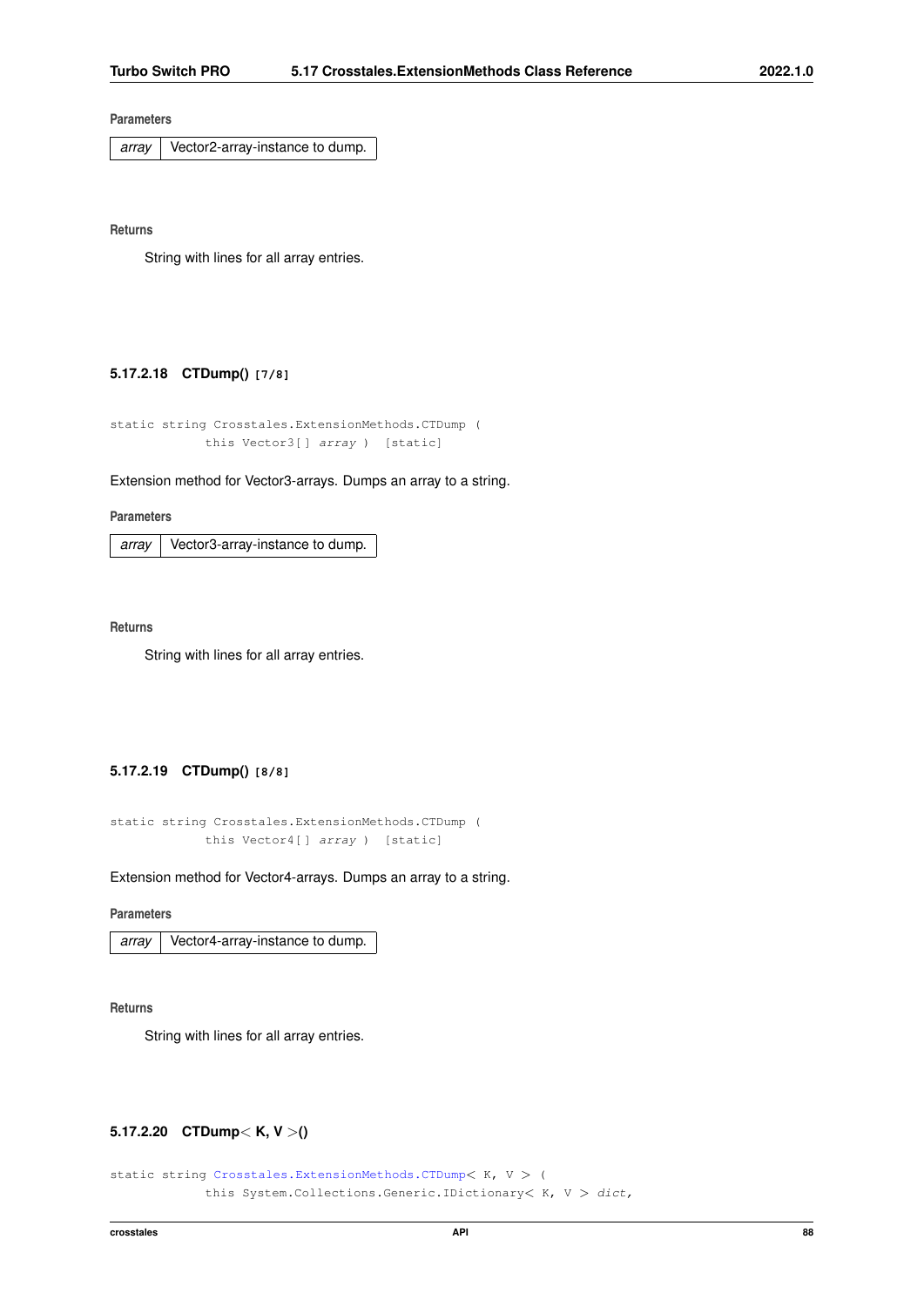```
string prefix = "",string postfix = "",bool appendNewLine = true,
string delimiter = "; " ) [static]
```
Extension method for IDictionary. Dumps a dictionary to a string.

### **Parameters**

| dict          | IDictionary-instance to dump.                                                  |
|---------------|--------------------------------------------------------------------------------|
| prefix        | Prefix for every element (default: empty, optional).                           |
| postfix       | Postfix for every element (default: empty, optional).                          |
| appendNewLine | Append new line, otherwise use the given delimiter (default: false, optional). |
| delimiter     | Delimiter if appendNewLine is false (default: "; ", optional).                 |

#### **Returns**

<span id="page-101-1"></span>String with lines for all dictionary entries.

# **5.17.2.21 CTDump**< **T** >**() [1/2]**

```
static string Crosstales.ExtensionMethods.CTDump< T > (
            this System.Collections.Generic.IList< T > list,
            string prefix = "",string postfix = "",bool appendNewLine = true,
            string delimiter = "; ") [static]
```
Extension method for IList. Dumps a list to a string.

# **Parameters**

| list          | IList-instance to dump.                                                        |
|---------------|--------------------------------------------------------------------------------|
| prefix        | Prefix for every element (default: empty, optional).                           |
| postfix       | Postfix for every element (default: empty, optional).                          |
| appendNewLine | Append new line, otherwise use the given delimiter (default: false, optional). |
| delimiter     | Delimiter if appendNewLine is false (default: "; ", optional).                 |

#### **Returns**

<span id="page-101-0"></span>String with lines for all list entries.

# **5.17.2.22 CTDump**< **T** >**() [2/2]**

```
static string Crosstales.ExtensionMethods.CTDump< T > (
            this T[ ] array,
```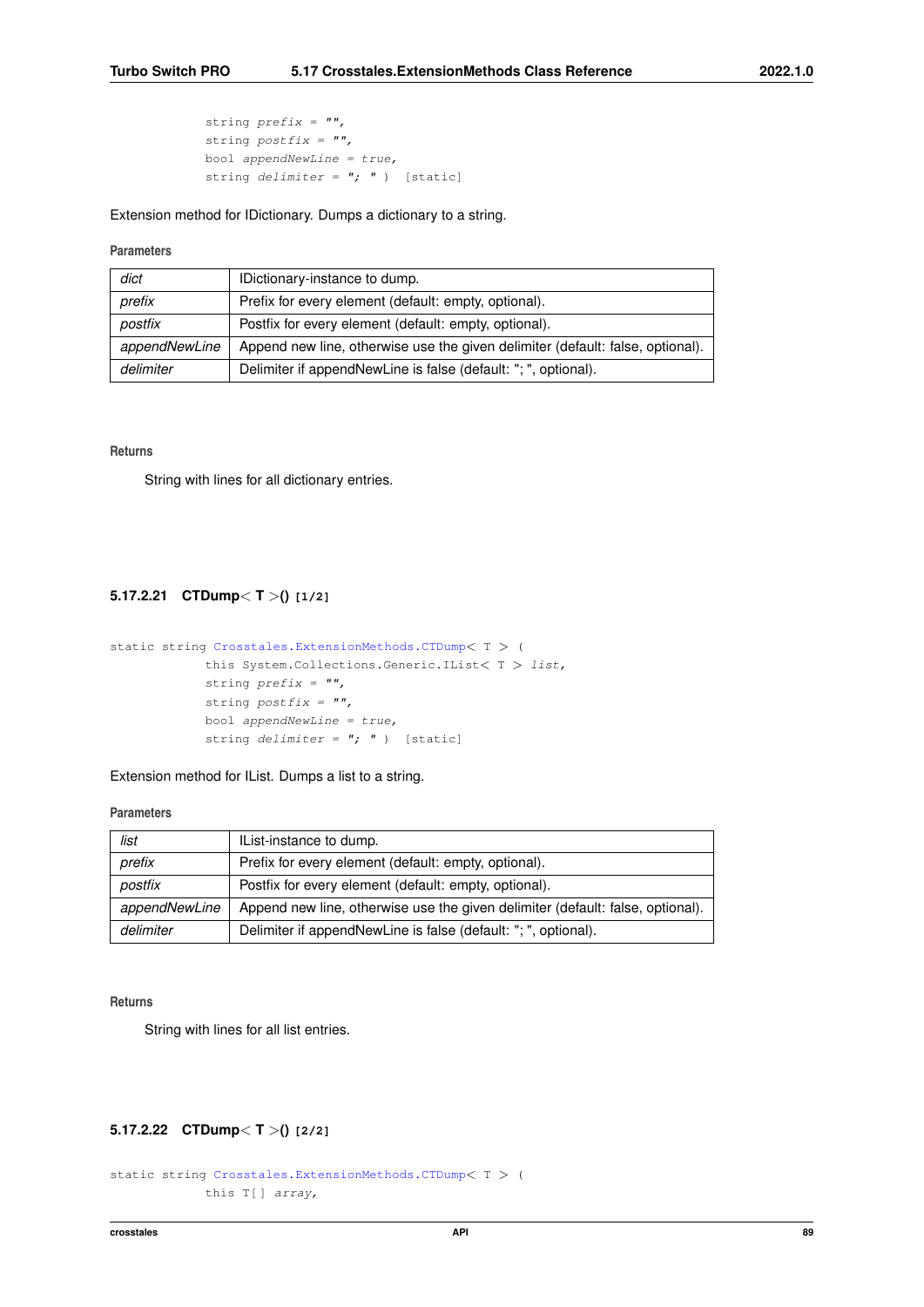```
string prefix = "",string postfix = "",bool appendNewLine = true,
string delimiter = "; " ) [static]
```
### Extension method for arrays. Dumps an array to a string.

### **Parameters**

| array         | Array-instance to dump.                                                        |
|---------------|--------------------------------------------------------------------------------|
|               |                                                                                |
| prefix        | Prefix for every element (default: empty, optional).                           |
|               |                                                                                |
| postfix       | Postfix for every element (default: empty, optional).                          |
|               |                                                                                |
| appendNewLine | Append new line, otherwise use the given delimiter (default: false, optional). |
|               |                                                                                |
| delimiter     | Delimiter if appendNewLine is false (default: "; ", optional).                 |
|               |                                                                                |

#### **Returns**

<span id="page-102-1"></span>String with lines for all array entries.

# **5.17.2.23 CTEndsWith()**

```
static bool Crosstales.ExtensionMethods.CTEndsWith (
            this string str,
            string toCheck,
            System.StringComparison comp = System.StringComparison.OrdinalIgnoreCase ) [static]
```
Extension method for strings. Checks if the string ends with another string.

#### **Parameters**

| str     | String-instance.                                                                |
|---------|---------------------------------------------------------------------------------|
| toCheck | String to check.                                                                |
| comp    | StringComparison-method (default: StringComparison.OrdinallgnoreCase, optional) |

#### **Returns**

<span id="page-102-0"></span>True if the string is integer.

# **5.17.2.24 CTEquals()**

```
static bool Crosstales.ExtensionMethods.CTEquals (
            this string str,
            string toCheck,
            System.StringComparison comp = System.StringComparison.OrdinalIgnoreCase ) [static]
```
Extension method for strings. Case insensitive 'Equals'.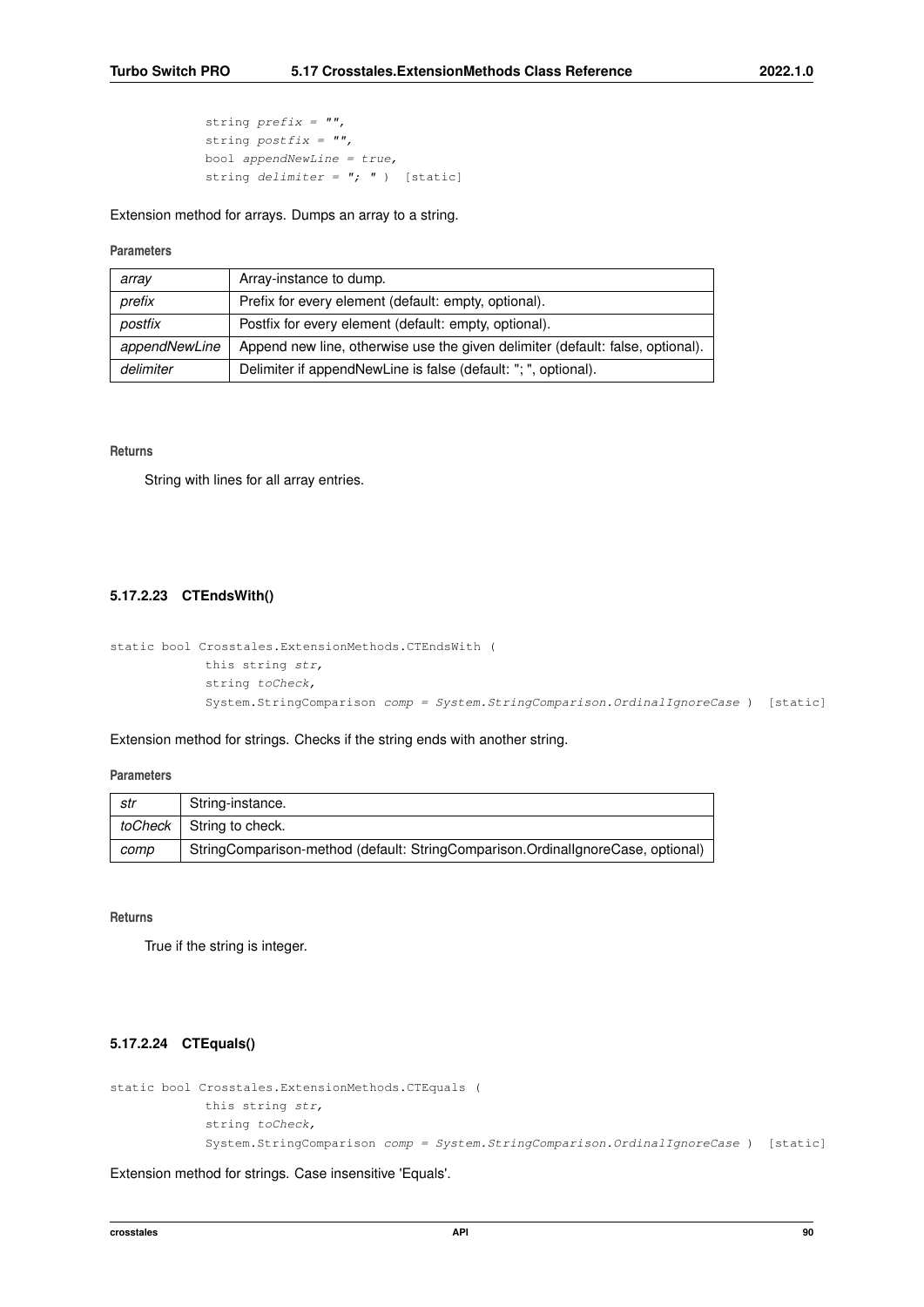| str  | String-instance.                                                                |
|------|---------------------------------------------------------------------------------|
|      | toCheck   String to check.                                                      |
| comp | StringComparison-method (default: StringComparison.OrdinallgnoreCase, optional) |

**Returns**

<span id="page-103-1"></span>True if the string contains the given string.

# **5.17.2.25 CTFind() [1/3]**

```
static GameObject Crosstales.ExtensionMethods.CTFind (
            this GameObject go,
            string name ) [static]
```
Extension method for GameObject. Recursively searches all children of a parent GameObject for specific named GameObject

**Parameters**

| gо   | Parent of the current children. |
|------|---------------------------------|
| name | Name of the GameObject.         |

**Returns**

<span id="page-103-0"></span>GameObject with the given name or null.

# **5.17.2.26 CTFind() [2/3]**

static GameObject Crosstales.ExtensionMethods.CTFind ( this MonoBehaviour mb, string name ) [static]

Extension method for MonoBehaviour. Recursively searches all children of a parent MonoBehaviour for specific named GameObject

**Parameters**

| $\mid$ mb | Parent of the current children. |
|-----------|---------------------------------|
|           | name   Name of the GameObject.  |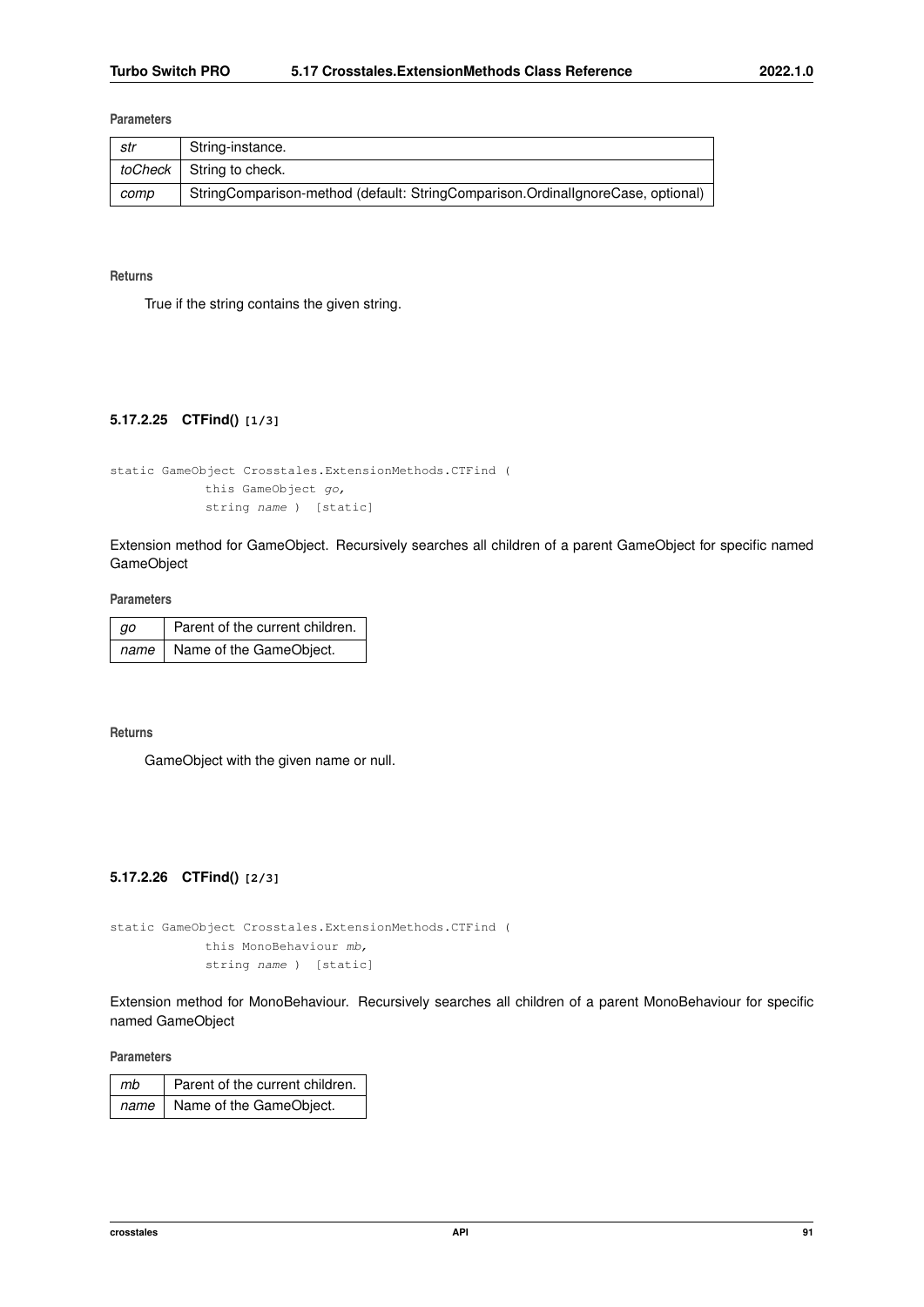**Returns**

<span id="page-104-2"></span>GameObject with the given name or null.

# **5.17.2.27 CTFind() [3/3]**

```
static Transform Crosstales.ExtensionMethods.CTFind (
            this Transform transform,
            string name ) [static]
```
Extension method for Transform. Recursively searches all children of a parent transform for specific named transform

**Parameters**

|      | transform $\vert$ Parent of the current children. |
|------|---------------------------------------------------|
| name | Name of the transform.                            |

**Returns**

<span id="page-104-1"></span>Transform with the given name or null.

# **5.17.2.28 CTFind**< **T** >**() [1/3]**

```
static T Crosstales.ExtensionMethods.CTFind< T > (
            this GameObject go,
            string name ) [static]
```
Extension method for GameObject. Recursively searches all children of a parent GameObject for specific named GameObject and returns a component.

**Parameters**

| gо | Parent of the current children. |
|----|---------------------------------|
|    | name   Name of the GameObject.  |

**Returns**

<span id="page-104-0"></span>Component with the given type or null.

# **5.17.2.29 CTFind**< **T** >**() [2/3]**

```
static T Crosstales.ExtensionMethods.CTFind< T > (
            this MonoBehaviour mb,
            string name ) [static]
```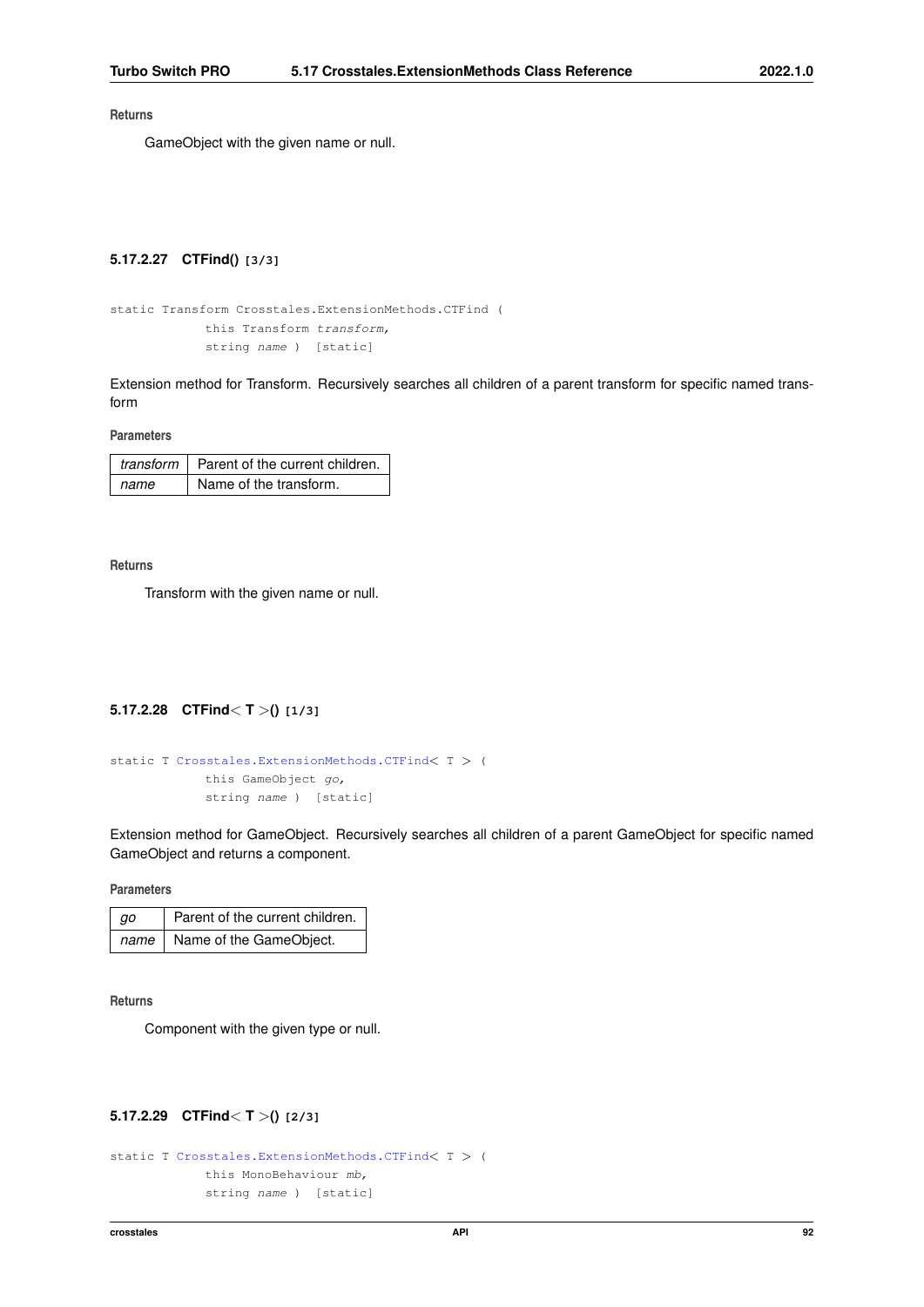Extension method for MonoBehaviour. Recursively searches all children of a parent MonoBehaviour for specific named GameObject and returns a component.

**Parameters**

| mb | Parent of the current children. |
|----|---------------------------------|
|    | name   Name of the GameObject.  |

**Returns**

<span id="page-105-1"></span>Component with the given type or null.

# **5.17.2.30 CTFind**< **T** >**() [3/3]**

```
static T Crosstales.ExtensionMethods.CTFind< T > (
            this Transform transform,
            string name ) [static]
```
Extension method for Transform. Recursively searches all children of a parent transform for specific named transform and returns a component.

**Parameters**

|      | transform   Parent of the current children. |
|------|---------------------------------------------|
| name | Name of the transform.                      |

**Returns**

<span id="page-105-0"></span>Component with the given type or null.

# **5.17.2.31 CTFindAll()**

```
static System.Collections.Generic.List<GameObject> Crosstales.ExtensionMethods.CTFindAll (
            this Component component,
            string name,
            int maxDepth = 0 ) [static]
```
Extension method for Component. Recursively searches all children of a parent Component for specific named GameObjects

**Parameters**

| component | Parent of the current children.                    |
|-----------|----------------------------------------------------|
| name      | Name of the GameObject.                            |
| maxDepth  | Maximal depth of the search (default 0, optional). |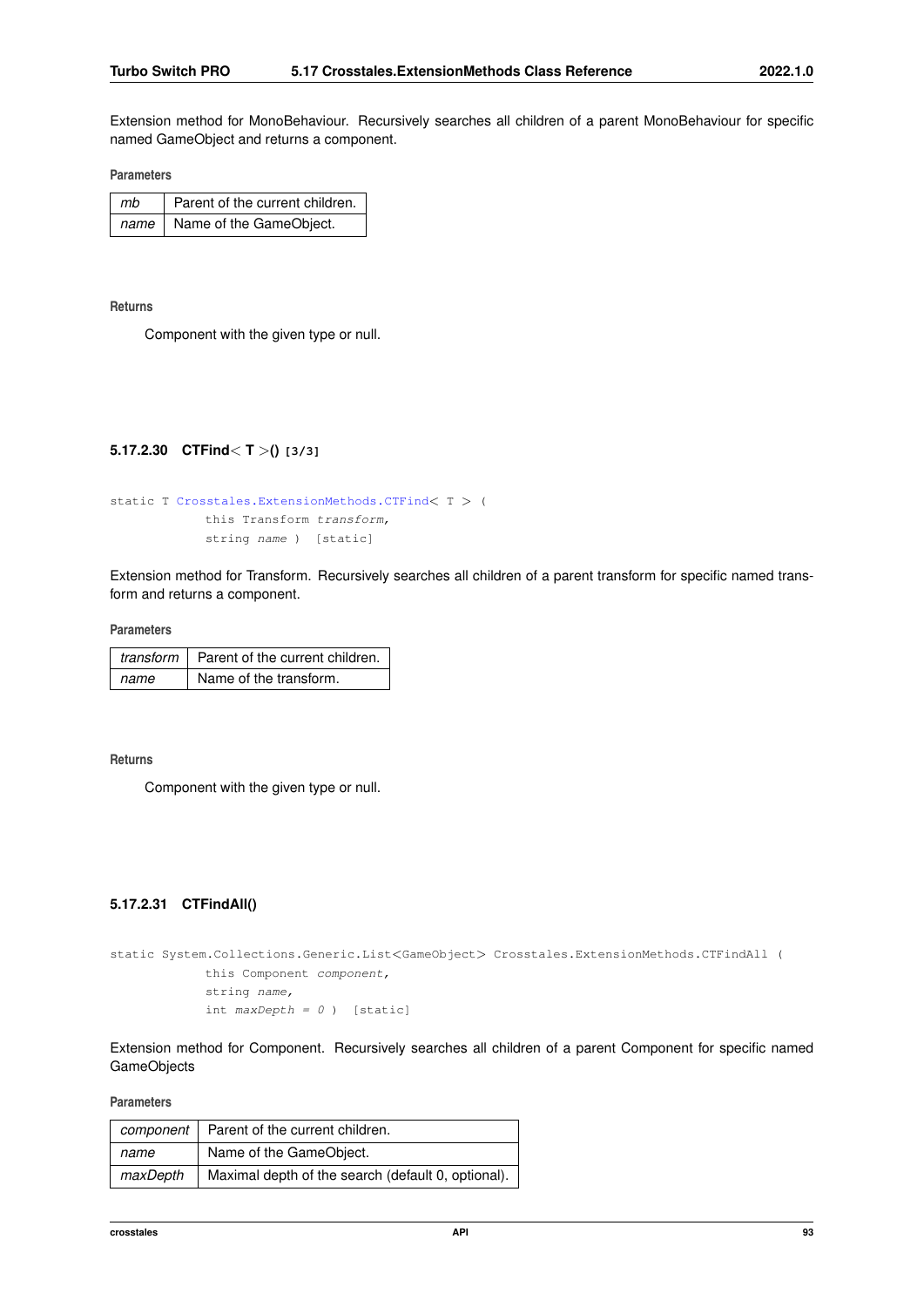#### **Returns**

<span id="page-106-1"></span>List of GameObjects with the given name or empty list.

#### **5.17.2.32 CTFindAll**< **T** >**()**

```
static System.Collections.Generic.List<T> Crosstales.ExtensionMethods.CTFindAll< T > (
            this Component component,
            string name ) [static]
```
Extension method for Component. Recursively searches all children of a parent Component for specific named **GameObjects** 

**Parameters**

|      | component   Parent of the current children. |
|------|---------------------------------------------|
| name | Name of the GameObject.                     |

### **Returns**

List of GameObjects with the given name or empty list.

**Type Constraints**

<span id="page-106-0"></span>*T* **:** *Component*

#### **5.17.2.33 CTFlatten()**

```
static Vector3 Crosstales.ExtensionMethods.CTFlatten (
            this Vector3 a ) [static]
```
<span id="page-106-2"></span>Returns a Vector3 with a 0 y-axis. This is useful for keeping entities oriented perpendicular to the ground.

# **5.17.2.34 CTFlipHorizontal()**

```
static Texture2D Crosstales.ExtensionMethods.CTFlipHorizontal (
            this Texture2D texture ) [static]
```
# Extension method for Texture. Flips a Texture2D horizontally

#### **Parameters**

*texture* | Texture to flip.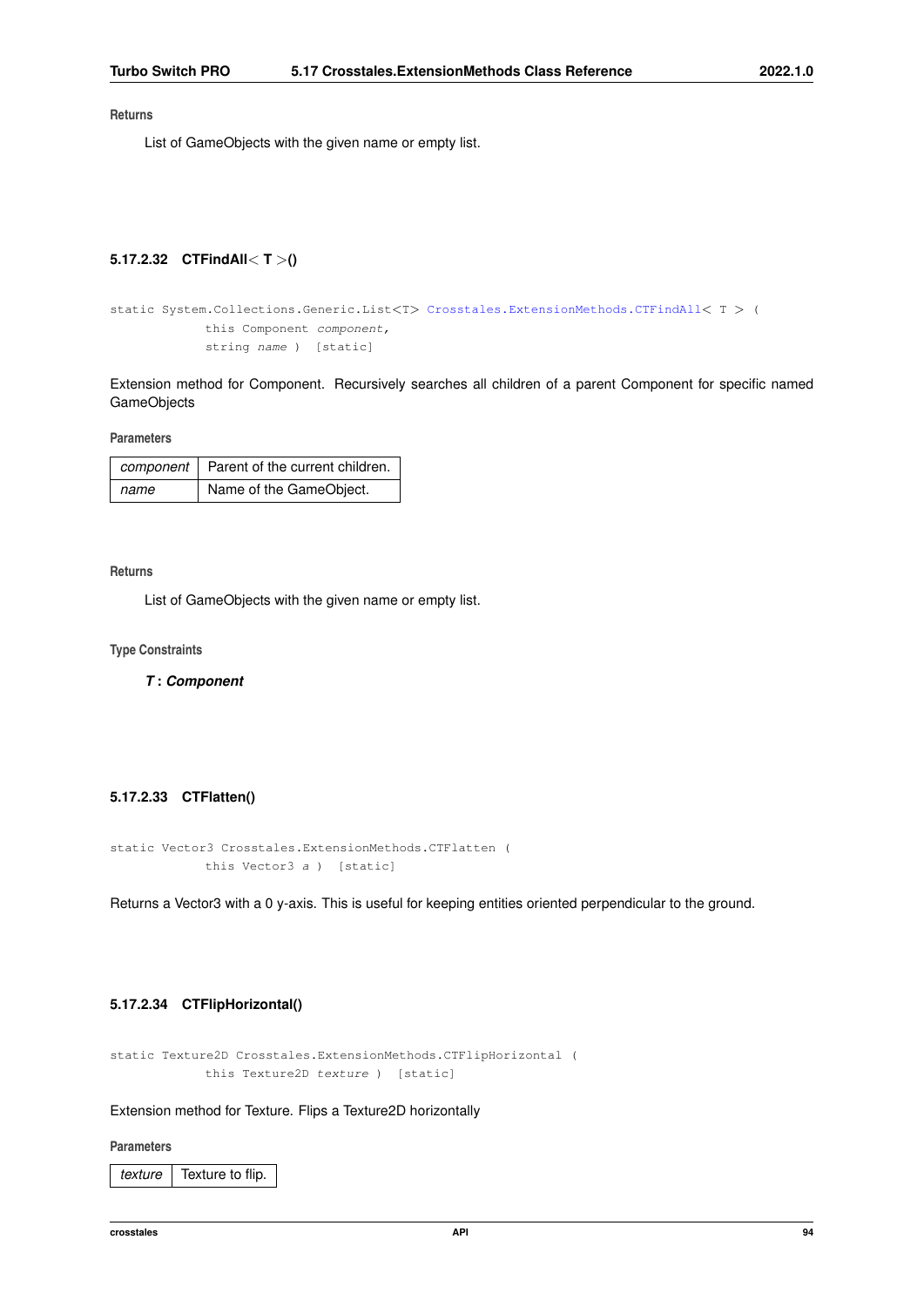#### **Returns**

<span id="page-107-2"></span>Horizontally flipped Texture2D.

# **5.17.2.35 CTFlipVertical()**

```
static Texture2D Crosstales.ExtensionMethods.CTFlipVertical (
            this Texture2D texture ) [static]
```
#### Extension method for Texture. Flips a Texture2D vertically

**Parameters**

*texture* Texture to flip.

**Returns**

<span id="page-107-0"></span>Vertically flipped Texture2D.

# **5.17.2.36 CTFromBase64()**

```
static string Crosstales.ExtensionMethods.CTFromBase64 (
            this string str,
             System.Text.Encoding encoding = null ) [static]
```
Extension method for strings. Converts the value of a Base64-string to a string.

**Parameters**

| str      | Input Base64-string.                              |
|----------|---------------------------------------------------|
| encoding | Encoding of the string (default: UTF8, optional). |

**Returns**

<span id="page-107-1"></span>Base64-string value as converted string.

#### **5.17.2.37 CTFromBase64ToByteArray()**

static byte [ ] Crosstales.ExtensionMethods.CTFromBase64ToByteArray ( this string str ) [static]

Extension method for strings. Converts the value of a Base64-string to a byte-array.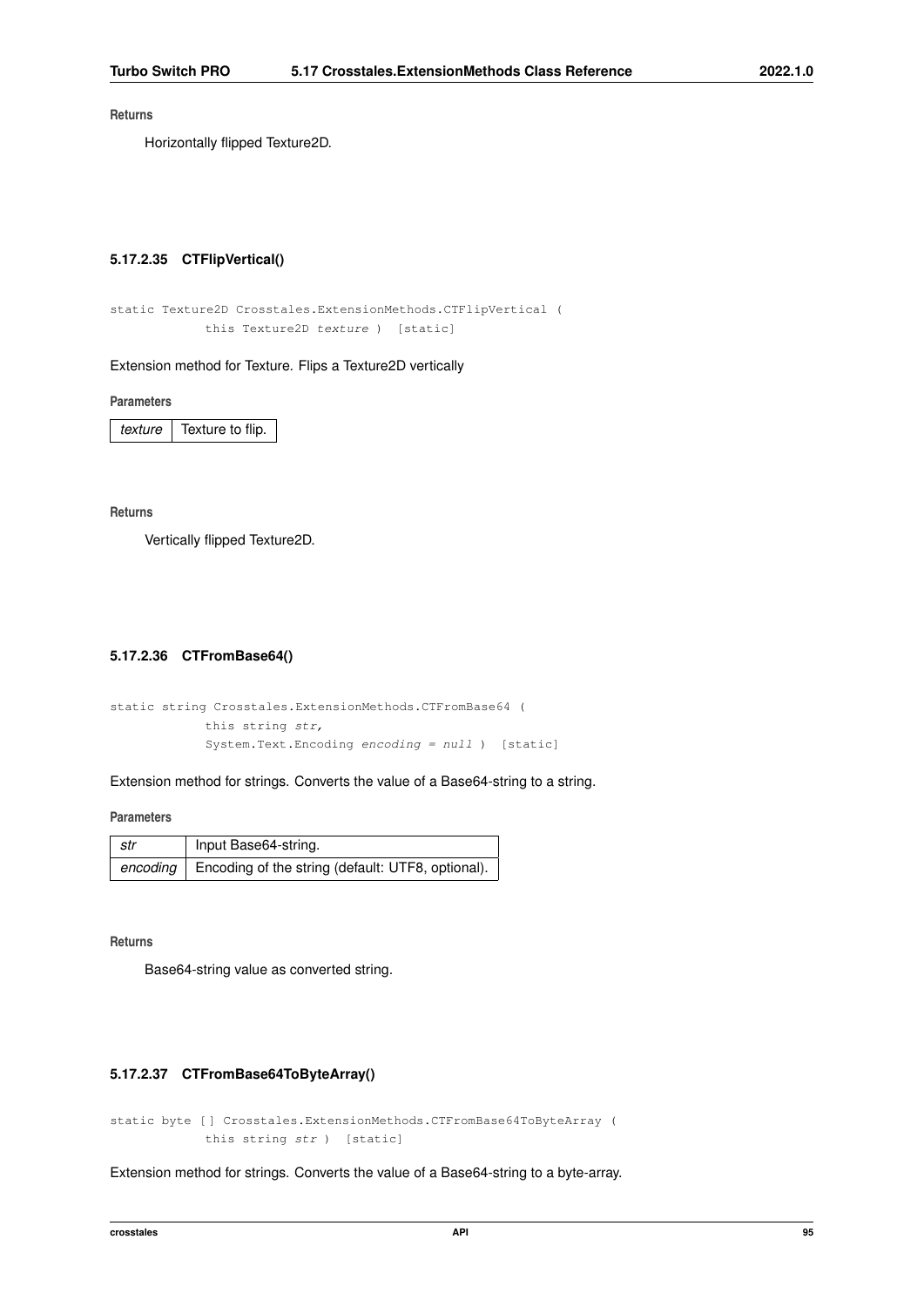str | Input Base64-string.

**Returns**

Base64-Byte-array from the Base64-string.

### **5.17.2.38 CTGetBottom()**

```
static float Crosstales.ExtensionMethods.CTGetBottom (
   this RectTransform transform ) [static]
```
### Extension method for RectTransform. Gets the Bottom-property of a RectTransform.

### **Parameters**

*transform* | RectTransform to get the Bottom-property.

**Returns**

Bottom-property of the RectTransform.

# **5.17.2.39 CTGetBounds() [1/2]**

```
static Bounds Crosstales.ExtensionMethods.CTGetBounds (
   this GameObject go ) [static]
```
Extension method for GameObject. Returns the bounds of a GameObject including the children.

#### **Parameters**

|  | $g$ <sub>o</sub> $\mid$ GameObject to calculate the bounds. |
|--|-------------------------------------------------------------|
|--|-------------------------------------------------------------|

**Returns**

Bounds of the GameObject.

## **5.17.2.40 CTGetBounds() [2/2]**

```
static Bounds Crosstales.ExtensionMethods.CTGetBounds (
   this RectTransform transform,
   float uiscaleFactor = 1f ) [static]
```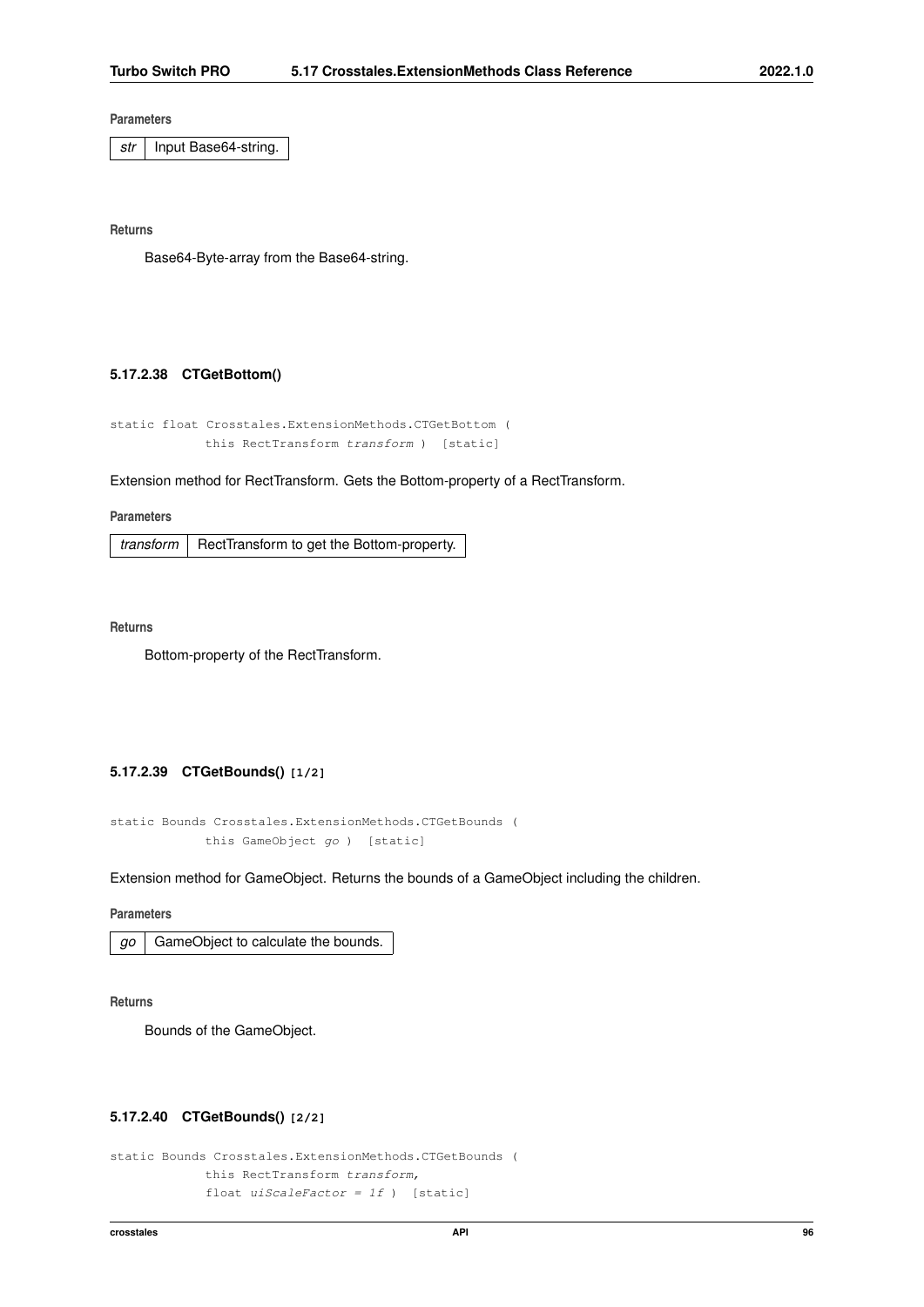Extension method for RectTransform. Returns the bounds of a RectTransform including the children.

**Parameters**

| transform | RectTransform to calculate the bounds.                    |
|-----------|-----------------------------------------------------------|
|           | uiScaleFactor   Scale of the UI (default: 1.0, optional). |

**Returns**

Bounds of the RectTransform.

# **5.17.2.41 CTGetLeft()**

```
static float Crosstales.ExtensionMethods.CTGetLeft (
   this RectTransform transform ) [static]
```
### Extension method for RectTransform. Gets the Left-property of a RectTransform.

**Parameters**

 $transform$  RectTransform to get the Left-property.

**Returns**

Left-property of the RectTransform.

# **5.17.2.42 CTGetLocalCorners() [1/2]**

```
static Vector3 [ ] Crosstales.ExtensionMethods.CTGetLocalCorners (
    this RectTransform transform,
    Canvas canvas,
    float inset = 0,
    bool corrected = false ) [static]
```
Extension method for RectTransform. Returns the local corners of a RectTransform.

#### **Parameters**

| transform | RectTransform-instance.                                  |
|-----------|----------------------------------------------------------|
| canvas    | Relevant canvas.                                         |
| inset     | Inset from the corners (default: 0, optional).           |
| corrected | Automatically adjust scaling (default: false, optional). |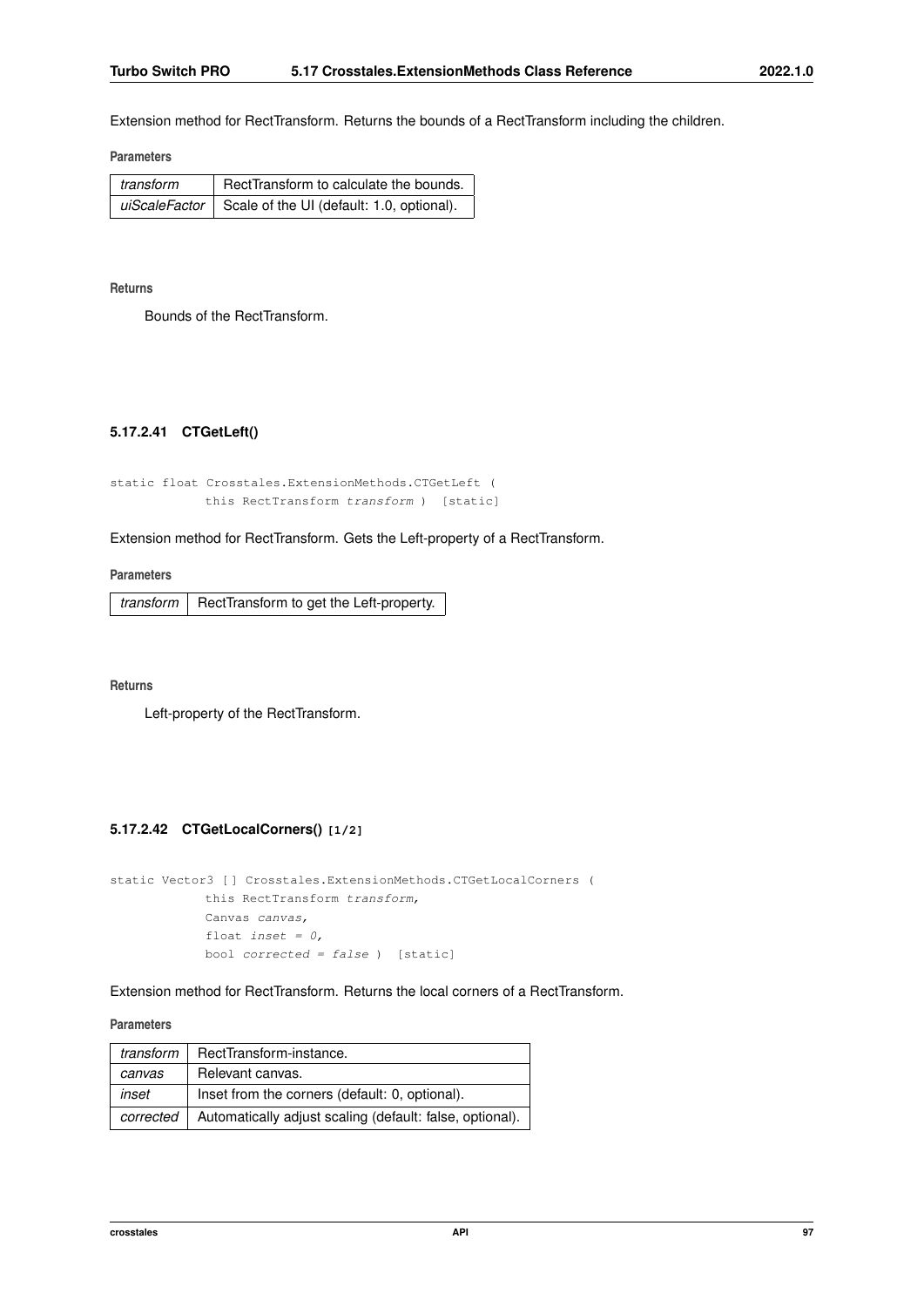Array of the four local corners of the RectTransform.

### **5.17.2.43 CTGetLocalCorners() [2/2]**

```
static void Crosstales.ExtensionMethods.CTGetLocalCorners (
   this RectTransform transform,
   Vector3[] fourCornersArray,
   Canvas canvas,
    float inset = 0,
   bool corrected = false ) [static]
```
Extension method for RectTransform. Sets the local corners of a RectTransform to a given array.

### **Parameters**

| transform        | RectTransform-instance.                                  |
|------------------|----------------------------------------------------------|
| fourCornersArray | Corners for the RectTransform.                           |
| canvas           | Relevant canvas.                                         |
| inset            | Inset from the corners (default: 0, optional).           |
| corrected        | Automatically adjust scaling (default: false, optional). |

# **5.17.2.44 CTGetLRTB()**

```
static Vector4 Crosstales.ExtensionMethods.CTGetLRTB (
   this RectTransform transform ) [static]
```
Extension method for RectTransform. Gets the Left/Right/Top/Bottom-properties of a RectTransform.

**Parameters**

```
transform | RectTransform to get the Left/Right/Top/Bottom-properties.
```
**Returns**

Left/Right/Top/Bottom-properties of the RectTransform as Vector4.

## **5.17.2.45 CTGetRight()**

static float Crosstales.ExtensionMethods.CTGetRight ( this RectTransform transform ) [static]

Extension method for RectTransform. Gets the Right-property of a RectTransform.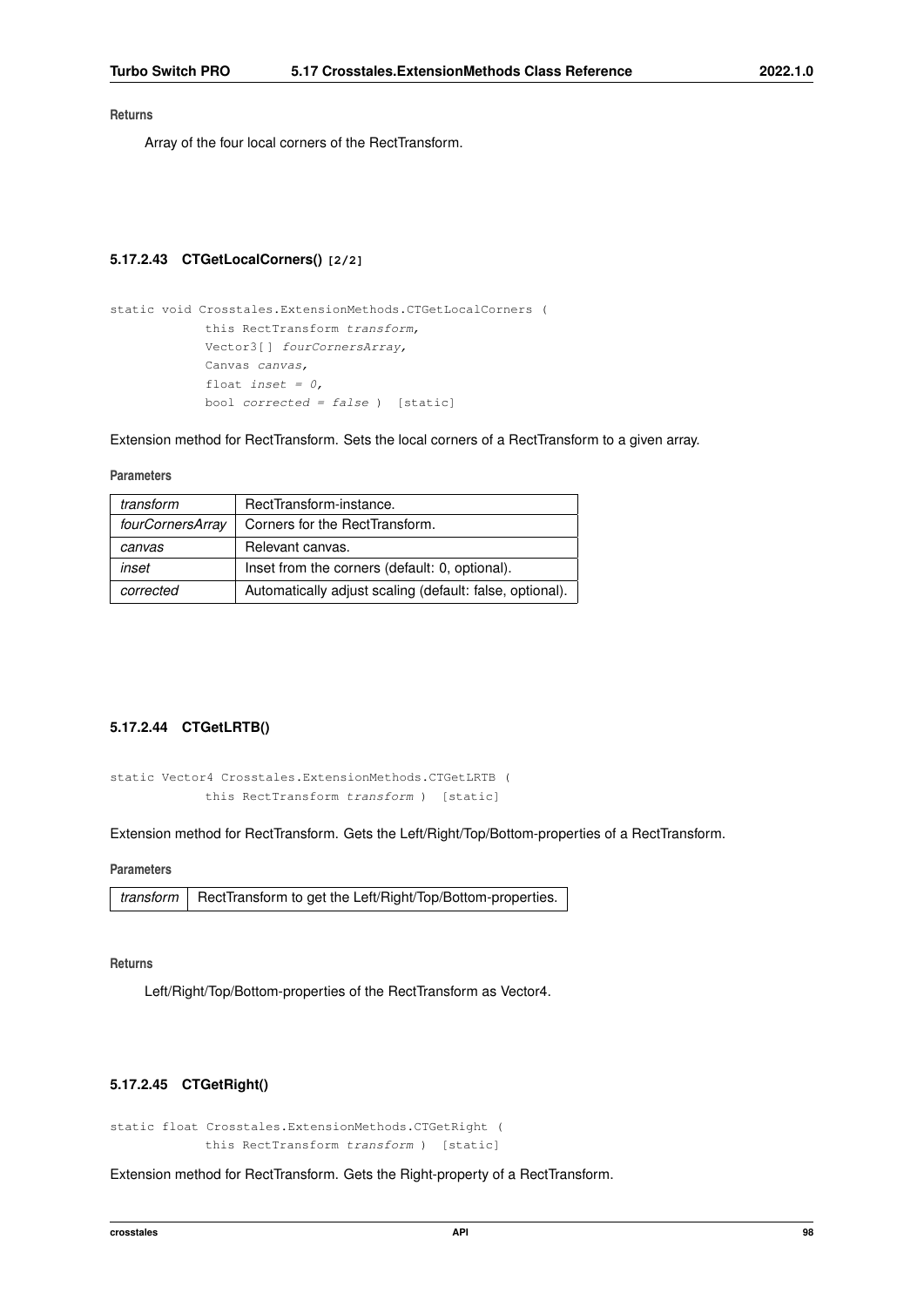$transform$  RectTransform to get the Right-property.

**Returns**

Right-property of the RectTransform.

## **5.17.2.46 CTGetScreenCorners() [1/2]**

```
static Vector3 [ ] Crosstales.ExtensionMethods.CTGetScreenCorners (
   this RectTransform transform,
    Canvas canvas,
    float inset = 0,
   bool corrected = false ) [static]
```
Extension method for RectTransform. Returns the screen (world) corners of a RectTransform.

### **Parameters**

| transform | RectTransform-instance.                                  |
|-----------|----------------------------------------------------------|
| canvas    | Relevant canvas.                                         |
| inset     | Inset from the corners (default: 0, optional).           |
| corrected | Automatically adjust scaling (default: false, optional). |

#### **Returns**

Array of the four screen (world) corners of the RectTransform.

# **5.17.2.47 CTGetScreenCorners() [2/2]**

```
static void Crosstales.ExtensionMethods.CTGetScreenCorners (
   this RectTransform transform,
    Vector3[ ] fourCornersArray,
    Canvas canvas,
    float inset = 0,
    bool corrected = false ) [static]
```
Extension method for RectTransform. Sets the world corners of a RectTransform to a given array.

#### **Parameters**

| corrected        | Automatically adjust scaling (default: false, optional). |
|------------------|----------------------------------------------------------|
| inset            | Inset from the corners (default: 0, optional).           |
| canvas           | Relevant canvas.                                         |
| fourCornersArray | Corners for the RectTransform.                           |
| transform        | RectTransform-instance.                                  |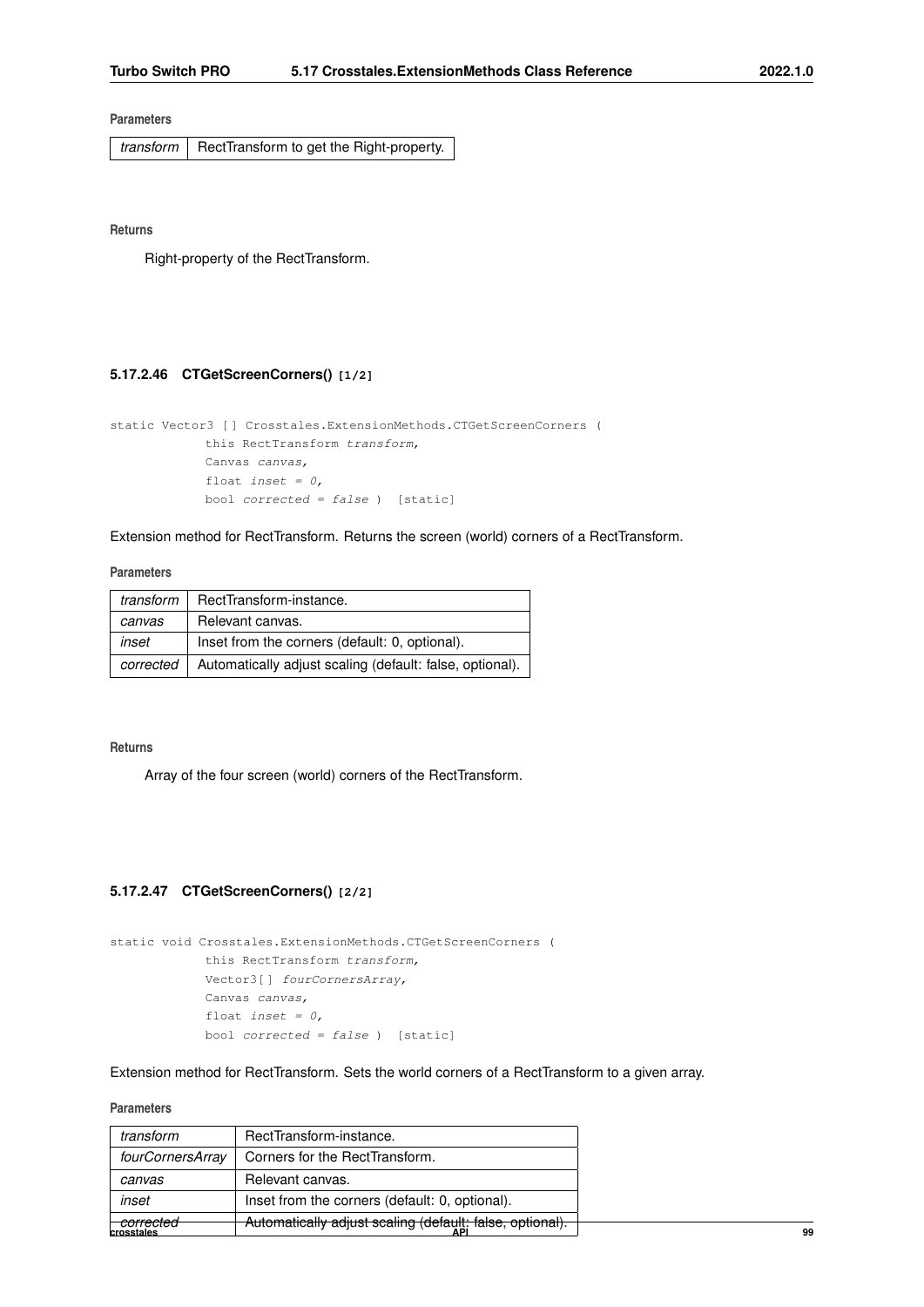# **5.17.2.48 CTGetTop()**

```
static float Crosstales.ExtensionMethods.CTGetTop (
   this RectTransform transform ) [static]
```
Extension method for RectTransform. Gets the Top-property of a RectTransform.

**Parameters**

*transform*  $\vert$  RectTransform to get the Top-property.

**Returns**

Top-property of the RectTransform.

## **5.17.2.49 CTHasActiveClip()**

```
static bool Crosstales.ExtensionMethods.CTHasActiveClip (
   this AudioSource source ) [static]
```
Extension method for AudioSource. Determines if an AudioSource has an active clip.

**Parameters**

*source* AudioSource to check.

**Returns**

True if the AudioSource has an active clip.

# **5.17.2.50 CThasInvalidChars()**

```
static bool Crosstales.ExtensionMethods.CThasInvalidChars (
   this string str ) [static]
```
Extension method for strings. Checks if the string has invalid characters.

### **Parameters**

*str* | String-instance.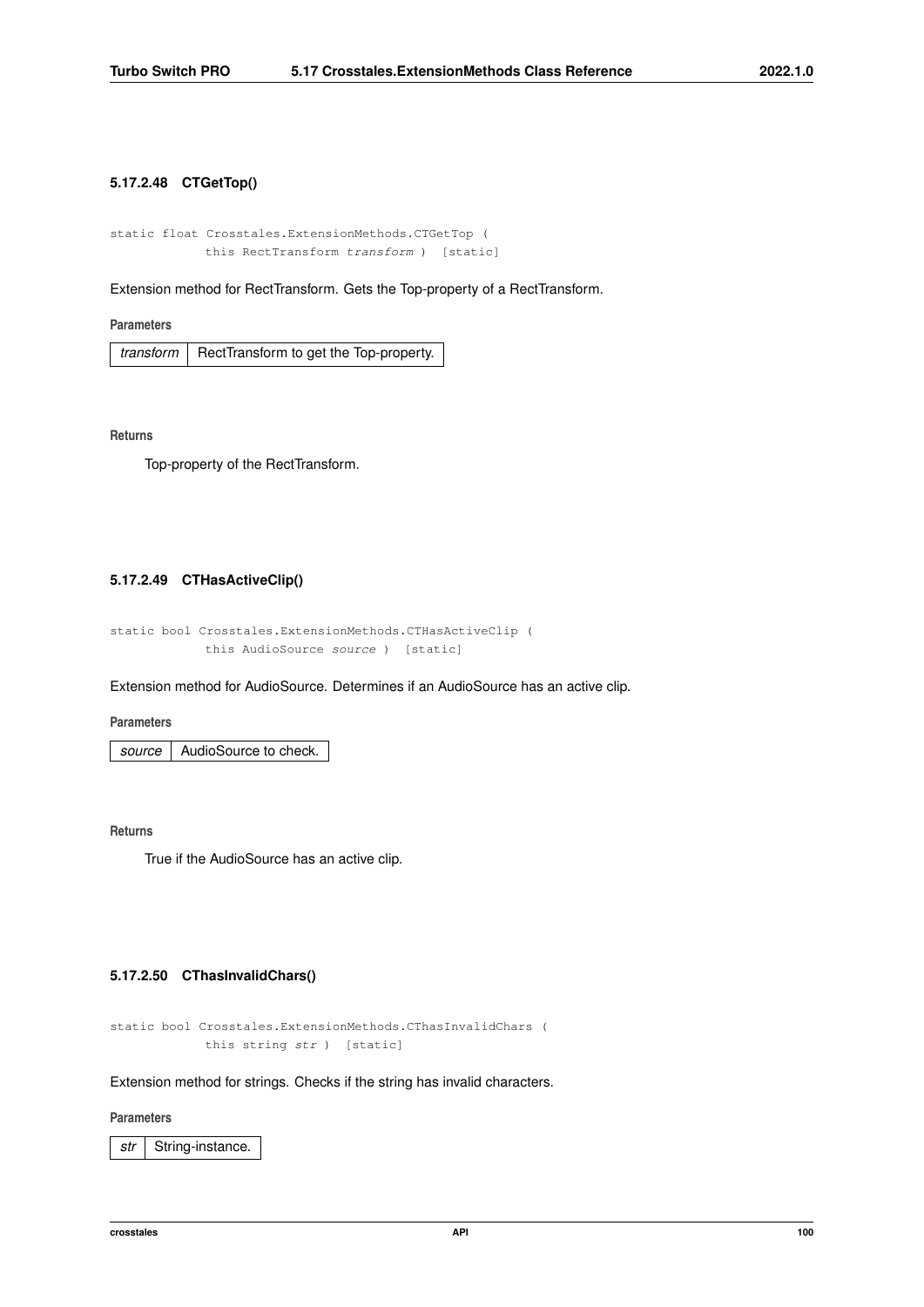True if the string has invalid characters.

### **5.17.2.51 CThasLineEndings()**

```
static bool Crosstales.ExtensionMethods.CThasLineEndings (
   this string str ) [static]
```
Extension method for strings. Checks if the string has line endings.

**Parameters**

*str* | String-instance.

#### **Returns**

True if the string has line endings.

# **5.17.2.52 CTHexToColor()**

static Color Crosstales.ExtensionMethods.CTHexToColor ( this string hexString ) [static]

Extension method for strings. Converts the Hex-value of a string to a Color.

**Parameters**

*hexString* | Input as Hex-string.

**Returns**

Hex-string value as Color.

### **5.17.2.53 CTHexToColor32()**

```
static Color32 Crosstales.ExtensionMethods.CTHexToColor32 (
   this string hexString ) [static]
```
Extension method for strings. Converts the Hex-value of a string to a Color32.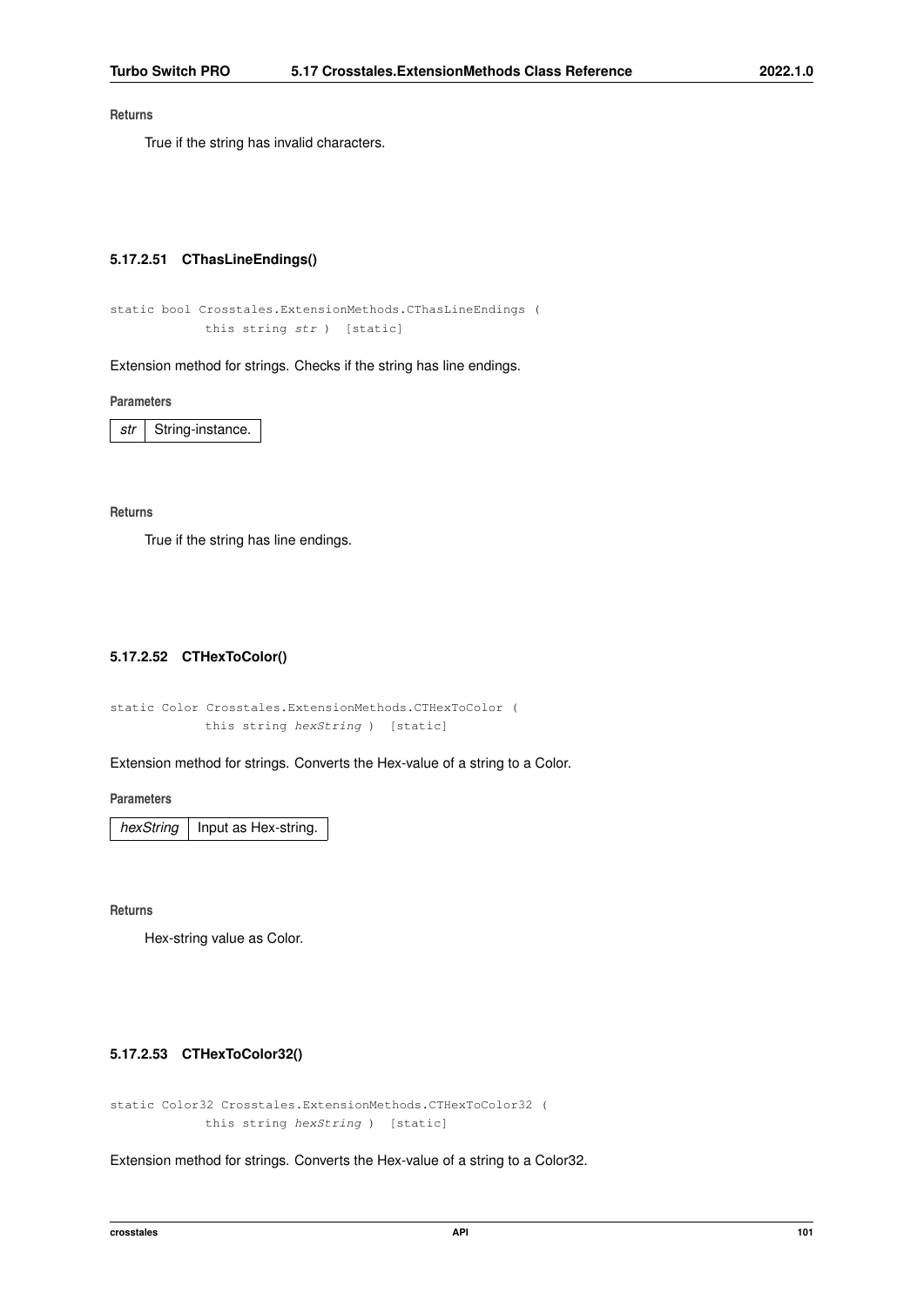*hexString* | Input as Hex-string.

**Returns**

Hex-string value as Color32.

### **5.17.2.54 CTHexToString()**

```
static string Crosstales.ExtensionMethods.CTHexToString (
   this string hexString ) [static]
```
Extension method for strings. Converts the Hex-value of a string to a string (with Unicode support).

#### **Parameters**

 $hexString$  | Input as Hex-string.

## **Returns**

Hex-string value as converted string.

# **5.17.2.55 CTIndexOf() [1/2]**

```
static int Crosstales.ExtensionMethods.CTIndexOf (
   this string str,
   string toCheck,
    int startIndex,
    System.StringComparison comp = System.StringComparison.OrdinalIgnoreCase ) [static]
```
Extension method for strings. Returns the index of the first occurence of a given string.

**Parameters**

| str        | String-instance.                                                                |
|------------|---------------------------------------------------------------------------------|
| toCheck    | String for the index.                                                           |
| startIndex | Start index for the check.                                                      |
| comp       | StringComparison-method (default: StringComparison.OrdinalIgnoreCase, optional) |

## **Returns**

The index of the first occurence of the given string if the string is integer.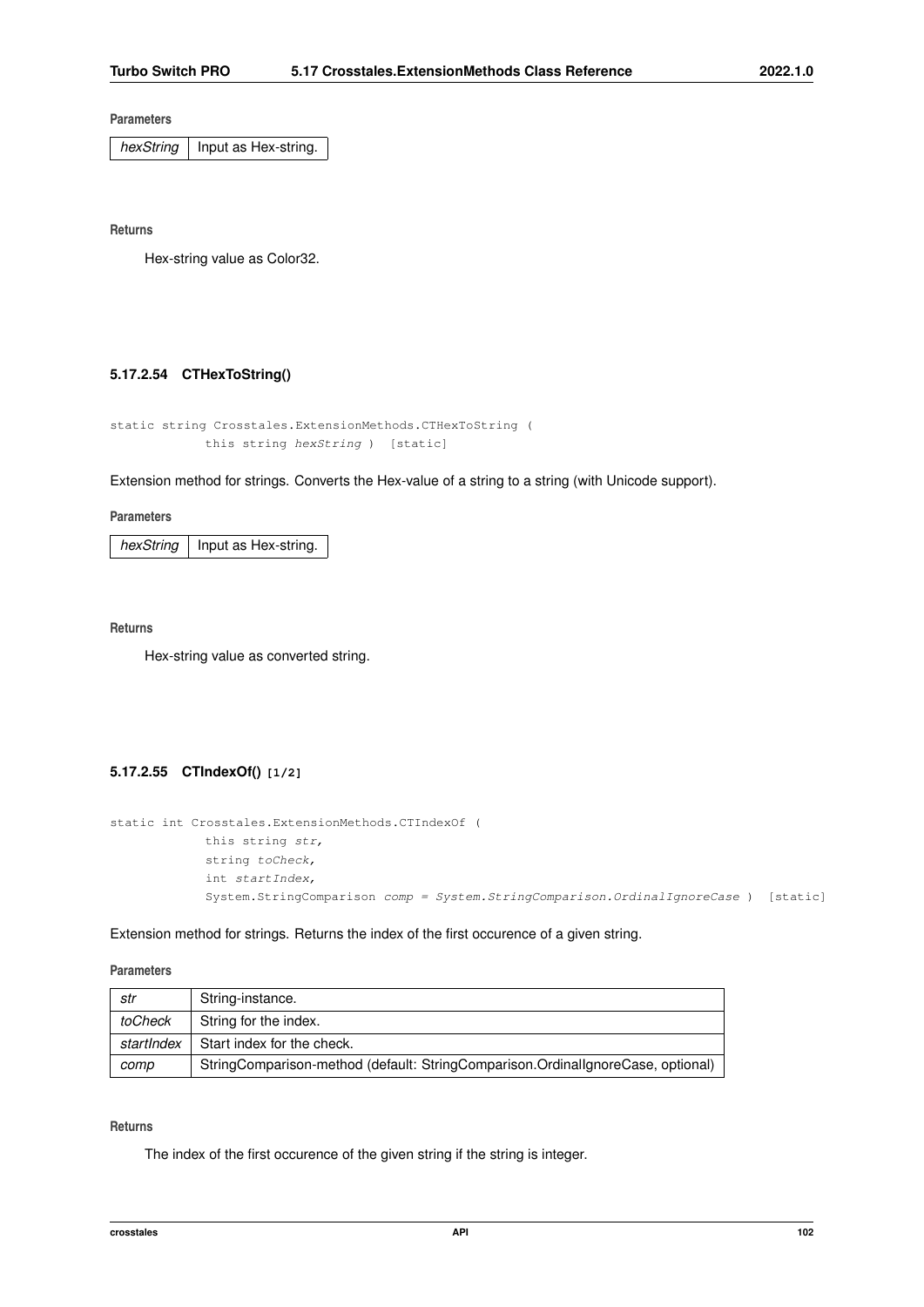# **5.17.2.56 CTIndexOf() [2/2]**

```
static int Crosstales.ExtensionMethods.CTIndexOf (
   this string str,
   string toCheck,
   System.StringComparison comp = System.StringComparison.OrdinalIgnoreCase ) [static]
```
### Extension method for strings. Returns the index of the first occurence of a given string.

#### **Parameters**

| str     | String-instance.                                                                |
|---------|---------------------------------------------------------------------------------|
| toCheck | String for the index.                                                           |
| comp    | StringComparison-method (default: StringComparison.OrdinallgnoreCase, optional) |

#### **Returns**

The index of the first occurence of the given string if the string is integer.

### **5.17.2.57 CTisAlphanumeric()**

static bool Crosstales.ExtensionMethods.CTisAlphanumeric ( this string str ) [static]

Extension method for strings. Checks if the string is alphanumeric.

### **Parameters**

*str* | String-instance.

**Returns**

True if the string is alphanumeric.

# **5.17.2.58 CTisCreditcard()**

```
static bool Crosstales.ExtensionMethods.CTisCreditcard (
   this string str ) [static]
```
Extension method for strings. Checks if the string is a creditcard.

#### **Parameters**

str | String-instance.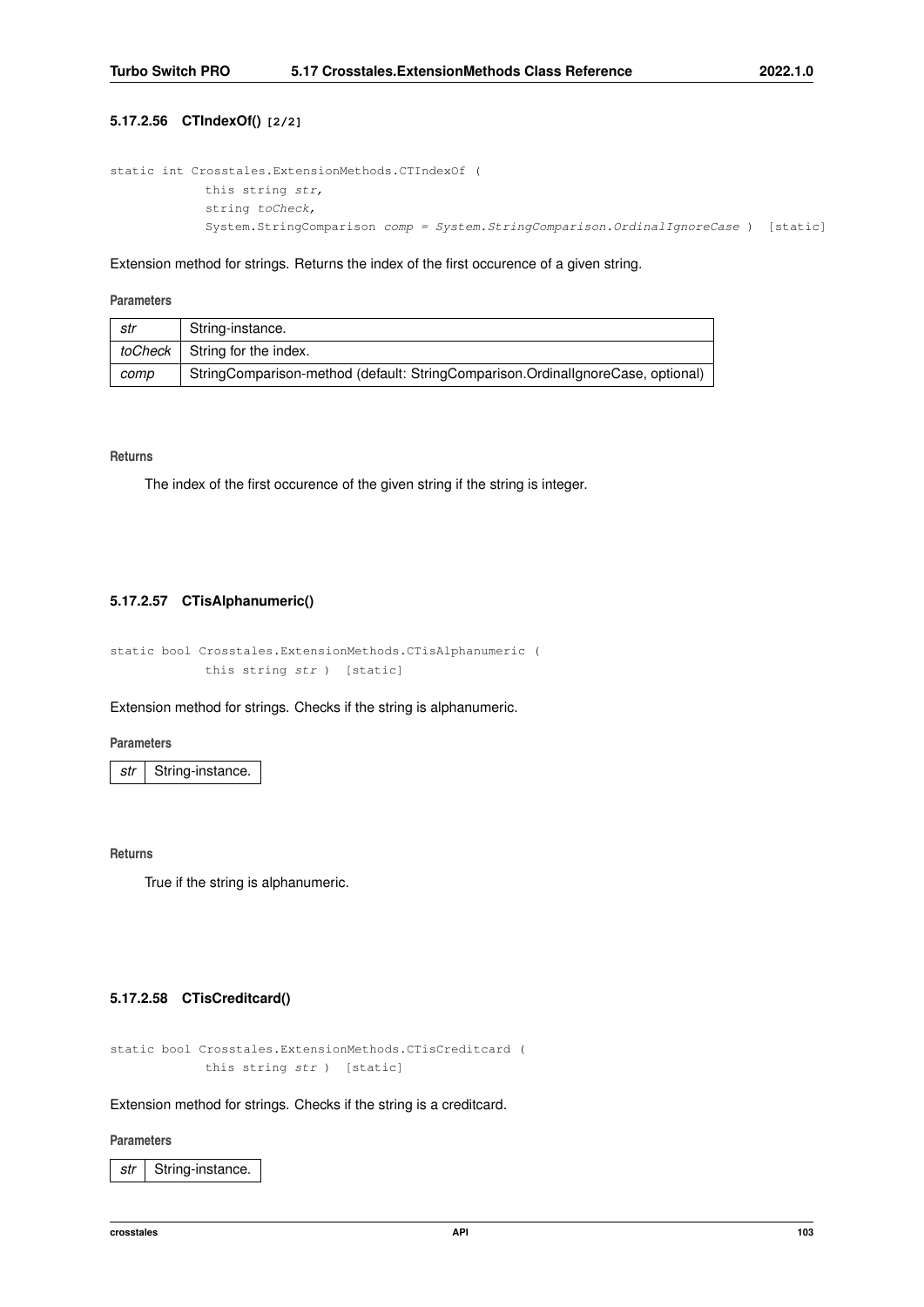True if the string is a creditcard.

## **5.17.2.59 CTisEmail()**

```
static bool Crosstales.ExtensionMethods.CTisEmail (
   this string str ) [static]
```
Extension method for strings. Checks if the string is an email address.

**Parameters**

*str* | String-instance.

#### **Returns**

True if the string is an email address.

## **5.17.2.60 CTisInteger()**

```
static bool Crosstales.ExtensionMethods.CTisInteger (
   this string str ) [static]
```
Extension method for strings. Checks if the string is integer.

**Parameters**

*str* | String-instance.

**Returns**

True if the string is integer.

# **5.17.2.61 CTisIPv4()**

```
static bool Crosstales.ExtensionMethods.CTisIPv4 (
   this string str ) [static]
```
Extension method for strings. Checks if the string is an IPv4 address.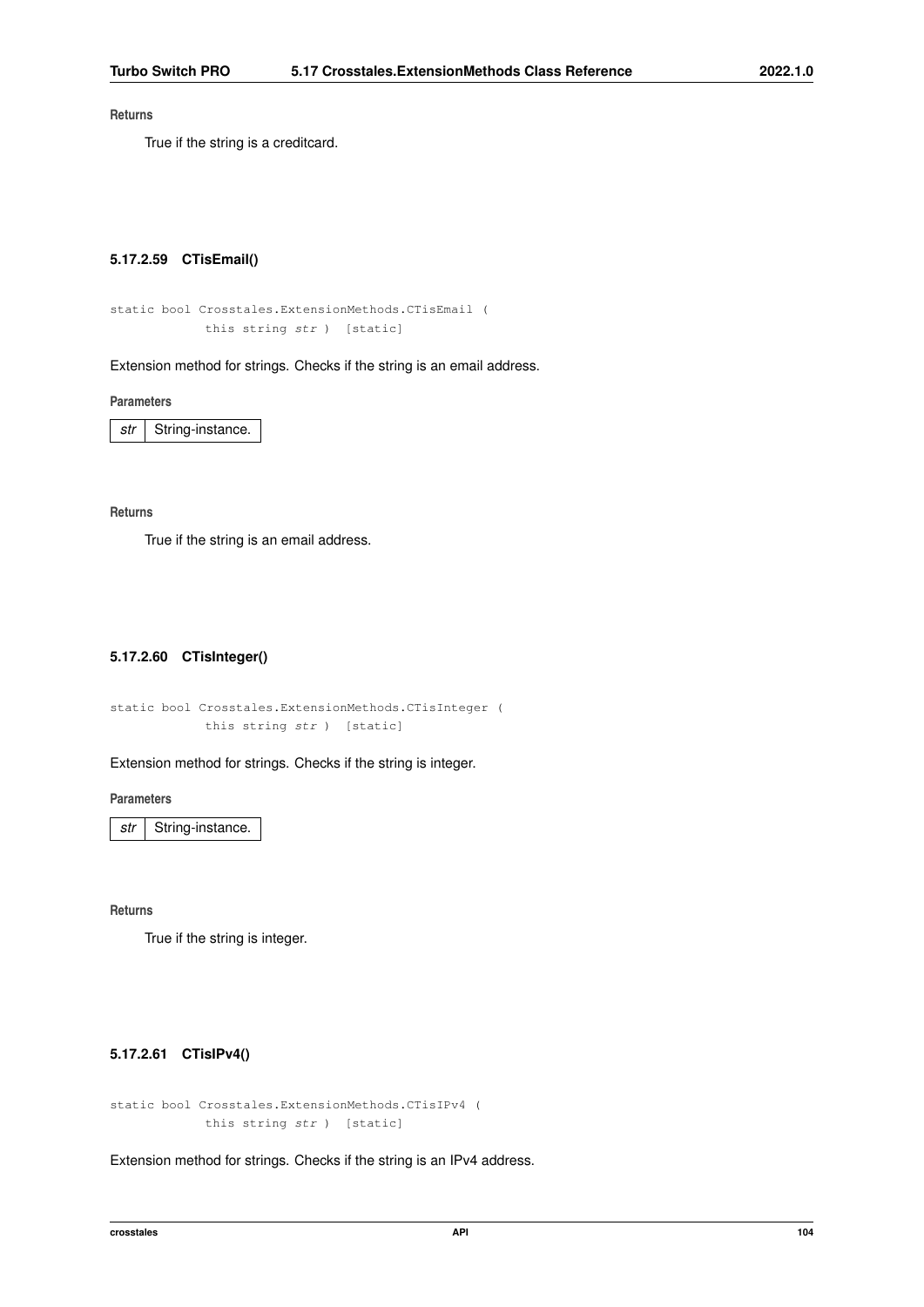*str* | String-instance.

**Returns**

True if the string is an IPv4 address.

## **5.17.2.62 CTisNumeric()**

```
static bool Crosstales.ExtensionMethods.CTisNumeric (
   this string str ) [static]
```
### Extension method for strings. Checks if the string is numeric.

### **Parameters**

str | String-instance.

## **Returns**

True if the string is numeric.

# **5.17.2.63 CTIsVisibleFrom()**

```
static bool Crosstales.ExtensionMethods.CTIsVisibleFrom (
   this Renderer renderer,
   Camera camera ) [static]
```
Extension method for Renderer. Determines if the renderer is visible from a certain camera.

**Parameters**

|        | renderer   Renderer to test the visibility. $\vert$ |
|--------|-----------------------------------------------------|
| camera | Camera for the test.                                |

## **Returns**

True if the renderer is visible by the given camera.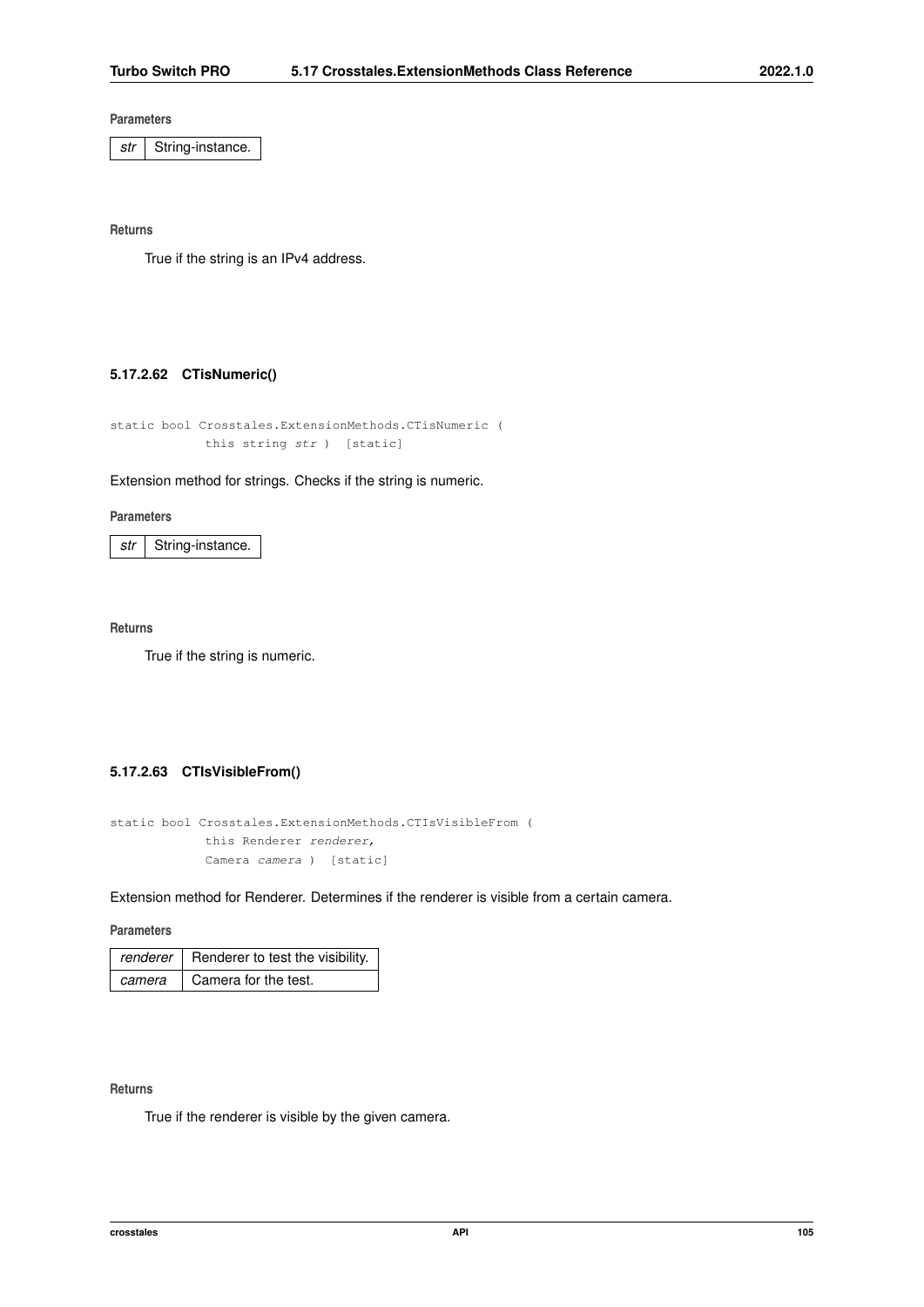## **5.17.2.64 CTisWebsite()**

```
static bool Crosstales.ExtensionMethods.CTisWebsite (
   this string str ) [static]
```
Extension method for strings. Checks if the string is a website address.

#### **Parameters**

*str* | String-instance.

#### **Returns**

True if the string is a website address.

# **5.17.2.65 CTLastIndexOf()**

```
static int Crosstales.ExtensionMethods.CTLastIndexOf (
   this string str,
   string toCheck,
   System.StringComparison comp = System.StringComparison.OrdinalIgnoreCase ) [static]
```
Extension method for strings. Returns the index of the last occurence of a given string.

#### **Parameters**

| str  | String-instance.                                                                |
|------|---------------------------------------------------------------------------------|
|      | <i>toCheck</i> String for the index.                                            |
| comp | StringComparison-method (default: StringComparison.OrdinallgnoreCase, optional) |

### **Returns**

The index of the last occurence of the given string if the string is integer.

# **5.17.2.66 CTMultiply() [1/3]**

```
static Vector2 Crosstales.ExtensionMethods.CTMultiply (
   this Vector2 a,
   Vector2 b ) [static]
```
Allows you to multiply two Vector2s together, something Unity sorely lacks by default.

**Parameters**

| a | First vector  |
|---|---------------|
|   | Second vector |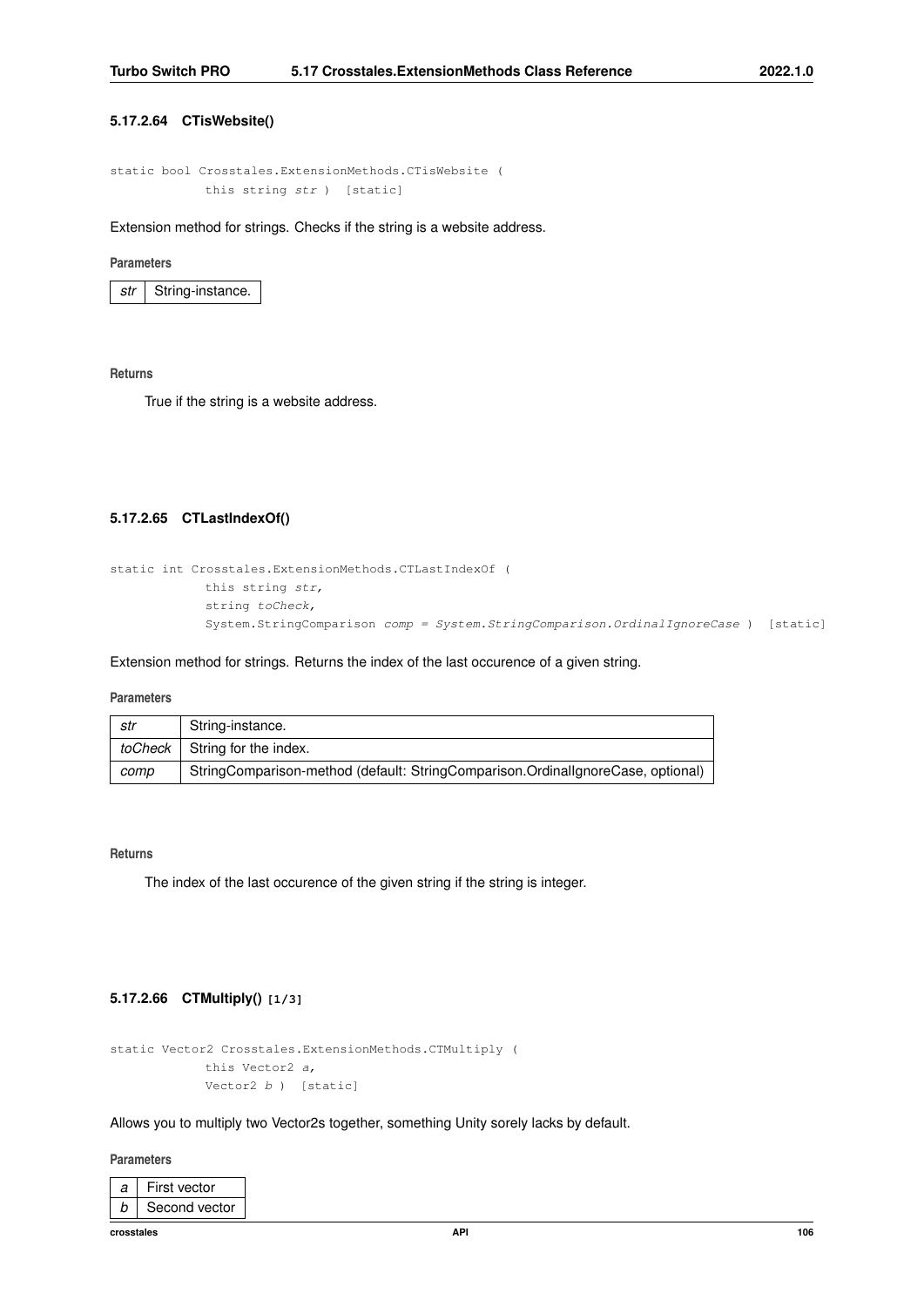The ax∗bx, ay∗by result.

# **5.17.2.67 CTMultiply() [2/3]**

```
static Vector3 Crosstales.ExtensionMethods.CTMultiply (
   this Vector3 a,
   Vector3 b ) [static]
```
Allows you to multiply two Vector3s together, something Unity sorely lacks by default.

**Parameters**

| я | First vector  |
|---|---------------|
|   | Second vector |

**Returns**

The ax∗bx, ay∗by, az∗bz result.

# **5.17.2.68 CTMultiply() [3/3]**

```
static Vector4 Crosstales.ExtensionMethods.CTMultiply (
   this Vector4 a,
   Vector4 b ) [static]
```
Allows you to multiply two Vector4s together, something Unity sorely lacks by default.

**Parameters**

| First vector  |
|---------------|
| Second vector |

**Returns**

The ax∗bx, ay∗by, az∗bz, aw∗bw result.

# **5.17.2.69 CTQuaternion() [1/2]**

static Quaternion Crosstales.ExtensionMethods.CTQuaternion ( this Vector3 eulerAngle ) [static]

Extension method for Vector3. Convert it to a Quaternion.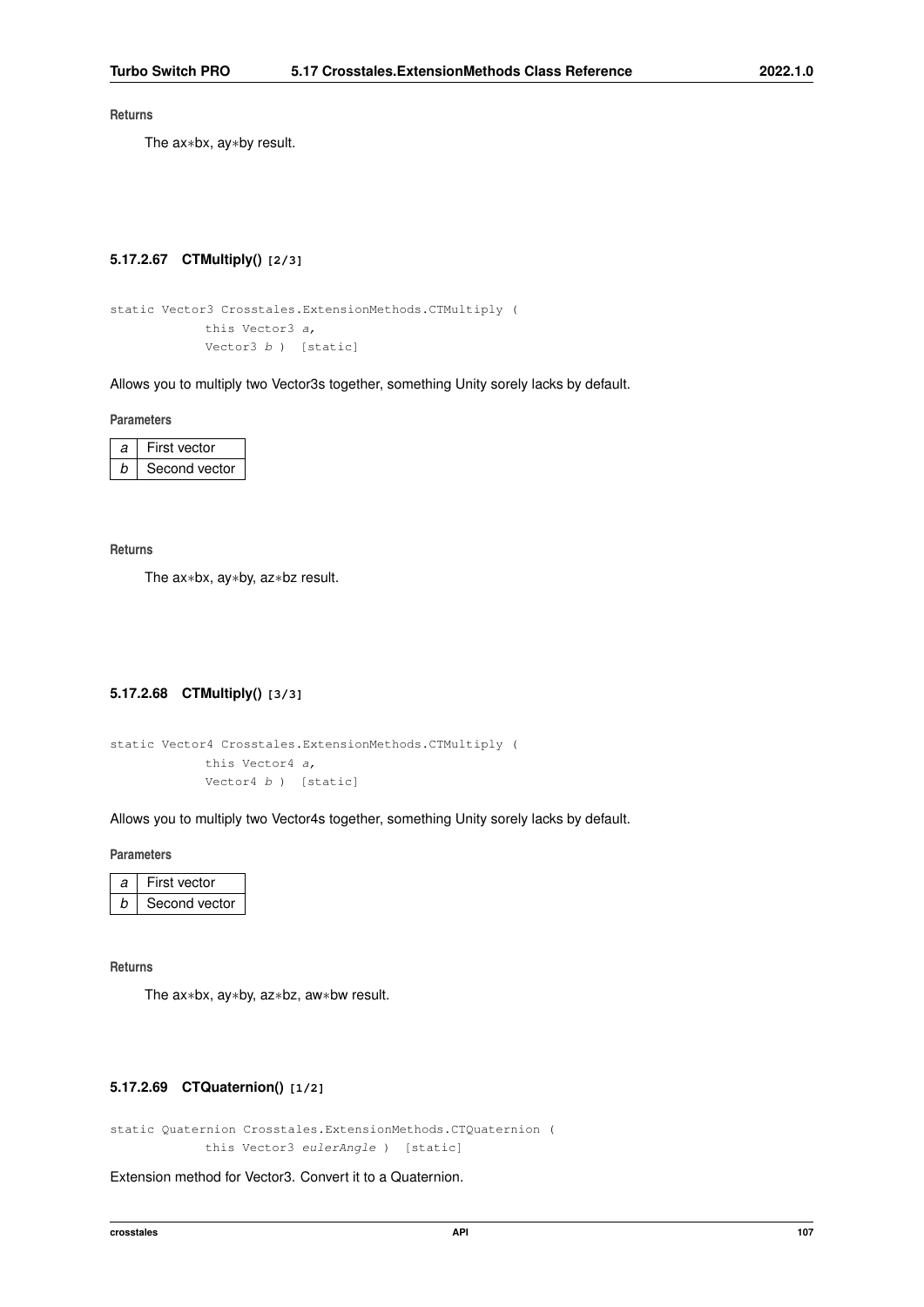*eulerAngle* Vector3-instance to convert.

**Returns**

Quaternion from euler angles.

# **5.17.2.70 CTQuaternion() [2/2]**

static Quaternion Crosstales.ExtensionMethods.CTQuaternion ( this Vector4 angle ) [static]

Extension method for Vector4. Convert it to a Quaternion.

#### **Parameters**

*angle* Vector4-instance to convert.

**Returns**

Quaternion from Vector4.

# **5.17.2.71 CTReadFully()**

static byte [ ] Crosstales.ExtensionMethods.CTReadFully ( this System.IO.Stream input ) [static]

Extension method for Stream. Reads the full content of a Stream.

## **Parameters**

*input* | Stream-instance to read.

**Returns**

Byte-array of the Stream content.

### **5.17.2.72 CTRemoveNewLines()**

```
static string Crosstales.ExtensionMethods.CTRemoveNewLines (
   this string str,
```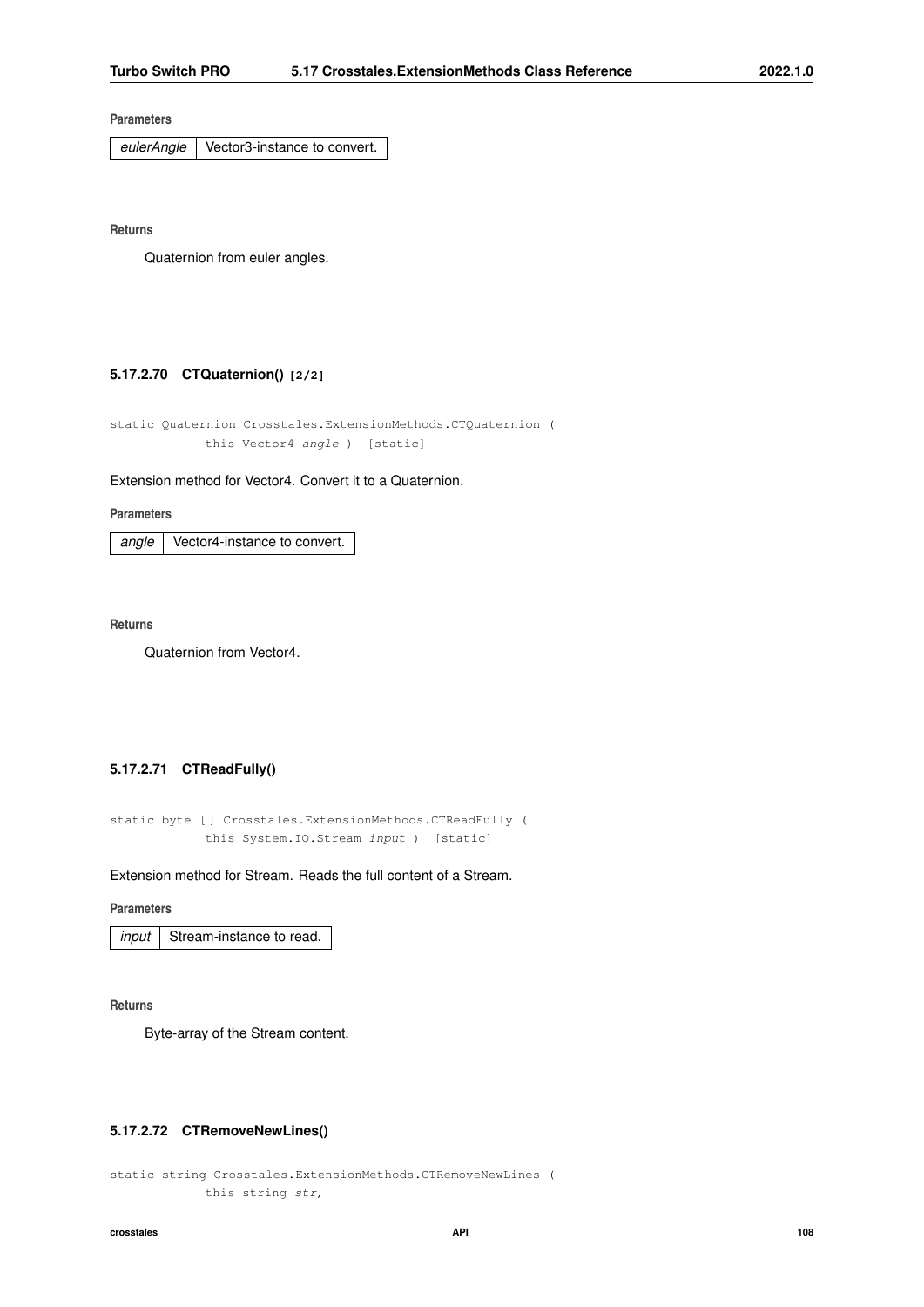string replacement =  $"#nl#",$ string newLine = null ) [static]

Extension method for strings. Replaces new lines with a replacement string pattern.

## **Parameters**

| str         | String-instance.                                                 |  |
|-------------|------------------------------------------------------------------|--|
| replacement | Replacement string pattern (default: "#nl#", optional).          |  |
| newLine     | New line string (default: System.Environment.NewLine, optional). |  |

#### **Returns**

Replaced string without new lines.

### **5.17.2.73 CTReplace()**

```
static string Crosstales.ExtensionMethods.CTReplace (
   this string str,
   string oldString,
   string newString,
   System.StringComparison comp = System.StringComparison.OrdinalIgnoreCase ) [static]
```
## Extension method for strings. Case insensitive 'Replace'.

# **Parameters**

| str       | String-instance.                                                                |  |
|-----------|---------------------------------------------------------------------------------|--|
| oldString | String to replace.                                                              |  |
| newStrina | New replacement string.                                                         |  |
| comp      | StringComparison-method (default: StringComparison.OrdinalIgnoreCase, optional) |  |

**Returns**

Replaced string.

# **5.17.2.74 CTReverse()**

static string Crosstales.ExtensionMethods.CTReverse ( this string str ) [static]

Extension method for strings. Reverses a string.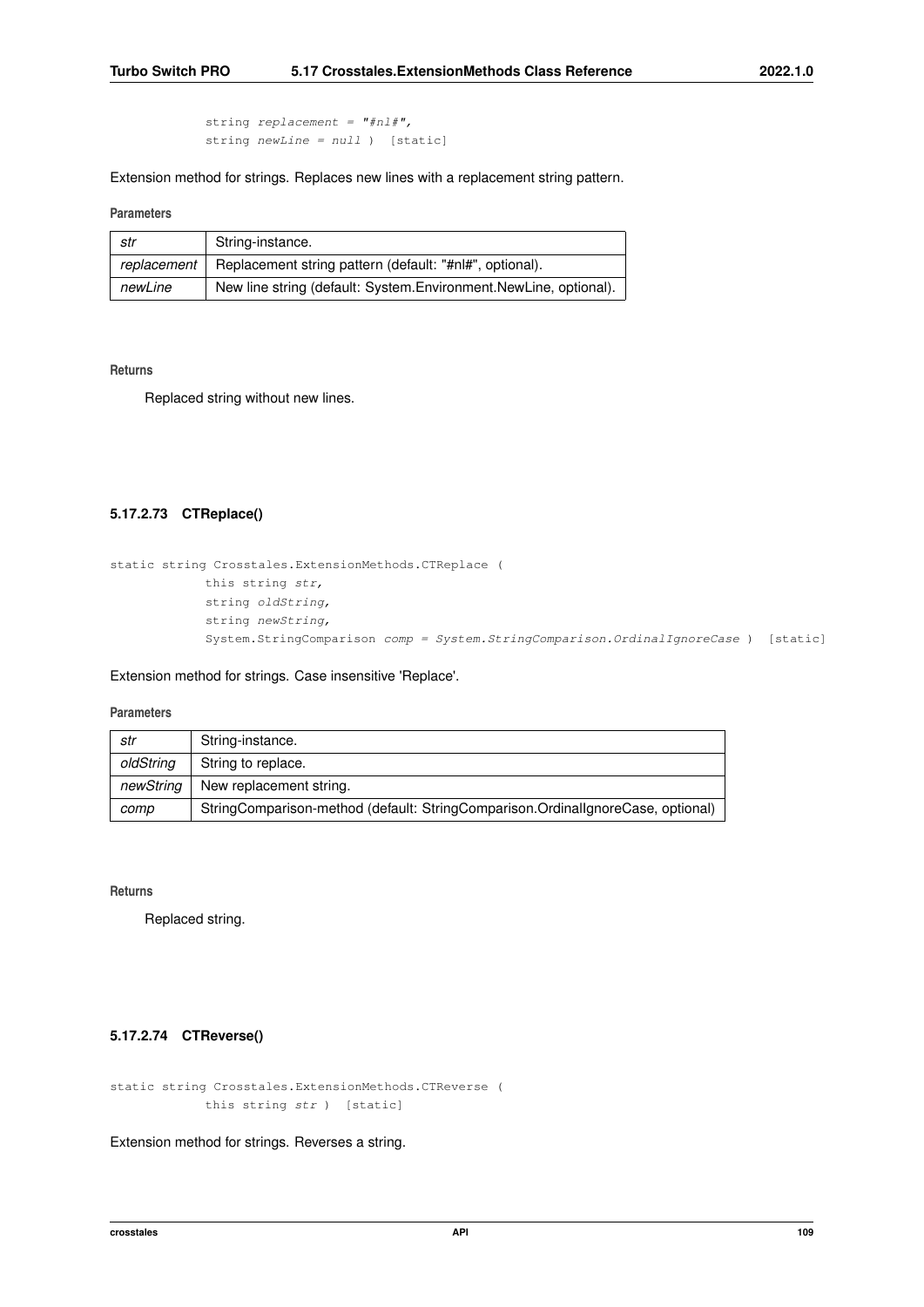*str* | String-instance.

**Returns**

Reversed string.

# **5.17.2.75 CTRotate180()**

static Texture2D Crosstales.ExtensionMethods.CTRotate180 ( this Texture2D texture ) [static]

### Extension method for Texture. Rotates a Texture by 180 degrees.

**Parameters**

*texture* | Texture to rotate.

**Returns**

Rotated Texture.

### **5.17.2.76 CTRotate270()**

static Texture2D Crosstales.ExtensionMethods.CTRotate270 ( this Texture2D texture ) [static]

Extension method for Texture. Rotates a Texture by 270 degrees.

### **Parameters**

*texture* Texture to rotate.

**Returns**

Rotated Texture.

# **5.17.2.77 CTRotate90()**

```
static Texture2D Crosstales.ExtensionMethods.CTRotate90 (
   this Texture2D texture ) [static]
```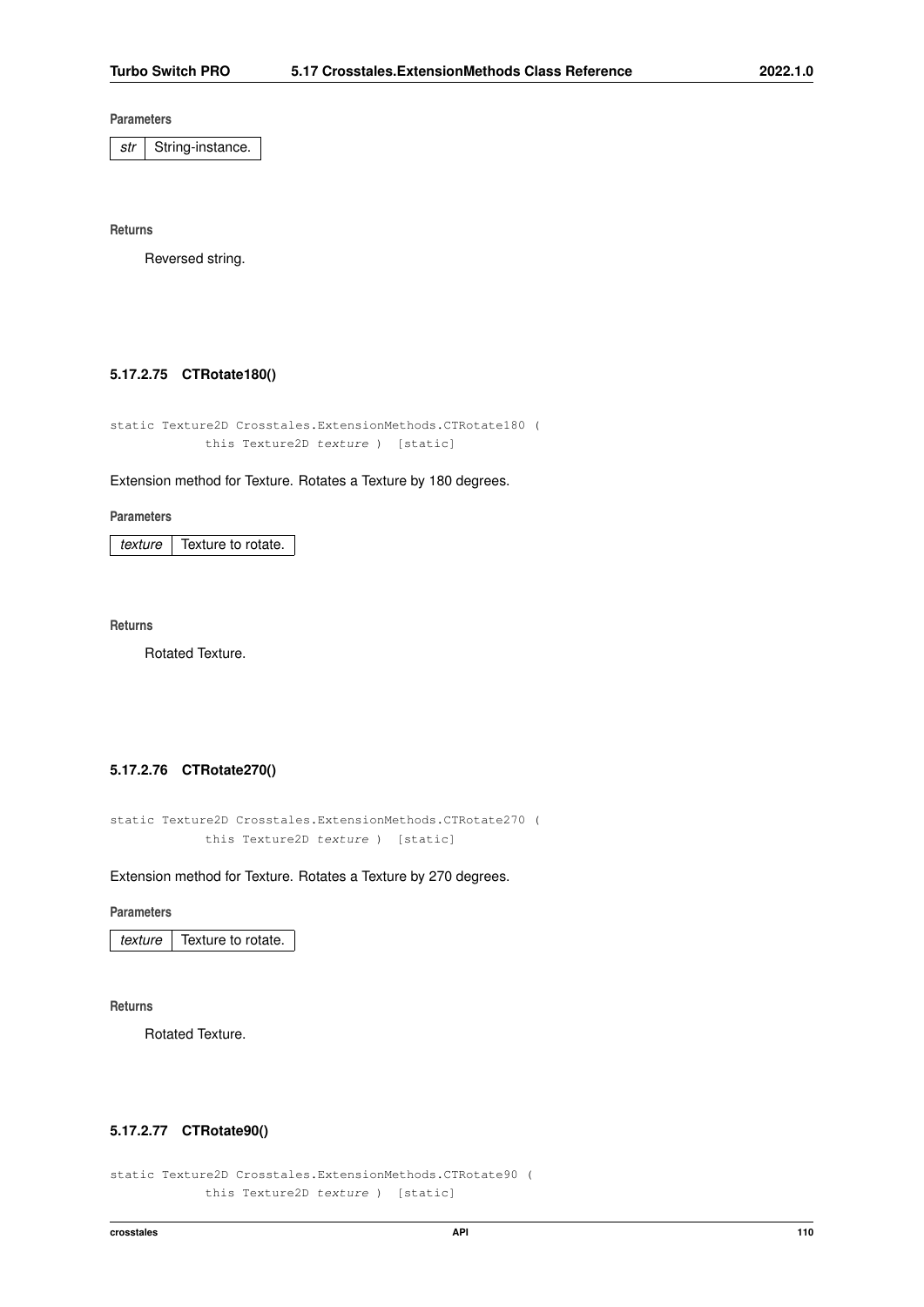Extension method for Texture. Rotates a Texture by 90 degrees.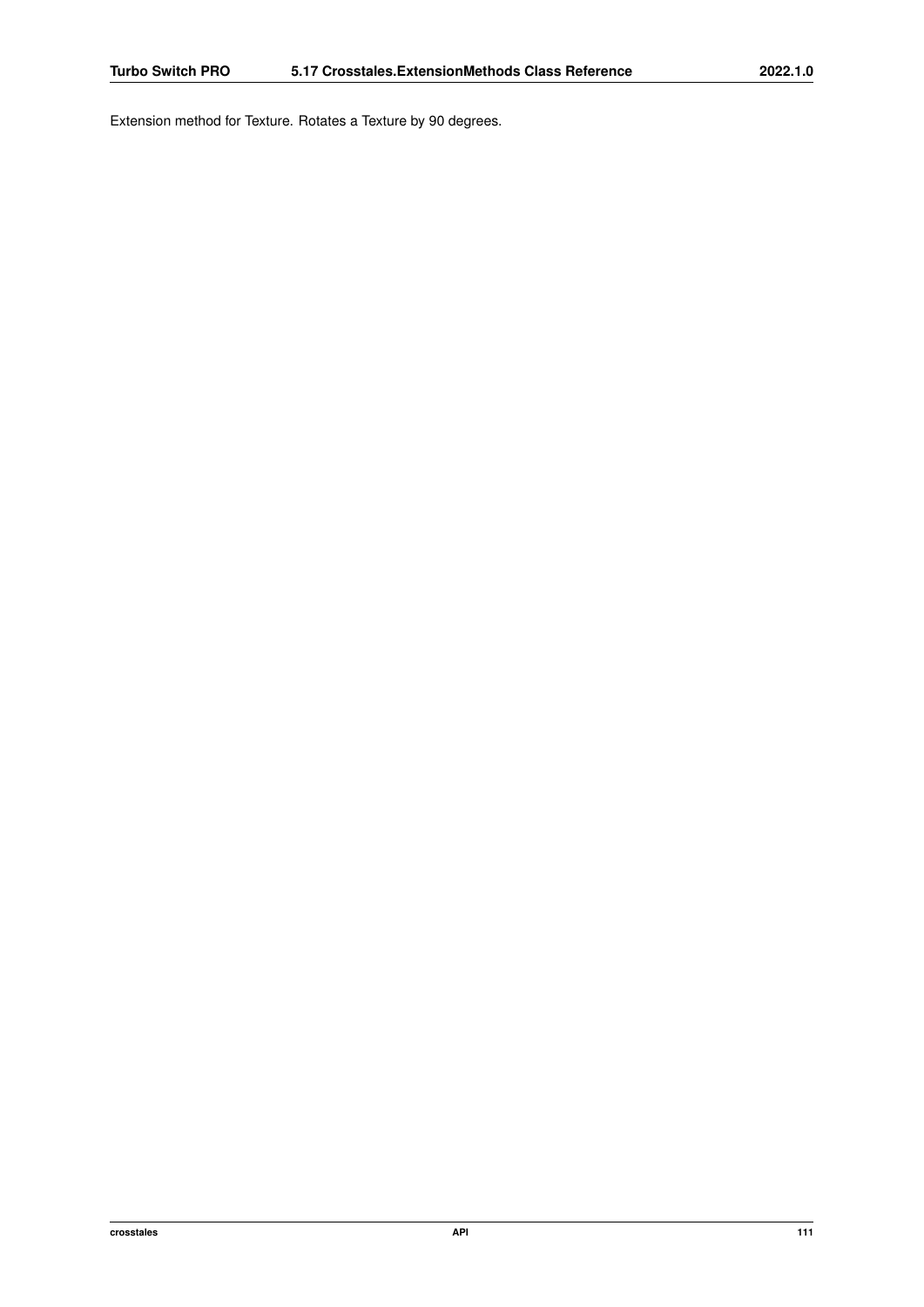*texture* Texture to rotate.

**Returns**

Rotated Texture.

# **5.17.2.78 CTSetBottom()**

```
static void Crosstales.ExtensionMethods.CTSetBottom (
   this RectTransform transform,
   float value ) [static]
```
Extension method for RectTransform. Sets the Bottom-property of a RectTransform.

#### **Parameters**

|       | transform   RectTransform to set the Bottom-property. |
|-------|-------------------------------------------------------|
| value | Value for the Bottom-property.                        |

# **5.17.2.79 CTSetLeft()**

```
static void Crosstales.ExtensionMethods.CTSetLeft (
   this RectTransform transform,
   float value ) [static]
```
Extension method for RectTransform. Sets the Left-property of a RectTransform.

# **Parameters**

|       | $transform$ RectTransform to set the Left-property. |
|-------|-----------------------------------------------------|
| value | Value for the Left-property.                        |

# **5.17.2.80 CTSetLRTB()**

```
static void Crosstales.ExtensionMethods.CTSetLRTB (
   this RectTransform transform,
   Vector4 lrtb ) [static]
```
Extension method for RectTransform. Sets the Left/Right/Top/Bottom-properties of a RectTransform.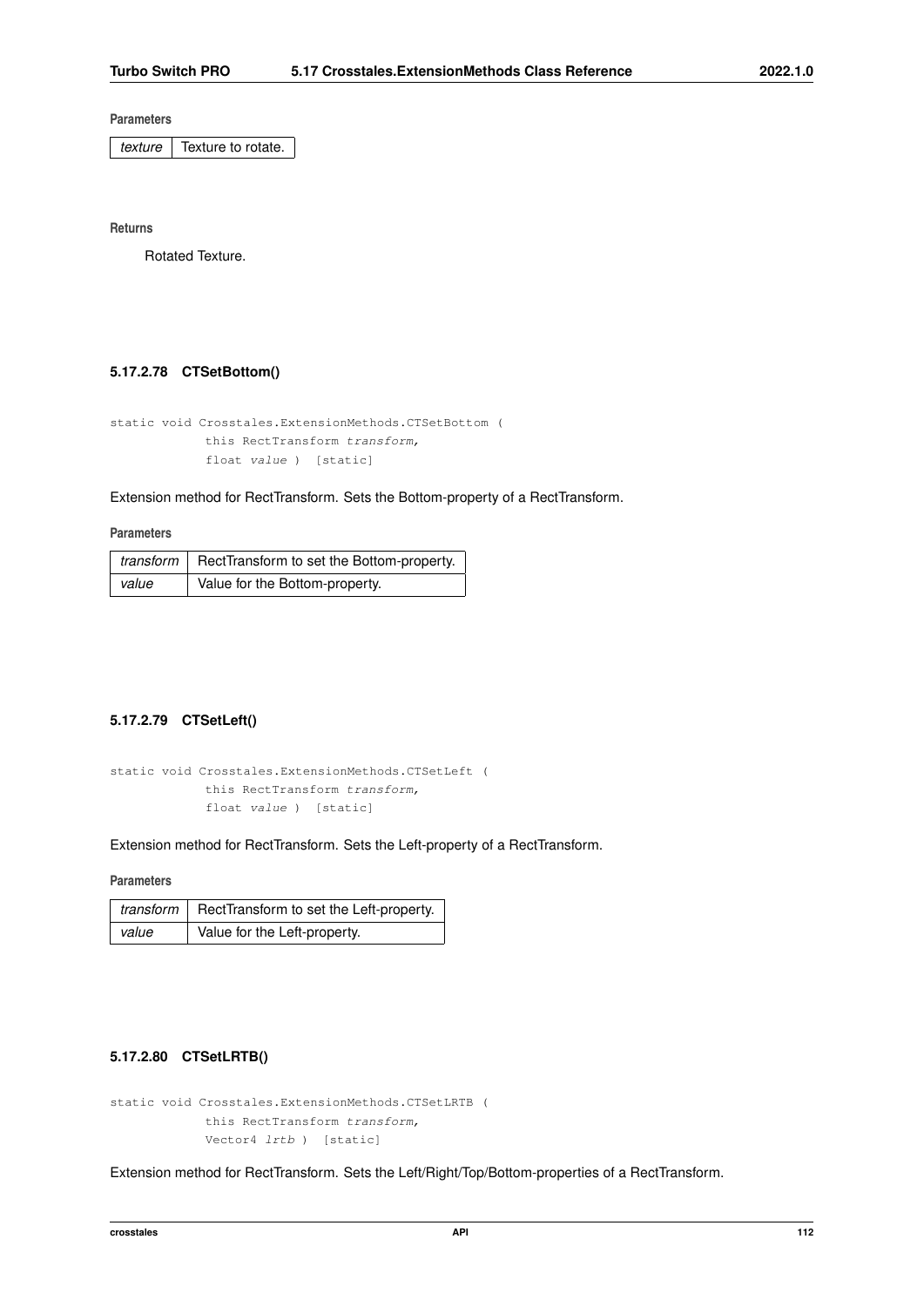|      | $transform$ RectTransform to set the Left/Right/Top/Bottom-properties. |
|------|------------------------------------------------------------------------|
| Irtb | Left/Right/Top/Bottom-properties as Vector4.                           |

# **5.17.2.81 CTSetRight()**

```
static void Crosstales.ExtensionMethods.CTSetRight (
   this RectTransform transform,
   float value ) [static]
```
Extension method for RectTransform. Sets the Right-property of a RectTransform.

# **Parameters**

|       | transform $ $ RectTransform to set the Right-property. |  |
|-------|--------------------------------------------------------|--|
| value | Value for the Right-property.                          |  |

# **5.17.2.82 CTSetTop()**

```
static void Crosstales.ExtensionMethods.CTSetTop (
   this RectTransform transform,
   float value ) [static]
```
Extension method for RectTransform. Sets the Top-property of a RectTransform.

**Parameters**

|                                      | transform   RectTransform to set the Top-property. |  |
|--------------------------------------|----------------------------------------------------|--|
| Value for the Top-property.<br>value |                                                    |  |

# **5.17.2.83 CTShuffle**< **T** >**() [1/2]**

```
static void Crosstales.ExtensionMethods.CTShuffle< T > (
   this System.Collections.Generic.IList< T > list,
   int seed = 0 ) [static]
```
### Extension method for IList. Shuffles a List.

**Parameters**

| crosstales | API                                                  | 113 |
|------------|------------------------------------------------------|-----|
| seed       | Seed for the PRNG (default: 0 (=standard), optional) |     |
| list       | IList-instance to shuffle.                           |     |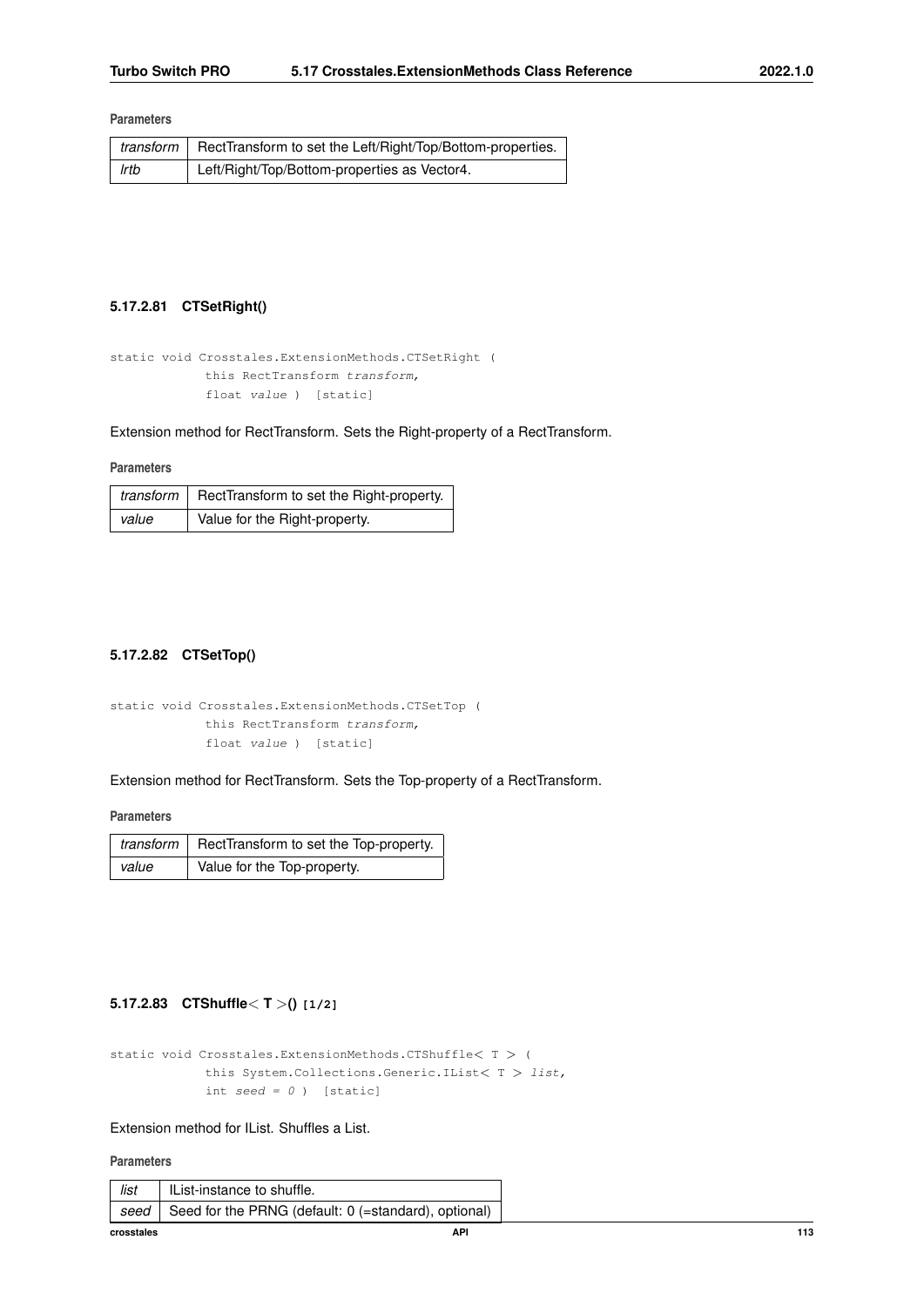# **5.17.2.84 CTShuffle**< **T** >**() [2/2]**

```
static void Crosstales.ExtensionMethods.CTShuffle< T > (
   this T[] array,
   int seed = 0 ) [static]
```
Extension method for arrays. Shuffles an array.

#### **Parameters**

| array   Array-instance to shuffle.                                             |  |
|--------------------------------------------------------------------------------|--|
| $\mid$ seed $\mid$ Seed for the PRNG (default: 0 (=standard), optional) $\mid$ |  |

# **5.17.2.85 CTStartsWith()**

```
static bool Crosstales.ExtensionMethods.CTStartsWith (
   this string str,
   string toCheck,
   System.StringComparison comp = System.StringComparison.OrdinalIgnoreCase ) [static]
```
### Extension method for strings. Checks if the string starts with another string.

### **Parameters**

| str     | String-instance.                                                                |
|---------|---------------------------------------------------------------------------------|
| toCheck | String to check.                                                                |
| comp    | StringComparison-method (default: StringComparison.OrdinallgnoreCase, optional) |

### **Returns**

True if the string is integer.

# **5.17.2.86 CTToBase64() [1/2]**

static string Crosstales.ExtensionMethods.CTToBase64 ( this byte[ ] data ) [static]

## Extension method for byte-arrays. Converts a byte-array to a Base64-string.

### **Parameters**

data | Input as byte-array.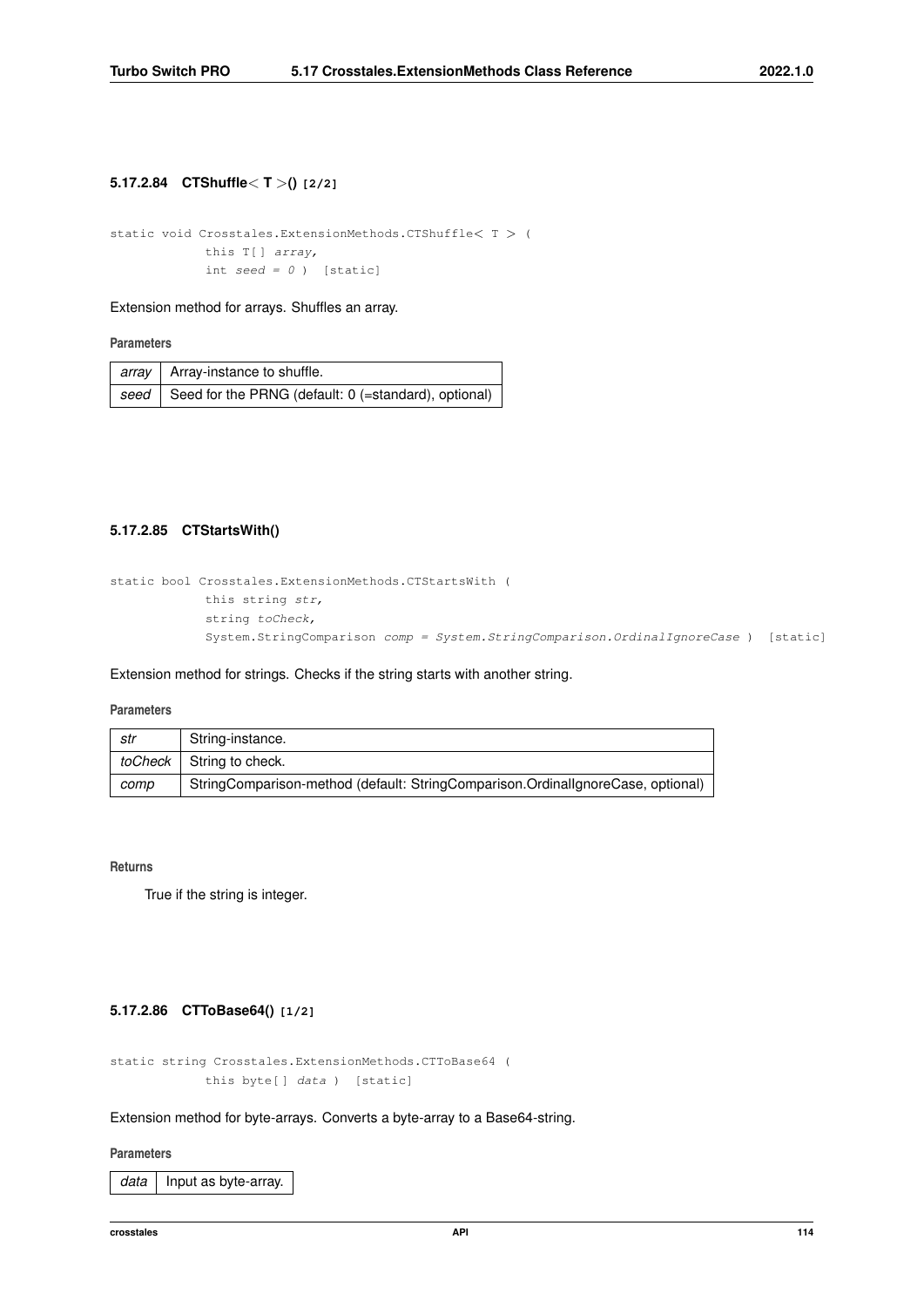Base64-string from the byte-array.

# **5.17.2.87 CTToBase64() [2/2]**

```
static string Crosstales.ExtensionMethods.CTToBase64 (
   this string str,
   System.Text.Encoding encoding = null ) [static]
```
Extension method for strings. Converts the value of a string to a Base64-string.

### **Parameters**

| str | Input string.                                                |
|-----|--------------------------------------------------------------|
|     | encoding   Encoding of the string (default: UTF8, optional). |

#### **Returns**

String value as converted Base64-string.

# **5.17.2.88 CTToByteArray() [1/2]**

```
static byte [ ] Crosstales.ExtensionMethods.CTToByteArray (
   this float[ ] array,
   int count = 0 ) [static]
```
Extension method for float-arrays. Converts a float-array to a byte-array.

### **Parameters**

| array   Array-instance to convert.                     |
|--------------------------------------------------------|
| <i>count</i>   Number of floats to convert (optional). |

#### **Returns**

Converted byte-array.

# **5.17.2.89 CTToByteArray() [2/2]**

```
static byte [ ] Crosstales.ExtensionMethods.CTToByteArray (
   this string str,
   System.Text.Encoding encoding = null ) [static]
```
Extension method for strings. Converts the value of a string to a byte-array.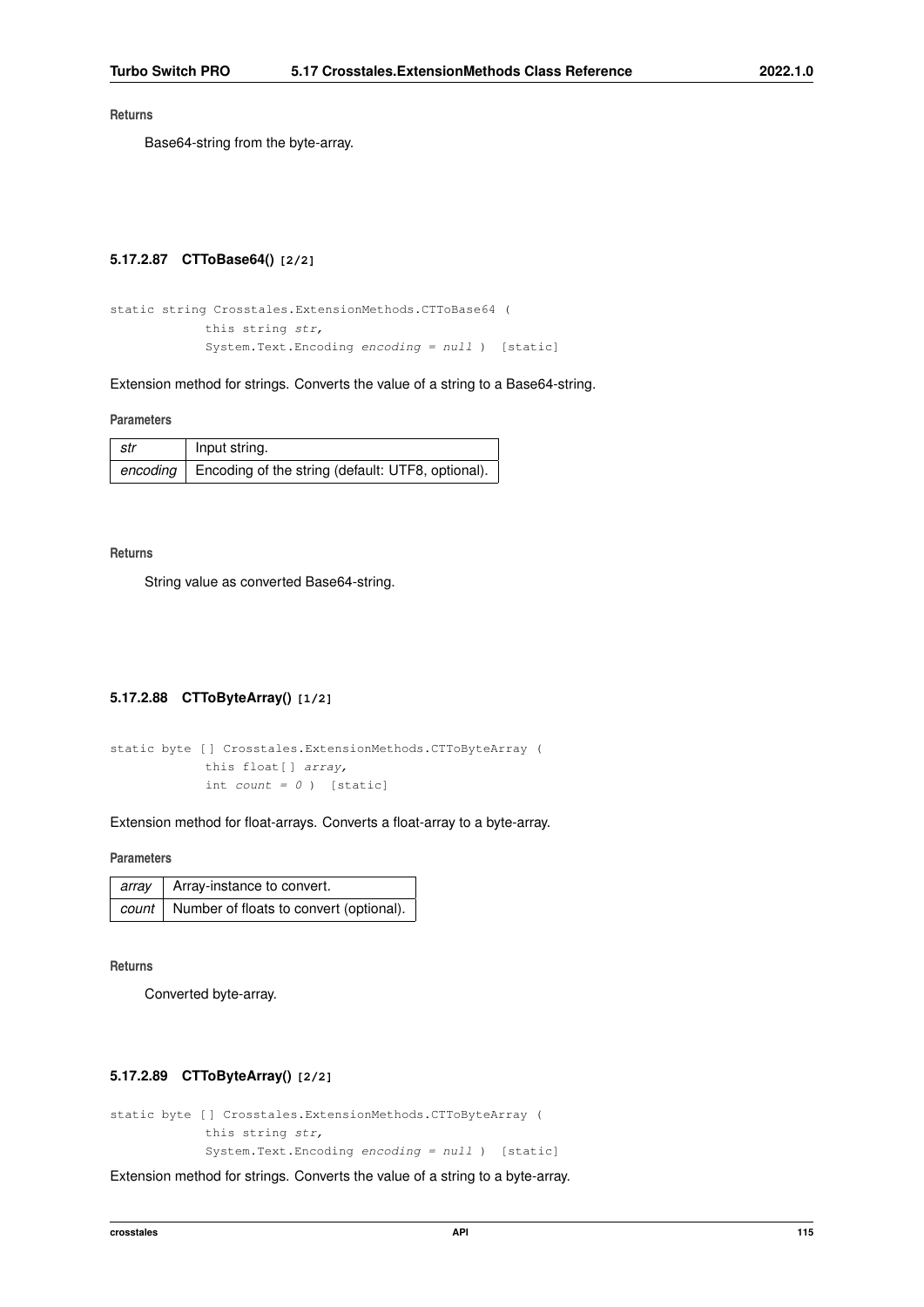| str | Input string.                                                |
|-----|--------------------------------------------------------------|
|     | encoding   Encoding of the string (default: UTF8, optional). |

### **Returns**

Byte-array with the string.

### **5.17.2.90 CTToEXR() [1/2]**

static byte [ ] Crosstales.ExtensionMethods.CTToEXR ( this Sprite sprite ) [static]

# Extension method for Sprite. Converts a Sprite to a EXR byte-array.

### **Parameters**

sprite | Sprite to convert.

**Returns**

Converted Sprite as EXR byte-array.

# **5.17.2.91 CTToEXR() [2/2]**

static byte [ ] Crosstales.ExtensionMethods.CTToEXR ( this Texture2D texture ) [static]

### Extension method for Texture. Converts a Texture to a EXR byte-array.

**Parameters**

*texture* Texture to convert.

# **Returns**

Converted Texture as EXR byte-array.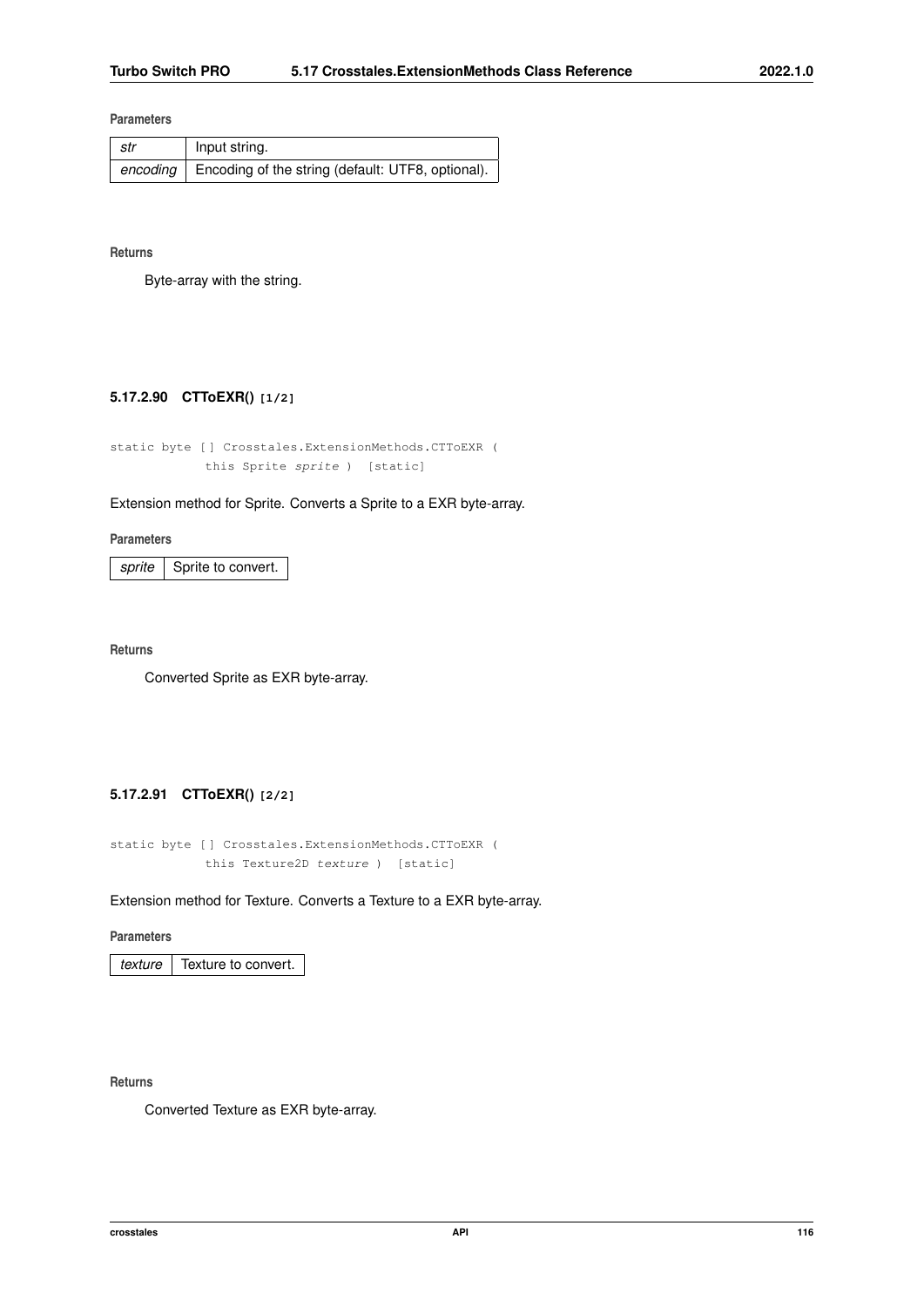## **5.17.2.92 CTToFloatArray()**

```
static float [ ] Crosstales.ExtensionMethods.CTToFloatArray (
   this byte[] array,
   int count = 0 ) [static]
```
Extension method for byte-arrays. Converts a byte-array to a float-array.

# **Parameters**

| array   Array-instance to convert.             |
|------------------------------------------------|
| count   Number of bytes to convert (optional). |

#### **Returns**

Converted float-array.

# **5.17.2.93 CTToHex()**

```
static string Crosstales.ExtensionMethods.CTToHex (
   this string str,
   bool addPrefix = false ) [static]
```
Extension method for strings. Converts the value of a string to a Hex-string (with Unicode support).

#### **Parameters**

| ∣ str | Input string.                                              |
|-------|------------------------------------------------------------|
|       | addPrefix   Add "0x"-as prefix (default: false, optional). |

### **Returns**

String value as converted Hex-string.

# **5.17.2.94 CTToHexRGB() [1/2]**

```
static string Crosstales.ExtensionMethods.CTToHexRGB (
   this Color input ) [static]
```
# Extension method for Color. Converts the value of a color to a RGB Hex-string.

## **Parameters**

*input* Color to convert.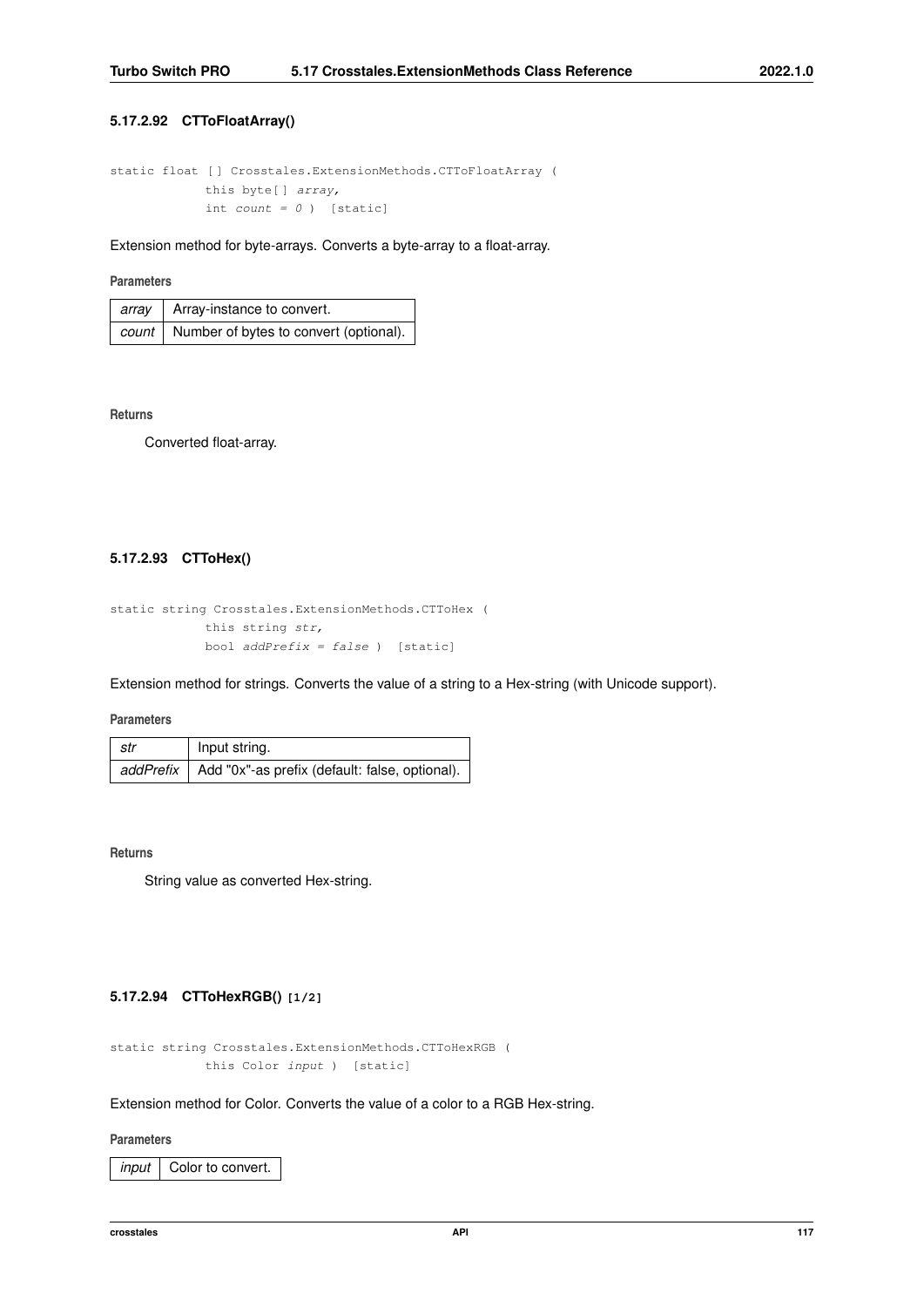Color value as Hex (format "RRGGBB").

### **5.17.2.95 CTToHexRGB() [2/2]**

```
static string Crosstales.ExtensionMethods.CTToHexRGB (
   this Color32 input ) [static]
```
Extension method for Color32. Converts the value of a color to a RGB Hex-string.

**Parameters**

*input* | Color to convert.

**Returns**

Color value as Hex (format "RRGGBB").

# **5.17.2.96 CTToHexRGBA() [1/2]**

```
static string Crosstales.ExtensionMethods.CTToHexRGBA (
   this Color input ) [static]
```
Extension method for Color. Converts the value of a color to a RGBA Hex-string.

**Parameters**

*input* | Color to convert.

**Returns**

Color value as Hex (format "RRGGBBAA").

# **5.17.2.97 CTToHexRGBA() [2/2]**

```
static string Crosstales.ExtensionMethods.CTToHexRGBA (
   this Color32 input ) [static]
```
Extension method for Color32. Converts the value of a color to a RGBA Hex-string.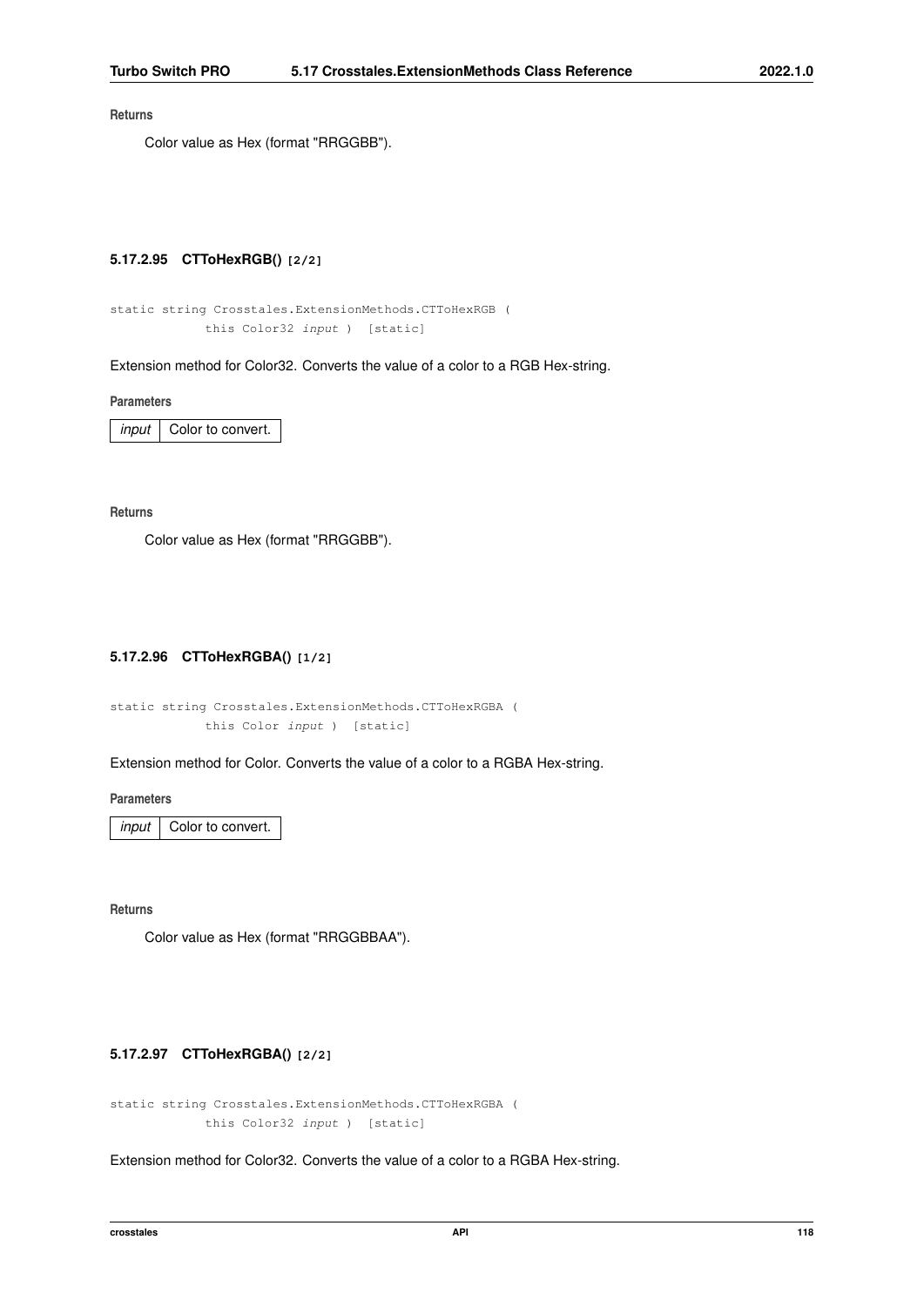*input* | Color to convert.

**Returns**

Color value as Hex (format "RRGGBBAA").

### **5.17.2.98 CTToJPG() [1/2]**

```
static byte [ ] Crosstales.ExtensionMethods.CTToJPG (
   this Sprite sprite ) [static]
```
### Extension method for Sprite. Converts a Sprite to a JPG byte-array.

#### **Parameters**

*sprite* | Sprite to convert.

#### **Returns**

Converted Sprite as JPG byte-array.

# **5.17.2.99 CTToJPG() [2/2]**

```
static byte [ ] Crosstales.ExtensionMethods.CTToJPG (
   this Texture2D texture ) [static]
```
### Extension method for Texture. Converts a Texture to a JPG byte-array.

#### **Parameters**

*texture* Texture to convert.

### **Returns**

Converted Texture as JPG byte-array.

## **5.17.2.100 CTToPNG() [1/2]**

```
static byte [ ] Crosstales.ExtensionMethods.CTToPNG (
   this Sprite sprite ) [static]
```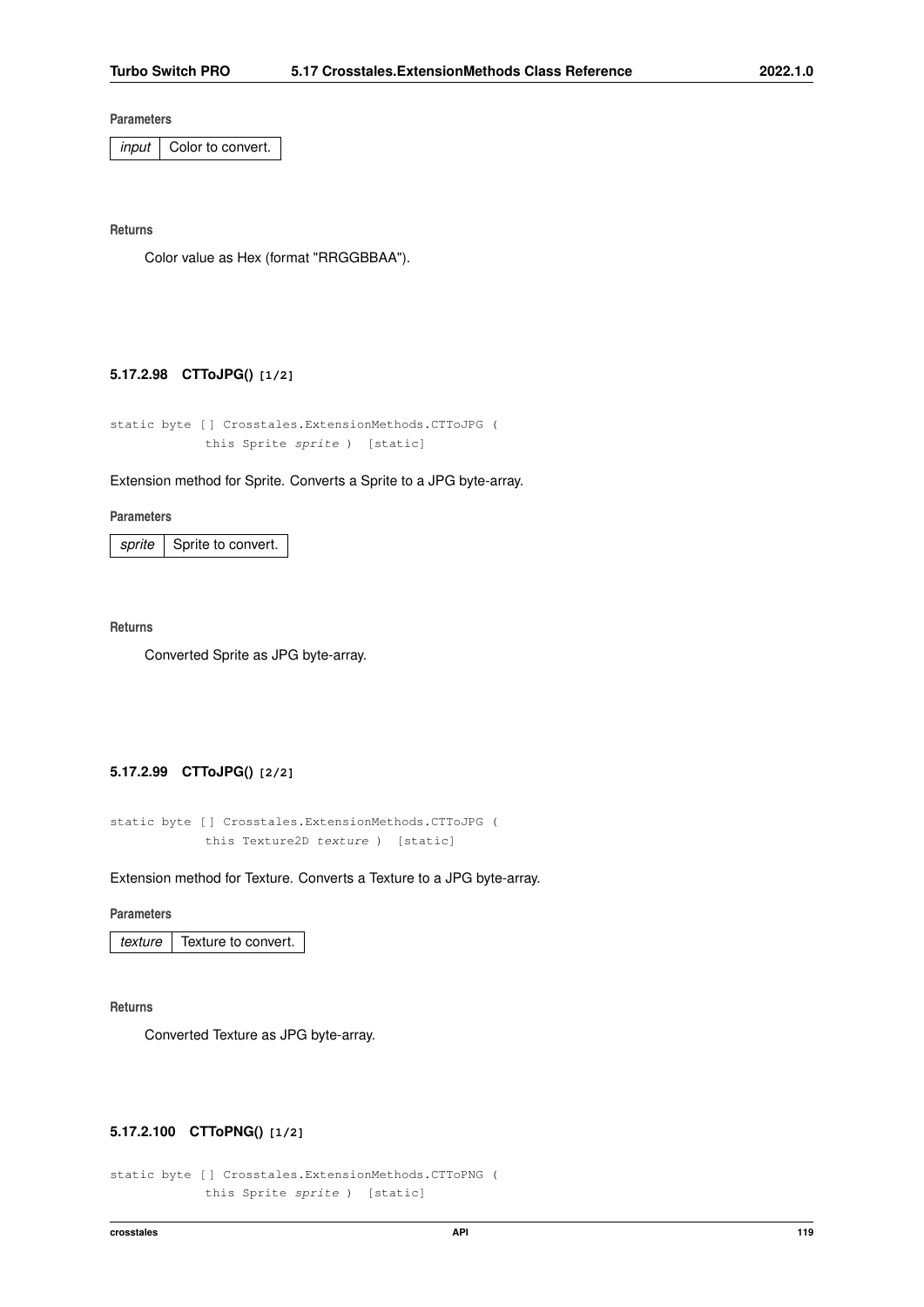Extension method for Sprite. Converts a Sprite to a PNG byte-array.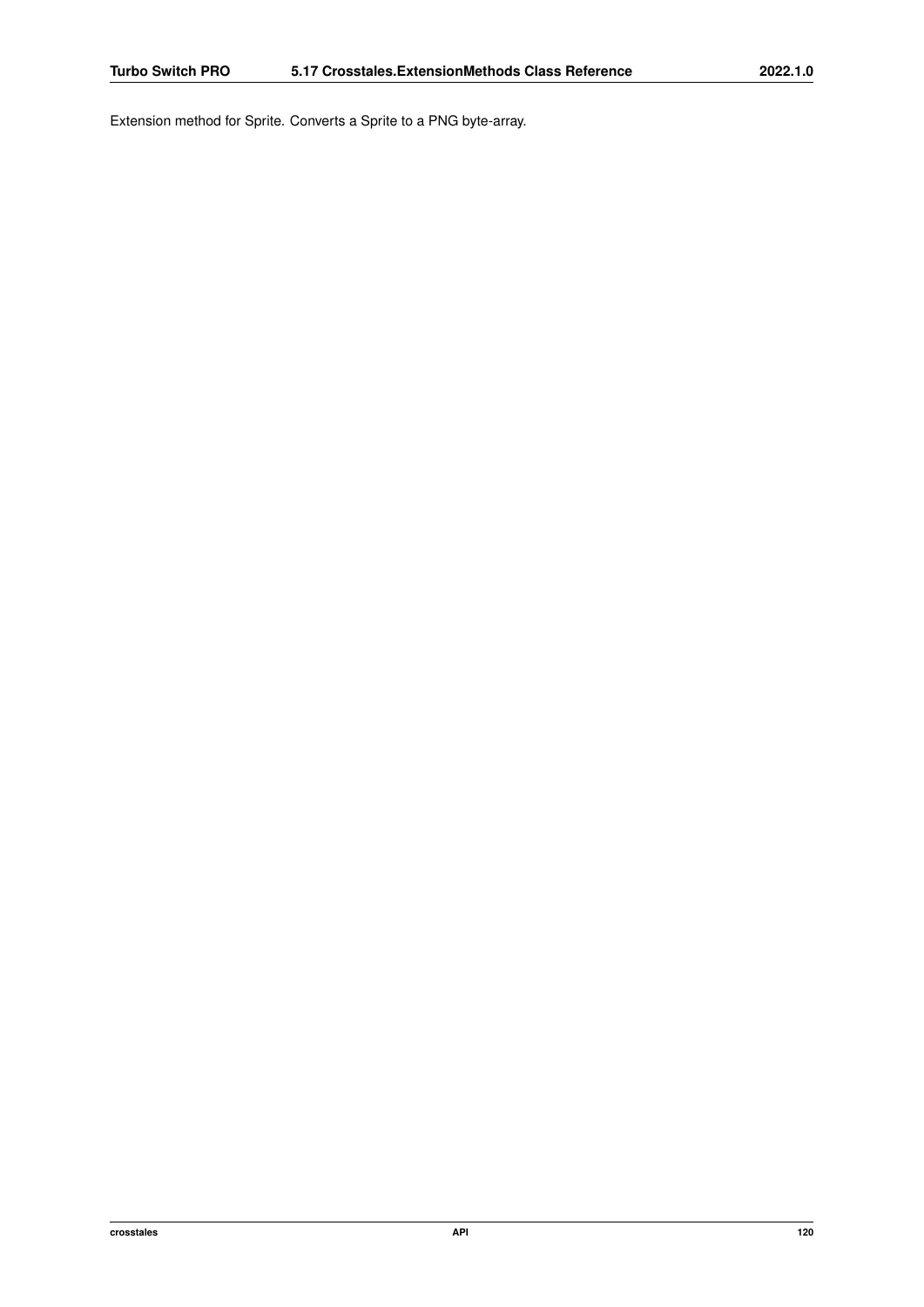sprite Sprite to convert.

**Returns**

Converted Sprite as PNG byte-array.

# **5.17.2.101 CTToPNG() [2/2]**

```
static byte [ ] Crosstales.ExtensionMethods.CTToPNG (
   this Texture2D texture ) [static]
```
### Extension method for Texture. Converts a Texture to a PNG byte-array.

**Parameters**

*texture* | Texture to convert.

**Returns**

Converted Texture as PNG byte-array.

# **5.17.2.102 CTToSprite() [1/2]**

```
static Sprite Crosstales.ExtensionMethods.CTToSprite (
   this byte[] data ) [static]
```
Extension method for byte-arrays. Converts a byte-array to Sprite.

## **Parameters**

|  | $data$   byte-array-instance to convert. |
|--|------------------------------------------|
|--|------------------------------------------|

**Returns**

Converted Sprite.

## **5.17.2.103 CTToSprite() [2/2]**

```
static Sprite Crosstales.ExtensionMethods.CTToSprite (
   this Texture2D texture,
    float pixelsPerUnit = 100f ) [static]
```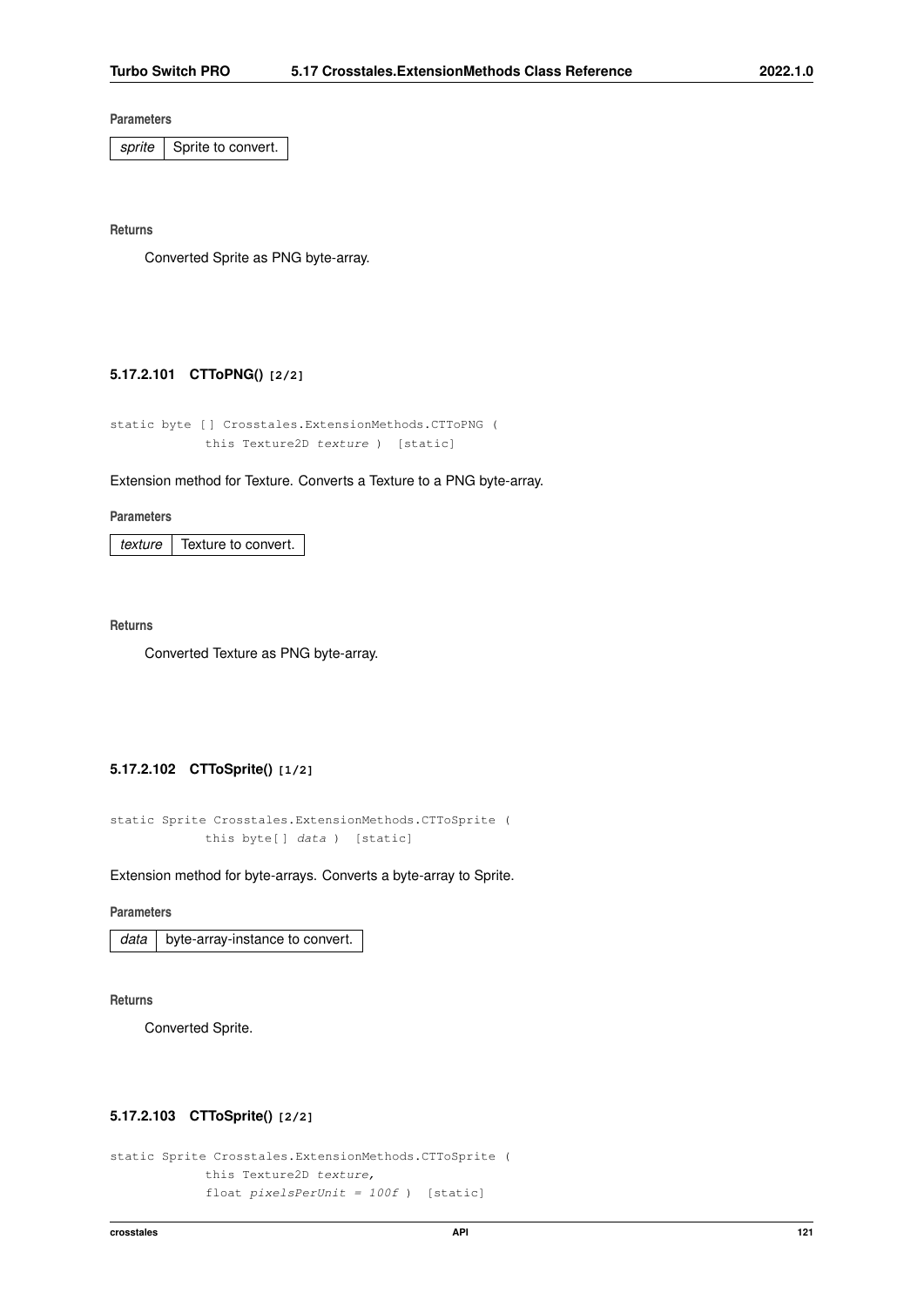Extension method for Texture. Converts a Texture to a Sprite.

#### **Parameters**

| texture | Texture to convert.                                                             |
|---------|---------------------------------------------------------------------------------|
|         | <i>pixelsPerUnit</i>   Pixels per unit for the Sprite (default: 100, optional). |

**Returns**

<span id="page-134-0"></span>Converted Texture as Sprite.

# **5.17.2.104 CTToString()**

```
static string Crosstales.ExtensionMethods.CTToString (
   this byte[ ] data,
   System.Text.Encoding encoding = null ) [static]
```
Extension method for byte-arrays. Converts a byte-array to a string.

### **Parameters**

| data     | Input string as byte-array.                       |
|----------|---------------------------------------------------|
| encoding | Encoding of the string (default: UTF8, optional). |

### **Returns**

Byte-array with the string.

### **5.17.2.105 CTToString**< **T** >**() [1/2]**

static System.Collections.Generic.List<string> [Crosstales.ExtensionMethods.CTToString](#page-134-0)< T > ( this System.Collections.Generic.IList< T > list ) [static]

# Extension method for IList. Generates a string list with all entries (via ToString).

**Parameters**

*list* | IList-instance to ToString.

# **Returns**

String list with all entries (via ToString).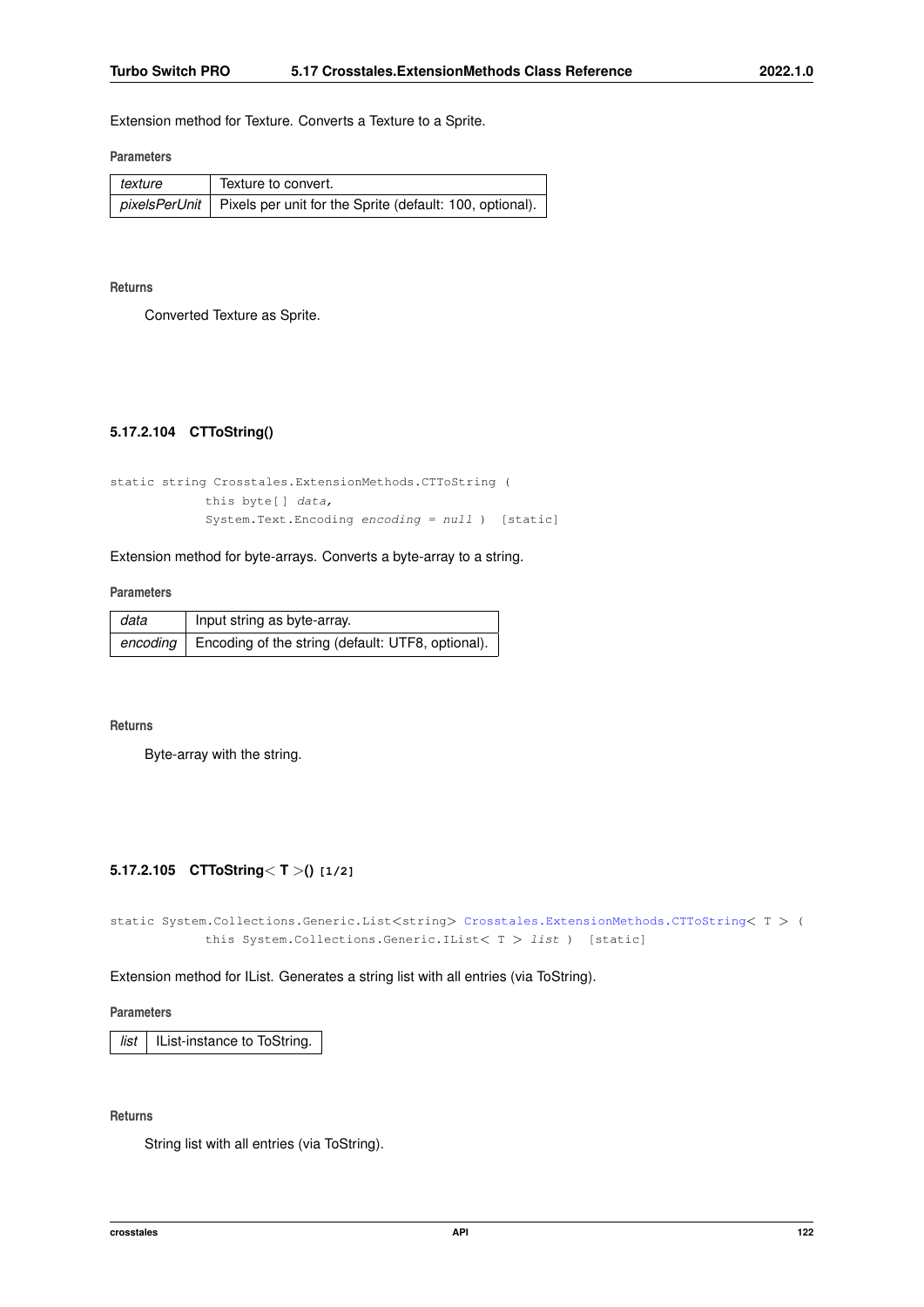# **5.17.2.106 CTToString**< **T** >**() [2/2]**

```
Crosstales.ExtensionMethods.CTToString< T > (
this T[] array ) [static]
```
Extension method for arrays. Generates a string array with all entries (via ToString).

### **Parameters**

| arrav | Array-instance to ToString. |
|-------|-----------------------------|
|-------|-----------------------------|

**Returns**

String array with all entries (via ToString).

# **5.17.2.107 CTToTexture()**

```
static Texture2D Crosstales.ExtensionMethods.CTToTexture (
   this byte[ ] data ) [static]
```
Extension method for byte-arrays. Converts a byte-array to a Texture.

**Parameters**

*data* | byte-array-instance to convert.

**Returns**

Converted Texture.

# **5.17.2.108 CTToTexture2D() [1/2]**

```
static Texture2D Crosstales.ExtensionMethods.CTToTexture2D (
   this Texture texture ) [static]
```
### Extension method for Texture. Convert a Texture to a Texture2D

**Parameters**

*texture* Texture to convert.

**Returns**

Converted Texture2D.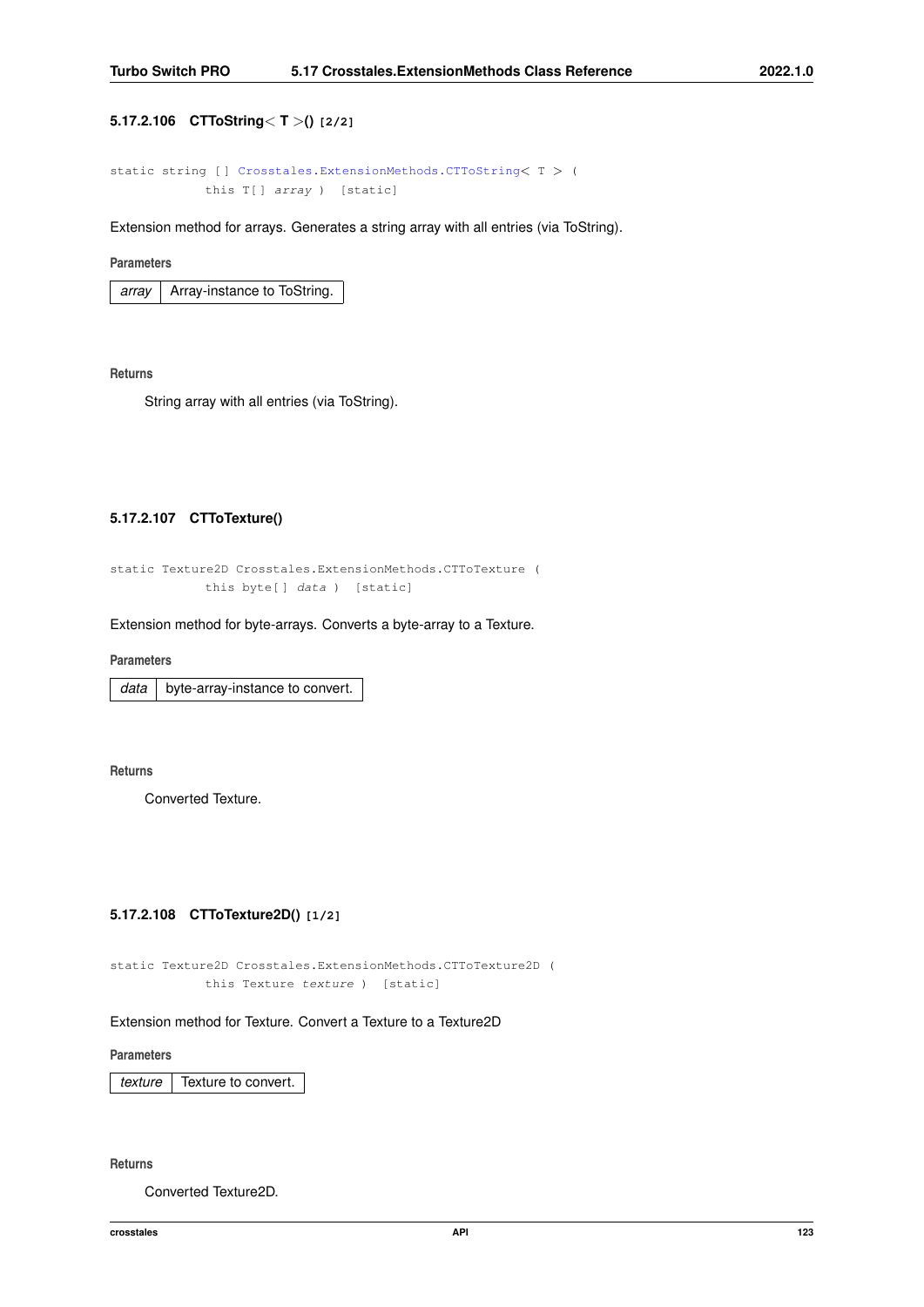# **5.17.2.109 CTToTexture2D() [2/2]**

static Texture2D Crosstales.ExtensionMethods.CTToTexture2D ( this WebCamTexture texture ) [static]

Extension method for WebCamTexture. Convert a WebCamTexture to a Texture2D

**Parameters**

*texture* | WebCamTexture to convert.

**Returns**

Converted Texture2D.

# **5.17.2.110 CTToTGA() [1/2]**

static byte [ ] Crosstales.ExtensionMethods.CTToTGA ( this Sprite sprite ) [static]

### Extension method for Sprite. Converts a Sprite to a TGA byte-array.

**Parameters**

sprite Sprite to convert.

**Returns**

Converted Sprite as TGA byte-array.

# **5.17.2.111 CTToTGA() [2/2]**

static byte [ ] Crosstales.ExtensionMethods.CTToTGA ( this Texture2D texture ) [static]

Extension method for Texture. Converts a Texture to a TGA byte-array.

#### **Parameters**

*texture* Texture to convert.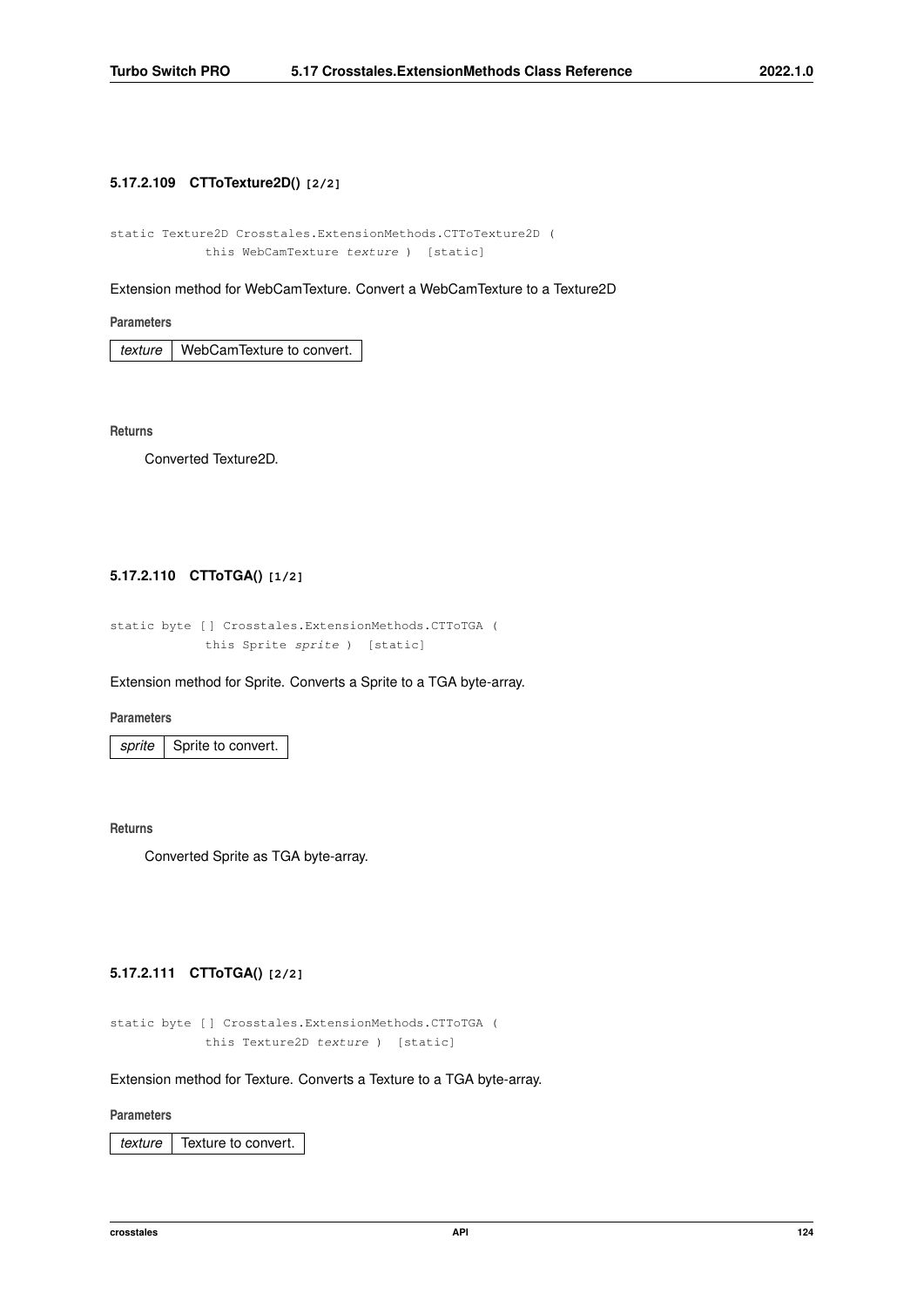Converted Texture as TGA byte-array.

## **5.17.2.112 CTToTitleCase()**

```
static string Crosstales.ExtensionMethods.CTToTitleCase (
   this string str ) [static]
```
Extension method for strings. Converts a string to title case (first letter uppercase).

**Parameters**

*str* | String-instance.

**Returns**

Converted string in title case.

# **5.17.2.113 CTVector3() [1/3]**

static Vector3 Crosstales.ExtensionMethods.CTVector3 ( this Color color ) [static]

### Extension method for Color. Convert it to a Vector3.

**Parameters**

*color* | Color-instance to convert.

**Returns**

Vector3 from color.

# **5.17.2.114 CTVector3() [2/3]**

static Vector3 Crosstales.ExtensionMethods.CTVector3 ( this Color32 color ) [static]

Extension method for Color32. Convert it to a Vector3.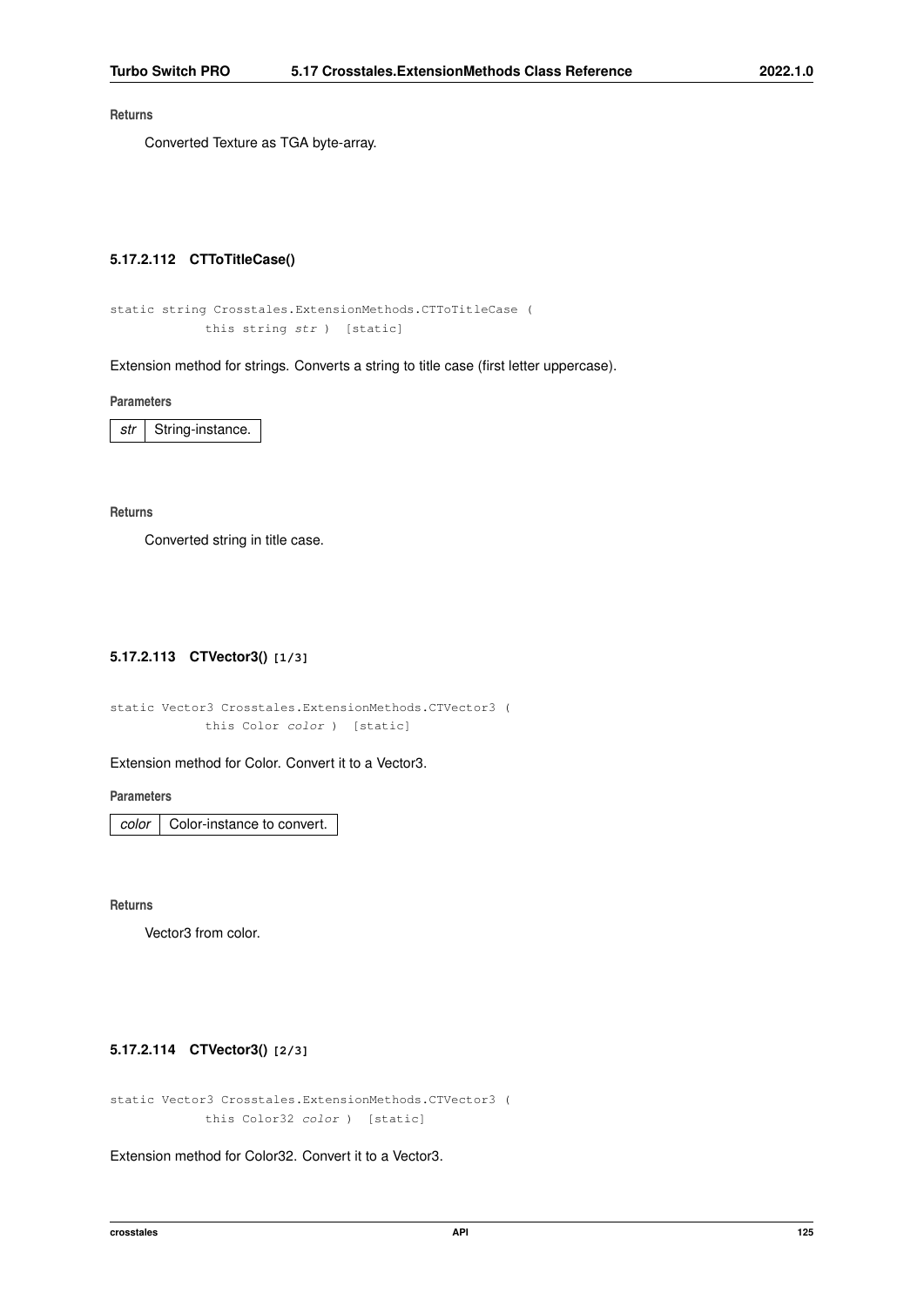*color* | Color-instance to convert.

**Returns**

Vector3 from color.

# **5.17.2.115 CTVector3() [3/3]**

static Vector3 Crosstales.ExtensionMethods.CTVector3 ( this Quaternion angle ) [static]

Extension method for Quaternion. Convert it to a Vector3.

**Parameters**

angle | Quaternion-instance to convert.

**Returns**

Vector3 from Quaternion.

# **5.17.2.116 CTVector4() [1/3]**

static Vector4 Crosstales.ExtensionMethods.CTVector4 ( this Color color ) [static]

Extension method for Color. Convert it to a Vector4.

### **Parameters**

*color* | Color-instance to convert.

**Returns**

Vector4 from color.

# **5.17.2.117 CTVector4() [2/3]**

static Vector4 Crosstales.ExtensionMethods.CTVector4 ( this Color32 color ) [static]

Extension method for Color32. Convert it to a Vector4.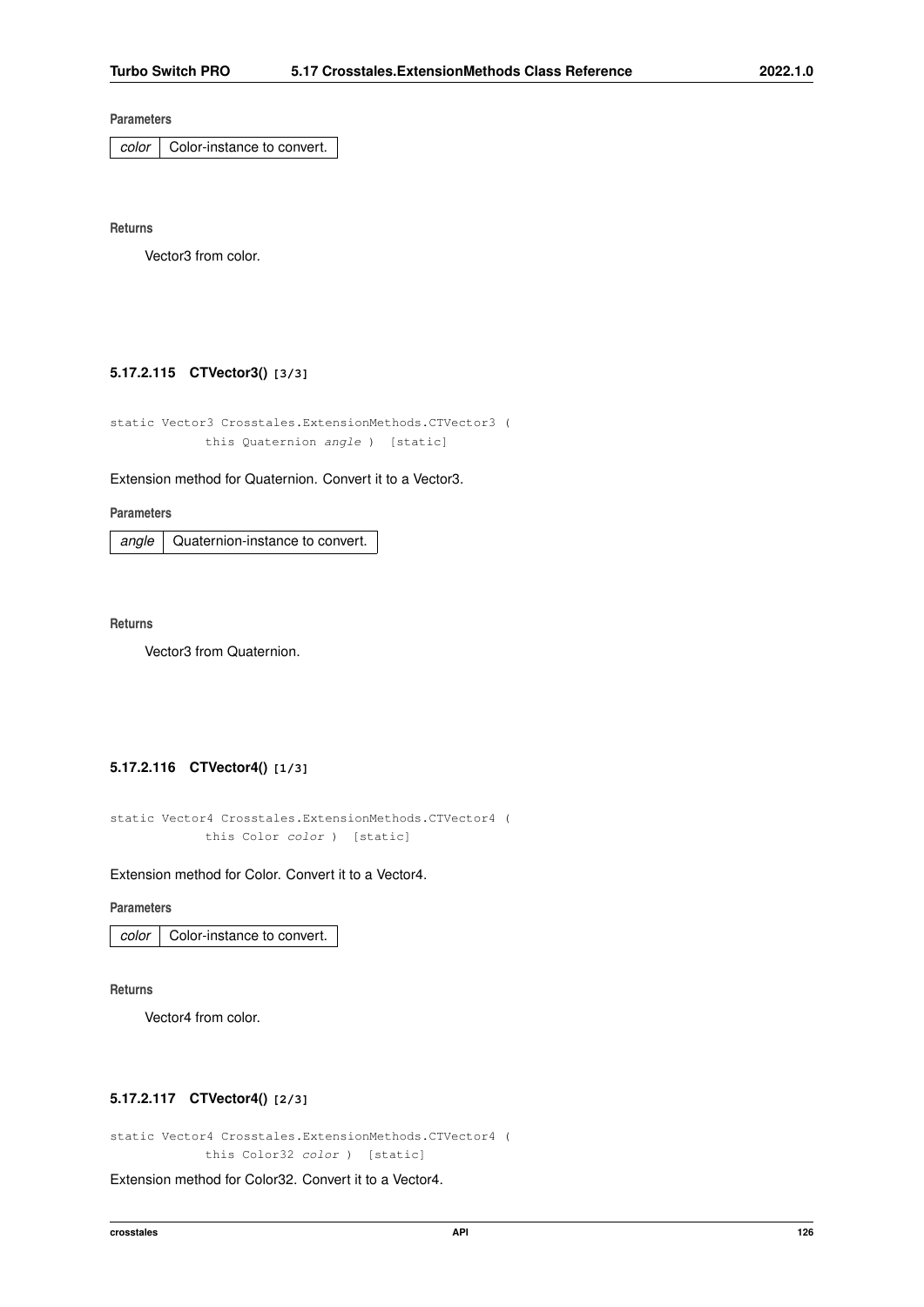*color* | Color-instance to convert.

**Returns**

Vector4 from color.

# **5.17.2.118 CTVector4() [3/3]**

```
static Vector4 Crosstales.ExtensionMethods.CTVector4 (
   this Quaternion angle ) [static]
```
Extension method for Quaternion. Convert it to a Vector4.

**Parameters**

*angle* | Quaternion-instance to convert.

**Returns**

Vector4 from Quaternion.

The documentation for this class was generated from the following file:

• C:/Users/slaub/Unity/assets/TurboSwitch/TurboSwitch/Assets/Plugins/crosstales/Common/Scripts/Extension←- Methods.cs

# **5.18 Crosstales.Common.Util.FileHelper Class Reference**

Various helper functions for the file system.

# **Static Public Member Functions**

- static string [ValidatePath](#page-144-0) (string path, bool addEndDelimiter=true, bool preserveFile=true) *Validates a given path and add missing slash.*
- static string [ValidateFile](#page-144-1) (string path)
	- *Validates a given file.*
- static bool [PathHasInvalidChars](#page-143-0) (string path)
	- *Checks a given path for invalid characters*
- static bool [FileHasInvalidChars](#page-141-0) (string file) *Checks a given file for invalid characters*
- static string[] [GetFilesForName](#page-142-0) (string path, bool isRecursive=false, params string[] filenames) *Find files inside a path.*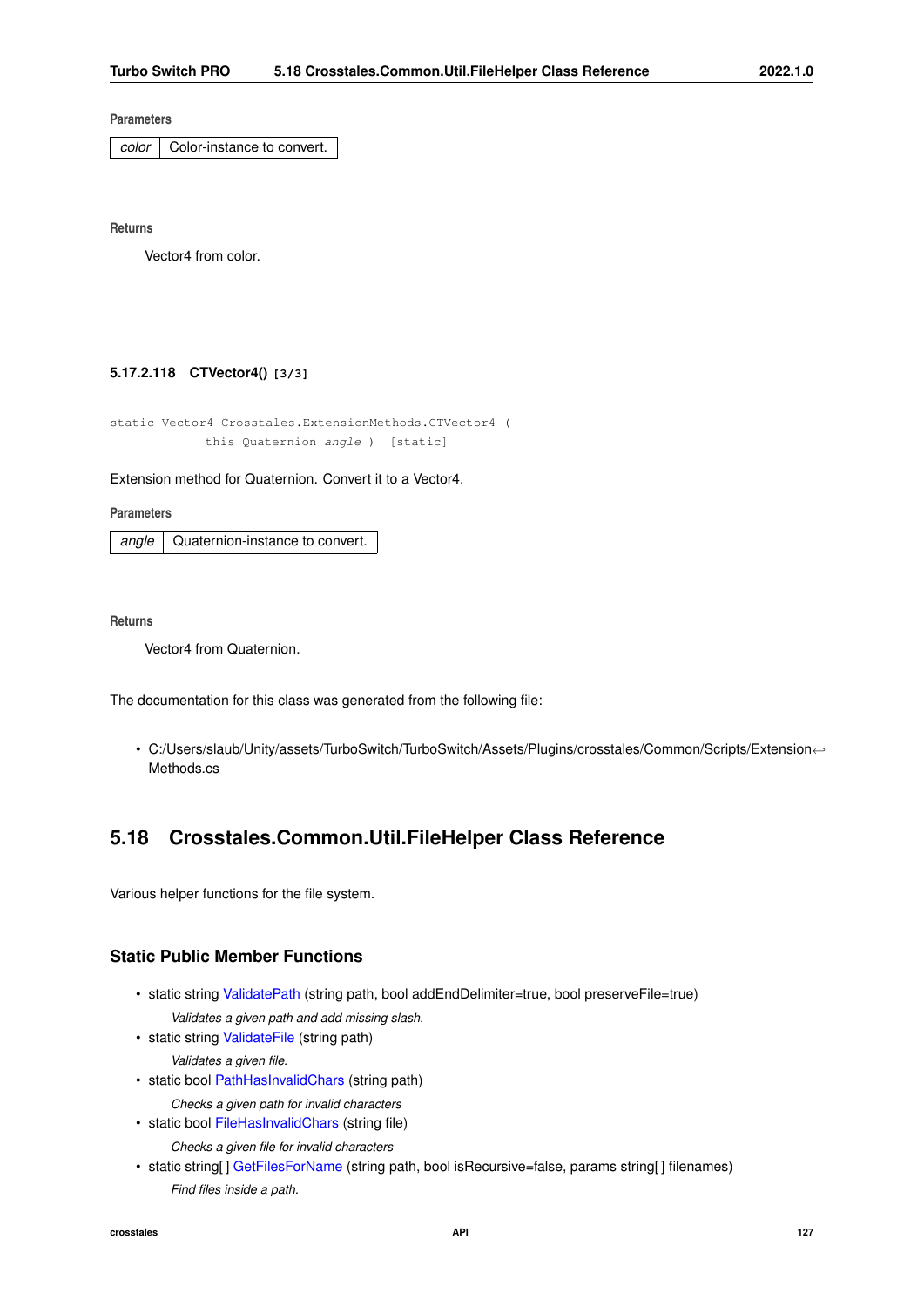- static string[] [GetFiles](#page-142-1) (string path, bool isRecursive=false, params string[] extensions) *Find files inside a path.*
- static string[] [GetDirectories](#page-141-1) (string path, bool isRecursive=false)

```
Find directories inside.
```
• static string[] [GetDrives](#page-142-2) ()

*Find all logical drives.*

- static void [CopyPath](#page-140-0) (string sourcePath, string destPath, bool move=false) *Copy or move a directory.*
- static void [CopyFile](#page-140-1) (string sourceFile, string destFile, bool move=false)

*Copy or move a file.*

• static void [ShowPath](#page-143-1) (string path)

*Shows the location of a path (or file) in OS file explorer. NOTE: only works on standalone platforms*

- static void [ShowFile](#page-143-2) (string file)
	- *Shows the location of a file (or path) in OS file explorer. NOTE: only works on standalone platforms*
- static void [OpenFile](#page-143-3) (string file)

*Opens a file with the OS default application. NOTE: only works for standalone platforms*

# **Properties**

• static string [StreamingAssetsPath](#page-144-2) [get] *Returns the path to the the "Streaming Assets".*

# **5.18.1 Detailed Description**

Various helper functions for the file system.

# <span id="page-140-1"></span>**5.18.2 Member Function Documentation**

# **5.18.2.1 CopyFile()**

```
static void Crosstales.Common.Util.FileHelper.CopyFile (
    string sourceFile,
    string destFile,
    bool move = false ) [static]
```
Copy or move a file.

### **Parameters**

<span id="page-140-0"></span>

|          | sourceFile   Source file path                        |
|----------|------------------------------------------------------|
| destFile | Destination file path                                |
| move     | Move file instead of copy (default: false, optional) |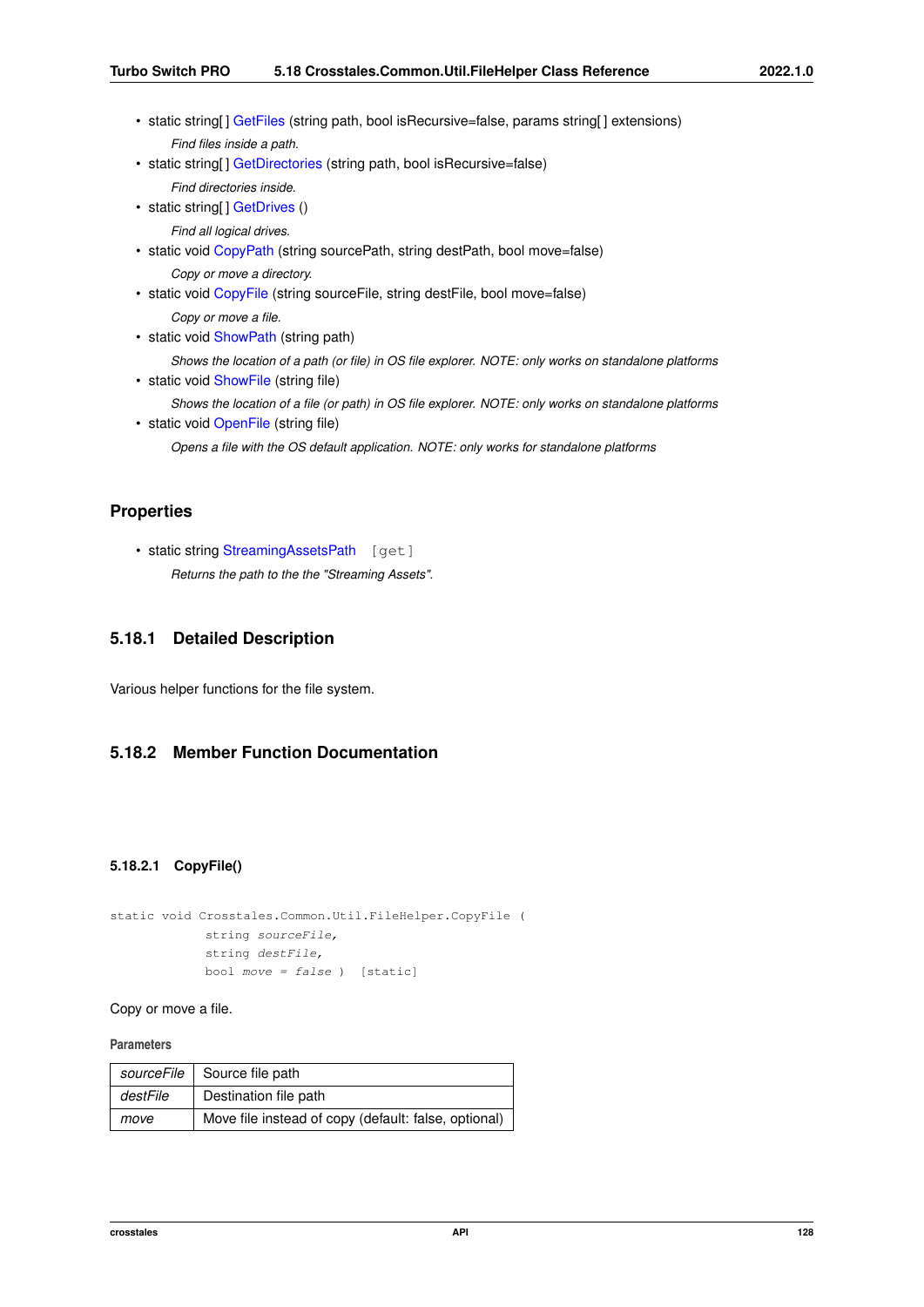# **5.18.2.2 CopyPath()**

```
static void Crosstales.Common.Util.FileHelper.CopyPath (
   string sourcePath,
   string destPath,
    bool move = false ) [static]
```
## Copy or move a directory.

## **Parameters**

| sourcePath | Source directory path                                     |
|------------|-----------------------------------------------------------|
| destPath   | Destination directory path                                |
| move       | Move directory instead of copy (default: false, optional) |

### <span id="page-141-0"></span>**5.18.2.3 FileHasInvalidChars()**

```
static bool Crosstales.Common.Util.FileHelper.FileHasInvalidChars (
   string file ) [static]
```
## Checks a given file for invalid characters

**Parameters**

*file*  $\vert$  File to check for invalid characters

# **Returns**

<span id="page-141-1"></span>Returns true if the file contains invalid chars, otherwise it's false.

### **5.18.2.4 GetDirectories()**

```
static string [ ] Crosstales.Common.Util.FileHelper.GetDirectories (
   string path,
   bool isRecursive = false ) [static]
```
# Find directories inside.

**Parameters**

| path | Path to find the directories                                |
|------|-------------------------------------------------------------|
|      | $isRecursively$ Recursive search (default: false, optional) |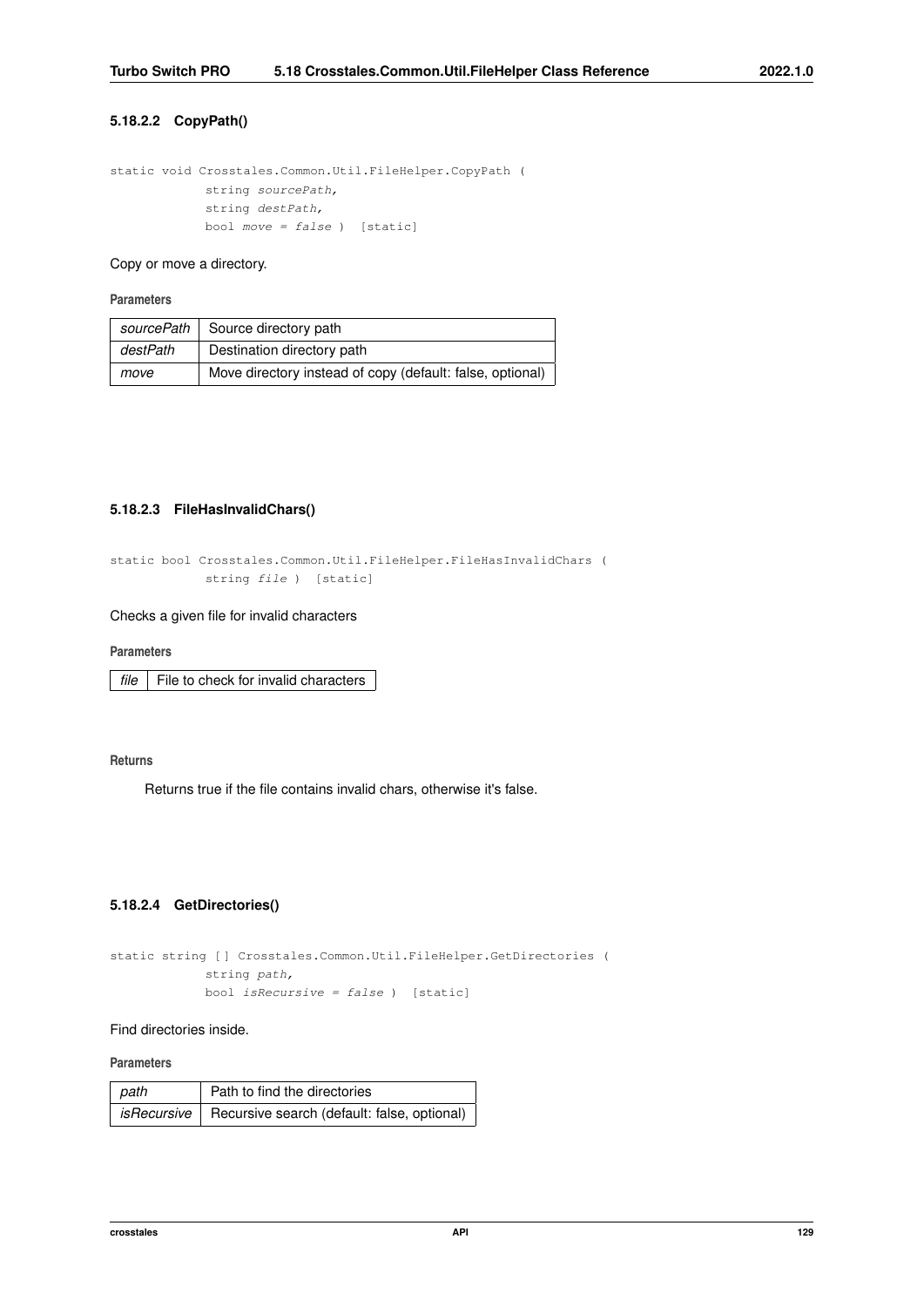<span id="page-142-2"></span>Returns array of the found directories inside the path. Zero length array when an error occured.

# **5.18.2.5 GetDrives()**

static string [ ] Crosstales. Common. Util. FileHelper. GetDrives ( ) [static]

Find all logical drives.

#### **Returns**

<span id="page-142-1"></span>Returns array of the found drives. Zero length array when an error occured.

# **5.18.2.6 GetFiles()**

```
static string [ ] Crosstales. Common. Util. FileHelper. GetFiles (
    string path,
    bool isRecursive = false,
    params string[ ] extensions ) [static]
```
Find files inside a path.

### **Parameters**

| path       | Path to find the files                                           |
|------------|------------------------------------------------------------------|
|            | <i>isRecursive</i>   Recursive search (default: false, optional) |
| extensions | Extensions for the file search, e.g. "png" (optional)            |

**Returns**

Returns array of the found files inside the path (alphabetically ordered). Zero length array when an error occured.

# <span id="page-142-0"></span>**5.18.2.7 GetFilesForName()**

```
static string [] Crosstales. Common. Util. FileHelper. GetFilesForName (
    string path,
    bool isRecursive = false,
    params string[] filenames ) [static]
```
Find files inside a path.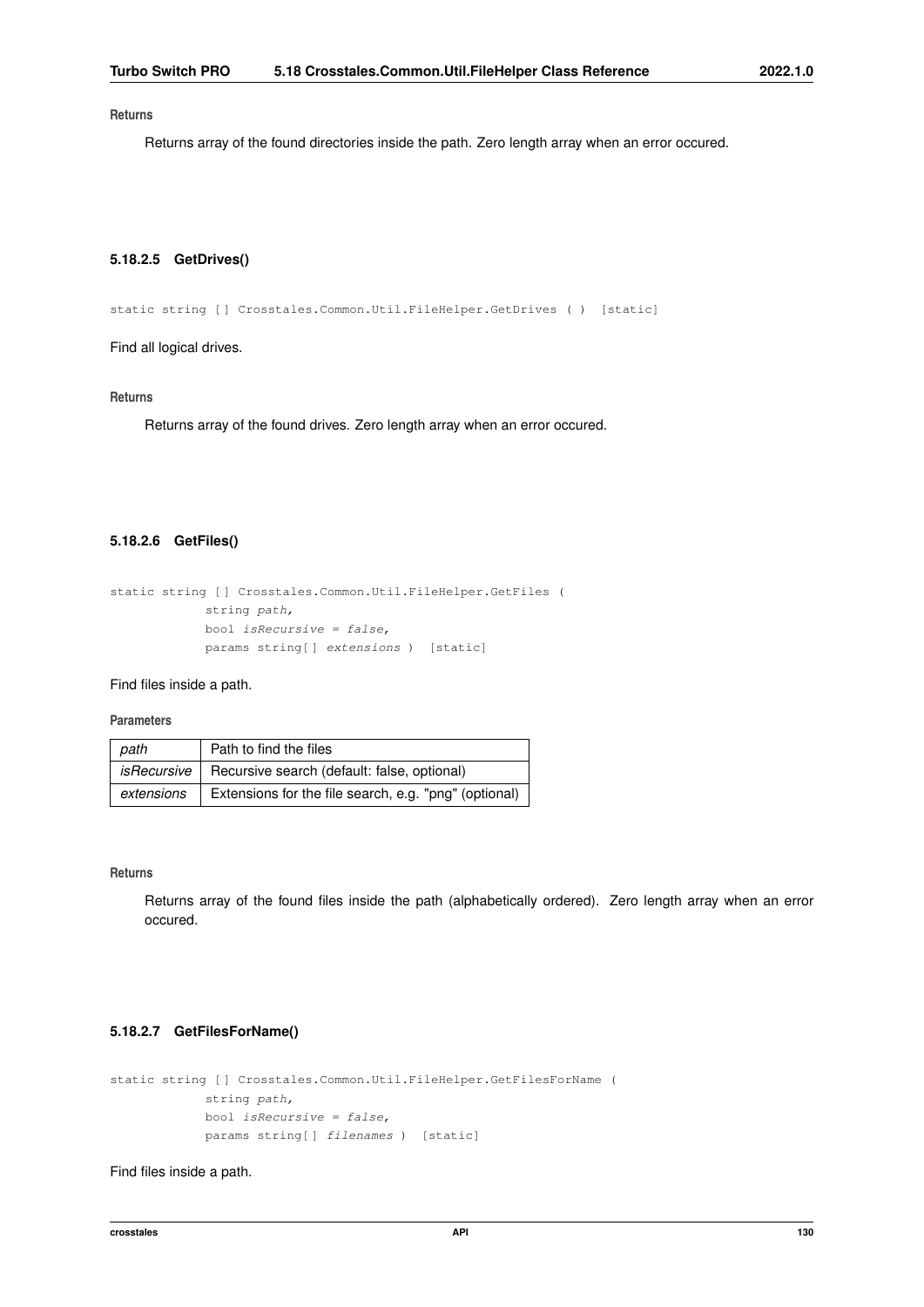| path        | Path to find the files                                     |
|-------------|------------------------------------------------------------|
| isRecursive | Recursive search (default: false, optional)                |
| filenames   | Filenames for the file search, e.g. "Image.png" (optional) |

### **Returns**

Returns array of the found files inside the path (alphabetically ordered). Zero length array when an error occured.

# <span id="page-143-3"></span>**5.18.2.8 OpenFile()**

```
static void Crosstales.Common.Util.FileHelper.OpenFile (
   string file ) [static]
```
Opens a file with the OS default application. NOTE: only works for standalone platforms

#### **Parameters**

*file* File path

# <span id="page-143-0"></span>**5.18.2.9 PathHasInvalidChars()**

```
static bool Crosstales.Common.Util.FileHelper.PathHasInvalidChars (
   string path ) [static]
```
Checks a given path for invalid characters

**Parameters**

|  | path   Path to check for invalid characters |
|--|---------------------------------------------|
|--|---------------------------------------------|

**Returns**

<span id="page-143-2"></span>Returns true if the path contains invalid chars, otherwise it's false.

### **5.18.2.10 ShowFile()**

```
static void Crosstales.Common.Util.FileHelper.ShowFile (
   string file ) [static]
```
<span id="page-143-1"></span>Shows the location of a file (or path) in OS file explorer. NOTE: only works on standalone platforms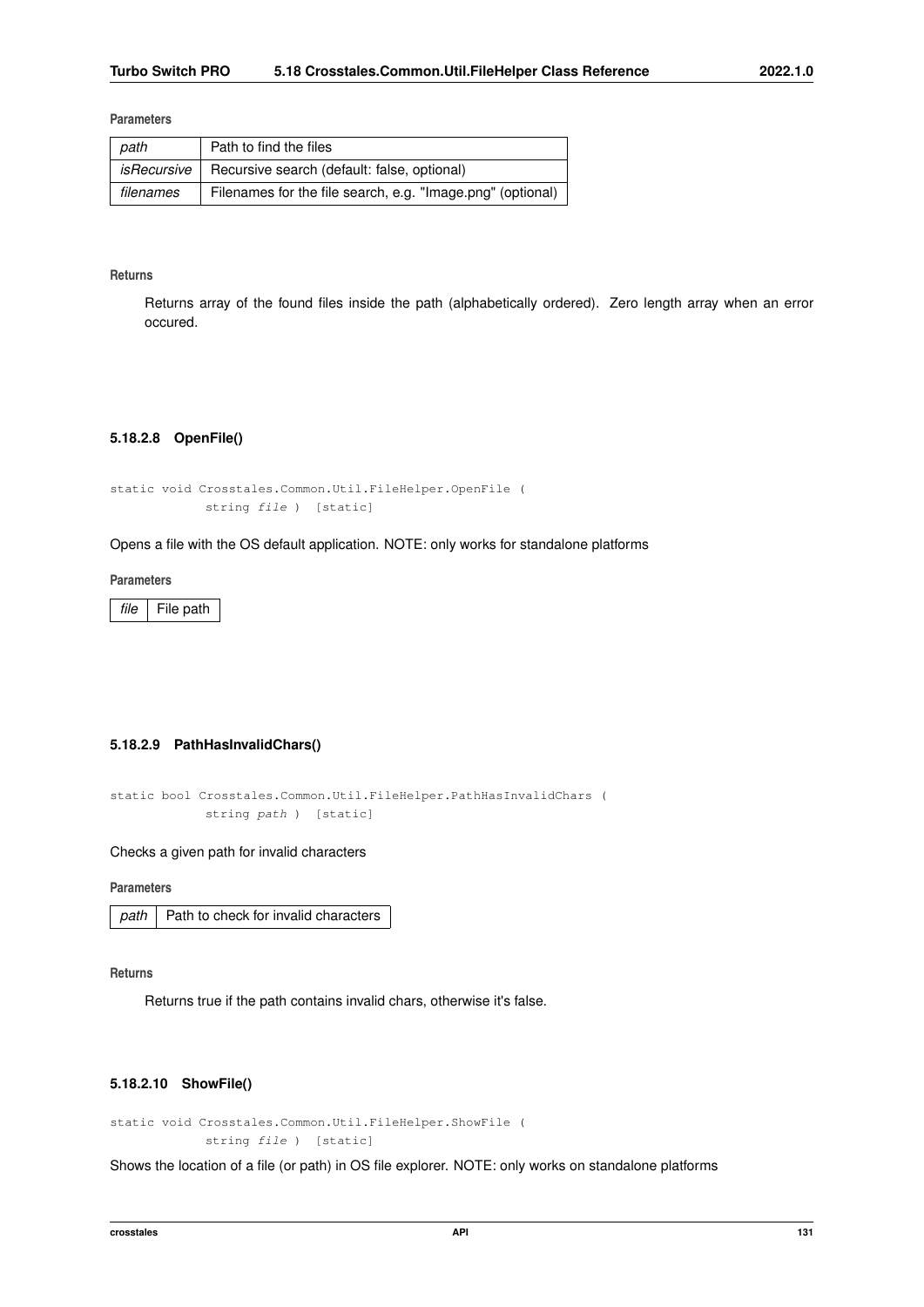### <span id="page-144-0"></span>**5.18.2.11 ShowPath()**

```
static void Crosstales.Common.Util.FileHelper.ShowPath (
            string path ) [static]
```
Shows the location of a path (or file) in OS file explorer. NOTE: only works on standalone platforms

### **5.18.2.12 ValidateFile()**

```
static string Crosstales.Common.Util.FileHelper.ValidateFile (
            string path ) [static]
```
Validates a given file.

**Parameters**

*path* File to validate

**Returns**

Valid file path

# **5.18.2.13 ValidatePath()**

```
static string Crosstales.Common.Util.FileHelper.ValidatePath (
             string path,
            bool addEndDelimiter = true,
            bool preserveFile = true ) [static]
```
Validates a given path and add missing slash.

### **Parameters**

| path            | Path to validate                                               |
|-----------------|----------------------------------------------------------------|
| addEndDelimiter | Add delimiter at the end of the path (optional, default: true) |
| preserveFile    | Preserves a given file in the path (optional, default: true)   |

**Returns**

Valid path

# **5.18.3 Property Documentation**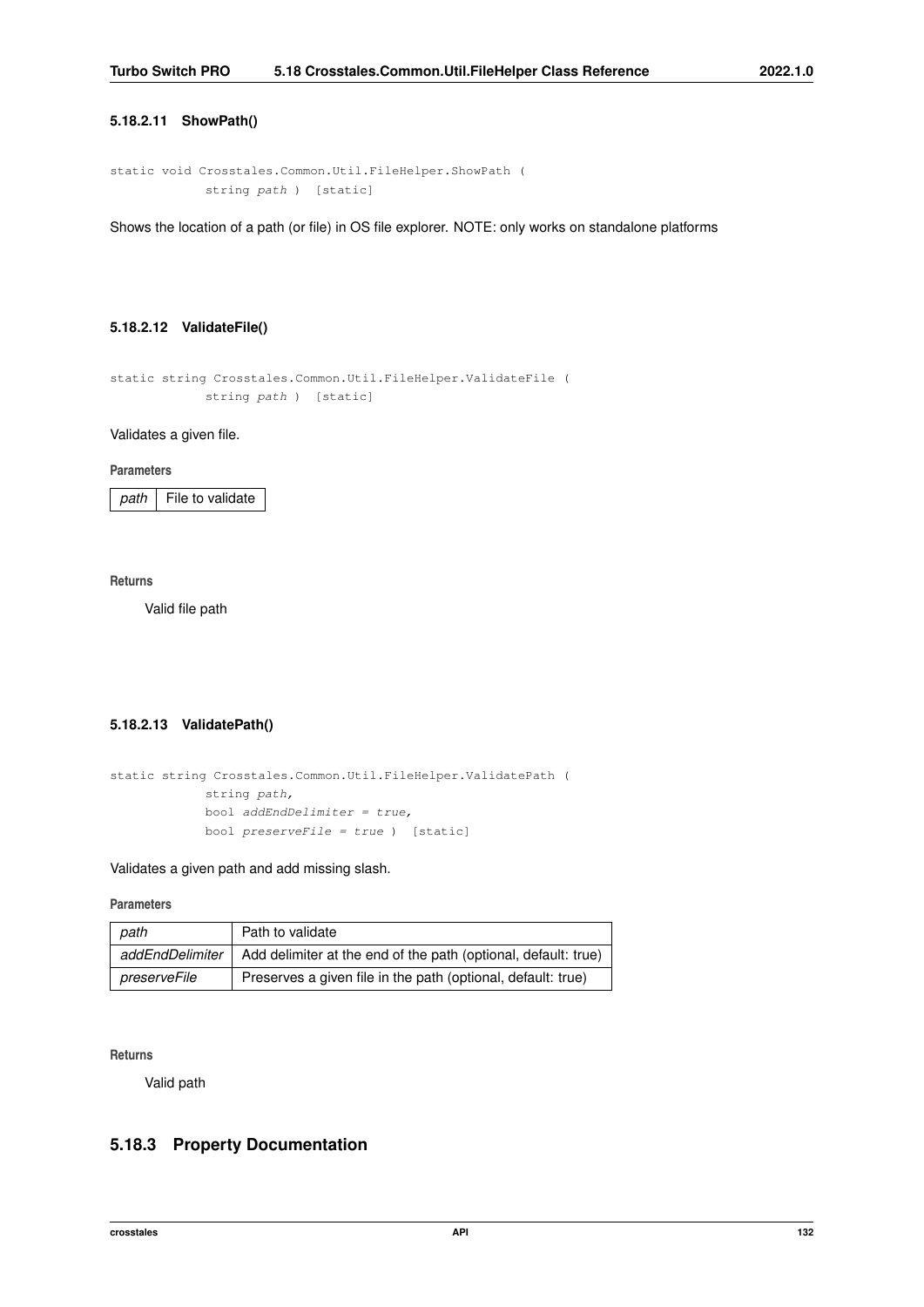### <span id="page-145-1"></span>**5.18.3.1 StreamingAssetsPath**

string Crosstales.Common.Util.FileHelper.StreamingAssetsPath [static], [get]

Returns the path to the the "Streaming Assets".

#### **Returns**

The path to the the "Streaming Assets".

The documentation for this class was generated from the following file:

• C:/Users/slaub/Unity/assets/TurboSwitch/TurboSwitch/Assets/Plugins/crosstales/Common/Scripts/Util/File←- Helper.cs

# **5.19 Crosstales.TPS.Util.Helper Class Reference**

Various helper functions.

Inheritance diagram for Crosstales.TPS.Util.Helper:



### **Static Public Member Functions**

• static bool [SwitchPlatform](#page-147-0) (BuildTarget target, MobileTextureSubtarget subTarget=MobileTextureSubtarget.←- Generic)

*Switches the current platform to the target (legacy implementation).*

• static bool [SwitchPlatformNew](#page-148-0) (BuildTarget target, MobileTextureSubtarget subTarget=MobileTexture←- Subtarget.Generic)

*Switches the current platform to the target.*

• static bool [isCached](#page-147-1) (BuildTarget target, MobileTextureSubtarget subTarget=MobileTextureSubtarget.←- Generic)

*Checks if a platform is already cached.*

• static void [DeleteCacheFromTarget](#page-147-2) (BuildTarget target, MobileTextureSubtarget subTarget=MobileTexture← Subtarget.Generic)

*Deletes a cache for a target platform.*

• static void [DeleteCache](#page-146-0) ()

*Delete the cache for all platforms.*

• static void [SetAndroidTexture](#page-145-0) ()

*Sets the texture format under Android.*

<span id="page-145-0"></span>• static void **SetAndroidTexture** ()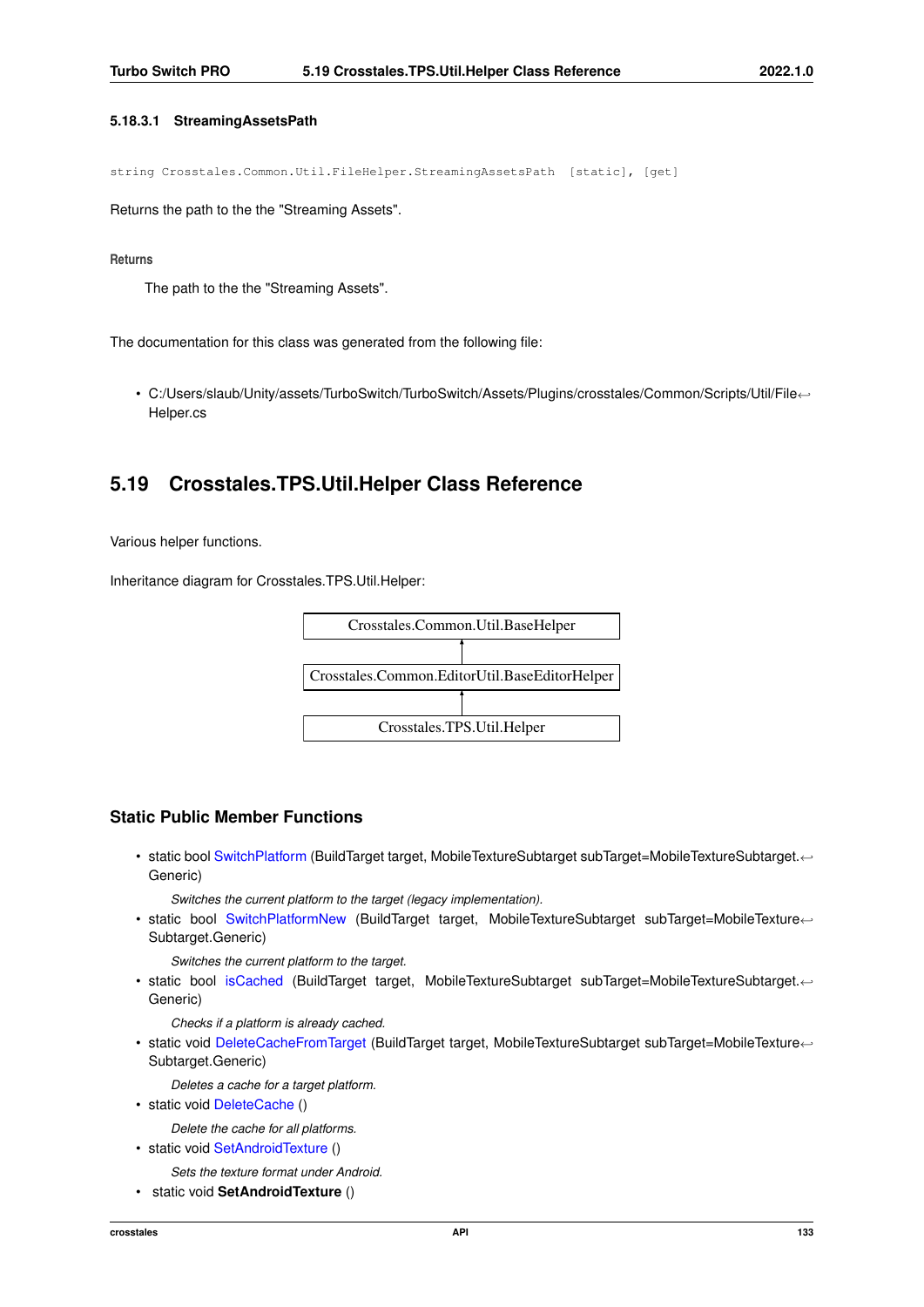# <span id="page-146-1"></span>**Static Public Attributes**

- static Texture2D **Logo\_Asset** => loadImage(ref logo\_asset, "logo\_asset\_pro.png")
- static Texture2D **Logo Asset Small** => loadImage(ref logo asset small, "logo asset small pro.png")
- static Texture2D **Icon Show** => loadImage(ref icon show, "icon show.png")
- static Texture2D **Icon\_Delete\_Big** => loadImage(ref icon\_delete\_big, "icon\_delete\_big.png")
- static Texture2D **Logo Windows** => loadImage(ref logo\_windows, "logo\_windows.png")
- static Texture2D **Logo Mac** => loadImage(ref logo mac, "logo mac.png")
- static Texture2D **Logo Linux** => loadImage(ref logo linux, "logo linux.png")
- static Texture2D **Logo\_los** => loadImage(ref logo\_ios, "logo\_ios.png")
- static Texture2D **Logo Android** => loadImage(ref logo android, "logo android.png")
- static Texture2D **Logo\_Wsa** => loadImage(ref logo\_wsa, "logo\_wsa.png")
- static Texture2D **Logo Webgl** => loadImage(ref logo\_webgl, "logo\_webgl.png")
- static Texture2D **Logo Tvos** => loadImage(ref logo\_tvos, "logo\_tvos.png")
- static Texture2D **Logo Ps4** => loadImage(ref logo\_ps4, "logo\_ps4.png")
- static Texture2D **Logo Xboxone** => loadImage(ref logo xboxone, "logo xboxone.png")
- static Texture2D **Logo Switch** => loadImage(ref logo\_switch, "logo\_switch.png")
- static Texture2D **Icon\_Cachefull** => loadImage(ref icon\_cachefull, "icon\_cachefull.png")
- static Texture2D **Icon Cacheempty** => loadImage(ref icon cacheempty, "icon cacheempty.png")
- static bool [hasActiveArchitecturePlatforms](#page-148-1) => [Config.PLATFORM\\_WINDOWS](#page-61-0)

*Checks if the user has selected any architecture platforms.*

• static bool [hasActiveTexturePlatforms](#page-149-0) => [Config.PLATFORM\\_ANDROID](#page-60-0)

*Checks if the user has selected any texture platforms.*

- static bool [hasCache](#page-149-1) => System.IO.Directory.Exists(Config.PATH\_CACHE)
	- *Checks if a cache for the project exists.*
- static bool [hasActivePlatforms](#page-148-2)

*Returns true if there is a platform enabled.*

### **Properties**

• static string?? [CacheInfo](#page-149-2) [get]

*Scans the total cache usage of [TPS.](#page-20-0)*

• static bool [isDeleting](#page-150-0) [get]

*Returns true if the cache is being deleted.*

• static bool? [isV2enabled](#page-150-1) [get] *Returns true if V2 of the AssetDatabase is enabled.*

# **Additional Inherited Members**

### **5.19.1 Detailed Description**

Various helper functions.

# <span id="page-146-0"></span>**5.19.2 Member Function Documentation**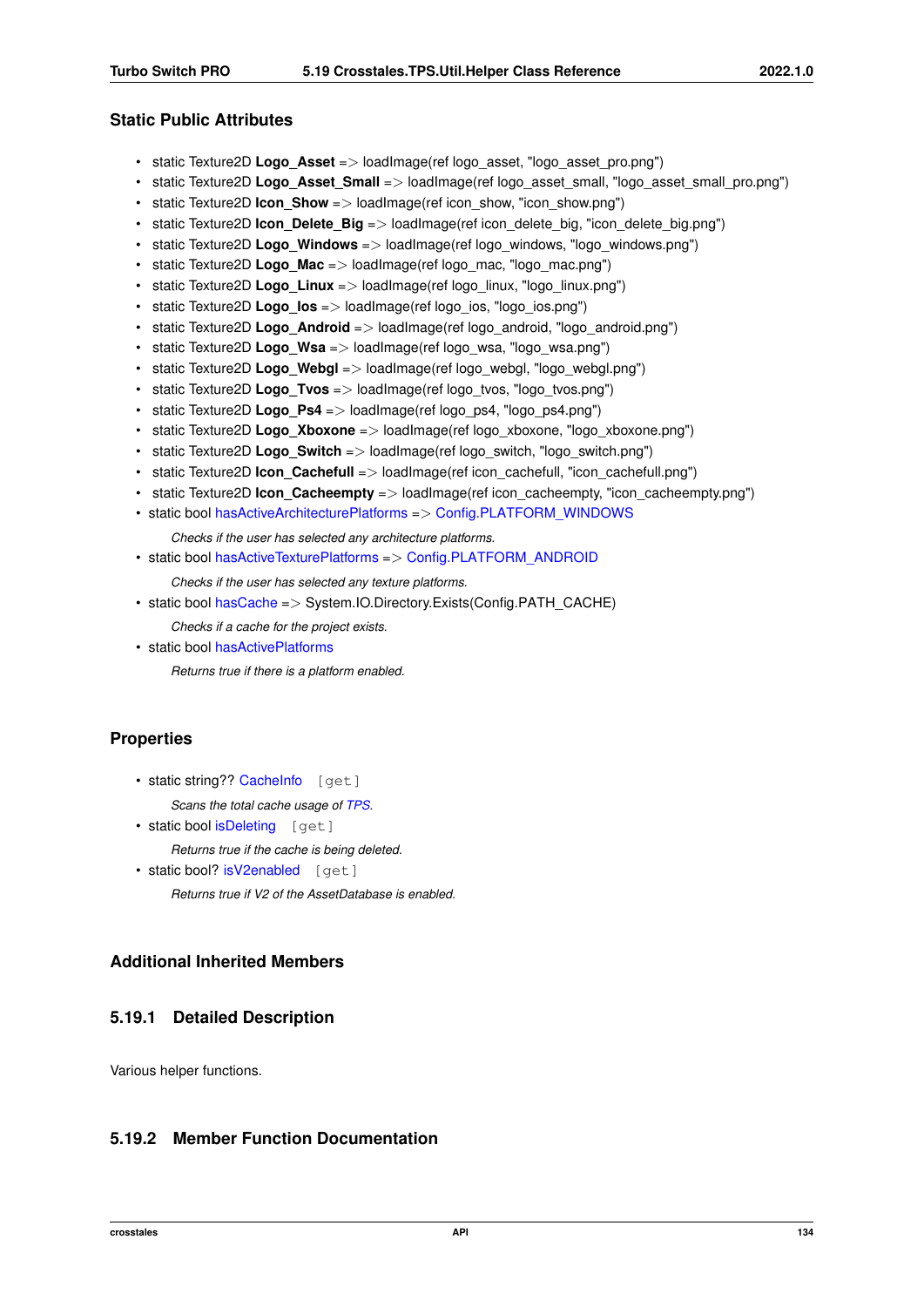### <span id="page-147-3"></span>**5.19.2.1 DeleteCache()**

static void Crosstales.TPS.Util.Helper.DeleteCache ( ) [static]

<span id="page-147-2"></span>Delete the cache for all platforms.

### **5.19.2.2 DeleteCacheFromTarget()**

```
static void Crosstales.TPS.Util.Helper.DeleteCacheFromTarget (
            BuildTarget target,
            MobileTextureSubtarget subTarget = MobileTextureSubtarget.Generic ) [static]
```
### Deletes a cache for a target platform.

#### **Parameters**

| target | Platform to delete the cache                   |
|--------|------------------------------------------------|
|        | subTarget   Texture format (Android, optional) |

### <span id="page-147-1"></span>**5.19.2.3 isCached()**

```
static bool Crosstales.TPS.Util.Helper.isCached (
            BuildTarget target,
            MobileTextureSubtarget subTarget = MobileTextureSubtarget.Generic ) [static]
```
#### Checks if a platform is already cached.

**Parameters**

| target | Platform to check                              |
|--------|------------------------------------------------|
|        | subTarget   Texture format (Android, optional) |

**Returns**

True if the platform is already cached

### **5.19.2.4 SetAndroidTexture()**

static void Crosstales.TPS.Util.Helper.SetAndroidTexture ( ) [static]

<span id="page-147-0"></span>Sets the texture format under Android.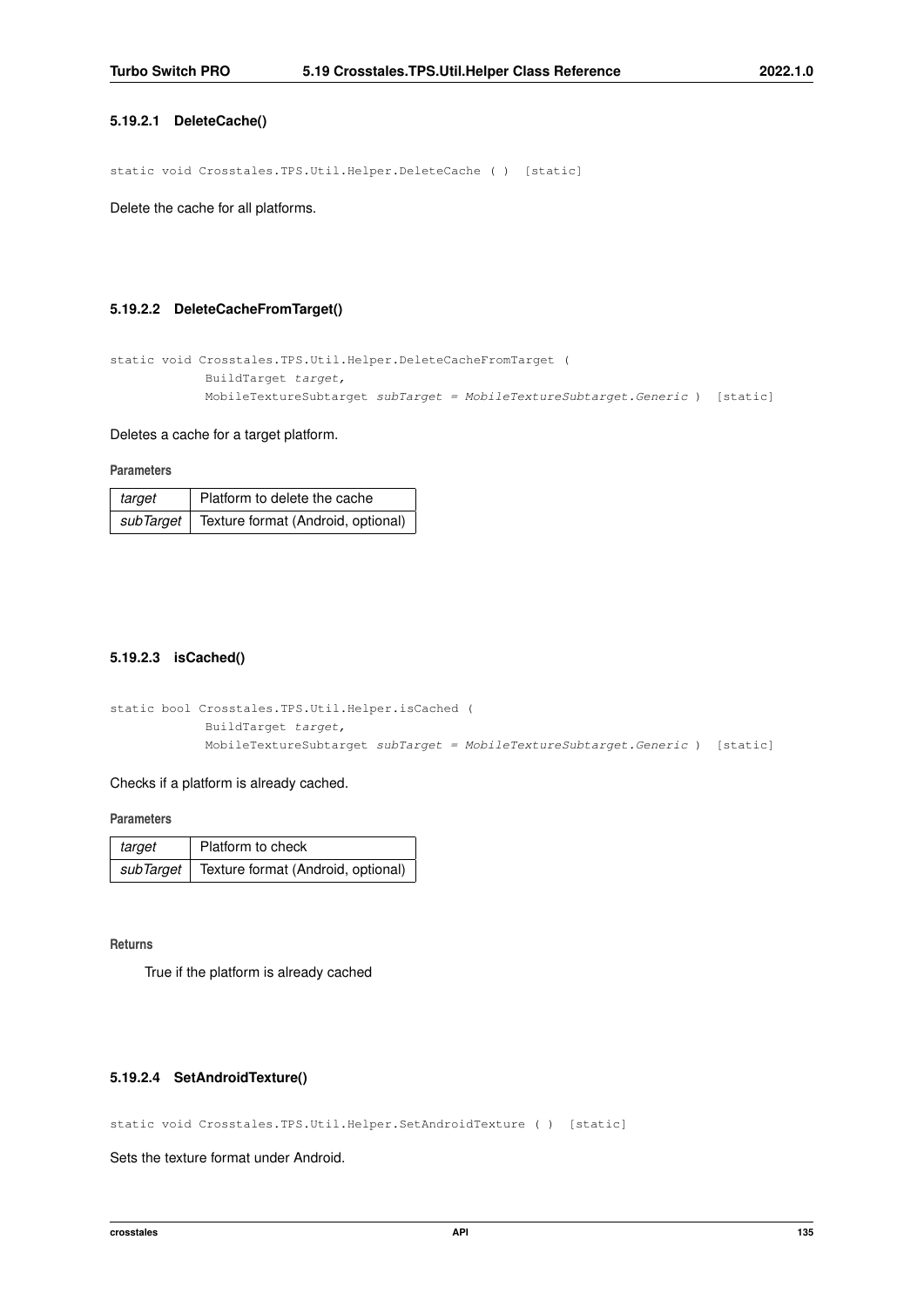### <span id="page-148-3"></span>**5.19.2.5 SwitchPlatform()**

```
static bool Crosstales.TPS.Util.Helper.SwitchPlatform (
            BuildTarget target,
            MobileTextureSubtarget subTarget = MobileTextureSubtarget.Generic ) [static]
```
Switches the current platform to the target (legacy implementation).

### **Parameters**

| target    | Target platform for the switch     |
|-----------|------------------------------------|
| subTarget | Texture format (Android, optional) |

### **Returns**

<span id="page-148-0"></span>True if the switch was successful.

### **5.19.2.6 SwitchPlatformNew()**

```
static bool Crosstales.TPS.Util.Helper.SwitchPlatformNew (
            BuildTarget target,
            MobileTextureSubtarget subTarget = MobileTextureSubtarget.Generic ) [static]
```
#### Switches the current platform to the target.

#### **Parameters**

| target    | Target platform for the switch     |
|-----------|------------------------------------|
| subTarget | Texture format (Android, optional) |

### **Returns**

True if the switch was successful.

# <span id="page-148-1"></span>**5.19.3 Member Data Documentation**

#### **5.19.3.1 hasActiveArchitecturePlatforms**

```
Config.PLATFORM_WINDOWS
[static]
```
#### Checks if the user has selected any architecture platforms.

# **Returns**

<span id="page-148-2"></span>True if the user has selected any architecture platforms.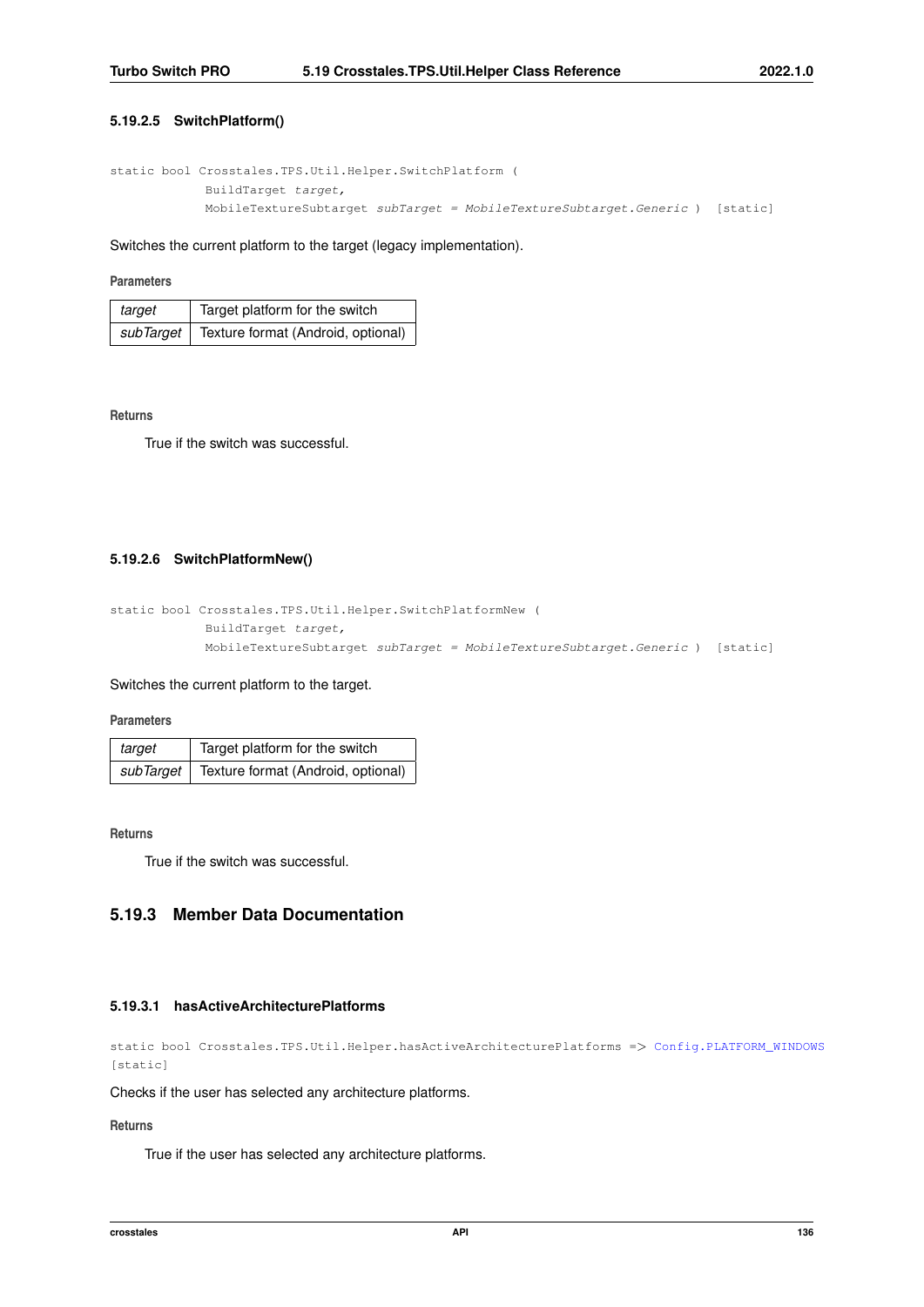### <span id="page-149-3"></span>**5.19.3.2 hasActivePlatforms**

bool Crosstales.TPS.Util.Helper.hasActivePlatforms [static]

#### **Initial value:**

=>

```
Config.PLATFORM_WINDOWS ||
Config.PLATFORM_MAC ||
Config.PLATFORM_LINUX ||
Config.PLATFORM_ANDROID ||
Config.PLATFORM_IOS ||
Config.PLATFORM_WSA ||<br>Config.PLATFORM_WEBGL ||
Config.PLATFORM_TVOS ||
Config.PLATFORM_PS4 ||
Config.PLATFORM_XBOXONE ||
Config.PLATFORM_SWITCH
```
Returns true if there is a platform enabled.

### **Returns**

<span id="page-149-0"></span>True if there is a platform enabled.

### **5.19.3.3 hasActiveTexturePlatforms**

bool Crosstales.TPS.Util.Helper.hasActiveTexturePlatforms => [Config.PLATFORM\\_ANDROID](#page-60-0) [static]

Checks if the user has selected any texture platforms.

### **Returns**

<span id="page-149-1"></span>True if the user has selected any texture platforms.

### **5.19.3.4 hasCache**

bool Crosstales.TPS.Util.Helper.hasCache => System.IO.Directory.Exists(Config.PATH\_CACHE) [static]

Checks if a cache for the project exists.

#### **Returns**

True if a cache for the project exists

# <span id="page-149-2"></span>**5.19.4 Property Documentation**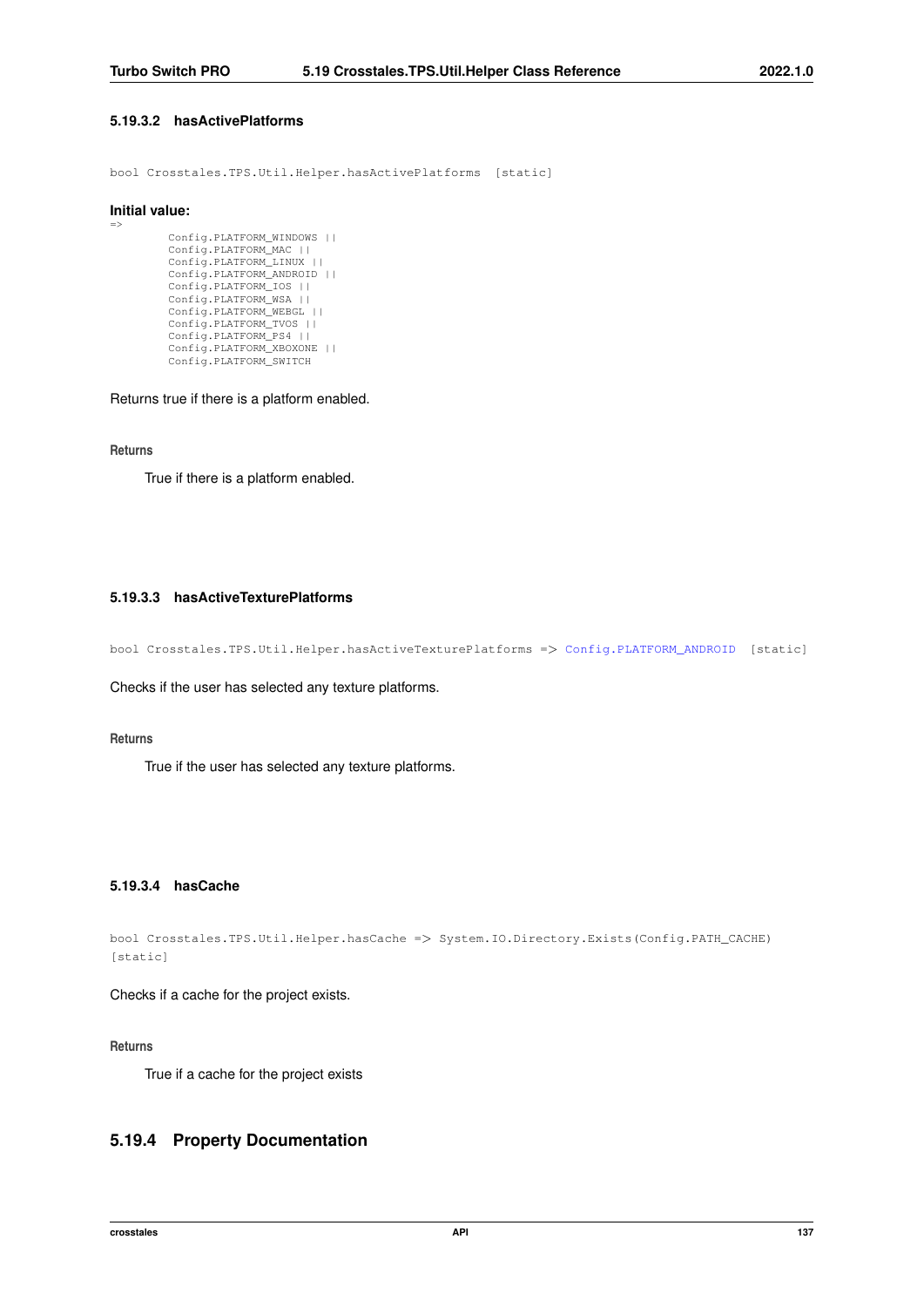### <span id="page-150-2"></span>**5.19.4.1 CacheInfo**

string?? Crosstales.TPS.Util.Helper.CacheInfo [static], [get]

Scans the total cache usage of [TPS.](#page-20-0)

### **Returns**

<span id="page-150-0"></span>Total cache usage information.

### **5.19.4.2 isDeleting**

bool Crosstales.TPS.Util.Helper.isDeleting [static], [get]

Returns true if the cache is being deleted.

#### **Returns**

<span id="page-150-1"></span>True if the cache is being deleted.

### **5.19.4.3 isV2enabled**

bool? Crosstales.TPS.Util.Helper.isV2enabled [static], [get]

Returns true if V2 of the AssetDatabase is enabled.

#### **Returns**

True if V2 of the AssetDatabase is enabled.

The documentation for this class was generated from the following file:

• C:/Users/slaub/Unity/assets/TurboSwitch/TurboSwitch/Assets/Plugins/crosstales/TurboSwitch/Editor/←- Util/Helper.cs

# **5.20 Crosstales.TPS.Task.Launch Class Reference**

Show the configuration window on the first launch.

Inheritance diagram for Crosstales.TPS.Task.Launch:

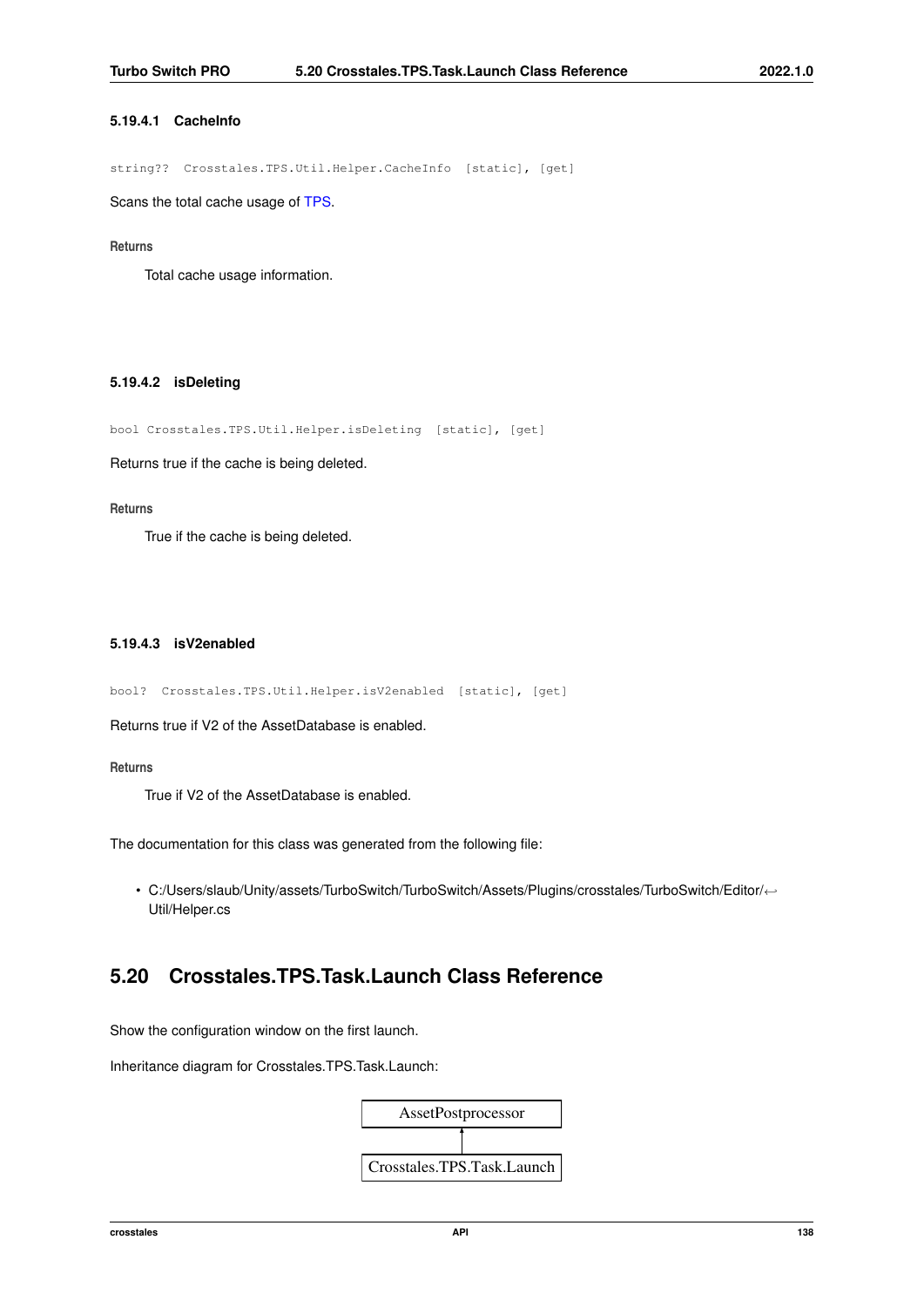# <span id="page-151-0"></span>**Static Public Member Functions**

• static void OnPostprocessAllAssets (string[] importedAssets, string[] deletedAssets, string[] moved← Assets, string[ ] movedFromAssetPaths)

### **5.20.1 Detailed Description**

Show the configuration window on the first launch.

The documentation for this class was generated from the following file:

• C:/Users/slaub/Unity/assets/TurboSwitch/TurboSwitch/Assets/Plugins/crosstales/TurboSwitch/Editor/←- Task/Launch.cs

# **5.21 Crosstales.Common.Util.NetworkHelper Class Reference**

Base for various helper functions for networking.

# **Static Public Member Functions**

- static bool [OpenURL](#page-153-0) (string url)
	- *Opens the given URL with the file explorer or browser.*
- static bool [RemoteCertificateValidationCallback](#page-153-1) (object sender, System.Security.Cryptography.X509← Certificates.X509Certificate certificate, System.Security.Cryptography.X509Certificates.X509Chain chain, System.Net.Security.SslPolicyErrors sslPolicyErrors)

*HTTPS-certification callback.*

• static string [ValidURLFromFilePath](#page-153-2) (string path)

*Validates a given file.*

- static string [CleanUrl](#page-152-0) (string url, bool removeProtocol=true, bool removeWWW=true, bool removeSlash=true) *Cleans a given URL.*
- static bool [isValidURL](#page-152-1) (string url)

*Checks if the URL is valid.*

• static string [GetIP](#page-152-2) (string host)

*Returns the IP of a given host name.*

# **Static Protected Attributes**

- const string **file\_prefix** = "file://"
- const string **content\_prefix** = "content://"

# **Properties**

• static bool [isInternetAvailable](#page-154-0) [get]

*Checks if an Internet connection is available.*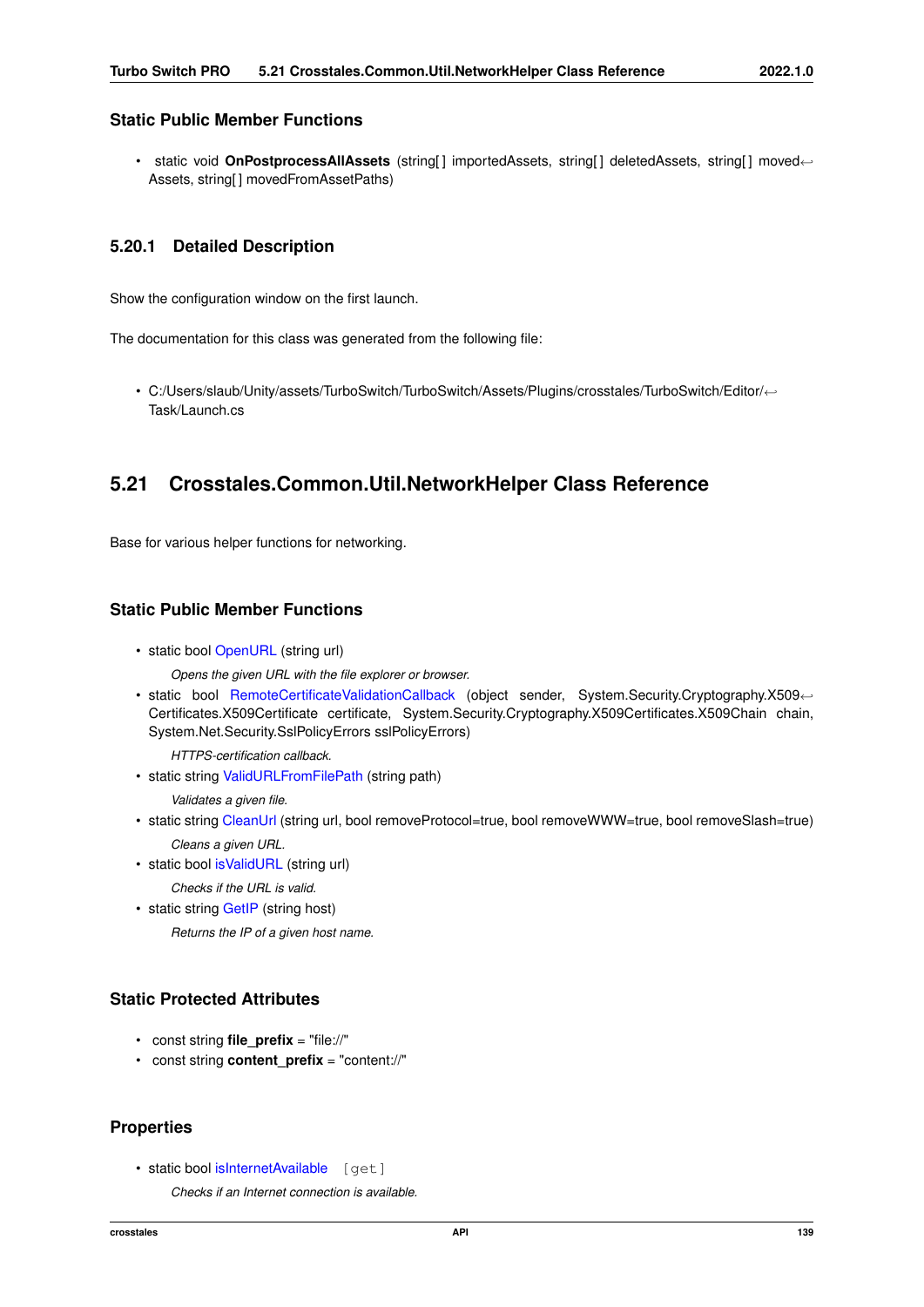# <span id="page-152-3"></span>**5.21.1 Detailed Description**

Base for various helper functions for networking.

# <span id="page-152-0"></span>**5.21.2 Member Function Documentation**

### **5.21.2.1 CleanUrl()**

```
static string Crosstales.Common.Util.NetworkHelper.CleanUrl (
            string url,
            bool removeProtocol = true,
             bool removeWWW = true,
            bool removeSlash = true ) [static]
```
Cleans a given URL.

**Parameters**

| url            | URL to clean                                                   |  |
|----------------|----------------------------------------------------------------|--|
| removeProtocol | Remove the protocol, e.g.<br>http://(default: true, optional). |  |
| removeWWW      | Remove www (default: true, optional).                          |  |
| removeSlash    | Remove slash at the end (default: true, optional)              |  |

### **Returns**

<span id="page-152-2"></span>Clean URL

# **5.21.2.2 GetIP()**

static string Crosstales.Common.Util.NetworkHelper.GetIP ( string host ) [static]

### Returns the IP of a given host name.

### **Parameters**

**host** | Host name

### **Returns**

<span id="page-152-1"></span>IP of a given host name.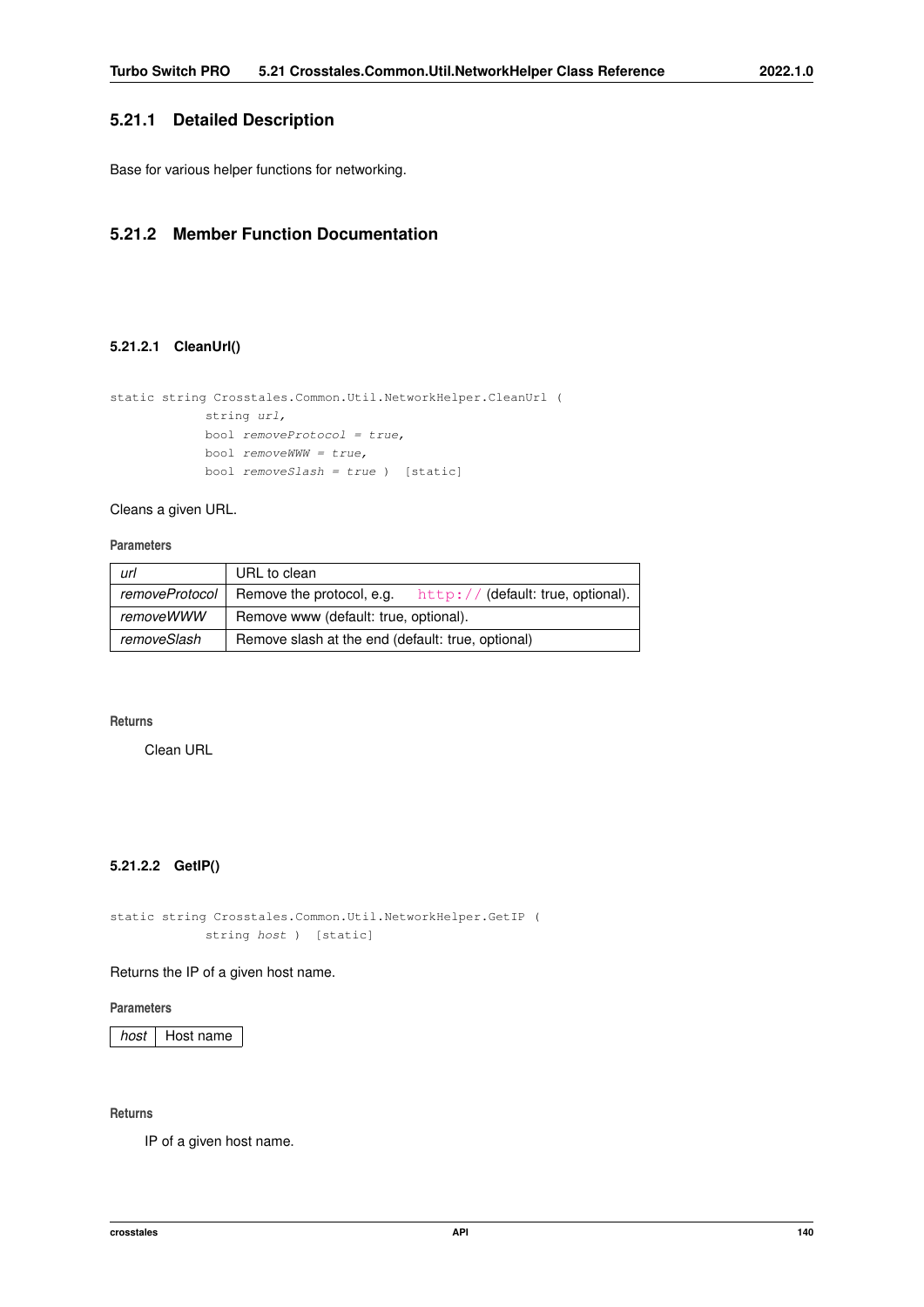### <span id="page-153-3"></span>**5.21.2.3 isValidURL()**

static bool Crosstales.Common.Util.NetworkHelper.isValidURL ( string url ) [static]

Checks if the URL is valid.

#### **Parameters**

*url* URL to check

**Returns**

<span id="page-153-0"></span>True if the URL is valid.

### **5.21.2.4 OpenURL()**

```
static bool Crosstales.Common.Util.NetworkHelper.OpenURL (
            string url ) [static]
```
Opens the given URL with the file explorer or browser.

**Parameters**

*url* URL to open

**Returns**

<span id="page-153-1"></span>True uf the URL was valid.

### **5.21.2.5 RemoteCertificateValidationCallback()**

```
static bool Crosstales.Common.Util.NetworkHelper.RemoteCertificateValidationCallback (
            object sender,
            System.Security.Cryptography.X509Certificates.X509Certificate certificate,
            System.Security.Cryptography.X509Certificates.X509Chain chain,
            System.Net.Security.SslPolicyErrors sslPolicyErrors ) [static]
```
<span id="page-153-2"></span>HTTPS-certification callback.

### **5.21.2.6 ValidURLFromFilePath()**

static string Crosstales.Common.Util.NetworkHelper.ValidURLFromFilePath ( string path ) [static]

Validates a given file.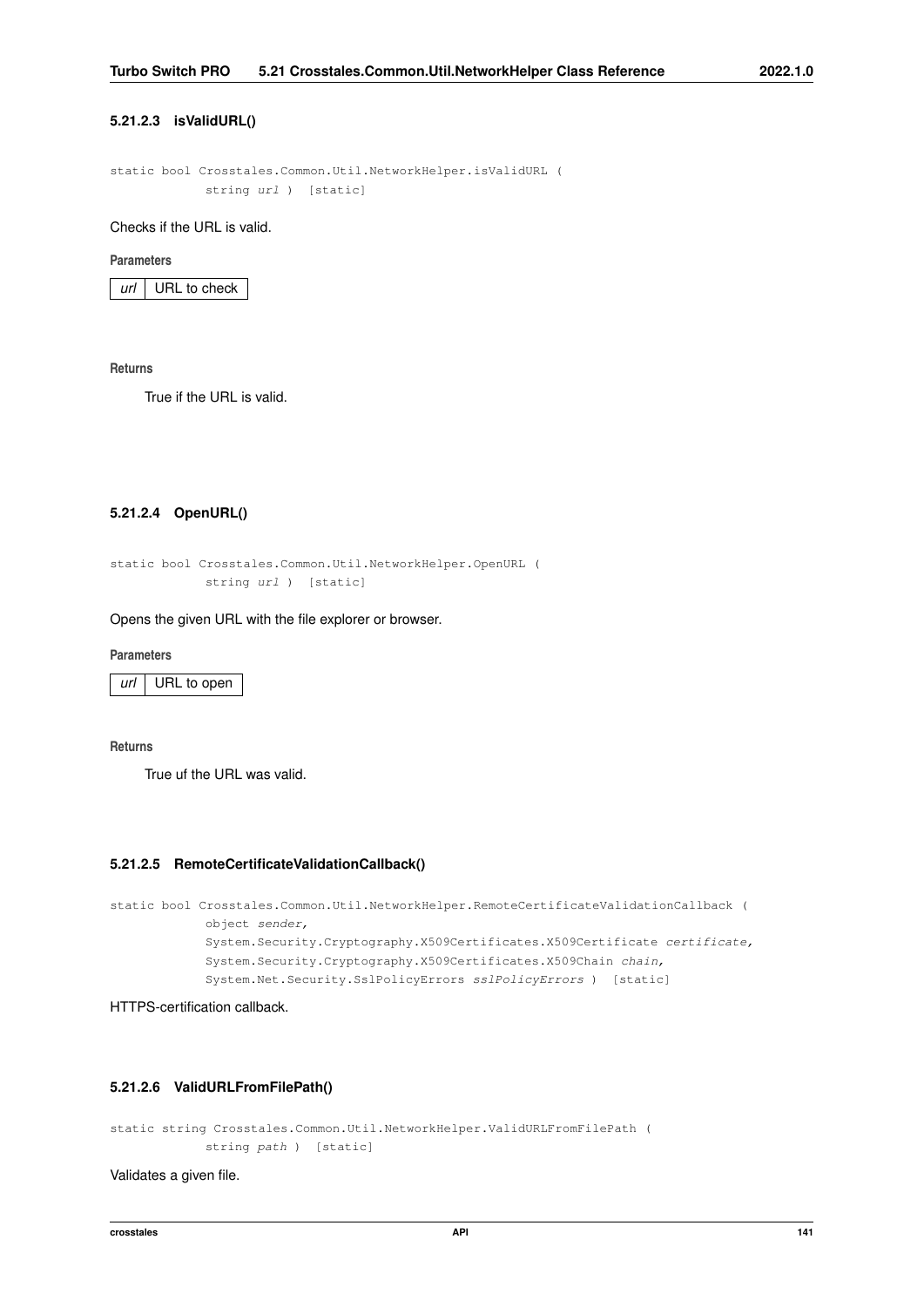<span id="page-154-1"></span>**Parameters**

*path* File to validate

**Returns**

Valid file path

# <span id="page-154-0"></span>**5.21.3 Property Documentation**

### **5.21.3.1 isInternetAvailable**

bool Crosstales.Common.Util.NetworkHelper.isInternetAvailable [static], [get]

Checks if an Internet connection is available.

### **Returns**

True if an Internet connection is available.

The documentation for this class was generated from the following file:

• C:/Users/slaub/Unity/assets/TurboSwitch/TurboSwitch/Assets/Plugins/crosstales/Common/Scripts/Util/Network←- Helper.cs

# **5.22 Crosstales.Common.EditorTask.NYCheck Class Reference**

Checks if a 'Happy new year'-message must be displayed.

# **5.22.1 Detailed Description**

Checks if a 'Happy new year'-message must be displayed.

The documentation for this class was generated from the following file:

• C:/Users/slaub/Unity/assets/TurboSwitch/TurboSwitch/Assets/Plugins/crosstales/Common/Editor/Task/NY←- Check.cs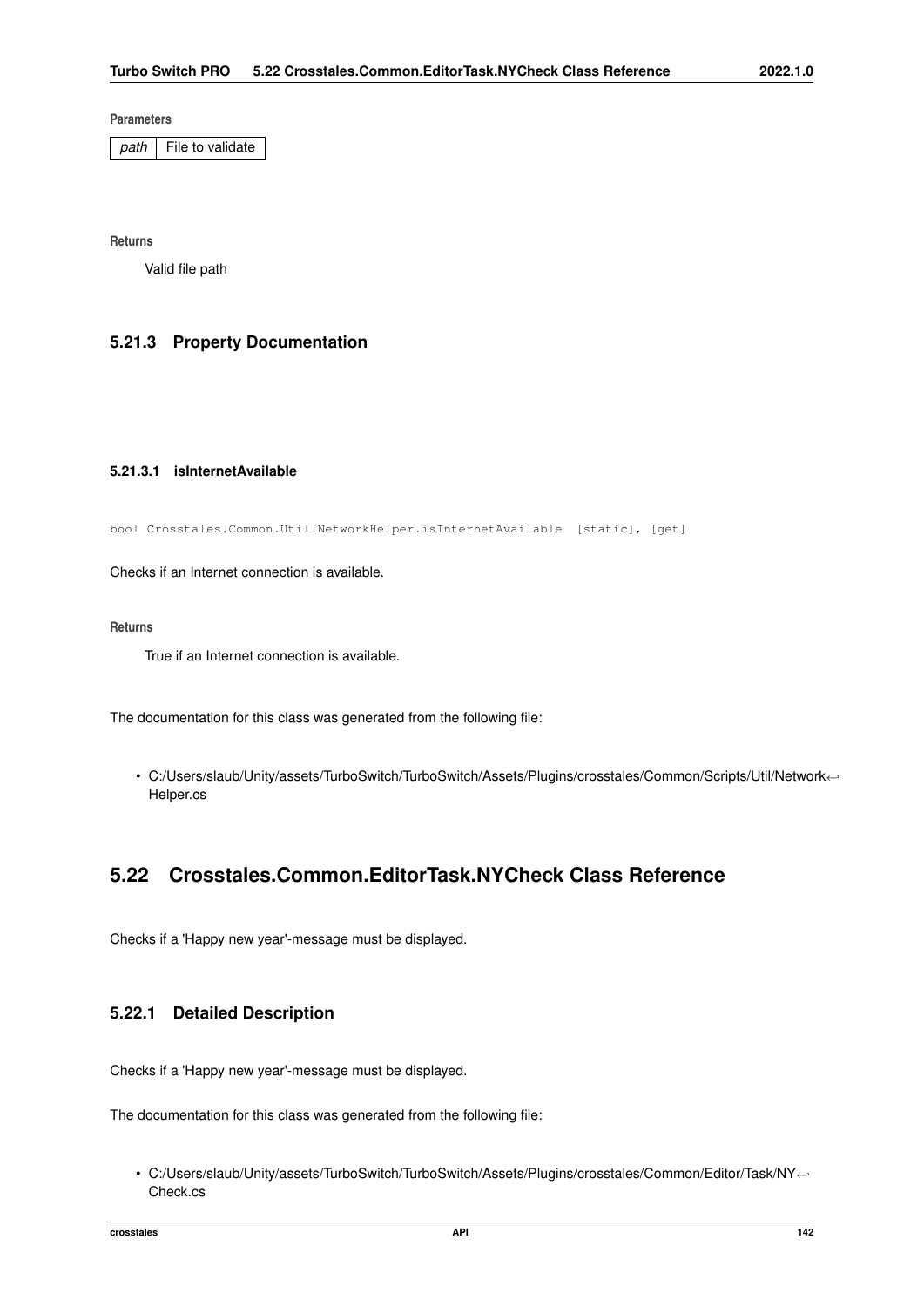# <span id="page-155-0"></span>**5.23 Crosstales.Common.EditorTask.SetupResources Class Reference**

Moves all resources to 'Editor Default Resources'.

Inheritance diagram for Crosstales.Common.EditorTask.SetupResources:



# **Static Public Member Functions**

• static void **Setup** ()

# **Additional Inherited Members**

# **5.23.1 Detailed Description**

Moves all resources to 'Editor Default Resources'.

The documentation for this class was generated from the following file:

• C:/Users/slaub/Unity/assets/TurboSwitch/TurboSwitch/Assets/Plugins/crosstales/Common/Editor/Task/Setup←- Resources.cs

# **5.24 Crosstales.TPS.Task.SetupResources Class Reference**

Copies all resources to 'Editor Default Resources'.

Inheritance diagram for Crosstales.TPS.Task.SetupResources:



# **Static Public Member Functions**

• static void **Setup** ()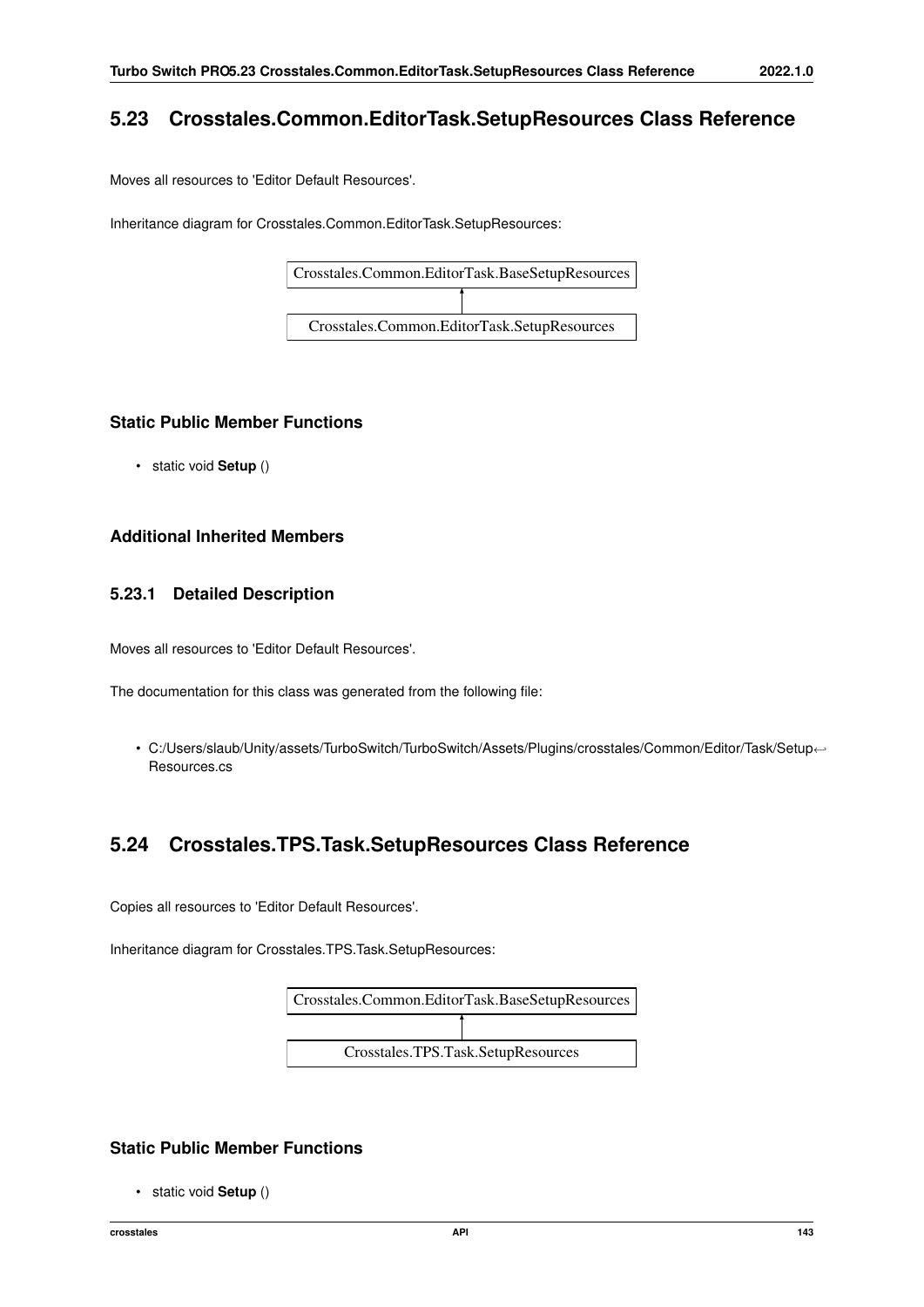# <span id="page-156-1"></span>**Additional Inherited Members**

# **5.24.1 Detailed Description**

Copies all resources to 'Editor Default Resources'.

The documentation for this class was generated from the following file:

• C:/Users/slaub/Unity/assets/TurboSwitch/TurboSwitch/Assets/Plugins/crosstales/TurboSwitch/Editor/←- Task/SetupResources.cs

# **5.25 Crosstales.TPS.Task.SetupUnity Class Reference**

Setup Unity after a switch.

### **5.25.1 Detailed Description**

Setup Unity after a switch.

The documentation for this class was generated from the following file:

• C:/Users/slaub/Unity/assets/TurboSwitch/TurboSwitch/Assets/Plugins/crosstales/TurboSwitch/Editor/←- Task/SetupUnity.cs

# <span id="page-156-0"></span>**5.26 Crosstales.TPS.Switcher Class Reference**

Platform switcher.

# **Public Member Functions**

- delegate void **SwitchStart** (BuildTarget target, MobileTextureSubtarget subTarget)
- delegate void **SwitchComplete** (BuildTarget target, MobileTextureSubtarget subTarget, bool success)

### **Static Public Member Functions**

- static void [SwitchCLI](#page-159-0) ()
	- *Switches the current platform to the target via CLI.*
- static bool [Switch](#page-158-0) (string build, string executeMethod="", bool batchmode=false, bool quit=true, bool no← Graphics=false, bool copySettings=false)

*Switches the current platform to the target.*

- static bool [Switch](#page-158-1) (BuildTarget target, MobileTextureSubtarget subTarget=MobileTextureSubtarget.Generic) *Switches the current platform to the target.*
- static void [ResetConfig](#page-157-0) ()

*Reset any configuration changes.*

• static void [SayHello](#page-158-2) ()

*Test switching with an execute method.*

- static void [MethodBeforeSwitch](#page-157-1) ()
	- *Test method (before switching).*
- static void [MethodAfterSwitch](#page-157-2) () *Test method (after switching).*
- static void [DefaultMethodAfterSwitch](#page-157-3) ()
	- *Default method after switching.*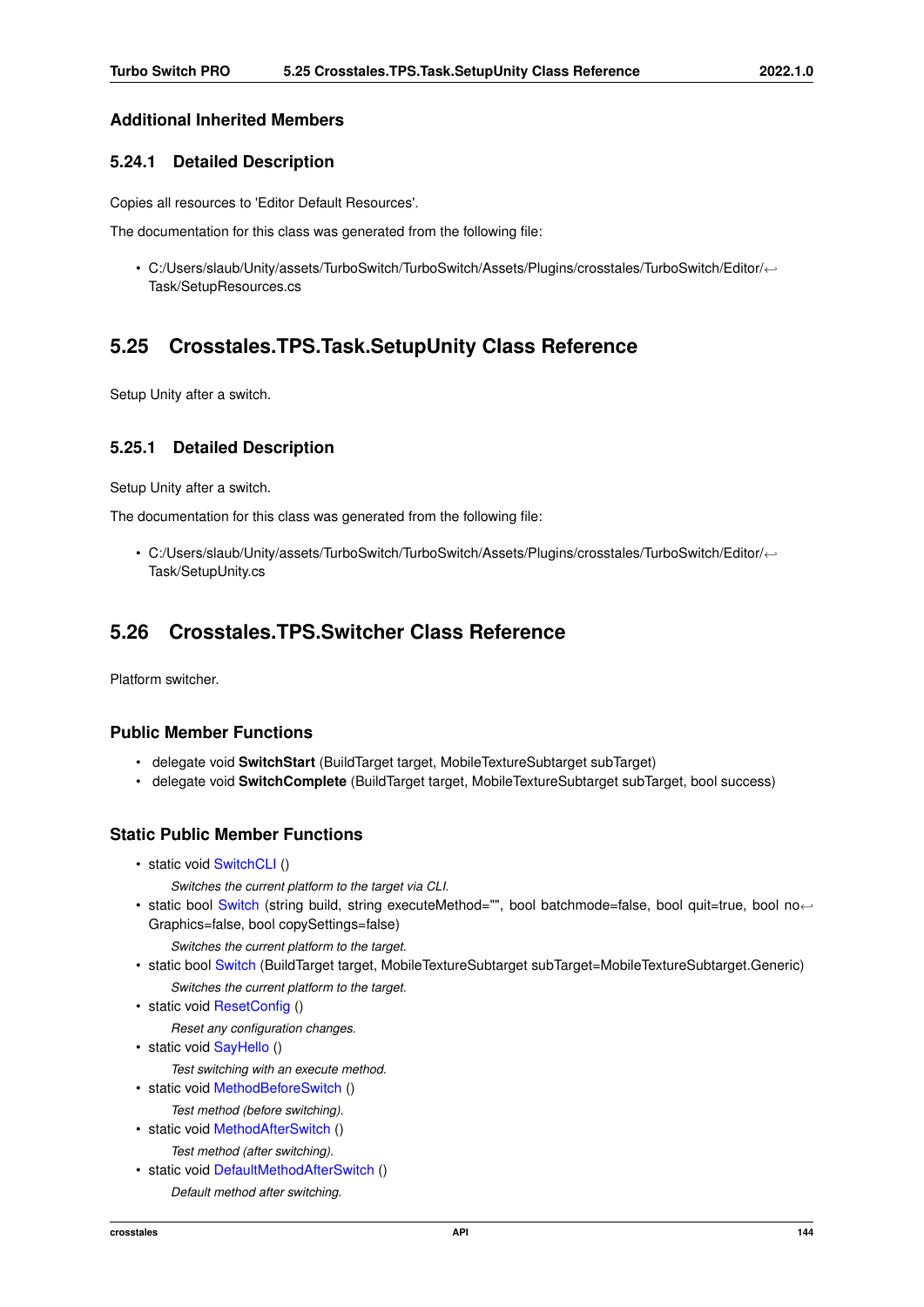# <span id="page-157-4"></span>**Properties**

- static BuildTarget [CurrentSwitchTarget](#page-159-1) = BuildTarget.NoTarget [get] *The current switch target.* • static bool [isBusy](#page-159-2) [get]
- *True if the [Switcher](#page-156-0) is busy.*

# **Events**

- static SwitchStart [OnSwitchStart](#page-160-0)
	- *An event triggered whenever a switch is started.*
- static SwitchComplete [OnSwitchComplete](#page-159-3) *An event triggered whenever a switch is completed.*

# **5.26.1 Detailed Description**

Platform switcher.

# <span id="page-157-3"></span>**5.26.2 Member Function Documentation**

### **5.26.2.1 DefaultMethodAfterSwitch()**

static void Crosstales.TPS.Switcher.DefaultMethodAfterSwitch ( ) [static]

<span id="page-157-2"></span>Default method after switching.

### **5.26.2.2 MethodAfterSwitch()**

static void Crosstales.TPS.Switcher.MethodAfterSwitch ( ) [static]

<span id="page-157-1"></span>Test method (after switching).

### **5.26.2.3 MethodBeforeSwitch()**

static void Crosstales.TPS.Switcher.MethodBeforeSwitch ( ) [static]

<span id="page-157-0"></span>Test method (before switching).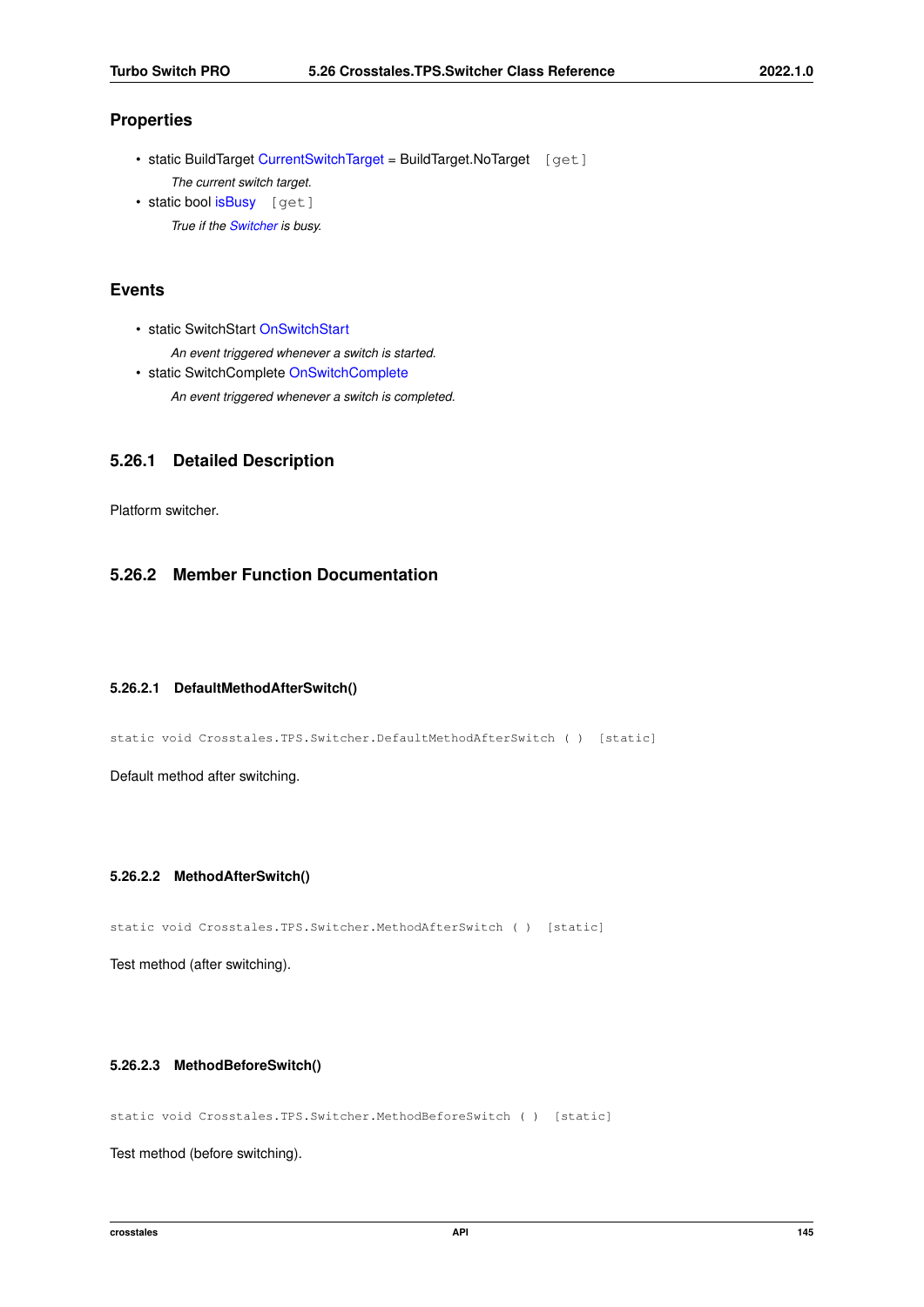#### <span id="page-158-3"></span>**5.26.2.4 ResetConfig()**

static void Crosstales.TPS.Switcher.ResetConfig ( ) [static]

<span id="page-158-2"></span>Reset any configuration changes.

#### **5.26.2.5 SayHello()**

static void Crosstales.TPS.Switcher.SayHello ( ) [static]

<span id="page-158-1"></span>Test switching with an execute method.

### **5.26.2.6 Switch() [1/2]**

```
static bool Crosstales.TPS.Switcher.Switch (
            BuildTarget target,
            MobileTextureSubtarget subTarget = MobileTextureSubtarget.Generic ) [static]
```
### Switches the current platform to the target.

**Parameters**

| target    | Target platform for the switch     |
|-----------|------------------------------------|
| subTarget | Texture format (Android, optional) |

#### **Returns**

<span id="page-158-0"></span>True if the switch was successful.

### **5.26.2.7 Switch() [2/2]**

```
static bool Crosstales.TPS.Switcher.Switch (
            string build,
            string executeMethod = "",
            bool batchmode = false,
            bool quit = true,bool noGraphics = false,
             bool copySetting = false ) [static]
```
#### Switches the current platform to the target.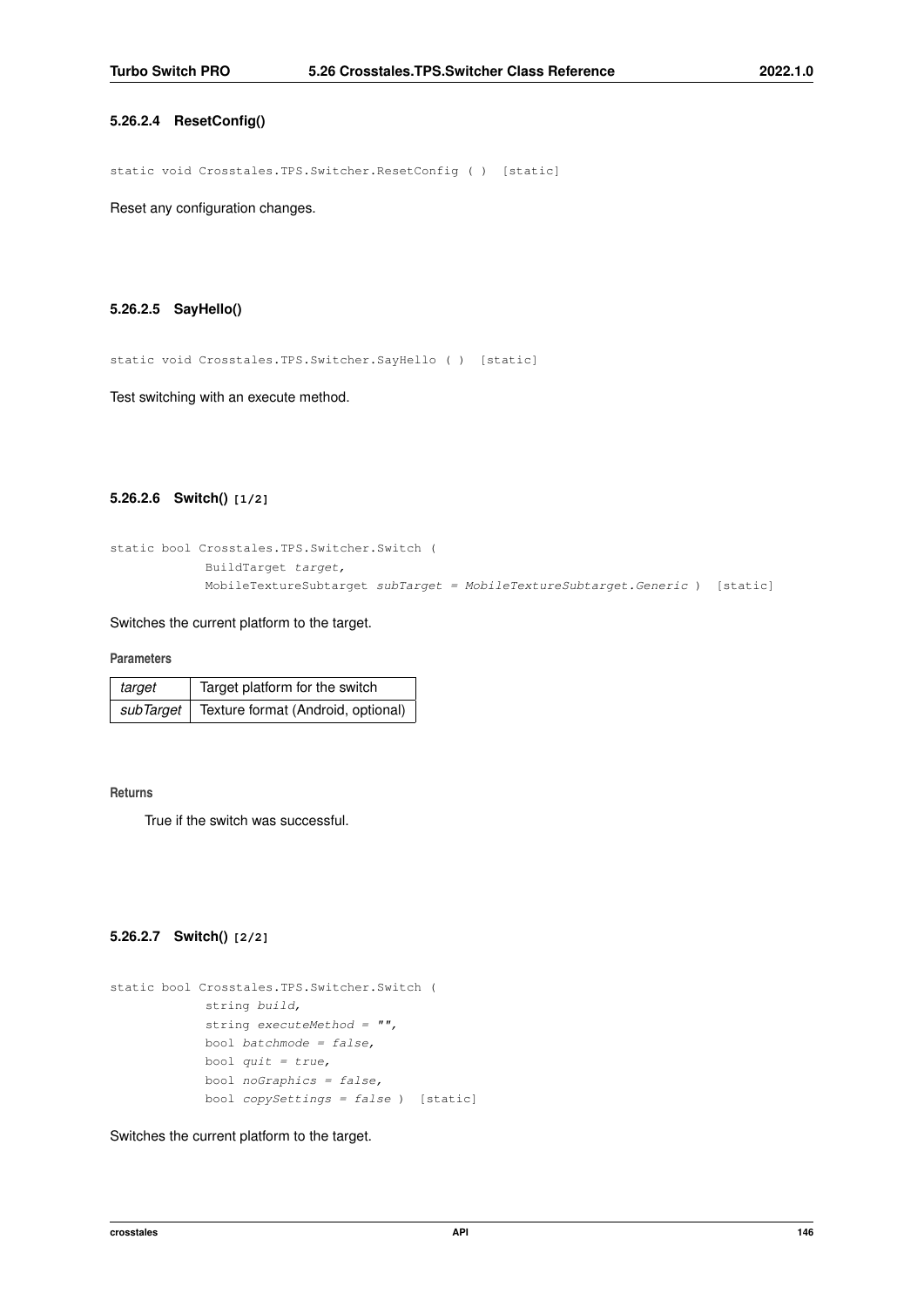### <span id="page-159-4"></span>**Parameters**

| build         | Build type name for Unity, like 'win64'                          |
|---------------|------------------------------------------------------------------|
| executeMethod | Execute method after switch (optional)                           |
| batchmode     | Start Unity in batch-mode (default: false, optional)             |
| auit          | Quit Unity in batch-mode (default: true, optional)               |
| noGraphics    | Disable graphic devices in batch-mode (default: false, optional) |
| copySettings  | Copy the project settings (default: false, optional)             |

**Returns**

<span id="page-159-0"></span>True if the switch was successful.

### **5.26.2.8 SwitchCLI()**

static void Crosstales.TPS.Switcher.SwitchCLI ( ) [static]

Switches the current platform to the target via CLI.

# <span id="page-159-1"></span>**5.26.3 Property Documentation**

### **5.26.3.1 CurrentSwitchTarget**

BuildTarget Crosstales.TPS.Switcher.CurrentSwitchTarget = BuildTarget.NoTarget [static], [get]

<span id="page-159-2"></span>The current switch target.

# **5.26.3.2 isBusy**

bool Crosstales.TPS.Switcher.isBusy [static], [get]

True if the [Switcher](#page-156-0) is busy.

# <span id="page-159-3"></span>**5.26.4 Event Documentation**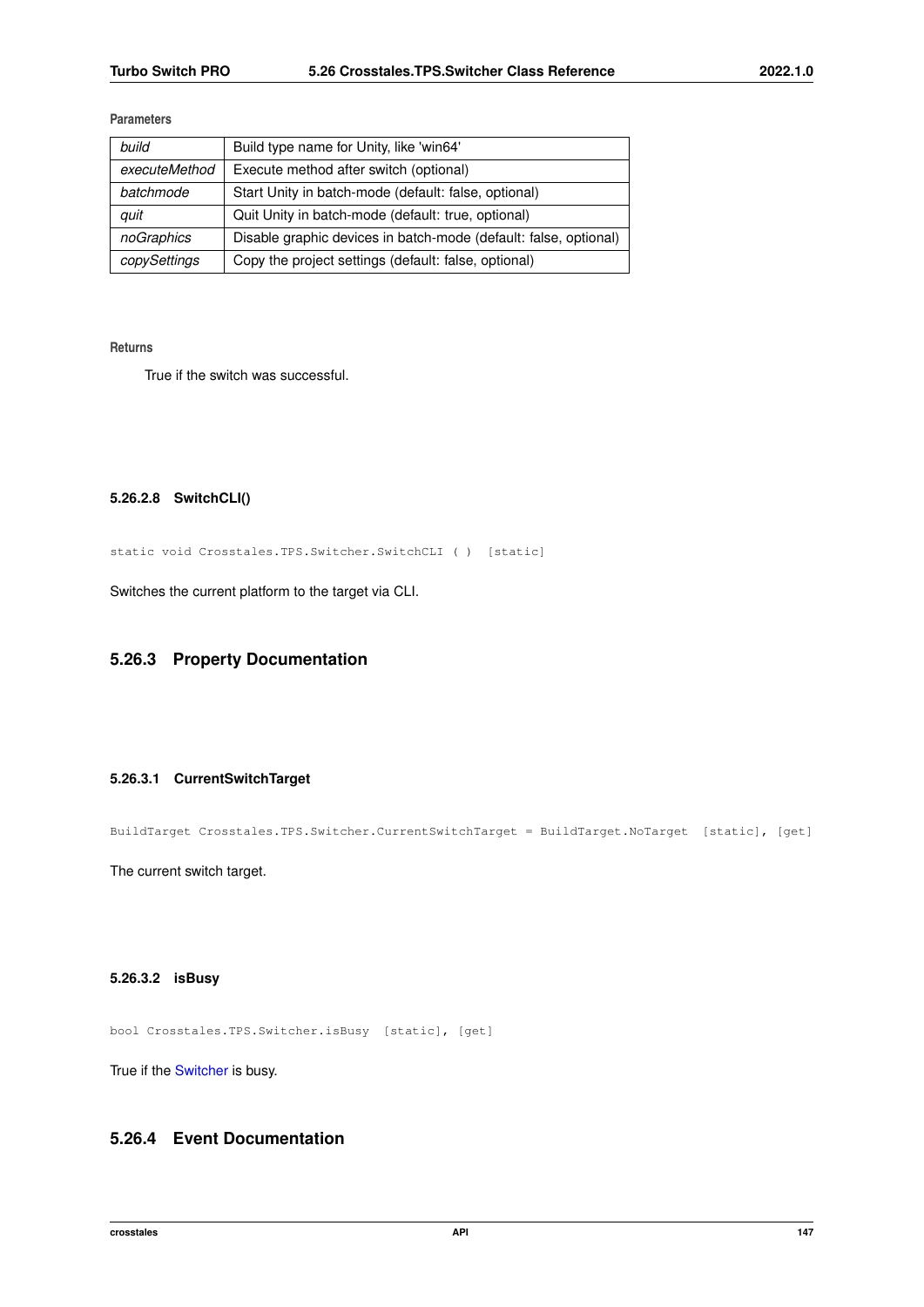### <span id="page-160-1"></span>**5.26.4.1 OnSwitchComplete**

SwitchComplete Crosstales.TPS.Switcher.OnSwitchComplete [static]

<span id="page-160-0"></span>An event triggered whenever a switch is completed.

### **5.26.4.2 OnSwitchStart**

SwitchStart Crosstales.TPS.Switcher.OnSwitchStart [static]

An event triggered whenever a switch is started.

The documentation for this class was generated from the following file:

• C:/Users/slaub/Unity/assets/TurboSwitch/TurboSwitch/Assets/Plugins/crosstales/TurboSwitch/Editor/Switcher.← cs

# **5.27 Crosstales.TPS.Example.TPSMenu Class Reference**

[Example](#page-21-0) editor integration of Turbo Switch for your own scripts.

### **Static Public Member Functions**

- static void **SwitchWindows** ()
- static void **SwitchAndroid** ()

# **5.27.1 Detailed Description**

[Example](#page-21-0) editor integration of Turbo Switch for your own scripts.

The documentation for this class was generated from the following file:

• C:/Users/slaub/Unity/assets/TurboSwitch/TurboSwitch/Assets/Plugins/crosstales/TurboSwitch/Example Integration/Editor/TPSMenu.cs

# **5.28 Crosstales.TPS.Task.UpdateCheck Class Reference**

Checks for updates of the asset.

### **Static Public Member Functions**

• static void **UpdateCheckForEditor** (out string result, out [UpdateStatus](#page-22-0) st)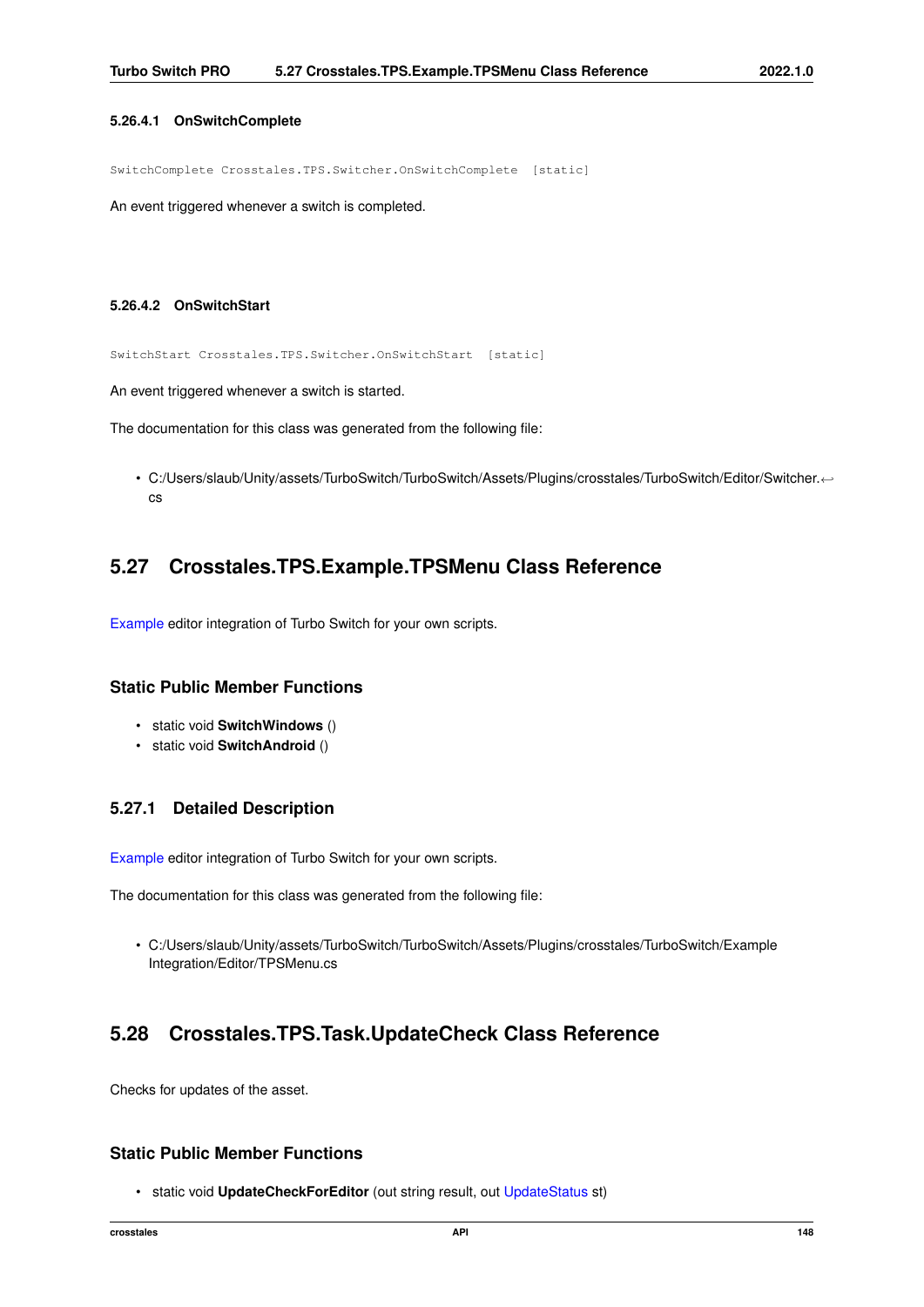### <span id="page-161-1"></span>**Static Public Attributes**

- const string **TEXT\_NOT\_CHECKED** = "Not checked."
- const string **TEXT\_NO\_UPDATE** = "No update available you are using the latest version."

# **5.28.1 Detailed Description**

Checks for updates of the asset.

The documentation for this class was generated from the following file:

• C:/Users/slaub/Unity/assets/TurboSwitch/TurboSwitch/Assets/Plugins/crosstales/TurboSwitch/Editor/←- Task/UpdateCheck.cs

# **5.29 Crosstales.Common.Util.XmlHelper Class Reference**

Helper-class for XML.

# **Static Public Member Functions**

• static void [SerializeToFile](#page-162-0) $\langle T \rangle$  (T obj, string filename)

*Serialize an object to an XML-file.*

- static T [DeserializeFromFile](#page-161-0)< T > (string filename, bool skipBOM=false) *Deserialize a XML-file to an object.*
- static string [SerializeToString](#page-163-0) $<$  T  $>$  (T obj)

*Serialize an object to an XML-string.*

• static T [DeserializeFromString](#page-162-1)< T > (string xmlAsString, bool skipBOM=true)

*Deserialize a XML-string to an object.*

• static T [DeserializeFromResource](#page-162-2) $<$  T  $>$  (string resourceName, bool skipBOM=true) *Deserialize a Unity XML resource (TextAsset) to an object.*

# **5.29.1 Detailed Description**

Helper-class for XML.

# <span id="page-161-0"></span>**5.29.2 Member Function Documentation**

### **5.29.2.1 DeserializeFromFile**< **T** >**()**

```
static T Crosstales.Common.Util.XmlHelper.DeserializeFromFile< T > (
            string filename,
            bool skipBOM = false ) [static]
```
Deserialize a XML-file to an object.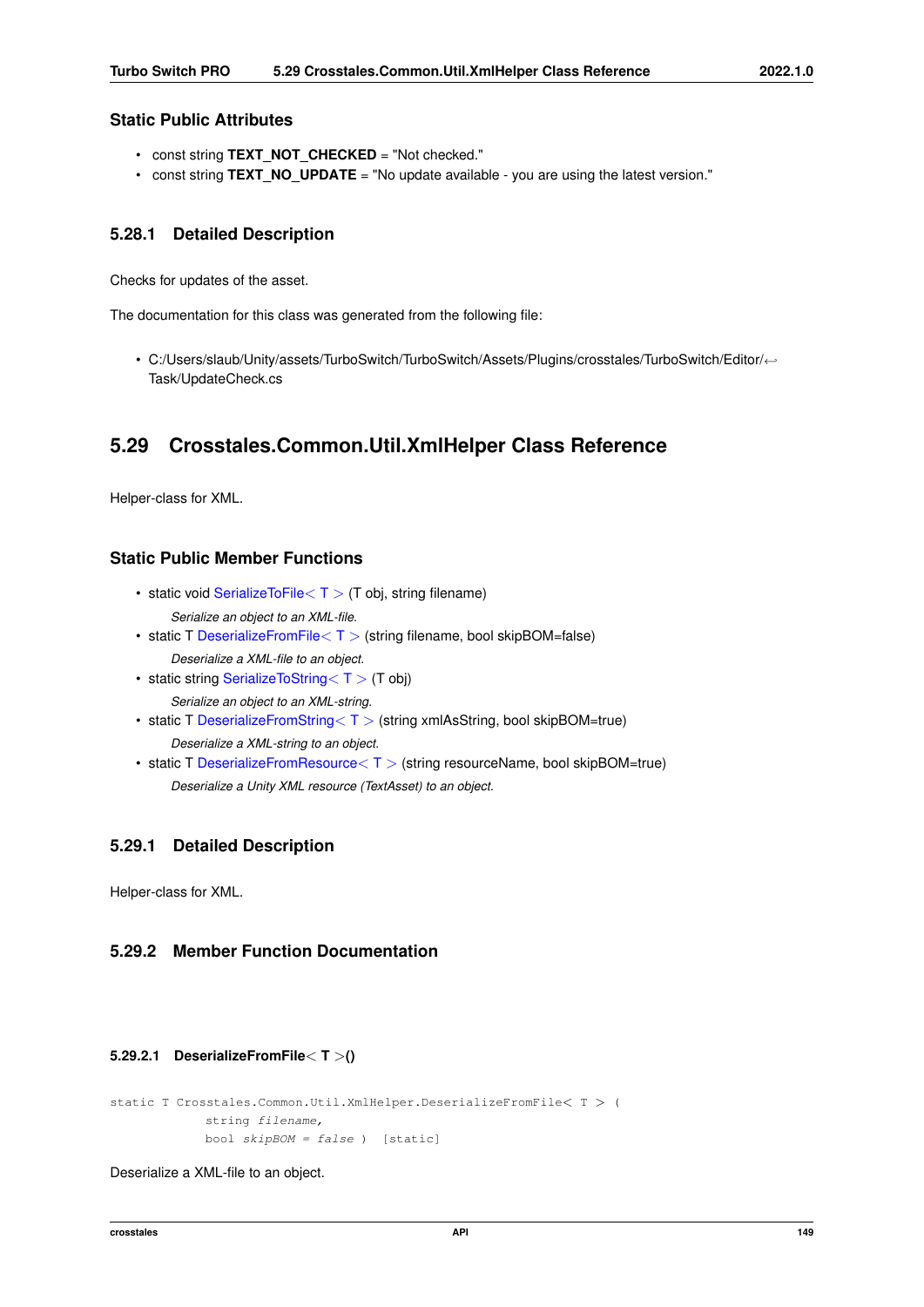### <span id="page-162-3"></span>**Parameters**

| filename | XML-file of the object                        |
|----------|-----------------------------------------------|
|          | skipBOM   Skip BOM (optional, default: false) |

**Returns**

<span id="page-162-2"></span>Object

### **5.29.2.2 DeserializeFromResource**< **T** >**()**

static T Crosstales.Common.Util.XmlHelper.DeserializeFromResource< T > ( string resourceName, bool skipBOM = true ) [static]

Deserialize a Unity XML resource (TextAsset) to an object.

**Parameters**

|         | resourceName   Name of the resource |
|---------|-------------------------------------|
| skipBOM | Skip BOM (optional, default: true)  |

**Returns**

<span id="page-162-1"></span>Object

### **5.29.2.3 DeserializeFromString**< **T** >**()**

static T Crosstales.Common.Util.XmlHelper.DeserializeFromString< T > ( string xmlAsString, bool skipBOM = true ) [static]

Deserialize a XML-string to an object.

**Parameters**

|         | xmlAsString   XML of the object    |
|---------|------------------------------------|
| skipBOM | Skip BOM (optional, default: true) |

**Returns**

<span id="page-162-0"></span>Object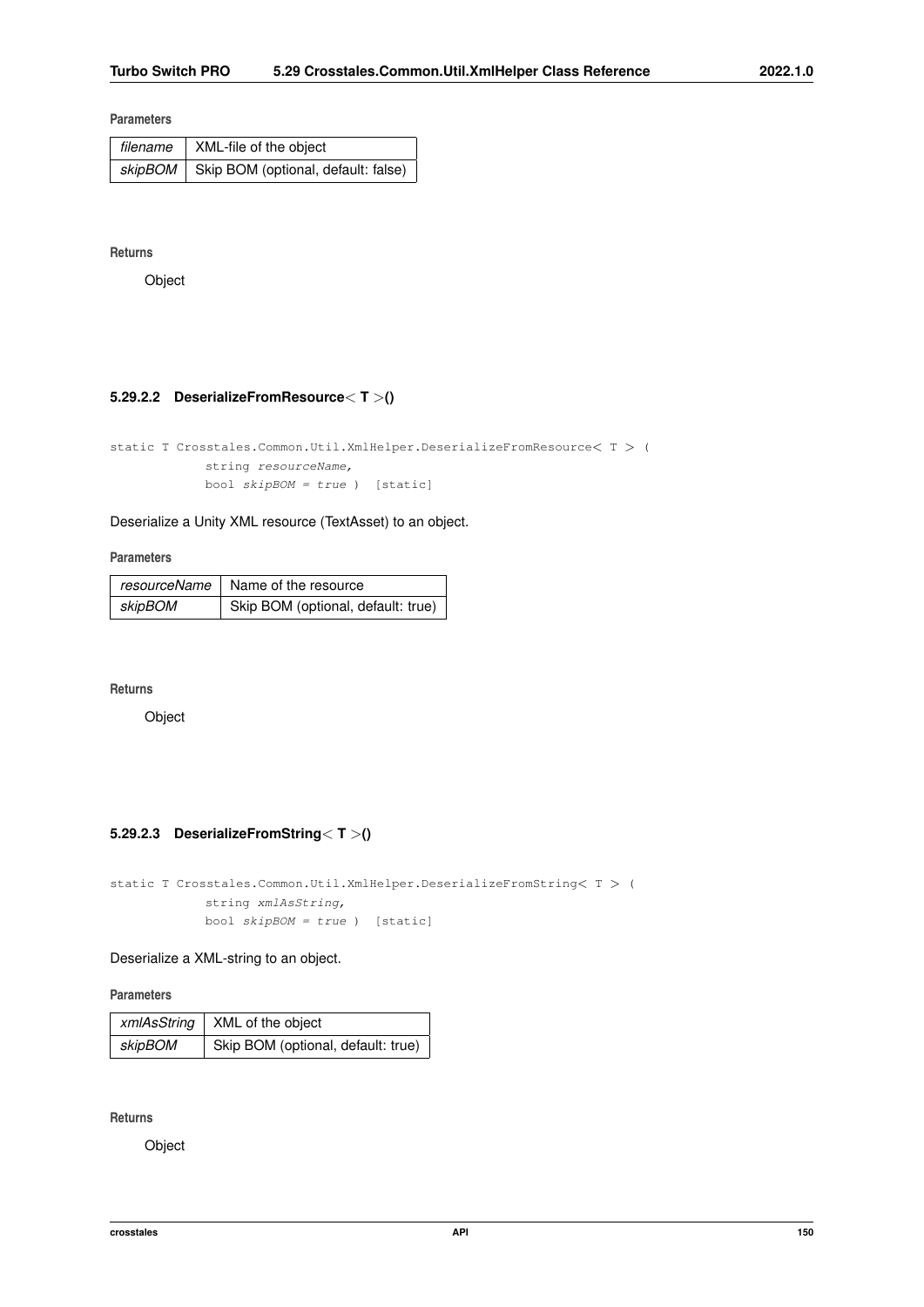### <span id="page-163-1"></span>**5.29.2.4 SerializeToFile**< **T** >**()**

```
static void Crosstales.Common.Util.XmlHelper.SerializeToFile< T > (
            T obj,
            string filename ) [static]
```
Serialize an object to an XML-file.

### **Parameters**

| obi | Object to serialize.                  |
|-----|---------------------------------------|
|     | $filename \mid File name$ of the XML. |

### <span id="page-163-0"></span>**5.29.2.5 SerializeToString**< **T** >**()**

static string Crosstales.Common.Util.XmlHelper.SerializeToString< T > ( T obj ) [static]

### Serialize an object to an XML-string.

### **Parameters**

*obj* Object to serialize.

### **Returns**

Object as XML-string

The documentation for this class was generated from the following file:

• C:/Users/slaub/Unity/assets/TurboSwitch/TurboSwitch/Assets/Plugins/crosstales/Common/Scripts/Util/Xml←- Helper.cs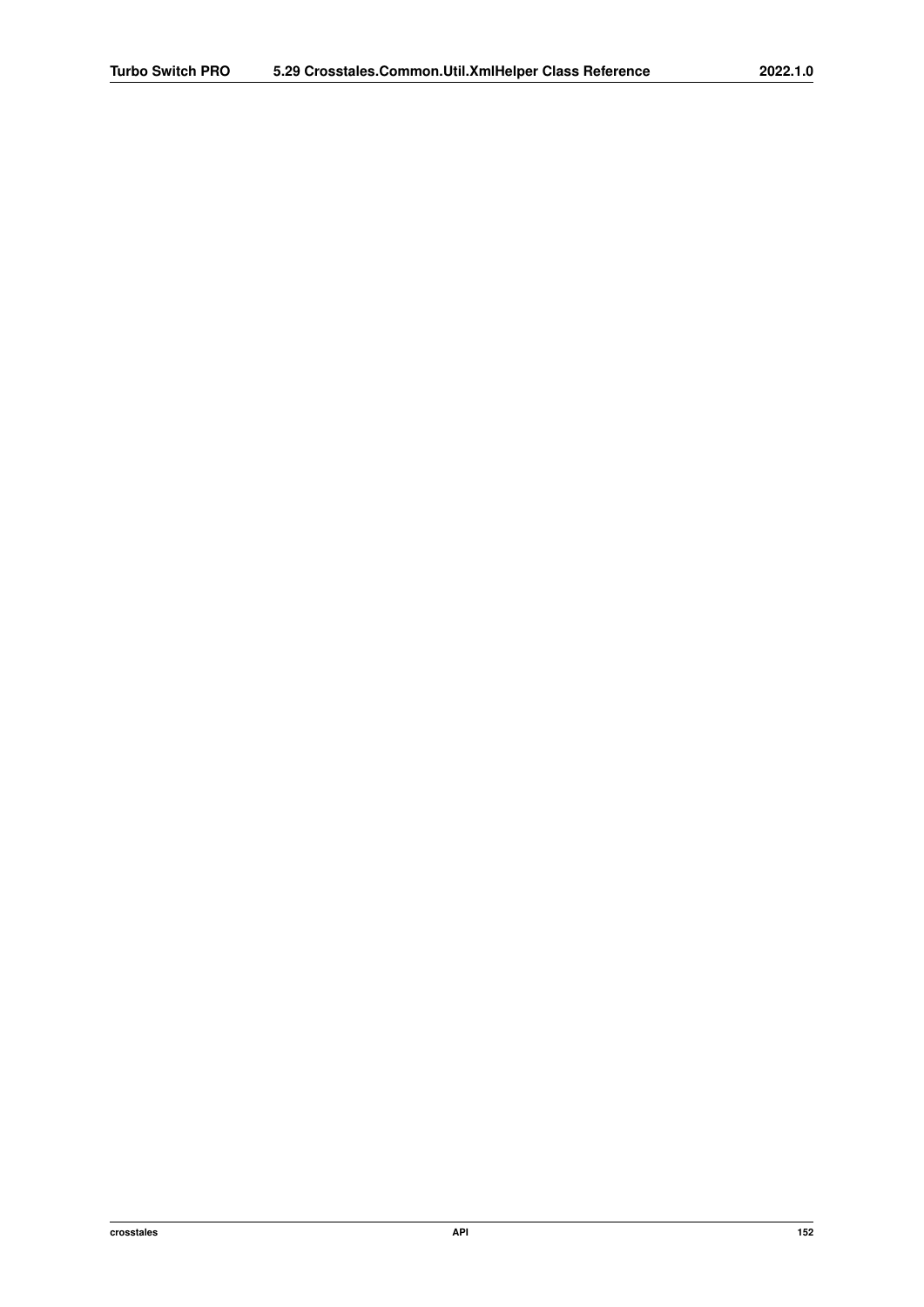# **Chapter 6**

# **More information**

# **6.1 Homepage**

<https://www.crosstales.com/en/portfolio/tps/>

# **6.2 AssetStore**

<https://assetstore.unity.com/lists/crosstales-42213?aid=1011lNGT>

# **6.3 Forum**

[https://forum.unity.com/threads/turbo-switch-pro-fast-and-save-platform-swit](https://forum.unity.com/threads/turbo-switch-pro-fast-and-save-platform-switches.434860/)ches. [434860/](https://forum.unity.com/threads/turbo-switch-pro-fast-and-save-platform-switches.434860/)

# **6.4 Documentation**

<https://www.crosstales.com/media/data/assets/tps/TurboSwitch-doc.pdf>

# **6.5 Discord**

<https://discord.gg/ZbZ2sh4>

# **6.6 Videos**

<https://www.youtube.com/c/Crosstales>

# **6.6.1 Promotion**

<https://youtu.be/rb1cqypznEg?list=PLgtonIOr6Tb41XTMeeZ836tjHlKgOO84S>

# **6.6.2 Tutorial**

<https://youtu.be/J2zh0EjmrjQ?list=PLgtonIOr6Tb41XTMeeZ836tjHlKgOO84S>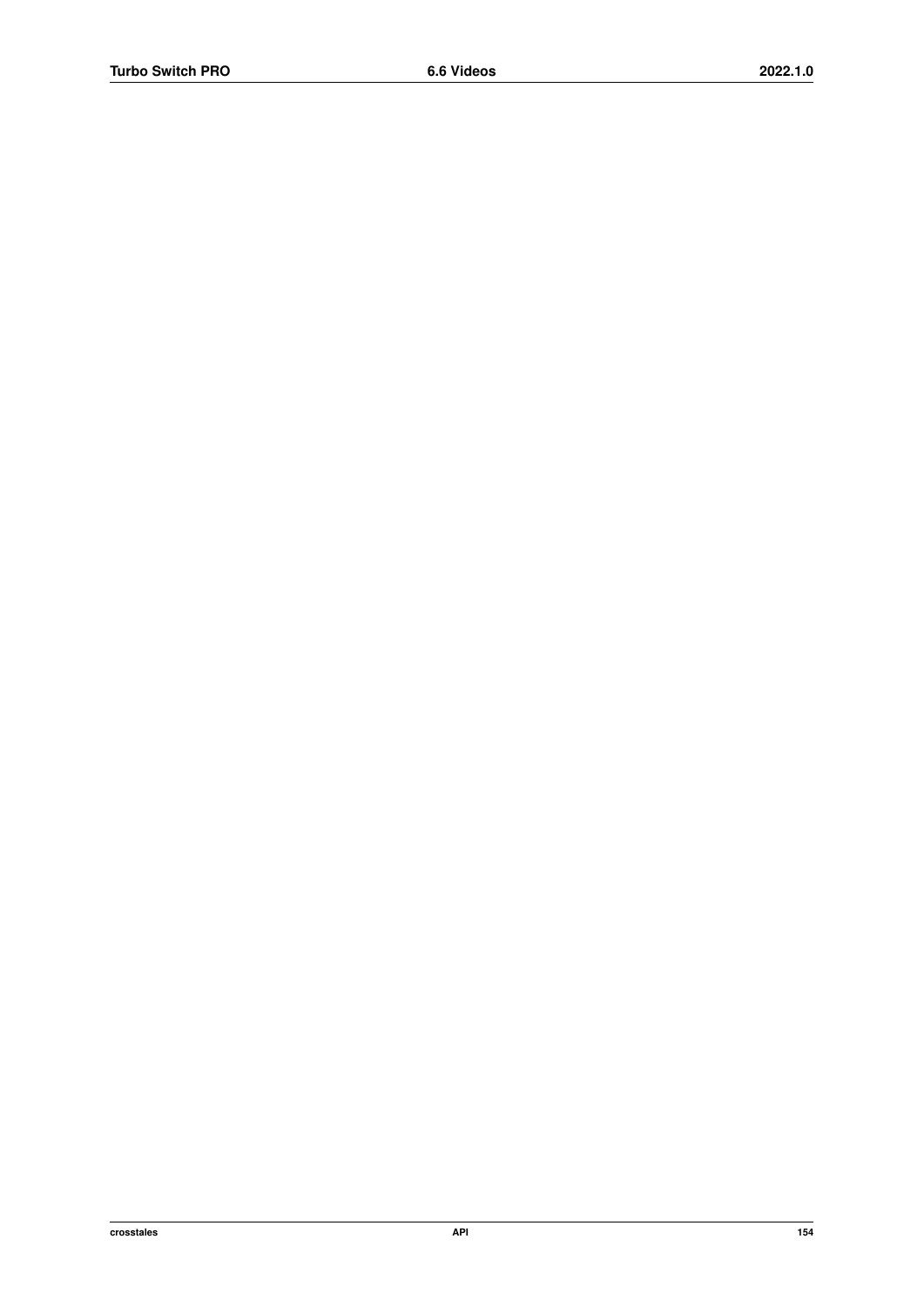# **Index**

AddSymbolsToAllTargets Crosstales.Common.EditorTask.BaseCompileDefines, [11](#page-23-0) AndroidAPILevel Crosstales.Common.Util.BaseHelper, [37](#page-49-0) APPLICATION\_PATH Crosstales.Common.Util.BaseConstants, [15](#page-27-0) ARCH\_LINUX Crosstales.TPS.Util.Config, [45](#page-57-0) ARCH\_WINDOWS Crosstales.TPS.Util.Config, [45](#page-57-0) ASSET\_3P\_PLAYMAKER Crosstales.Common.Util.BaseConstants, [15](#page-27-0) ASSET 3P ROCKTOMATE Crosstales.Common.Util.BaseConstants, [15](#page-27-0) ASSET\_3P\_VOLUMETRIC\_AUDIO Crosstales.Common.Util.BaseConstants, [15](#page-27-0) ASSET\_API\_URL Crosstales.TPS.Util.Constants, [57](#page-69-0) ASSET\_AUTHOR Crosstales.Common.Util.BaseConstants, [16](#page-28-0) ASSET\_AUTHOR\_URL Crosstales.Common.Util.BaseConstants, [16](#page-28-0) ASSET\_BUILD Crosstales.TPS.Util.Constants, [57](#page-69-0) ASSET\_BWF Crosstales.Common.Util.BaseConstants, [16](#page-28-0) ASSET\_CHANGED Crosstales.TPS.Util.Constants, [57](#page-69-0) ASSET\_CONTACT Crosstales.TPS.Util.Constants, [57](#page-69-0) ASSET\_CREATED Crosstales.TPS.Util.Constants, [57](#page-69-0) ASSET\_CT\_URL Crosstales.Common.Util.BaseConstants, [16](#page-28-0) ASSET\_DJ Crosstales.Common.Util.BaseConstants, [16](#page-28-0) ASSET\_FB Crosstales.Common.Util.BaseConstants, [16](#page-28-0) ASSET\_FORUM\_URL Crosstales.TPS.Util.Constants, [58](#page-70-0) ASSET\_ID Crosstales.TPS.Util.Constants, [58](#page-70-0) ASSET\_MANUAL\_URL Crosstales.TPS.Util.Constants, [58](#page-70-0) ASSET\_NAME Crosstales.TPS.Util.Constants, [58](#page-70-0) ASSET\_NAME\_SHORT Crosstales.TPS.Util.Constants, [58](#page-70-0)

ASSET\_OC Crosstales.Common.Util.BaseConstants, [17](#page-29-0) ASSET\_PATH Crosstales.TPS.Util.Config, [52](#page-64-0) ASSET\_PRO\_URL Crosstales.TPS.Util.Constants, [59](#page-71-0) ASSET\_RADIO Crosstales.Common.Util.BaseConstants, [17](#page-29-0) ASSET\_RTV Crosstales.Common.Util.BaseConstants, [17](#page-29-0) ASSET\_SOCIAL\_DISCORD Crosstales.Common.Util.BaseConstants, [17](#page-29-0) ASSET\_SOCIAL\_FACEBOOK Crosstales.Common.Util.BaseConstants, [17](#page-29-0) ASSET\_SOCIAL\_LINKEDIN Crosstales.Common.Util.BaseConstants, [17](#page-29-0) ASSET\_SOCIAL\_TWITTER Crosstales.Common.Util.BaseConstants, [18](#page-30-0) ASSET\_SOCIAL\_YOUTUBE Crosstales.Common.Util.BaseConstants, [18](#page-30-0) ASSET\_TB Crosstales.Common.Util.BaseConstants, [18](#page-30-0) ASSET\_TPB Crosstales.Common.Util.BaseConstants, [18](#page-30-0) ASSET\_TPS Crosstales.Common.Util.BaseConstants, [18](#page-30-0) ASSET\_TR Crosstales.Common.Util.BaseConstants, [18](#page-30-0) **ASSET\_UID** Crosstales.TPS.Util.Constants, [59](#page-71-0) ASSET\_UPDATE\_CHECK\_URL Crosstales.TPS.Util.Constants, [59](#page-71-0) ASSET\_URL Crosstales.TPS.Util.Constants, [59](#page-71-0) ASSET\_VERSION Crosstales.TPS.Util.Constants, [59](#page-71-0) ASSET\_VIDEO\_PROMO Crosstales.TPS.Util.Constants, [60](#page-72-0) ASSET\_VIDEO\_TUTORIAL Crosstales.TPS.Util.Constants, [60](#page-72-0) ASSET\_WEB\_URL Crosstales.TPS.Util.Constants, [60](#page-72-0) AUTO\_SAVE Crosstales.TPS.Util.Config, [45](#page-57-0) **BATCHMODE** Crosstales.TPS.Util.Config, [45](#page-57-0)

CacheInfo Crosstales.TPS.Util.Helper, [137](#page-149-3)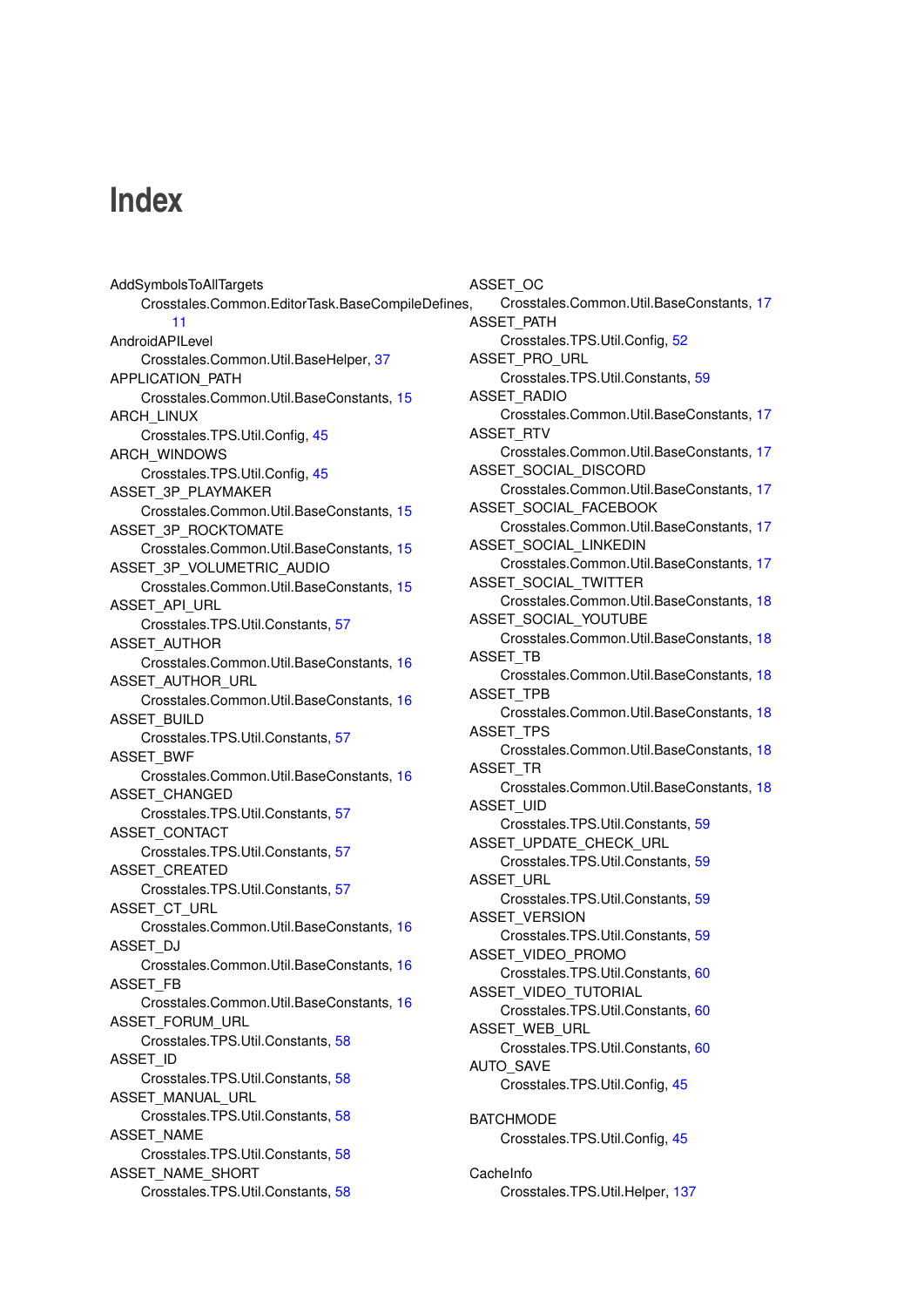CleanUrl Crosstales.Common.Util.NetworkHelper, [140](#page-152-3) CMD\_WINDOWS\_PATH Crosstales.Common.Util.BaseConstants, [19](#page-31-0) COMPILE\_DEFINES Crosstales.TPS.Util.Config, [46](#page-58-0) CONFIRM\_SWITCH Crosstales.TPS.Util.Config, [46](#page-58-0) ConnectionLimit Crosstales.Common.Util.CTWebClient, [73](#page-85-0) COPY\_ASSETS Crosstales.TPS.Util.Config, [46](#page-58-0) COPY\_LIBRARY Crosstales.TPS.Util.Config, [46](#page-58-0) COPY\_SETTINGS Crosstales.TPS.Util.Config, [46](#page-58-0) CopyFile Crosstales.Common.Util.FileHelper, [128](#page-140-0) **CopyPath** Crosstales.Common.Util.FileHelper, [128](#page-140-0) CreateAsset< T > Crosstales.Common.EditorUtil.BaseEditorHelper, [24](#page-36-0) **CreateString** Crosstales.Common.Util.BaseHelper, [30](#page-42-0) Crosstales, [7](#page-19-0) Crosstales.Common, [7](#page-19-0) Crosstales.Common.EditorTask, [7](#page-19-0) Crosstales.Common.EditorTask.BaseCompileDefines, [11](#page-23-0) AddSymbolsToAllTargets, [11](#page-23-0) RemoveSymbolsFromAllTargets, [12](#page-24-0) Crosstales.Common.EditorTask.BaseSetupResources, [41](#page-53-0) Crosstales.Common.EditorTask.NYCheck, [142](#page-154-1) Crosstales.Common.EditorTask.SetupResources, [143](#page-155-0) Crosstales.Common.EditorUtil, [7](#page-19-0) Crosstales.Common.EditorUtil.BaseEditorHelper, [23](#page-35-0) CreateAsset< T >, [24](#page-36-0) FindAssetsByType< T >, [25](#page-37-0) GetBuildNameFromBuildTarget, [25](#page-37-0) GetBuildTargetForBuildName, [25](#page-37-0) InstantiatePrefab, [26](#page-38-0) isValidBuildTarget, [26](#page-38-0) ReadOnlyTextField, [26](#page-38-0) RefreshAssetDatabase, [27](#page-39-0) RestartUnity, [27](#page-39-0) SeparatorUI, [27](#page-39-0) Crosstales.Common.Model, [8](#page-20-1) Crosstales.Common.Model.Enum, [8](#page-20-1) Platform, [8](#page-20-1) SampleRate, [8](#page-20-1) Crosstales.Common.Util, [8](#page-20-1) Crosstales.Common.Util.BaseConstants, [12](#page-24-0) APPLICATION\_PATH, [15](#page-27-0) ASSET 3P PLAYMAKER, [15](#page-27-0) ASSET 3P\_ROCKTOMATE, [15](#page-27-0) ASSET\_3P\_VOLUMETRIC\_AUDIO, [15](#page-27-0)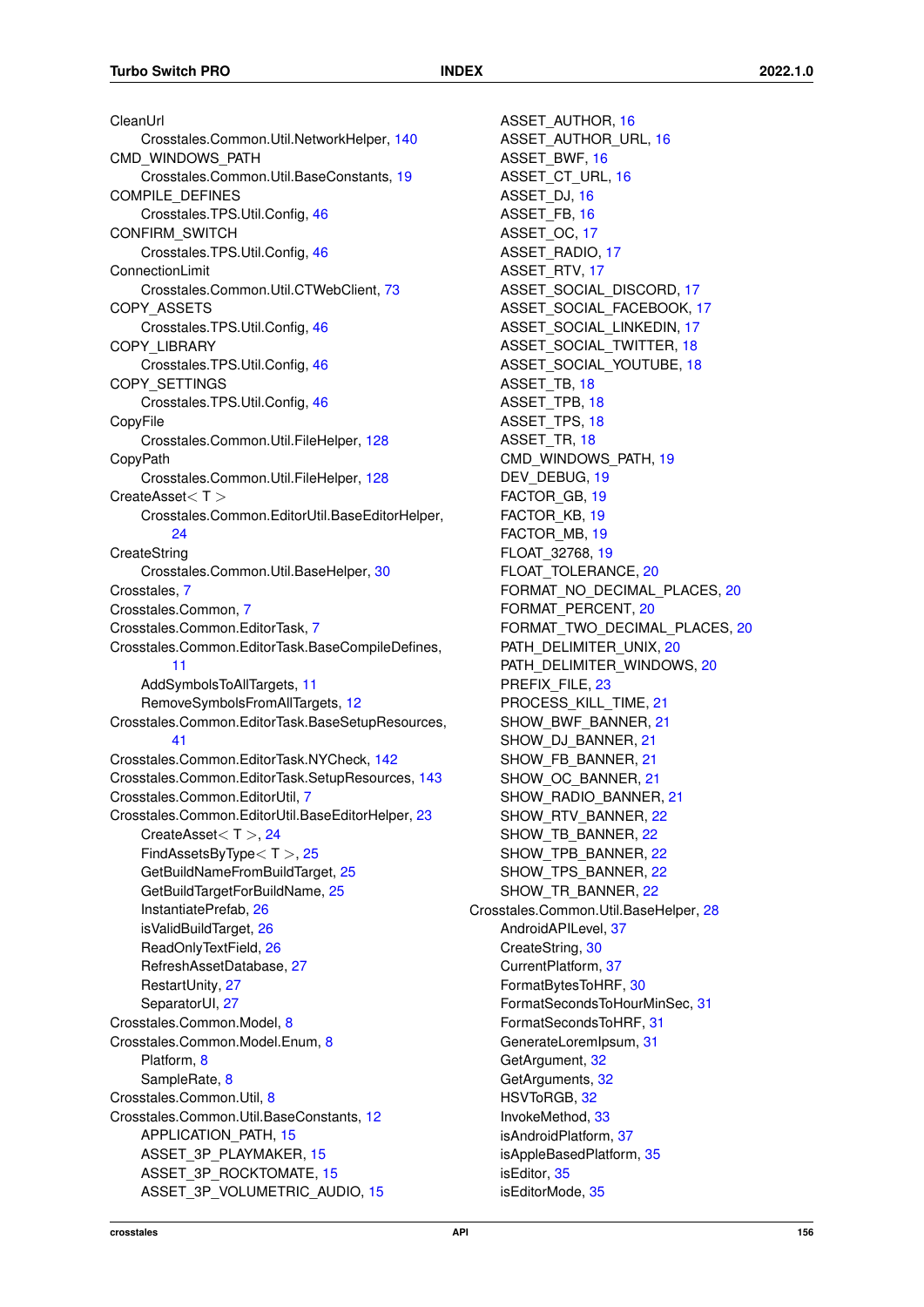isIL2CPP, [37](#page-49-0) isIOSBasedPlatform, [35](#page-47-0) isIOSPlatform, [38](#page-50-0) isLinuxEditor, [38](#page-50-0) isLinuxPlatform, [38](#page-50-0) isMacOSEditor, [38](#page-50-0) isMacOSPlatform, [39](#page-51-0) isMobilePlatform, [35](#page-47-0) ISO639ToLanguage, [33](#page-45-0) isPS4Platform, [39](#page-51-0) isStandalonePlatform, [36](#page-48-0) isTvOSPlatform, [39](#page-51-0) isWebGLPlatform, [39](#page-51-0) isWebPlatform, [36](#page-48-0) isWindowsBasedPlatform, [36](#page-48-0) isWindowsEditor, [40](#page-52-0) isWindowsPlatform, [40](#page-52-0) isWSABasedPlatform, [36](#page-48-0) isWSAPlatform, [40](#page-52-0) isXboxOnePlatform, [40](#page-52-0) LanguageToISO639, [34](#page-46-0) SplitStringToLines, [34](#page-46-0) Crosstales.Common.Util.CTPlayerPrefs, [61](#page-73-0) DeleteAll, [62](#page-74-0) DeleteKey, [62](#page-74-0) GetBool, [63](#page-75-0) GetColor, [63](#page-75-0) GetDate, [63](#page-75-0) GetFloat, [64](#page-76-0) GetInt, [64](#page-76-0) GetLanguage, [64](#page-76-0) GetQuaternion, [65](#page-77-0) GetString, [65](#page-77-0) GetVector2, [65](#page-77-0) GetVector3, [67](#page-79-0) GetVector4, [67](#page-79-0) HasKey, [67](#page-79-0) Save, [69](#page-81-0) SetBool, [69](#page-81-0) SetColor, [69](#page-81-0) SetDate, [69](#page-81-0) SetFloat, [70](#page-82-0) SetInt, [70](#page-82-0) SetLanguage, [70](#page-82-0) SetQuaternion, [71](#page-83-0) SetString, [71](#page-83-0) SetVector2, [71](#page-83-0) SetVector3, [72](#page-84-0) SetVector4, [72](#page-84-0) Crosstales.Common.Util.CTWebClient, [72](#page-84-0) ConnectionLimit, [73](#page-85-0) Timeout, [73](#page-85-0) Crosstales.Common.Util.FileHelper, [127](#page-139-0) CopyFile, [128](#page-140-0) CopyPath, [128](#page-140-0) FileHasInvalidChars, [129](#page-141-0) GetDirectories, [129](#page-141-0) GetDrives, [130](#page-142-0)

GetFiles, [130](#page-142-0) GetFilesForName, [130](#page-142-0) OpenFile, [131](#page-143-0) PathHasInvalidChars, [131](#page-143-0) ShowFile, [131](#page-143-0) ShowPath, [131](#page-143-0) StreamingAssetsPath, [132](#page-144-0) ValidateFile, [132](#page-144-0) ValidatePath, [132](#page-144-0) Crosstales.Common.Util.NetworkHelper, [139](#page-151-0) CleanUrl, [140](#page-152-3) GetIP, [140](#page-152-3) isInternetAvailable, [142](#page-154-1) isValidURL, [140](#page-152-3) OpenURL, [141](#page-153-3) RemoteCertificateValidationCallback, [141](#page-153-3) ValidURLFromFilePath, [141](#page-153-3) Crosstales.Common.Util.XmlHelper, [149](#page-161-1) DeserializeFromFile< T >, [149](#page-161-1) DeserializeFromResource< T >, [150](#page-162-3) DeserializeFromString< T >, [150](#page-162-3) SerializeToFile<T>, [150](#page-162-3) SerializeToString<T >, [151](#page-163-1) Crosstales.ExtensionMethods, [74](#page-86-0) CTAddNewLines, [80](#page-92-0) CTAddRange $<$  K, V  $>$ , [80](#page-92-0) CTClearLineEndings, [80](#page-92-0) CTClearSpaces, [81](#page-93-0) CTClearTags, [81](#page-93-0) CTColorRGB, [81](#page-93-0) CTColorRGBA, [82](#page-94-0) CTContains, [82](#page-94-0) CTContainsAll, [83](#page-95-0) CTContainsAny, [83](#page-95-0) CTCorrectLossyScale, [83](#page-95-0) CTDump, [84,](#page-96-0) [86,](#page-98-0) [88](#page-100-0) CTDump $<$  K, V $>$ , [88](#page-100-0)  $CTDump < T > 0.89$  $CTDump < T > 0.89$ CTEndsWith, [90](#page-102-0) CTEquals, [90](#page-102-0) CTFind, [91,](#page-103-0) [92](#page-104-0) CTFind $<$  T  $>$ , [92,](#page-104-0) [93](#page-105-0) CTFindAll, [93](#page-105-0) CTFindAll $<$ T $>$ . [94](#page-106-0) CTFlatten, [94](#page-106-0) CTFlipHorizontal, [94](#page-106-0) CTFlipVertical, [95](#page-107-0) CTFromBase64, [95](#page-107-0) CTFromBase64ToByteArray, [95](#page-107-0) CTGetBottom, [96](#page-108-0) CTGetBounds, [96](#page-108-0) CTGetLeft, [97](#page-109-0) CTGetLocalCorners, [97,](#page-109-0) [98](#page-110-0) CTGetLRTB, [98](#page-110-0) CTGetRight, [98](#page-110-0) CTGetScreenCorners, [99](#page-111-0) CTGetTop, [100](#page-112-0) CTHasActiveClip, [100](#page-112-0)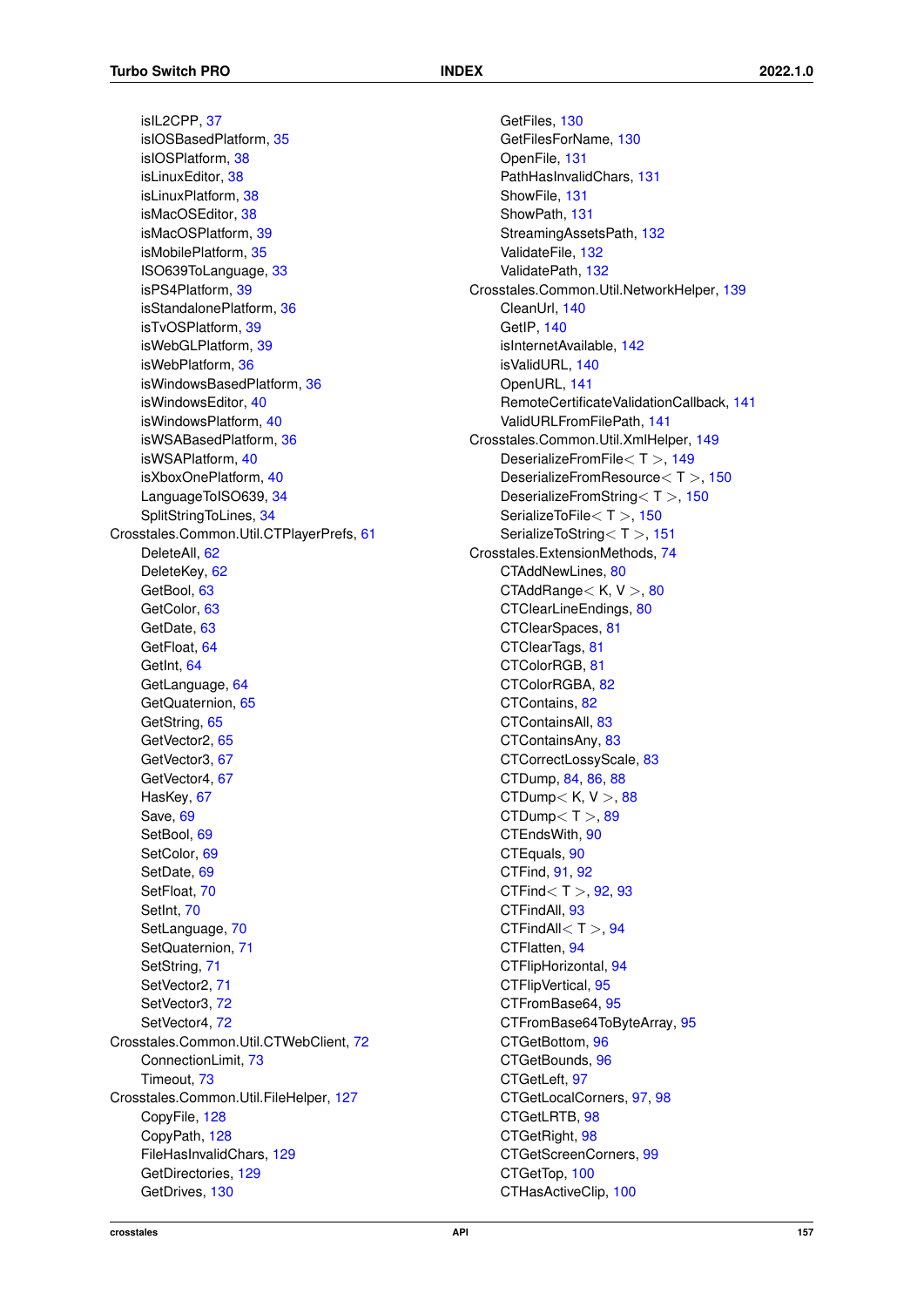CThasInvalidChars, [100](#page-112-0) CThasLineEndings, [101](#page-113-0) CTHexToColor, [101](#page-113-0) CTHexToColor32, [101](#page-113-0) CTHexToString, [102](#page-114-0) CTIndexOf, [102](#page-114-0) CTisAlphanumeric, [103](#page-115-0) CTisCreditcard, [103](#page-115-0) CTisEmail, [104](#page-116-0) CTisInteger, [104](#page-116-0) CTisIPv4, [104](#page-116-0) CTisNumeric, [105](#page-117-0) CTIsVisibleFrom, [105](#page-117-0) CTisWebsite, [105](#page-117-0) CTLastIndexOf, [106](#page-118-0) CTMultiply, [106,](#page-118-0) [107](#page-119-0) CTQuaternion, [107,](#page-119-0) [108](#page-120-0) CTReadFully, [108](#page-120-0) CTRemoveNewLines, [108](#page-120-0) CTReplace, [109](#page-121-0) CTReverse, [109](#page-121-0) CTRotate180, [110](#page-122-0) CTRotate270, [110](#page-122-0) CTRotate90, [110](#page-122-0) CTSetBottom, [112](#page-124-0) CTSetLeft, [112](#page-124-0) CTSetLRTB, [112](#page-124-0) CTSetRight, [113](#page-125-0) CTSetTop, [113](#page-125-0) CTShuffle $<$  T  $>$ , [113,](#page-125-0) [114](#page-126-0) CTStartsWith, [114](#page-126-0) CTToBase64, [114,](#page-126-0) [115](#page-127-0) CTToByteArray, [115](#page-127-0) CTToEXR, [116](#page-128-0) CTToFloatArray, [116](#page-128-0) CTToHex, [117](#page-129-0) CTToHexRGB, [117,](#page-129-0) [118](#page-130-0) CTToHexRGBA, [118](#page-130-0) CTToJPG, [119](#page-131-0) CTToPNG, [119,](#page-131-0) [121](#page-133-0) CTToSprite, [121](#page-133-0) CTToString, [122](#page-134-0) CTToString $<$ T $>$ , [122](#page-134-0) CTToTexture, [123](#page-135-0) CTToTexture2D, [123,](#page-135-0) [124](#page-136-0) CTToTGA, [124](#page-136-0) CTToTitleCase, [125](#page-137-0) CTVector3, [125,](#page-137-0) [126](#page-138-0) CTVector4, [126,](#page-138-0) [127](#page-139-0) Crosstales.TPS, [9](#page-21-1) Crosstales.TPS.EditorIntegration, [9](#page-21-1) Crosstales.TPS.EditorIntegration.ConfigBase, [52](#page-64-0) Crosstales.TPS.EditorIntegration.ConfigPreferences, [53](#page-65-0) Crosstales.TPS.EditorIntegration.ConfigWindow, [54](#page-66-0) Crosstales.TPS.EditorTask, [9](#page-21-1) Crosstales.TPS.EditorTask.CompileDefines, [42](#page-54-0) Crosstales.TPS.Example, [9](#page-21-1) Crosstales.TPS.Example.EventTester, [74](#page-86-0)

Crosstales.TPS.Example.TPSMenu, [148](#page-160-1) Crosstales.TPS.Switcher, [144](#page-156-1) CurrentSwitchTarget, [147](#page-159-4) DefaultMethodAfterSwitch, [145](#page-157-4) isBusy, [147](#page-159-4) MethodAfterSwitch, [145](#page-157-4) MethodBeforeSwitch, [145](#page-157-4) OnSwitchComplete, [147](#page-159-4) OnSwitchStart, [148](#page-160-1) ResetConfig, [145](#page-157-4) SayHello, [146](#page-158-3) Switch, [146](#page-158-3) SwitchCLI, [147](#page-159-4) Crosstales.TPS.Task, [9](#page-21-1) UpdateStatus, [10](#page-22-1) Crosstales.TPS.Task.DisableUnityCacheServer, [74](#page-86-0) Crosstales.TPS.Task.Launch, [138](#page-150-2) Crosstales.TPS.Task.SetupResources, [143](#page-155-0) Crosstales.TPS.Task.SetupUnity, [144](#page-156-1) Crosstales.TPS.Task.UpdateCheck, [148](#page-160-1) Crosstales.TPS.Util, [10](#page-22-1) Crosstales.TPS.Util.Config, [42](#page-54-0) ARCH\_LINUX, [45](#page-57-0) ARCH\_WINDOWS, [45](#page-57-0) ASSET\_PATH, [52](#page-64-0) AUTO SAVE, [45](#page-57-0) BATCHMODE, [45](#page-57-0) COMPILE\_DEFINES, [46](#page-58-0) CONFIRM\_SWITCH, [46](#page-58-0) COPY\_ASSETS, [46](#page-58-0) COPY\_LIBRARY, [46](#page-58-0) COPY\_SETTINGS, [46](#page-58-0) CUSTOM\_PATH\_CACHE, [46](#page-58-0) DEBUG, [47](#page-59-0) DELETE\_LOCKFILE, [47](#page-59-0) EXECUTE\_METHOD, [47](#page-59-0) EXECUTE\_METHOD\_PRE\_SWITCH, [47](#page-59-0) isLoaded, [47](#page-59-0) Load, [44](#page-56-0) NO\_GRAPHICS, [47](#page-59-0) PLATFORM\_ANDROID, [48](#page-60-1) PLATFORM\_IOS, [48](#page-60-1) PLATFORM\_LINUX, [48](#page-60-1) PLATFORM\_MAC, [48](#page-60-1) PLATFORM\_PS4, [48](#page-60-1) PLATFORM\_SWITCH, [48](#page-60-1) PLATFORM\_TVOS, [49](#page-61-1) PLATFORM\_WEBGL, [49](#page-61-1) PLATFORM\_WINDOWS, [49](#page-61-1) PLATFORM\_WSA, [49](#page-61-1) PLATFORM\_XBOXONE, [49](#page-61-1) QUIT, [49](#page-61-1) Reset, [45](#page-57-0) Save, [45](#page-57-0) SETUP\_DATE, [50](#page-62-0) SHOW\_COLUMN\_ARCHITECTURE, [50](#page-62-0) SHOW\_COLUMN\_CACHE, [50](#page-62-0) SHOW\_COLUMN\_PLATFORM, [50](#page-62-0)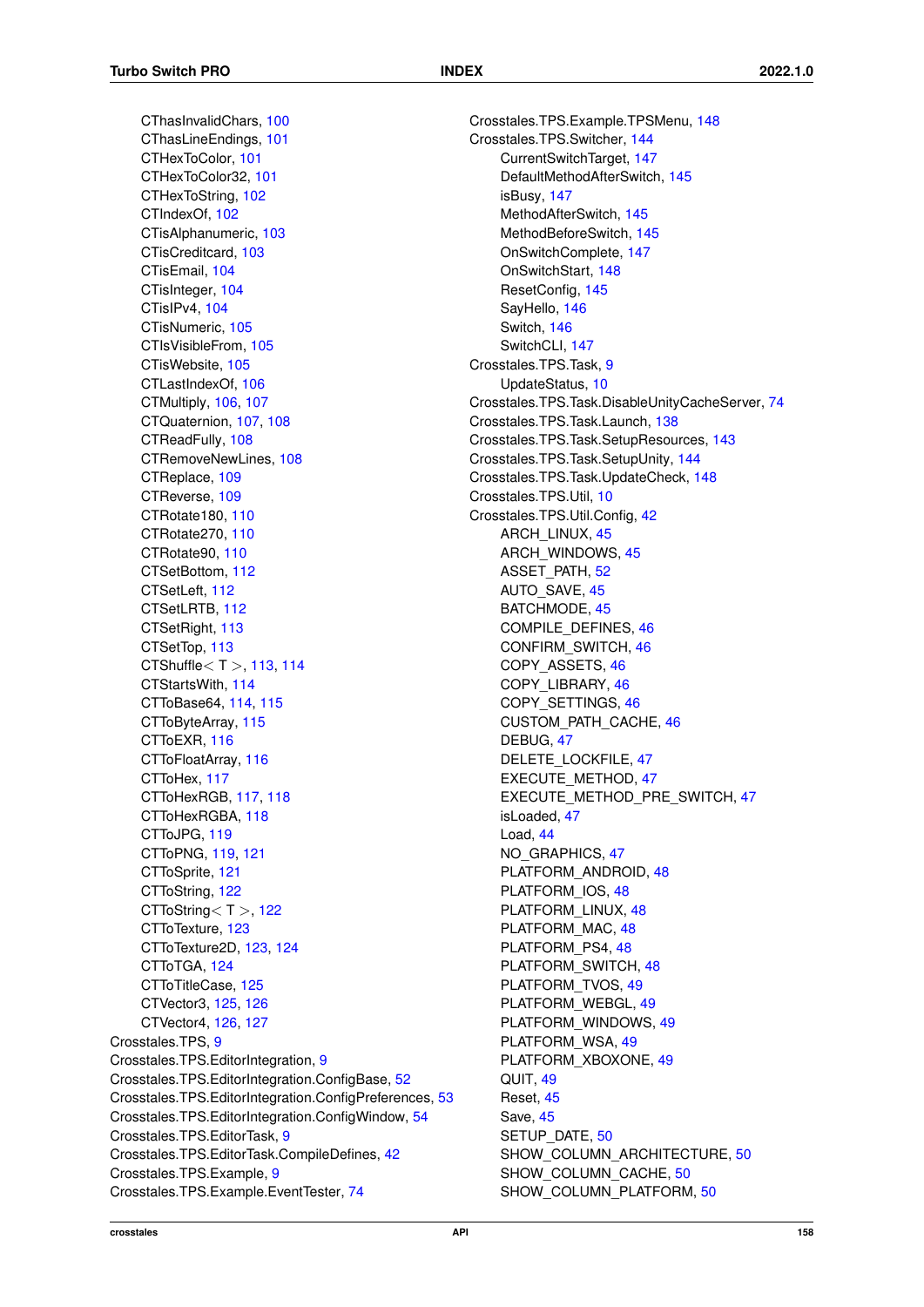SHOW\_COLUMN\_PLATFORM\_LOGO, [50](#page-62-0) SHOW COLUMN TEXTURE, [50](#page-62-0) SHOW\_DELETE, [51](#page-63-0) SWITCH\_DATE, [51](#page-63-0) TEX\_ANDROID, [51](#page-63-0) UPDATE\_CHECK, [51](#page-63-0) USE\_LEGACY, [51](#page-63-0) VCS, [51](#page-63-0) Crosstales.TPS.Util.Constants, [54](#page-66-0) ASSET API URL, [57](#page-69-0) ASSET\_BUILD, [57](#page-69-0) ASSET\_CHANGED, [57](#page-69-0) ASSET\_CONTACT, [57](#page-69-0) ASSET\_CREATED, [57](#page-69-0) ASSET\_FORUM\_URL, [58](#page-70-0) ASSET\_ID, [58](#page-70-0) ASSET\_MANUAL\_URL, [58](#page-70-0) ASSET\_NAME, [58](#page-70-0) ASSET\_NAME\_SHORT, [58](#page-70-0) ASSET\_PRO\_URL, [59](#page-71-0) ASSET\_UID, [59](#page-71-0) ASSET\_UPDATE\_CHECK\_URL, [59](#page-71-0) ASSET\_URL, [59](#page-71-0) ASSET\_VERSION, [59](#page-71-0) ASSET\_VIDEO\_PROMO, [60](#page-72-0) ASSET\_VIDEO\_TUTORIAL, [60](#page-72-0) ASSET\_WEB\_URL, [60](#page-72-0) Crosstales.TPS.Util.CTLogger, [60](#page-72-0) Crosstales.TPS.Util.Helper, [133](#page-145-1) CacheInfo, [137](#page-149-3) DeleteCache, [134](#page-146-1) DeleteCacheFromTarget, [135](#page-147-3) hasActiveArchitecturePlatforms, [136](#page-148-3) hasActivePlatforms, [136](#page-148-3) hasActiveTexturePlatforms, [137](#page-149-3) hasCache, [137](#page-149-3) isCached, [135](#page-147-3) isDeleting, [138](#page-150-2) isV2enabled, [138](#page-150-2) SetAndroidTexture, [135](#page-147-3) SwitchPlatform, [135](#page-147-3) SwitchPlatformNew, [136](#page-148-3) **CTAddNewLines** Crosstales.ExtensionMethods, [80](#page-92-0) CTAddRange< K, V > Crosstales.ExtensionMethods, [80](#page-92-0) CTClearLineEndings Crosstales.ExtensionMethods, [80](#page-92-0) **CTClearSpaces** Crosstales.ExtensionMethods, [81](#page-93-0) **CTClearTags** Crosstales.ExtensionMethods, [81](#page-93-0) CTColorRGB Crosstales.ExtensionMethods, [81](#page-93-0) **CTColorRGBA** Crosstales.ExtensionMethods, [82](#page-94-0) **CTContains** Crosstales.ExtensionMethods, [82](#page-94-0)

CTContainsAll Crosstales.ExtensionMethods, [83](#page-95-0) **CTContainsAny** Crosstales.ExtensionMethods, [83](#page-95-0) CTCorrectLossyScale Crosstales.ExtensionMethods, [83](#page-95-0) CTDump Crosstales.ExtensionMethods, [84,](#page-96-0) [86,](#page-98-0) [88](#page-100-0)  $CTDump < K, V >$ Crosstales.ExtensionMethods, [88](#page-100-0) CTDump< T > Crosstales.ExtensionMethods, [89](#page-101-0) **CTEndsWith** Crosstales.ExtensionMethods, [90](#page-102-0) **CTEquals** Crosstales.ExtensionMethods, [90](#page-102-0) **CTFind** Crosstales.ExtensionMethods, [91,](#page-103-0) [92](#page-104-0)  $CTFind < T >$ Crosstales.ExtensionMethods, [92,](#page-104-0) [93](#page-105-0) **CTFindAll** Crosstales.ExtensionMethods, [93](#page-105-0) CTFindAll< T > Crosstales.ExtensionMethods, [94](#page-106-0) **CTFlatten** Crosstales.ExtensionMethods, [94](#page-106-0) **CTFlipHorizontal** Crosstales.ExtensionMethods, [94](#page-106-0) **CTFlipVertical** Crosstales.ExtensionMethods, [95](#page-107-0) CTFromBase64 Crosstales.ExtensionMethods, [95](#page-107-0) CTFromBase64ToByteArray Crosstales.ExtensionMethods, [95](#page-107-0) **CTGetBottom** Crosstales.ExtensionMethods, [96](#page-108-0) **CTGetBounds** Crosstales.ExtensionMethods, [96](#page-108-0) **CTGetLeft** Crosstales.ExtensionMethods, [97](#page-109-0) CTGetLocalCorners Crosstales.ExtensionMethods, [97,](#page-109-0) [98](#page-110-0) CTGetLRTB Crosstales.ExtensionMethods, [98](#page-110-0) **CTGetRight** Crosstales.ExtensionMethods, [98](#page-110-0) CTGetScreenCorners Crosstales.ExtensionMethods, [99](#page-111-0) **CTGetTop** Crosstales.ExtensionMethods, [100](#page-112-0) **CTHasActiveClip** Crosstales.ExtensionMethods, [100](#page-112-0) **CThasInvalidChars** Crosstales.ExtensionMethods, [100](#page-112-0) CThasLineEndings Crosstales.ExtensionMethods, [101](#page-113-0) CTHexToColor Crosstales.ExtensionMethods, [101](#page-113-0)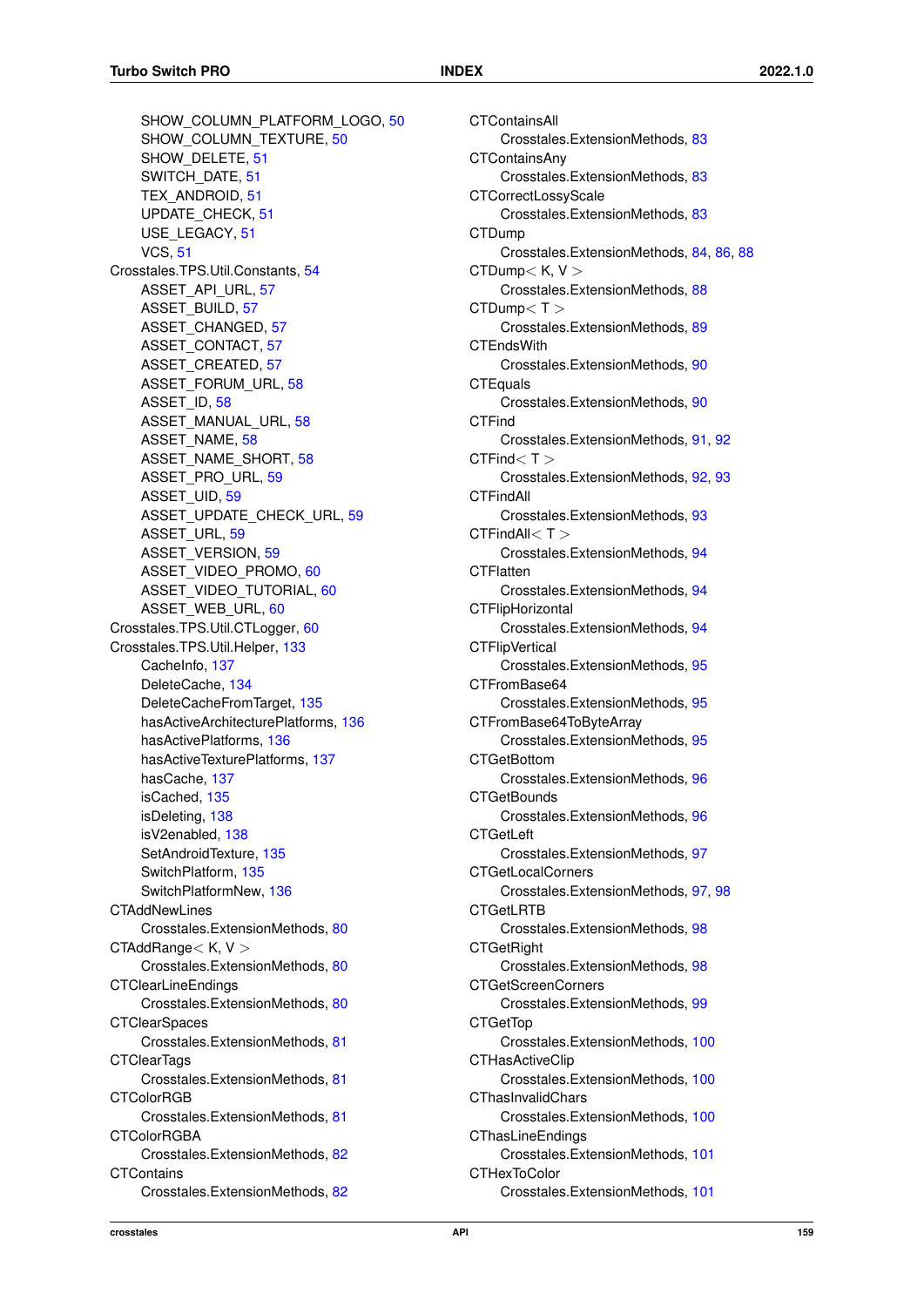CTHexToColor32 Crosstales.ExtensionMethods, [101](#page-113-0) **CTHexToString** Crosstales.ExtensionMethods, [102](#page-114-0) CTIndexOf Crosstales.ExtensionMethods, [102](#page-114-0) CTisAlphanumeric Crosstales.ExtensionMethods, [103](#page-115-0) **CTisCreditcard** Crosstales.ExtensionMethods, [103](#page-115-0) **CTisEmail** Crosstales.ExtensionMethods, [104](#page-116-0) **CTisInteger** Crosstales.ExtensionMethods, [104](#page-116-0) CTisIPv4 Crosstales.ExtensionMethods, [104](#page-116-0) **CTisNumeric** Crosstales.ExtensionMethods, [105](#page-117-0) CTIsVisibleFrom Crosstales.ExtensionMethods, [105](#page-117-0) **CTisWebsite** Crosstales.ExtensionMethods, [105](#page-117-0) CTLastIndexOf Crosstales.ExtensionMethods, [106](#page-118-0) **CTMultinly** Crosstales.ExtensionMethods, [106,](#page-118-0) [107](#page-119-0) **CTQuaternion** Crosstales.ExtensionMethods, [107,](#page-119-0) [108](#page-120-0) **CTReadFully** Crosstales.ExtensionMethods, [108](#page-120-0) **CTRemoveNewLines** Crosstales.ExtensionMethods, [108](#page-120-0) **CTReplace** Crosstales.ExtensionMethods, [109](#page-121-0) **CTReverse** Crosstales.ExtensionMethods, [109](#page-121-0) CTRotate180 Crosstales.ExtensionMethods, [110](#page-122-0) CTRotate270 Crosstales.ExtensionMethods, [110](#page-122-0) CTRotate90 Crosstales.ExtensionMethods, [110](#page-122-0) **CTSetBottom** Crosstales.ExtensionMethods, [112](#page-124-0) **CTSetLeft** Crosstales.ExtensionMethods, [112](#page-124-0) **CTSetLRTB** Crosstales.ExtensionMethods, [112](#page-124-0) **CTSetRight** Crosstales.ExtensionMethods, [113](#page-125-0) **CTSetTop** Crosstales.ExtensionMethods, [113](#page-125-0) CTShuffle< T > Crosstales.ExtensionMethods, [113,](#page-125-0) [114](#page-126-0) **CTStartsWith** Crosstales.ExtensionMethods, [114](#page-126-0) CTToBase64 Crosstales.ExtensionMethods, [114,](#page-126-0) [115](#page-127-0) **CTToByteArray** Crosstales.ExtensionMethods, [115](#page-127-0) CTToEXR Crosstales.ExtensionMethods, [116](#page-128-0) **CTToFloatArray** Crosstales.ExtensionMethods, [116](#page-128-0) **CTToHex** Crosstales.ExtensionMethods, [117](#page-129-0) CTToHexRGB Crosstales.ExtensionMethods, [117,](#page-129-0) [118](#page-130-0) **CTToHexRGBA** Crosstales.ExtensionMethods, [118](#page-130-0) CTToJPG Crosstales.ExtensionMethods, [119](#page-131-0) CTToPNG Crosstales.ExtensionMethods, [119,](#page-131-0) [121](#page-133-0) **CTToSprite** Crosstales.ExtensionMethods, [121](#page-133-0) **CTToString** Crosstales.ExtensionMethods, [122](#page-134-0)  $CTToString < T >$ Crosstales.ExtensionMethods, [122](#page-134-0) **CTToTexture** Crosstales.ExtensionMethods, [123](#page-135-0) CTToTexture2D Crosstales.ExtensionMethods, [123,](#page-135-0) [124](#page-136-0) **CTToTGA** Crosstales.ExtensionMethods, [124](#page-136-0) CTToTitleCase Crosstales.ExtensionMethods, [125](#page-137-0) CTVector3 Crosstales.ExtensionMethods, [125,](#page-137-0) [126](#page-138-0) CTVector4 Crosstales.ExtensionMethods, [126,](#page-138-0) [127](#page-139-0) CurrentPlatform Crosstales.Common.Util.BaseHelper, [37](#page-49-0) CurrentSwitchTarget Crosstales.TPS.Switcher, [147](#page-159-4) CUSTOM\_PATH\_CACHE Crosstales.TPS.Util.Config, [46](#page-58-0) DEBUG Crosstales.TPS.Util.Config, [47](#page-59-0) DefaultMethodAfterSwitch Crosstales.TPS.Switcher, [145](#page-157-4) DELETE\_LOCKFILE Crosstales.TPS.Util.Config, [47](#page-59-0) DeleteAll Crosstales.Common.Util.CTPlayerPrefs, [62](#page-74-0) DeleteCache Crosstales.TPS.Util.Helper, [134](#page-146-1) DeleteCacheFromTarget Crosstales.TPS.Util.Helper, [135](#page-147-3) **DeleteKey** Crosstales.Common.Util.CTPlayerPrefs, [62](#page-74-0) DeserializeFromFile< T > Crosstales.Common.Util.XmlHelper, [149](#page-161-1) DeserializeFromResource< T > Crosstales.Common.Util.XmlHelper, [150](#page-162-3)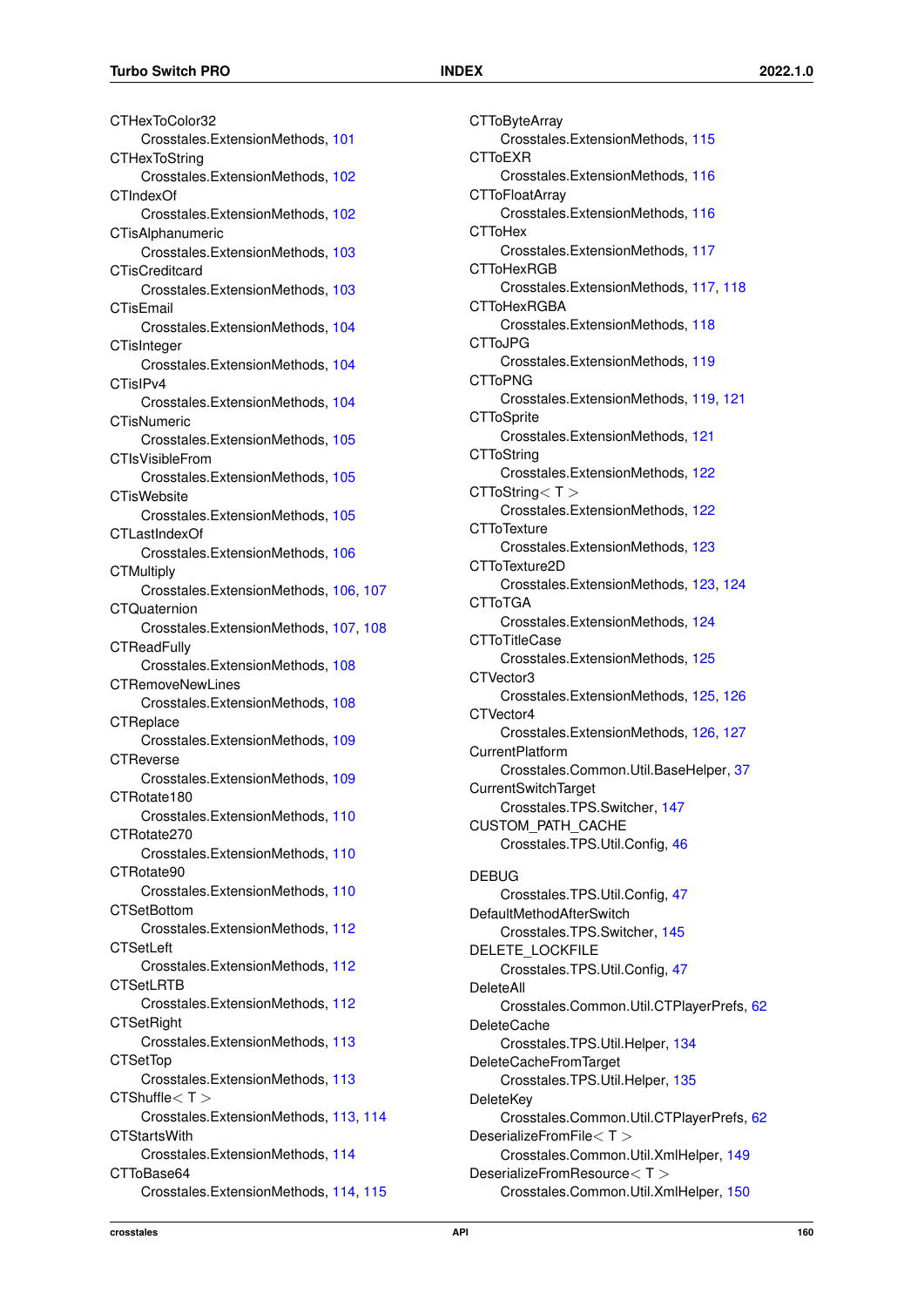DeserializeFromString< T > Crosstales.Common.Util.XmlHelper, [150](#page-162-3) DEV\_DEBUG Crosstales.Common.Util.BaseConstants, [19](#page-31-0) EXECUTE\_METHOD Crosstales.TPS.Util.Config, [47](#page-59-0) EXECUTE\_METHOD\_PRE\_SWITCH Crosstales.TPS.Util.Config, [47](#page-59-0) FACTOR\_GB Crosstales.Common.Util.BaseConstants, [19](#page-31-0) FACTOR\_KB Crosstales.Common.Util.BaseConstants, [19](#page-31-0) FACTOR\_MB Crosstales.Common.Util.BaseConstants, [19](#page-31-0) FileHasInvalidChars Crosstales.Common.Util.FileHelper, [129](#page-141-0) FindAssetsByType< T > Crosstales.Common.EditorUtil.BaseEditorHelper, [25](#page-37-0) FLOAT\_32768 Crosstales.Common.Util.BaseConstants, [19](#page-31-0) FLOAT\_TOLERANCE Crosstales.Common.Util.BaseConstants, [20](#page-32-0) FORMAT\_NO\_DECIMAL\_PLACES Crosstales.Common.Util.BaseConstants, [20](#page-32-0) FORMAT\_PERCENT Crosstales.Common.Util.BaseConstants, [20](#page-32-0) FORMAT\_TWO\_DECIMAL\_PLACES Crosstales.Common.Util.BaseConstants, [20](#page-32-0) FormatBytesToHRF Crosstales.Common.Util.BaseHelper, [30](#page-42-0) FormatSecondsToHourMinSec Crosstales.Common.Util.BaseHelper, [31](#page-43-0) FormatSecondsToHRF Crosstales.Common.Util.BaseHelper, [31](#page-43-0) GenerateLoremIpsum Crosstales.Common.Util.BaseHelper, [31](#page-43-0) **GetArgument** Crosstales.Common.Util.BaseHelper, [32](#page-44-0) **GetArguments** Crosstales.Common.Util.BaseHelper, [32](#page-44-0) **GetBool** Crosstales.Common.Util.CTPlayerPrefs, [63](#page-75-0) GetBuildNameFromBuildTarget Crosstales.Common.EditorUtil.BaseEditorHelper, [25](#page-37-0) GetBuildTargetForBuildName Crosstales.Common.EditorUtil.BaseEditorHelper, [25](#page-37-0) **GetColor** Crosstales.Common.Util.CTPlayerPrefs, [63](#page-75-0) **GetDate** Crosstales.Common.Util.CTPlayerPrefs, [63](#page-75-0) **GetDirectories** Crosstales.Common.Util.FileHelper, [129](#page-141-0) **GetDrives** 

Crosstales.Common.Util.FileHelper, [130](#page-142-0) **GetFiles** Crosstales.Common.Util.FileHelper, [130](#page-142-0) GetFilesForName Crosstales.Common.Util.FileHelper, [130](#page-142-0) **GetFloat** Crosstales.Common.Util.CTPlayerPrefs, [64](#page-76-0) **GetInt** Crosstales.Common.Util.CTPlayerPrefs, [64](#page-76-0) **GetIP** Crosstales.Common.Util.NetworkHelper, [140](#page-152-3) **GetLanguage** Crosstales.Common.Util.CTPlayerPrefs, [64](#page-76-0) **GetQuaternion** Crosstales.Common.Util.CTPlayerPrefs, [65](#page-77-0) **GetString** Crosstales.Common.Util.CTPlayerPrefs, [65](#page-77-0) GetVector2 Crosstales.Common.Util.CTPlayerPrefs, [65](#page-77-0) GetVector3 Crosstales.Common.Util.CTPlayerPrefs, [67](#page-79-0) GetVector4 Crosstales.Common.Util.CTPlayerPrefs, [67](#page-79-0) hasActiveArchitecturePlatforms Crosstales.TPS.Util.Helper, [136](#page-148-3) hasActivePlatforms Crosstales.TPS.Util.Helper, [136](#page-148-3) hasActiveTexturePlatforms Crosstales.TPS.Util.Helper, [137](#page-149-3) hasCache Crosstales.TPS.Util.Helper, [137](#page-149-3) **HasKey** Crosstales.Common.Util.CTPlayerPrefs, [67](#page-79-0) HSVToRGB Crosstales.Common.Util.BaseHelper, [32](#page-44-0) InstantiatePrefab Crosstales.Common.EditorUtil.BaseEditorHelper, [26](#page-38-0) InvokeMethod Crosstales.Common.Util.BaseHelper, [33](#page-45-0) isAndroidPlatform Crosstales.Common.Util.BaseHelper, [37](#page-49-0) isAppleBasedPlatform Crosstales.Common.Util.BaseHelper, [35](#page-47-0) isBusy Crosstales.TPS.Switcher, [147](#page-159-4) isCached Crosstales.TPS.Util.Helper, [135](#page-147-3) isDeleting Crosstales.TPS.Util.Helper, [138](#page-150-2) isEditor Crosstales.Common.Util.BaseHelper, [35](#page-47-0) isEditorMode Crosstales.Common.Util.BaseHelper, [35](#page-47-0) isIL2CPP Crosstales.Common.Util.BaseHelper, [37](#page-49-0) isInternetAvailable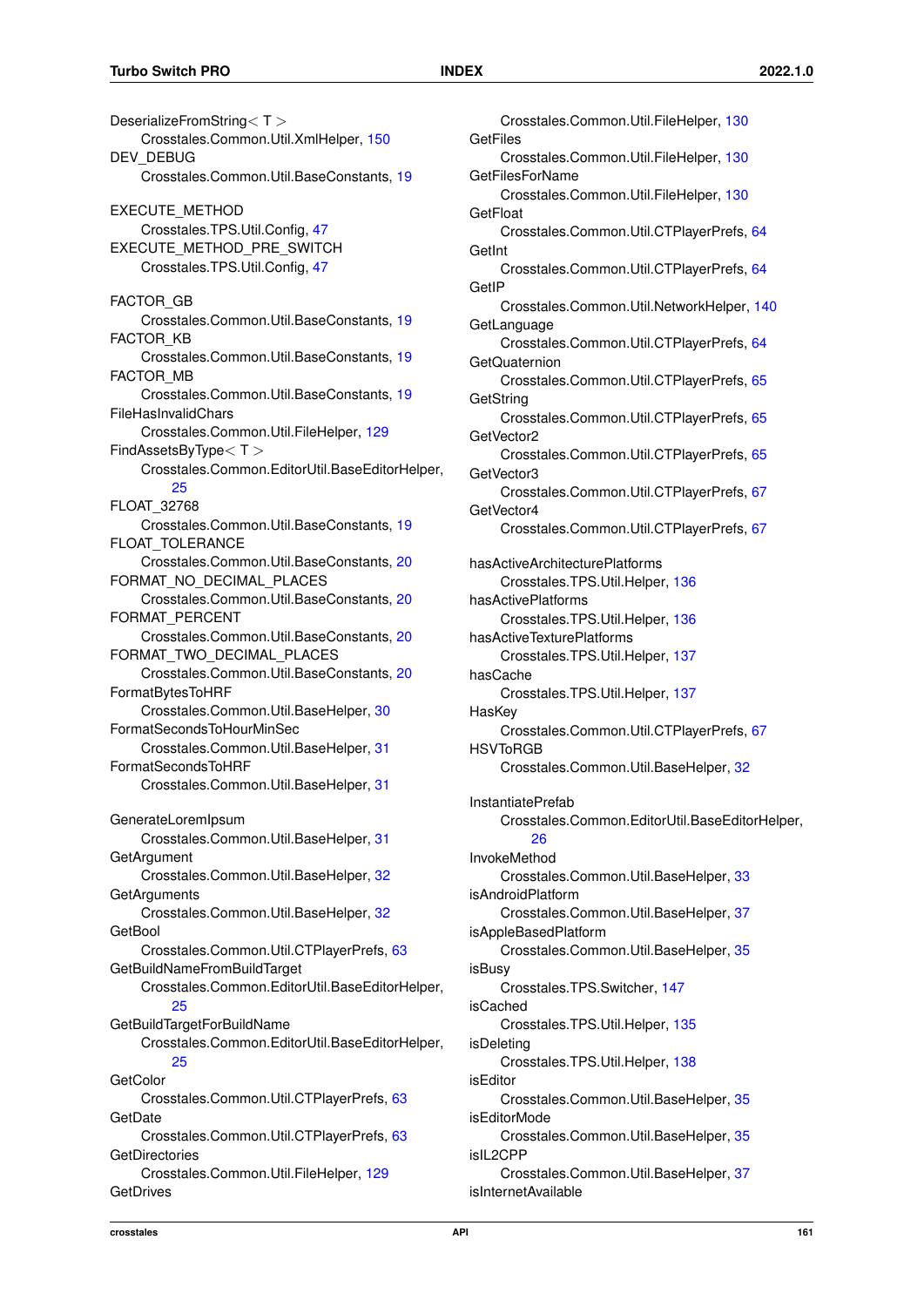Crosstales.Common.Util.NetworkHelper, [142](#page-154-1) isIOSBasedPlatform Crosstales.Common.Util.BaseHelper, [35](#page-47-0) isIOSPlatform Crosstales.Common.Util.BaseHelper, [38](#page-50-0) isLinuxEditor Crosstales.Common.Util.BaseHelper, [38](#page-50-0) isl inuxPlatform Crosstales.Common.Util.BaseHelper, [38](#page-50-0) isLoaded Crosstales.TPS.Util.Config, [47](#page-59-0) isMacOSEditor Crosstales.Common.Util.BaseHelper, [38](#page-50-0) isMacOSPlatform Crosstales.Common.Util.BaseHelper, [39](#page-51-0) isMobilePlatform Crosstales.Common.Util.BaseHelper, [35](#page-47-0) ISO639ToLanguage Crosstales.Common.Util.BaseHelper, [33](#page-45-0) isPS4Platform Crosstales.Common.Util.BaseHelper, [39](#page-51-0) isStandalonePlatform Crosstales.Common.Util.BaseHelper, [36](#page-48-0) isTvOSPlatform Crosstales.Common.Util.BaseHelper, [39](#page-51-0) isV2enabled Crosstales.TPS.Util.Helper, [138](#page-150-2) isValidBuildTarget Crosstales.Common.EditorUtil.BaseEditorHelper, [26](#page-38-0) isValidURL Crosstales.Common.Util.NetworkHelper, [140](#page-152-3) isWebGLPlatform Crosstales.Common.Util.BaseHelper, [39](#page-51-0) isWebPlatform Crosstales.Common.Util.BaseHelper, [36](#page-48-0) isWindowsBasedPlatform Crosstales.Common.Util.BaseHelper, [36](#page-48-0) isWindowsEditor Crosstales.Common.Util.BaseHelper, [40](#page-52-0) isWindowsPlatform Crosstales.Common.Util.BaseHelper, [40](#page-52-0) isWSABasedPlatform Crosstales.Common.Util.BaseHelper, [36](#page-48-0) isWSAPlatform Crosstales.Common.Util.BaseHelper, [40](#page-52-0) isXboxOnePlatform Crosstales.Common.Util.BaseHelper, [40](#page-52-0) LanguageToISO639 Crosstales.Common.Util.BaseHelper, [34](#page-46-0) Load Crosstales.TPS.Util.Config, [44](#page-56-0) MethodAfterSwitch Crosstales.TPS.Switcher, [145](#page-157-4) MethodBeforeSwitch

NO\_GRAPHICS Crosstales.TPS.Util.Config, [47](#page-59-0) OnSwitchComplete Crosstales.TPS.Switcher, [147](#page-159-4) **OnSwitchStart** Crosstales.TPS.Switcher, [148](#page-160-1) **OpenFile** Crosstales.Common.Util.FileHelper, [131](#page-143-0) **OpenURL** Crosstales.Common.Util.NetworkHelper, [141](#page-153-3) PATH\_DELIMITER\_UNIX Crosstales.Common.Util.BaseConstants, [20](#page-32-0) PATH\_DELIMITER\_WINDOWS Crosstales.Common.Util.BaseConstants, [20](#page-32-0) PathHasInvalidChars Crosstales.Common.Util.FileHelper, [131](#page-143-0) Platform Crosstales.Common.Model.Enum, [8](#page-20-1) PLATFORM\_ANDROID Crosstales.TPS.Util.Config, [48](#page-60-1) PLATFORM\_IOS Crosstales.TPS.Util.Config, [48](#page-60-1) PLATFORM\_LINUX Crosstales.TPS.Util.Config, [48](#page-60-1) PLATFORM\_MAC Crosstales.TPS.Util.Config, [48](#page-60-1) PLATFORM\_PS4 Crosstales.TPS.Util.Config, [48](#page-60-1) PLATFORM\_SWITCH Crosstales.TPS.Util.Config, [48](#page-60-1) PLATFORM\_TVOS Crosstales.TPS.Util.Config, [49](#page-61-1) PLATFORM\_WEBGL Crosstales.TPS.Util.Config, [49](#page-61-1) PLATFORM\_WINDOWS Crosstales.TPS.Util.Config, [49](#page-61-1) PLATFORM\_WSA Crosstales.TPS.Util.Config, [49](#page-61-1) PLATFORM\_XBOXONE Crosstales.TPS.Util.Config, [49](#page-61-1) PREFIX\_FILE Crosstales.Common.Util.BaseConstants, [23](#page-35-0) PROCESS\_KILL\_TIME Crosstales.Common.Util.BaseConstants, [21](#page-33-0) **QUIT** Crosstales.TPS.Util.Config, [49](#page-61-1) ReadOnlyTextField Crosstales.Common.EditorUtil.BaseEditorHelper, [26](#page-38-0) RefreshAssetDatabase Crosstales.Common.EditorUtil.BaseEditorHelper,  $27$ 

RemoteCertificateValidationCallback Crosstales.Common.Util.NetworkHelper, [141](#page-153-3) RemoveSymbolsFromAllTargets

Crosstales.TPS.Switcher, [145](#page-157-4)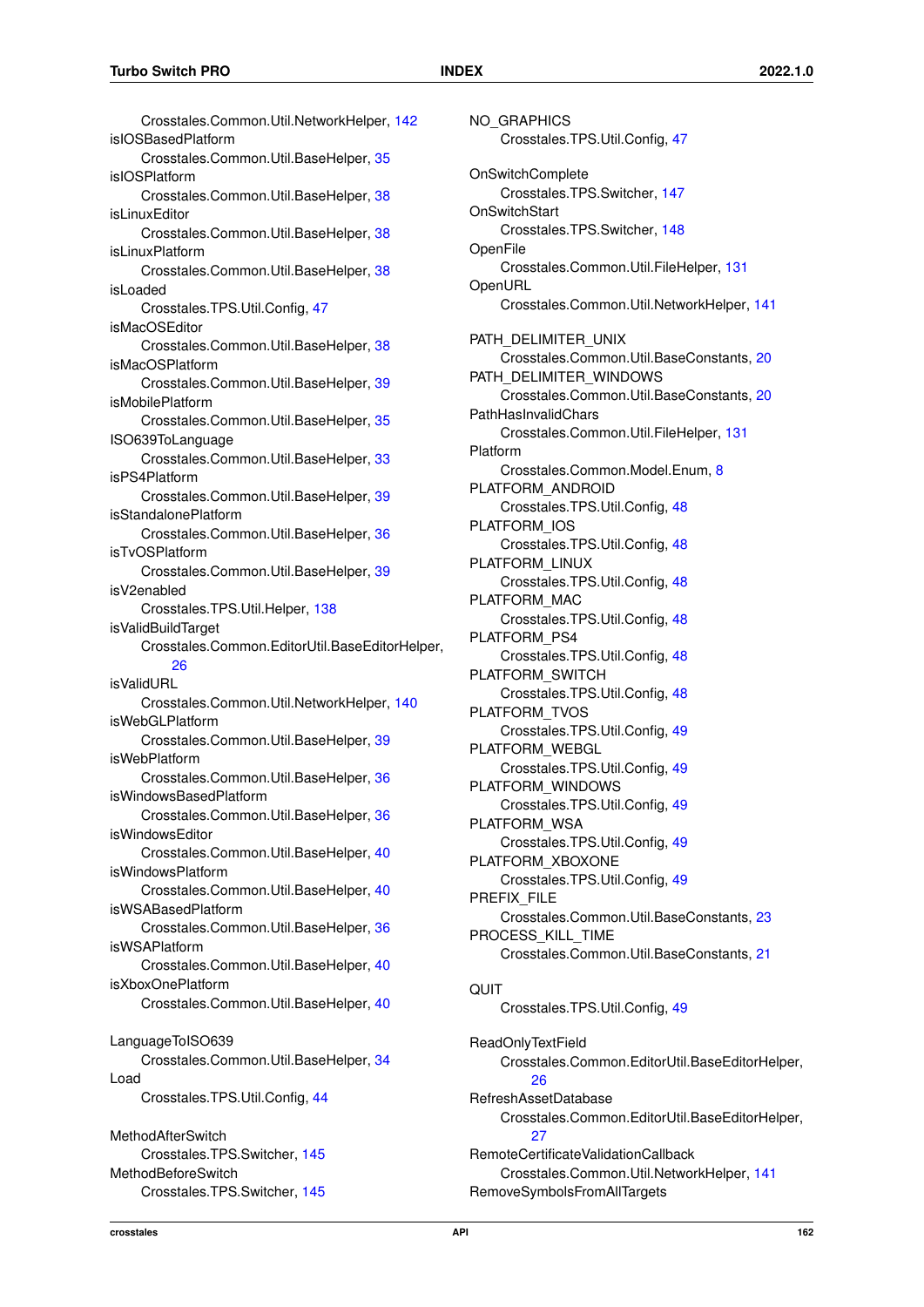Crosstales.Common.EditorTask.BaseCompileDefines, [12](#page-24-0) Reset Crosstales.TPS.Util.Config, [45](#page-57-0) **ResetConfig** Crosstales.TPS.Switcher, [145](#page-157-4) **RestartUnity** Crosstales.Common.EditorUtil.BaseEditorHelper, [27](#page-39-0) **SampleRate** Crosstales.Common.Model.Enum, [8](#page-20-1) Save Crosstales.Common.Util.CTPlayerPrefs, [69](#page-81-0) Crosstales.TPS.Util.Config, [45](#page-57-0) SayHello Crosstales.TPS.Switcher, [146](#page-158-3) **SeparatorUI** Crosstales.Common.EditorUtil.BaseEditorHelper, [27](#page-39-0) SerializeToFile< T > Crosstales.Common.Util.XmlHelper, [150](#page-162-3) SerializeToString<T > Crosstales.Common.Util.XmlHelper, [151](#page-163-1) **SetAndroidTexture** Crosstales.TPS.Util.Helper, [135](#page-147-3) **SetBool** Crosstales.Common.Util.CTPlayerPrefs, [69](#page-81-0) **SetColor** Crosstales.Common.Util.CTPlayerPrefs, [69](#page-81-0) **SetDate** Crosstales.Common.Util.CTPlayerPrefs, [69](#page-81-0) **SetFloat** Crosstales.Common.Util.CTPlayerPrefs, [70](#page-82-0) **SetInt** Crosstales.Common.Util.CTPlayerPrefs, [70](#page-82-0) SetLanguage Crosstales.Common.Util.CTPlayerPrefs, [70](#page-82-0) **SetQuaternion** Crosstales.Common.Util.CTPlayerPrefs, [71](#page-83-0) **SetString** Crosstales.Common.Util.CTPlayerPrefs, [71](#page-83-0) SETUP\_DATE Crosstales.TPS.Util.Config, [50](#page-62-0) SetVector2 Crosstales.Common.Util.CTPlayerPrefs, [71](#page-83-0) SetVector3 Crosstales.Common.Util.CTPlayerPrefs, [72](#page-84-0) SetVector4 Crosstales.Common.Util.CTPlayerPrefs, [72](#page-84-0) SHOW BWF BANNER Crosstales.Common.Util.BaseConstants, [21](#page-33-0) SHOW COLUMN ARCHITECTURE Crosstales.TPS.Util.Config, [50](#page-62-0) SHOW\_COLUMN\_CACHE Crosstales.TPS.Util.Config, [50](#page-62-0) SHOW\_COLUMN\_PLATFORM Crosstales.TPS.Util.Config, [50](#page-62-0) SHOW\_COLUMN\_PLATFORM\_LOGO Crosstales.TPS.Util.Config, [50](#page-62-0) SHOW COLUMN TEXTURE Crosstales.TPS.Util.Config, [50](#page-62-0) SHOW DELETE Crosstales.TPS.Util.Config, [51](#page-63-0) SHOW\_DJ\_BANNER Crosstales.Common.Util.BaseConstants, [21](#page-33-0) SHOW FB BANNER Crosstales.Common.Util.BaseConstants, [21](#page-33-0) SHOW\_OC\_BANNER Crosstales.Common.Util.BaseConstants, [21](#page-33-0) SHOW\_RADIO\_BANNER Crosstales.Common.Util.BaseConstants, [21](#page-33-0) SHOW\_RTV\_BANNER Crosstales.Common.Util.BaseConstants, [22](#page-34-0) SHOW\_TB\_BANNER Crosstales.Common.Util.BaseConstants, [22](#page-34-0) SHOW\_TPB\_BANNER Crosstales.Common.Util.BaseConstants, [22](#page-34-0) SHOW TPS BANNER Crosstales.Common.Util.BaseConstants, [22](#page-34-0) SHOW TR BANNER Crosstales.Common.Util.BaseConstants, [22](#page-34-0) **ShowFile** Crosstales.Common.Util.FileHelper, [131](#page-143-0) **ShowPath** Crosstales.Common.Util.FileHelper, [131](#page-143-0) **SplitStringToLines** Crosstales.Common.Util.BaseHelper, [34](#page-46-0) StreamingAssetsPath Crosstales.Common.Util.FileHelper, [132](#page-144-0) **Switch** Crosstales.TPS.Switcher, [146](#page-158-3) SWITCH\_DATE Crosstales.TPS.Util.Config, [51](#page-63-0) SwitchCLI Crosstales.TPS.Switcher, [147](#page-159-4) SwitchPlatform Crosstales.TPS.Util.Helper, [135](#page-147-3) SwitchPlatformNew Crosstales.TPS.Util.Helper, [136](#page-148-3) TEX\_ANDROID Crosstales.TPS.Util.Config, [51](#page-63-0) **Timeout** Crosstales.Common.Util.CTWebClient, [73](#page-85-0) UPDATE\_CHECK Crosstales.TPS.Util.Config, [51](#page-63-0) UpdateStatus Crosstales.TPS.Task, [10](#page-22-1) USE\_LEGACY Crosstales.TPS.Util.Config, [51](#page-63-0) ValidateFile Crosstales.Common.Util.FileHelper, [132](#page-144-0) ValidatePath Crosstales.Common.Util.FileHelper, [132](#page-144-0) ValidURLFromFilePath